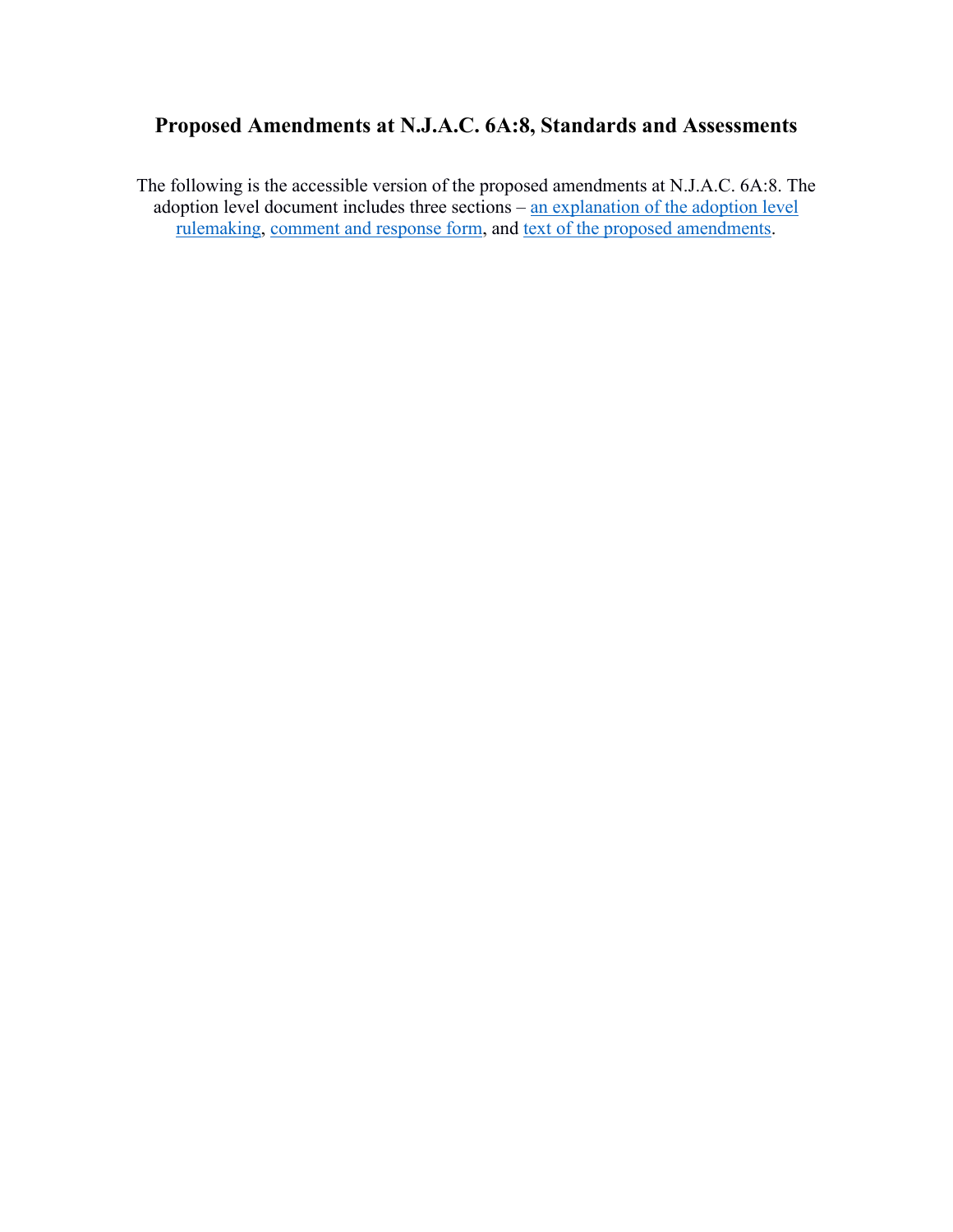

State of New Jersey **DEPARTMENT OF EDUCATION PO Box 500** TRENTON, NJ 08625-0500

**Adoption Level September 8, 2021**

ANGELICA ALLEN-MCMILLAN, Ed.D. **Acting Commissioner** 

| To:                 | Members, State Board of Education                                                                            |
|---------------------|--------------------------------------------------------------------------------------------------------------|
| From:               | Angelica Allen-McMillan, Ed.D., Acting Commissioner                                                          |
| Subject:            | N.J.A.C. 6A:8-1.3, 3.1, 4.1, 4.3, 5.1, and 5.2                                                               |
| Reason For Action:  | <b>Adoption of Proposed Amendments with Substantial Changes</b>                                              |
| Authority:          | N.J.S.A. 18A:7A-10 through 14, 18A:7C-1 et seq., 18A:7E-2 through 5,<br>18A:35-4.2, 18A:35-4.7, and 18A:59-5 |
| <b>Sunset Date:</b> | May 3, 2025                                                                                                  |

Attached are the adoption materials related to the proposed amendments to N.J.A.C. 6A:8 regarding the Statewide assessment system and State high school graduation assessment requirements.

The Department of Education (Department) is proposing to adopt the amendments presented in the two notices of proposed substantial changes along with the original amendments proposed in 2018 that were not changed.

The original proposed amendments were approved by the State Board of Education at proposal level on October 3, 2018, and published in the New Jersey Register on November 5, 2018, at 50 N.J.R. 2189(a)). The Department proposed at that time to maintain State assessments in grades three through 10, including the State assessments required to graduate high school (Algebra I and English language arts (ELA) in grade 10). Under the rulemaking, students taking the State ELA 10 and Algebra I assessments who did not achieve a passing score on one or both assessments would have been eligible to access the menu of substitute competency assessments and the portfolio appeals process. The proposed amendments would have ensured that the menu of substitute competency assessments available to the classes of 2019 and 2020 remained an option for students in the classes of 2021 through 2025.

On October 21, 2019, the State Board approved for publication in the New Jersey Register the notice of proposed substantial changes, which included a number of changes to the proposed amendments. No part of the original rulemaking was adopted. The October 2019 State Board action approved the Department's revised proposal for amendments to certain rules in N.J.A.C. 6A:8-1.3, 4.1, 5.1, and 5.2 in response to an amended consent order entered into by the Department to resolve a legal challenge to amendments adopted in 2016 related to the regulations at N.J.A.C. 6A:8 that govern graduation assessments required by State law (N.J.SA.

**SHEILA Y. OLIVER** Lt. Governor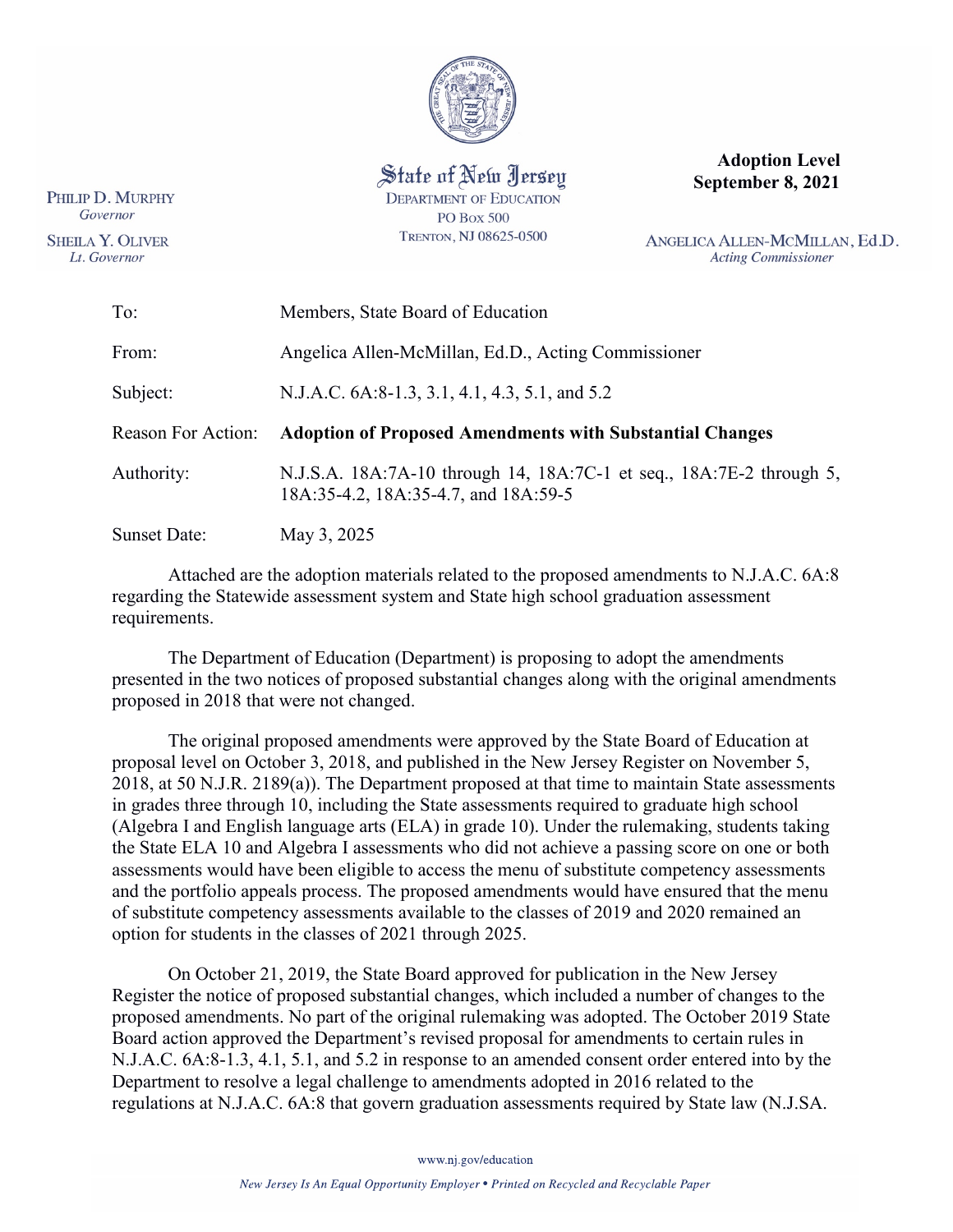18A:7C-1, 2, 3, 4, 6, and 6.1). The notice of substantial changes, which included a summary of only the comments related to the proposed substantial changes and the agency's responses, was published in the December 2, 2019, New Jersey Register (51 N.J.R. 1725(a)) and the comment period ended January 31, 2020. The notice of proposed substantial changes can be found [online.](https://www.state.nj.us/education/code/proposed/Notices/Notice%20of%20Proposed%20Substantial%20Changes%20to%20N.J.A.C.%206A_8.pdf)

To provide greater clarity regarding the proposed graduation assessment requirements for the classes of 2023, 2024, and 2025, the Department provided time for public input on additional changes upon adoption. The second notice of substantial changes upon adoption, which contained new clarifying amendments to five regulations, was published in the June 7, 2021, New Jersey Register (53 N.J.R. 982(a)) and the comment period ended August 6, 2021. The second notice of proposed substantial changes can be found [online.](https://www.nj.gov/education/code/proposed/Notices/Proposal%20level%20N.J.A.C.%206A_8%20notice.pdf)

As a result of the ongoing COVID-19 pandemic, Governor Philip D. Murphy signed Executive Order 127 on April 14, 2020, to extend all rulemaking deadlines until 90 days after the end of the State of Emergency that was declared by Executive Order No. 103 and subsequent Executive Orders extending the COVID-19 State of Emergency. P.L. 2021, c. 103 extended the original notice of proposal's expiration date to January 1, 2022.

[Executive Order 117,](https://nj.gov/infobank/eo/056murphy/pdf/EO-117.pdf) signed April 7, 2020, by Governor Murphy, waived the graduation assessment requirement for any 12th grade student who was expected to graduate in the class of 2020 but, as of March 18, 2020, had not yet met the graduation assessment requirement, including the portfolio appeals process. Students in the class of 2020 who had not yet met the assessment requirement as of March 18, 2020, were still required to meet all the other State and local graduation requirements, including, but not limited to, credit, curriculum, and attendance requirements. On January 11, 2021, Governor Murphy signed [Executive Order 214,](https://nj.gov/infobank/eo/056murphy/pdf/EO-214.pdf) which waived the same provisions for any 12th grade student who was expected to graduate in the class of 2021.

The attached adoption level comment-response form contains the following four sets of comments: (1) comments received during the initial comment period giving rise to substantial changes in the proposal upon adoption (The comments were already presented to the State Board and published in the New Jersey Register on November 5, 2018.); (2) comments received during the initial comment period that did not give rise to changes in the rule proposal; (3) comments received in response to the notice of proposed substantial changes upon adoption when it was published in the New Jersey Register on December 2, 2019; and (4) comments received in response to the second notice of proposed substantial changes upon adoption when it was published in the New Jersey Register on June 7, 2021. Following the comment-response form is the rule text as currently proposed for the State Board's adoption.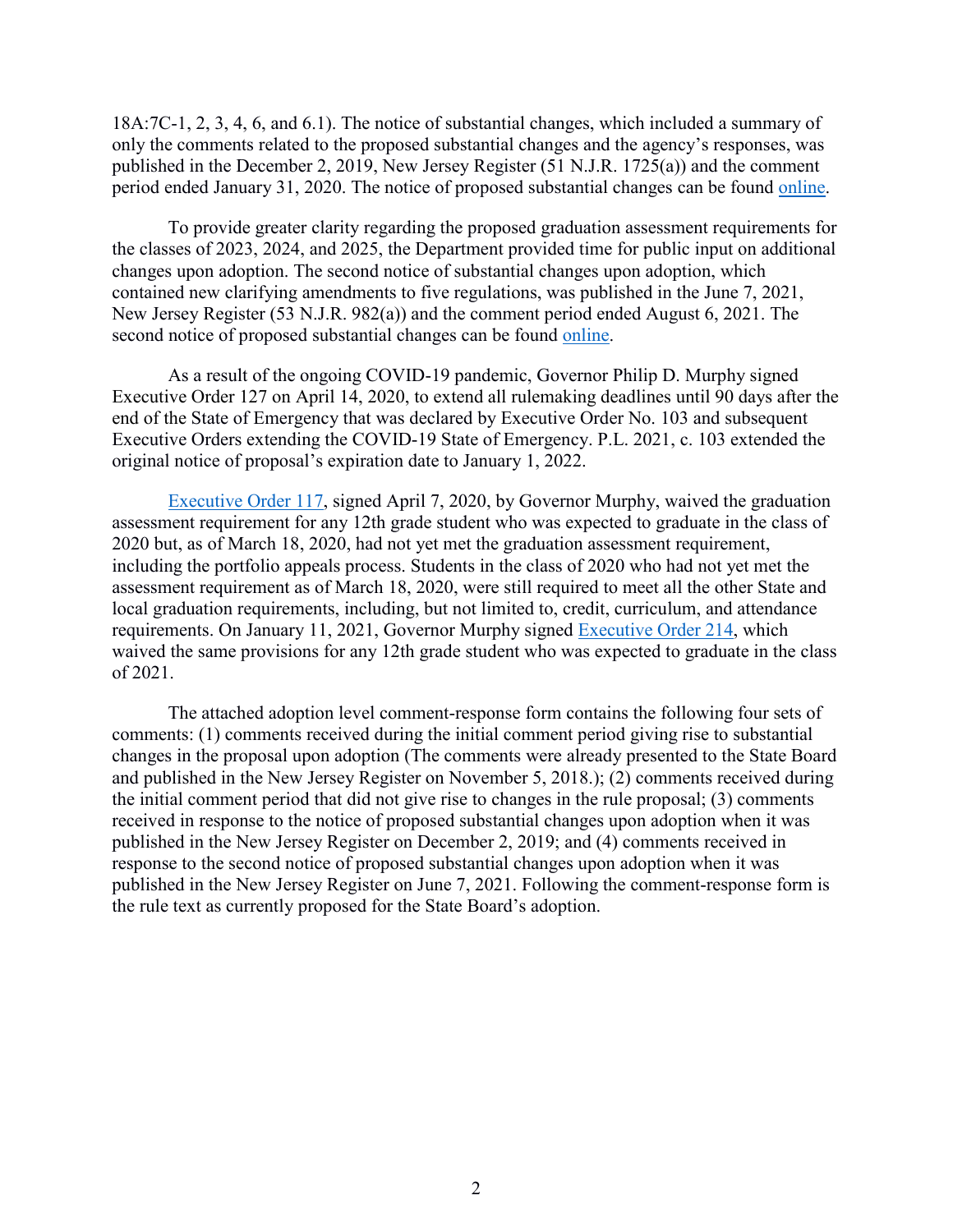## **State Board of Education Administrative Code Comment/Response Form**

<span id="page-3-0"></span>This comment and response form contains comments since the October 3, 2018, meeting of the State Board of Education when the original proposed amendments were considered at proposal level and during the 60-day comment period. Comments one through four below are the already-published comments received during the initial comment period giving rise to substantial changes in the proposal upon adoption. Comments five through 97 were received during the initial comment period that did not give rise to changes in the rule proposal.

The comment and response form also contains comments received on two notices of proposed substantial changes upon adoption. Comments 98 through 230 were received in response to the notice of proposed substantial changes upon adoption that was published in the New Jersey Register on December 2, 2019. Comments 231 to 272 were received in response to the second notice of proposed substantial changes upon adoption that was published in the New Jersey Register on June 7, 2021.

| Topic:    | <b>Standards and Assessment</b> | <b>Meeting Date:</b> | September 8, 2021     |
|-----------|---------------------------------|----------------------|-----------------------|
|           | Code Citation: N.J.A.C. 6A:8    | Level:               | Adoption              |
| Division: | Academics and Performance       | Completed by:        | Office of Assessments |

## **Summary of Comments and Agency Responses**

The following is a summary of the comments received from State Board members and the public and the Department's responses. Each commenter is identified at the end of the comment by a letter or number that corresponds to the following list:

- A. Kathy Goldenberg, President, State Board of Education
- B. Andrew J. Mulvihill, Vice President, State Board of Education
- C. Arcelio Aponte, Member, State Board of Education
- D. Mary Beth Berry, Member, State Board of Education
- E. Elaine Bobrove, Member, State Board of Education
- F. Fatimah Burnam-Watkins, Member, State Board of Education
- G. Dr. Ronald K. Butcher, Member, State Board of Education
- H. Mary Elizabeth Gazi, Member, State Board of Education
- 1. John Burns, Counsel, New Jersey School Boards Association
- 2. Stan Karp, Director of Secondary Reform Project, and Jessica Levin, Senior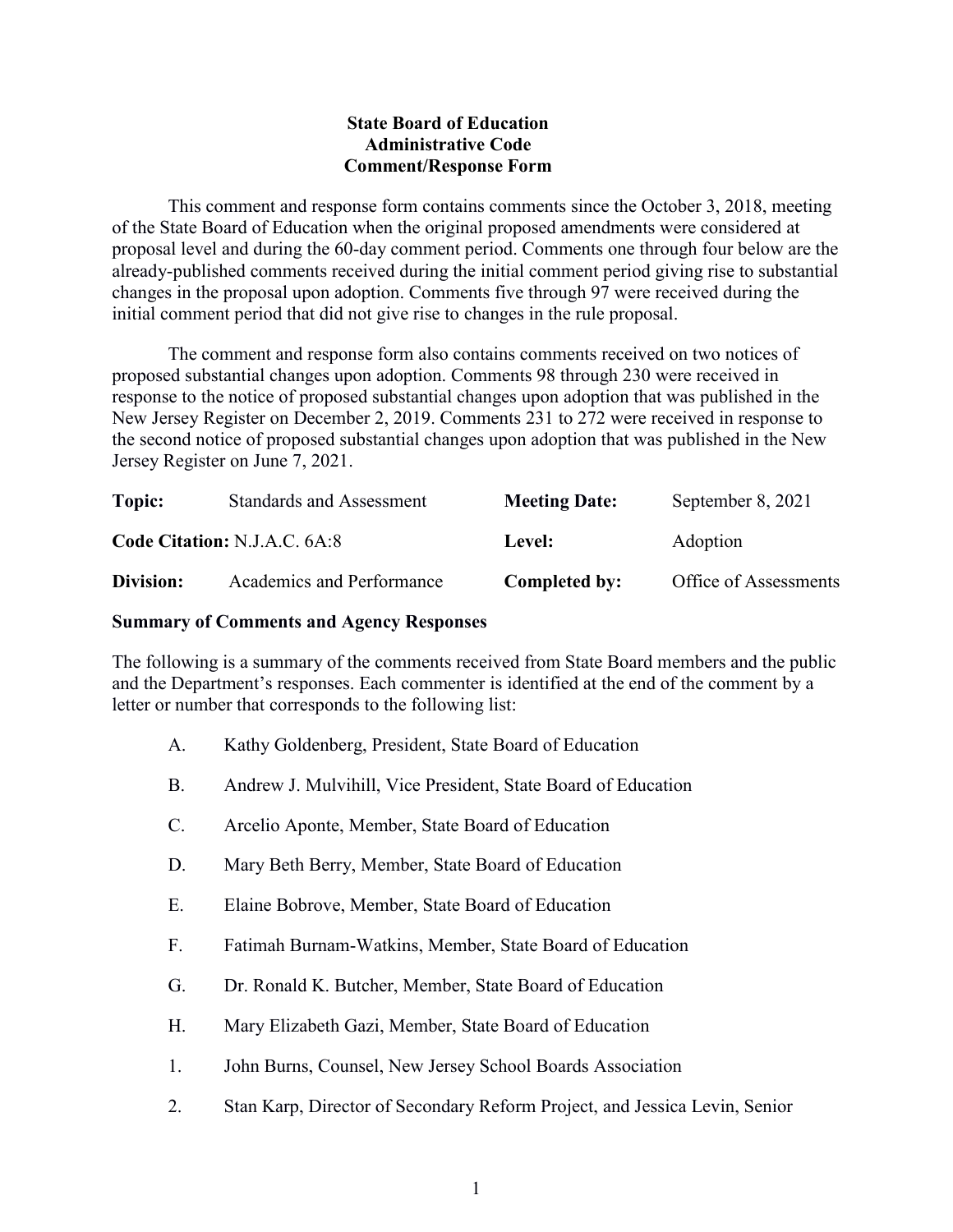Attorney, Education Law Center and Jeanne LoCicero, Legal Director, American Civil Liberties Union of New Jersey

- 3. Marie Blistan, President, Sean Spiller, Vice President, and Steve Beatty, Secretary Treasurer, New Jersey Education Association
- 4. Senator Teresa Ruiz
- 5. Christine Miles, Associate Director of Professional Development and Instructional Issues, New Jersey Education Association
- 6. Karen Bingert, President, New Jersey Principals and Supervisors Association
- 7. Stan Karp, Director of Secondary Reform Project, Education Law Center
- 8. Justin Escher Alpert
- 9. Mary O'Malley, We Raise New Jersey
- 10. John Farinella, Principal, Rahway Public Schools
- 11. Lenore Kingsmore, Principal, Henry Hudson Regional School
- 12. Daniel Moran
- 13. Andrew Scanlon
- 14. Lisa Morra
- 15. Michele Donnelly
- 16. Maria Celentano
- 17. Angela Hargrove
- 18. Jimmy Rosa
- 19. Jennifer Carlin
- 20. Kimberly Moscariello
- 21. Tracy Robinson
- 22. Michael Anastasio
- 23. Laurie Shelley
- 24. Marilyn Silva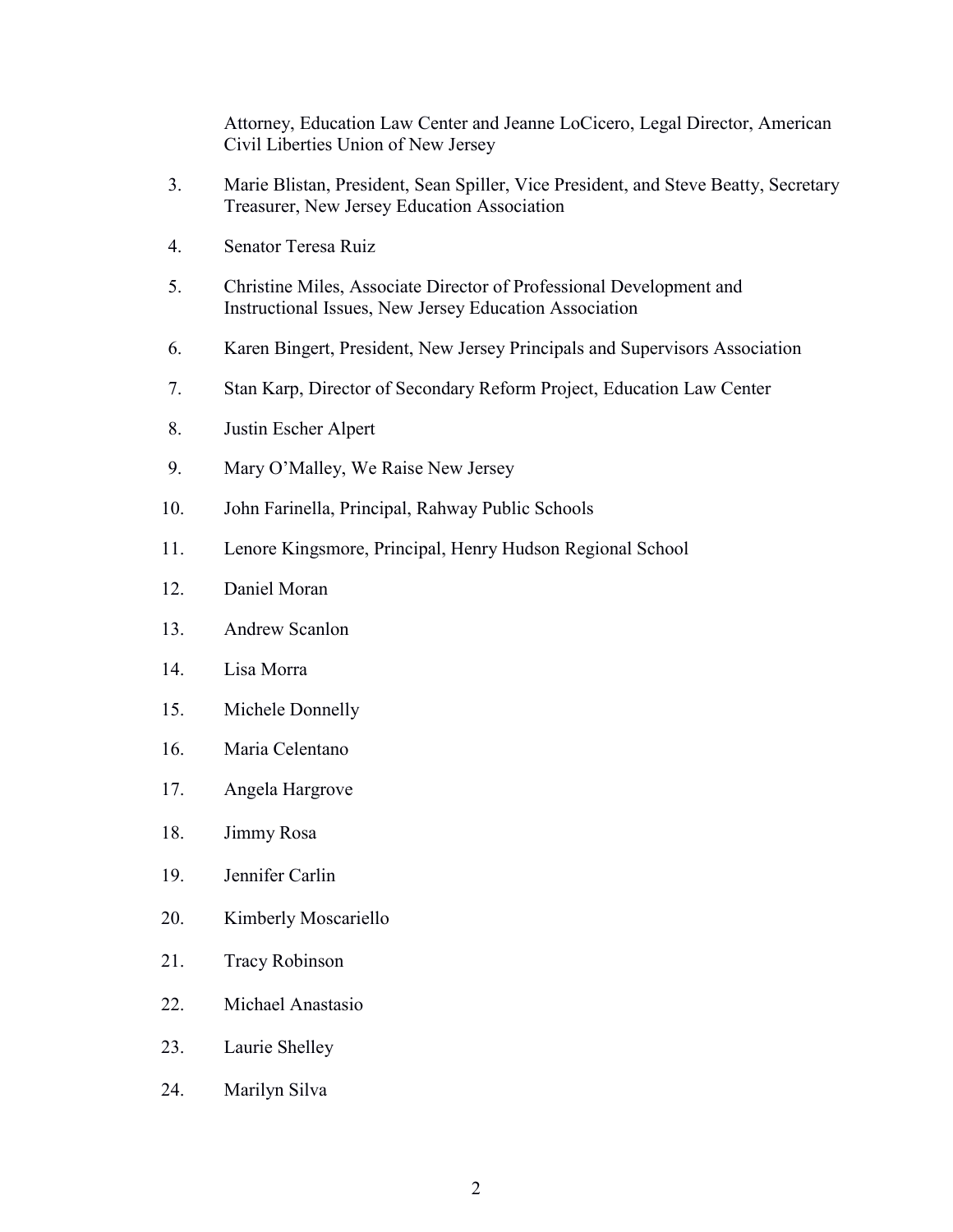- 25. Rose Bornstein Bedoya
- 26. Diane McHugh
- 27. Rochelle Miller
- 28. Diane Resciniti
- 29. Michael Matassa
- 30. Sean McCoy
- 31. Angelina Weber
- 32. Samantha Battle
- 33. Judy Miller
- 34. Terry Turner
- 35. Jayne Devine
- 36. Alexis Horbatt
- 37. Janice Liddy
- 38. John Carrier
- 39. Dawn Pizzo
- 40. Annette Coomber
- 41. Christine Apple
- 42. Jacqueline Kruzik
- 43. Jennifer Faulhaber
- 44. Matin Adegboyega, Ed.D.
- 45. Sean Spiller, Vice President, New Jersey Education Association
- 46. Carla Yanni
- 47. Natalia Vera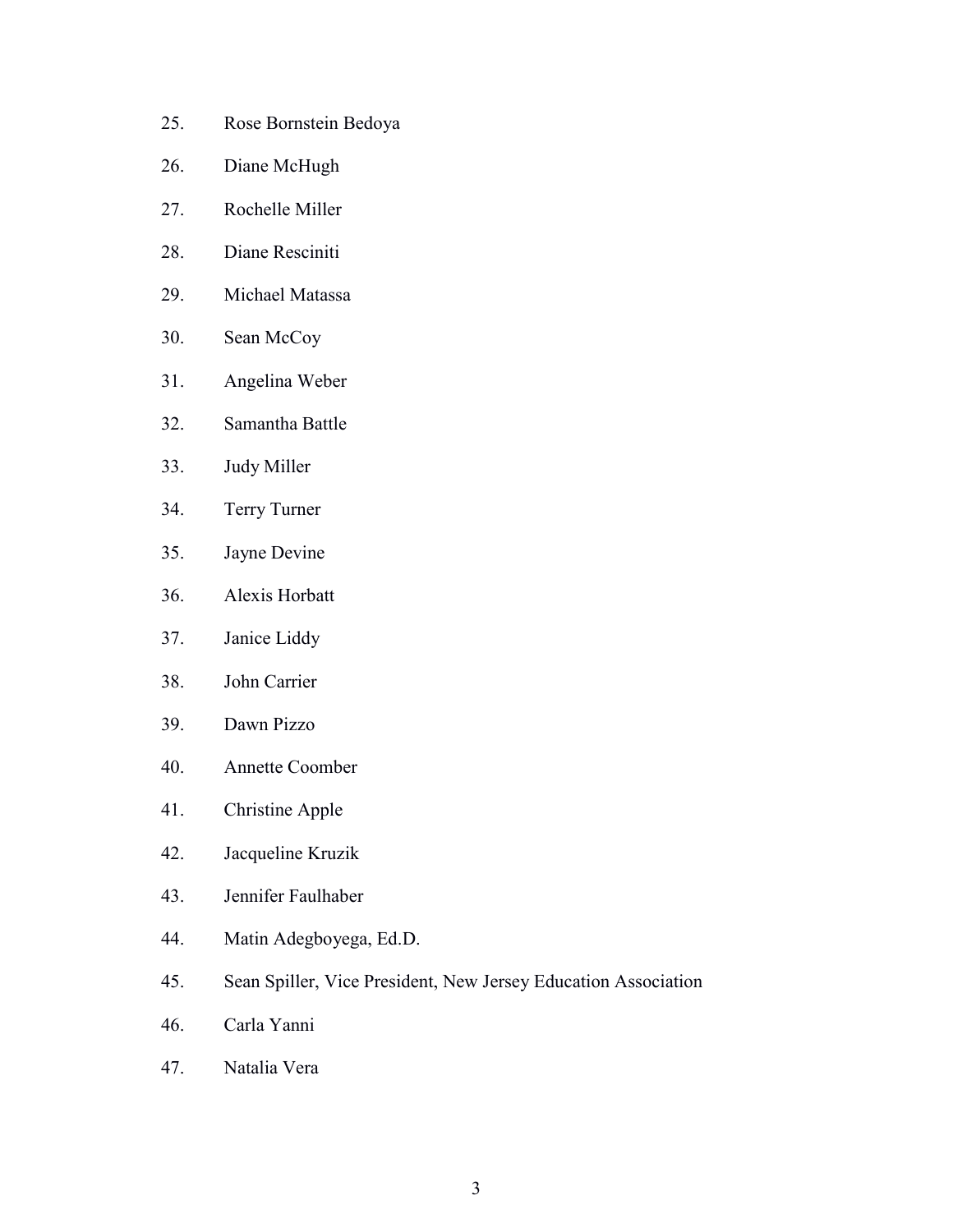- 48. Sarah Hymowitz
- 49. Denise Mayfryer
- 50. Caia Schlessinger, President, New Jersey Teachers of English to Speakers of Other Languages/New Jersey Bilingual Educators
- 51. Alyssa Yang
- 52. Meghan Lewandowski
- 53. Amparo Glukstad
- 54. C. Denechaud
- 55. Colin Bell
- 56. Karen Campbell
- 57. Kim LeCras
- 58. Sean Garrett
- 59. Marlena Mac Lean
- 60. Patricia Whitford
- 61. Christine Estrada
- 62. Lori Rodrig
- 63. Elaine White
- 64. Christine Winter
- 65. Nicholas Andreacci
- 66. Estelle Cherofsky
- 67. Alicia Rizvi
- 68. Alexander Diaz
- 69. Amy Pearlmutter
- 70. M. R., Student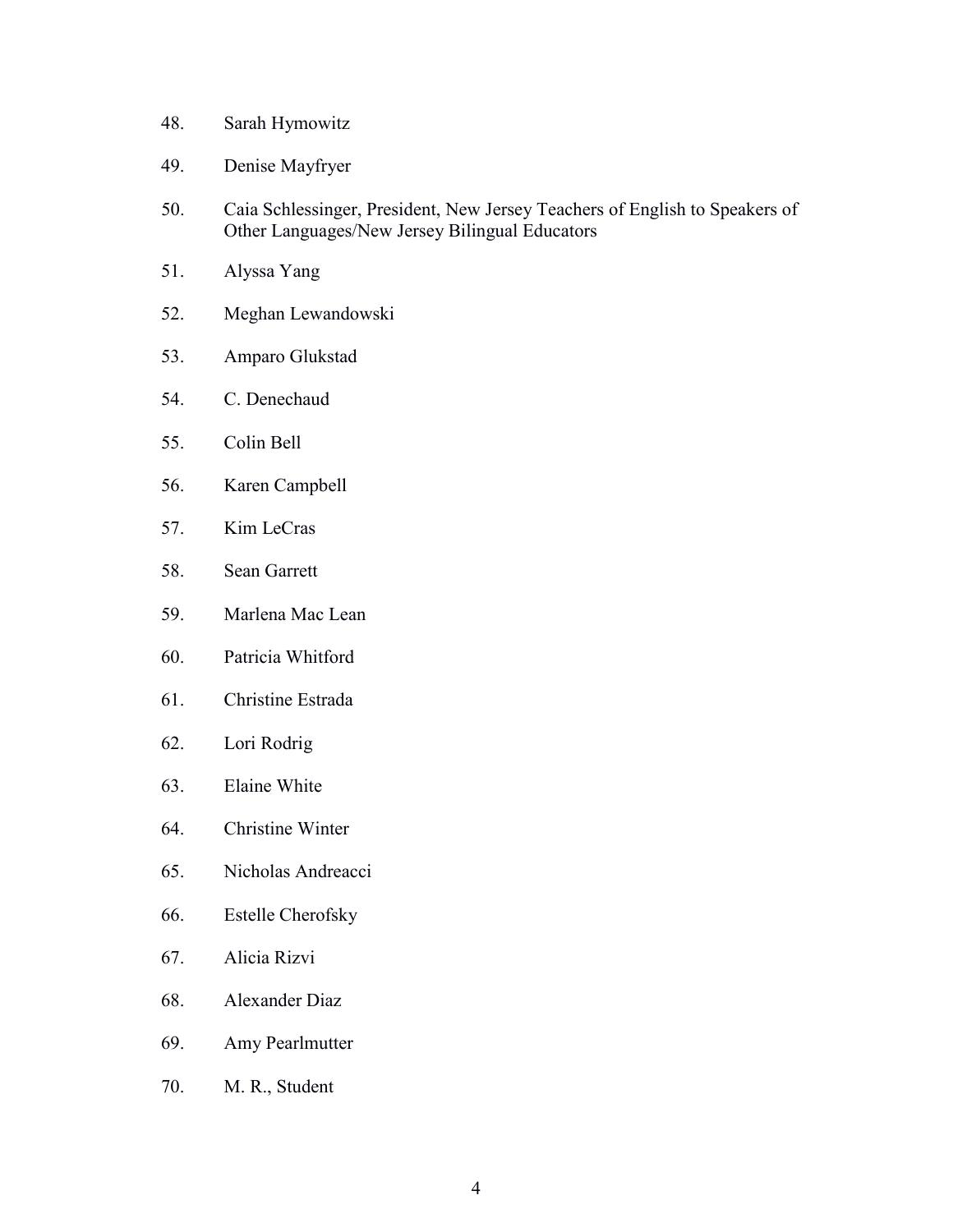- 71. Meredith Kates
- 72. Lauren MacLean
- 73. Megan O'Brien
- 74. Elizabeth Franks
- 75. Frank Romano Jr.
- 76. Stephanie Reid
- 77. Margaret Raylman
- 78. Dr. Dowayne Davis
- 79. Joni Colaneri
- 80. Unsigned
- 81. Clifford Herrington
- 82. Michael Keat
- 83. Matt Spricia
- 84. Mary Baumann
- 85. Anna Maria
- 86. Mathematics Teacher, Kenilworth School District
- 87. Jill Martinelli, Bergenfield Education Association
- 88. Kathleen Quinn, Member, Cinnaminson Board of Education
- 89. Charlene Green
- 90. Ryan S. O'Donnell
- 91. Marsha Boone
- 92. Signature Unreadable
- 93. Lisa D. Poli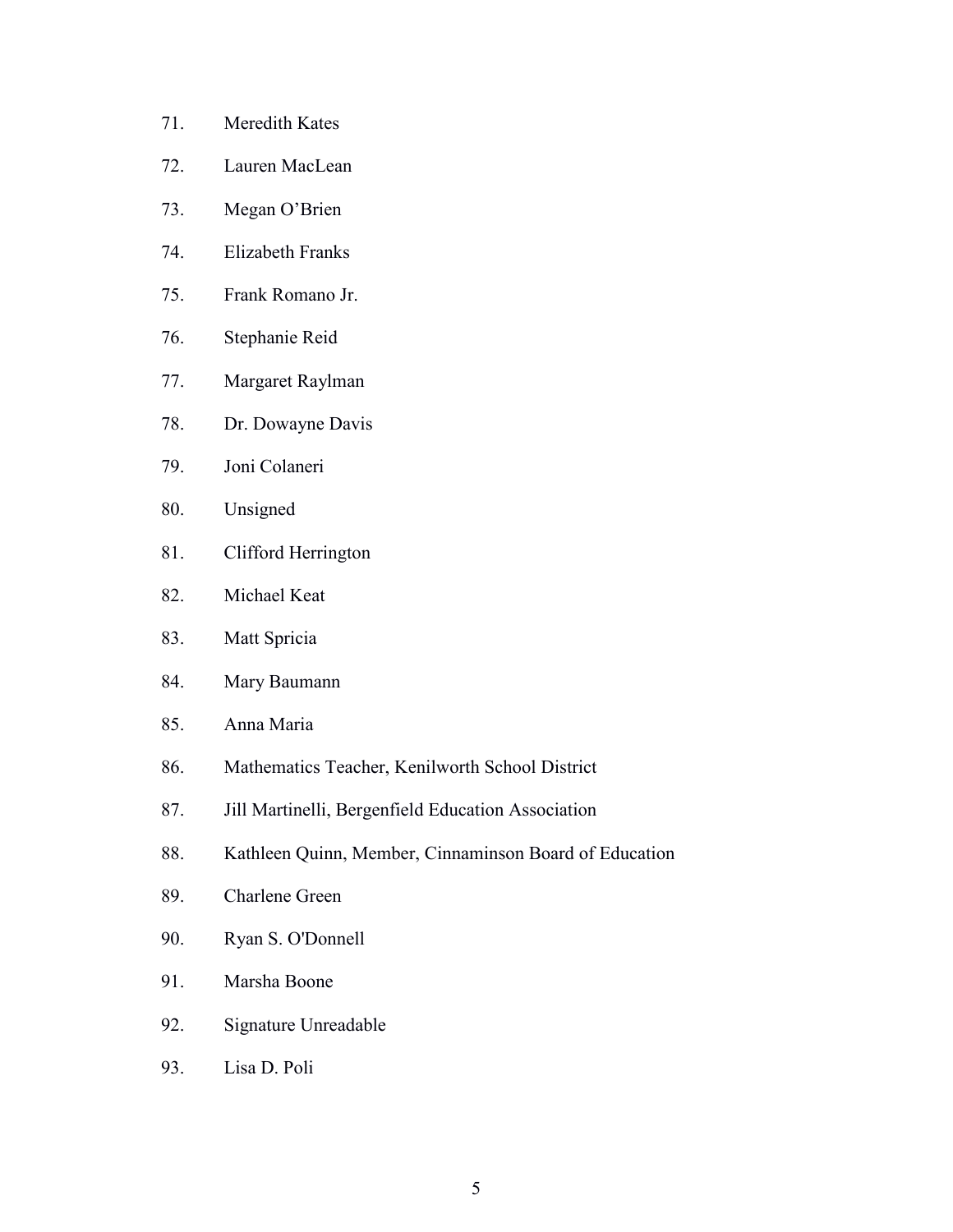- 94. Rondalegh Austin
- 95. Collete Staub
- 96. Aly Brown
- 97. Donna Custard, President, New Jersey Chamber of Commerce Foundation, Michael Taylor, Board of Directors, African American Chamber of New Jersey, and Mike Wallace, Vice President for Government Affairs, New Jersey Business and Industry Association
- 98. Diana Cowder
- 99. Kathleen Mooney
- 100. Ryan Johnson
- 101. Emily M. Iannotta
- 102. Rhonda Sherbin
- 103. Robert Blistan
- 104. Susan Overpeck
- 105. Lucy Dolin
- 106. New Jersey Teachers of the Year: Diane Cummins (2004), Peggy Stewart (2005), Dr. Maryann Woods-Murphy (2010), Jeanne Muzi (2009), Dr. Kathleen Assini (2014), Jennifer Skomial (2019), and Kimberly Dickstein-Hughes (2020)
- 107. Rebecca Scheer
- 108. Christine Rehwinkel
- 109. Mellissa Hawley
- 110. Thomas Jennings
- 111. Dawn Gilligan
- 112. Teresa DelGiudice
- 113. Lisa Litz-Neavear
- 114. Michele Sullivan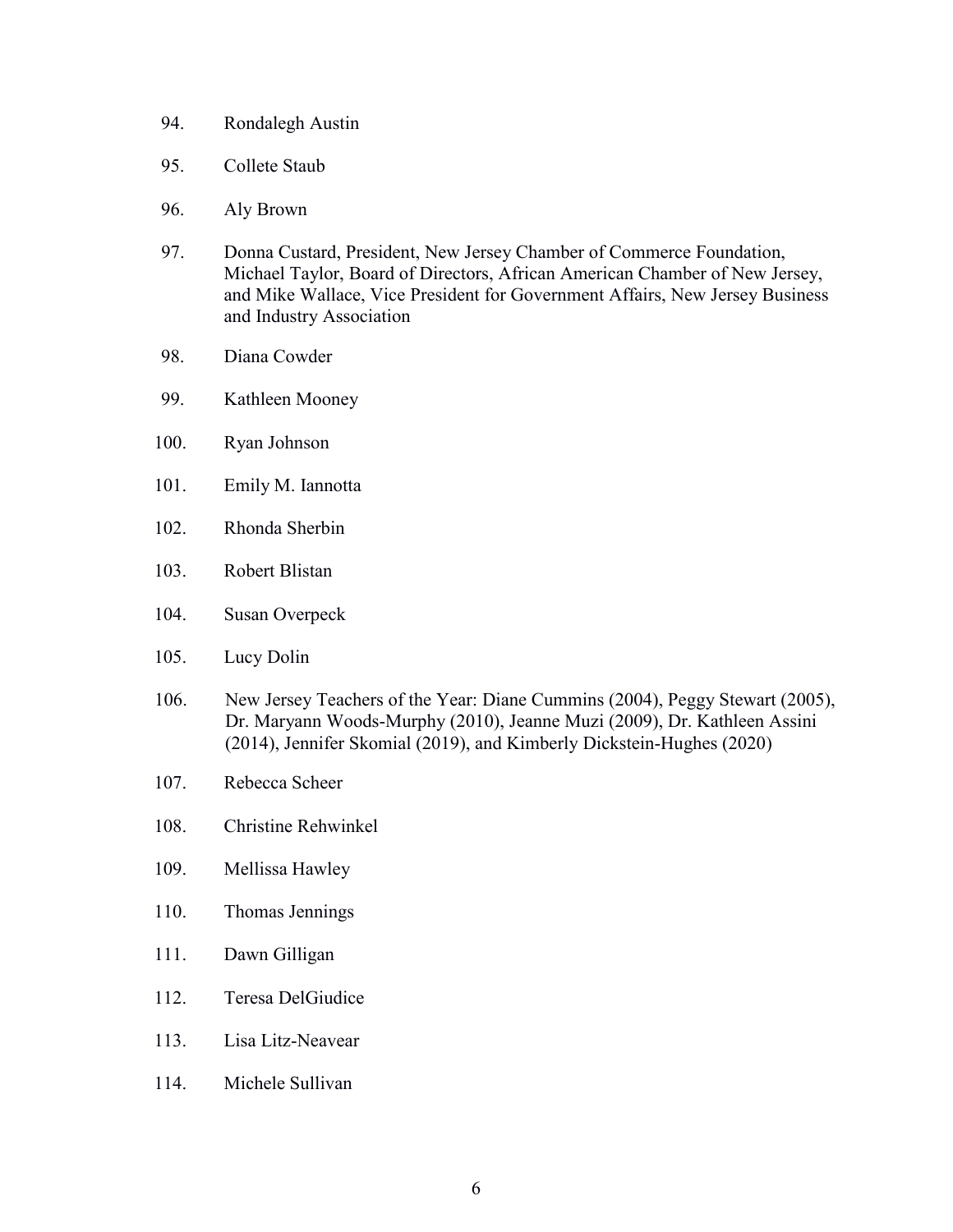- 115. Linda Lendman
- 116. Jen Garcia
- 117. Dayna Stein
- 118. Ray Griffin
- 119. Lisa Principe
- 120. Rachel Gordon
- 121. Christina Zack
- 122. Nicole Alzamora
- 123. Daniel Cummings
- 124. Dave Astor
- 125. Twanda Taylor
- 126. Kathy Aprile
- 127. Jenn Hamlet
- 128. Kelly Rosato
- 129. Katherine Suchodolski
- 130. Tracy Budd
- 131. Irene Wojcik
- 132. Eric Milou
- 133. Peter Morgan
- 134. Karen Buggle
- 135. Nicole Illuzzi-Sedwin
- 136. Maxx Boyle
- 137. Dave Grippo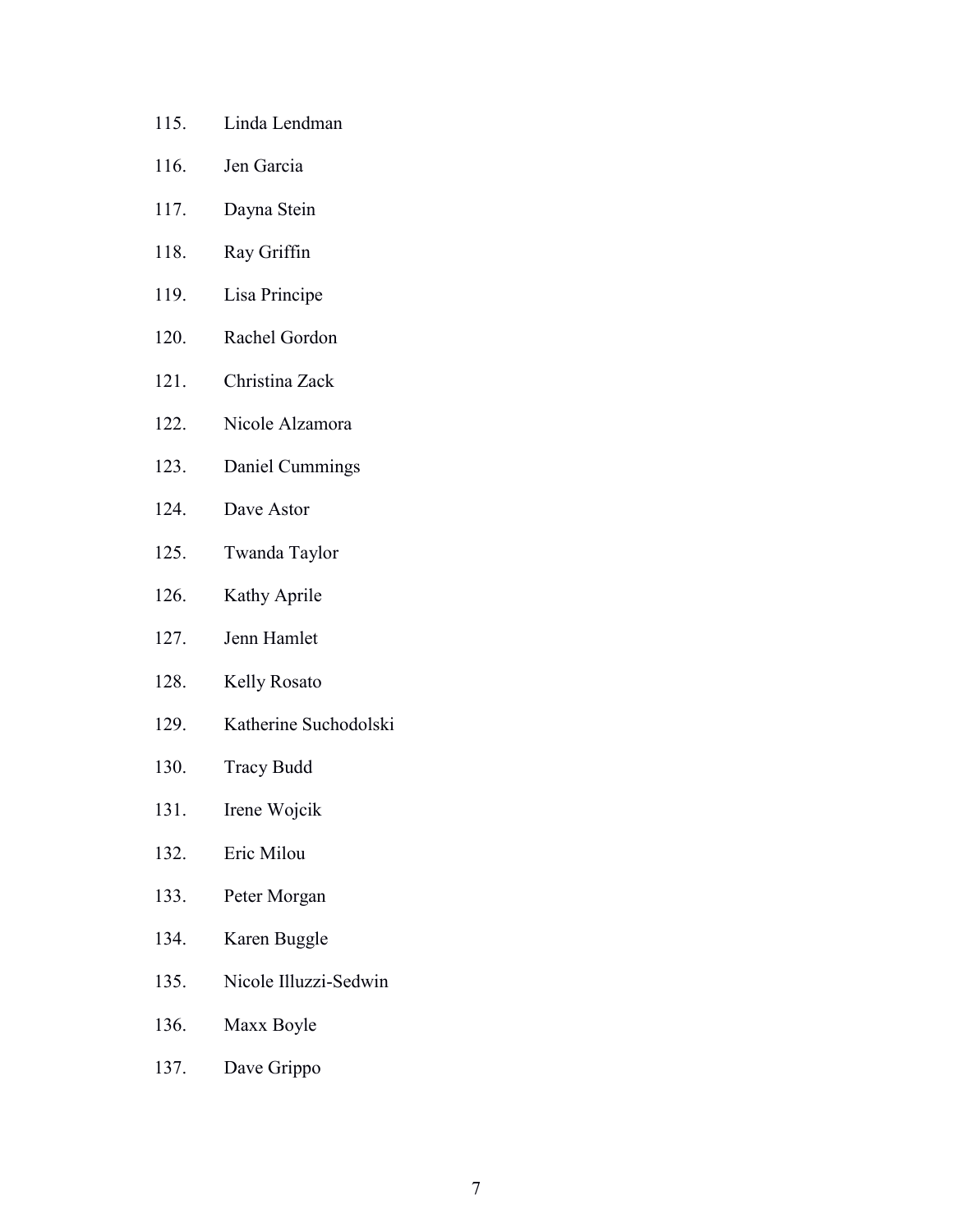- 138. Harriett Parker
- 139. Pamela Fadden
- 140. Lisette Ramos
- 141. Kimberly Reardon
- 142. Maria Eva Dorigo
- 143. Melina Garda
- 144. Sandra Buritica
- 145. Heather Nellis
- 146. Timothy McGrail
- 147. Mary Clements
- 148. Susan Maurer
- 149. Daniela Santos
- 150. Robin Jimenez
- 151. Brenda Brathwaite
- 152. Zev Babbitt
- 153. Thomas Dahab
- 154. Vivian Campbell
- 155. Elizabeth Shimwell
- 156. Dan Rozanski
- 157. Lauren Colflesh
- 158. Erin Sidie
- 159. Luke Alvarez
- 160. Renata Marchesi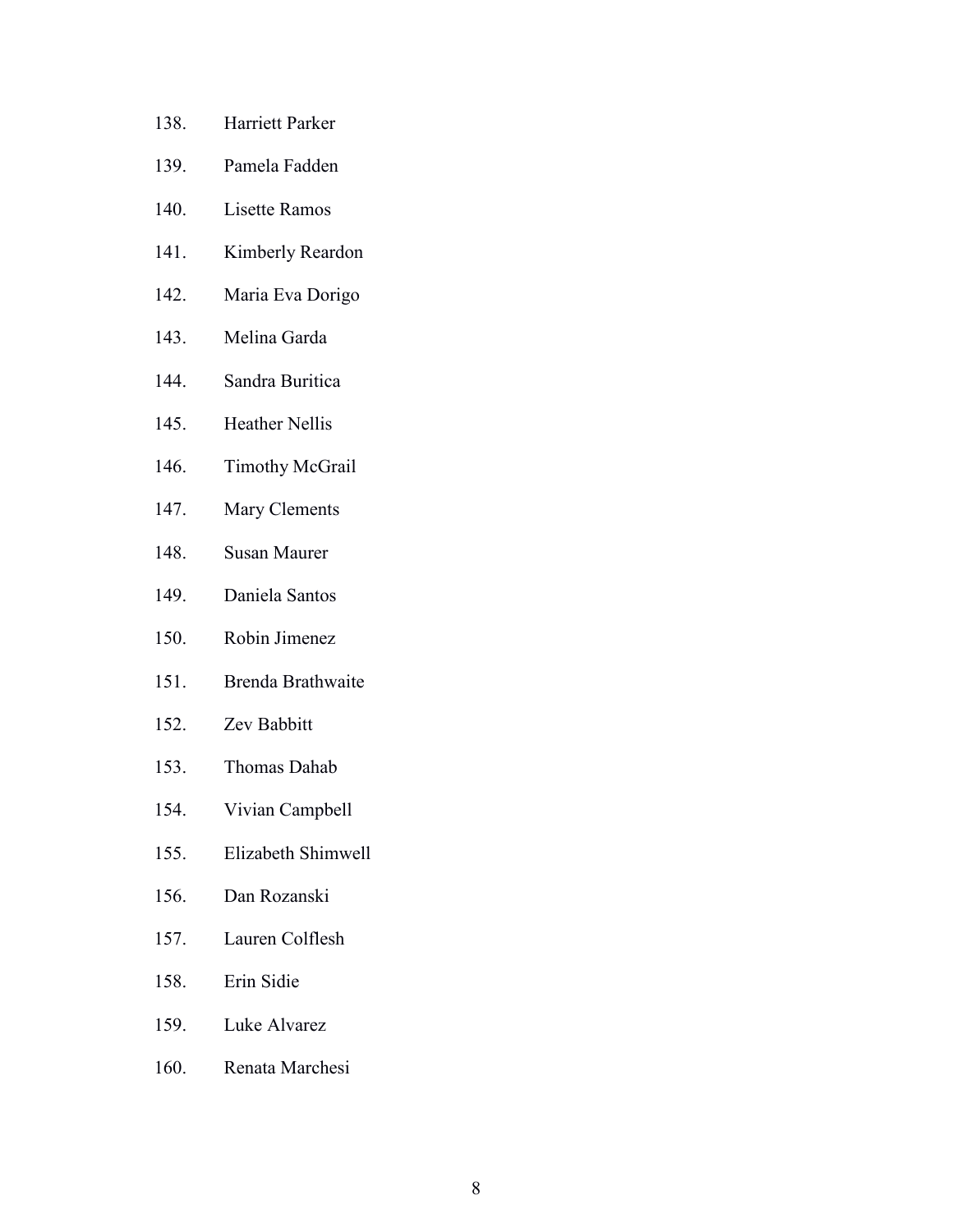| 161. | Alison Thornhill        |
|------|-------------------------|
| 162. | Steve Bontempo          |
| 163. | Beth Egan               |
| 164. | Christine Sampson-Clark |
| 165. | Renee Jernigan          |
| 166. | Laura Granett           |
| 167. | Art Shaw                |
| 168. | Gina Ahearn             |
| 169. | Walter Koziatek         |
| 170. | Michelle Maikis         |
| 171. | Angeline Stierch        |
| 172. | Kwame Ivery             |
| 173. | Joy Barnes-Johnson      |
| 174. | Nancy Simon             |
| 175. | Gregg Getherall         |
| 176. | <b>Tracey Fernandez</b> |
| 177. | Jennie DeMizio          |
| 178. | Vikki Morrocco          |
| 179. | Dan Marra               |
| 180. | Pat King                |
| 181. | Colleen Boyle           |
| 182. | Kate Moore              |
| 183. | Kimberly Santulli       |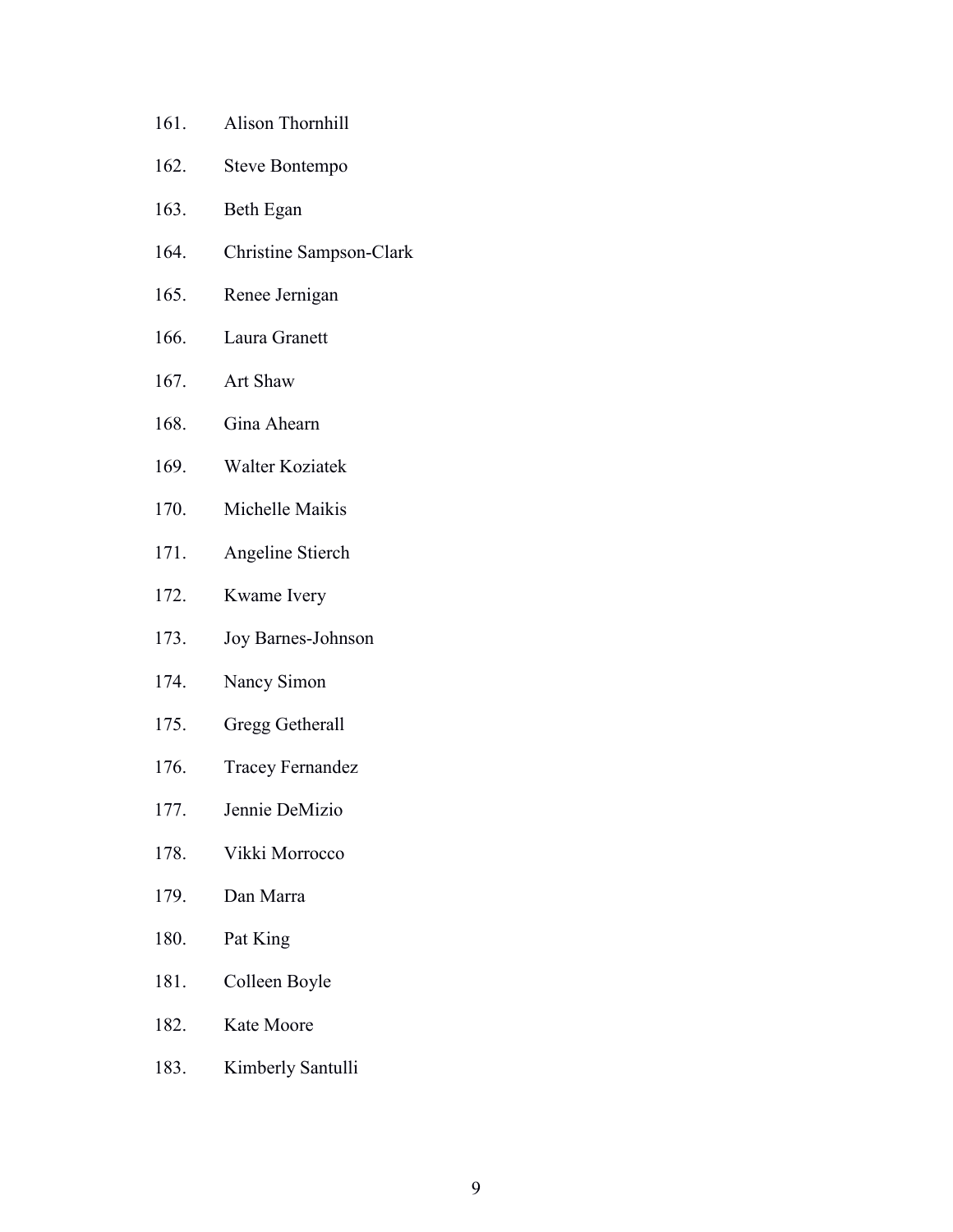- 184. Marlene Kraynock
- 185. Daniel Sullivan
- 186. Matthew Gibson
- 187. Brook Zelcer
- 188. Samuel Thomas
- 189. Roberta Sallee
- 190. James Ruocco
- 191. Janice Schmidt
- 192. John Shellenberger
- 193. Tammi McGarrigle
- 194. Carrie Pokallus
- 195. Juana Noriega
- 196. Jennifer Rivera
- 197. Eileen Pic
- 198. Lauren Aiello
- 199. Glenn Haug
- 200. Ron Van Buren
- 201. Christine Olinda
- 202. Joe Azzarello
- 203. Stephanie Assal
- 204. Richard Grennor, Ed.D.
- 205. Stacey Campbell
- 206. Warren Schaeffer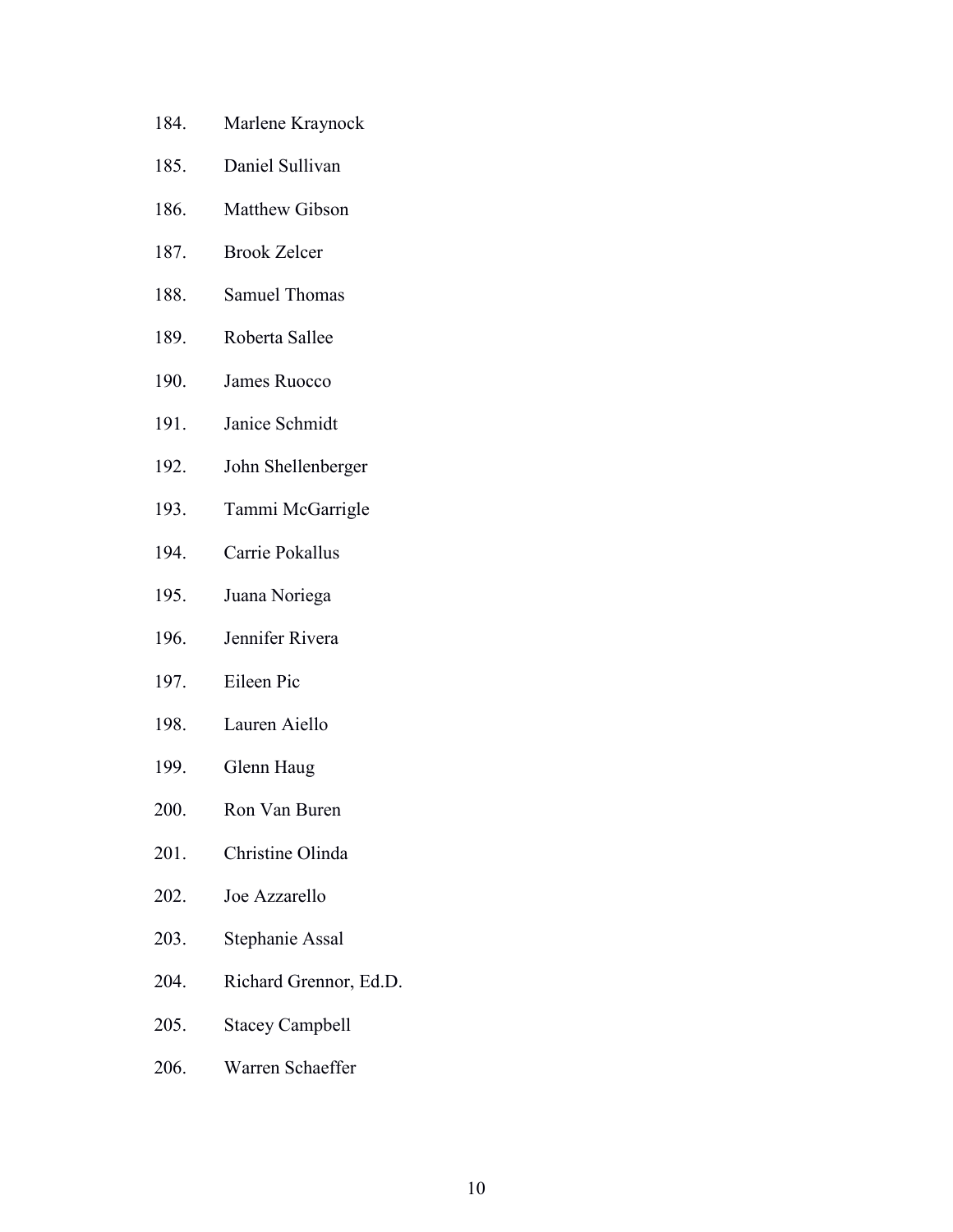207. Karen Huysers 208. Sharon Beaulieu 209. Jo Ann Farhood 210. Laura Baker 211. Karoline Scheck 212. Christopher J. Nesi 213. Ellie Abdi 214. Michelle Primavera 215. Wanda Power 216. Frank Finochio 217. Denelle M. Johnson 218. Carol Kreisinger 219. Michael Nassar 220. Paul Raiz 221. John Zurka 222. Barbara Napoleon 223. Toni Guerra 224. Amy Stem 225. Linda J. Barth 226. Debra Calle 227. Felix Perez 228. Maryann Jessop 229. Allison Bolsius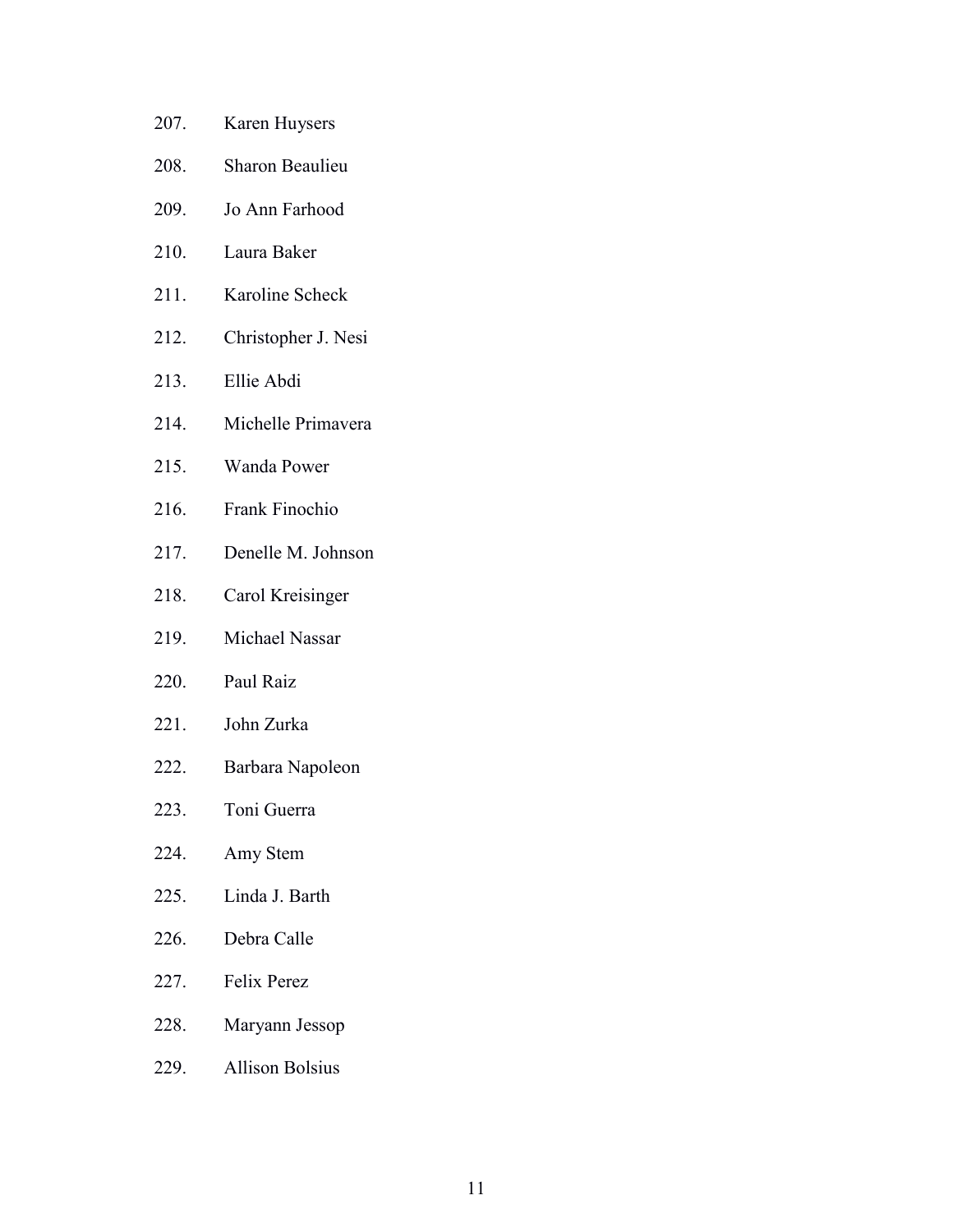230. William Smith 231. Jana Castelli 232. Suzette D. Kamerman 233. Robin Klein 234. Larry Marino 235. Dina Scacchetti 236. Doreen Romanchuk 237. Ed Ambrose 238. Jonathan Sagar 239. William Saccardi, Ed.D. 240. Dawn Fichera 241. Dr. Steven Tetreault 242. Marcia Bradley 243. Gena Shapiro 244. Germania Cordova 245. Nick Andreacci 246. Alice Colao 247. Angelo Ascione 248. Cindi Hannon 249. Sandra Criscenzo 250. Anne Baker 251. Sitta Cohen 252. Charlene Sharkey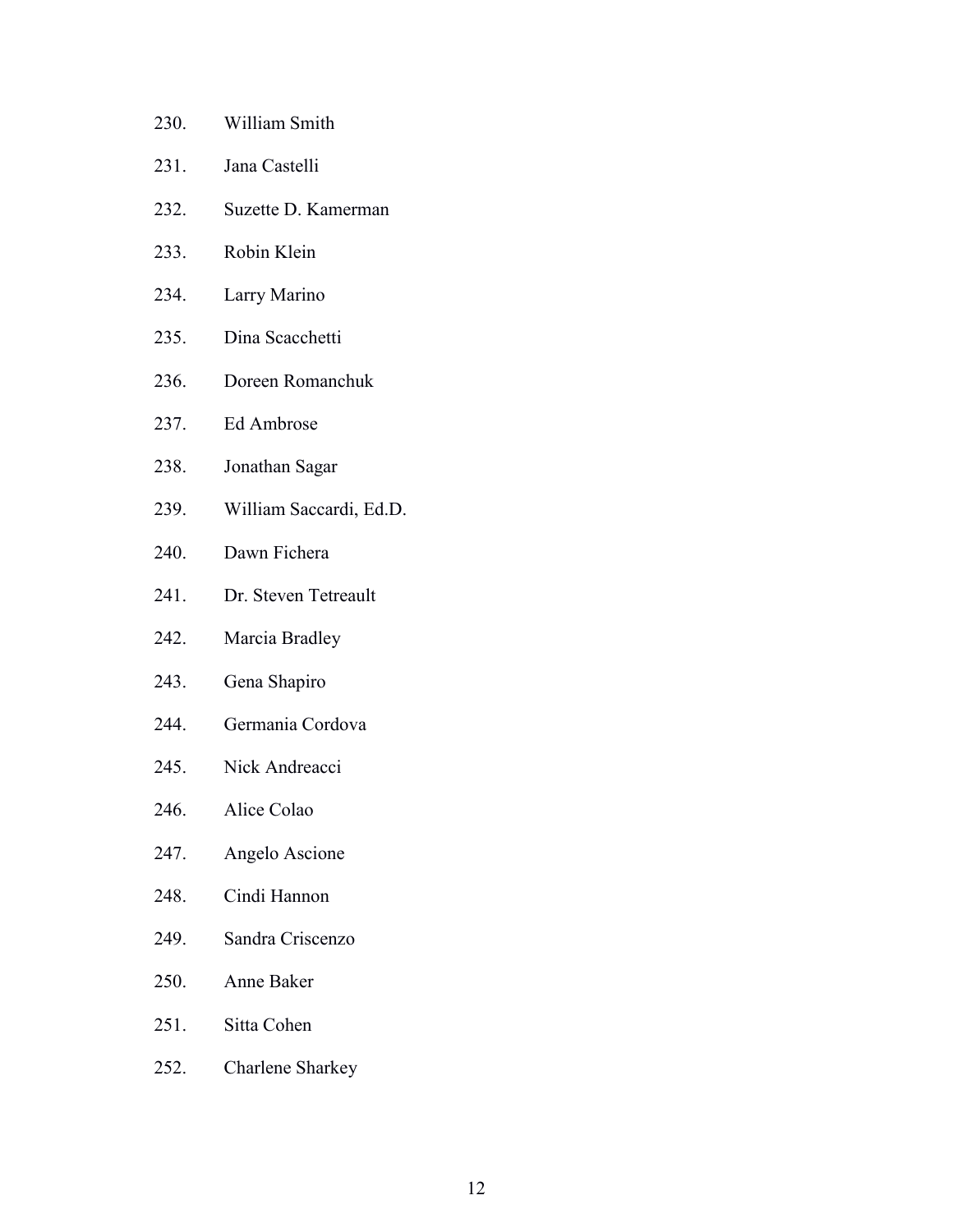- 253. Genevieve Mager
- 254. Melissa Sypniewski
- 255. Nicole Scheeler
- 256. Richard White
- 257. Nancy Rogers
- 258. Vivian Scavo
- 259. Julianne Moore
- 260. Maureen Clifford
- 261. Diane Heath
- 262. Diane Camiolo
- 263. April Emmert
- 264. Jonathan Tick
- 265. Casey Dunn
- 266. Dennis Carroll
- 267. Tracey Bailey
- 268. Theresa Rampino
- 269. Alison Hall-Goldman
- 270. Robert Dahl
- 271. Regina Meehan
- 272. Susan DiStefano
- 273. Holly Kaiser
- 274. Patrice Rowan
- 275. Jeanine Tricario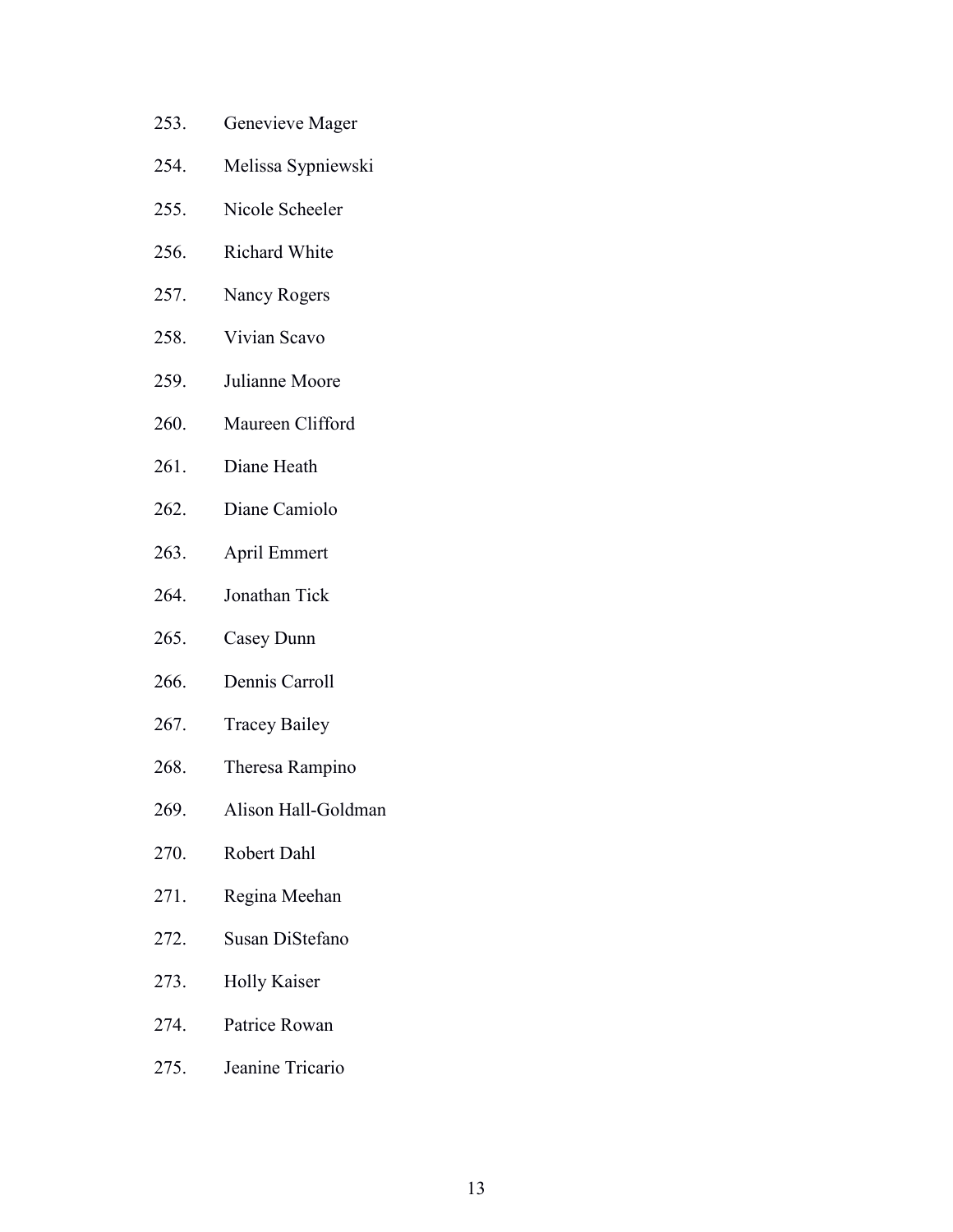- 276. Tatiana Arias
- 277. Dayna Quiles
- 278. Donna Biddulph
- 279. William Eichert
- 280. Susan Monego
- 281. Lucinda Bullock
- 282. Mercedes Davidson
- 283. Kerrie Bellisario
- 284. George Sant
- 285. Matthew Young
- 286. Veronica Leone
- 287. Sheree Guglielmi
- 288. Patricia Dougherty
- 289. Encarnacion Vallejos
- 290. Jennifeur Wilson
- 291. Kerry Wittenburg
- 292. Hilary Caruso
- 293. Maureen Douglas
- 294. Vera Jelley
- 295. Brian Baylor
- 296. Max Mellman
- 297. Karen Steele
- 298. Mary Lamey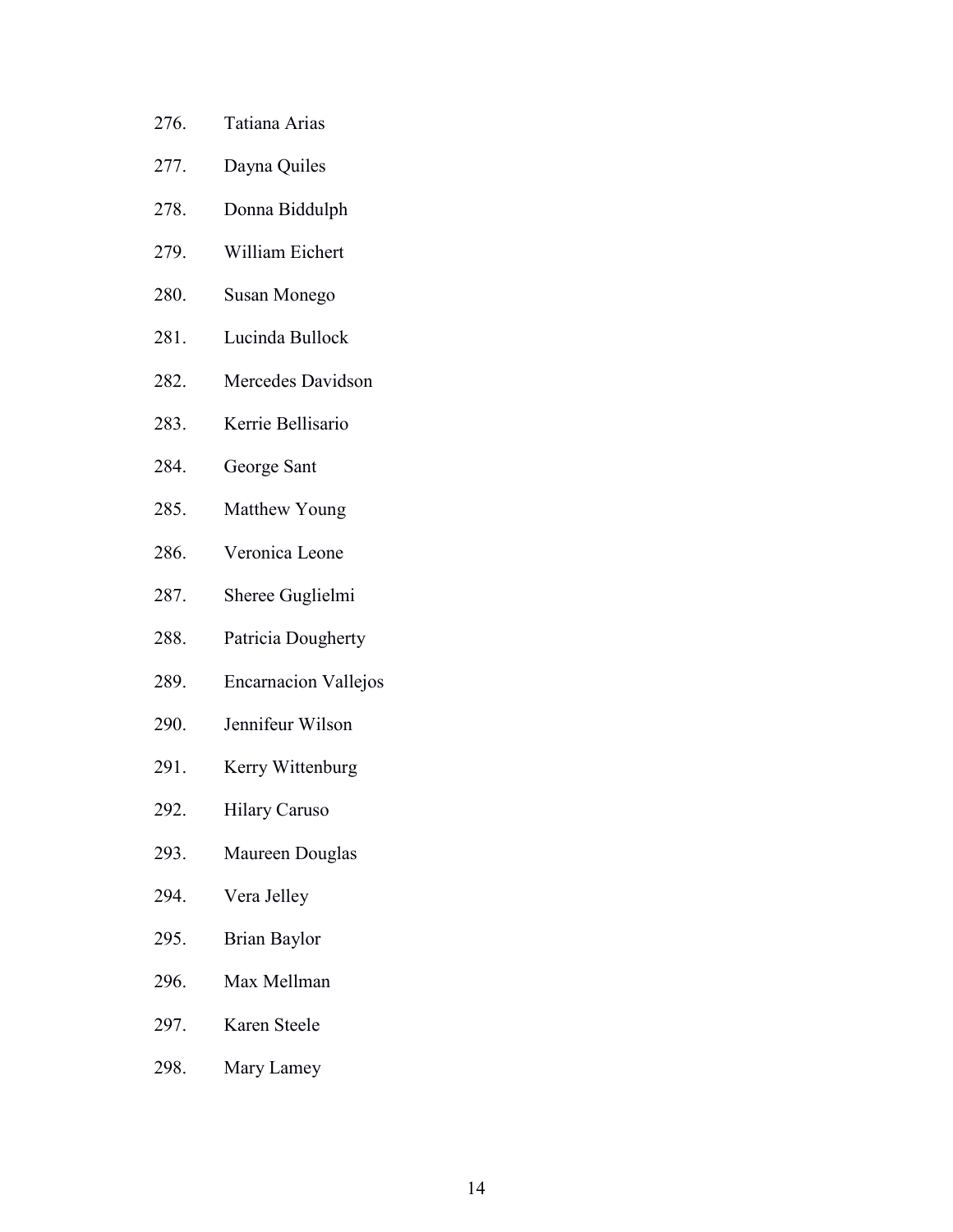- 299. Sam Lichtenfeld
- 300. Daniel Greco
- 301. Suzanne Dolan
- 302. Joseph Kerschner
- 303. Claudia O'Connor
- 304. Amy Howatt
- 305. Kelly Worton
- 306. Abby Zahn
- 307. Tina Plummer
- 308. Kimberly Braun
- 309. Lisa Marie Fuchs
- 310. Anita Schwartz
- 311. Claire Collins
- 312. Jason Jasinski
- 313. Mary Soccio
- 314. Lisa Roach
- 315. Richard W. Bozarth
- 316. Kyle Mendelsohn
- 317. Jason Kuhns
- 318. Edison Berrio
- 319. Christy Brown
- 320. Tamara Beatty
- 321. Karen Krick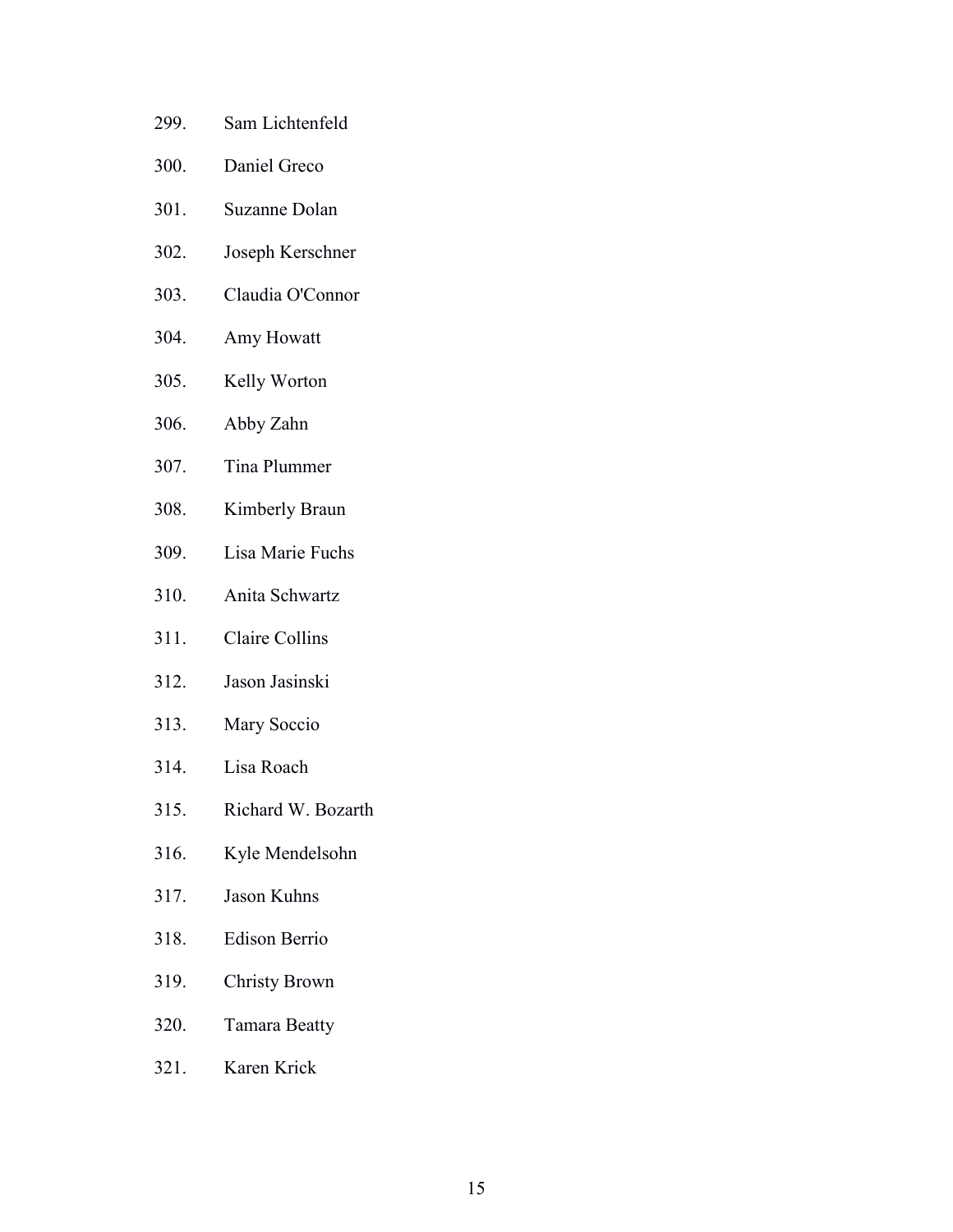- 322. Lynn Szczeck
- 323. Erin Wheeler
- 324. Patricia Gordon
- 325. Lauren MacInnis
- 326. Melissa Pomphrey
- 327. Stacey Rose
- 328. Christopher Cannella
- 329. Lynelle Woolson
- 330. Sheila Tiner
- 331. Dana Sainte
- 332. April Misinsky
- 333. Thomas Chirip
- 334. Melba Moore-Suggs
- 335. Shontaye Glover
- 336. Laurette Ibe
- 337. Marie Arnold
- 338. Tom Calvanico
- 339. Sarah Collins
- 340. Noreen Mikulski
- 341. Megan Augusta
- 342. Maria Duffy
- 343. Anthony Fabrizio
- 344. Marcia Saltzman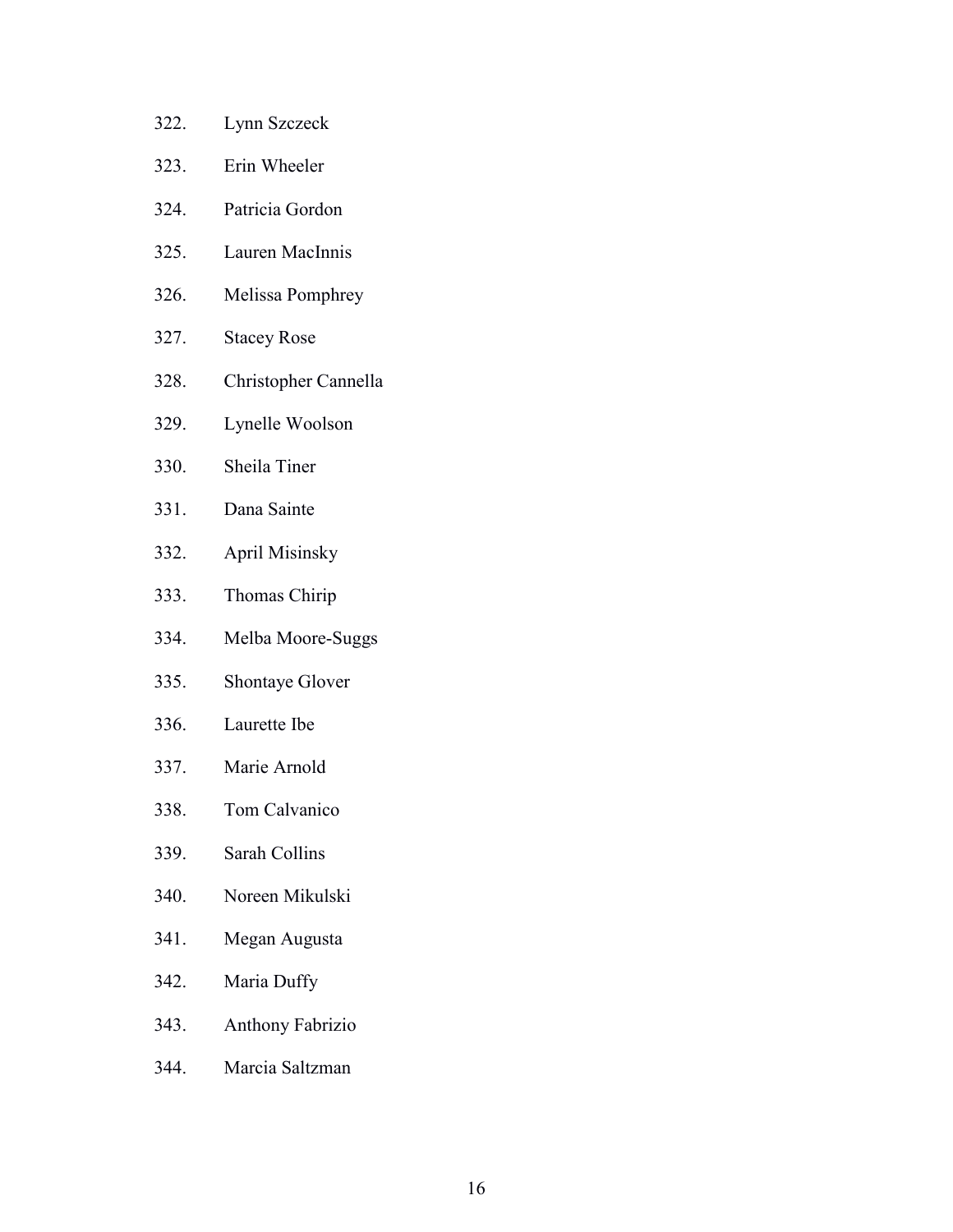| 345. | Irene Gilman         |
|------|----------------------|
| 346. | Larissa Fanning      |
| 347. | Eric White           |
| 348. | Frances K. Whitworth |
| 349. | Janice Mehalick      |
| 350. | Sue Herrmann         |
| 351. | Lindsay Warren       |
| 352. | Luann Hill           |
| 353. | Eileen Pabon         |
| 354. | Vicki Price-Pennino  |
| 355. | Dave Muller          |
| 356. | Jacqueline South     |
| 357. | Melissa Weis         |
| 358. | Darlene DiFalco      |
| 359. | Kay Moore            |
| 360. | Erin Woronicz        |
| 361. | Ellis Goldberg       |
| 362. | <b>Scott Riotto</b>  |
| 363. | Albert Vetrini       |
| 364. | Dennis Hiel          |
| 365. | Lauren LoPorto       |
| 366. | Lori Amaral          |
| 367. | Christiane Azer      |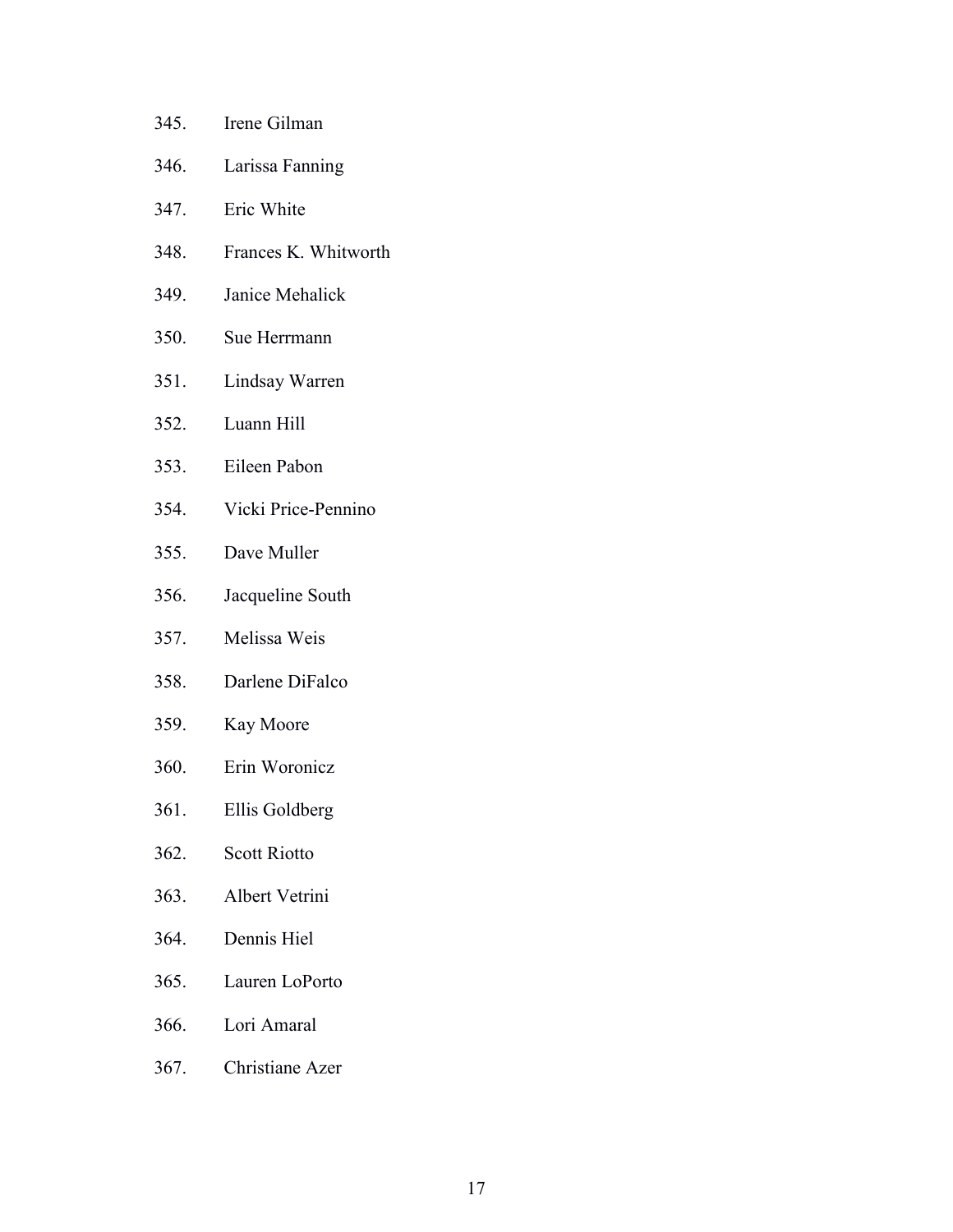- 368. Lise Simard
- 369. Arvin Gopal
- 370. Lisanne Bartram
- 371. Ikechukwu Onyema
- 372. Frank McCulley
- 373. Bianca Nieves
- 374. Katharine Watson
- 375. Deborah Yautz
- 376. Linda Cane
- 377. Lawrence Tornow
- 378. Tom Rosenberg
- 379. Sarah Mammucari
- 380. Frances Maye
- 381. Maria Loikith
- 382. Joanna Bruggeman
- 383. Stephanie Segrest
- 384. Felicia Barra
- 385. Lynn Fedele
- 386. Gwen Luecke
- 387. Nichole Lorusso
- 388. Tatiana Fella
- 389. Linda Ortiz
- 390. Alice Watkins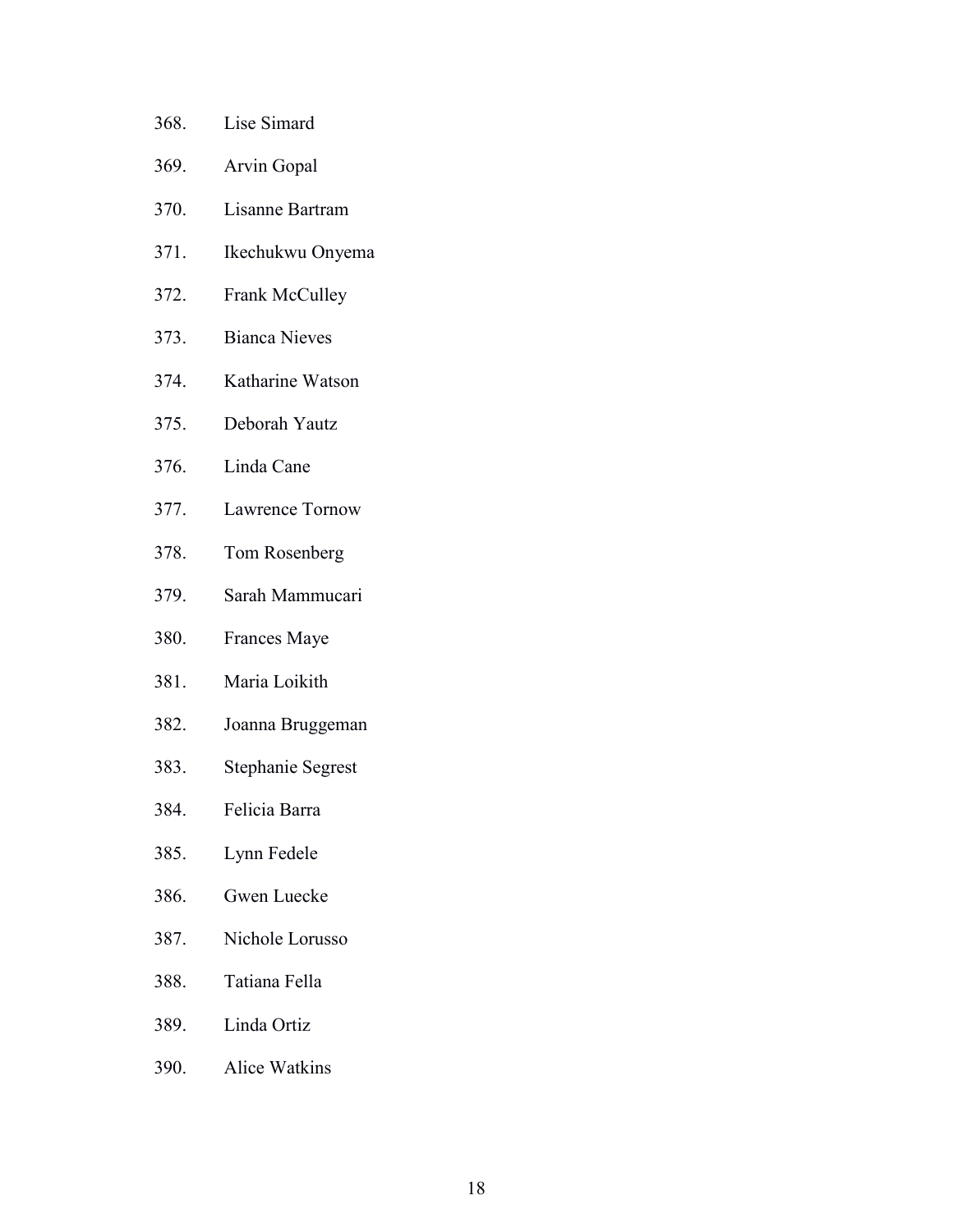- 391. Alyson Stagich
- 392. Krista Horan
- 393. Teri Wilcox
- 394. Janice Milstein
- 395. Elizabeth Aviles
- 396. Elena Moran
- 397. Denise King
- 398. John Demree
- 399. Grace E. Rarich
- 400. Frank Mazzone
- 401. Jerly Maisonable
- 402. Jennifer Schiffrin
- 403. Margaret Gatti
- 404. Anthony Gallo
- 405. Marcy Clay
- 406. Jess Louderback
- 407. Mariana Helmold
- 408. Beth Sokolic
- 409. Trondell Dupree
- 410. Monica Herits
- 411. Tara Porreca
- 412. Bronwen Eastwood
- 413. Thomas Costello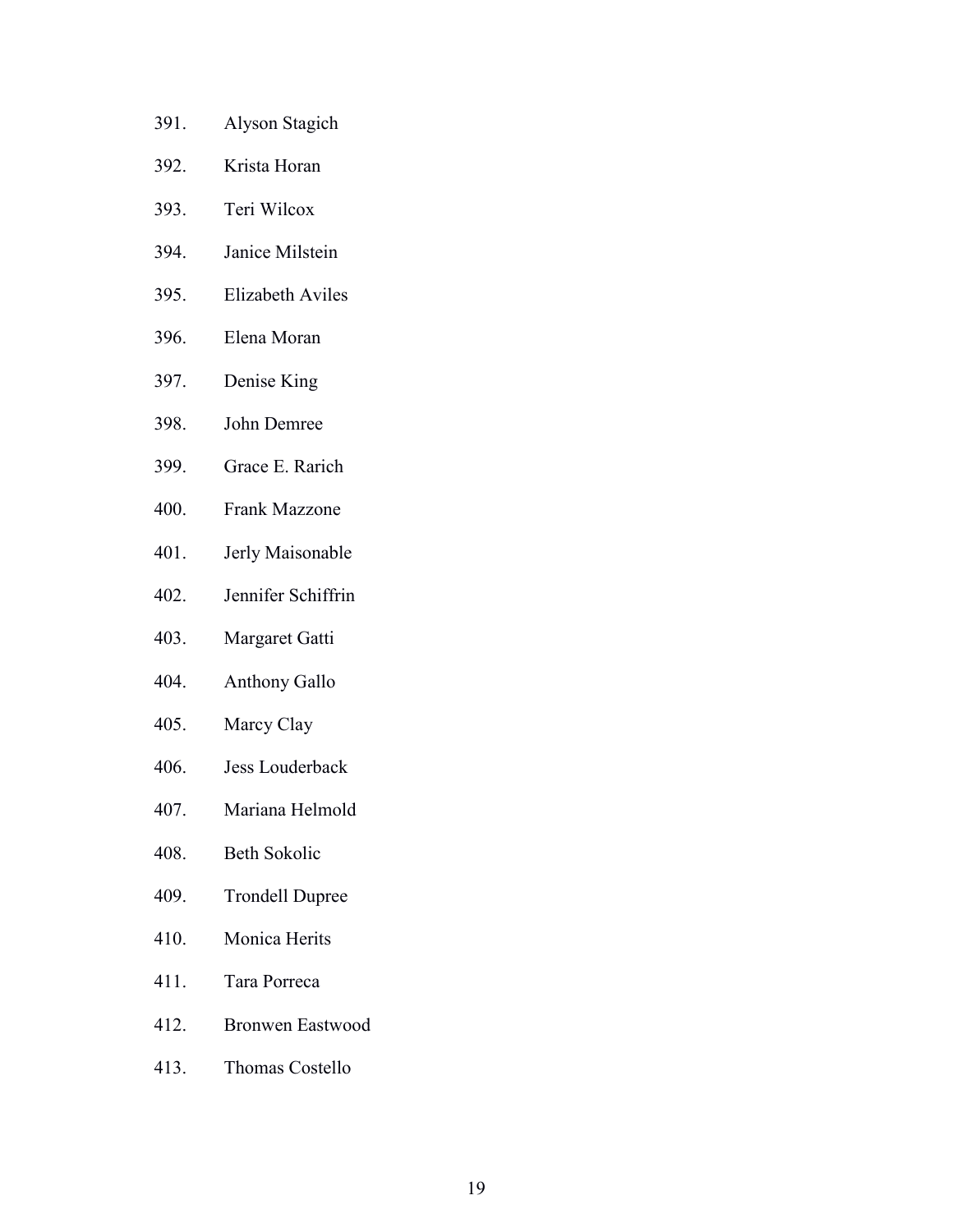- 414. Jennifer Aiello
- 415. David DeGraw
- 416. Jackie DoCampo
- 417. Krystal Thomson
- 418. James Smith
- 419. Jared Prupis
- 420. Karen Young
- 421. Barbara Ciambr
- 422. Rosemary Liddie
- 423. Rani Gronau
- 424. Ronald R. Puryear Jr.
- 425. Michele Schettino
- 426. Susan Kleinman
- 427. Alyssa Schlossberg
- 428. Alberto Ritondo
- 429. George Emery
- 430. Yolanda Sanchez
- 431. Lisa Rizziello
- 432. Jayme Canavera
- 433. Peter Kedl
- 434. Lily Klein
- 435. Susan Deile
- 436. Gail Helhoski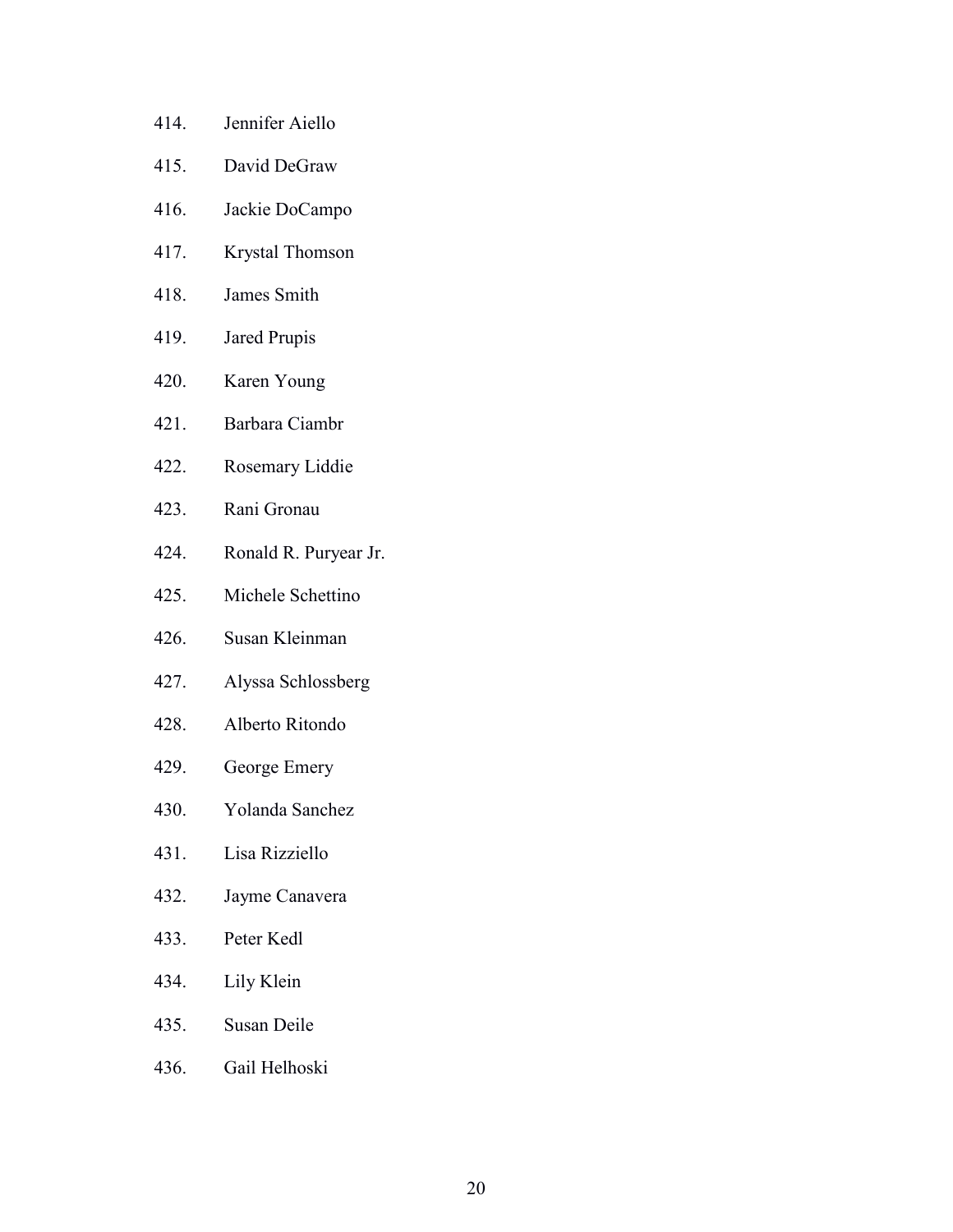- 437. Dawn Caporusso
- 438. Laura Giumarra
- 439. Noel Deremigi
- 440. Grace Nasto
- 441. Mickey Hamell
- 442. Michael Hofsaes
- 443. Mary-Elizabeth Clauson
- 444. Jane Byrne
- 445. Mark Arshan
- 446. Charleen Scully
- 447. Lisa Stansbury
- 448. Mary Rugarber
- 449. Robin Holcombe
- 450. Kelly Venezia Crilly
- 451. James Ponchak
- 452. Robert Heinze
- 453. David Harris
- 454. Sarah Goldstein
- 455. Carl Romero
- 456. Jill Goldman
- 457. Scott Schoettle
- 458. Matthew McCarthy
- 459. Patricia Wulster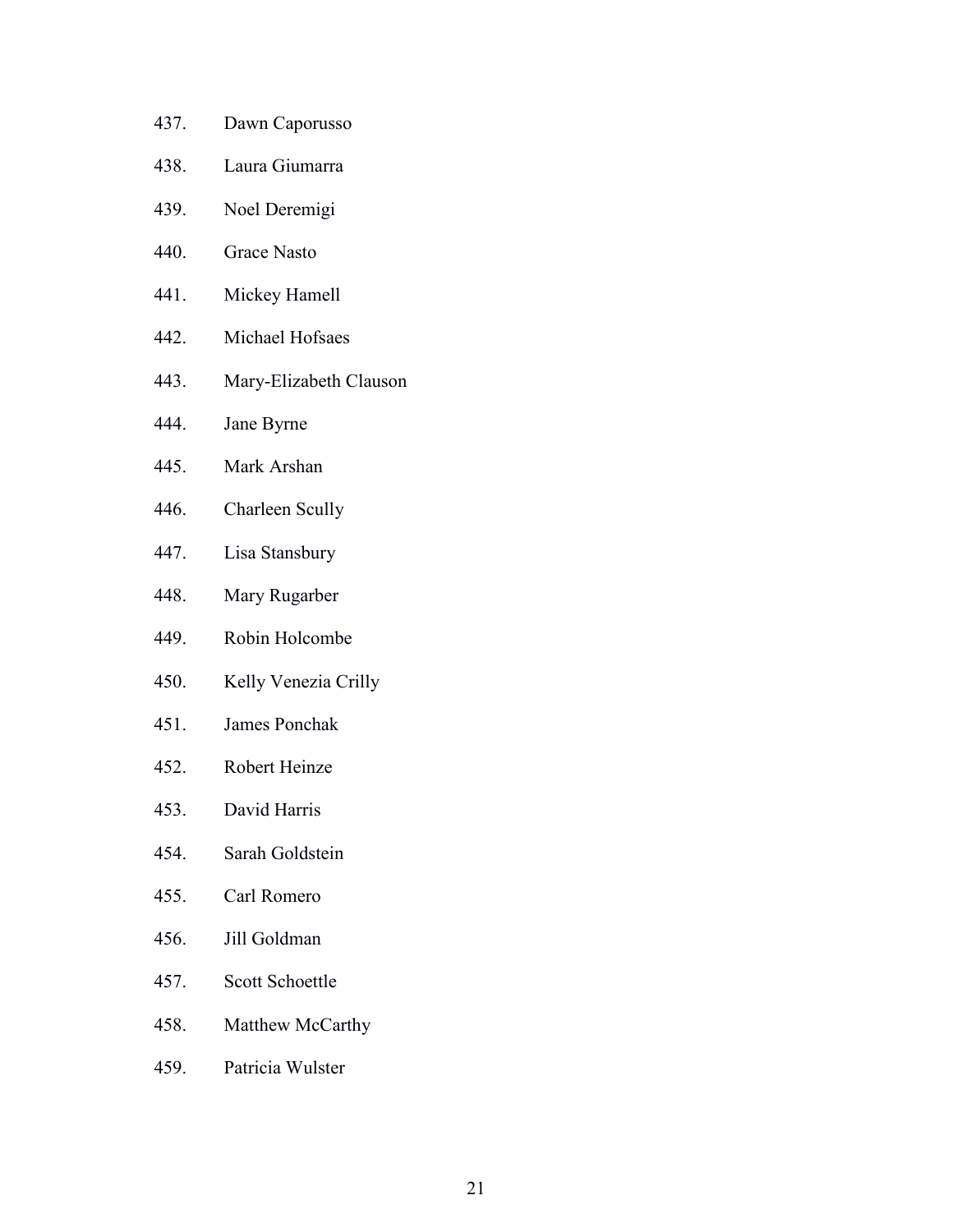- 460. Paul O'Connor
- 461. Marla Fruhling
- 462. Marion Ayako Loder
- 463. Kerrian Palmieri
- 464. Jennifer Williams
- 465. Marietta Cerciello
- 466. Geraldine Misiewicz
- 467. Joseph Diguiseppe
- 468. Barbara Fehrs
- 469. R. Konschak
- 470. Stephanie Nesser
- 471. Linda Calandra
- 472. Patricia Schall
- 473. Donna Simon
- 474. Monique Corby
- 475. RoseMarie Herman
- 476. Angela Krejsa
- 477. Audrey Ivancich
- 478. Linda Carman
- 479. Wm McCauley
- 480. Sherri DiStefano
- 481. Douglas Moore
- 482. Jenea Stradford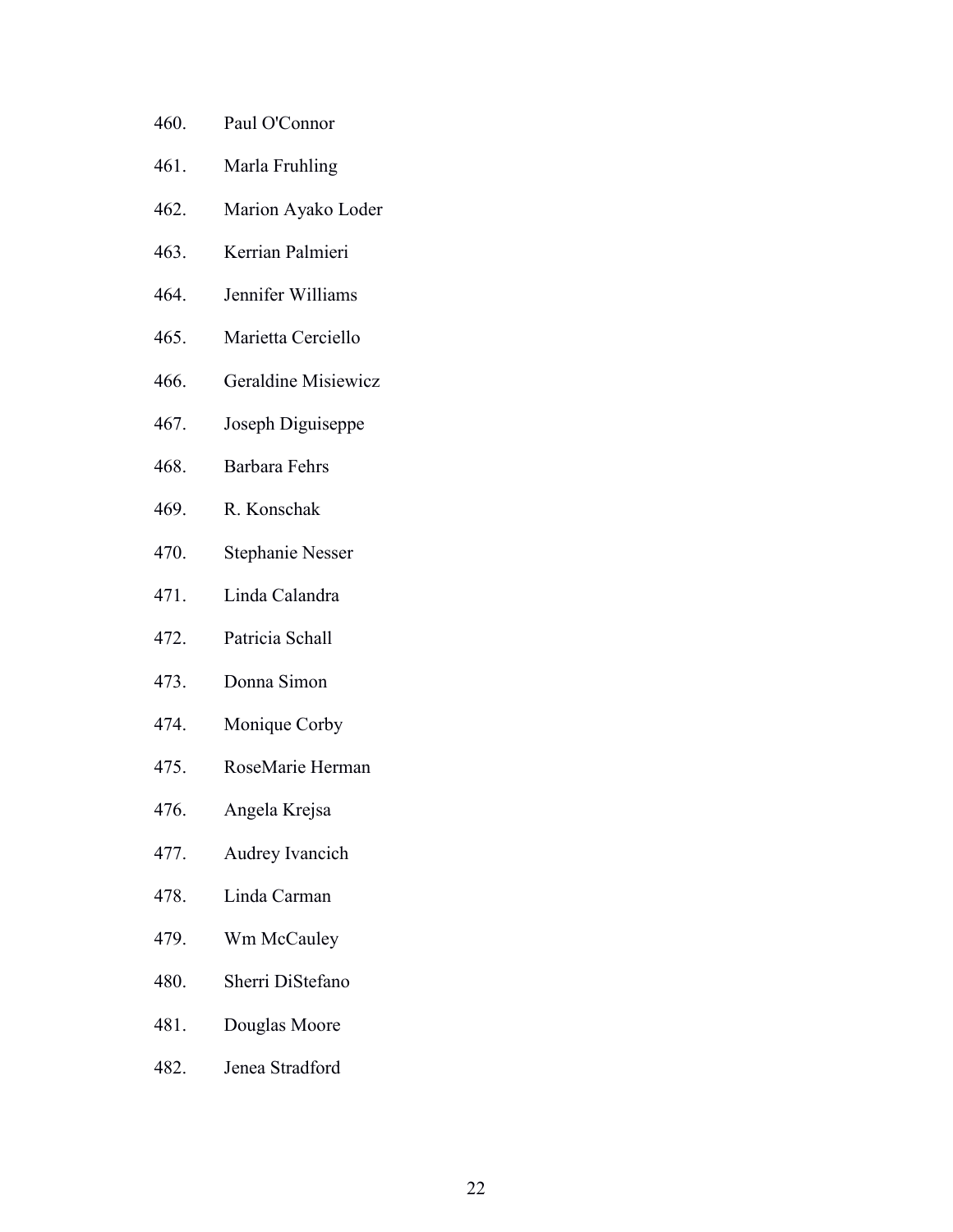- 483. Lisa Chedid
- 484. Randa Hogate
- 485. Olive Joseph-Giles
- 486. Wendy Capra
- 487. Bonnie Rodriguez
- 488. Donna Johnson
- 489. Alberto Roman
- 490. Charles Hollis
- 491. Joann Blackmore
- 492. Andrew Siganuk
- 493. Jessica Page
- 494. Kathleen Caporaso
- 495. Kathleen Vogel
- 496. Karen Plaskow
- 497. Nora Amato
- 498. William Palm
- 499. Jon Astin
- 500. Vicki Agnew
- 501. Julie Yi
- 502. Ruma Pal
- 503. Seouvan Rodriguez
- 504. Amara Wagner
- 505. Keith Dennison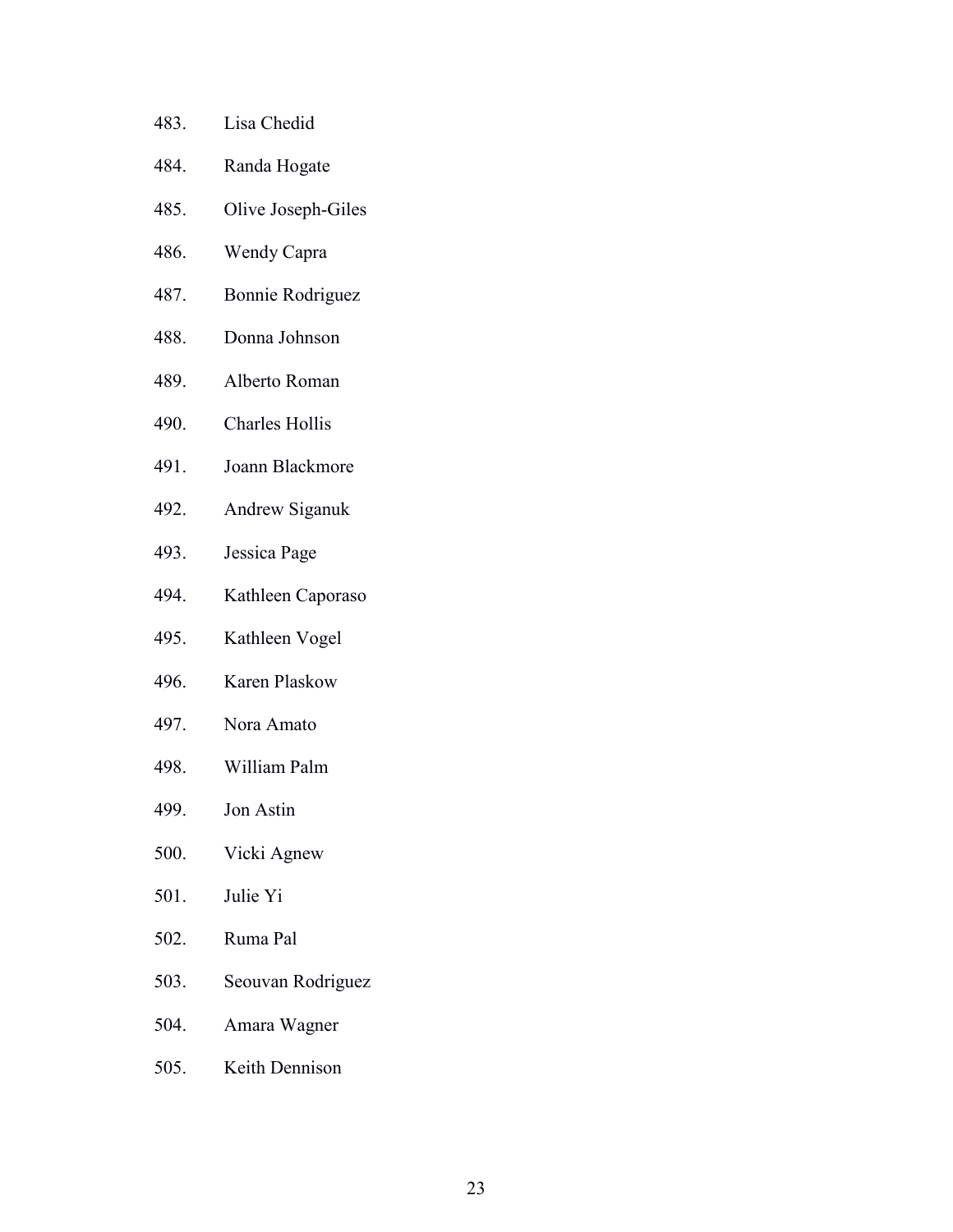- 506. Anna Marie Bearint
- 507. Richard D'Avanzo
- 508. Cheryl Santore
- 509. Kathleen Borden
- 510. Valerie Gazda
- 511. Solange Lopes Murphy
- 512. Marcia Stetler Klock
- 513. Janet Felice
- 514. Alyssa Levy
- 515. Katelyn Lee
- 516. Dara Weiss
- 517. Sarah Rhee
- 518. Nicole Alpern
- 519. Nicholas Shapiro
- 520. Ashley Buckley
- 521. Melissa
- 522. Tom Desocio
- 523. Veronica Kriegl
- 524. Kim Piccari
- 525. Christine Hewitt
- 526. Mariah Beiber
- 527. Gregory Mills
- 528. Mario Montanero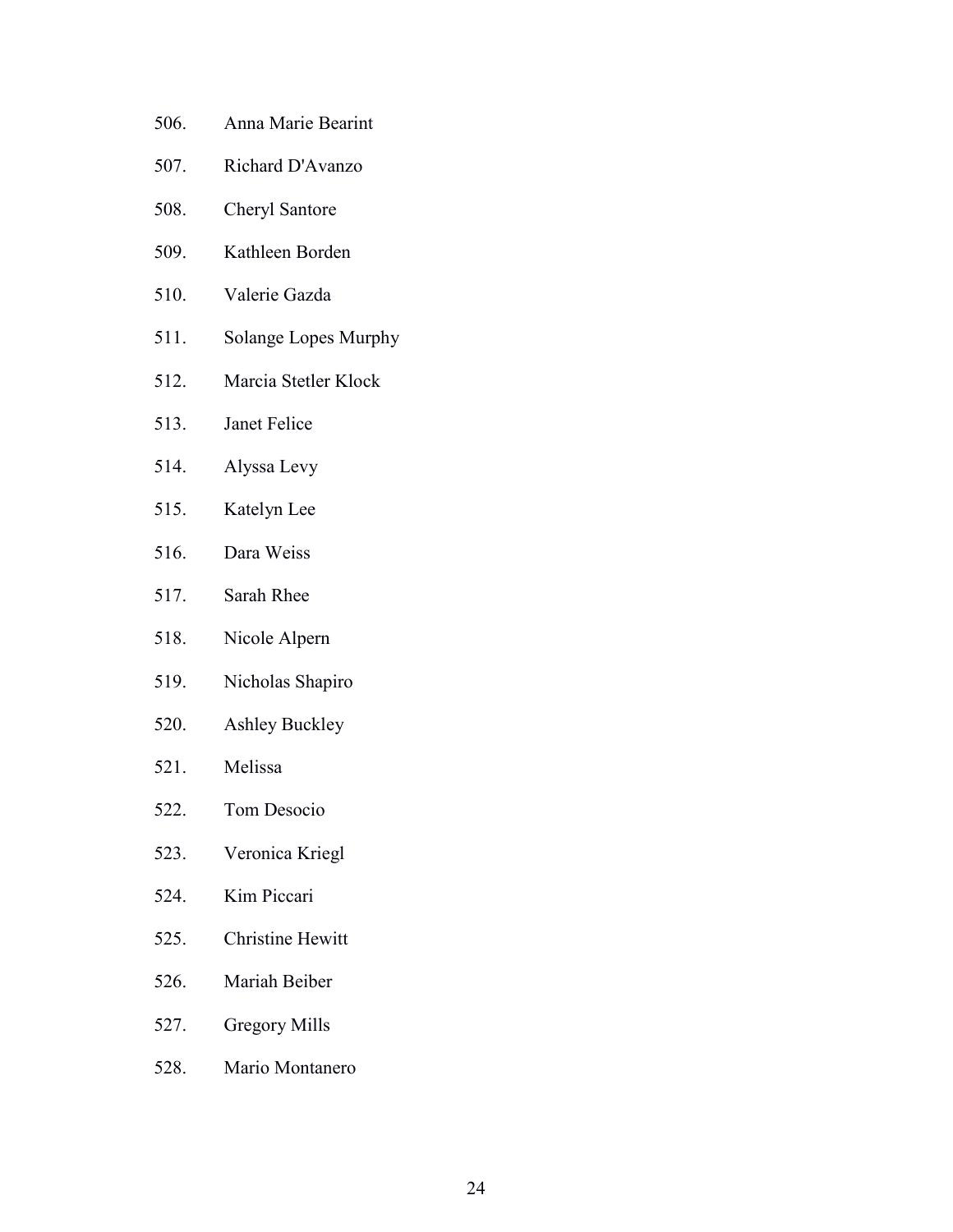- 529. Marybeth Iorio
- 530. Diane Lagattuta
- 531. Warren Heede
- 532. Nancy Bachrach
- 533. T.L. Myers
- 534. Andrea Klenker
- 535. Arcelio Apote
- 536. Judy Perkins
- 537. Peter Kedi
- 538. Barbara
- 539. Timothy McGrail
- 540. Robin Isserles
- 541. Lois Joyce
- 542. Suzanne Trainor
- 543. Suzanne Visnovsky
- 544. Pat Holden
- 545. Tracy Foster
- 546. Jane Sherry
- 547. Edith Alvarado
- 548. Virginia Pasternak
- 549. Lisa Ditchkus
- 550. Jayne Carmen
- 551. Sukhmani Goomer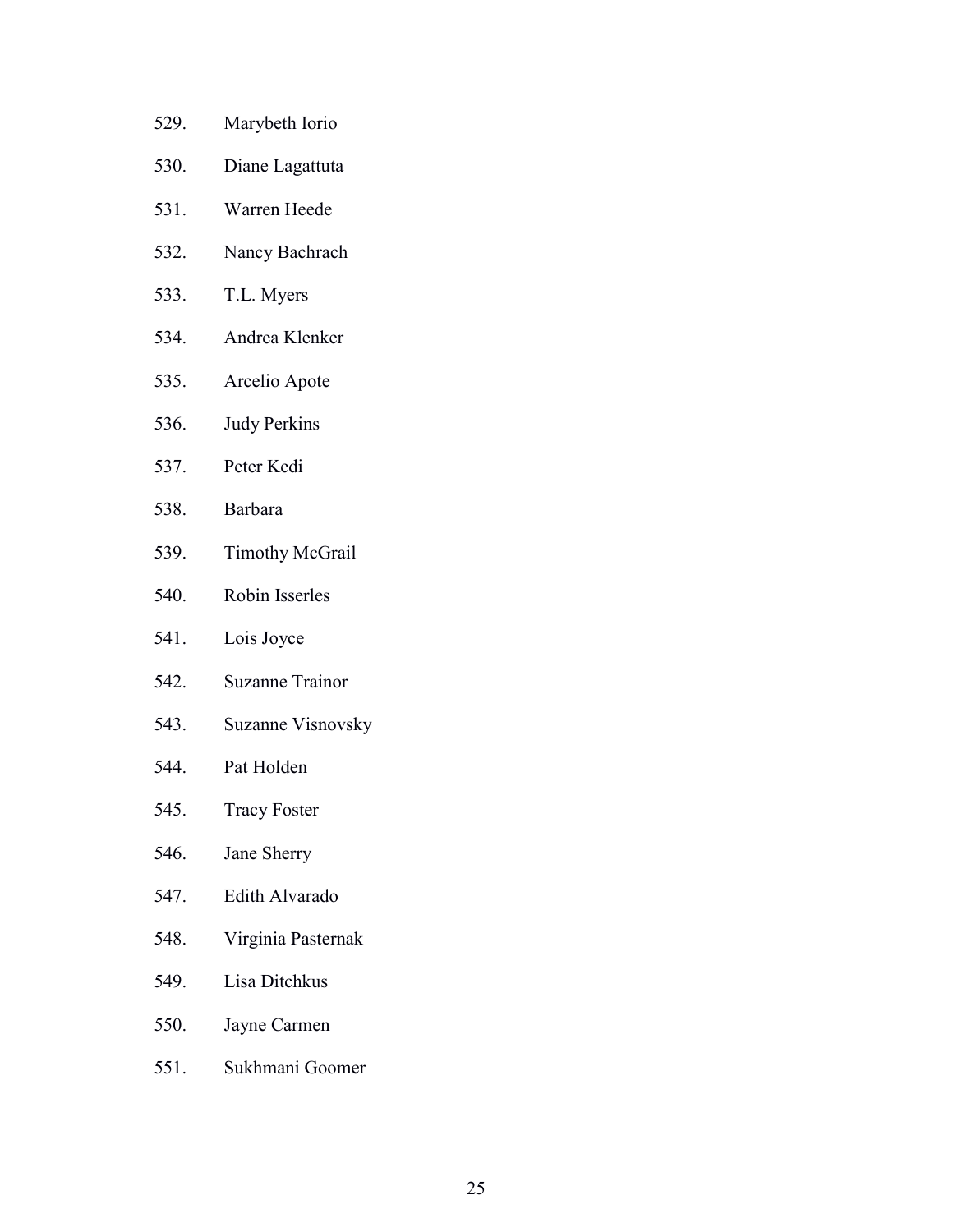- 552. Katharine Mason
- 553. Rosann Ehlers
- 554. Sara Gilgore
- 555. Danielle Mattia
- 556. Tiffany Aguayo
- 557. Elissa Malespina
- 558. Devon Sorrentino
- 559. Kristen Bartolone
- 560. Nikki Baker
- 561. Rosa Perez
- 562. Jenna Kepley
- 563. James M. Osborn
- 564. Christina Morrissey
- 565. Marco Martinez
- 566. Awo Okaikor Aryee-Price
- 567. Cari Ragona
- 568. April Kinder
- 569. Elzabeth Hussla
- 570. J. Phillamorte
- 571. D.B. Grasso
- 572. Bill Hartman
- 573. Tina Dare
- 574. Marie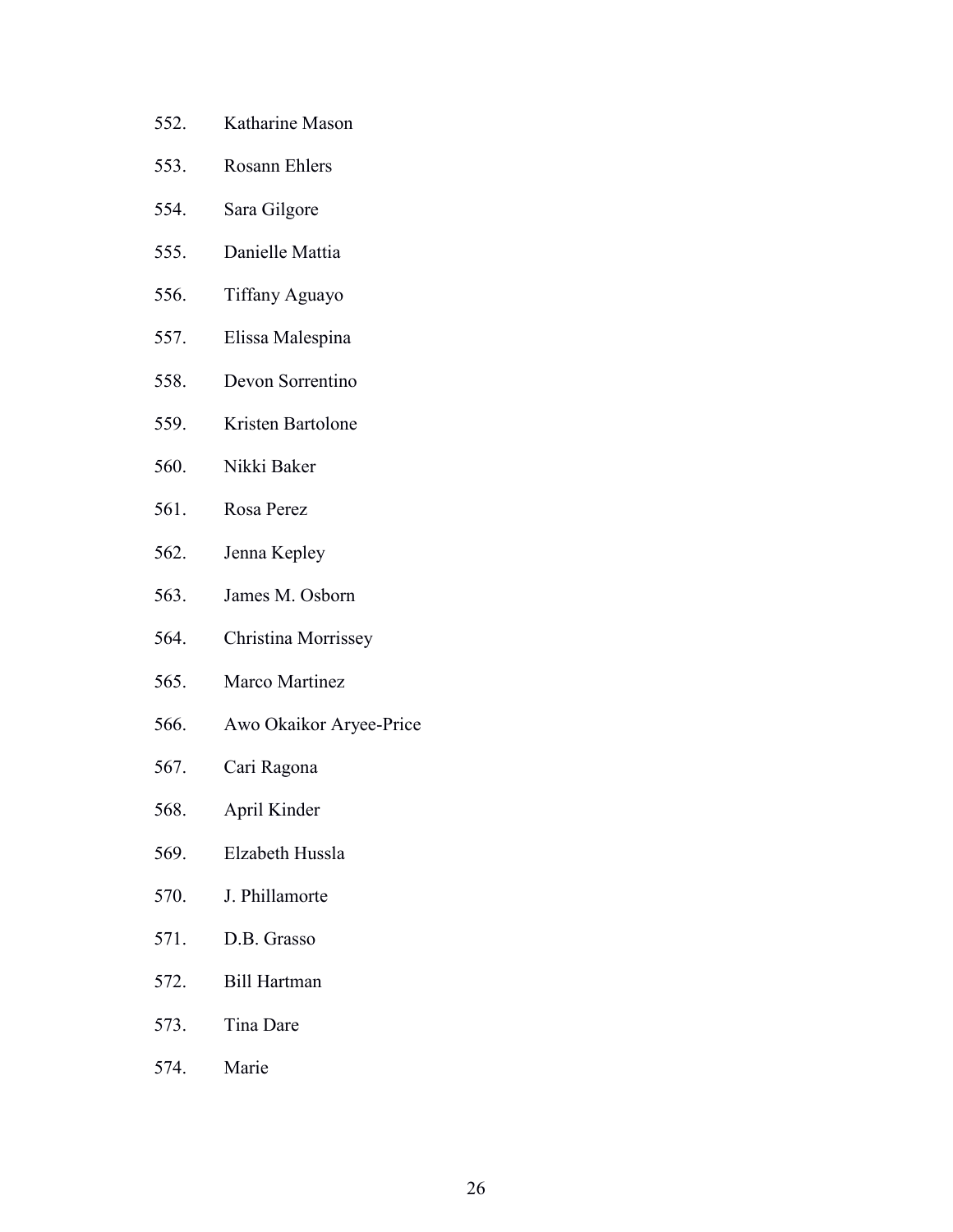- 575. Kathy Merzena
- 576. Grace Bordonaro
- 577. Rebecca Capizzi
- 578. Michael Warren
- 579. Julia Guttilla
- 580. Felecia Seigel
- 581. Hana Prashker
- 582. Janea Cunningham
- 583. Kelly Bloomer
- 584. Karen Schwing
- 585. Ryan McMichael
- 586. Kristin Shea
- 587. Ava Annese
- 588. Annette Ruch
- 589. Jennifer Jenkins
- 590. Melisa Whitworth
- 591. Diana Hughes
- 592. Michelle Czlapinski
- 593. Kim Carroll
- 594. Aimee Bramley
- 595. Aleksandra Carbajal
- 596. Helen Brereton
- 597. Donna Yoerke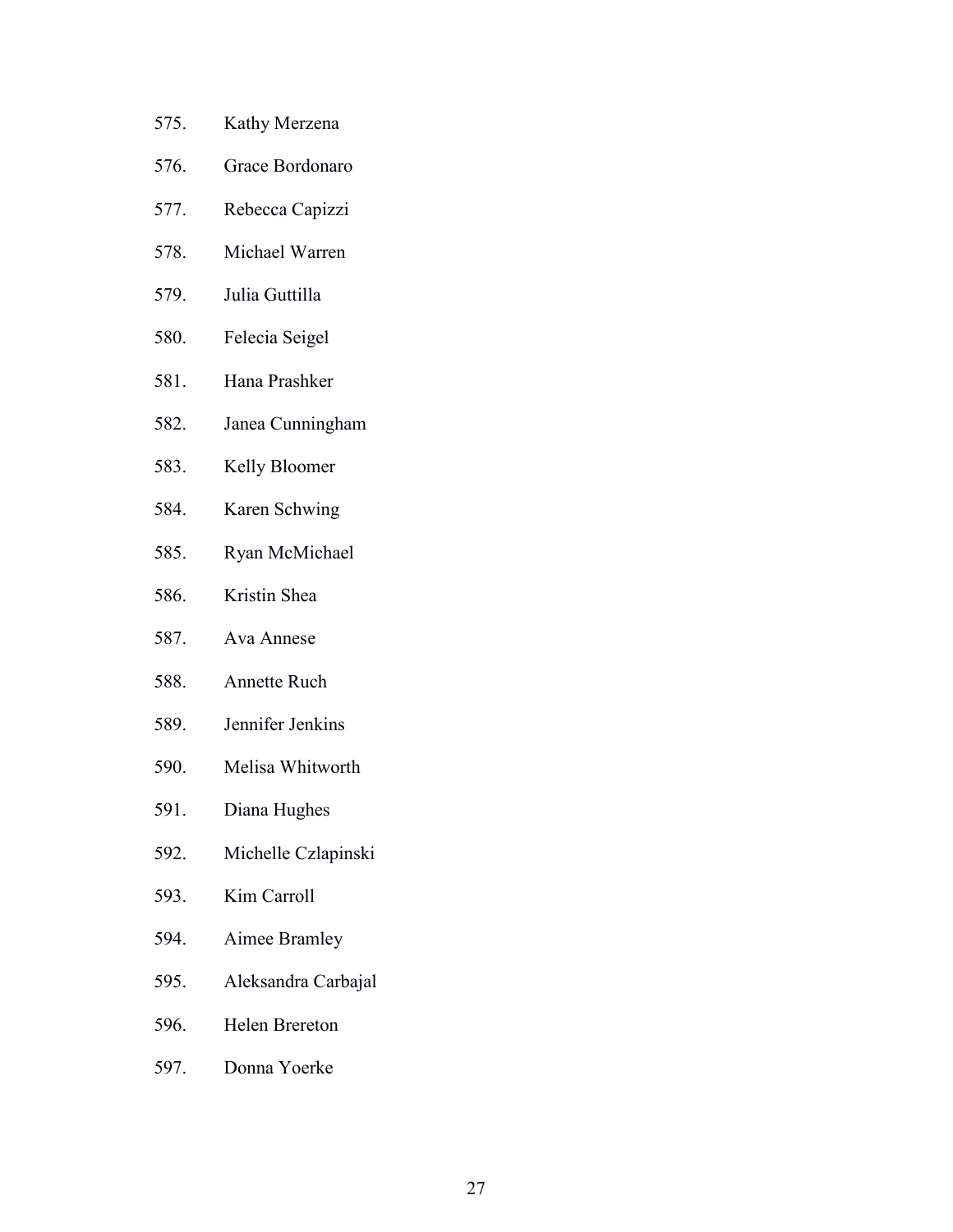- 598. Catherine MacManiman
- 599. Joyce Nelson
- 600. Kathleen Vergaretti
- 601. Jill Flynn
- 602. Sigifredo Cruz
- 603. Corinne West
- 604. Nicole Hanrahan
- 605. Robbin Reed
- 606. Petra Niquet
- 607. Jennifer Dean
- 608. Jennifer Leach
- 609. Len Sobel
- 610. Karen Meany
- 611. Elizabeth Hussla
- 612. Caren Kalman
- 613. Cheryl Friedman
- 614. Jessica Cook
- 615. Deborah Carpenter
- 616. Ellen Schwartz
- 617. Ruth Ditullio
- 618. Carrie Hyman
- 619. Debra McMahon
- 620. Biamca Noeves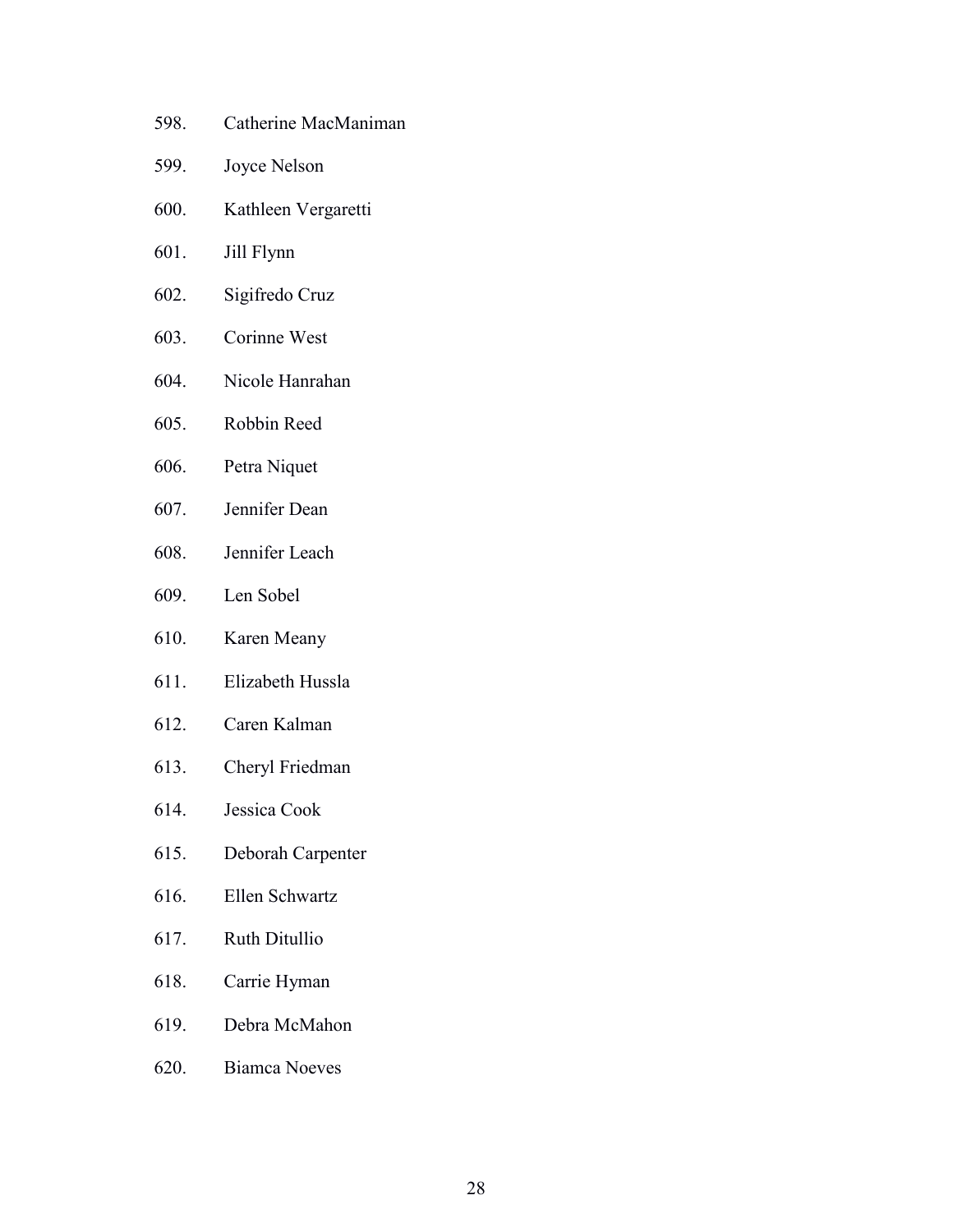- 621. Eileen Mchugh
- 622. Gizelle Dobronski
- 623. Beverly Perryman
- 624. Rakki Jillepalli
- 625. KelleyAnn Morris
- 626. Angela Jordan
- 627. Ann Marie Schneider
- 628. Prasad Jillepalli
- 629. Gregory Gates
- 630. Irma Curry
- 631. Tara Temprano
- 632. Christina Gailliout
- 633. Maryanne Akins
- 634. Alexis Cherry
- 635. Deborah Cortigiani
- 636. Mary Carpenter
- 637. Sharon Ortiz
- 638. Difei Shi
- 639. Mary Aureti
- 640. Martin Mieden
- 641. Veronica Moore
- 642. Laura DeBiasse
- 643. Chrissy Tirpack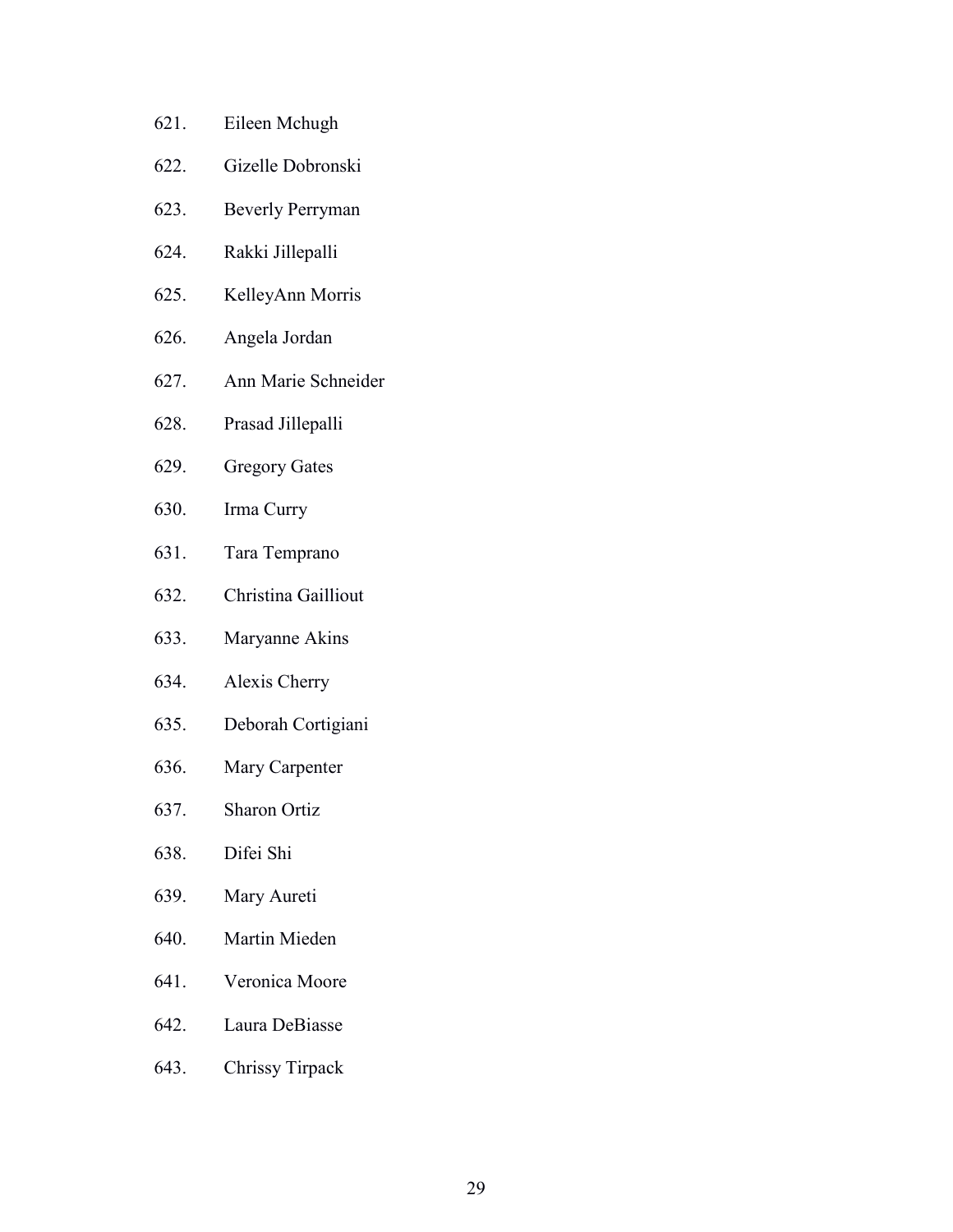- 644. Cara Leach
- 645. Arthur Taylor
- 646. Kate James
- 647. Lisa Campis
- 648. Rachael Egan
- 649. Andrea DeGraaf
- 650. Rebecca Moser
- 651. Victoria De Santis
- 652. Madeline Monaco
- 653. Michael Cantatore
- 654. Jim Hamant
- 655. Marci Roche
- 656. Susan Vigilante
- 657. Grace Mccloskey
- 658. Sandra Eakin
- 659. Jean Bertolini
- 660. Patricia Savulich
- 661. Jeanette Pine
- 662. Eileen Healey
- 663. Phyllis Kopec
- 664. Iris Tonti
- 665. Robert Stolarz
- 666. Michelle Land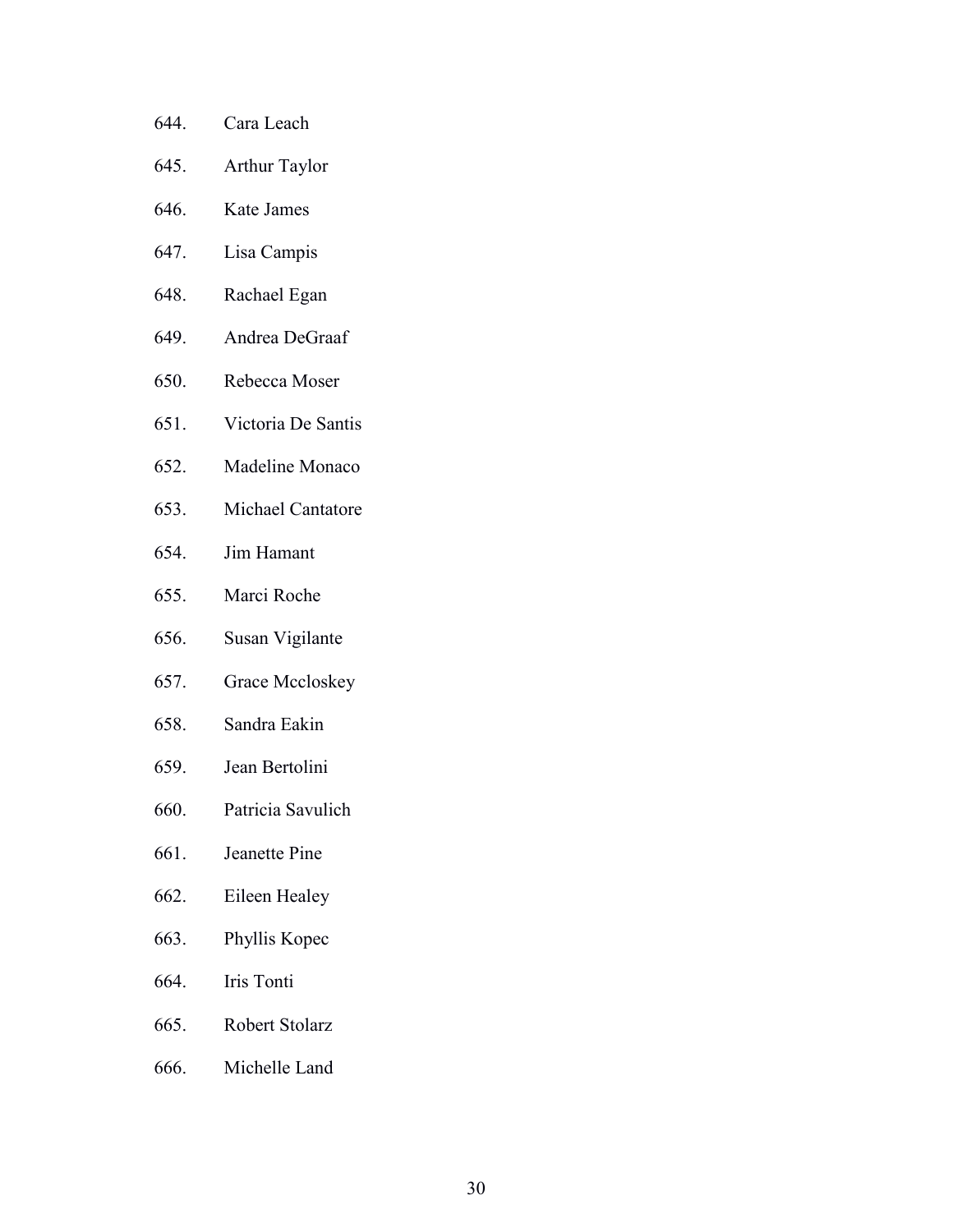- 667. Kenneth Cohen
- 668. Maggie Churchill
- 669. Twanda Tyler
- 670. Joanne Sullam
- 671. Eileen LaTorre
- 672. Debra Reed
- 673. Rosalie Carter
- 674. Theresa Simonelli
- 675. Anita Franzione
- 676. Leslie Clark
- 677. Chris Johnson
- 678. Megan Jones
- 679. Carolyn Cid
- 680. Melinda Kelley
- 681. Joan Roma
- 682. Kourtney Hamker
- 683. Shawn Liddick
- 684. Roosevelt Delossantos
- 685. Rocco Fornaro
- 686. Nicole Negri
- 687. Janie Jones Brown
- 688. Grace Alves
- 689. Angela McVverry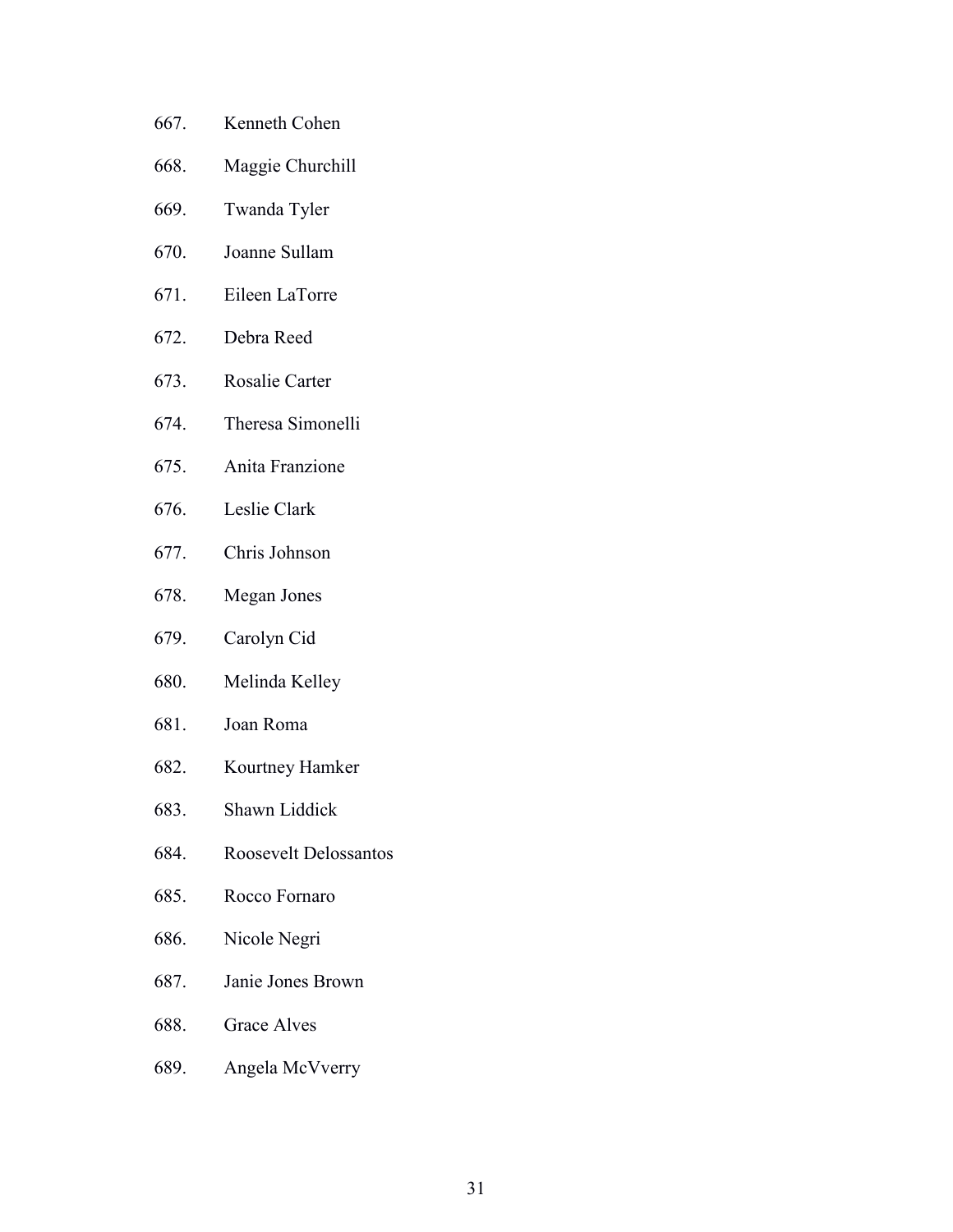- 690. Catherine Ianni
- 691. Laura Byrnes
- 692. Marcella Thomas
- 693. Carol Leonard-Kunzig
- 694. Megan Manogue
- 695. Jennifer Lally
- 696. George Markey
- 697. Margery Walsh
- 698. Rob Pasek
- 699. Yolanda Boyd
- 700. Carrie Mazak
- 701. Kathryn Fitzsimmons
- 702. Ron Grobe
- 703. Christopher Jones
- 704. Todd Lewis
- 705. Amanda Pinto
- 706. Paula Murray
- 707. Yvonne Williams
- 708. Julie Rothwell
- 709. Lauren Catts
- 710. Stephanie Griffoul
- 711. James Orourke
- 712. Meg Bozzone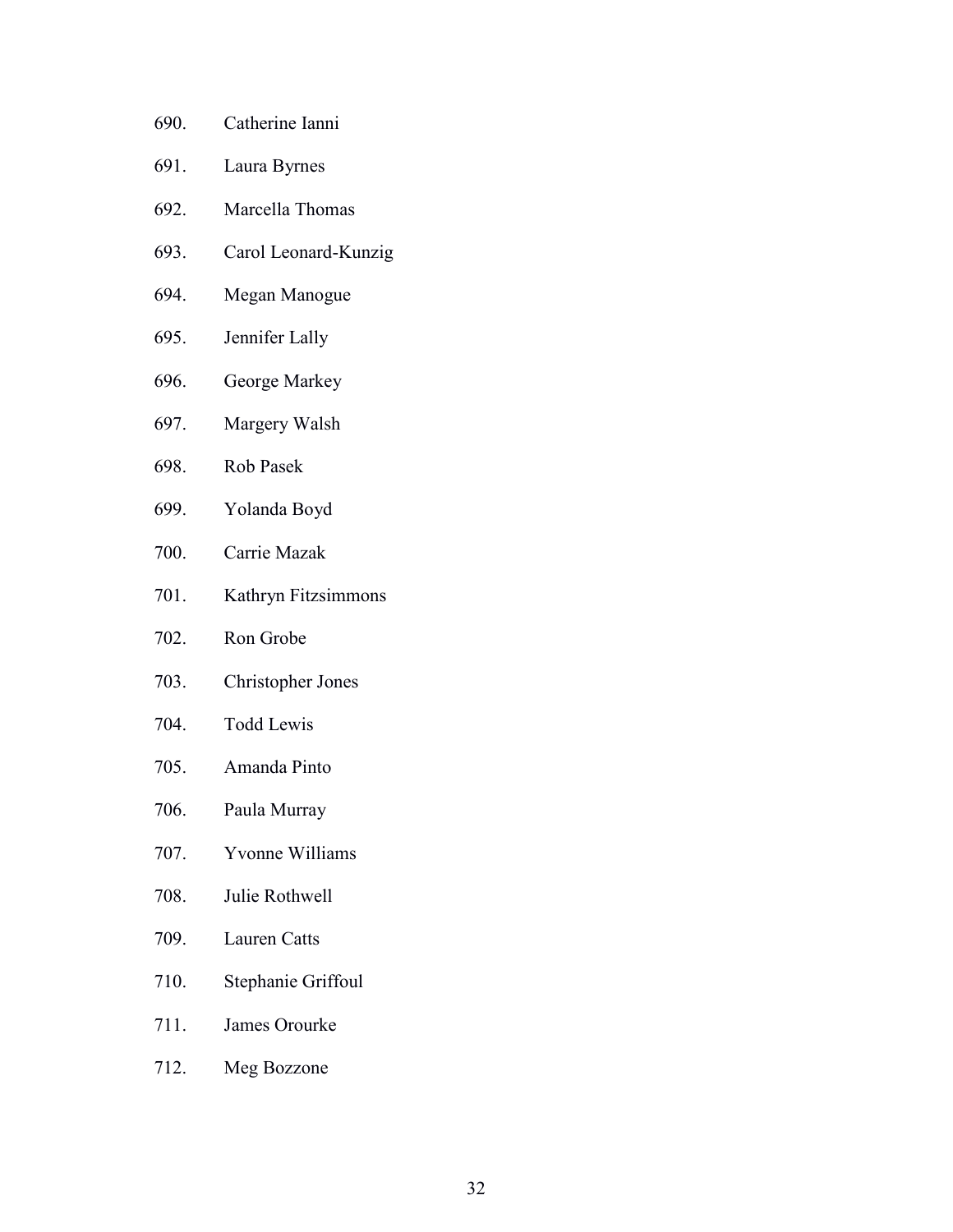- 713. Danielle Scipione
- 714. Cheryl Terranova
- 715. Yngrid Scanlon
- 716. Christina Russo
- 717. Stefanie Oesen
- 718. Diane Vistein
- 719. Lisa Cowny
- 720. Cristian Marrero
- 721. Patricia Osborne
- 722. Kenneth Bassett
- 723. Jacqueline Pelliccio
- 724. Meghan Gentleman
- 725. Julie Steinman
- 726. Andrew Lewis
- 727. Sam McCann
- 728. Mark McGrath
- 729. Deanna Nicosia-Jones
- 730. Julie Barchetto
- 731. Jeff Roemy
- 732. Sarah Wills
- 733. Scott Passner
- 734. Lisa Crvaric
- 735. Sharri Koonce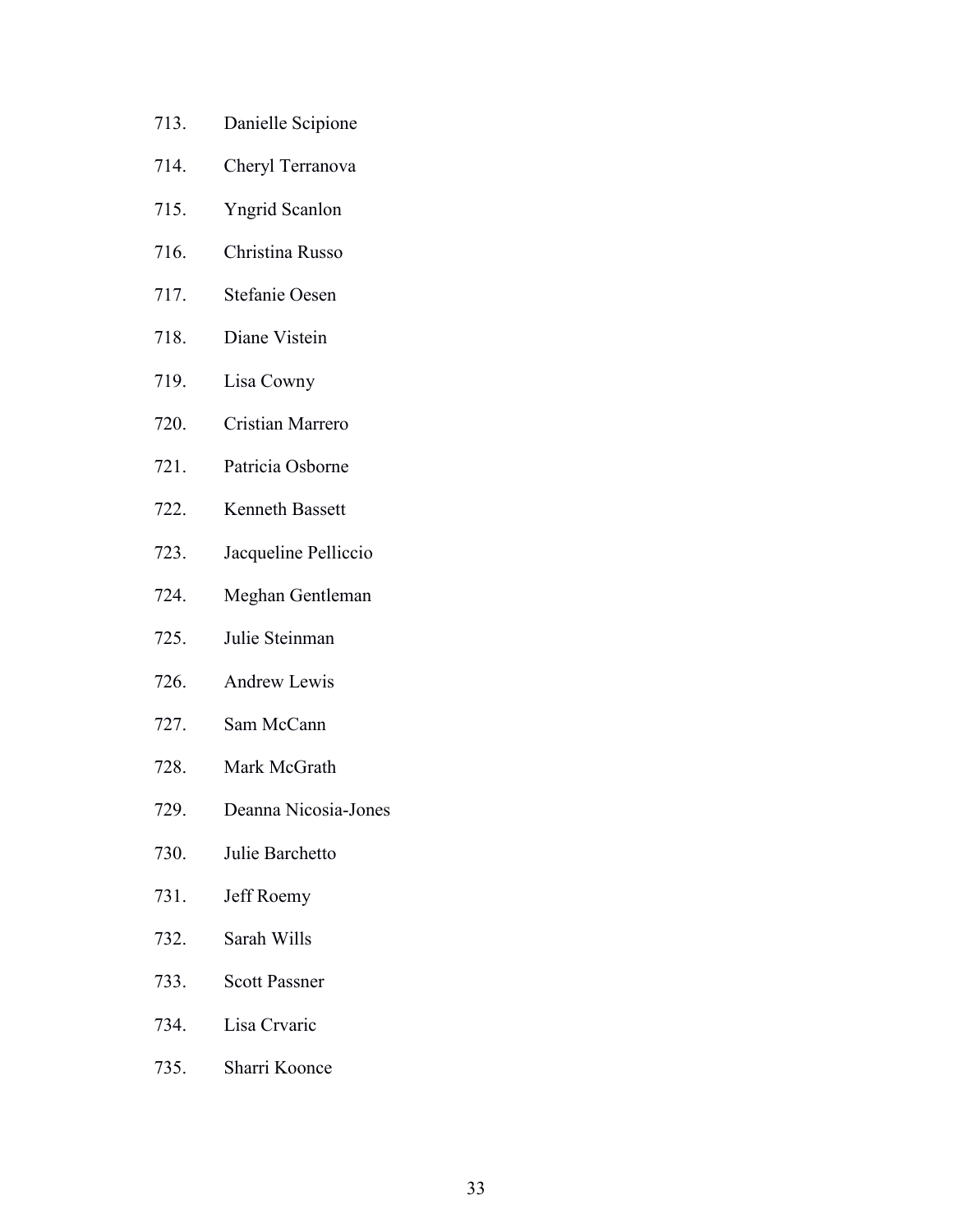- 736. Ellen Velmer
- 737. Laura Fecak
- 738. Jeremias Salinas
- 739. Liora Lavon
- 740. Mary-Teresa Smith
- 741. Donna Mattina
- 742. Barry Zeger
- 743. Clare Monarch
- 744. Cynthia Barry
- 745. Marilyn Leone
- 746. Meredith Barnes
- 747. Maria Salesi
- 748. Gianna Scaglione
- 749. Nicole Shubert
- 750. Barbara Cullere
- 751. Natalie Fisher
- 752. Judith Strollo
- 753. Kaylee Baldwin
- 754. Sheniqua Hairston-Kitchings
- 755. Lynn Salkin
- 756. Dessie Wakefield
- 757. Eileen Mann
- 758. Beverly Carey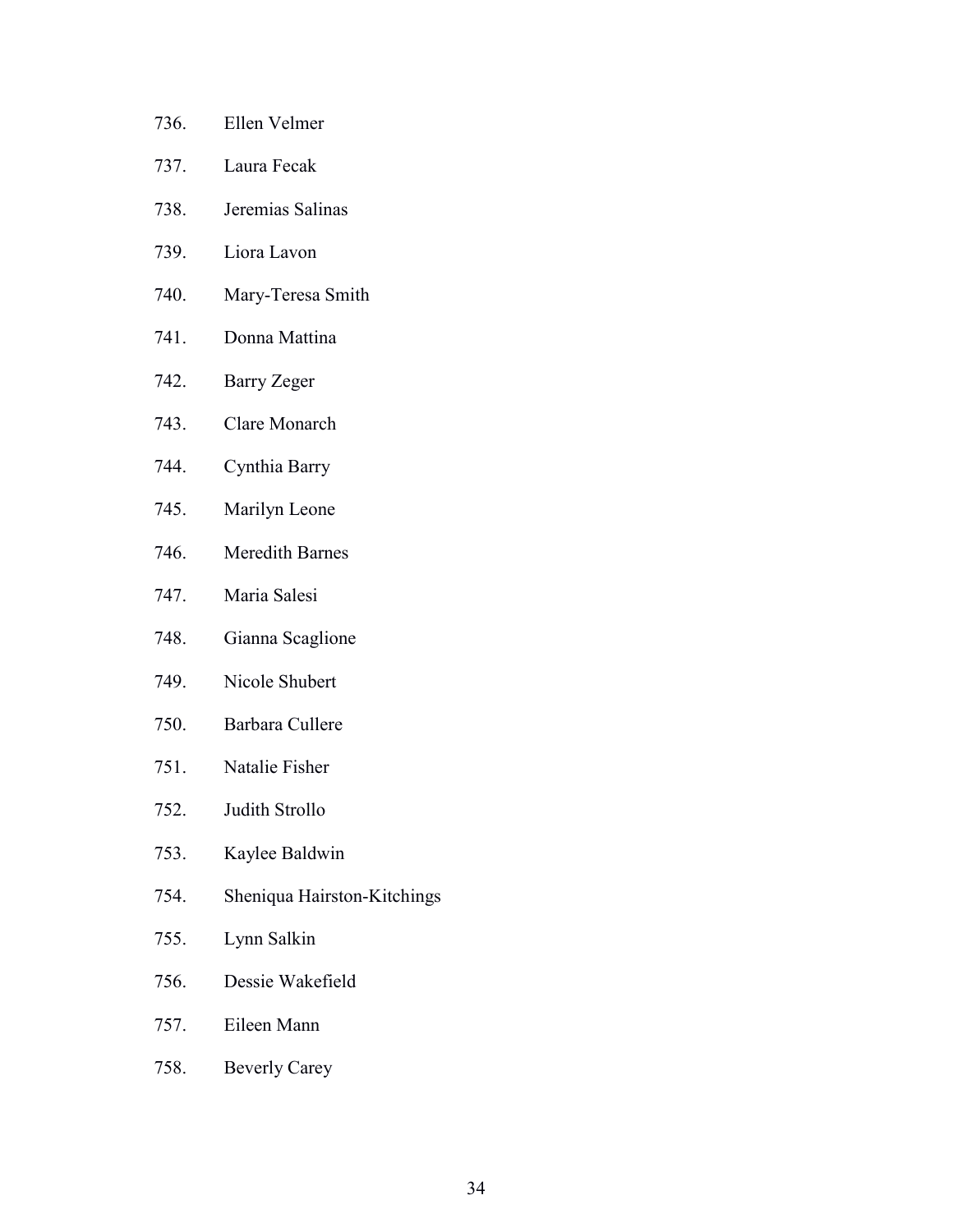- 759. Pamela Levin
- 760. Kimberly Reynolds
- 761. Annette Williams
- 762. Stephanie Greenberg
- 763. Scott
- 764. Eileen Ercolani
- 765. Kristen Hutchins
- 766. Dr. James J. Lynch, Superintendent, East Greenwich School District
- 767. Eleni Verardi
- 768. Marie Dupont
- 769. Robert Nebulo
- 770. Helaine Evans
- 771. Pegeen Harper
- 772. Margaret LaDue
- 773. Heather Slocum
- 774. Suzette Kamerman
- 775. Christine
- 776. Corrie Campbell
- 777. Vanessa Zimmerman
- 778. Ms. Garcia
- 779. Heather Staples
- 780. Bonnie Dasher
- 781. Lauren Gigante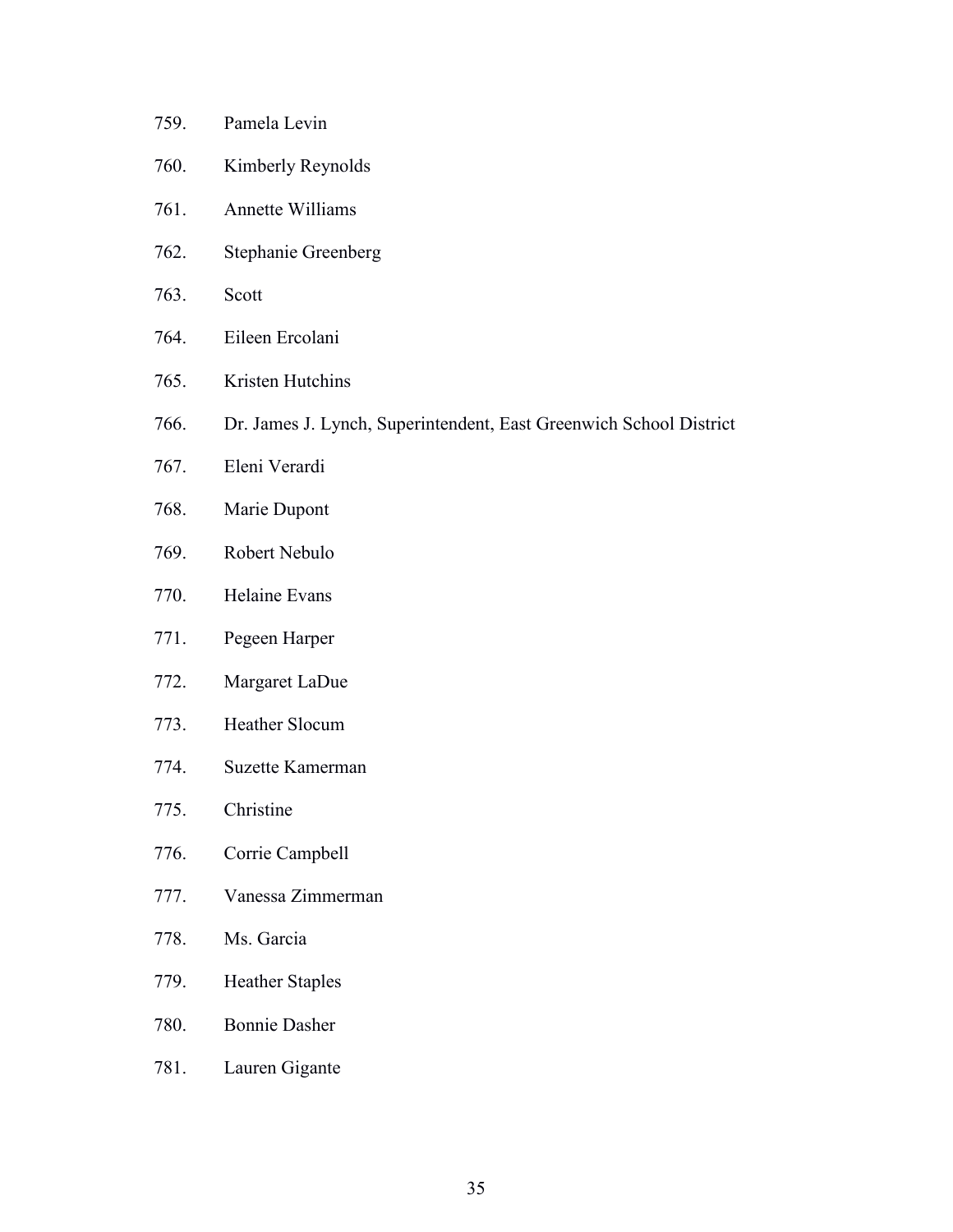| 782. | Maria                |
|------|----------------------|
| 783. | Cindy Greenwald      |
| 784. | Dani Bratton         |
| 785. | Margaret Churchill   |
| 786. | <b>Charles Moses</b> |
| 787. | Brianna Luhoe        |
| 788. | Veronica Kim         |
| 789. | Claire Donohue       |
| 790. | Alyxandra Cucinotta  |
| 791. | Alice David          |
| 792. | Christina Casais     |
| 793. | Midred               |
| 794. | Wahlstrom            |
| 795. | Deanna Micosia-Jones |
| 796. | Christina Altamura   |
| 797. | LeShaun Arrington    |
| 798. | Nancy Sampogna       |
| 799. | Sheri Abramson       |
| 800. | Delores Wallace      |
|      | 801. Juliann Hanson  |
| 802. | Jazz                 |
| 803. | Donna Ragonese       |
| 804. | Michael Sullivan     |
|      |                      |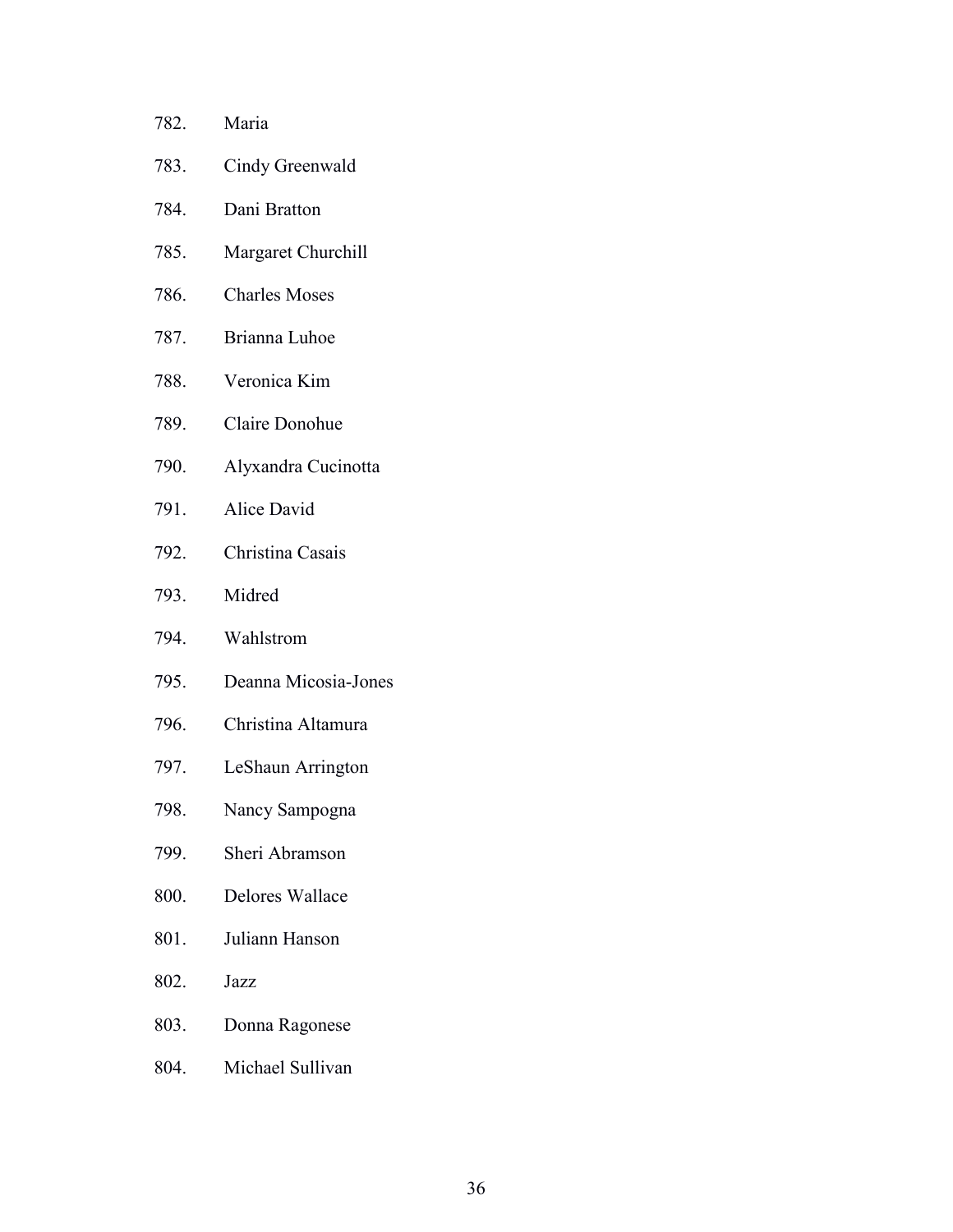- 805. Kristen Maravi
- 806. Andrea Weigle
- 807. Ann Marie Caulfield
- 808. Ana Maria O'Malley
- 809. Joanne M. Carey
- 810. Denise McDermott
- 811. Tom Beatini
- 812. Jeanine Bryce
- 813. Kim Alex Crane
- 814. Maureen Strzykalski
- 815. Deborah Walczyk
- 816. Dawn Heil
- 817. Kevin Reilly
- 818. Kristene Miller
- 819. David Harrisd
- 820. Randi Metsch-Ampel
- 821. Maria Morales
- 822. Lauren Altobello
- 823. Nicole Rosso
- 824. Cherylin Clapp
- 825. Barbara Nichols
- 826. Dan Siegel
- 827. Jaime Smith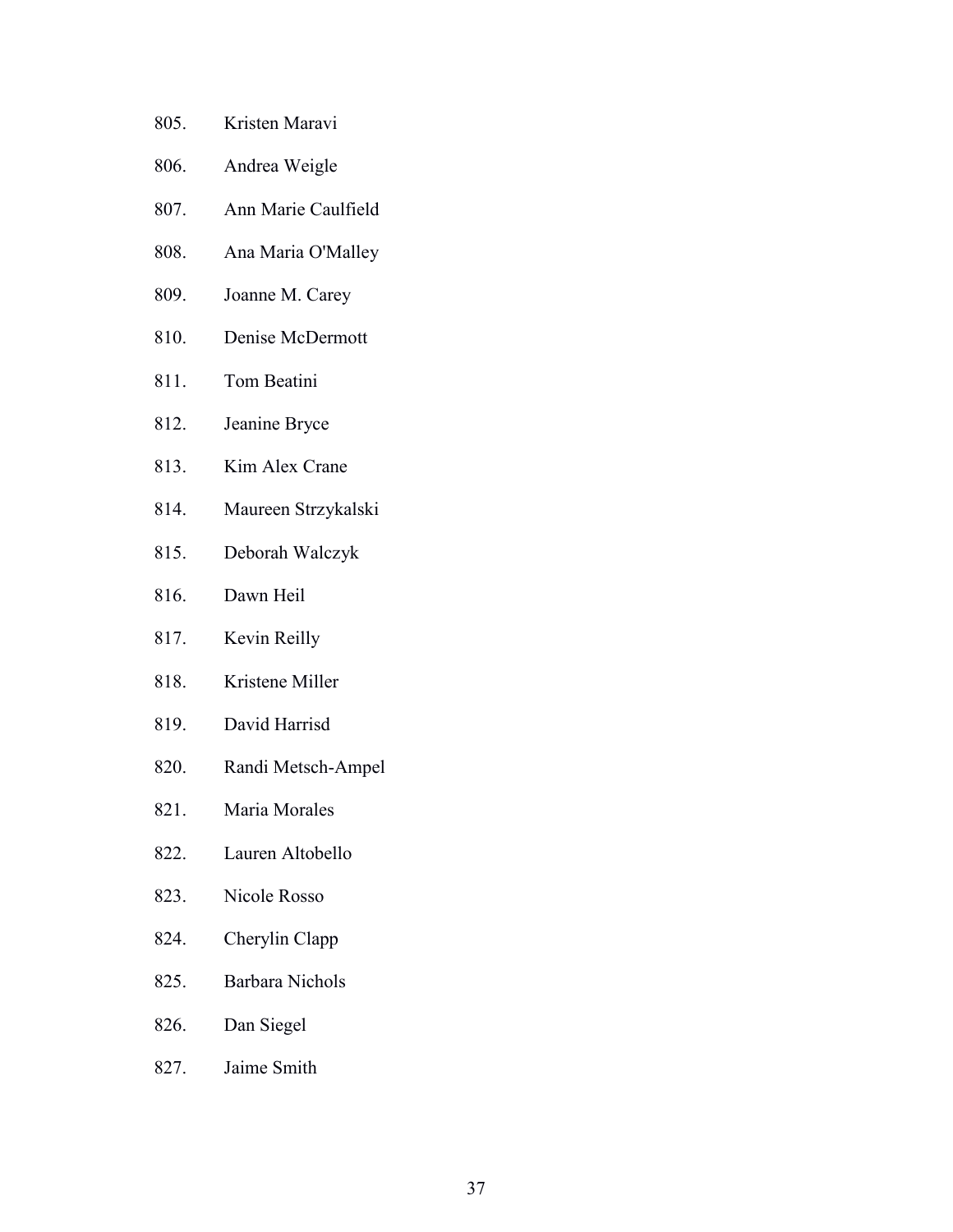- 828. Suzanne Lynch
- 829. Heidi Salerno
- 830. Nancy Ynchaustegui
- 831. Susan Morgan
- 832. James Davidson
- 833. Kristen Sullivan
- 834. Jessica Alyssa Montes
- 835. Kayla White
- 836. Paola Neff
- 837. Anna Papiano
- 838. Melanie Vasa
- 839. Joseph Bossio
- 840. Grace Lepore
- 841. Lisa Rebak
- 842. Mary Ferren
- 843. Sean Murphy
- 844. Jaclyn Kerrigan
- 845. Agatha Regal-Guerra
- 846. Carolyn Gerdes
- 847. Jennifer
- 848. Johanne Hernandez
- 849. Jason Pope
- 850. Kimberly Fitzpatrick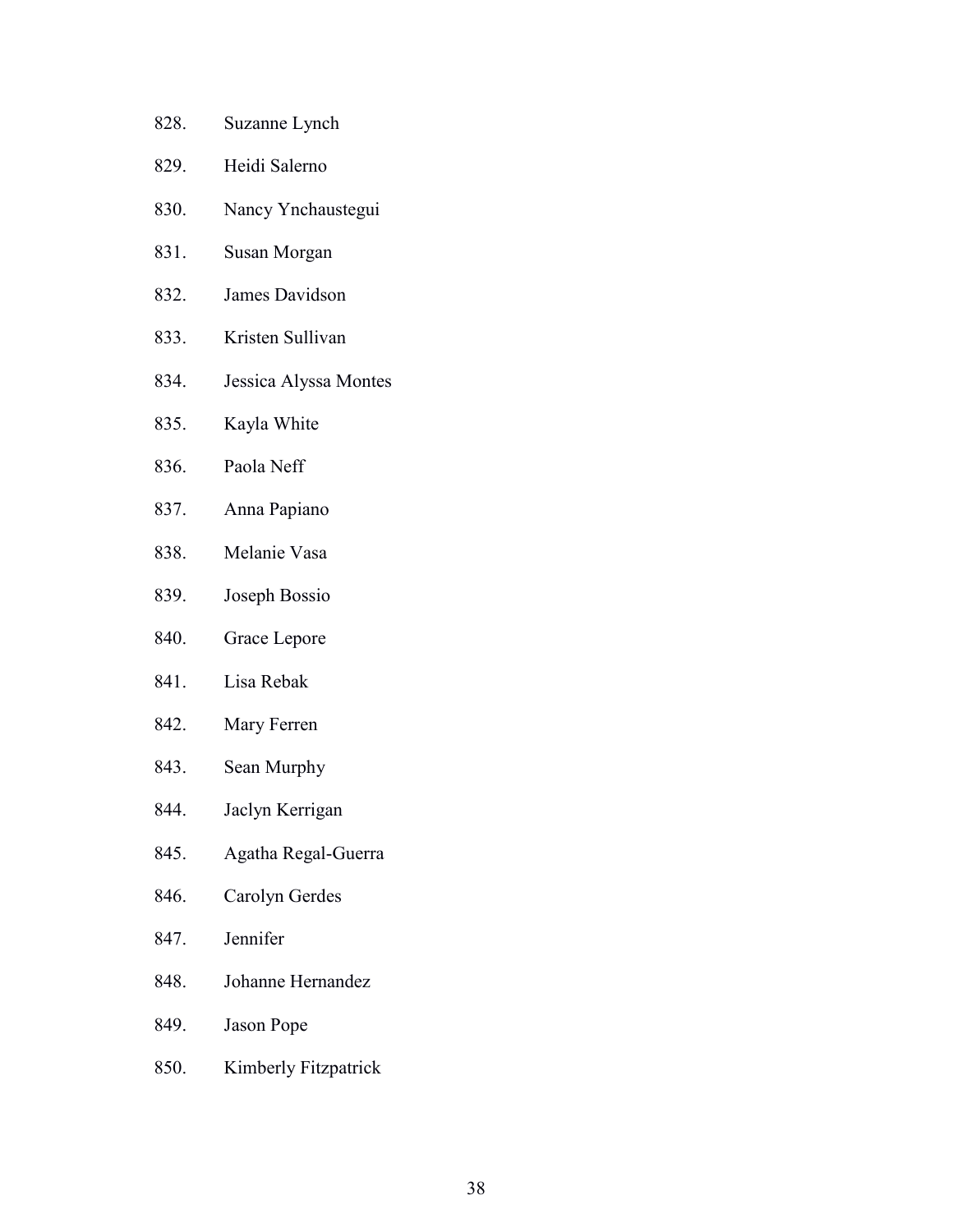- 851. Shari Mendelson
- 852. Chrystina Spadel
- 853. Ellen Goodlad
- 854. Wilma Fitzpatrick
- 855. Sue Butterfulo
- 856. Lorin DePinto
- 857. Anthony Zarych
- 858. Mariah Belber
- 859. Amanda Steinberg
- 860. Mario Montanero
- 861. Laura Byrnes
- 862. Jennifer Jenkins
- 863. Brian Fitzpatrick
- 864. Patricia Clark Brescia
- 865. Lisa Kenny
- 866. Kathleen Regan
- 867. Elizabeth Schaffer
- 868. Stefanie Morales
- 869. J. Sherry
- 870. Jessica Corrigan
- 871. Ryan O'Dell
- 872. Christine MacLeod
- 873. Lisa Cowne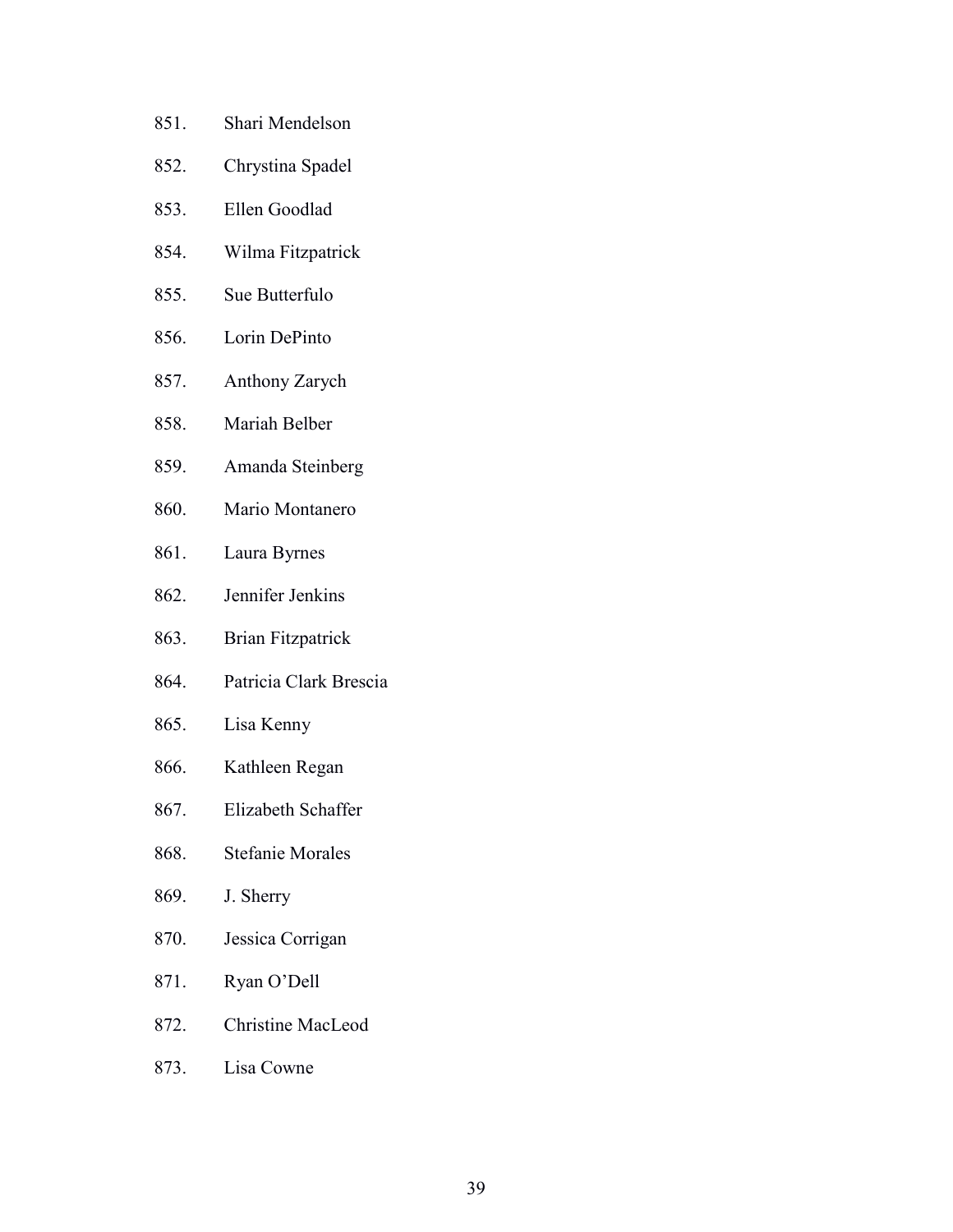- 875. Deanne LaRue
- 876. David Lowe
- 877. Karen Van De Castle
- 878. Maritza Hame
- 879. Pamela McNamee
- 880. Mary Sansone
- 881. Kathryn Williams
- 882. Ryan Gilligan
- 883. Maria Caterino
- 884. Alissa Gonnella
- 885. Ramona
- 886. Maureen Lee
- 887. Marcia Hernandez
- 888. Nicole Goodman
- 889. Nancy Stewart LoPresti
- 890. Shannan Smith
- 891. Marie Corfield
- 892. Kathleen Barbee
- 893. Jennifer Herrick
- 894. Nicole Carminati
- 895. Amy L. Brown
- 896. Erin Durkin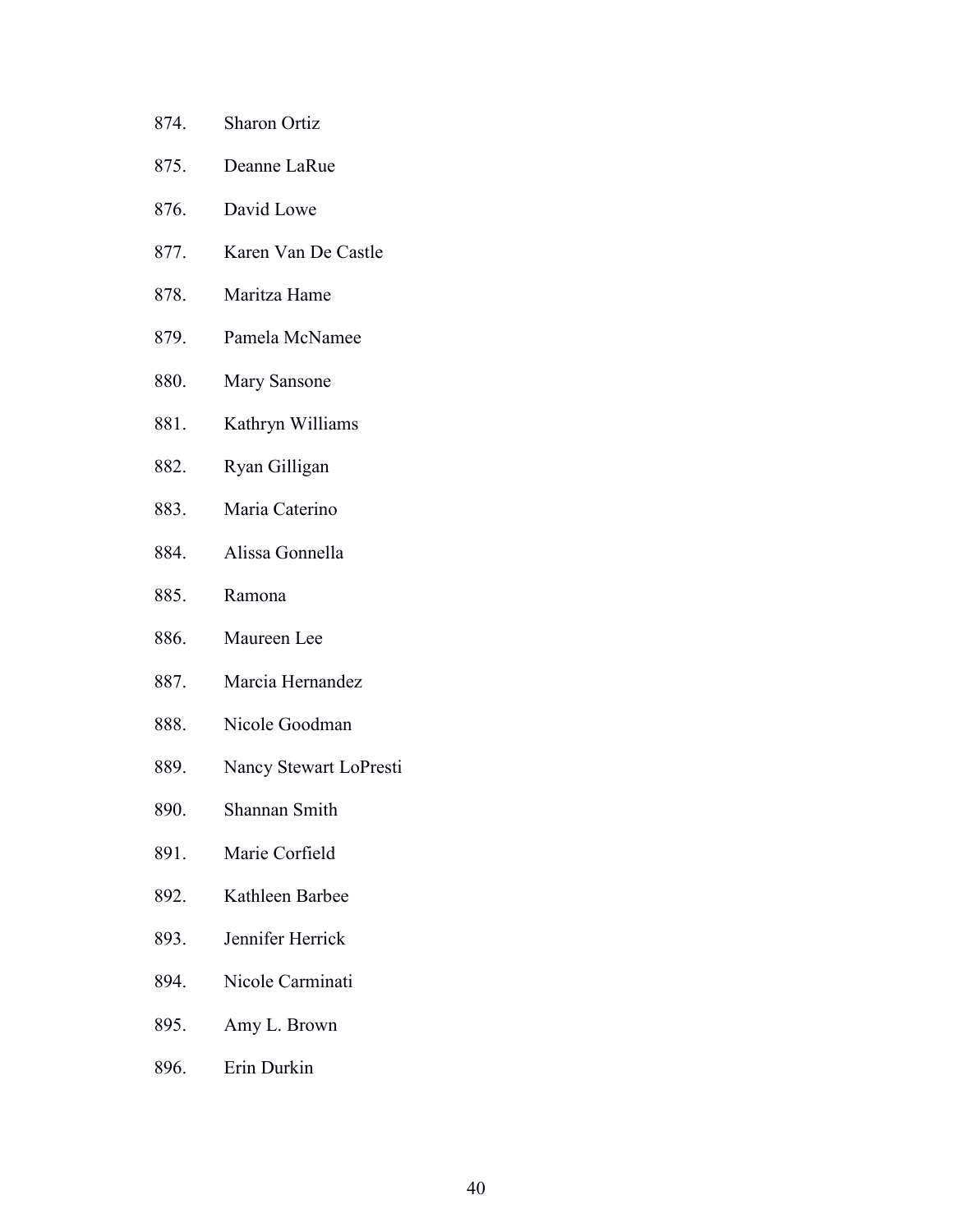- 897. Mike Ryan
- 898. Larry Blake
- 899. Amanda Adams
- 900. Elizabeth McGlinchy
- 901. Christophe Mueller
- 902. Lawrence Franklin
- 903. Andrew Bove
- 904. Sherman Denby
- 905. Geraldine Lane
- 906. Lizandaa Alburg
- 907. Ava Antifonario
- 908. Jon Poupard
- 909. Christine Capen
- 910. Kathy Feen
- 911. Valerie Gary
- 912. Sami Aneizi
- 913. Kristen Richter
- 914. Daryl VanRy
- 915. Lisa Horgan
- 916. Diane DeBiase
- 917. Tracy Jerue
- 918. Monique Frasco
- 919. Domenica Pugliese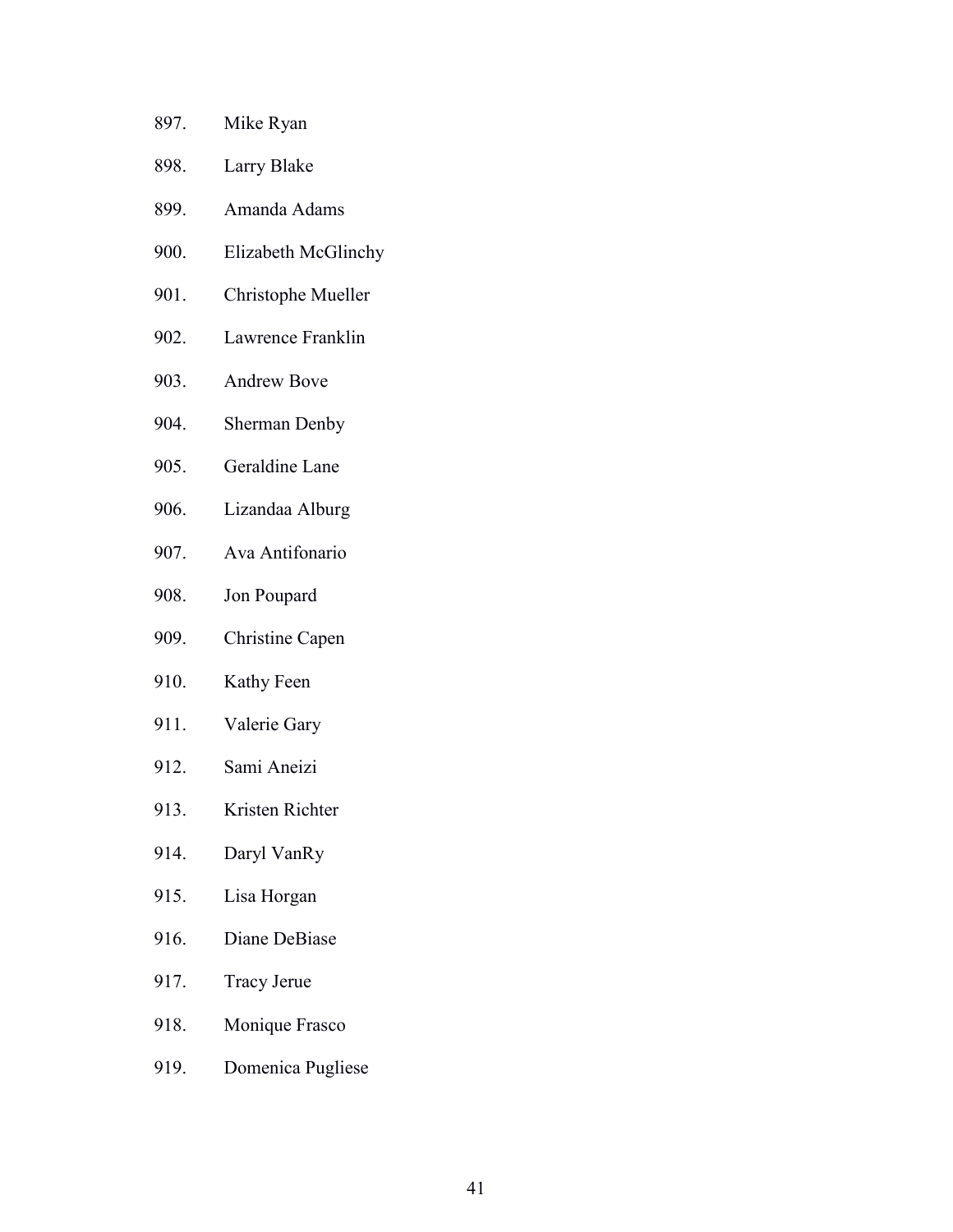| 920. | Jill Schwerd            |
|------|-------------------------|
| 921. | <b>Wendy Naimaister</b> |
| 922. | Gina DeMar              |
| 923. | Despina Orfanos         |
| 924. | <b>Francine Santos</b>  |
| 925. | Debra Kwapniewski       |
| 926. | Thomas Schram           |
| 927. | <b>Wendy Otis</b>       |
| 928. | Alison Dombrowski       |
| 929. | Maureen McLaughlin      |

- 930. Jennifer Milligan
- 931. Karen Lavery
- 932. Dora Weber
- 933. Laura Morgan
- 934. Tracey Jupinka
- 935. Rick Gladstone
- 936. Tracey DeCarlo
- 937. Lucia Quarato
- 938. Tom Vranesich
- 939. John Sassi
- 940. Michele Bernhammer-Costanzo
- 941. David Bradler
- 942. Kim Flurchick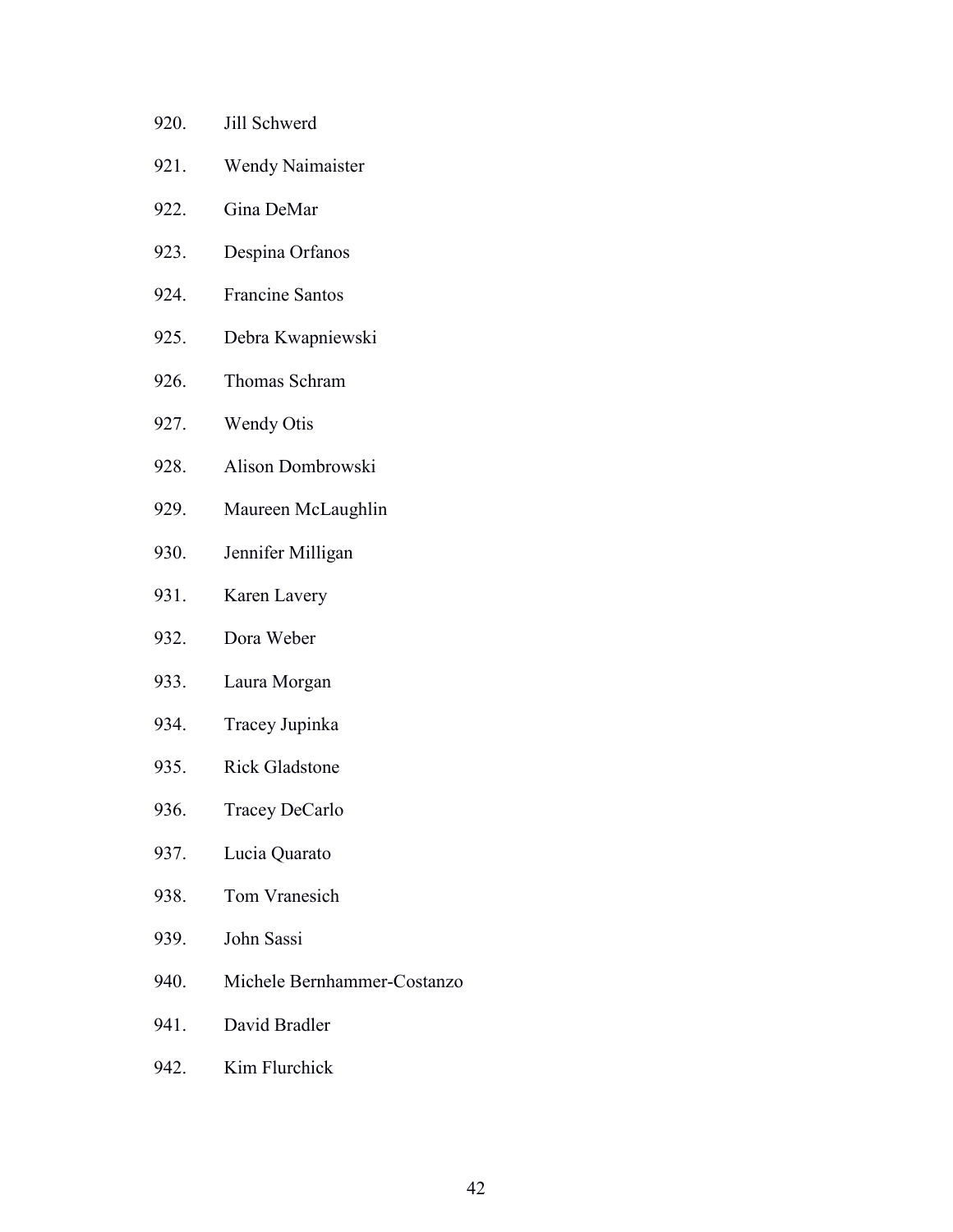- 943. Mariann Kronyak
- 944. Lucia DiNapoli
- 945. Rita Liggio
- 946. Carla Kramer
- 947. Stephen Presa
- 948. Paul Whalen
- 949. Elaine Kronyak
- 950. Barbara Michels
- 951. Marie Bradley
- 952. Michele Malki
- 953. Kim Cheman
- 954. Elyse Schifrien
- 955. Annie Pacciani
- 956. Donna Simon
- 957. Jason Jasinski
- 958. Gina Getrajdman
- 959. Ellen Jaspan
- 960. Ann Anderson
- 961. Emily Cooper
- 962. Marilynn Colon
- 963. Diane Mahatha
- 964. Mark Ludwig
- 965. Enrica Mercorelli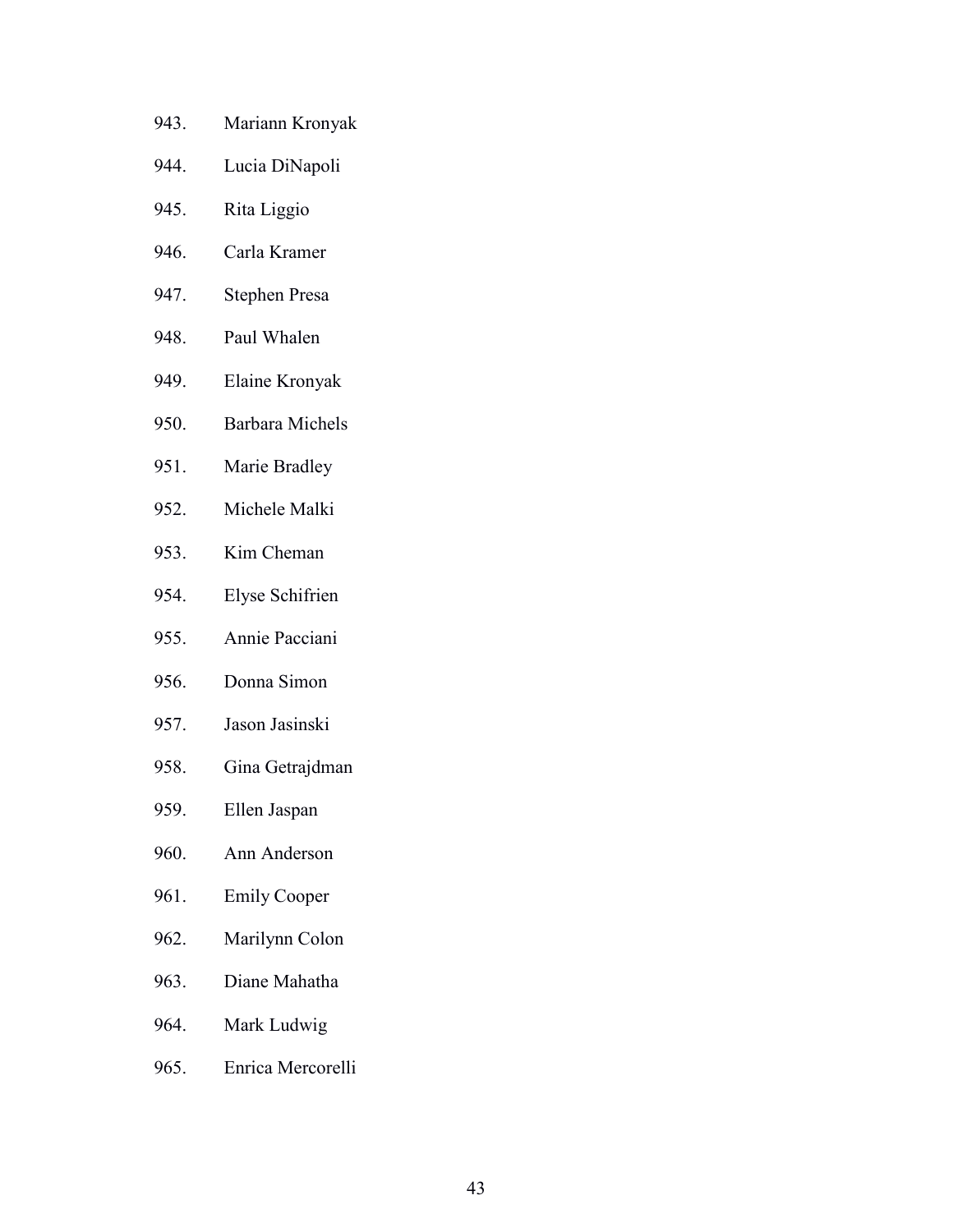- 966. Lynne Baumann
- 967. Donna Pennyfeather-Williams
- 968. Kimberly Hughes
- 969. Mary Janr Eisenman
- 970. Elizabeth Cross
- 971. Sara Foley
- 972. Jen Watson
- 973. Tricia Monahan
- 974. Maria Grimes
- 975. Kim Lett-Brown
- 976. Nadine Wade
- 977. Allison Cadigan
- 978. Tiffany Tozer
- 979. Judith Anne Gilberti
- 980. Joseph Nardino
- 981. Joseph Dobis
- 982. Eugene DeLutio
- 983. JaimieLynn Campbell
- 984. Lynn Rooney
- 985. Stacey Williams
- 986. Donna Yoreke
- 987. Meghan O'Connor
- 988. Denise Torres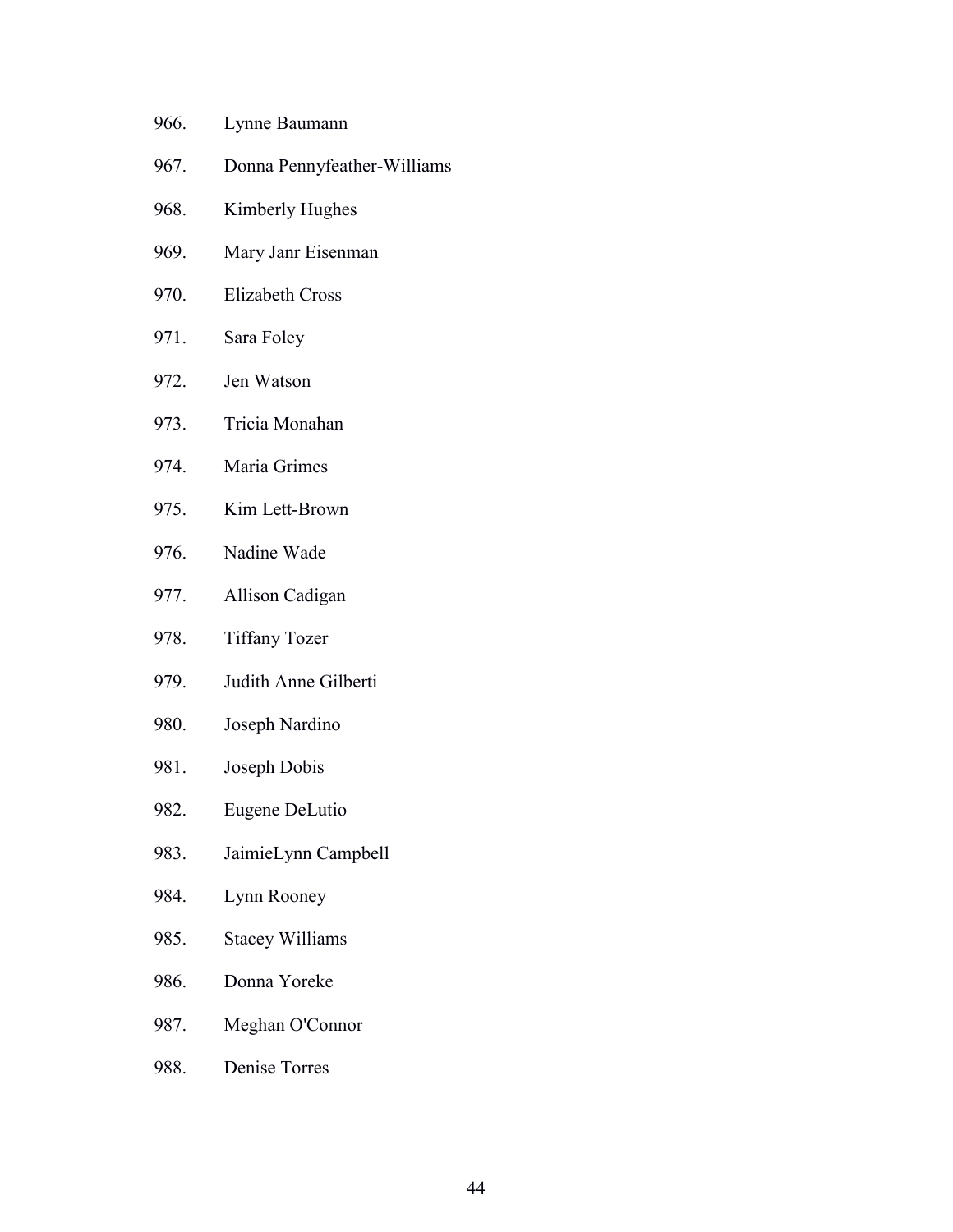- 989. Lisa Priest
- 990. C. Robinson
- 991. Jennifer Mullan
- 992. Laura Luisi
- 993. Sandra Peer
- 994. Erin Dennison
- 995. Deborah Kaiser
- 996. Kirby Watters
- 997. Michelle Marker
- 998. Laura Comroe
- 999. Tammy Johnson
- 1000. Deborah Korczukowski
- 1001. Lien Moysam
- 1002. Laura Tomasetti
- 1003. Samantha Ecret
- 1004. Nicole Boyce
- 1005. Kathy Eck
- 1006. Christie Nelson
- 1007. Tara McDermott
- 1008. Jack Grimes
- 1009. Richard Riskie
- 1010. Andrew Policastro
- 1011. Esther Fletcher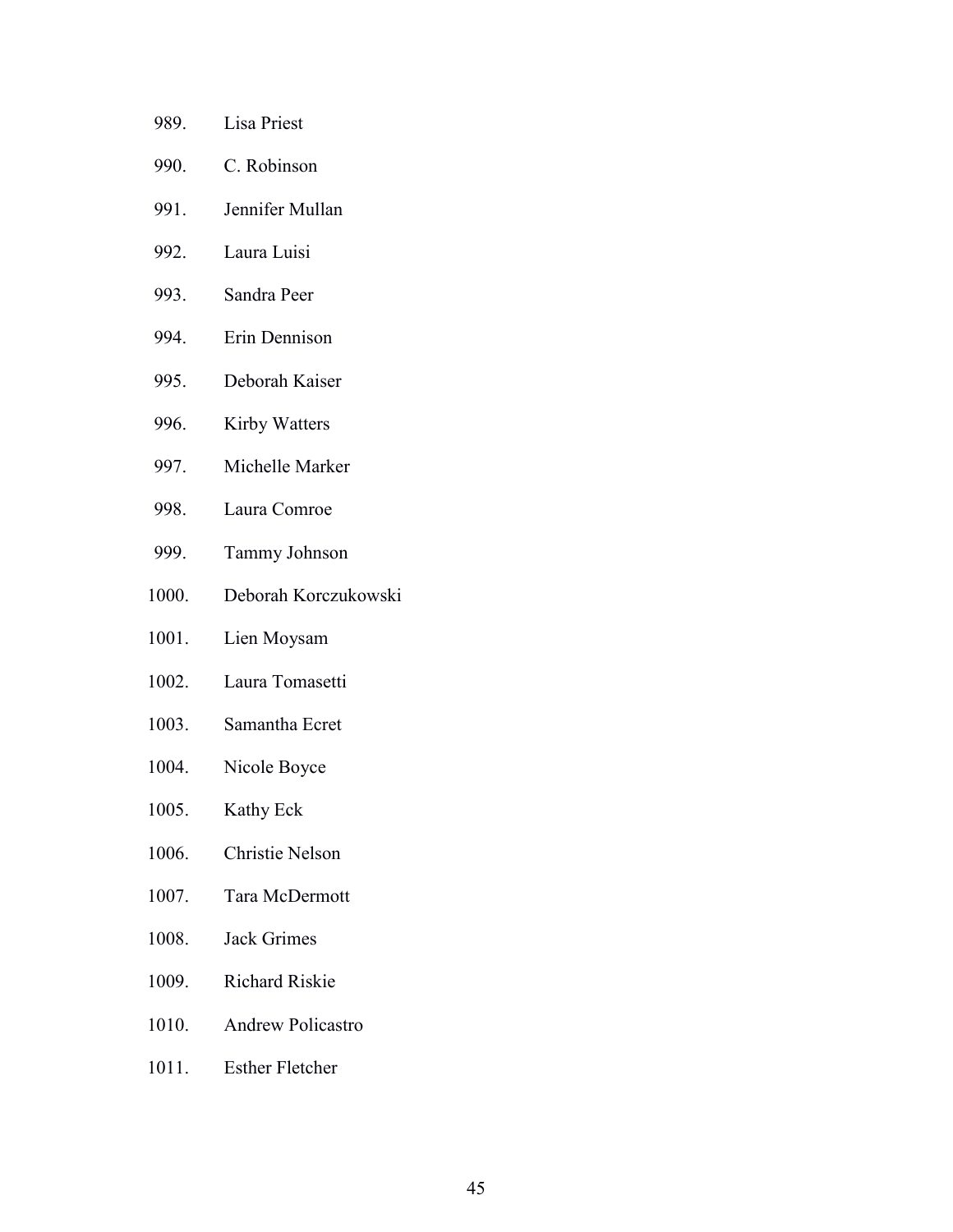- 1012. Darren Vaniskhian
- 1013. Tracie Yostpille
- 1014. Kathy Sayers
- 1015. Marcella Valente
- 1016. Michael DeOrio
- 1017. Phyllis Clemente
- 1018. Laurie Pham
- 1019. Rose Murray
- 1020. Walter Garrett
- 1021. Bridget Fujioka
- 1022. Leah Morgan
- 1023. Kristin Hopkins-Clegg
- 1024. Karin Vanoppen
- 1025. Jacquelyn Shannon
- 1026. Julie Fratrik
- 1027. Pamela Hickey
- 1028. Jonathan Gafin
- 1029. Veronica Gonzalez-Rein
- 1030. Daniel D'Arpa
- 1031. Jeanine Branch
- 1032. Rosa Rojas
- 1033. Anel Suriel
- 1034. Julie Ochoa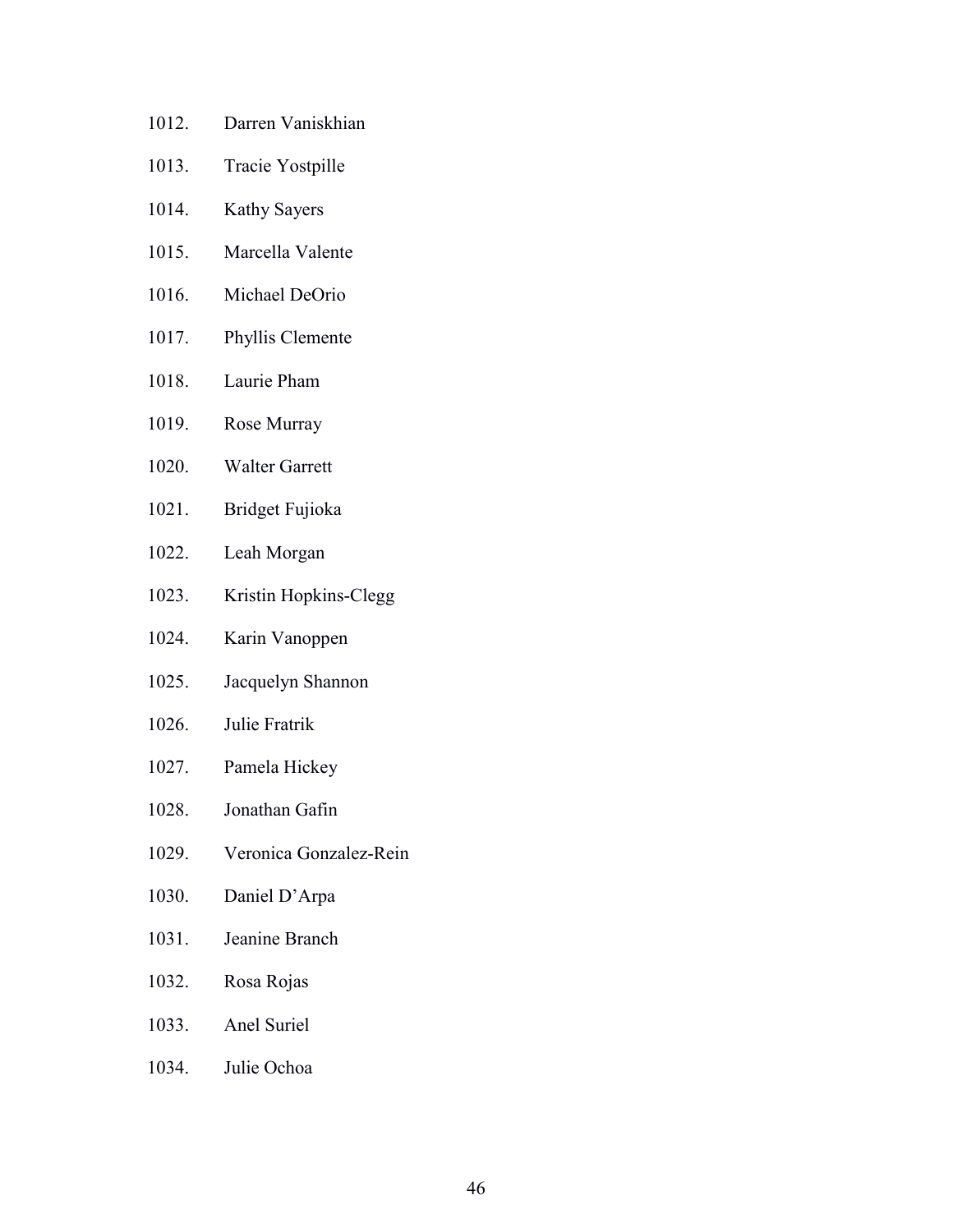- 1035. Janine Guderian
- 1036. Deirdre McInerney-Liu
- 1037. Darlene Laubenstein
- 1038. Cynthia Planker
- 1039. Clarissa Rodriguez
- 1040. Karen Wolcott
- 1041. Teresita Bradley
- 1042. Lorraine Altomare
- 1043. Rachel Mandel
- 1044. Noelle Immediato
- 1045. Jodi Foy
- 1046. John Durney
- 1047. Kathleen Carney
- 1048. Rebecca Brennan
- 1049. Sandra Zaccaria
- 1050. Tony Klock
- 1051. Matthew Reischer
- 1052. Eileen Kelley
- 1053. Christina Kelliehan
- 1054. Debra Gerbasio
- 1055. Donna Joyce
- 1056. Andrea Knorr
- 1057. Ryan Lagomarsino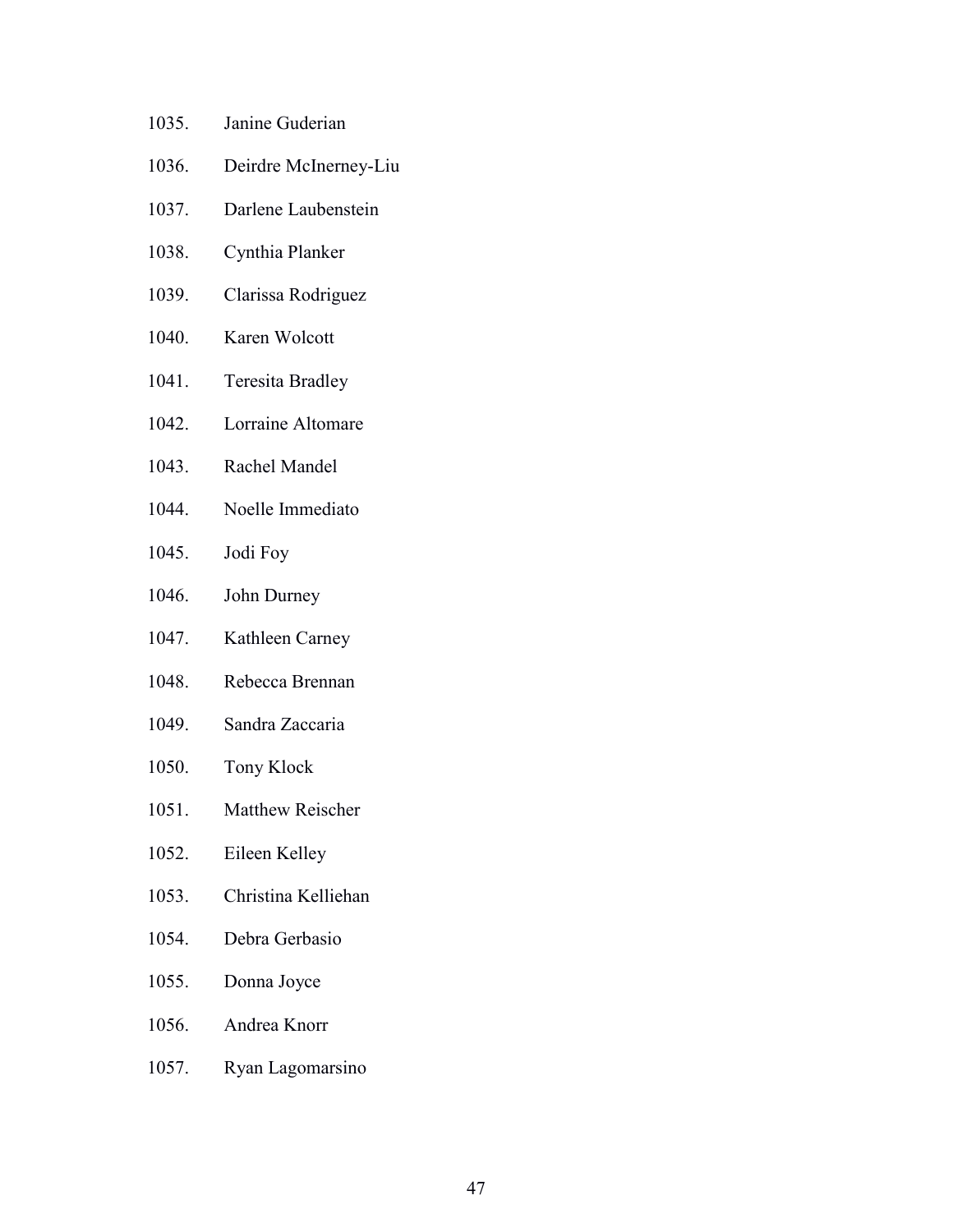- 1058. Debbie McGinn
- 1059. Cheryl Reca
- 1060. Philip Thomas
- 1061. Annise Muschette
- 1062. Marcy Fisher
- 1063. Surabhi Garg
- 1064. Lucy Salazar
- 1065. Betiana Caprioli
- 1066. Elisabeth Inomata
- 1067. Howard Gonzalez
- 1068. Tatiana Meza
- 1069. Malinda Fritz
- 1070. Ramon A. Sesin
- 1071. Edith Maldonado
- 1072. Vivian Calunga
- 1073. Bibiana Prada
- 1074. Thomas Jones
- 1075. Jordana Bradley
- 1076. Wadudah Nurul-Islam
- 1077. Ed Scherer
- 1078. Leslie Reed
- 1079. Rosemary Benson-Salotti
- 1080. Anna Quick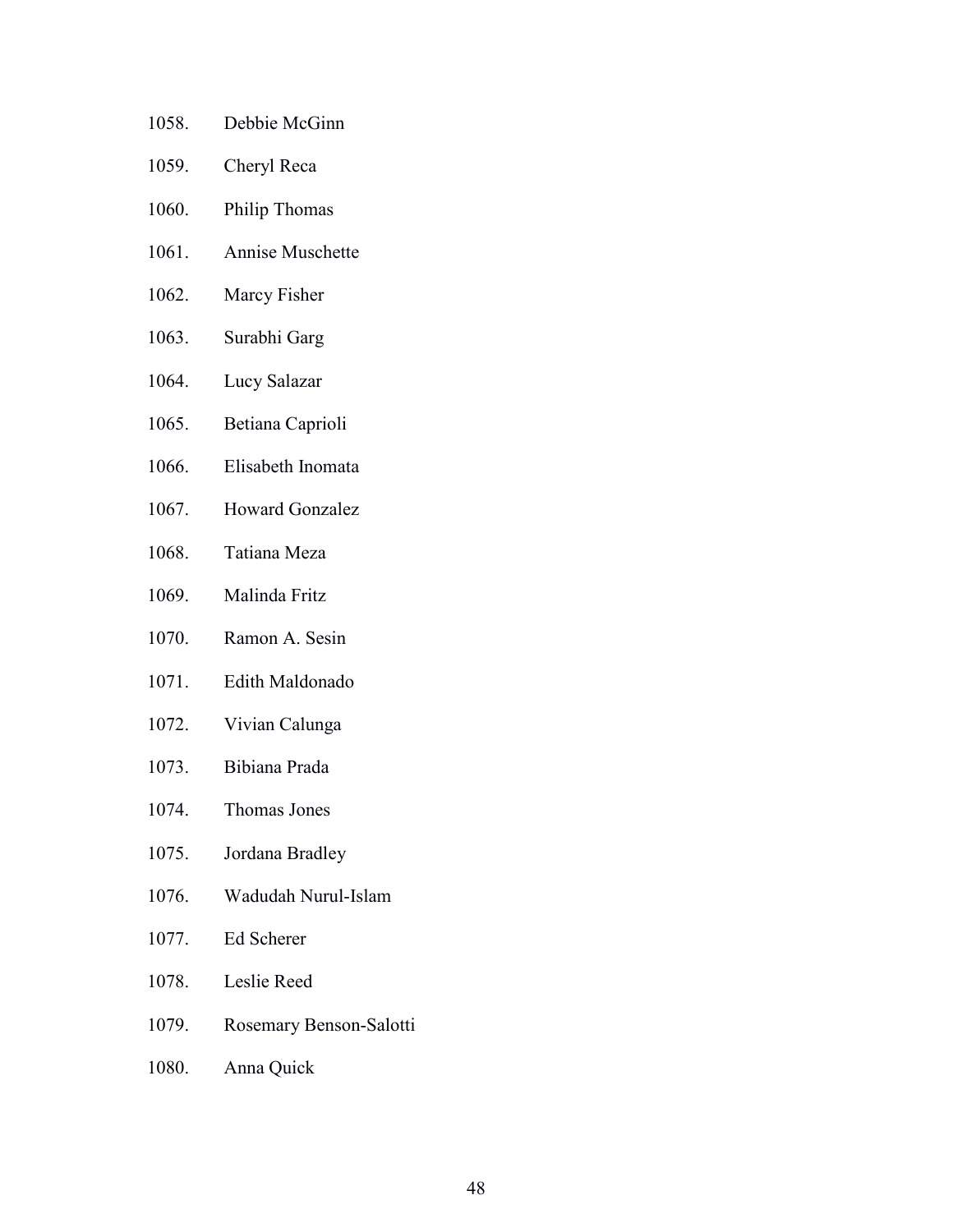- 1081. Christine Aretz
- 1082. Shana Deininger
- 1083. Susan Lakatosh
- 1084. Elizabeth Lopez
- 1085. Danielle Dittmer
- 1086. Lindsay Mirabella
- 1087. Kathleen Whitfield
- 1088. Nanci Burns
- 1089. Doris Arnett-Gary
- 1090. Mrs. Jennifer Okerson
- 1091. Nicole Glukstad-Alzamora
- 1092. Christine MacLeod
- 1093. Ann Haarman
- 1094. Audrey
- 1095. Francesca Rivellini
- 1096. Lisa Licanelli
- 1097. Maura Aimette
- 1098. Belleville Township Board of Education
- 1099. Janice Vaszlavik
- 1100. Heather Sekela
- 1101. Patricia Yaple
- 1102. Eda Ferrante
- 1103. Barbara Ann Slezak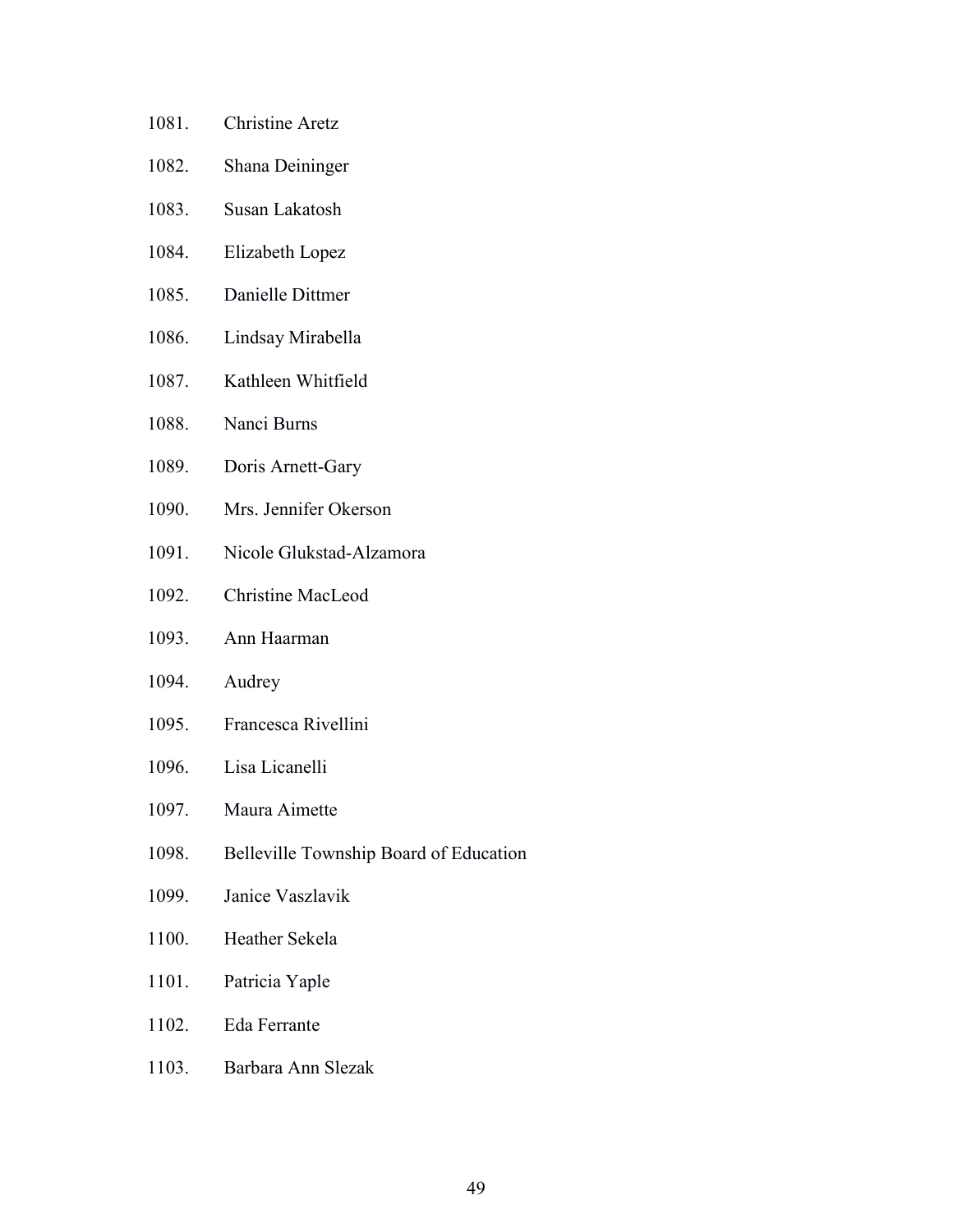- 1104. Linda Mealia
- 1105. Ellen Krell
- 1106. Johanna Williams
- 1107. Loreli Stochaj
- 1108. Diane Kennedy
- 1109. Daria Griffith
- 1110. Carmela Valles
- 1111. Karla Fuller
- 1112. Deborah Mahoney
- 1113. Debbie Kissel
- 1114. Holly Johnson
- 1115. Donna Santangelo
- 1116. Stacy Fiorile
- 1117. Mary Soltis
- 1118. Denise Malone
- 1119. Rickie Dooley
- 1120. Abigail Hall
- 1121. Niurka Coy-Bush
- 1122. Lauren Spiller
- 1123. Victoria Wong
- 1124. Chrissy Leckner
- 1125. Danielle Valencia
- 1126. Susan O'Keefe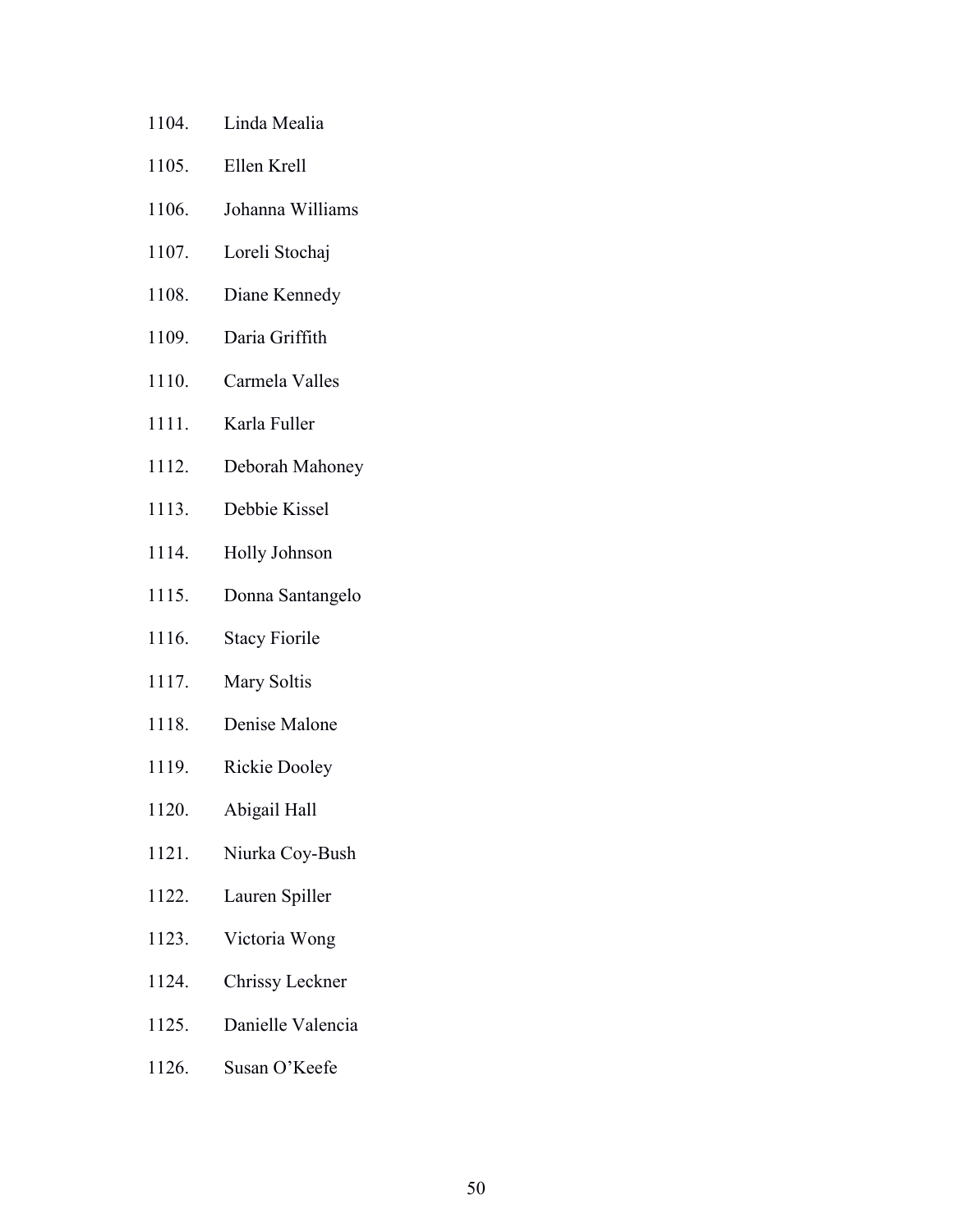- 1127. Stephanie Hill
- 1128. Rose Guselli
- 1129. Linda Tsirikos
- 1130. Karen Bonelli
- 1131. John Resciniti
- 1132. Elisabeth Ginsburg, Executive Director, Garden State Coalition of Schools
- 1133. Kerryellen Fisher
- 1134. Raymond D. Snyder
- 1135. Noelle Boyer
- 1136. Kevin Hackney
- 1137. Kristen Deitz
- 1138. Alphonso Harrell
- 1139. Jeanette DePiero
- 1140. Toni Vidro
- 1141. Barbara Powers
- 1142. Steve Sheffield
- 1143. Lisa Mangione
- 1144. Laura DeBiasse
- 1145. Jessica Handsman
- 1146. Jennifer Clemen
- 1147. Lawrence Hickman
- 1148. David Yastremski
- 1149. Donna Rich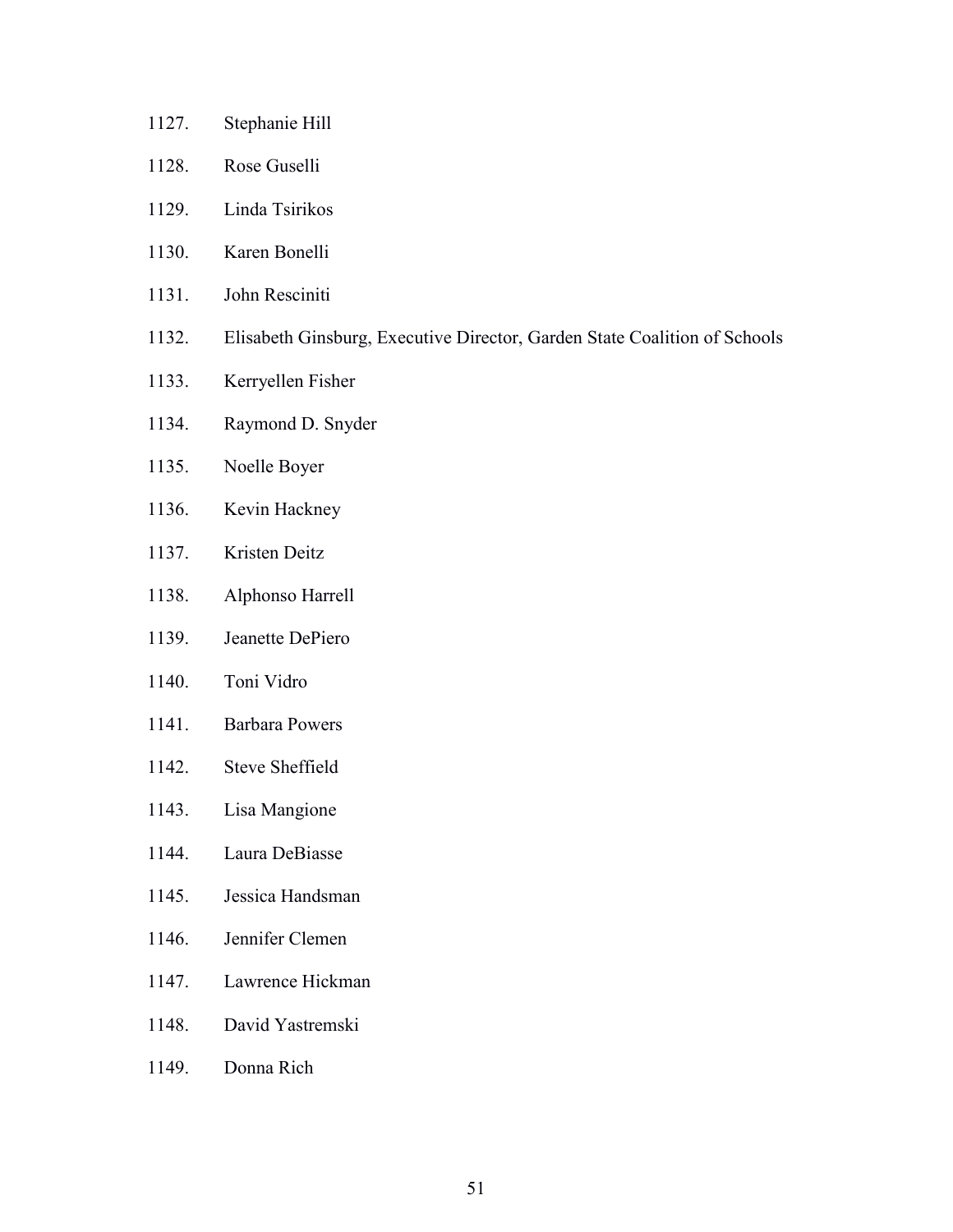- 1150. Birdie Cheung
- 1151. Brenda H. Callaghan, District Supervisor of Special Projects, Greater Egg Harbor Regional School District
- 1152. Maria Loikith
- 1153. Michael A. Vrancik, Director of Governmental Relations, New Jersey School Boards Association
- 1154. Linda Carman
- 1155. Roger Keller
- 1156. Vermadeine Garner
- 1157. Robert Port
- 1158. Christine Fogler
- 1159. Charles DeNicuolo
- 1160. Robert O'Neill
- 1161. Patricia Royal
- 1162. Anna Peeke
- 1163. Nanci Burns
- 1164. Kathleen Whitfield
- 1165. Lindsay Mirabella
- 1166. Danielle Dittmer
- 1167. Elizabeth Lopez
- 1168. Susan Lakatosh
- 1169. Shana Deininger
- 1170. Christine Aretz
- 1171. Pamela Levin
- 1172. Lynn Edward Espenshade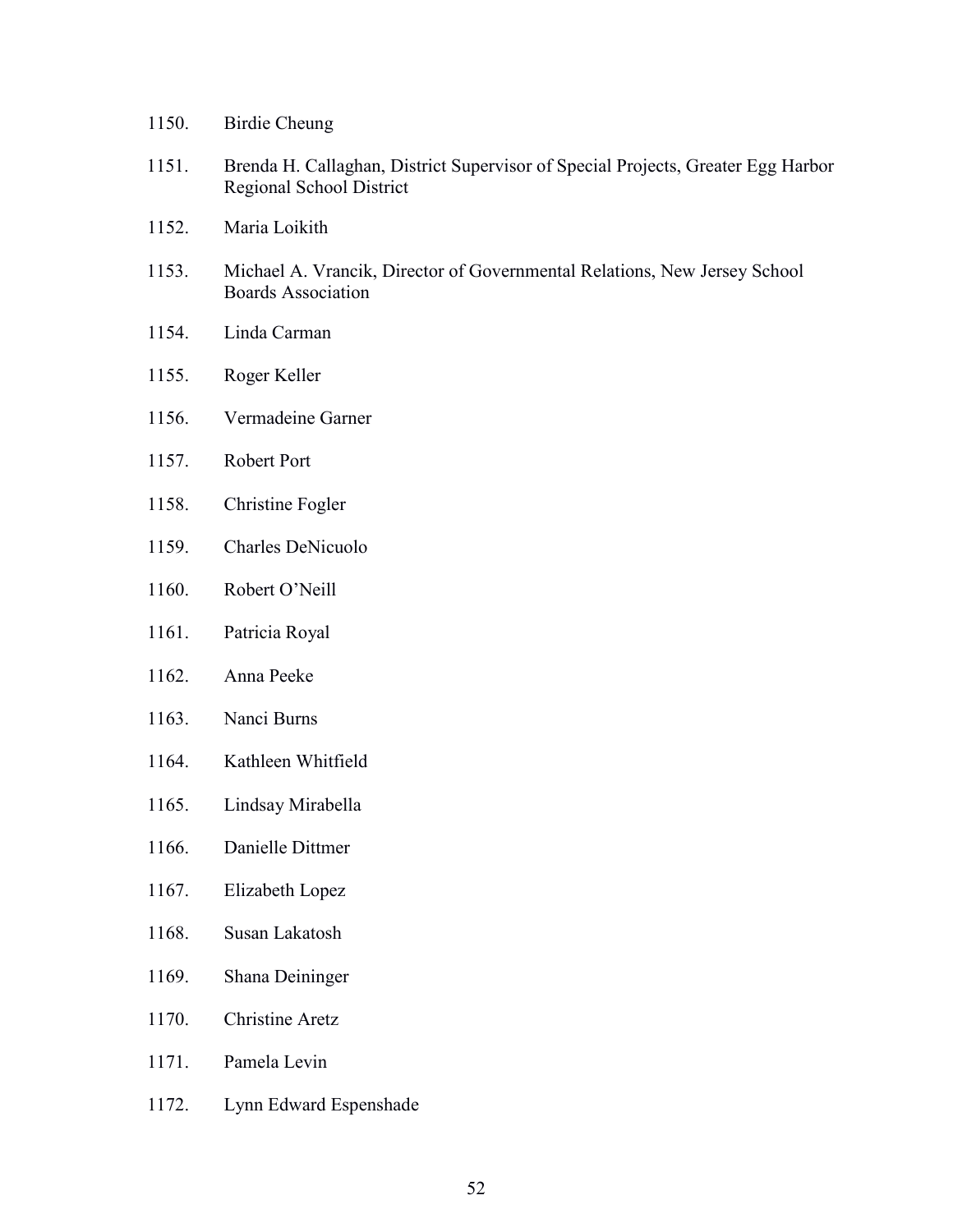| 1173. | Anna Quick                                                   |
|-------|--------------------------------------------------------------|
| 1174. | Rosemary Benson-Salotti                                      |
| 1175. | Leslie Reed                                                  |
| 1176. | Ed Scherer                                                   |
| 1177. | Wadudah Nurul-Islam                                          |
| 1178. | Julie Borst, Executive Director, Save Our Schools New Jersey |
| 1179. | <b>Stan Balewitz</b>                                         |
| 1180. | Fran Whitworth                                               |
| 1181. | Tara Glory                                                   |
| 1182. | Alison McMullen                                              |
| 1183. | Megan Augusta                                                |
| 1184. | Peter Richter                                                |
| 1185. | Andy Cooper                                                  |
| 1186. | Lauren Camera                                                |
| 1187. | <b>April Misinsky</b>                                        |
| 1188. | <b>Heather Beam</b>                                          |
| 1189. | Jon Astin                                                    |
| 1190. | Elaine White                                                 |
| 1191. | <b>Suzanne Zirin</b>                                         |
| 1192. | Lauren Hellman                                               |
| 1193. | Hester Clark                                                 |
| 1194. | Ryan Bartol                                                  |
| 1195. | Marlene Milden                                               |
|       |                                                              |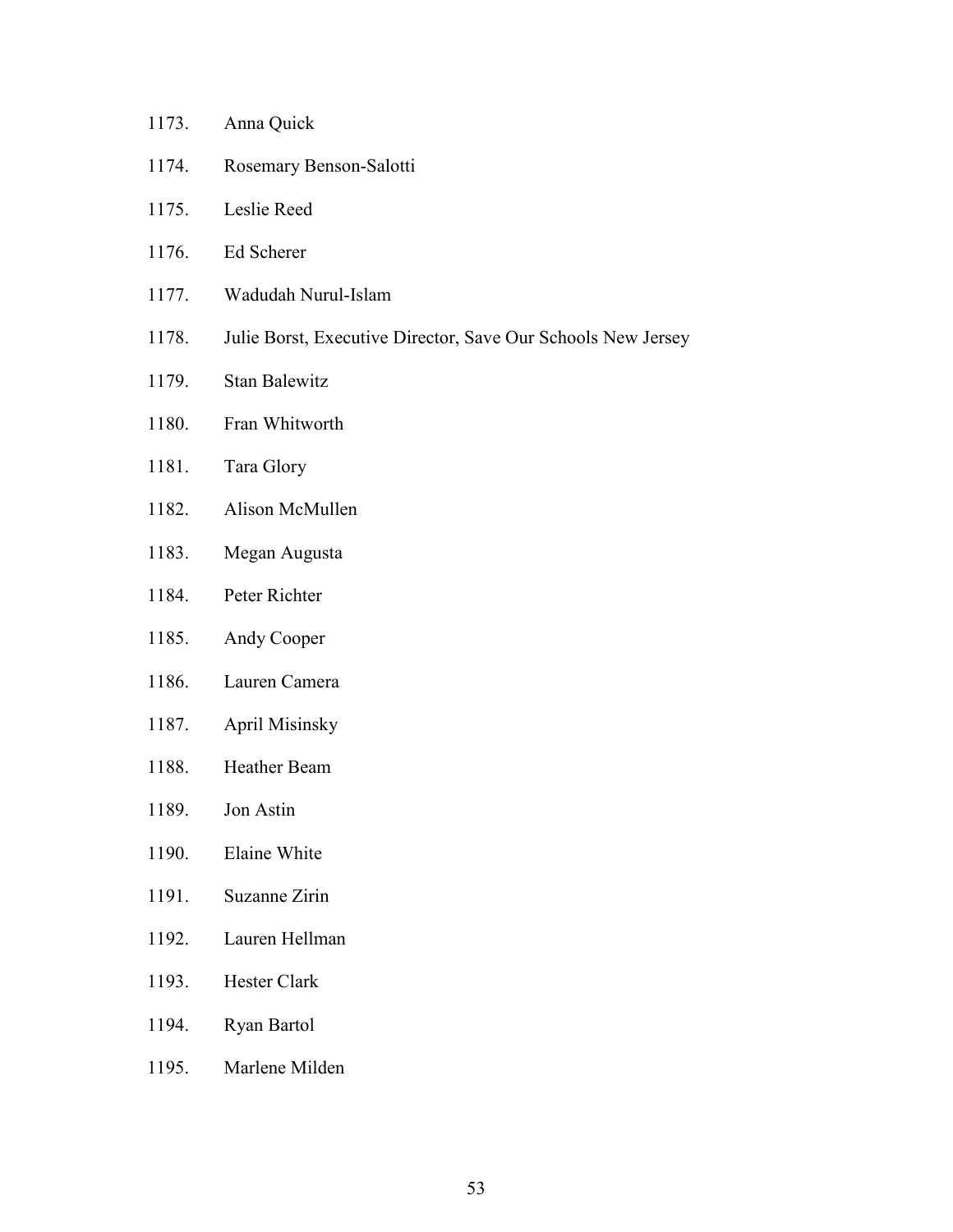- 1196. Michelle McGreivey
- 1197. Kathleen Bentley
- 1198. Gina Friedman
- 1199. Diane Nielsen
- 1200. Jane Shor
- 1201. Lisa Kuhnel-Morrison
- 1202. Harry Grose
- 1203. Cooper Ford
- 1204. Melissa Boone
- 1205. Charity Reagan
- 1206. Kathy D'Alfonso
- 1207. Melissa Pilitowski
- 1208. Allison Amico
- 1209. Kathy Williams
- 1210. Lisa Elisio
- 1211. Renee Lordi
- 1212. Kathleen Leo
- 1213. Maureen Lee
- 1214. Kathryn Wolden
- 1215. Colleen Bayzath
- 1216. Jacquelyn Tiger-Williams
- 1217. Peter Morgan
- 1218. Stephen Whitehead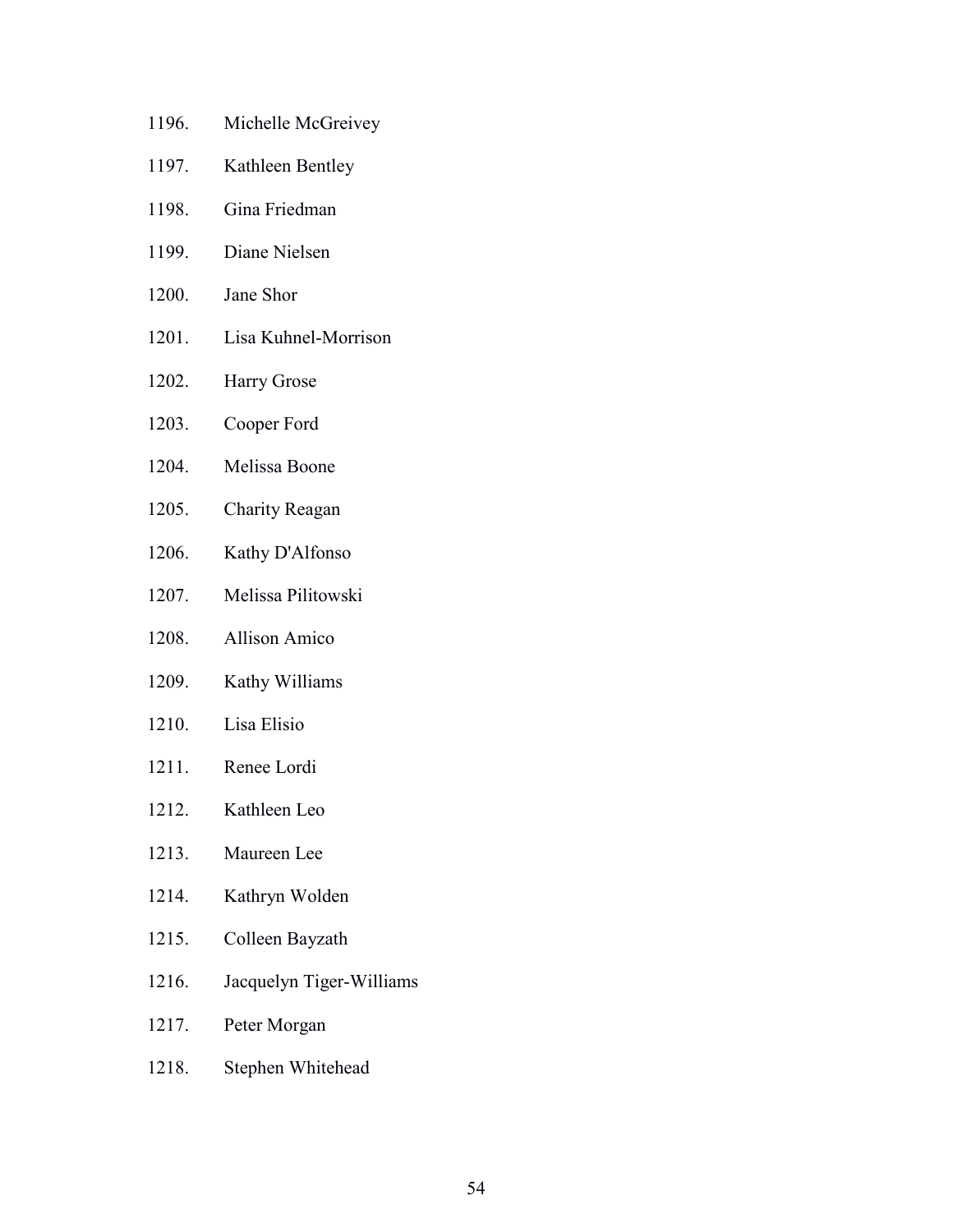- 1219. Sarah Blizzard
- 1220. Mary Judith Davidson
- 1221. Deborah Bossio
- 1222. Nicole Kepner
- 1223. Carol Nawrocki
- 1224. Samantha Gans
- 1225. Lee Brensinger
- 1226. Carol Murphy
- 1227. Nicole Theophall
- 1228. Scott Semmens
- 1229. Dana Sacco
- 1230. Tara Gordon
- 1231. Fredy Reyes
- 1232. Eleni Gathercole
- 1233. Sharonda Allen
- 1234. Sunnie Allen Henderson
- 1235. Elizabeth Colucci
- 1236. Laurie Hathaway
- 1237. Esther Innis
- 1238. Kelly Clark
- 1239. Laura Rente
- 1240. Theresa Snyder
- 1241. Lisa Glick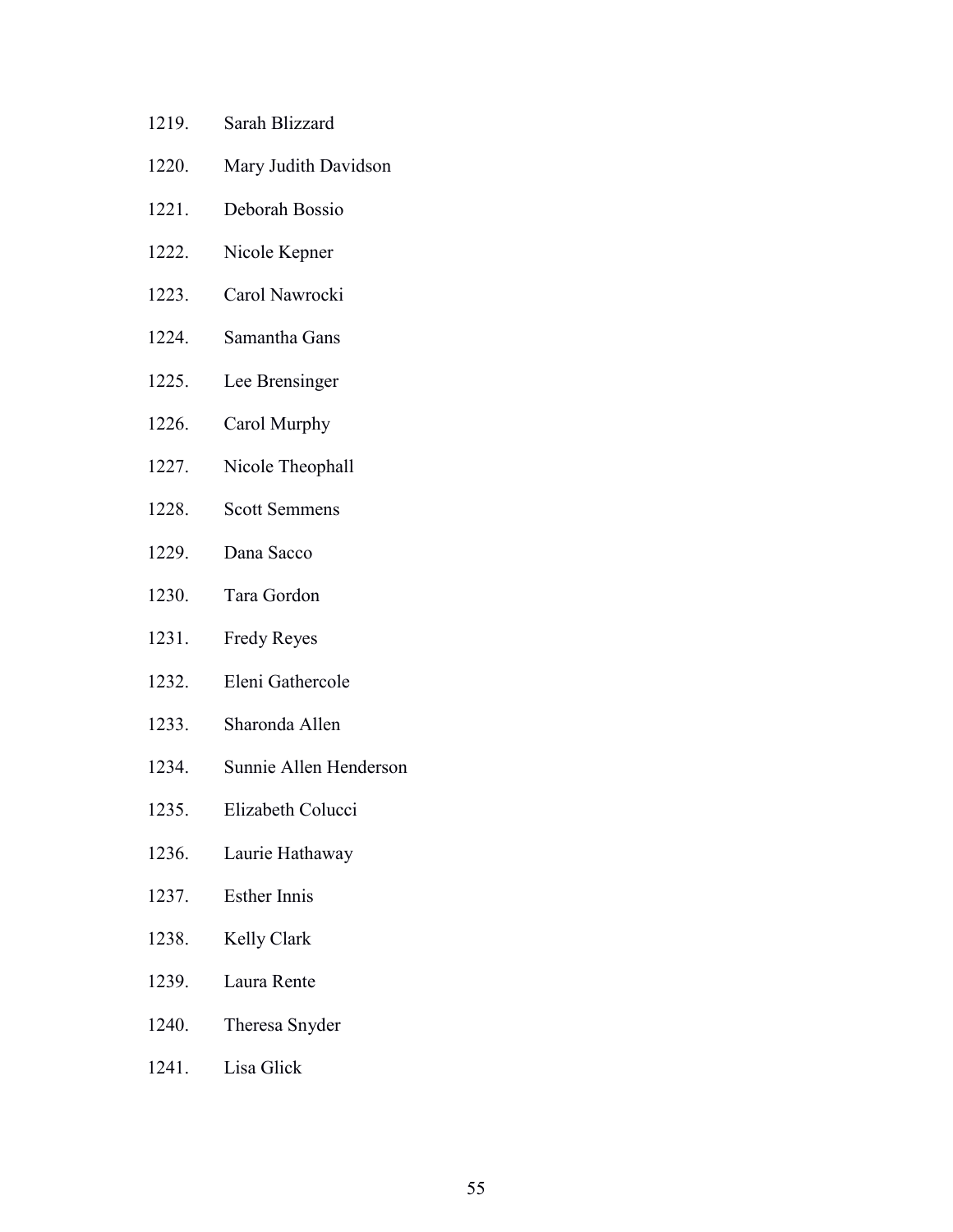- 1242. Karen Cawthern
- 1243. Darlene Ive
- 1244. Christine McGoey
- 1245. Melissa Tomlinson
- 1246. Michele Herrmann
- 1247. Sarah Blaine
- 1248. Harriett Parker
- 1249. Jennifer Miller
- 1250. Samantha Curry
- 1251. Michelle Lombardi
- 1252. Nicolyn Hastings
- 1253. Daniela Lopiccolo
- 1254. Kathleen Quinn
- 1255. Stephani Ansley
- 1256. Jo Ann Price
- 1257. Joe McAndrew
- 1258. Marcy Fisher
- 1259. Sarah Gross
- 1260. Shauna James
- 1261. Debbie Baer
- 1262. Brian Adams
- 1263. Adam Sheridan
- 1264. Christine Law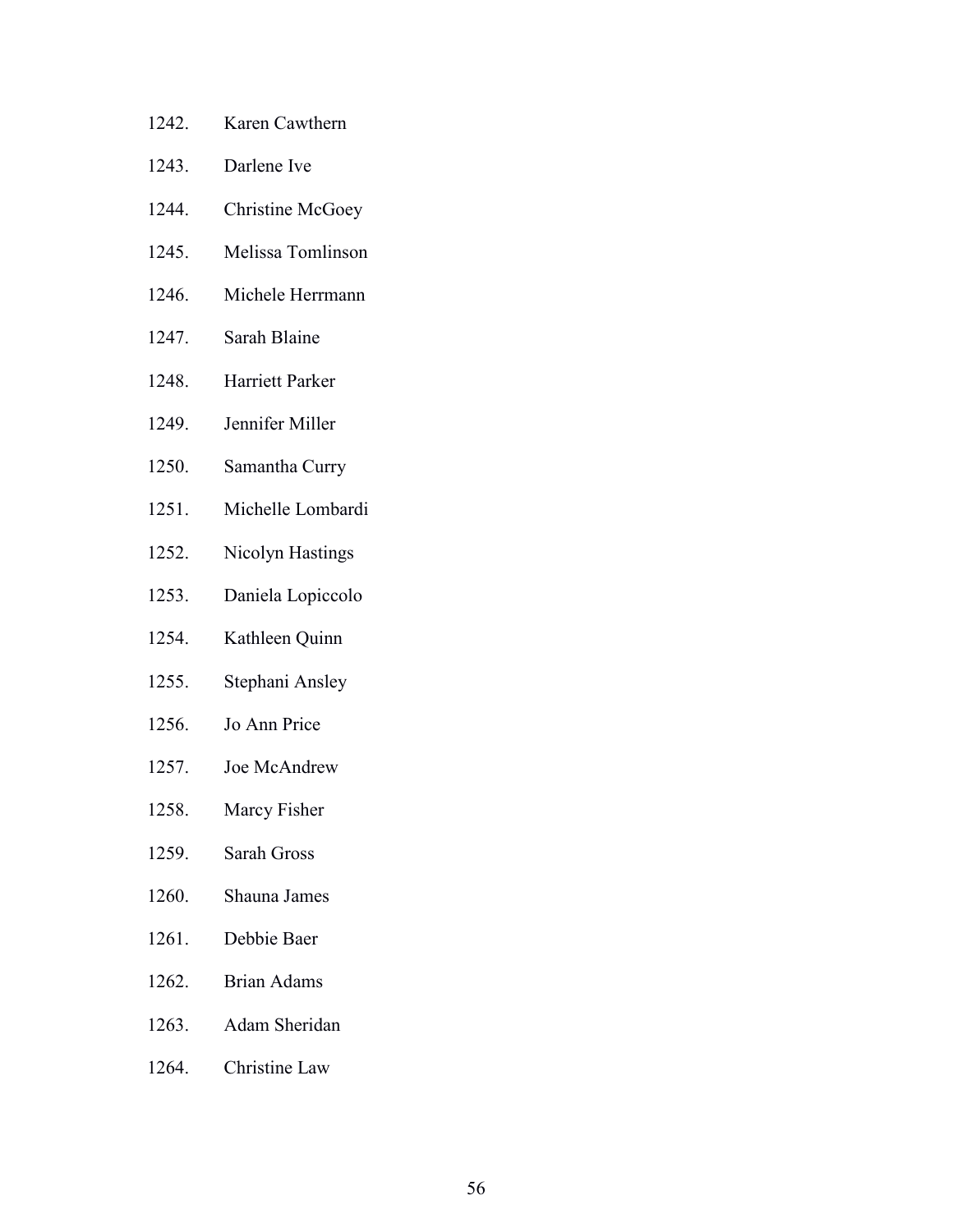- 1265. Aimee Melillo-Repko
- 1266. Stacy Gray
- 1267. Martha Brecher
- 1268. Mercedes Davidson
- 1269. Susan Druckenbrid
- 1270. Joseph Scullin
- 1271. Karen Buggle
- 1272. Rhonda Tomko
- 1273. Kelly Epstein
- 1274. Renee Diamond
- 1275. Kathy Aprile
- 1276. Beverly D'Andrea
- 1277. Martina Torretta
- 1278. Jaime Spicer
- 1279. Lisa Ferrier
- 1280. Roberta Braverman
- 1281. John E. Harmon, President, African American Chamber of Commerce, Michele Siekerka, President and CEO, New Jersey Business and Industry Association, and Tom Bracken, President, New Jersey Chamber of Commerce
- 1282. Barbara Whitman
- 1283. John Cinciarelli
- 1284. Nancy Bosch
- 1285. Ruth Herr
- 1286. Stacey Brown-Downham
- 1287. Beth Passner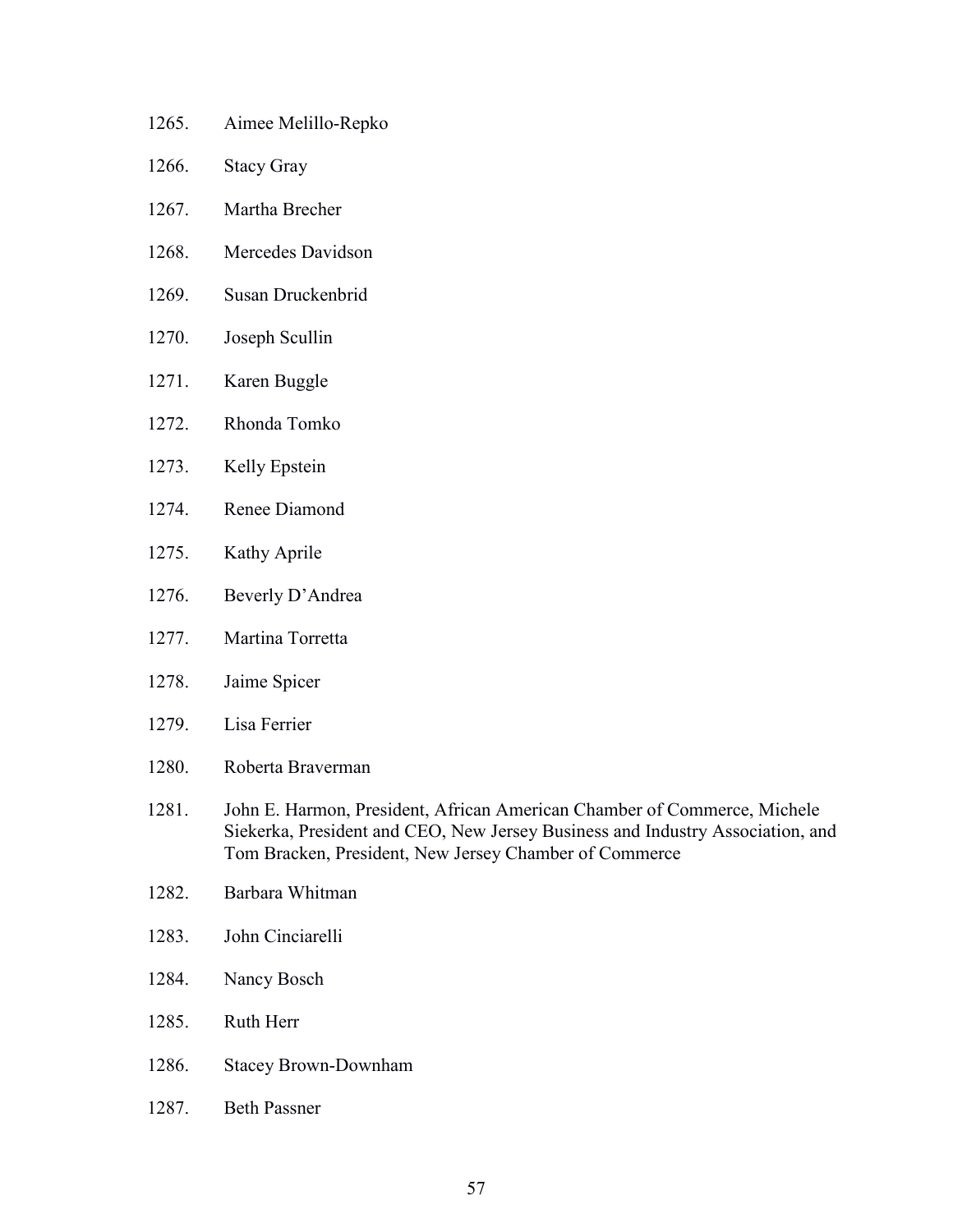- 1288. Brian McLaughlin
- 1289. Christopher Clancy
- 1290. Colleen Halpin
- 1291. Dana Triantafillos
- 1292. David Wygal
- 1293. Deanna Degraff
- 1294. Doreen McDevitt
- 1295. Dorothy Fox
- 1296. Doug Batsch
- 1297. Dr. Anna Braun
- 1298. Eileen Gattuso
- 1299. Eileen Healey
- 1300. Eily Rosenblum
- 1301. Elaine Thurmond
- 1302. Elisabeth Yucis
- 1303. Elizabeth Rosa
- 1304. Erica Friedman
- 1305. Erin
- 1306. Felicia Seigel
- 1307. Felicia Struffolino
- 1308. Frank Caragher
- 1309. Gabriel Ben-Nun
- 1310. Gene Behme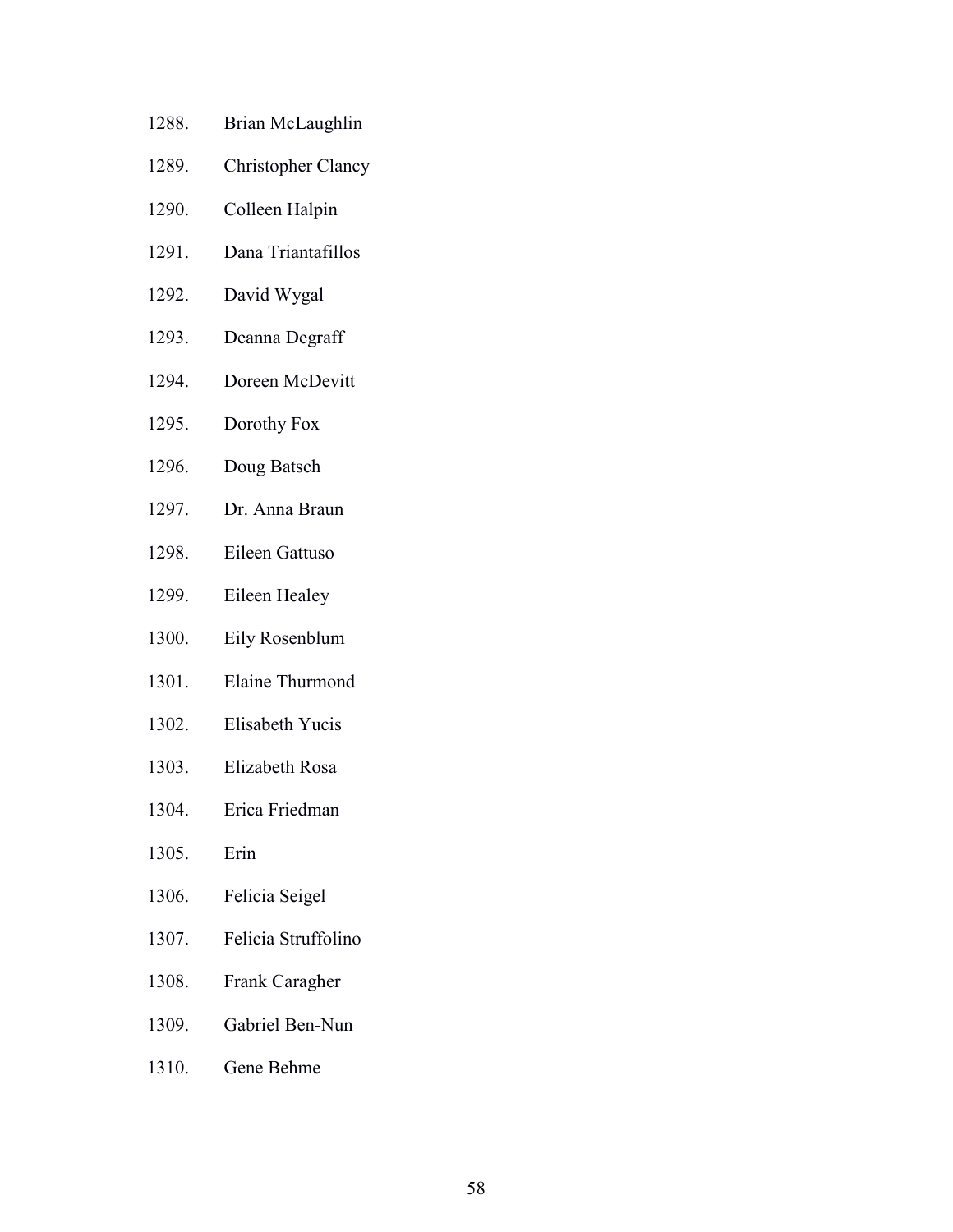- 1311. George Kaback
- 1312. Gerard O'Donnell
- 1313. Helen Zebrowski
- 1314. Irene Allesee
- 1315. Jackie Wozniak
- 1316. James Puliatte
- 1317. Janice Wilson
- 1318. Jason Velante
- 1319. Jen Cody
- 1320. Jennifer Ansbach
- 1321. Jennifer Chick
- 1322. Jennifer Przygoda
- 1323. Joan Walsh
- 1324. JoAnn Doherty
- 1325. Joanne Hornberger
- 1326. Joseph Fisher
- 1327. Joy Mazur
- 1328. Judy Liptak
- 1329. Julie Leslie
- 1330. June Stagliano
- 1331. Karen Berecsky
- 1332. Karen Bryan
- 1333. Karen Santucci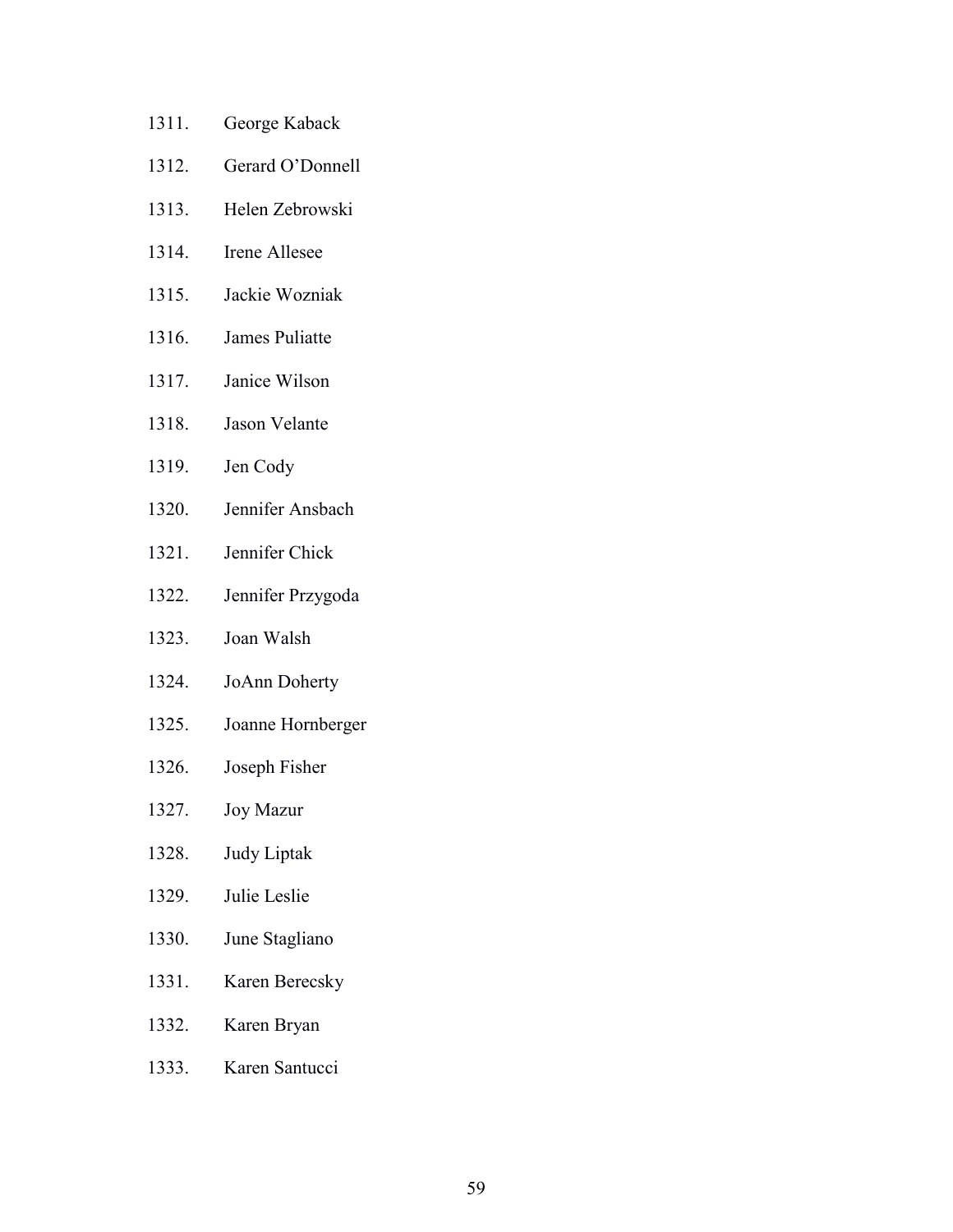- 1334. Katherine Tappan-Verderosa
- 1335. Kathleen Papl
- 1336. Kathleen Waldron
- 1337. Kathy Heather
- 1338. Kathy Zeigenfus
- 1339. Kimberly Teardon
- 1340. Kim Piccari
- 1341. Kristen Barth
- 1342. Kyla Hardiman
- 1343. Lauren Drugas
- 1344. Lauren Romm
- 1345. Laurie O'Brien
- 1346. Laurie Schorno
- 1347. Lawrence Gonsky
- 1348. Lee Denardo
- 1349. Linda Brown Bartlett
- 1350. Linda Feeley
- 1351. Linda Solis
- 1352. Linda Wallace
- 1353. Lisa Constants
- 1354. Lisa Graham
- 1355. Lisa Mangione
- 1356. Lisa Quackenbush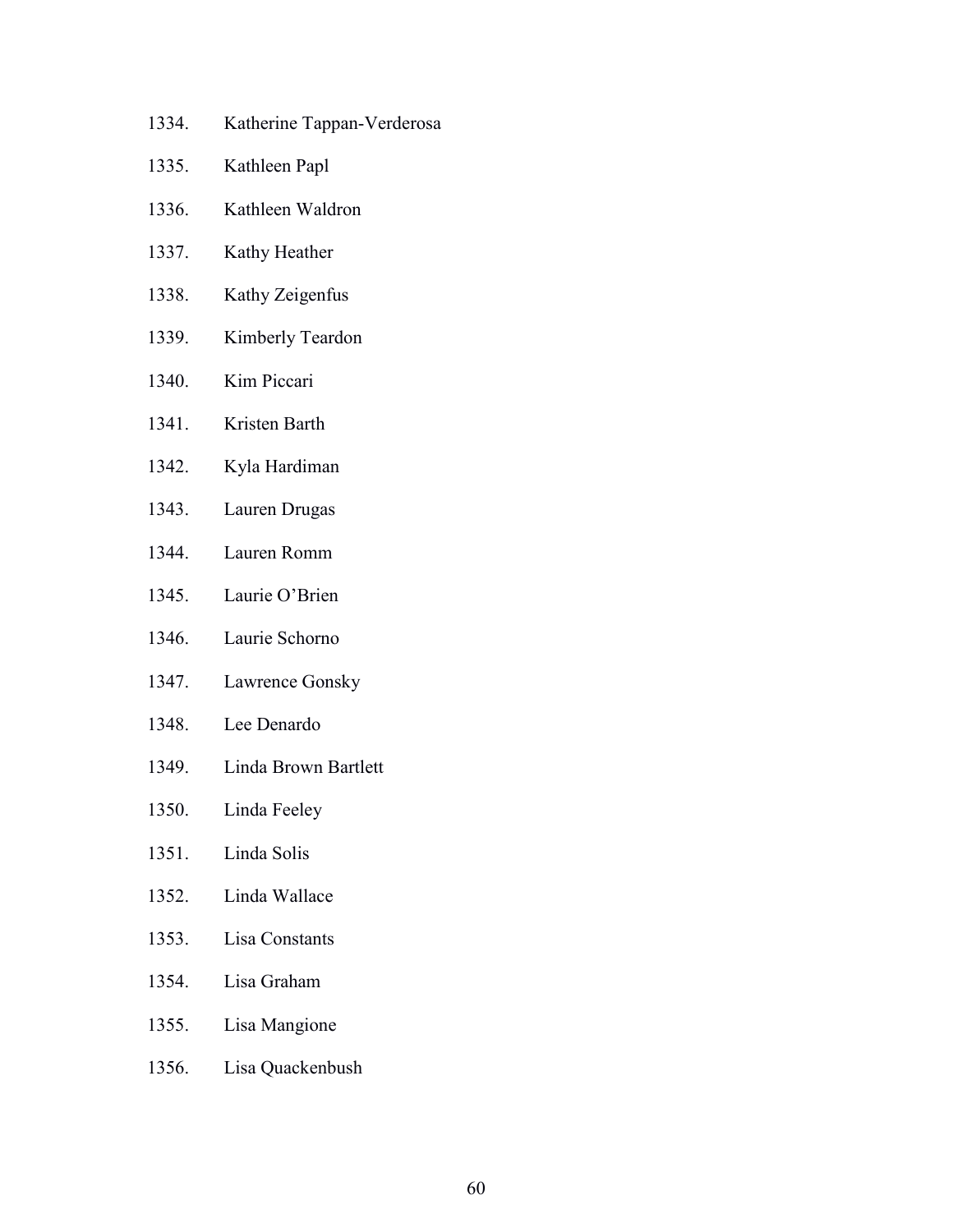- 1357. Lori Minklei
- 1358. Louise Anish
- 1359. Luke Devries
- 1360. Lynn Lions
- 1361. Margaret Kube
- 1362. Marian Mari
- 1363. Marie Dezii
- 1364. Marielle Michalopoulos
- 1365. Marilyn Mortimer
- 1366. Mary Ellen Nicolosi
- 1367. Mary Ellen Zappia
- 1368. Mary Grace Killmer
- 1369. Mary Scott
- 1370. MaryAnn Cool
- 1371. MaryBeth Currie
- 1372. Melissa Foremny
- 1373. Mercedes Caicedo
- 1374. Michael Crane
- 1375. Michael Kildosher
- 1376. Michael Wildermuth
- 1377. Michele Joe
- 1378. Michele Kaminski
- 1379. Michele Pearl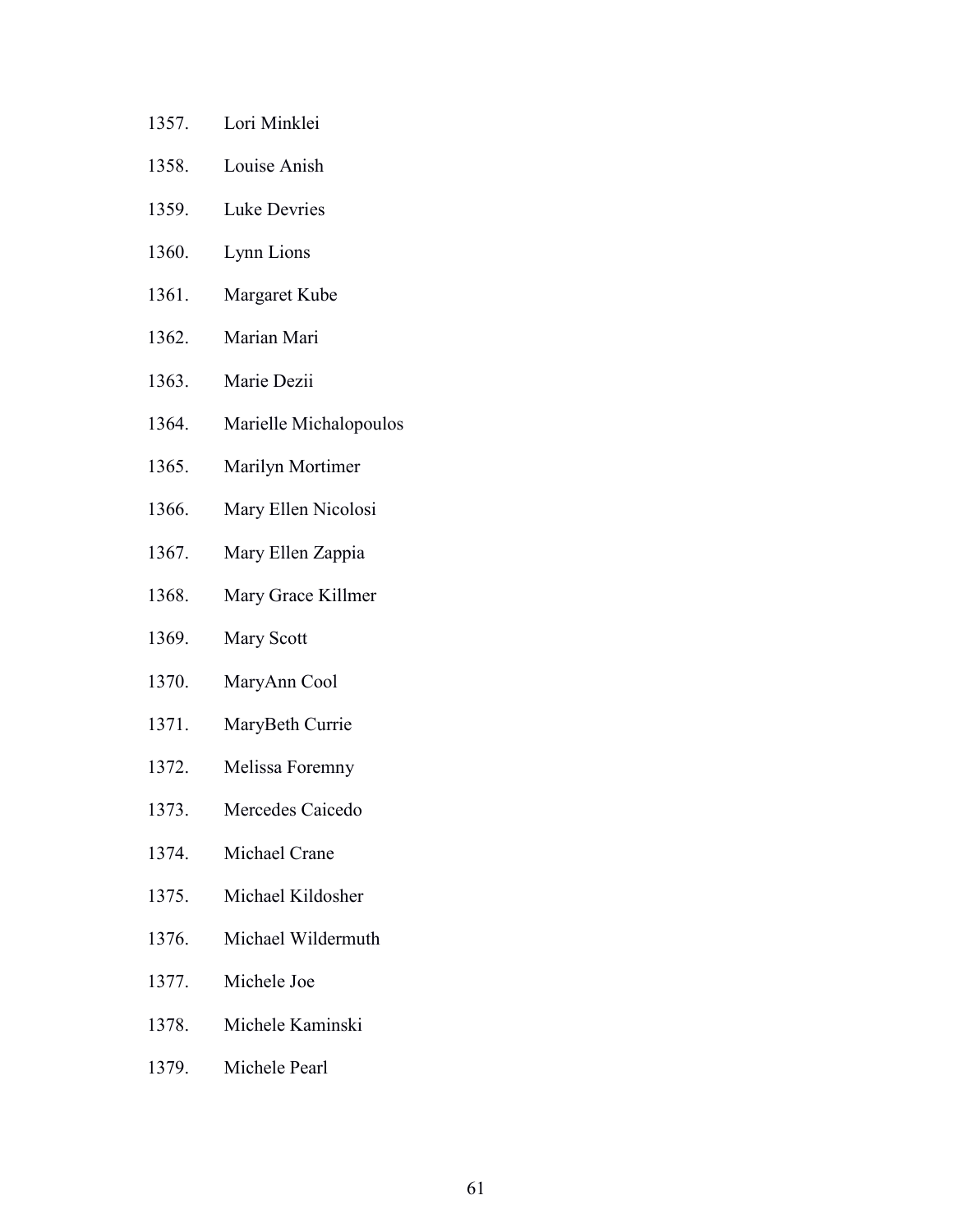- 1380. Michelle Fox
- 1381. Michelle Merrick
- 1382. Michelle Murphy
- 1383. Michelle Nicol
- 1384. Michelle Tomasso
- 1385. Mike Mitchell
- 1386. Ms. Rivera
- 1387. Nancy Calico
- 1388. Nancy Juhring
- 1389. Nancy Sullivan
- 1390. Nanette Parnham
- 1391. Nicole D'Agostino
- 1392. Nina Melachrinos
- 1393. Ouida Williams
- 1394. Pat and Tom McSweeney
- 1395. Patricia McClair
- 1396. Patty Colavella
- 1397. Philip Benanti
- 1398. Rachel Green
- 1399. Rachel Shanteau
- 1400. Rebecca Rotino
- 1401. Rebecca Singleton
- 1402. Regina Jagoo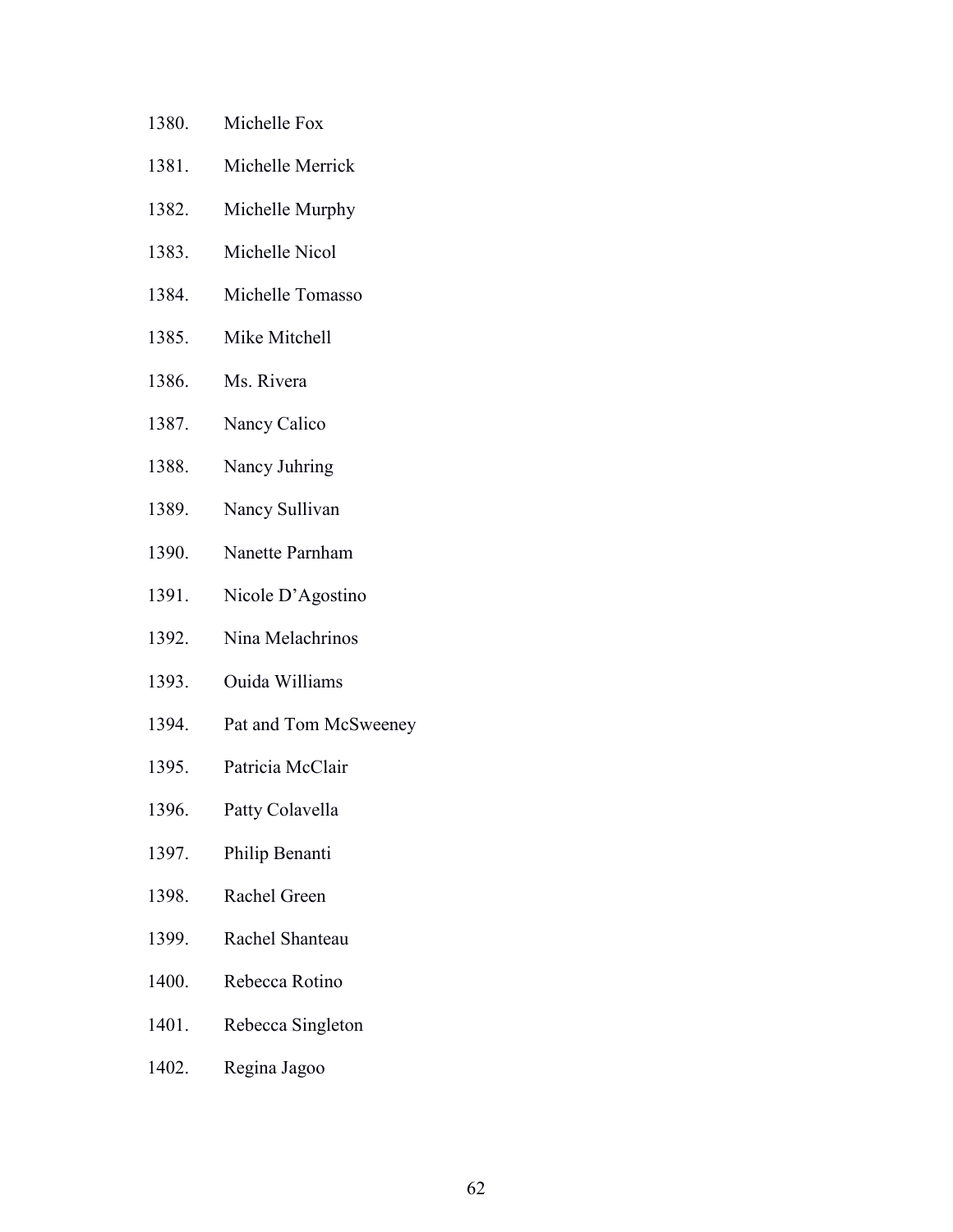- 1403. Regina Tuma, Ph.D.
- 1404. Renee Irwin
- 1405. Richard Weems
- 1406. Rosa Castillo
- 1407. Sally Markert
- 1408. Samantha Mason
- 1409. Sandra Secouler
- 1410. Sean Spiller
- 1411. Sharon Hudzik
- 1412. Sharon Rusnak
- 1413. Simon G. Bracco Sr.
- 1414. Stephanie Bird
- 1415. Stephanie D'Agnese
- 1416. Stephanie Martino
- 1417. Stephanie Mearizo
- 1418. Steve Sromovsky
- 1419. Susan Clark
- 1420. Susan Dziob
- 1421. Susan Silano
- 1422. Taki Radiotis
- 1423. Theresa Gerber
- 1424. Tiffanie ThrBak
- 1425. Tina Cottingham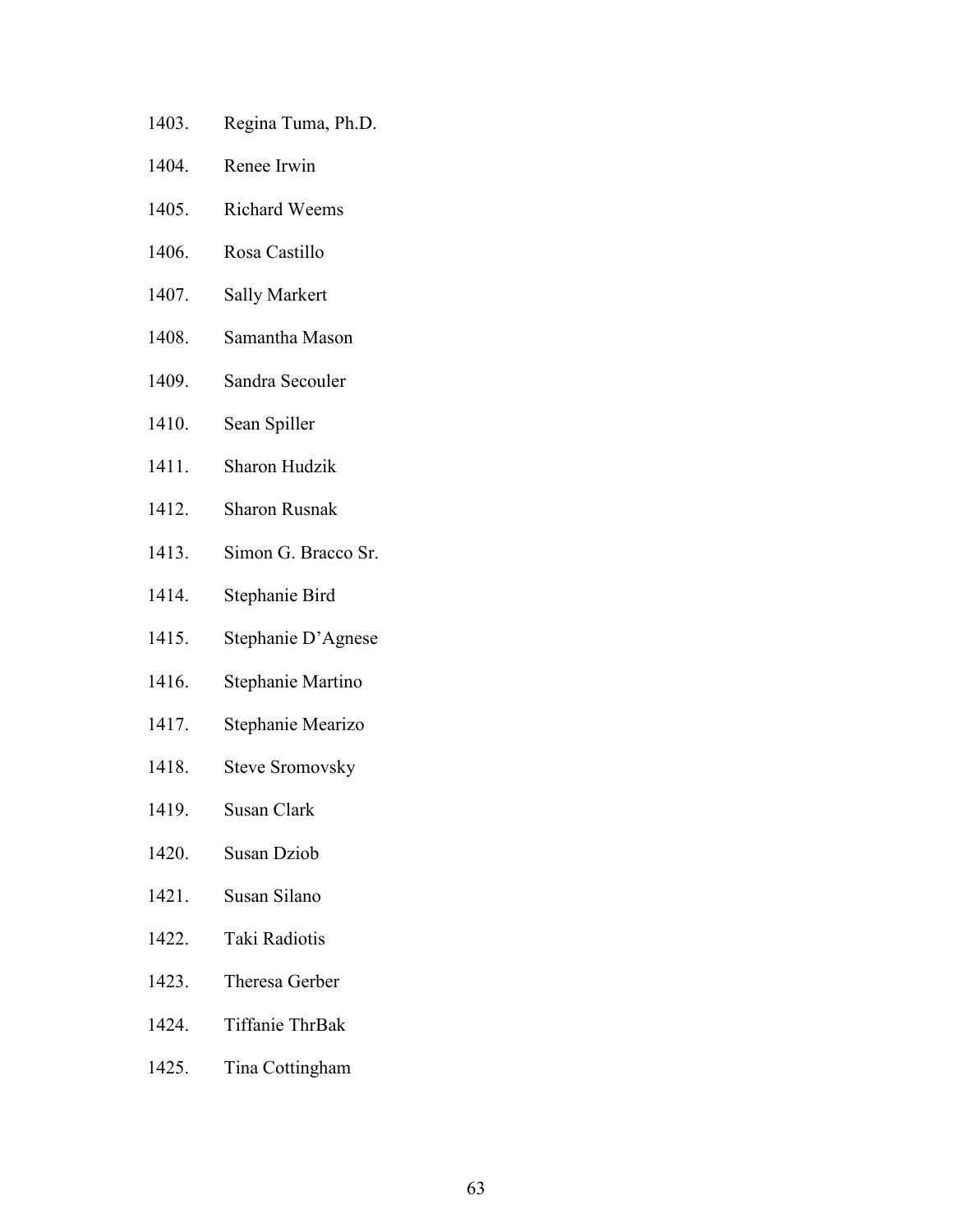- 1426. Tina Smith
- 1427. Tracy Scanlon
- 1428. Virginia Taverna
- 1429. Yubun Auyeung
- 1430. Zirin
- 1431. Diana Whille
- 1432. Denise Jimenez
- 1433. Deborah Eddy
- 1434. Darryl Digiovanna
- 1435. Danielle Ventrello
- 1436. Daniel Rozansi
- 1437. Dana Tartaglia
- 1438. Cynthia Patrick
- 1439. Cynthia Stocks
- 1440. Constance DeJoseph
- 1441. Christine Onorato
- 1442. Christine Kirsche
- 1443. Carrie Acevedo
- 1444. Carol Parella
- 1445. Candice Zachowski
- 1446. Brian Cullen
- 1447. Blenda Johansen
- 1448. Beth Tomlinson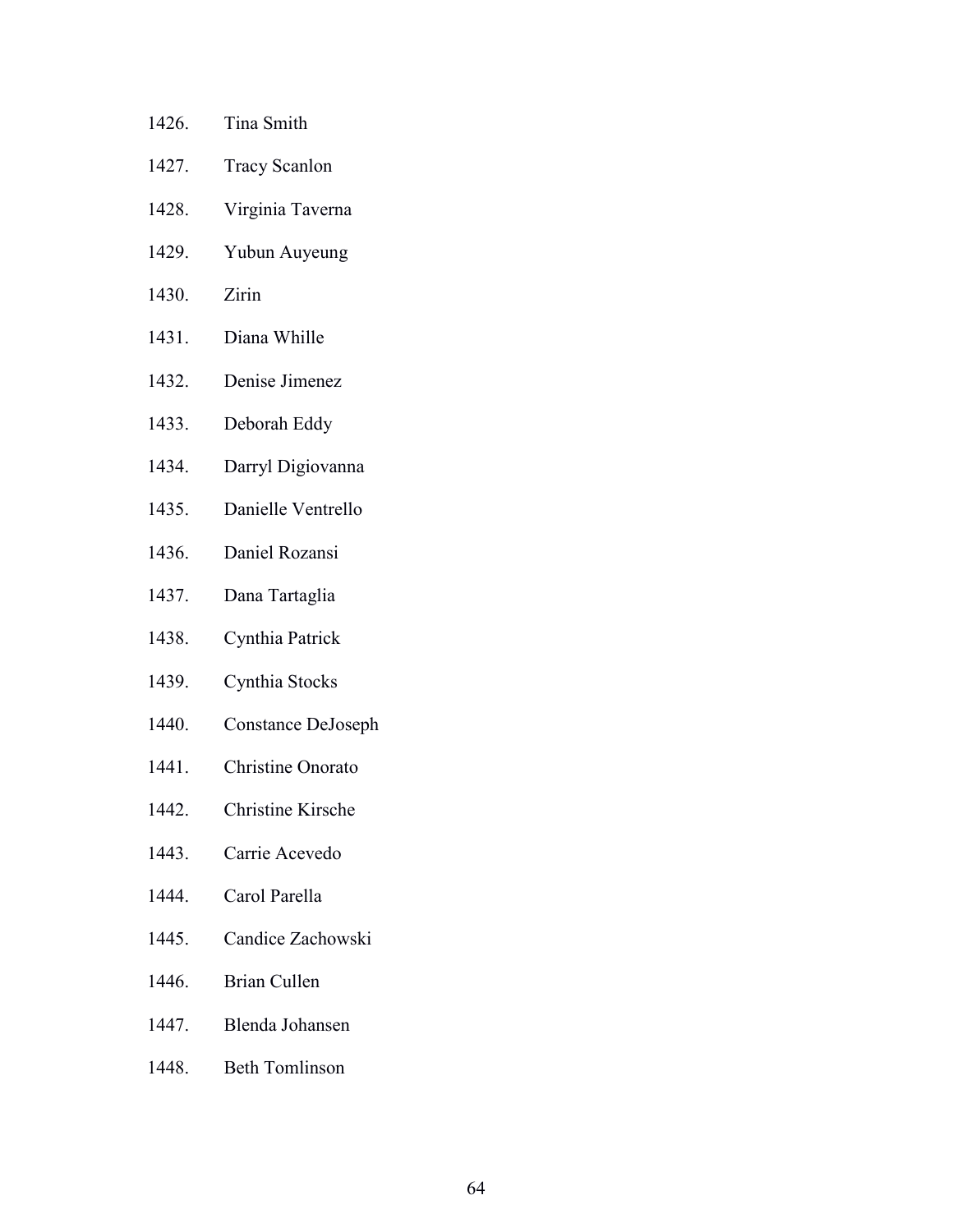- 1449. Beth Brasor
- 1450. Bernadette Santoriello
- 1451. Barbette Lovas
- 1452. Asra Mazhar-Uddin
- 1453. Annamarie Mason
- 1454. Anna McDowell
- 1455. Anissa Bousellam
- 1456. Angela Della Ventura
- 1457. Amy Tighe
- 1458. Amanda Ingle
- 1459. Alicia Bjornson
- 1460. Aimee Turnbach
- 1461. Aaron Moseley
- 1462. Eleanor Kirsch
- 1463. Pat Horan
- 1464. Anna Polozzo, Save Our Schools
- 1465. Amy Goldberg-Tseng, Special Education Mathematics Teacher, Passaic Arts and Sciences Charter Middle School
- 1466. Barabara Ginlock
- 1467. Jeffrey Cierniak
- 1468. Pam Koutrakos
- 1469. Heather Leibowitz
- 1470. David Leibowitz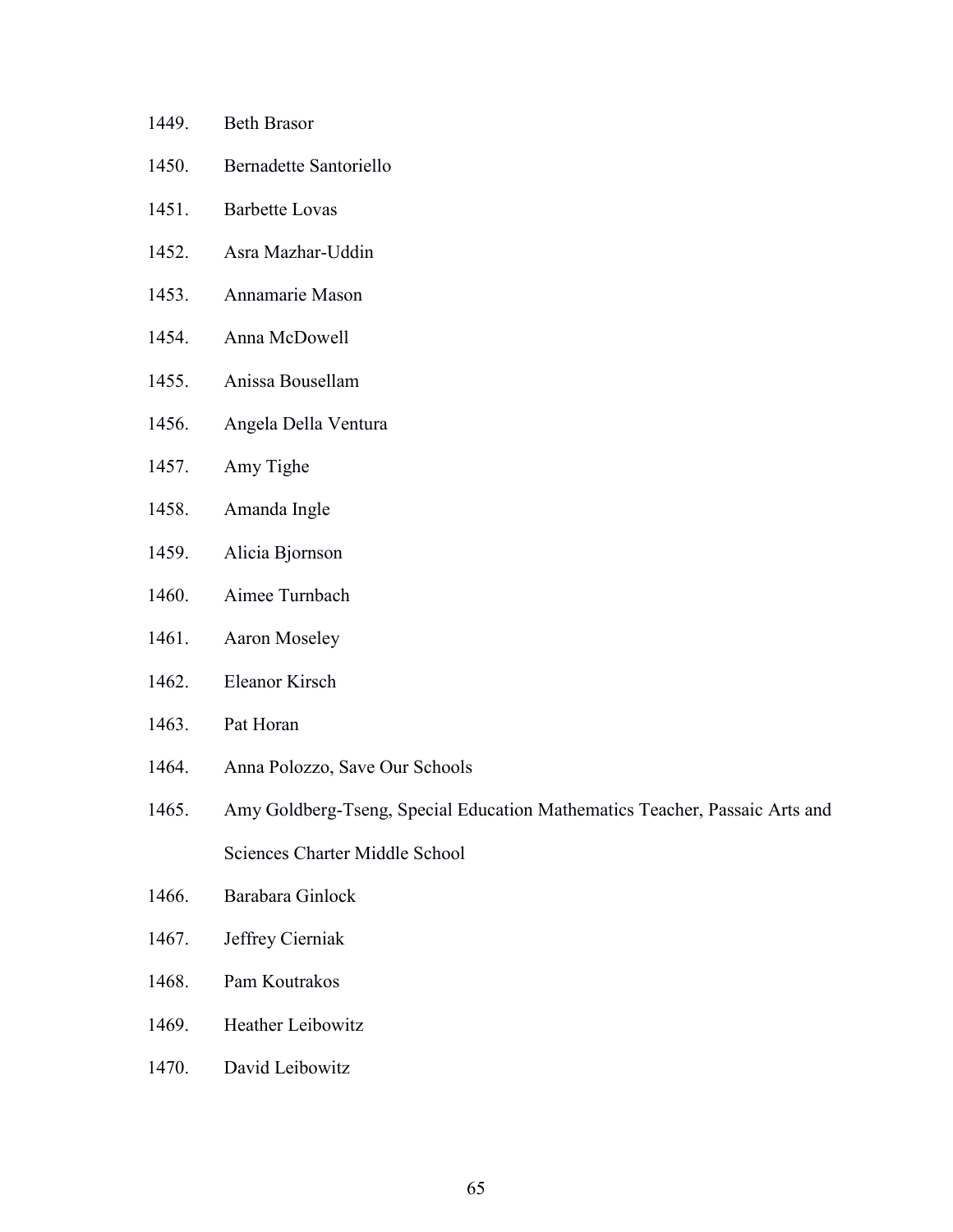- 1471. Frank T. Lyman
- 1472. Laura Murray
- 1473. Jennie Yu
- 1474. Joyce Regan
- 1475. Doreen Tornbene
- 1476. Eloy Delgado
- 1477. Bonnie Knox
- 1478. Liz Mulholland
- 1479. Marlena Baird
- 1480. Leslie Wise
- 1481. Michael Tomes
- 1482. Filipa Silva
- 1483. Anthony Campanile
- 1484. Heather Leibowitz
- 1485. David Leibowitz
- 1486. Kevin Coletti
- 1487. Sai Parab
- 1488. Argyrious Milonas
- 1489. Allison Spence
- 1490. Lois Salvatore
- 1491. Desiree Nemec
- 1492. Katherine Herbst
- 1493. LeighAnn Matthews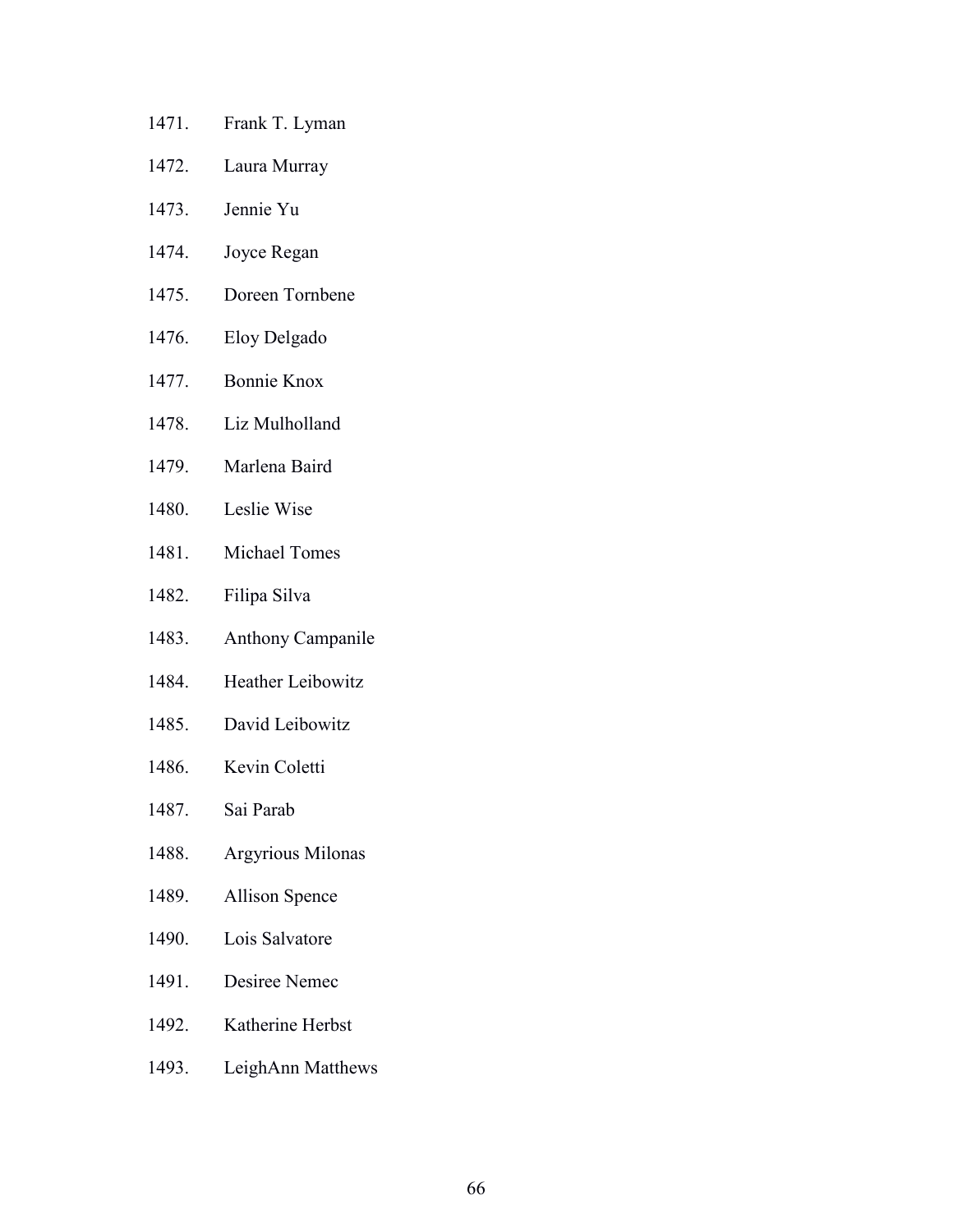- 1494. Alamelu Sundaram-Walters
- 1495. Joyce Farr
- 1496. Lisa Rose Johnson
- 1497. Jack Meyers
- 1498. Annamaria Bellino
- 1499. Amanda Borzilleri
- 1500. Richard Celebre
- 1501. Jeanine Jemmott-Branch
- 1502. Dr. Gregory Stankiewicz
- 1503. Jonathan Pushman, Director of Governmental Relations, New Jersey School Boards Association
- 1504. Maria Lokith
- 1505. Bryan Meadows
- 1506. Cara Marcano, Publisher & CEO, Reporte Hispano
- 1507. Debra Bradley, Esq., Director of Government Relations, New Jersey Principals and Supervisors Association
- 1508. Aaron Johnson
- 1509. Abigail Hall
- 1510. Aileen Levine
- 1511. Aimie McKenzie-Smith
- 1512. Alexandra Woody
- 1513. Alexis Lavalle
- 1514. Alice Michel
- 1515. Alyssa Minelli
- 1516. Angel Boose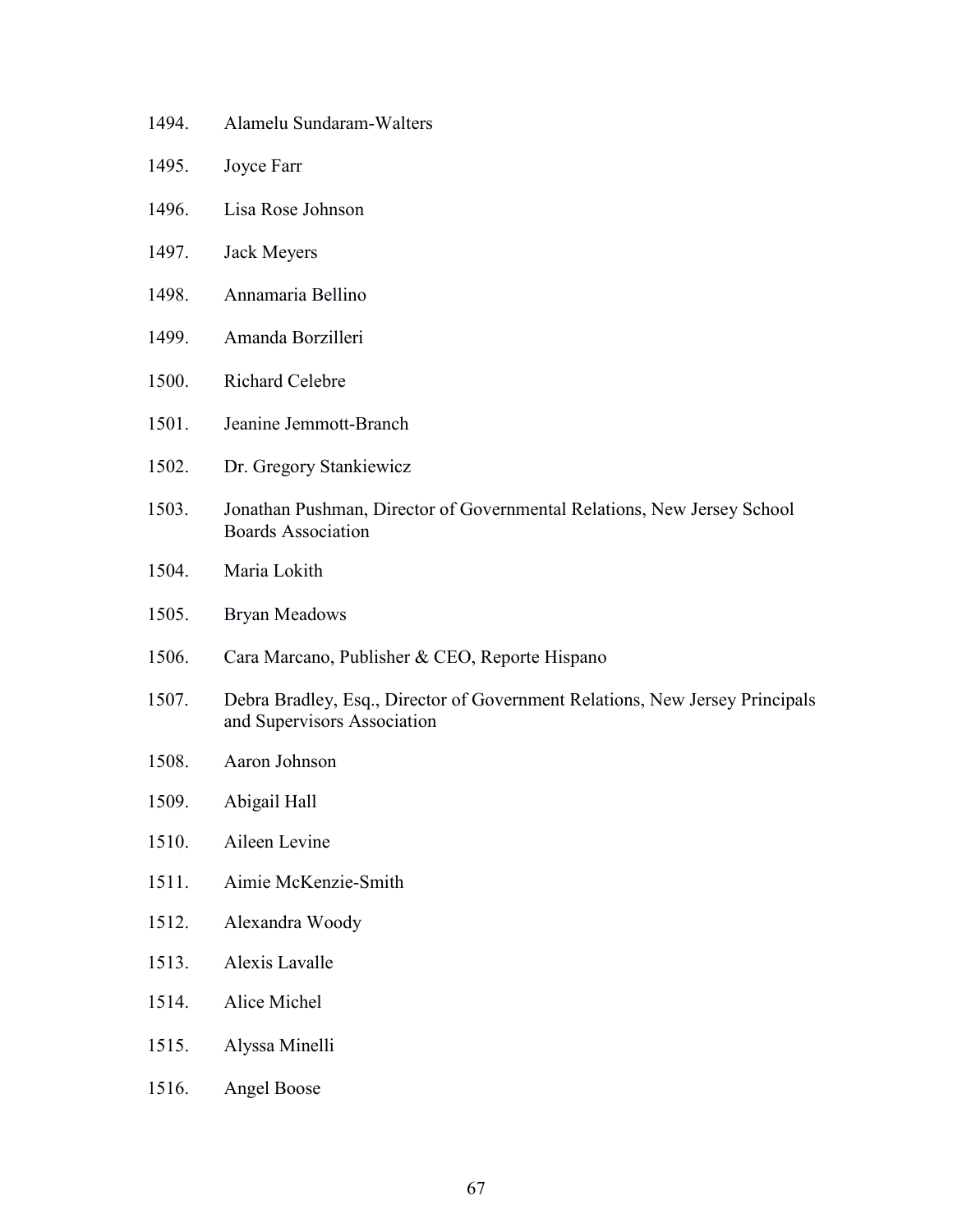- 1517. Amanda Frazao
- 1518. Amanda Naimaister
- 1519. Amber Ellis
- 1520. Amy Casperson
- 1521. Amy Scalfaro
- 1522. Amy Wentz
- 1523. Andrea Pastore
- 1524. Andrea Richey
- 1525. Andrew Pfaff
- 1526. Andrew Policastro
- 1527. Andrew Pross
- 1528. Angel Boose
- 1529. Angel Kames
- 1530. Angela Fasanekla
- 1531. Angela Gloria
- 1532. Angelica Hernandez
- 1533. Angelica Mieles-Adams
- 1534. Angeliki Melchionne
- 1535. Angelo Marocco
- 1536. Anita Mancini
- 1537. Anna Montgomery
- 1538. Anna Muessig
- 1539. Anna Quick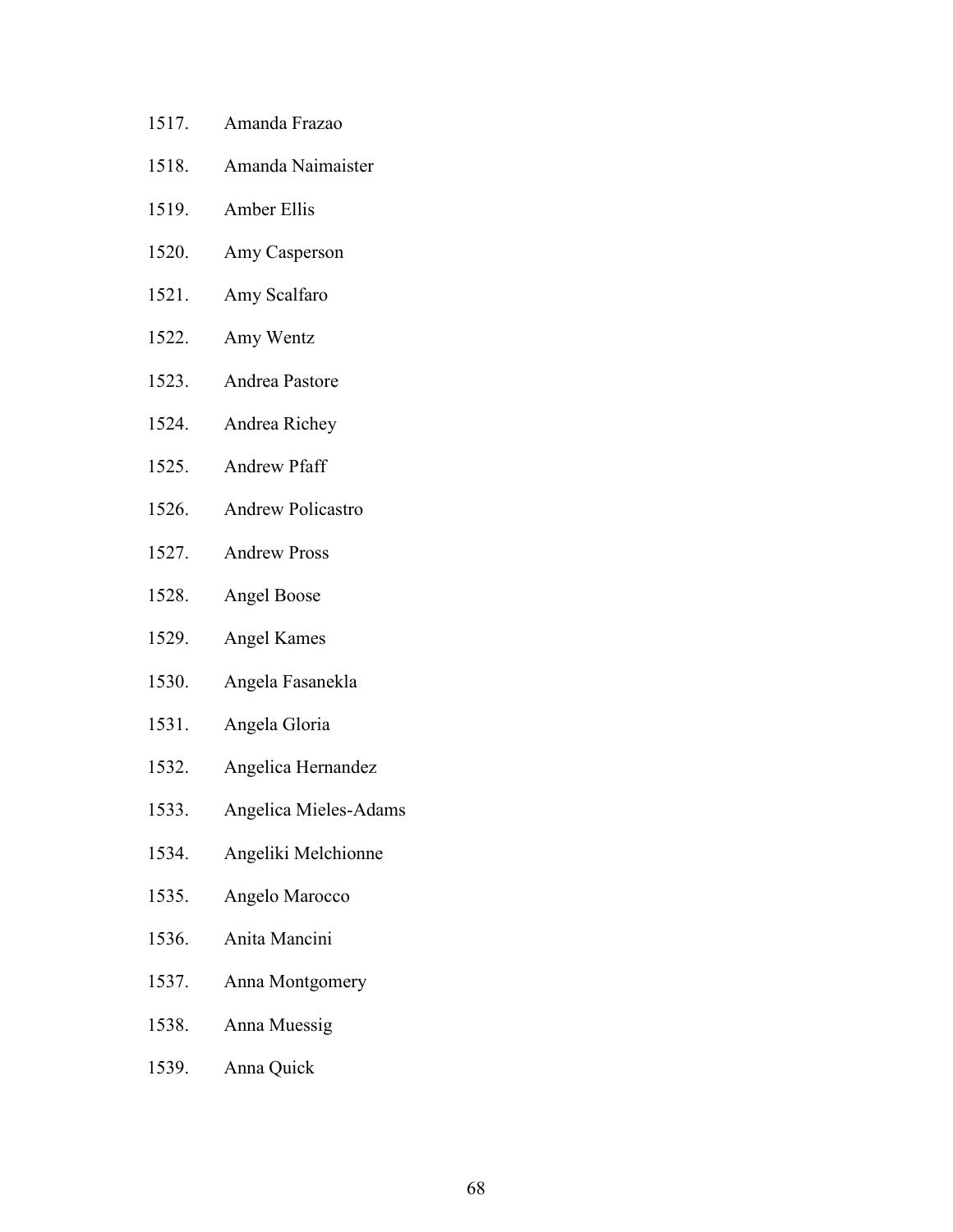- 1540. Annamarie Whittaker
- 1541. Anne Fishman
- 1542. Annette Ruch
- 1543. Annice Benamy
- 1544. Anthony DeMarco
- 1545. Aphrodite Dellaporta
- 1546. April Stevenson-Kinder
- 1547. April Sullivan
- 1548. Ashley Chaladofd
- 1549. Audrey Smith
- 1550. Barbara Clark
- 1551. Barbara James
- 1552. Barbara Nissinger
- 1553. Barbara Platz, Teacher in a gifted and talented program
- 1554. Barbara Tomaras
- 1555. Becky Korey Perez
- 1556. Beth Katz
- 1557. Beth O'Donnell-Fischer
- 1558. "breynoldsacgreen"
- 1559. Brenda Brathwaite
- 1560. Brendan Hughes
- 1561. Brittany Rugenus
- 1562. Bruce Santino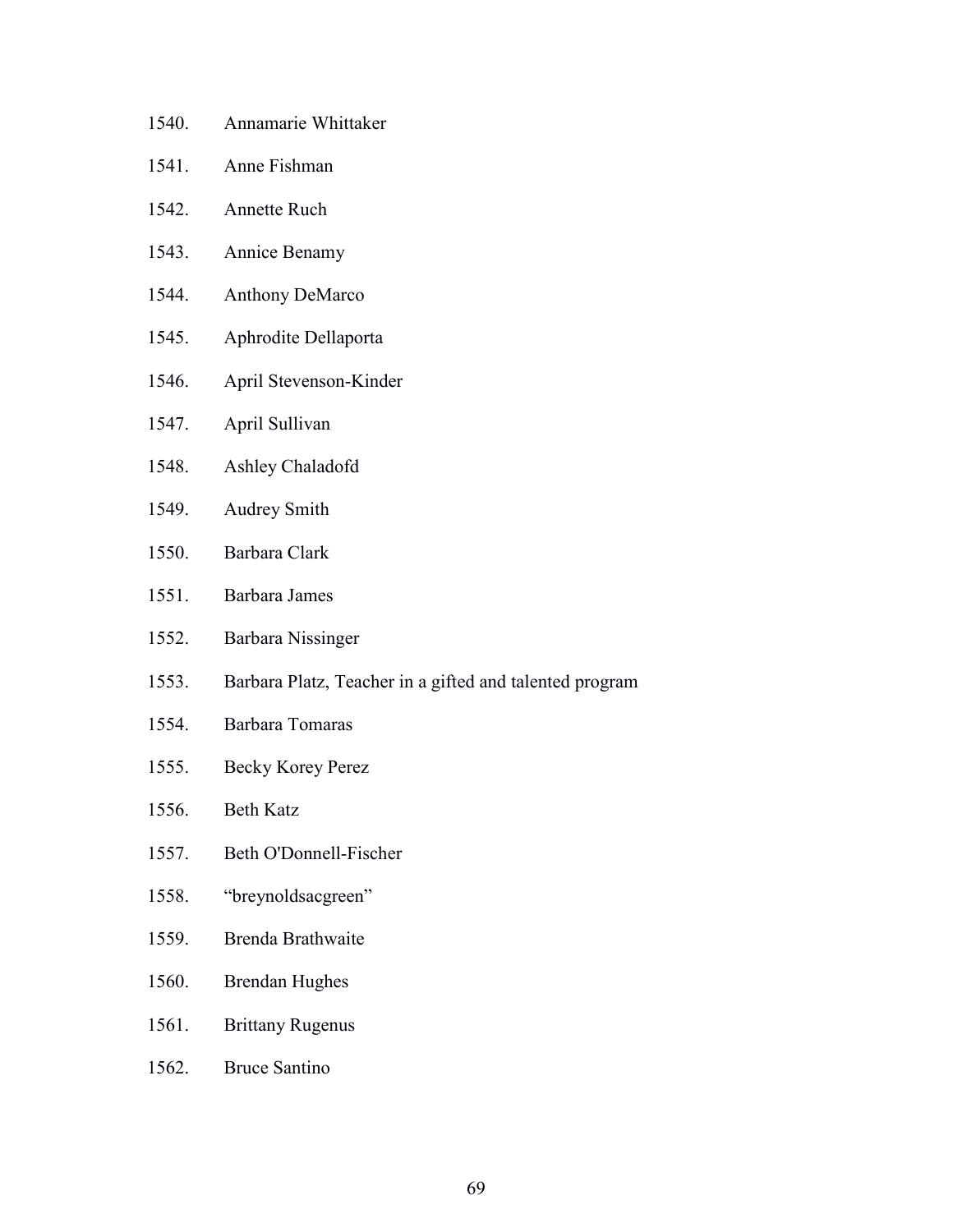| 1563. | C. Ortiz               |
|-------|------------------------|
| 1564. | <b>Caitlin Nichols</b> |
| 1565. | Candace Mroz           |
| 1566. | Carmen Salmon          |
| 1567. | Carol Ann Cianicullo   |
| 1568. | Carol Bratspies        |
| 1569. | Carol Hazel            |
| 1570. | Carol Myers            |
| 1571. | Caroline Kirk          |
| 1572. | Carolyn Hobbs          |
| 1573. | Carolyn Schultz        |
| 1574. | Carrie Odgers Lax      |
| 1575. | Carrie Pokallus        |
| 1576. | <b>Carsen Lowe</b>     |
| 1577. | Cassandra Meola        |
|       |                        |

- 1578. Cassandra Montague
- 1579. Catherine MacManiman
- 1580. Catherine Taft
- 1581. Cathy Berberian-Strandes
- 1582. Cean Spahn
- 1583. Celestine Pollock
- 1584. Charles Pildis
- 1585. Cheryl Hamilton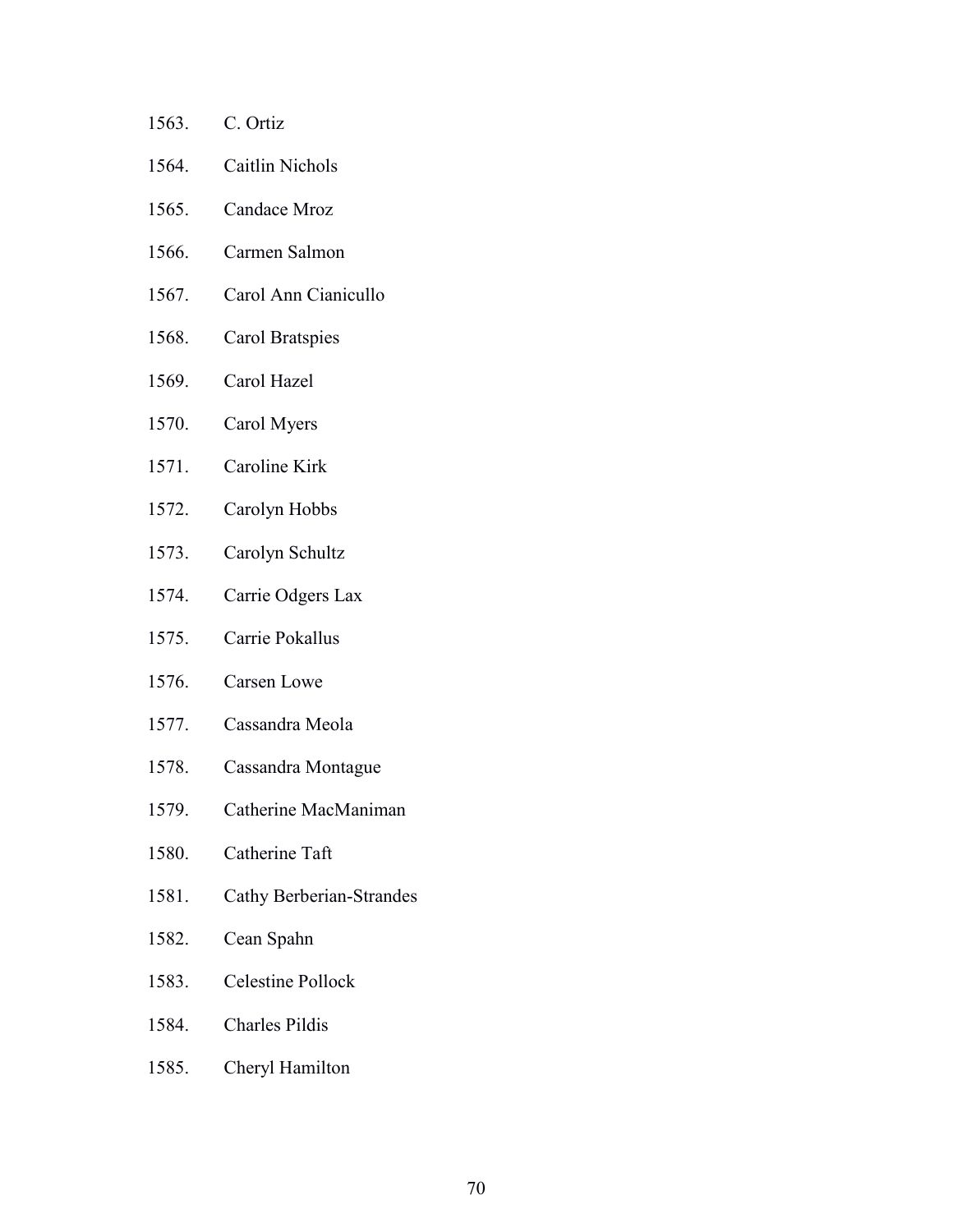- 1586. Cheryl Nagel-Smiley
- 1587. Cheryle Haynes, NJEA member
- 1588. Chiarina Guzik
- 1589. Chrissy Kosar
- 1590. Christella Jasmin
- 1591. Christina Gras
- 1592. Christina Hira
- 1593. Christina Piciocco
- 1594. Christina Rocco Morrison
- 1595. Christina Quirk
- 1596. Christine McIver
- 1597. Christine Onorato
- 1598. Christine Sampson-Clark
- 1599. Christopher Ferrara
- 1600. Christopher Sterba
- 1601. Cindy Knill
- 1602. Claire Dragon
- 1603. Claire Wang
- 1604. Claudia Hudson
- 1605. Colleen Grzywacz
- 1606. Colleen Hoffman, Teacher of Math, Portfolio Path
- 1607. Colleen Martinez
- 1608. Contessa Iannitelli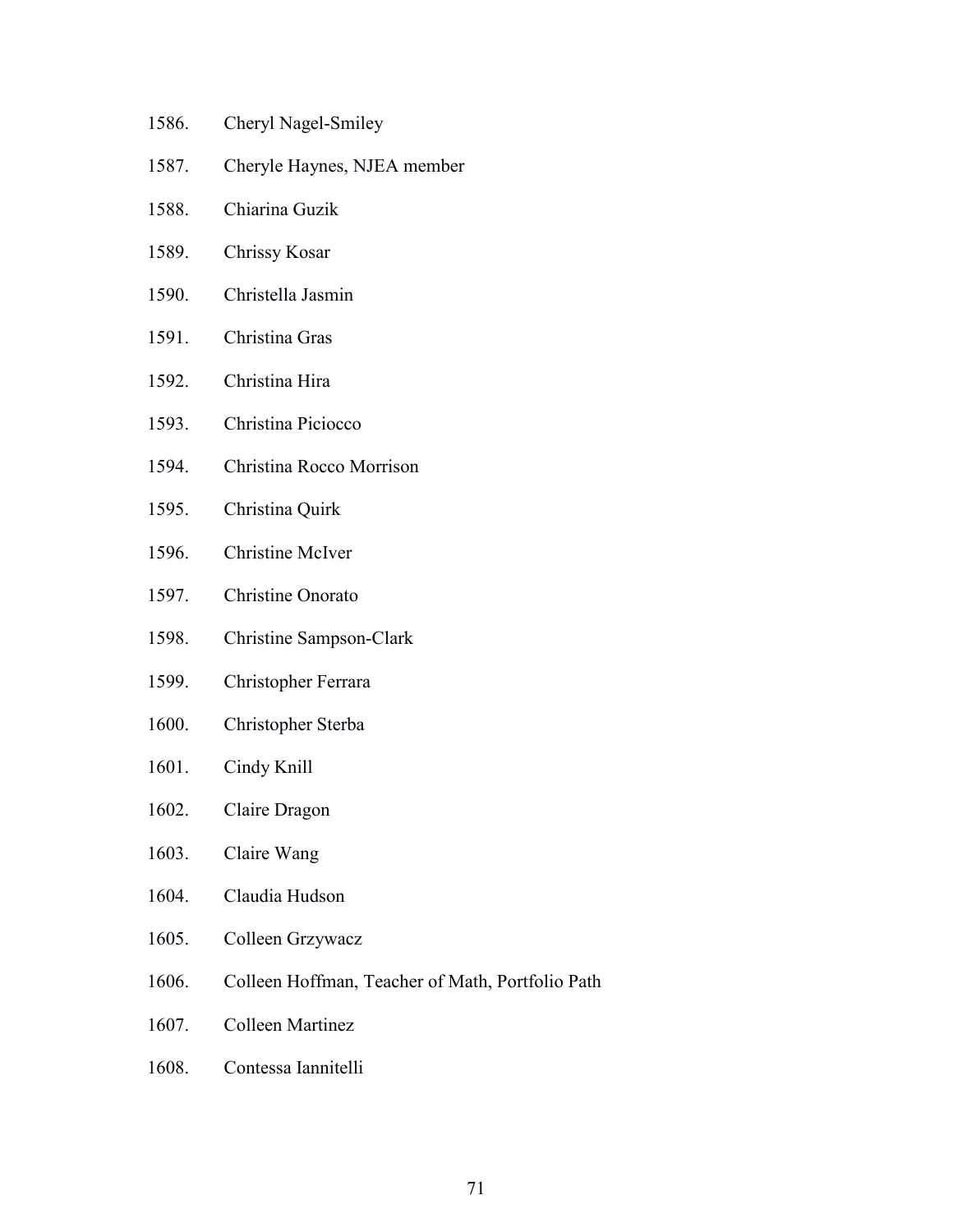- 1609. Cooper Gorelick
- 1610. Corinne Miskowsky
- 1611. Corinne Truax
- 1612. Courtney Casto-Gardner, Teacher of English language learners
- 1613. Cristina Burrows
- 1614. Cyndi Rosenberg
- 1615. Cynthia Jackson Redd
- 1616. Dan Siegel
- 1617. Daniel Ortizdaa
- 1618. Daniel Rozanski
- 1619. Daniel Staples
- 1620. Danielle Salimbene-Gesner
- 1621. Danielle Silverglade
- 1622. Darlene Laubenstein, N.J. Teacher of the Handicapped
- 1623. Daryl Perkins
- 1624. David Kleiner
- 1625. David Sehr
- 1626. Daw Ward
- 1627. Dawn Fichera
- 1628. Dawn Goeke
- 1629. Dawn Nichol-Mannning
- 1630. Deanna Nicosia-Jones
- 1631. Deanne Martini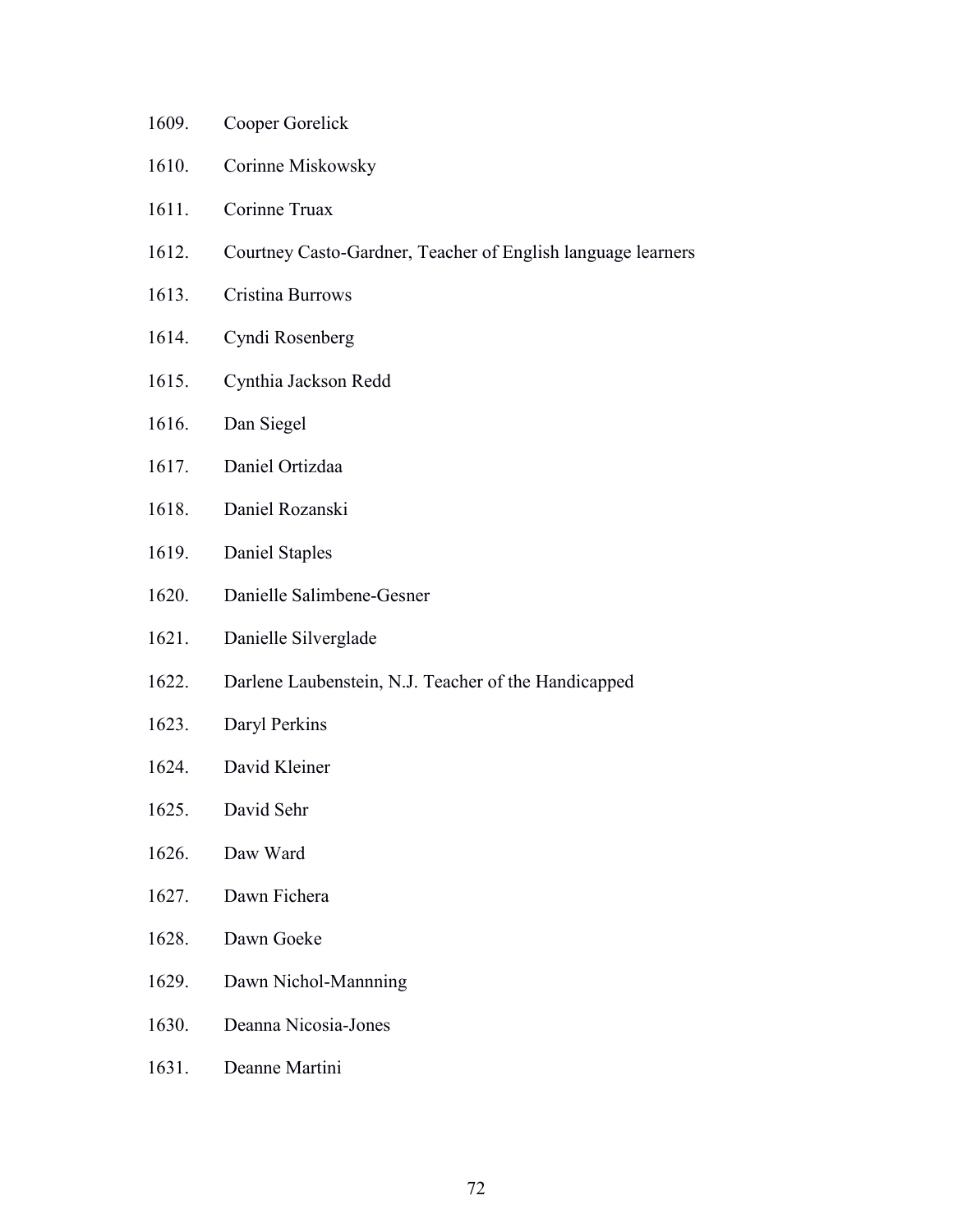- 1632. Deb Ronning, Bridgewater-Raritan Regional School District
- 1633. Debbie Baer
- 1634. Deborah Carpenter
- 1635. Deborah Glicklich
- 1636. Deborah Schillinger
- 1637. Debra Dempsey
- 1638. Denis Bourgeau
- 1639. Denise Braak
- 1640. Denise Burkhardt
- 1641. Denise Callahan
- 1642. Denise Grasso
- 1643. Denise Jimenez
- 1644. Denise McDermott
- 1645. Denise Towers
- 1646. Dennis Mitchell
- 1647. Dianna Morris
- 1648. Diccon Hamilton
- 1649. Dolores Bullock
- 1650. Dolores Miskelly
- 1651. Domenick Panfile
- 1652. Donetta Garrett
- 1653. Donn Hochhauser
- 1654. Donna DiNardo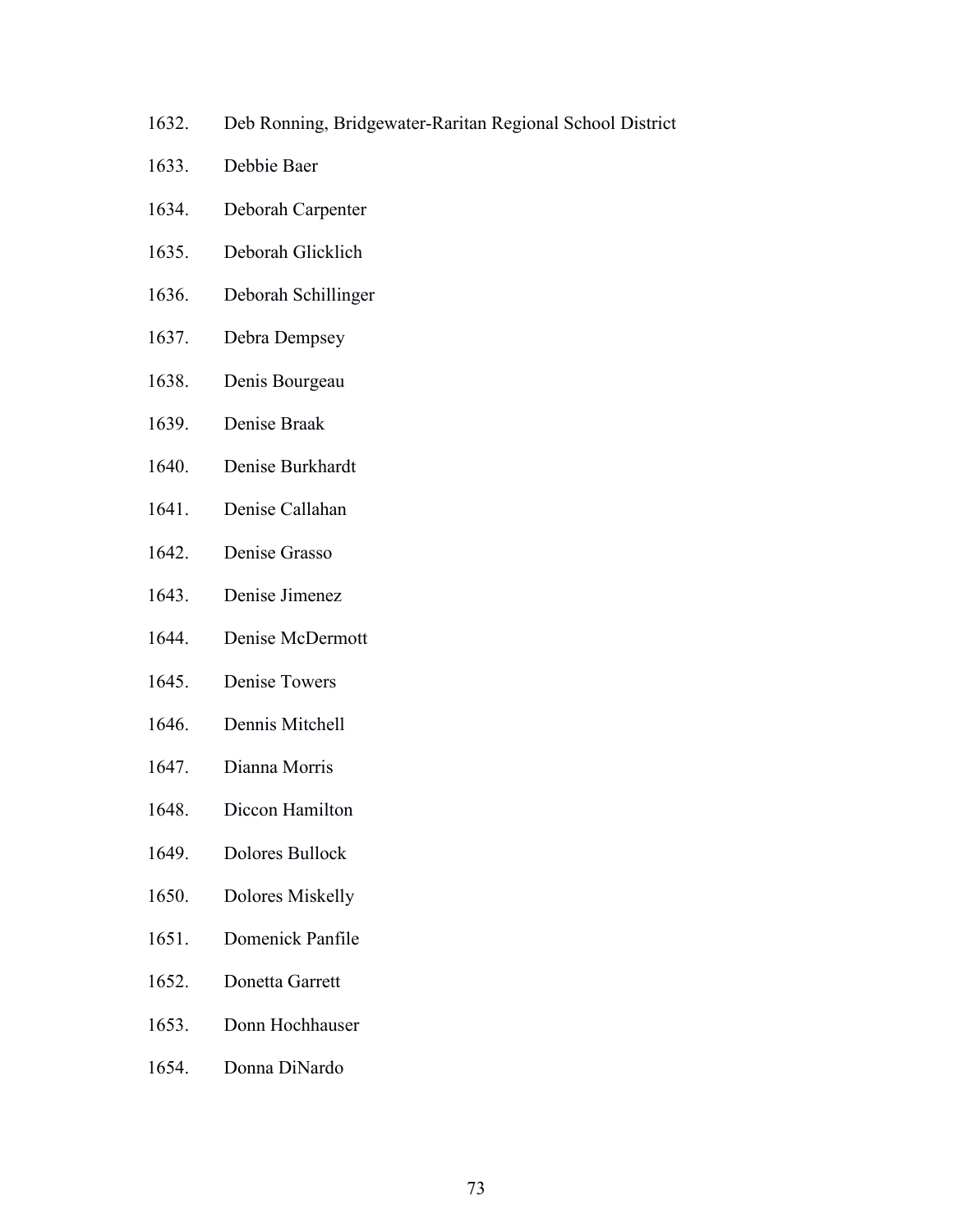- 1655. Donna Mirabelli
- 1656. Doris Rascher
- 1657. Edward Cieslak
- 1658. Edward Meidhof
- 1659. Eileen Healey
- 1660. Eileen Sauls
- 1661. Elena Goehrig
- 1662. Elena Vizcarrondo
- 1663. Eleni Tsoukas
- 1664. Elissa Malespina
- 1665. Elizabeth DeStefano
- 1666. Elizabeth Kovats
- 1667. Elizabeth Larson
- 1668. Elizabeth Petrangeli
- 1669. Elizabeth Schneider
- 1670. Elizabeth Shimwell
- 1671. Elizabeth Williams
- 1672. Ellen McConnell
- 1673. Ellen Yong Yow
- 1674. Ellen Zakian
- 1675. Emily Nicholson
- 1676. Eric Milou
- 1677. Erica Marra, English as a second language teacher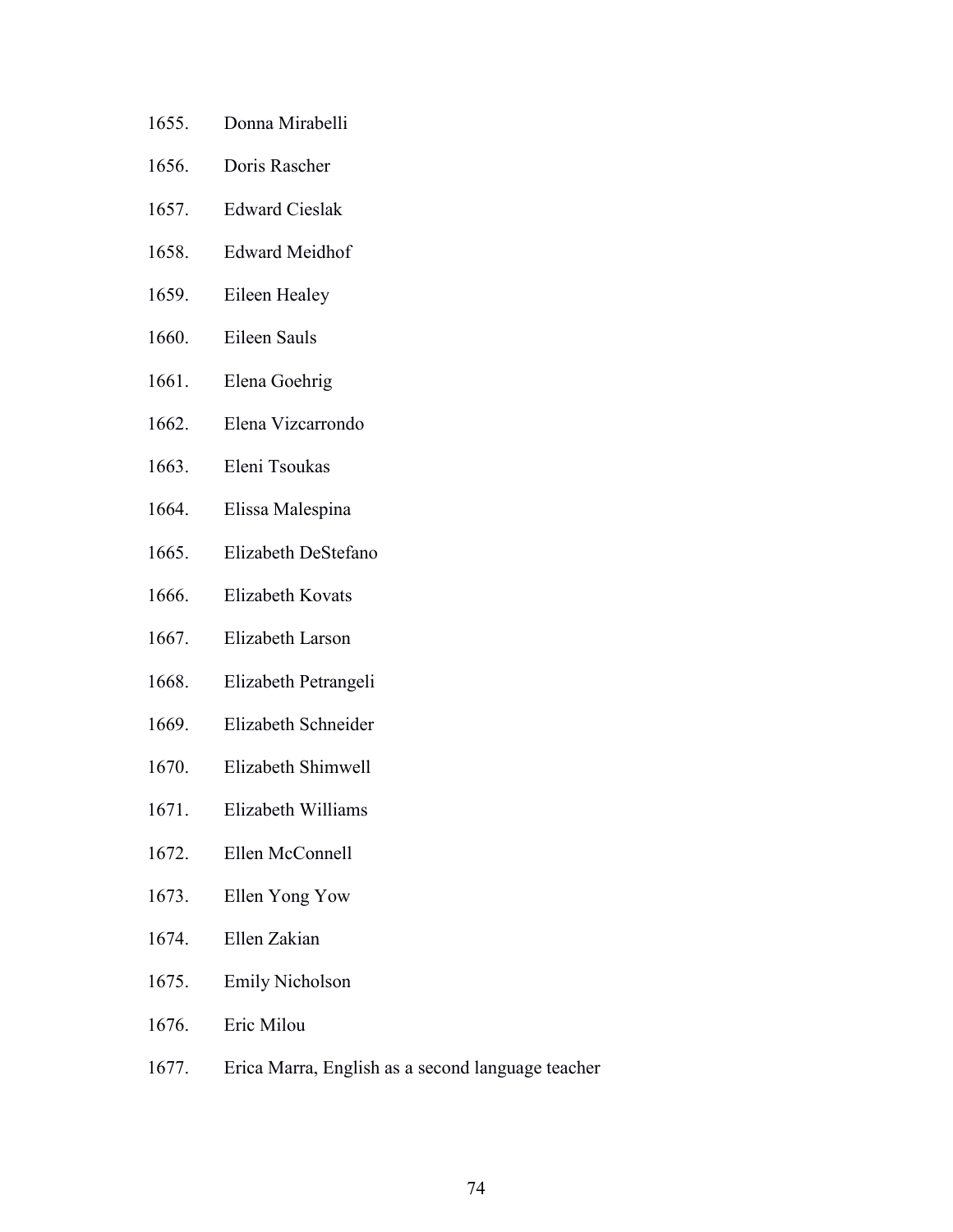- 1678. Erich Hoffman
- 1679. Erin Chiappini
- 1680. Erin Jensen
- 1681. Esther Fletcher
- 1682. Evan Levy
- 1683. Evelyn Diaz-Valle
- 1684. Fanny Cruz-Betesh
- 1685. Fay Weatherington
- 1686. Felicia Froimovitz
- 1687. Felicia Kennedy
- 1688. Frank Castella
- 1689. Fred Holden
- 1690. Gabriela Rezzonico
- 1691. Garrett Van Curen
- 1692. Gayle McGuire
- 1693. Gene Woods
- 1694. George Jalandoni
- 1695. Geraldine Beatty
- 1696. Gina Ahearn
- 1697. Gina Letizia
- 1698. Glennysha Jurado-Moran, Member of NJTESOL/NJBE
- 1699. Grace Alves
- 1700. Grace Rarich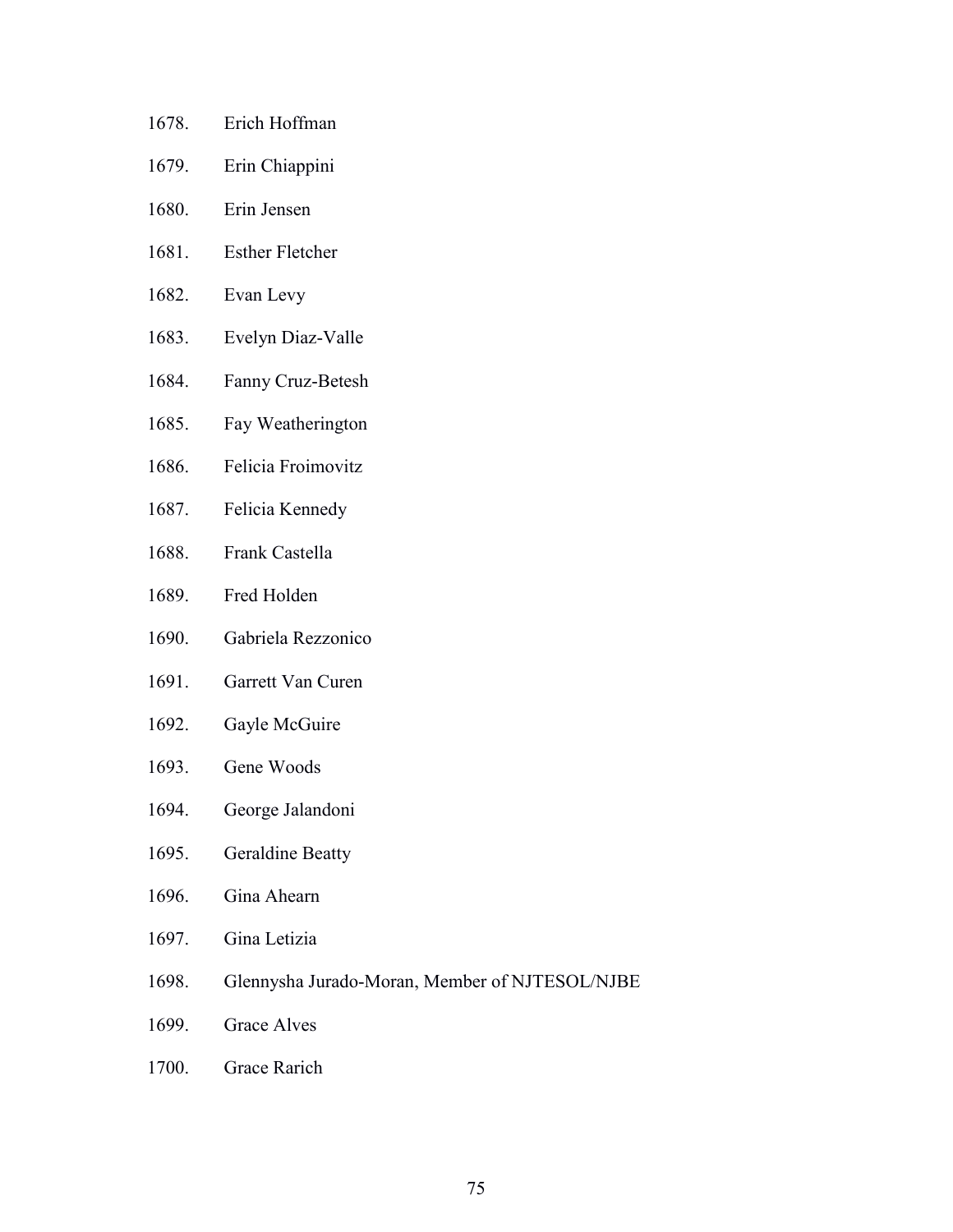- 1701. Greg Rynkiewicz
- 1702. Hana Prashker, English language learner teacher, former NJTESOL/NJBE English as a second language secondary SIG representative
- 1703. Hannah Pawlak
- 1704. Harry Lukachyk
- 1705. Haydeliz Miranda
- 1706. Heather Carew
- 1707. Heather Slocum
- 1708. Heidi Brache
- 1709. Helaine Evans
- 1710. Helen DeVoe
- 1711. Helen Wizemann
- 1712. Hope Koturo
- 1713. Hope Zabolinsky
- 1714. Ileana Mendes
- 1715. Irene Matos
- 1716. Jackie Kazior
- 1717. Jacqualyn Hogan
- 1718. Jacqueline Rivera
- 1719. Jacqueline Tur
- 1720. Jacqueline Turk
- 1721. Jacqueline Wozniak
- 1722. Jacqueline Vitagliano
- 1723. James Bowe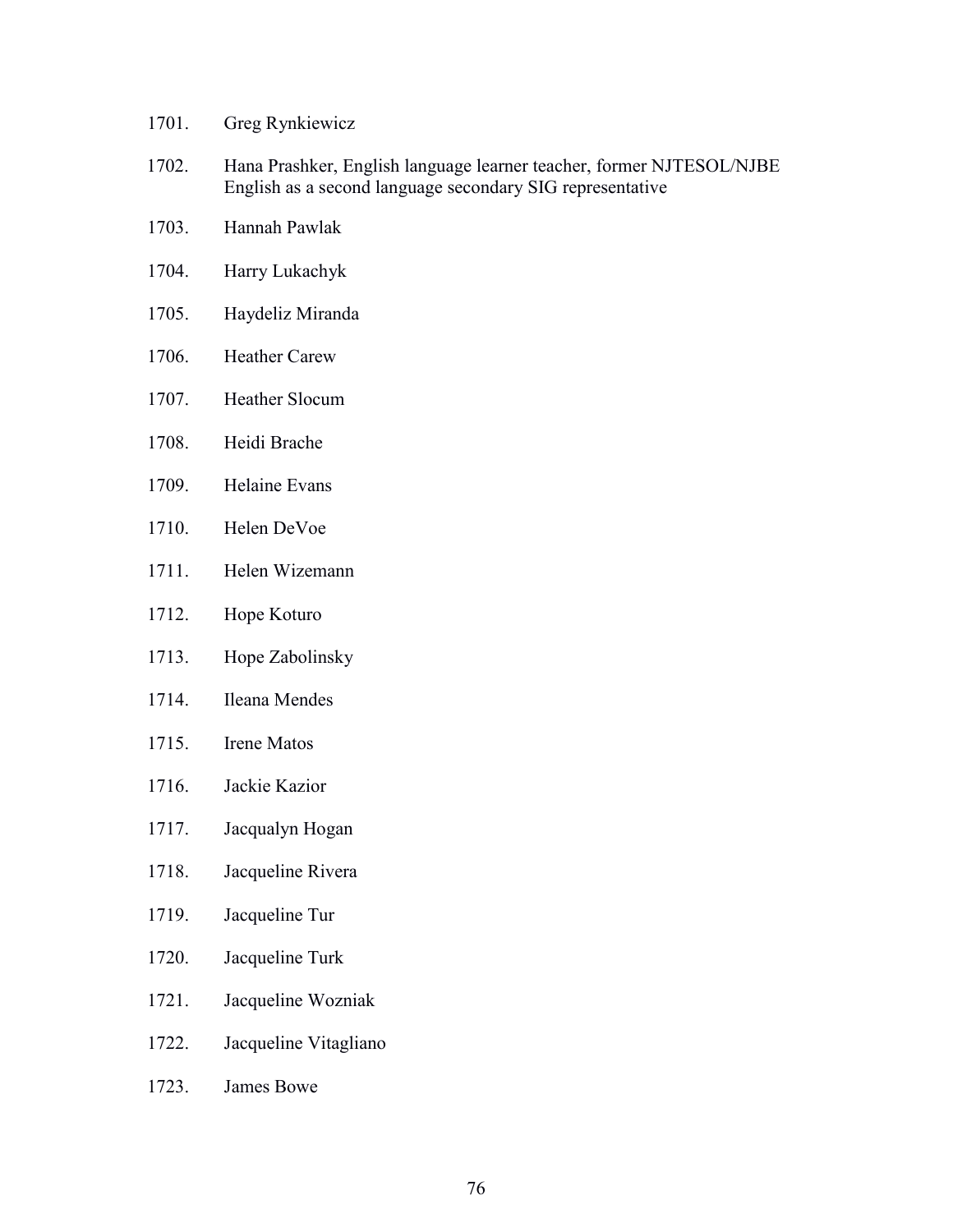- 1724. James Dolan
- 1725. James Hornby
- 1726. Jane Garvin
- 1727. Janet Chaballa
- 1728. Janice Colavito
- 1729. Janie Jones Brown
- 1730. Jared Prupis
- 1731. Jason Rhinehart
- 1732. Jay Wecht
- 1733. Dr. Jayne Tanis, Director of Curriculum, Instruction, and Testing, Supervisor of English as a second language programming, Pompton Lakes School District
- 1734. Jean Bates
- 1735. Jean Szeliga
- 1736. Jeanette Pine
- 1737. Jeffrey M. Taylor
- 1738. Jenna Maneri
- 1739. Jenna Mergel
- 1740. Jennifer Ansbach
- 1741. Jennifer Bailey
- 1742. Jennifer Colella
- 1743. Jennifer Jenkins
- 1744. Jennifer Reilly
- 1745. Jennifer Rivera
- 1746. Jennifer Romero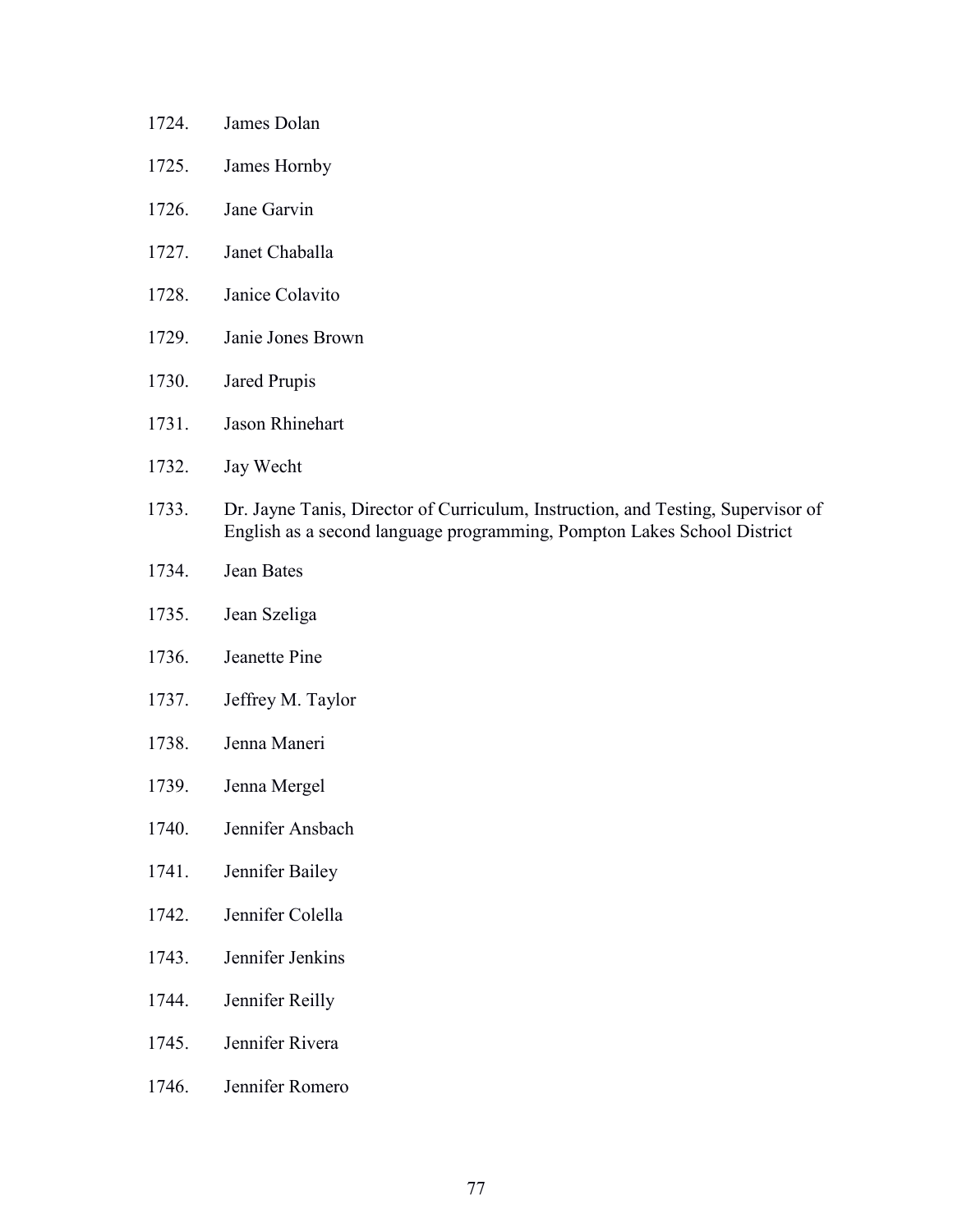- 1747. Jennifer Stever
- 1748. Jennifer Welcome
- 1749. Jenny Leitinger
- 1750. Jenny Sparno
- 1751. Jessica Decelle
- 1752. Jessica Feins
- 1753. Jessica Kuch
- 1754. Jessica Perdomo
- 1755. Jessica Rista
- 1756. Jillian Costantino
- 1757. Joan Wright
- 1758. Joann Abbamonte
- 1759. JoAnne Negrin
- 1760. Jocelyn Martinez
- 1761. John Beichert
- 1762. John Dean
- 1763. John Durney
- 1764. John McMichael
- 1765. Jordan Back
- 1766. Jorden Nolan
- 1767. Jose Ventura
- 1768. Joseph Fleischner
- 1769. Josh Eckersley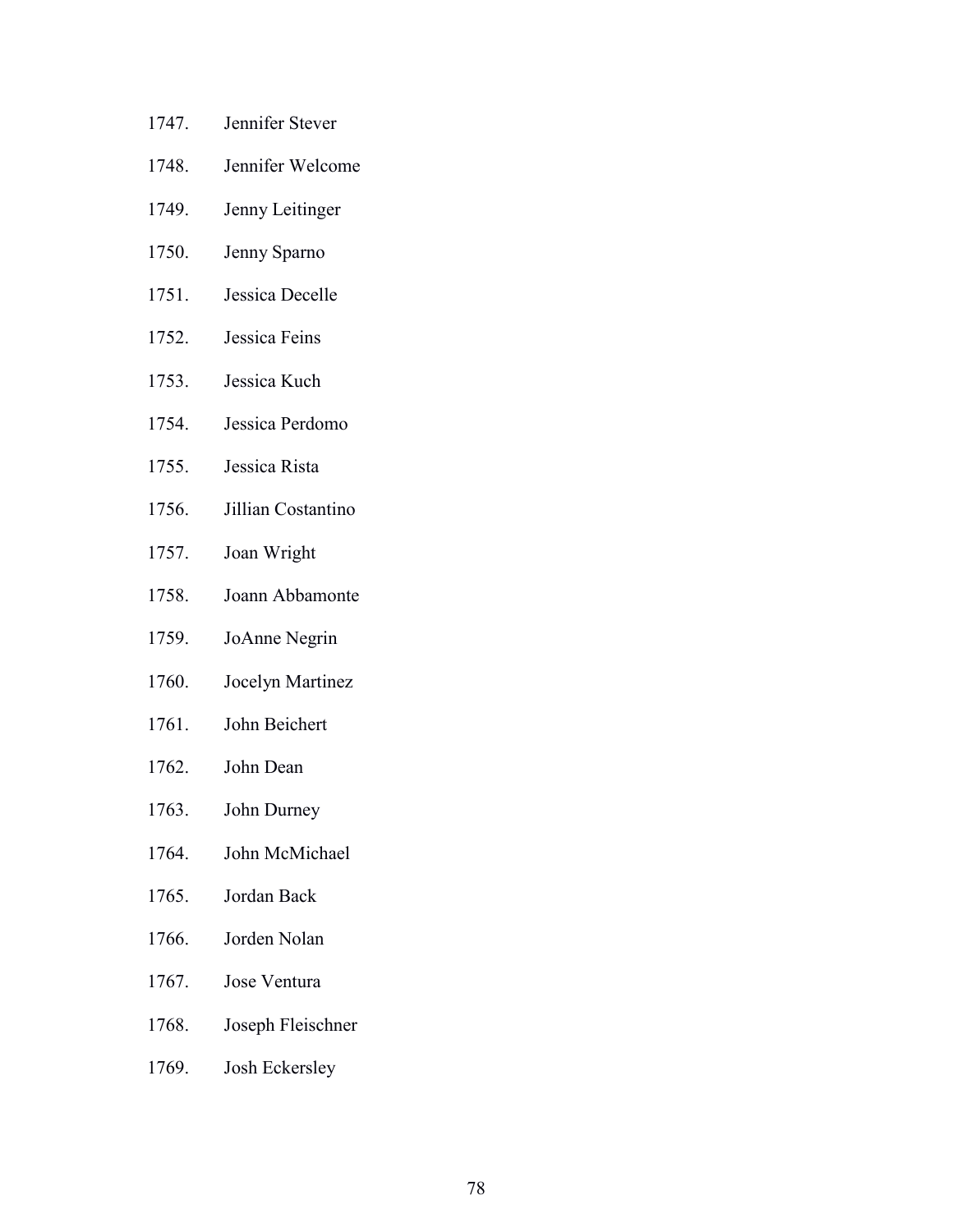- 1770. JP Kenny 1771. Juan Castro
- 1772. Judith Perkins
- 1773. Julia Cassano
- 1774. Julia Guttilla
- 1775. Julianne Sanchez
- 1776. Julie Borst
- 1777. Julie Kimker
- 1778. Julie Shellaway
- 1779. June Scherer
- 1780. June Simmons
- 1781. Justin Mathai
- 1782. Kaline Videau
- 1783. Karen Demarest, English language learner teacher, Roxbury School District
- 1784. Karen Kinter
- 1785. Karen Lieberman
- 1786. Karen M. Hart
- 1787. Karen Morlock
- 1788. Karen Munson
- 1789. Karen Phillips
- 1790. Karen Zangara
- 1791. Karin Vanoppen
- 1792. Kate Griffin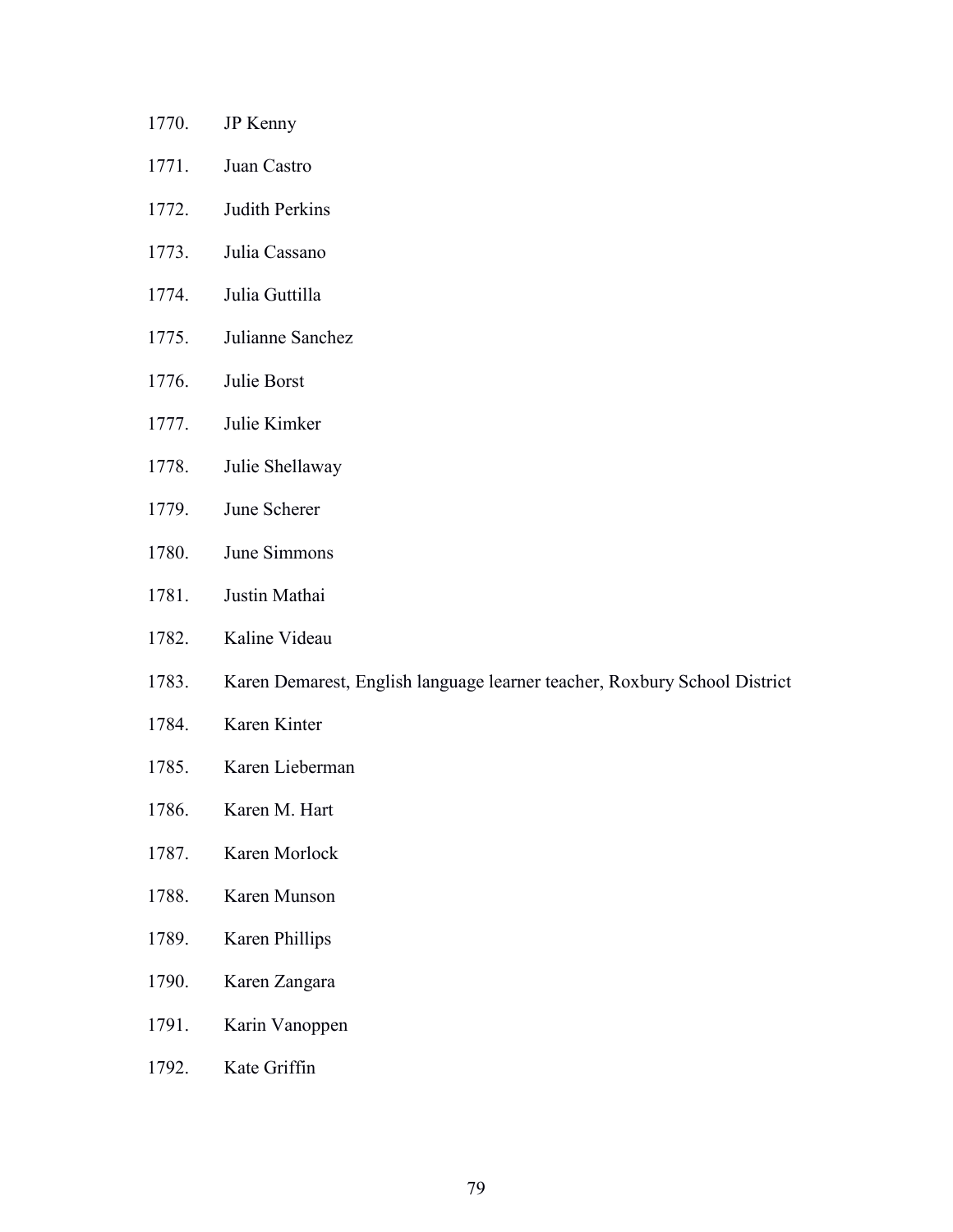- 1793. Katelyn Dato
- 1794. Kathryn Graf
- 1795. Kathie DeMey
- 1796. Kathleen Fernandez, Executive Director, NJTESOL/NJBE
- 1797. Kathleen Hall
- 1798. Kathleen Murray-McNulty
- 1799. Kathleen Vogel
- 1800. Kathleen Wood
- 1801. Kathryn Falco
- 1802. Kathy Lee
- 1803. Katie Salvo
- 1804. Katie Whitley
- 1805. Kay Karabinos
- 1806. Keelyn Leonard
- 1807. Kelli Pirozzoli
- 1808. Kelly Clark
- 1809. Ken Sharp
- 1810. Kerry Jackson
- 1811. Kevin Kelleher
- 1812. Kiley Squier
- 1813. Kim Mouzon
- 1814. Kimberly Miller
- 1815. Kimberly Scott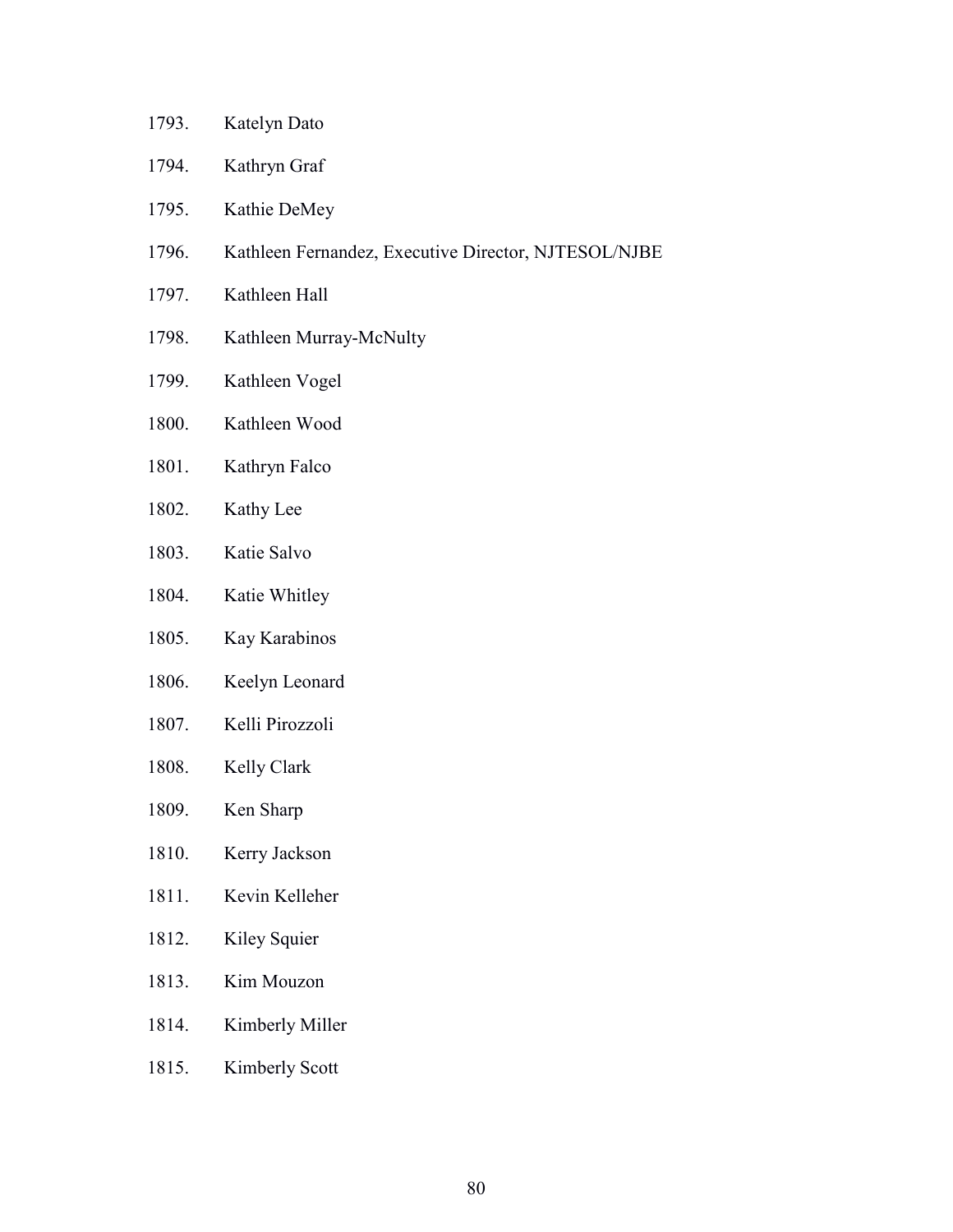- 1816. Kimberly Speller
- 1817. Kimberly Stivers
- 1818. Kimberly Vasile
- 1819. Kimberly Wright
- 1820. Kirsten Nachman
- 1821. Kourtney Hamker
- 1822. Kris Ann Dmitrieff
- 1823. Kris Golda
- 1824. Kristen Hutchins
- 1825. Kristen Polak
- 1826. Kristen Ryan
- 1827. Kristen Scarpelli
- 1828. Kristi E. Weber
- 1829. Kristin Mele
- 1830. Kristin Mindo
- 1831. Kristin Pei
- 1832. Kyle Hamilton
- 1833. Lashanta Rogerd
- 1834. Laura Blake
- 1835. Laura Giumarra
- 1836. Lauren Peters
- 1837. Lauren Rudowski
- 1838. Lauren Shahine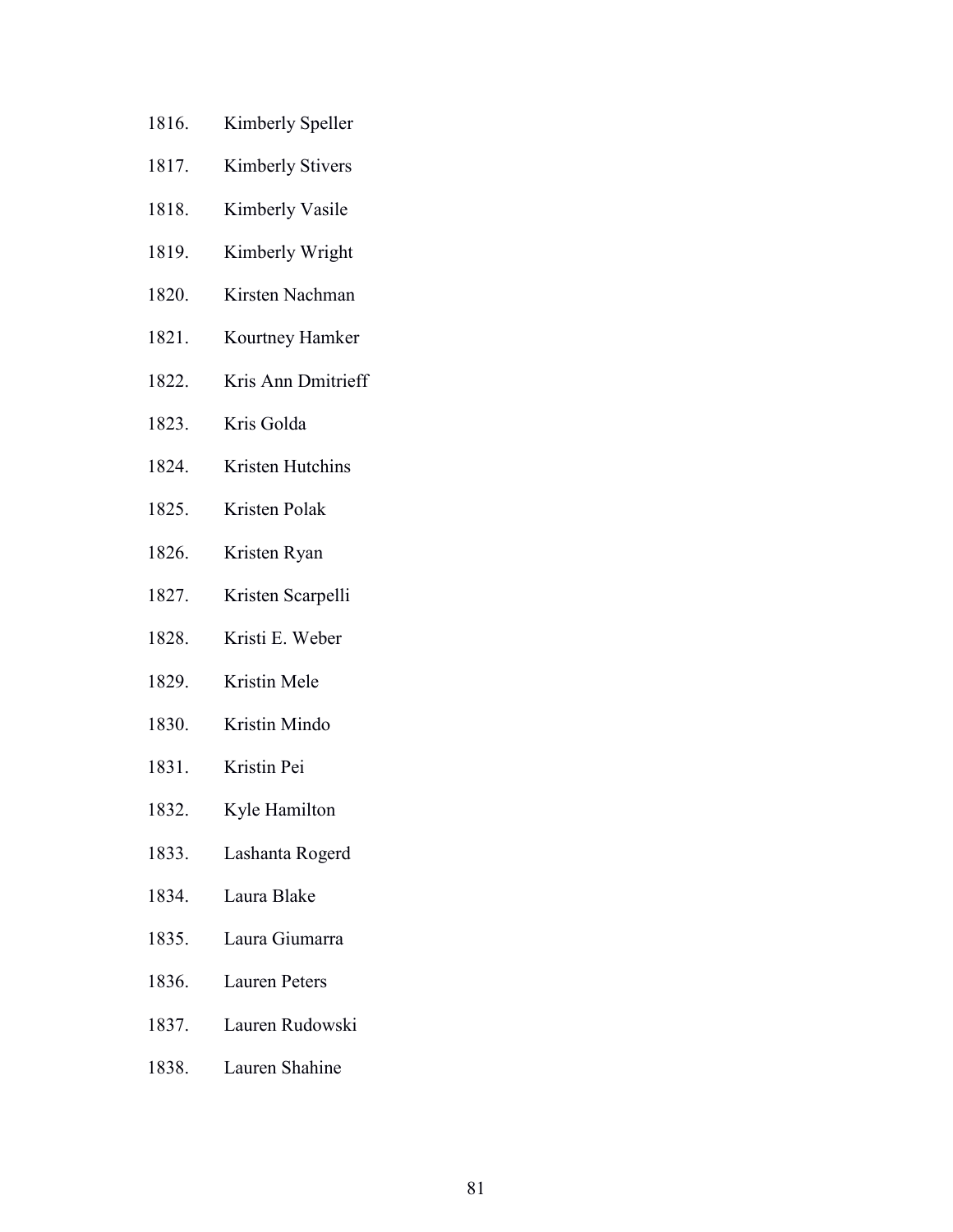- 1839. Lauren Spiller
- 1840. Laureta Dachille
- 1841. Laurie Budhu
- 1842. Laurie Gibson-Parker
- 1843. Lee Ann Brensinger
- 1844. Leon Alirangues
- 1845. Leonia Wise-Holston
- 1846. Leslie Beamon
- 1847. Leslie Young
- 1848. Linda Harding
- 1849. Linda Krulikowski
- 1850. Linda Luvera
- 1851. Linda Marton, Retired teacher
- 1852. Linda White
- 1853. Lisa Chedid
- 1854. Lisa Crate
- 1855. Lisa Hiner
- 1856. Lisa Holder
- 1857. Lisa Lawless
- 1858. Lisa Litz-Neavear
- 1859. Lisa Moore
- 1860. Lisa Nolan
- 1861. Lisa Rizziello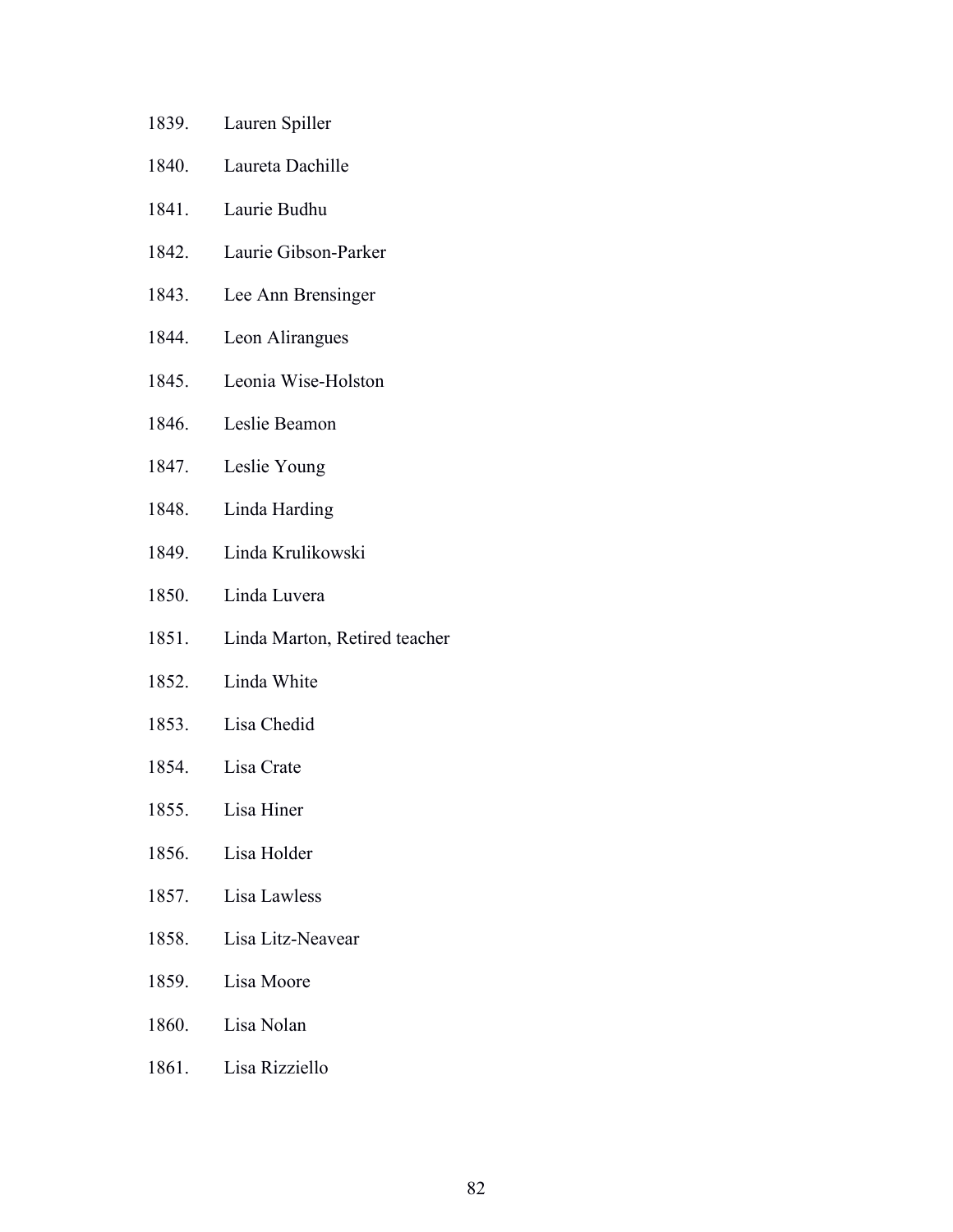- 1862. Lisa Sassaman
- 1863. Lisa Simone
- 1864. Lois Muhaw
- 1865. Loretta Kimmick
- 1866. Lori Ciesla
- 1867. Lori Lalama
- 1868. Lori Stapleton
- 1869. Louis Dudas
- 1870. Lydia Loschiavo
- 1871. Lynelle Woolson
- 1872. Lynne Bussott, Governor Charles C. Stratton School Teacher of the Year 2020-21
- 1873. Maegen Alt
- 1874. Margaret Kramer
- 1875. Margaret Whitsett
- 1876. Margarita Escobar
- 1877. Maria Celentano
- 1878. Maria Ibelli
- 1879. Maria Jones
- 1880. Maria Lekhrajmal
- 1881. Marie Mastromonaco
- 1882. Mark Tomaskovic
- 1883. Marlene Hinostroza
- 1884. Mary Cassidy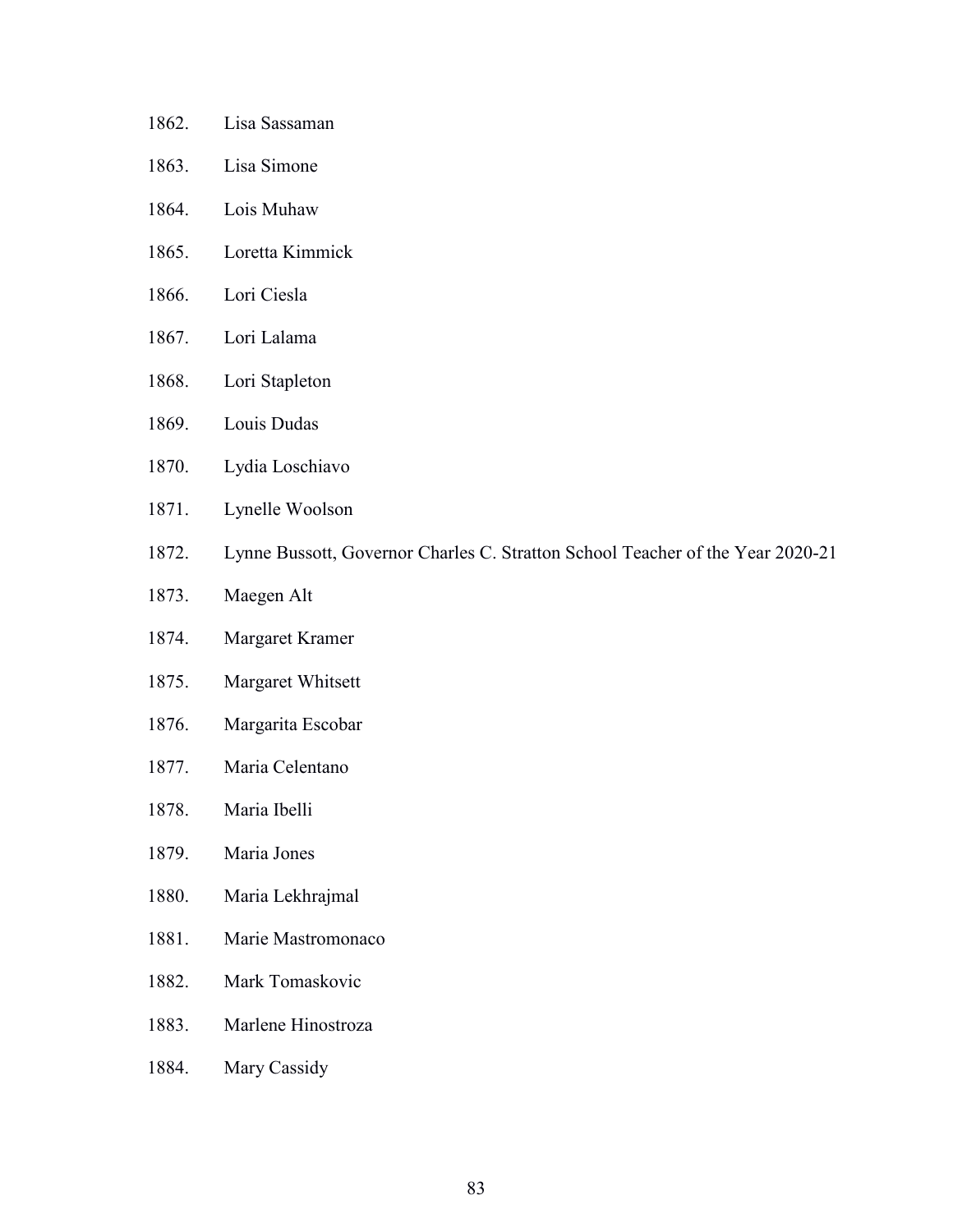- 1885. Mary Cummins
- 1886. Mary Curran
- 1887. Mary Gehring
- 1888. Mary Helen Coiro
- 1889. Mary Imbriacco
- 1890. Mary Kennedy
- 1891. Mary Swann
- 1892. Mary Walker
- 1893. MaryAnn Mena
- 1894. Maryann Stewart
- 1895. Maryanne Akins
- 1896. Marybeth Woollen
- 1897. Matt Murphy
- 1898. Matthew Higgins
- 1899. Matthew Mansbach
- 1900. Matthew Young
- 1901. Maureen Collins
- 1902. Maureen Germer
- 1903. Maureen Strzykalski
- 1904. Max Mellman
- 1905. Meghan DeVaney
- 1906. Meghan Ferreira
- 1907. Meghan Haney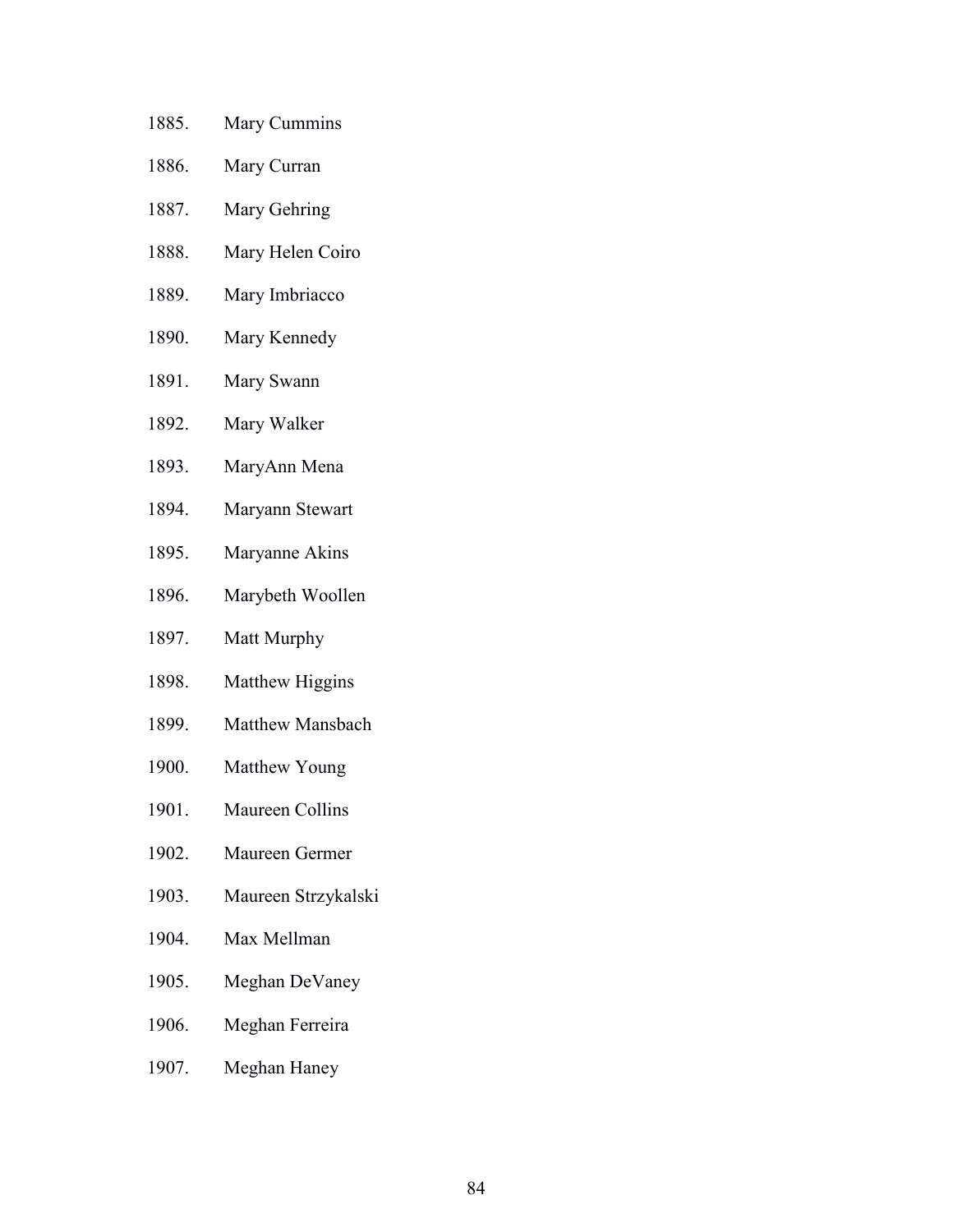- 1908. Melanie Dawson
- 1909. Melanie Vasa
- 1910. Melissa Chou
- 1911. Melissa Cruz
- 1912. Melissa Foremny
- 1913. Melissa Gonzalez
- 1914. Melissa Kearney
- 1915. Melissa Morgan
- 1916. Melissa Vega
- 1917. Melissa Wertz
- 1918. Melissa Young
- 1919. Meredith DeFeo
- 1920. Meredith Gnerre
- 1921. Mia Celluro
- 1922. Michael McCann
- 1923. Michael Stanley
- 1924. Michael Sullivan
- 1925. Michele King
- 1926. Michelle DiGiorgio
- 1927. Michelle Giuliano
- 1928. Michelle Land, Vice President, NJTESOL/NJBE
- 1929. Michael Mason
- 1930. Michelle Ramm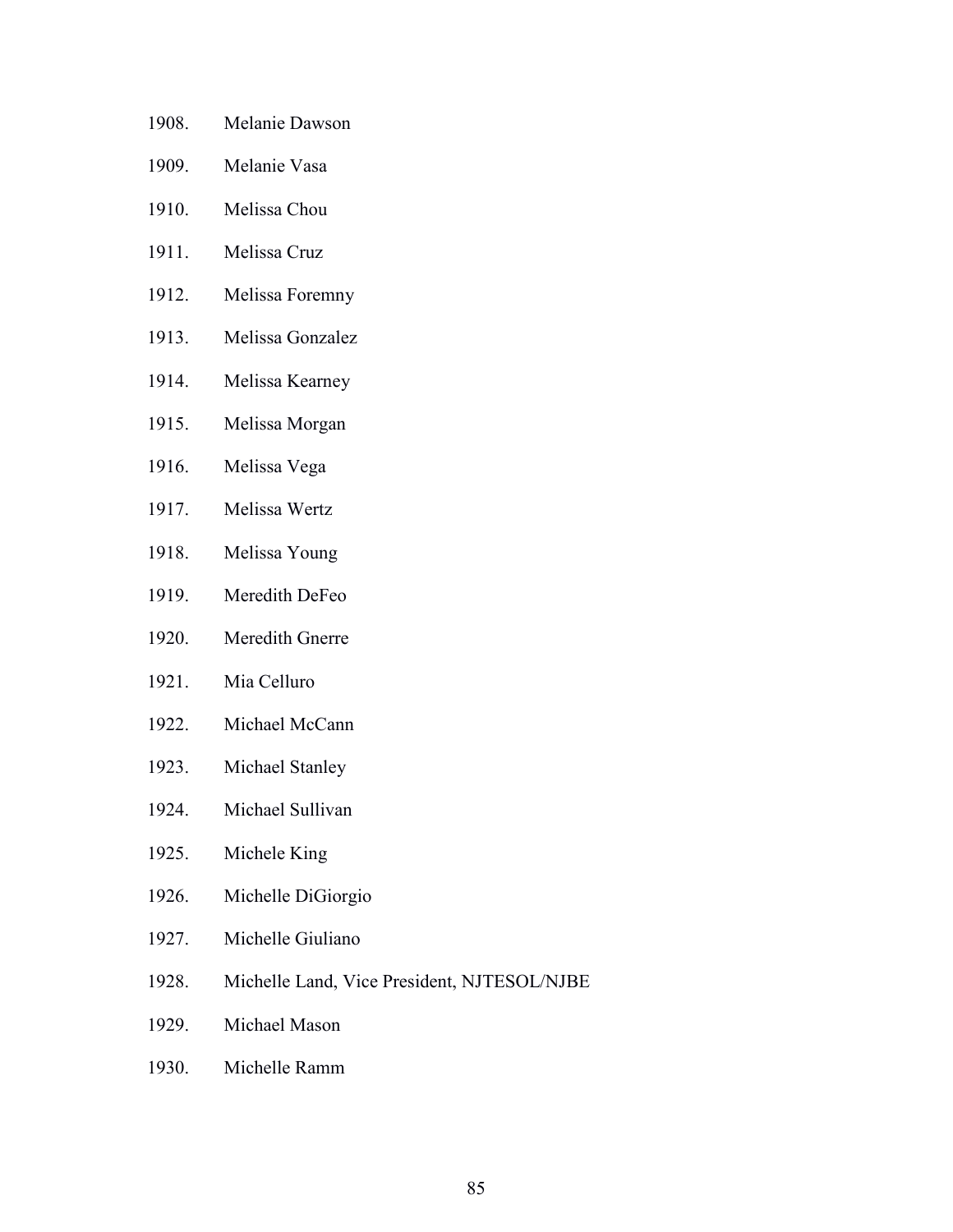- 1931. Michelle Ricci
- 1932. Mike Flynn
- 1933. Mike Mannion
- 1934. Mike Ryan
- 1935. Millenni Basumatary
- 1936. Molly Eisen
- 1937. Monique Yarwood
- 1938. Morgan Lazar
- 1939. Namrah Ali
- 1940. Nancy Regan
- 1941. Natasha Allen
- 1942. Natasha Dillon
- 1943. Neha Mirchandani
- 1944. Nick Rosolanko
- 1945. Nicole Colamarino
- 1946. Nicole Marinaro
- 1947. Nicole Muller
- 1948. Nicole Narese
- 1949. Nicole Sengdetka
- 1950. Nikki Baker
- 1951. Nina Packie
- 1952. Nsmy Rojas
- 1953. Paige Calabro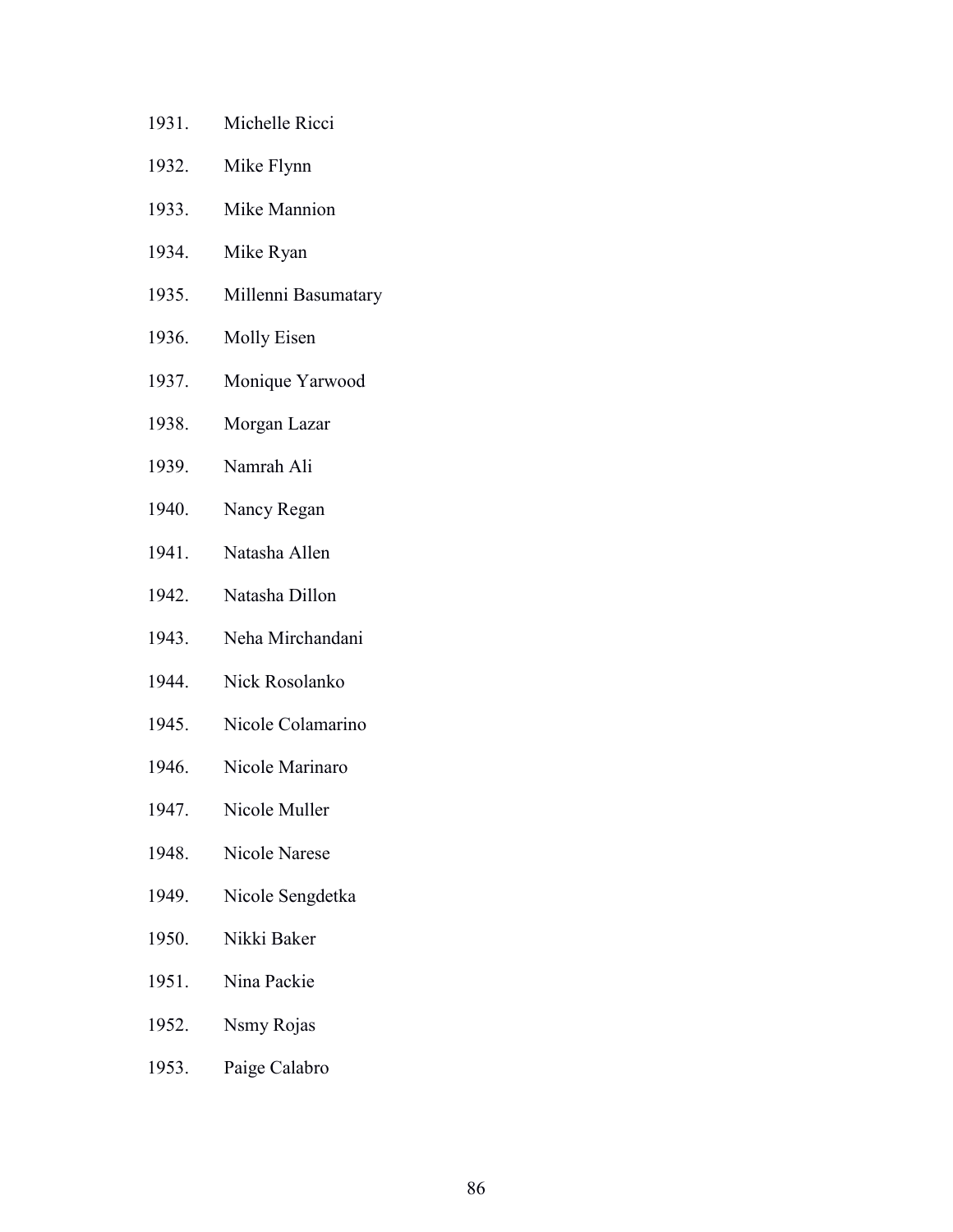- 1954. Pam Longaker
- 1955. Pamela Mason
- 1956. Pamela McNamee
- 1957. Pamela Miller
- 1958. Patricia D'Angelo
- 1959. Patricia Iaconetti
- 1960. Patricia Kollar
- 1961. Patricia Richardson
- 1962. Patricia Suralik
- 1963. Paul Noone
- 1964. Paula Compo-Pratt
- 1965. Rachel Davis
- 1966. Rachel DiBartolo
- 1967. Rachel Resignato
- 1968. Randi Levine
- 1969. Raquel Guarino
- 1970. Rebecca Ann Bosch
- 1971. Rebecca Fitzpatrick
- 1972. Rebecca Mainiero
- 1973. Rebecca Rotino
- 1974. Rebecca Sheehan
- 1975. Regina Clark
- 1976. Renee Ahern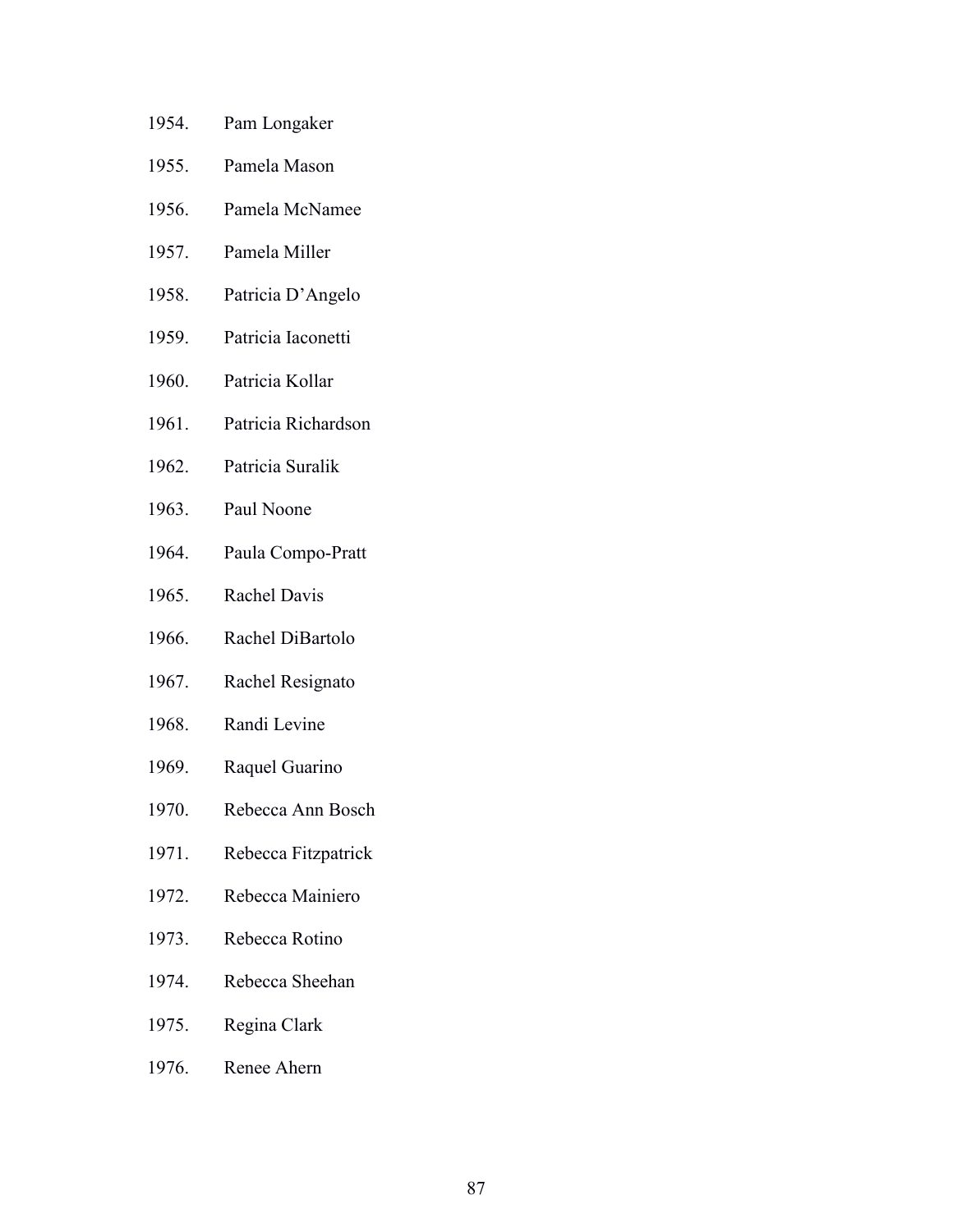- 1977. Renee Szporn
- 1978. Rhonda Yabko
- 1979. Richard Grennor, Ed.D.
- 1980. Rith Rivera
- 1981. Roberta Holmes
- 1982. Ron Bivona
- 1983. Rose Murray
- 1984. Rose Wolthoff
- 1985. Rossana Miranda
- 1986. Roxanne Peterson
- 1987. Samantha Altman
- 1988. Samantha Civil
- 1989. Sara Munson
- 1990. Sara Sabolcik
- 1991. Sarah Anderson
- 1992. Sarah Edwards
- 1993. Satin Jordan
- 1994. Scott Idec
- 1995. Scott Riotto
- 1996. Seouvan Rodriguez
- 1997. Shahzadi Hussain
- 1998. Shalon Cruz
- 1999. Shannon Anderson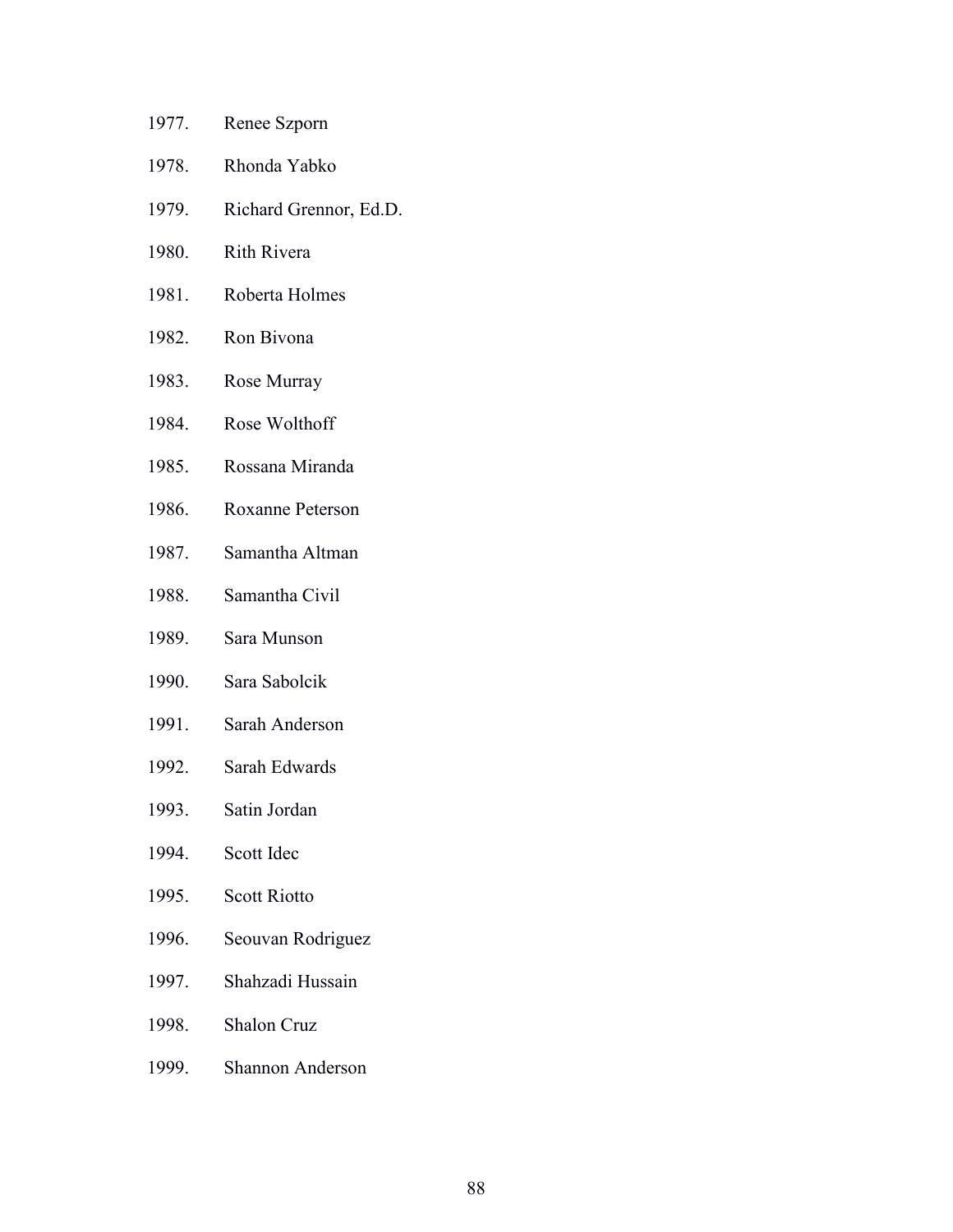- 2000. Shannon Findlow
- 2001. Shannon Keely
- 2002. Shari Mendelson
- 2003. Shari Merola
- 2004. Sharon Mikolajczyk
- 2005. Sharon Ortiz
- 2006. Sharonda Gray
- 2007. Shawn Liddick
- 2008. Shaye Brown
- 2009. Sheree Guglielmi
- 2010. Shilpa Palawat
- 2011. Simone Patterson
- 2012. Sonia Santos
- 2013. Sonja McKenna
- 2014. Sophia Jones
- 2015. Stacey McWilliams
- 2016. Stacy Schiller
- 2017. Stefanie Morales
- 2018. Stephanie Ciecierski
- 2019. Stephanie Margolies
- 2020. Stephanie Monaghan
- 2021. Stephanie Tranosky
- 2022. Stephen Malone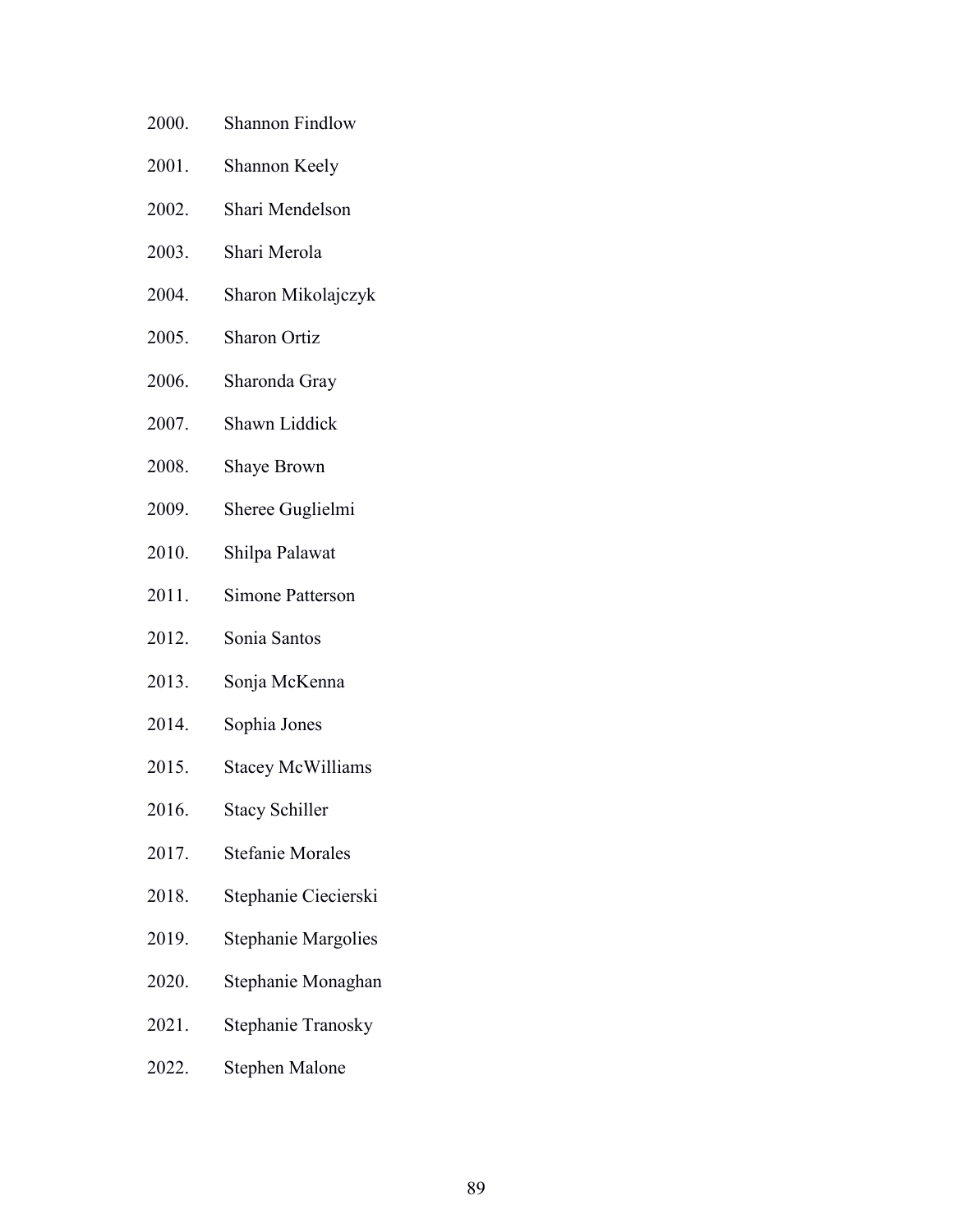- 2023. Stephen Tucker
- 2024. Steve Ebeling
- 2025. Steve Leadley
- 2026. Steve Redfearn
- 2027. Steven Gable
- 2028. Sue McBride
- 2029. Susan E. Barkowski
- 2030. Susan Di Fedele
- 2031. Susan Maniglia
- 2032. Susan Maurer
- 2033. Susan Ronca
- 2034. Suzanne Cooper
- 2035. Suzanne Scheyer
- 2036. Talisa Butler
- 2037. Tammi Lee
- 2038. Tammie Fischer
- 2039. Tammy Bloom
- 2040. Tasha Austin
- 2041. Tatiana Fella
- 2042. Temika Langston-Myers
- 2043. Teresa DelGiudice
- 2044. Therese Kearns
- 2045. Thomas Calvanico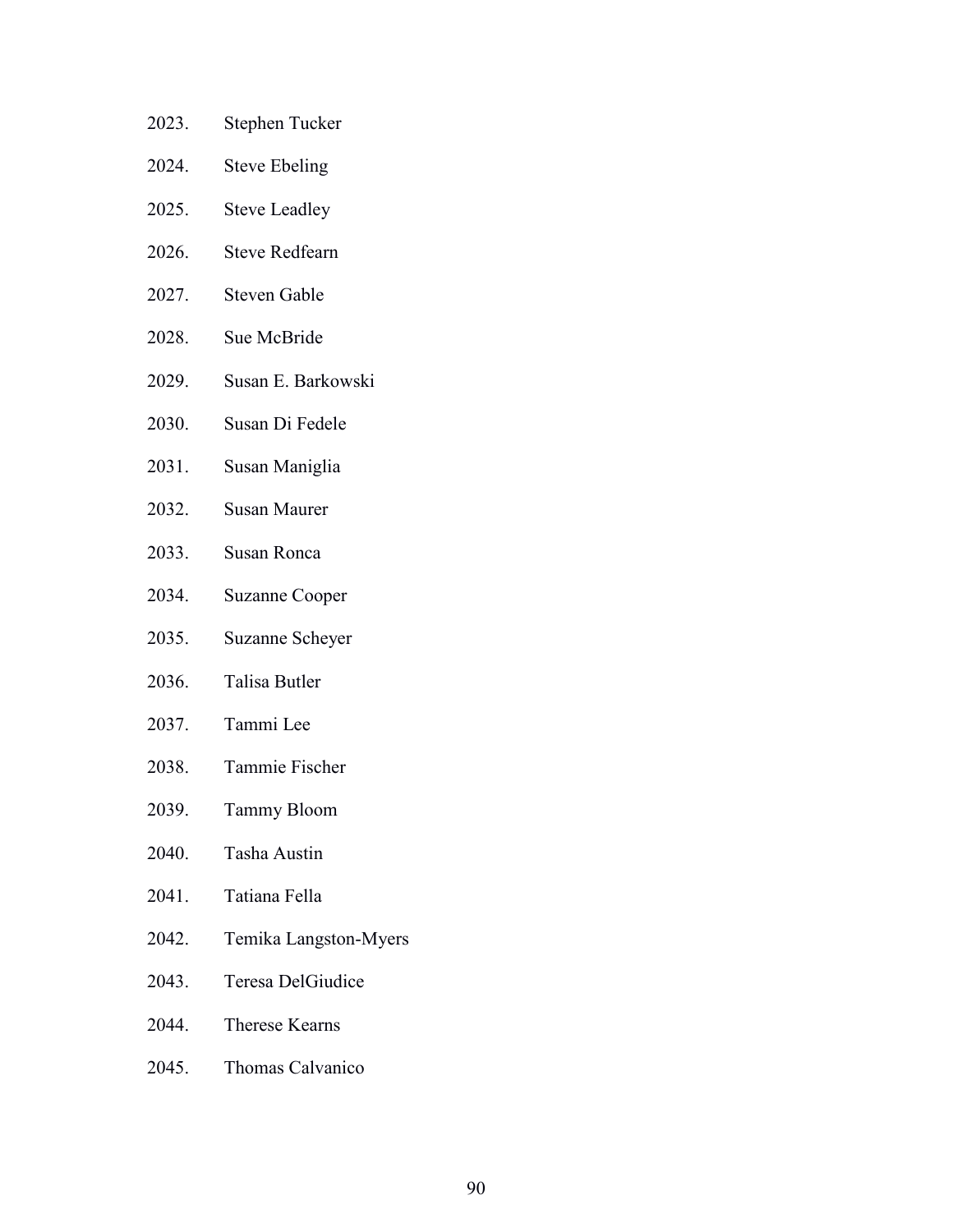| 2046. | Thomas Schram |
|-------|---------------|
|-------|---------------|

- 2047. Tiffany Coston
- 2048. Tim Campbell
- 2049. Timothy McGrail
- 2050. Tina Gaetanina Del Duca
- 2051. Tina Kern
- 2052. Todd Cohen
- 2053. Tom Bauer
- 2054. Tom Shuman
- 2055. Tracy Jerue
- 2056. Tracey Fernandez
- 2057. Tracey Rankus
- 2058. Tracy Magel
- 2059. Valerie Dippner
- 2060. Valerie Hampton
- 2061. Valerie Spears
- 2062. Victoria Trerotola
- 2063. Virginia Pasternak
- 2064. Wanda Asmar
- 2065. Welsida Grambone
- 2066. Wendy Sistarenik
- 2067. Yolette Pompilus
- 2068. Yuri Díaz, Supervisor of World Languages/ESL/Bilingual Education, East Brunswick Public Schools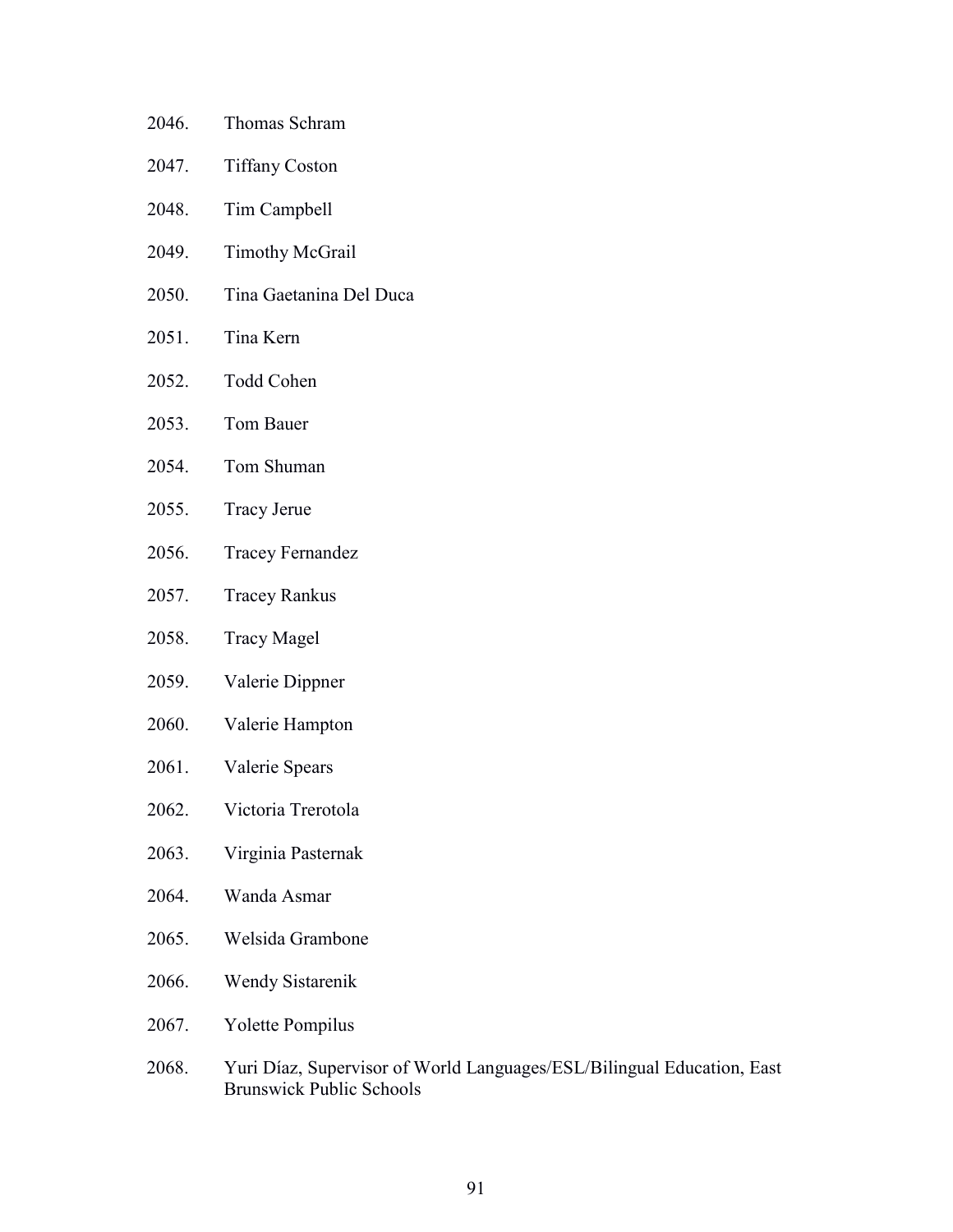- 2069. Yvette Bishara
- 2070. Yvonne Francis
- 2071. Zinia Melendez
- 2072. Susan Druckenbröd, Save Our Schools Member
- 2073. Aidaliz Cuevas
- 2074. Alicia Beachem
- 2075. Amy Rank
- 2076. Angelo Cerminara
- 2077. Ann Digiore
- 2078. Ashley Pagan
- 2079. Barbara Milloy
- 2080. Bob Giannone
- 2081. Brianna Morris
- 2082. Cari Hain
- 2083. Carrie Capozzi
- 2084. Cassandra Montague
- 2085. Corinne Barragato
- 2086. Danielle Reynolds
- 2087. David R. Bryan
- 2088. Debbie Haghighat
- 2089. Diane Burszan
- 2090. Elaine Barbieri
- 2091. Elizabeth S Pappas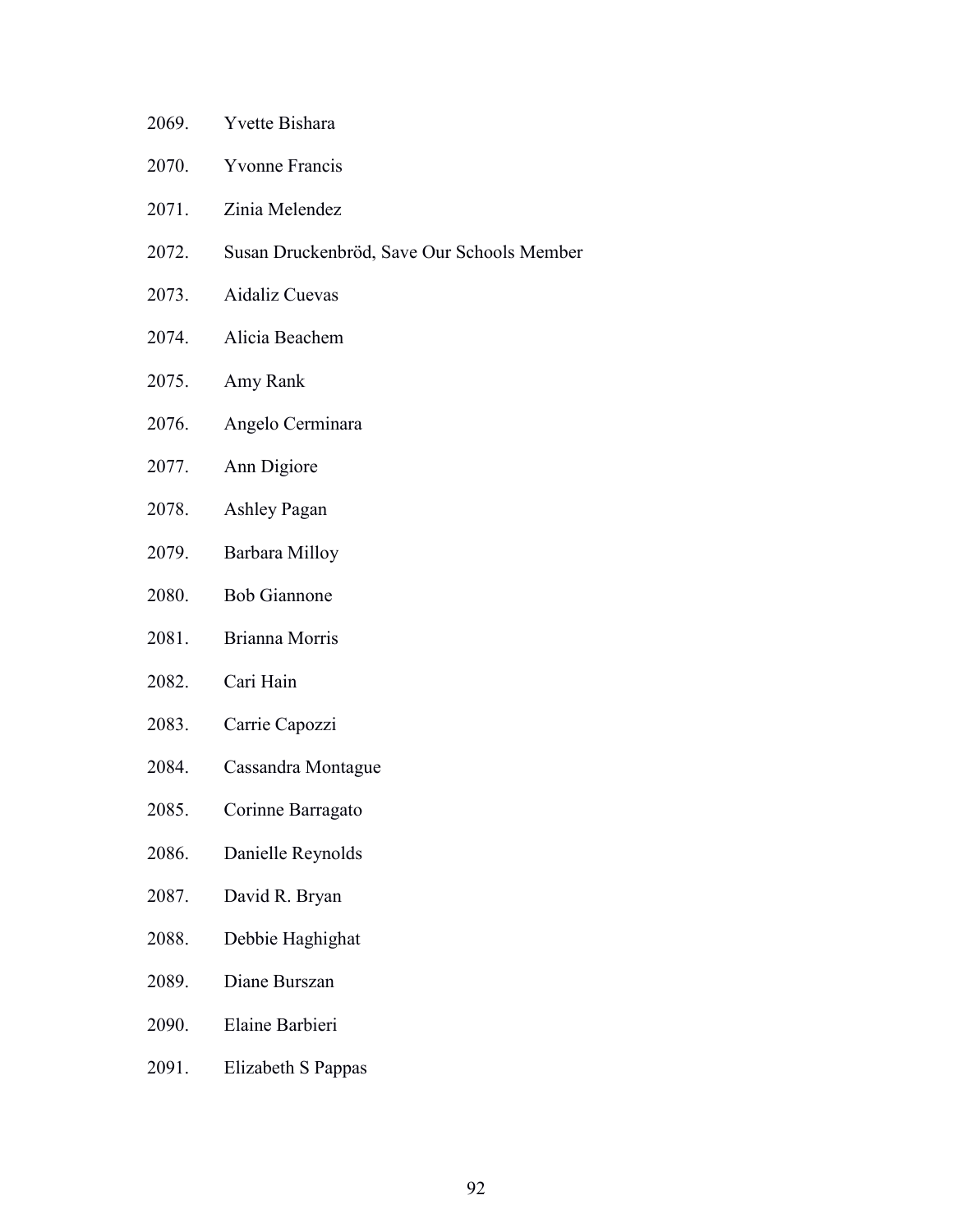- 2092. Erik Freifeld 2093. George Wozniak 2094. Jane Hough 2095. Jennifer Varelas 2096. Kari Jelliffe 2097. Kathryn Field 2098. Keith Byrd 2099. Kelly Slingerland 2100. Kevin Vega 2101. Kim Flurchick 2102. Kristen Sullivan 2103. Laura Bernacchi 2104. Lauren Worst 2105. Linda Bacon 2106. Lisa Ditchkus 2107. Lisa Simone 2108. Mary Rickards
- 2109. Mary Swann
- 2110. MaryAnn Mena
- 2111. Nina Lazar
- 2112. Rhonda Yabko
- 2113. Robin Rielly
- 2114. Ryan Cullinane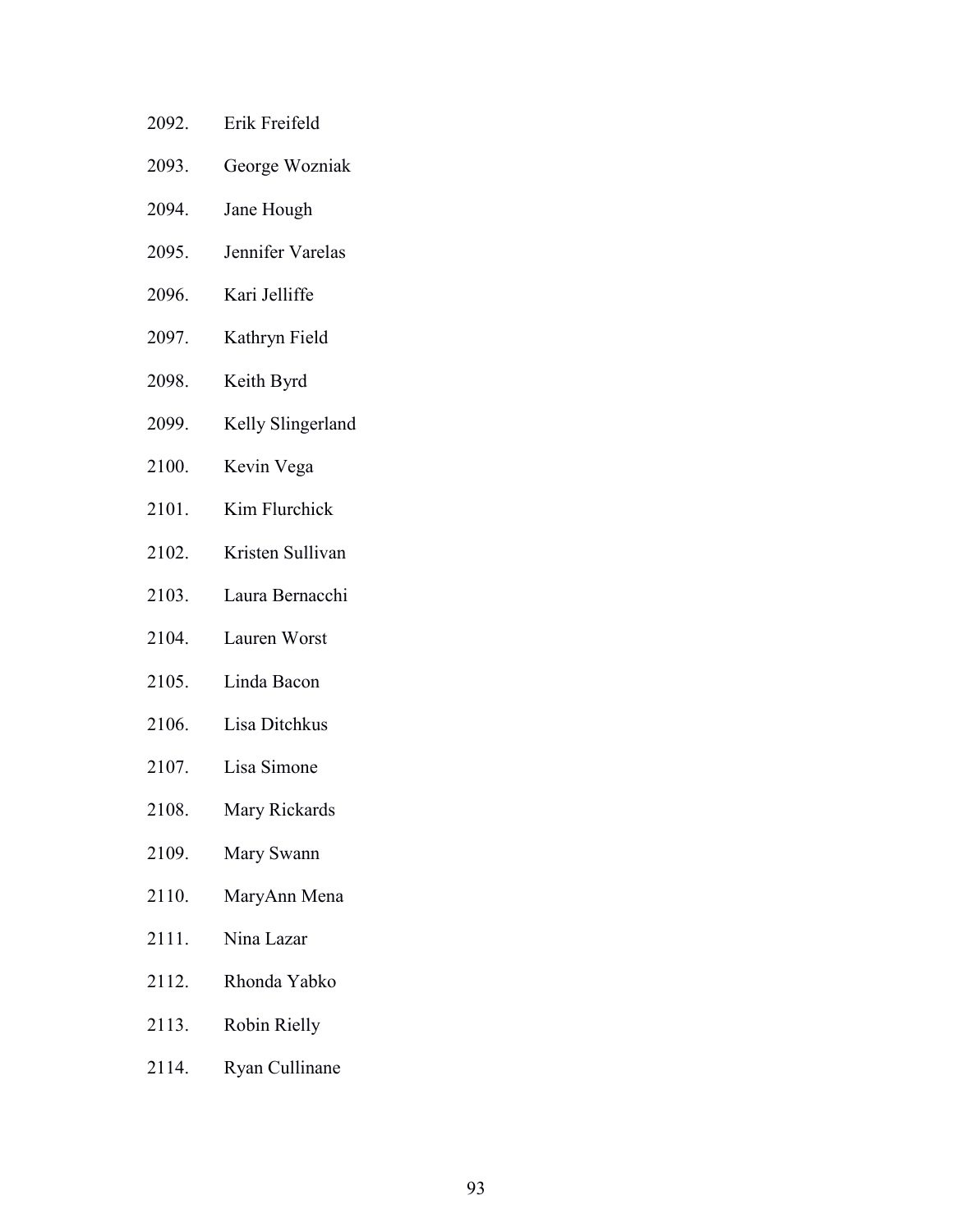- 2115. Sabrina Hirleman
- 2116. Sheri Malenda
- 2117. Susan Falleni
- 2118. Theodore McKinney Jr
- 2119. Tim Campbell
- 2120. Trondell Dupree
- 2121. Valerie Spears
- 2122. Viola Haddad
- 2123. William Smerdon
- 2124. Nicole Glukstad-Alzamora

## **1. Comments Received During Initial Comment Period Giving Rise to Substantial Changes in Proposal upon Adoption**

**1.** Comment: The commenter expressed concern about the impact of the Appellate Division's decision on December 31, 2018, that invalidated existing N.J.A.C. 6A:8- 5.1(a)6, (f), and (g). The commenter asked how the court's decision will affect the current rulemaking. **(1)**

**Response:** Please see the Summary of Agency-Initiated Changes below for the Department's amendments related to the consent order. The Department's notice of substantial changes upon adoption will align the high school graduation assessment rules to the Appellate Division ruling on December 31, 2018, and the resulting amended consent order. The new changes reflect the Department's transition plan for high school assessments. The Department will continue to consult with the State Board of Education (State Board), legislators, stakeholders, parents, and students to develop and smoothly implement the next generation of the State assessment system.

The Department will use the grade nine and 10 State assessments in ELA and mathematics for State and Federal accountability purposes during the 2019-2020 school year. The Department will use the grade nine State assessments in ELA and mathematics for State and Federal accountability during the 2020-2021 school year. For clarity, Quality Single Accountability Continuum, or QSAC, is the State's accountability system and Federal accountability is governed by the Every Student Succeeds Act, or ESSA.

**2. Comment:** The commenter, who was a party that agreed to the consent order, made the following comments prior to the consent order's development: The commenter stated the proposed amendments to the rules governing high school graduation testing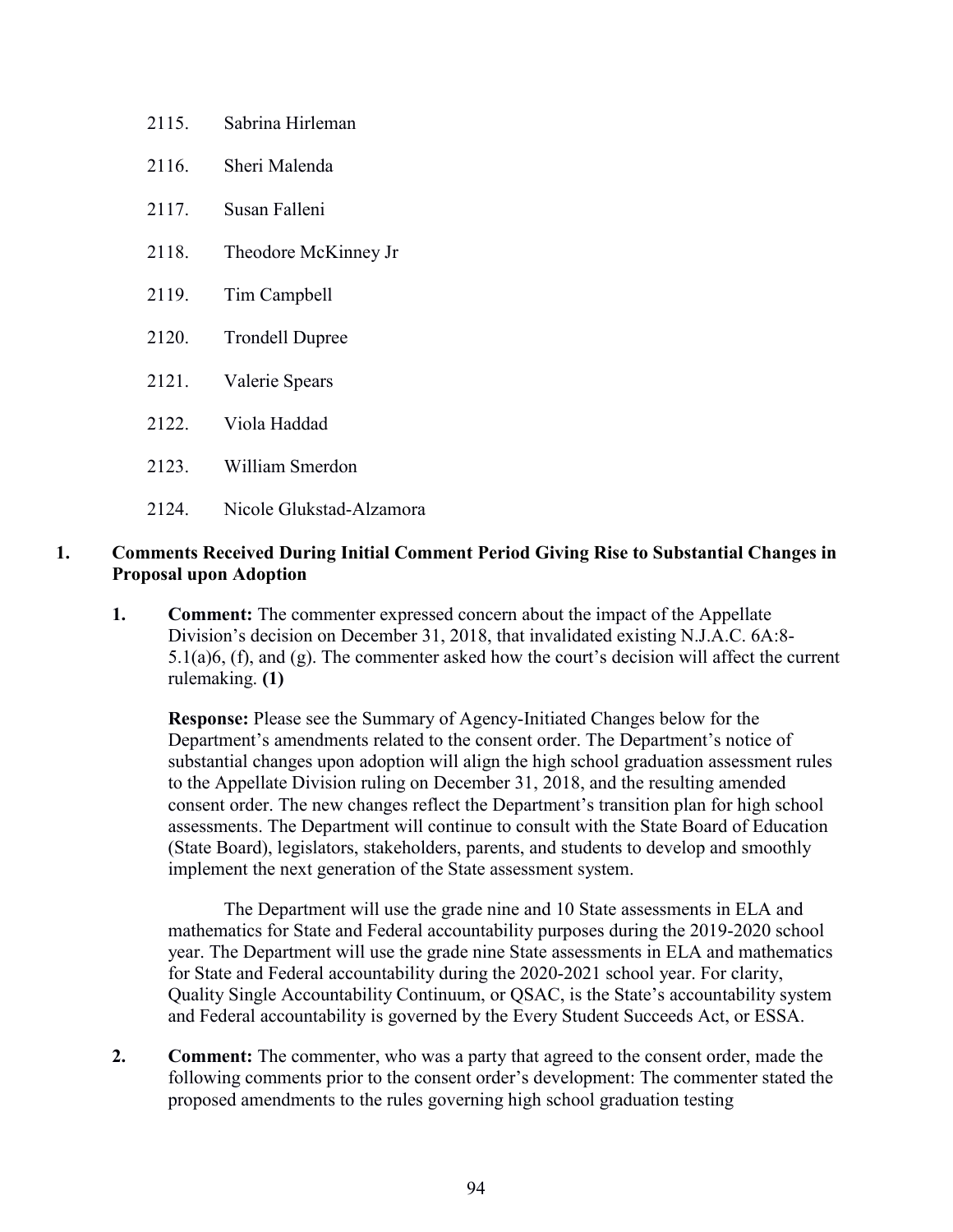requirements, if adopted, would violate the Appellate Division's ruling and, therefore, the State Board must withdraw the rulemaking. The commenter also stated the proposed amendments contain the same legal deficiencies as the graduation regulations invalidated in the court's decision because the rules as proposed for amendment continue to contradict the State statute they purport to implement by designating assessments in ELA 10 and Algebra I as the primary graduation exams rather than an assessment administered to all 11th grade students. The commenter further stated the proposed amendments would continue to the use of substitute competency tests through the class of 2025 even though the Department previously claimed the tests would be used on a temporary basis and the fee-based tests violate the requirement of a free public education and the Law Against Discrimination. **(2)**

**Response:** Please see the Summary of Agency-Initiated Changes below for the Department's changes upon adoption related to the consent order. The proposed changes reflect the Department's transition plan for high school assessments. The Department will continue to consult with the State Board, legislators, stakeholders, parents, and students to develop and smoothly implement the next generation of the State assessment system.

**3. Comment:** The commenter requested clarification regarding the proposed amendment at N.J.A.C. 6A:8-5.1(f) that would require district boards of education to provide students who have not demonstrated proficiency on the ELA 10 and Algebra I assessments with remediation and the opportunity to retake the applicable assessment if the student so chooses and with the opportunity to demonstrate such competence through one of the alternative means. The commenter asked if the Department intended to use "or" instead of "and" before "with the opportunity to demonstrate such competence through one of the alternative means." The commenter stated alternative means become unnecessary if a student is able to demonstrate proficiency when an assessment is retaken. The commenter also asked how many opportunities students will be given to demonstrate proficiency. **(1)**

**Response:** To implement the consent order, the Department is not adopting the referenced proposed amendment at N.J.A.C. 6A:8-5.1(f). The Department is proposing new N.J.A.C. 6A:8-5.1(a)7 regarding the availability of remediation as a change upon adoption. Please see the Summary of Agency-Initiated Change 10.

**4. Comment:** The commenter expressed concern for the proposed amendment at N.J.A.C. 6A:8-5.1(f) that would require a student who has not demonstrated proficiency on the ELA 10 and Algebra I assessments to be remediated and offered the opportunity to retake the assessments. The commenter stated that school districts could interpret the proposed amendment to mean that every student who fails a section of the PARCC assessment needs to take a one-size-fits-all remedial course, rather than tailoring remediation to a student's individual needs. The commenter also stated that students could be denied other educational opportunities in lieu of the remedial course.

The commenter further requested that the Department provide guidance about how to support students in need of remediation and the various options beyond required courses to be taken during the school year if the regulations, as proposed for amendment, remain in effect. **(3)**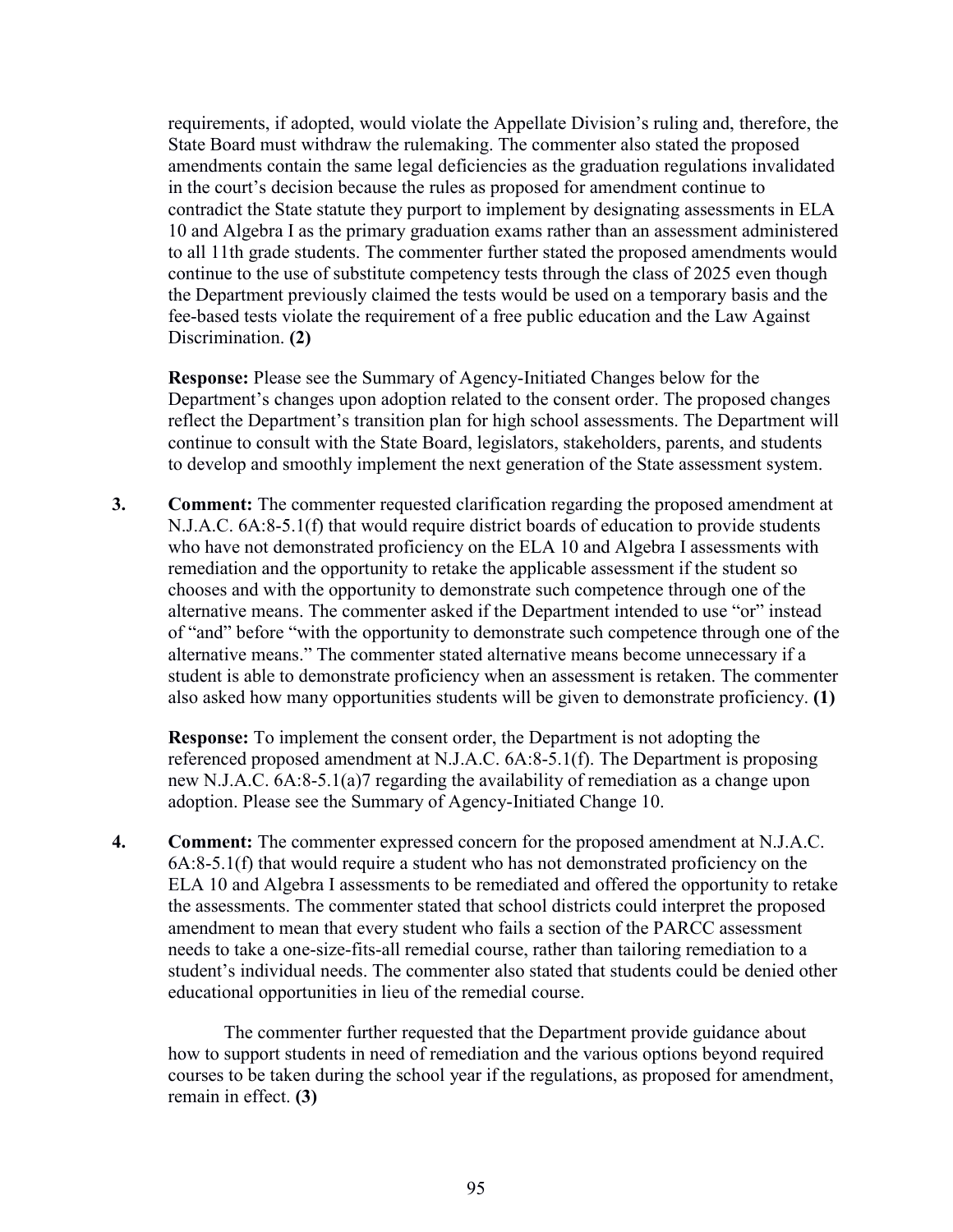**Response:** The Department agrees that support for students who have not yet demonstrated proficiency on the graduation assessment requirements is most effective when tailored to the student's needs. Since 2017, the Department has explained that such support does not have to be delivered through a "remedial course" (see for example, a Department memo from [August 8, 2017,](https://homeroom5.doe.state.nj.us/broadcasts/2017/AUG/08/16871/FAQ%20for%20Students%20Who%20Need%20to%20Retake%20the%20PARCC%20Algebra%20I%20Assessment.pdf) providing multiple options for types of remediation support). The Department is providing educators with tools to improve datadriven decision making and aligned instruction. The Department also plans to develop guidance to help educators support students who do not demonstrate proficiency on grade nine State assessments or the State graduation proficiency test.

## **2. Comments Received During Initial Comment Period Not Giving Rise to Changes in the Rule Proposal**

**5. Comment:** The commenters expressed support for the proposed amendments to N.J.A.C. 6A:8, Standards and Assessment, related to Statewide assessments for high school graduation. **(10, 11, 14, 15, 16, 17, 18, 19, 20, 21, 22, 23, 24, 25, 26, 27, 28, 30, 31, 32, 33, 34, 35, 36, 37, 38, 39, 40, 41, 42, 43, 46, 47, 51, 52, 54, 56, 57, 59, 61, 64, 66, 68, 71, 73, 74, 76, 1153, 1247, 1466, 1467, 1468, 1469, 1470, 1471, 1472, 1473, 1474, 1475, and 1476)**

**Response:** The Department thanks the commenters for the support.

**6. Comment:** The commenters expressed support for a reduction in the number of Statewide assessments because they negatively impact students and educators. **(23, 44, 45, 47, 49, 51, 58, 63, 65, 67, and 1477)**

**Response:** The Department thanks the commenters for the support.

**7. Comment:** The commenter expressed support for the proposed amendments to N.J.A.C. 6A:8 because existing regulations lead to the over-testing of students and do not align to State statute and Federal regulations, both of which require one assessment in English language arts (ELA) and mathematics during high school. The commenter stated the existing rules triple the number of State high school assessments that are required under State statute and Federal regulations. **(1478)**

**Response:** The Department thanks the commenter for the support.

**8. Comment:** The commenter expressed support for the changes to the State assessment system and graduation requirements because they represent a strong step in the right direction and will serve students well through this transitional time. **(6)**

**Response:** The Department thanks the commenter for the support.

**9. Comment:** The commenter supported the proposed amendments to extend the menu of alternative assessments accepted for graduation to additional graduating classes because the menu will address the needs of current students while making future State assessments stronger and fairer for the next generation. **(58 and 68)**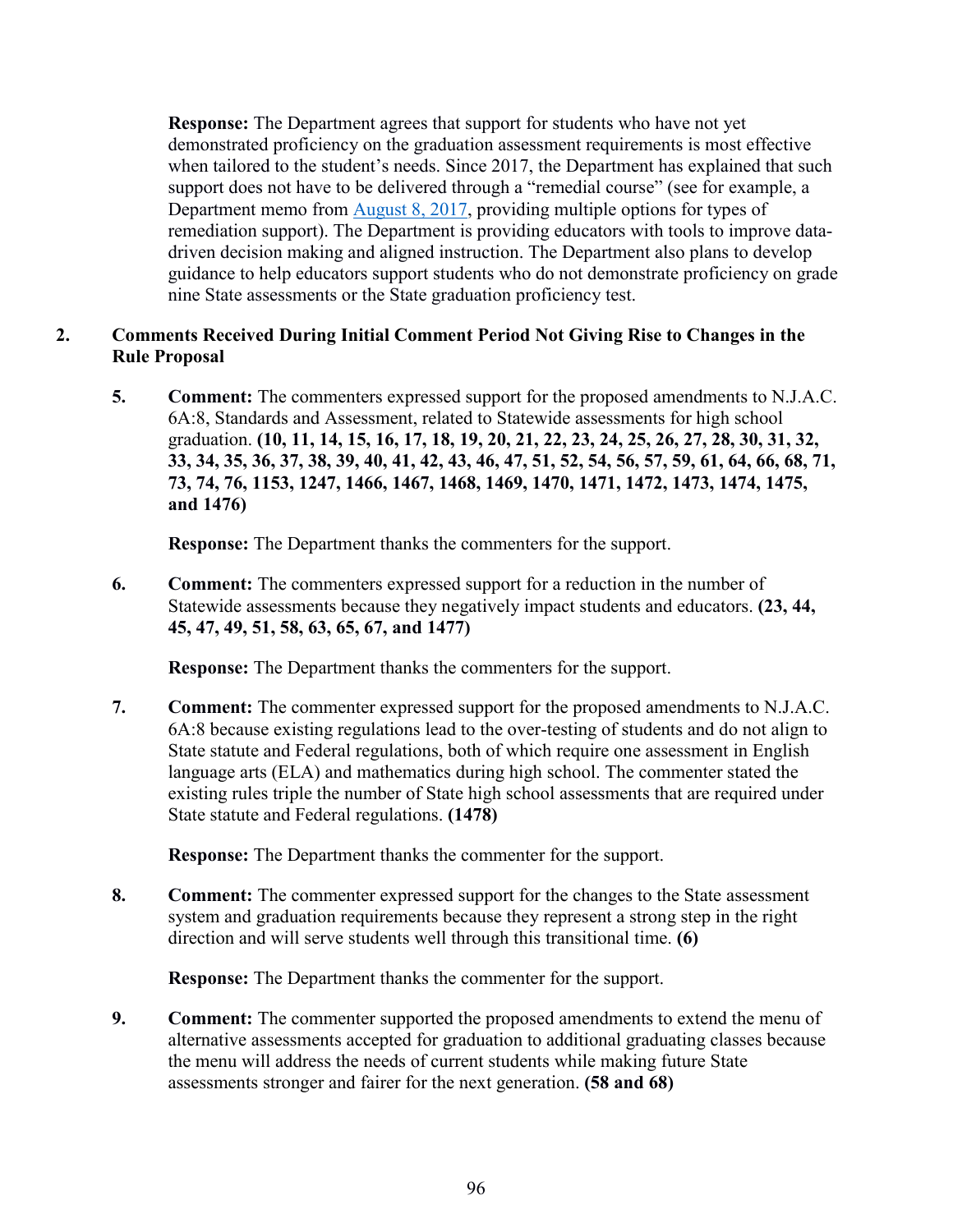**Response:** The Department thanks the commenter for the support.

**10. Comment:** The commenter shared feedback collected from New Jersey students and educators on the effects of Statewide assessments. The feedback presented by the commenter indicated that students and educators understand the importance of Statewide assessments, prefer the Statewide assessments administered prior to PARCC, and think that PARCC does not properly serve New Jersey students. **(45)**

**Response:** The Department thanks the commenter for the input. The Department has received a variety of feedback regarding Statewide assessments from stakeholders across the State. During Phase 1 of assessment outreach the Department heard from 2,363 New Jersey residents across every county and received more is than 3,200 suggestions for improvements to the Statewide assessment system. During Phase 2 of its assessment outreach, the Department met with 243 practitioners from 151 school districts across all 21 counties. During this outreach, the Department collected recommendations regarding how to enhance New Jersey's current Statewide assessment program. The Department will consider the feedback as work continues on the development of the next generation of Statewide assessments.

New Jersey's current Statewide assessments, the New Jersey Student Learning Assessment (NJSLA) (formerly Partnership for Assessment of Readiness for College and Careers (PARCC)) are intended to measure student proficiency on the New Jersey Student Learning Standards (NJSLS), whereas assessments prior to PARCC were designed to measure student proficiency on the New Jersey Core Curriculum Content Standards (NJCCCS). In comparison to the NJCCCS, the NJSLS represent a higher level of rigor and complex skills that provide all students with the foundation for success in their postsecondary opportunities.

**11. Comment:** The commenter stated that the State should provide alternative methods of achieving State and Federal requirements for graduation such as the Alternate High School Assessment or portfolio assessment. The commenter also stated that parents should have input into decisions regarding the methods of assessment used, but the ultimate authority to decide the methods must rest with district boards of education. The commenter further suggested methods of alternative assessments, including the SAT, Armed Services Vocational Aptitude Battery - Armed Forces Qualifying Test (ASVAB-AFQT), and Accuplacer. **(1153)**

**Response:** Under the Department's proposed rulemaking at adoption level (that is, the amendments proposed in 2018 combined with the amendments proposed in the two notices of substantial changes upon adoption), students in the classes of 2019 through 2022 may meet the graduation assessment requirements through any of the following three ways: demonstrating proficiency on the NJSLA/PARCC ELA 10 or Algebra I assessments; meeting designated cut scores on a Commissioner-approved substitute competency test, such as the SAT, ASVAB-AFQT, and Accuplacer; or using the portfolio appeals process. Students in the classes of 2023 through 2025 will be required to take the State graduation proficiency test in grade 11. If students do not demonstrate proficiency on the test, they must be offered the opportunity for remediation and to retake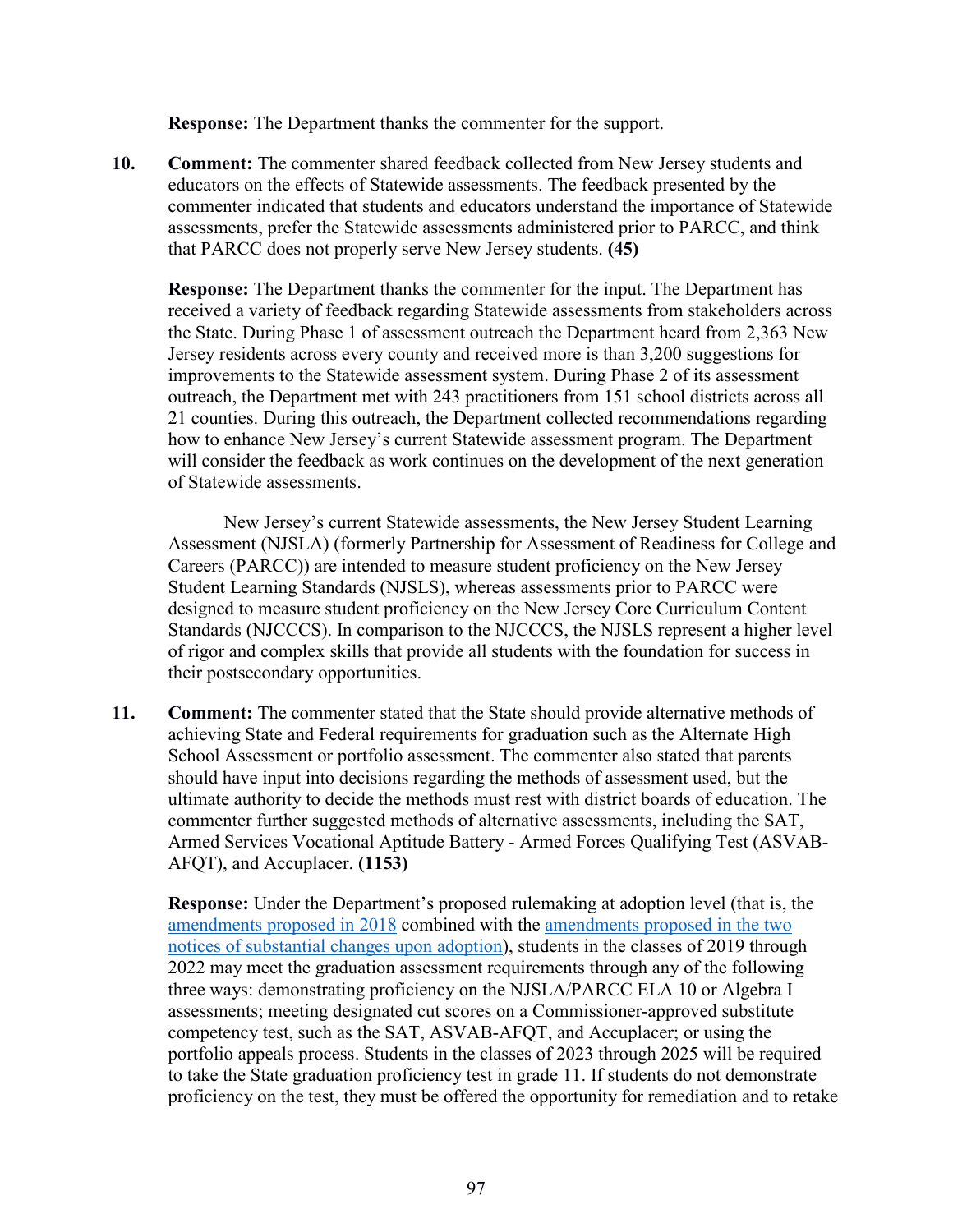the State graduation proficiency test. Students who do not pass the State graduation proficiency test may use passing results from an assessment on the menu of substitute competency tests, or may avail themselves of the portfolio appeals process in grade 12.

**12. Comment:** The commenter supported the proposed reduction in the number of State assessments and the retention of the ELA 9 and Algebra II State assessments because the corresponding courses are critical in a student's educational trajectory. The commenter also stated that extending the time period to discuss the proposed amendments to Statewide assessments and graduation requirements is a great opportunity for the State Board to use stakeholder feedback to strengthen the proposal. The commenter further stated that the compromise proposal presented at the October 3, 2018, State Board meeting proves that New Jersey leaders can work together to establish a Statewide vision for all students to succeed in school and beyond. **(9)**

**Response:** The Department thanks the commenter for the support.

**13. Comment:** The commenter expressed support for the reduction of the number of Statewide assessments being administered to high school students. The commenter questioned why ELA 9 and Geometry would be maintained as required assessments when the ELA 10 and Algebra I State assessments align with the State Board's goals and are adequate to measure the progress of high school students. The commenter stated that continuing to require all four assessments would encourage students and parents to continue to "opt out" of taking the assessments. **(44)**

**Response:** Under the Department's proposed rulemaking at adoption level, the State graduation proficiency test will be administered in 11th grade to align the rules with State statute. The State graduation proficiency test will be comprehensive and will align, at a minimum, to the NJSLS for ELA 10, Algebra I, and Geometry.

**14. Comment:** The commenters expressed support for the proposed amendments, including the reduction in the number of State assessments and the extension of the multiple pathways to graduation. **(12 and 1477)** 

**Response:** The Department thanks the commenters for the support.

**15. Comment:** The commenters stated that too much time is taken away from educators and students due to Statewide assessment preparation and administration. **(23, 44, 49, 51, 52, 53, 54, 57, 58, 63, 64, 65, 66, 68, 73, 75, 76, 1477, and 1480)**

**Response:** Beginning with the spring 2019 administration, the Department shortened each Statewide assessment (grades three through eight and high school) by approximately 25 percent and reduced the number of required Statewide assessments in high school. The Department expects that reducing the number of hours students spend taking Statewide assessments will increase instructional time throughout the year and enable school districts to reallocate resources and to better support students' academic needs.

**16. Comment:** The commenter stated that district boards of education should be able to set local graduation requirements that complement State graduation requirement. The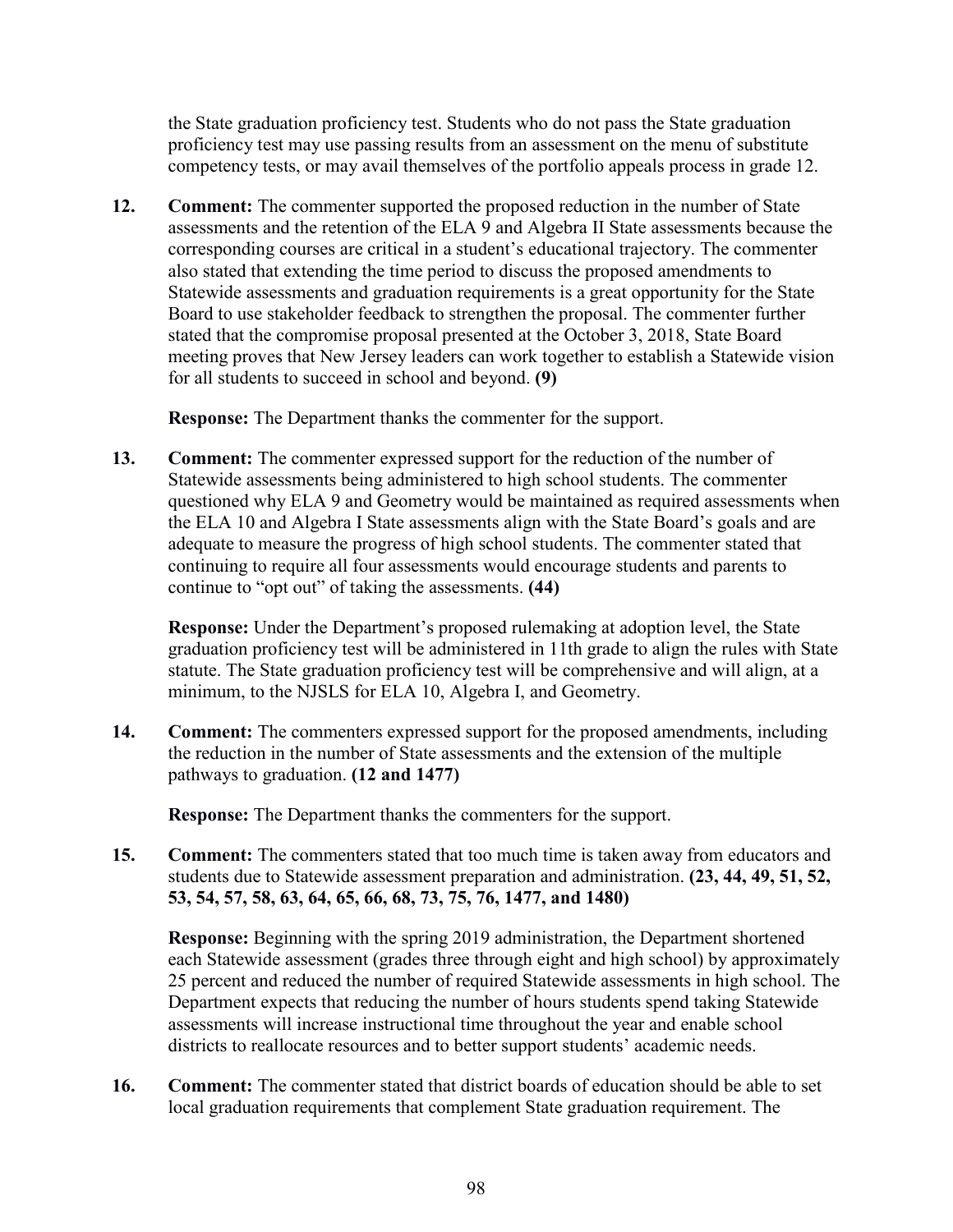commenter also stated that all students who meet district board of education and State requirements for graduation, including students with disabilities, bilingual students, and limited English proficient students, should be granted a State-endorsed diploma. **(1153)**

**Response:** School districts are required to establish graduation requirements that align with State law and N.J.A.C. 6A:8-5.1. As the Department works to continually improve its Statewide assessments, the Department remains committed to ensuring that students with diverse needs have assessments that provide actionable data that show student growth on the skills being assessed. During the Department's assessment outreach and engagement, staff collected input from education stakeholders on critical questions regarding what types of high school graduation assessment requirements best inform students, educators, and school communities about whether students have mastered the skills and knowledge they need to advance beyond high school.

**17. Comment**: The commenter supported the reduction in the number of days dedicated to administering State assessments. The commenter also stated that the proposed amendments, including alternative pathways for students to fulfill graduation requirements, would help alleviate many of the issues caused by the PARCC assessments. **(13)**

**Response:** The Department thanks the commenter for the support.

**18. Comment:** The commenter stated that standardized assessment scores do not predict students' future accomplishments and that many students with low standardized assessment scores succeed in college. **(46)**

**Response:** The Department remains committed to maintaining high expectations for all students, complying with Federal requirements, and, most importantly, considering the needs of all students. The Department maintains that Statewide assessments are a single component of the multiple measures that educators utilize to obtain comprehensive insight into students' overall performance and achievement.

**19. Comment:** The commenter supported alternative pathways for graduation because PARCC should not be used to fulfill high school graduation requirements. **(1478)**

**Response:** The Department thanks the commenter for the support. The Department's proposed rulemaking at adoption level will continue to provide students with multiple pathways to earn a high school diploma.

**20. Comment:** The commenter supported the reduction of Statewide assessments in high school from six to two for Federal and State accountability purposes, the shortening of the assessments by 25 percent, and the extension of the alternative assessments and portfolio appeal to classes beyond 2021. The commenter also stated the proposals will benefit English language learners (ELLs) and other students. **(50)**

**Response:** The Department thanks the commenter for the support.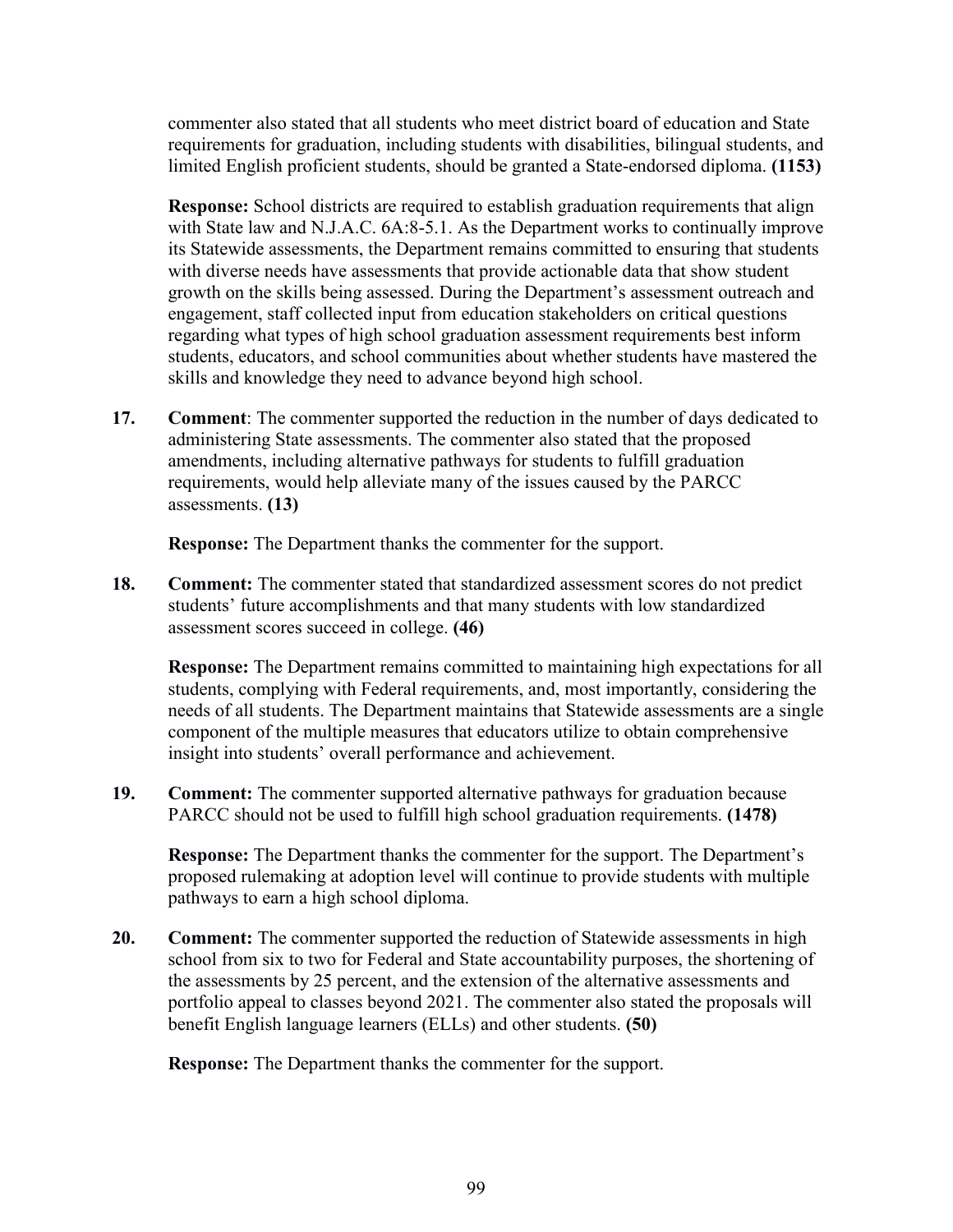**21. Comment:** The commenter stated that the focus and frequency of assessments, including practice tests and data-gathering assessments, have impacted the time students can spend on in-depth, research-driven, and project-based learning. The commenter also stated that the proposed amendments to the State assessment system will enable teachers to provide students the opportunity to delve more deeply into topics and have a more multidimensional educational experience. The commenter further stated the proposed amendments will allow educators to create space in the curriculum for projects that encourage critical thinking skills and collaborative work on information literacy projects, which will provide students with tools that they can use across their educational experience. **(1480)**

**Response:** By shortening each Statewide assessment (grades three through eight and high school) by 25 percent and reducing the number of required Statewide assessments in high school, the Department expects that school districts will continually reallocate resources to better support students' academic needs.

**22. Comment:** The commenter stated that reducing the number of required high school State assessments for the purposes of Federal and State accountability from six to two will provide an opportunity to further develop the academic and social-emotional supports that students need most. **(58)**

**Response:** The Department thanks the commenter for the input.

**23. Comment:** The commenters urged the State Board to shift the focus in classrooms from standardized assessments to creative learning and teaching. **(46 and 48)** 

**Response:** By shortening each Statewide assessment (grades three through eight and high school) by 25 percent and reducing the number of required Statewide assessments in high school, the Department expects that school districts will continually reallocate resources to better support students' academic needs.

**24. Comment:** The commenter stated that students do not feel motivated to apply their best effort to all six of the current State high school assessments. The commenter further stated that many students opt out of the State assessments and, instead, work on SAT/ACT practice tests because the students do not see a purpose in taking State assessments that have no intrinsic value. **(6)** 

**Response:** The Department has heard from educators and students across the State that student motivation is poorly aligned with State assessment graduation requirements. This sentiment has been voiced by not just advanced learners who lack the motivation to perform well on State assessments, but also students who struggle with tests, are new to the country, or have responsibilities at home. The Department has sought to address this issue by shortening each Statewide assessment (grades three through eight and high school) by 25 percent and reducing the number of required Statewide assessments in high school. The Department expects that reducing the number of hours students spend taking Statewide assessments will increase instructional time throughout the year and enable school districts to reallocate resources and to better support students' academic needs.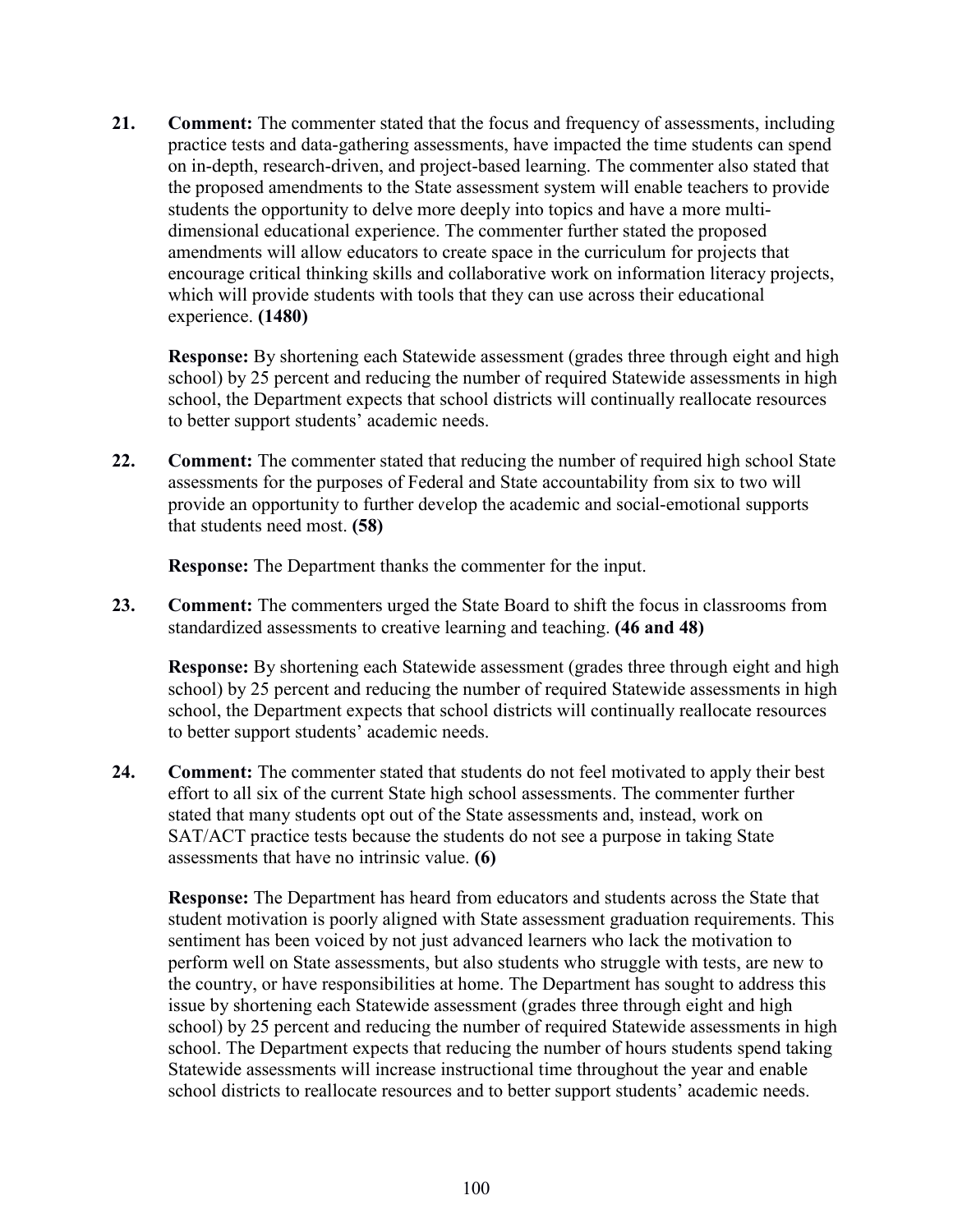**25. Comment:** The commenter stated that students who do not pass the Algebra I and/or ELA 10 State assessments should be permitted to use passing scores on Geometry, Algebra II, ELA 9, and ELA 11 State assessments to meet the graduation requirements, as well as the other pathways to help with the transition to the new Statewide assessment system. **(6)** 

**Response:** Under the Department's proposed rulemaking at adoption level, and in accordance with an amended consent order approved by the New Jersey Superior Court, Appellate Division that stemmed from the Appellate Division's decision on December 31, 2018, which invalidated existing N.J.A.C. 6A:8-5.1(a)6, (f), and (g), students in the classes of 2019 through 2022 may meet the graduation assessment requirements through any of the following three ways: demonstrating proficiency on the NJSLA/PARCC ELA 10 or Algebra I assessments, meeting designated cut scores on a Commissioner-approved substitute competency test, or using the portfolio appeals process. On April 7, 2020, Governor Murphy signed Executive Order (EO) 117 to address the continued threat of the novel coronavirus (COVID-19). EO 117 waived the graduation assessment requirement for any 12th-grade student who was expected to graduate in the class of 2020 but, as of March 18, 2020, had not yet met the graduation assessment requirement. On January 11, 2021, Governor Murphy signed [Executive Order 214,](https://nj.gov/infobank/eo/056murphy/pdf/EO-214.pdf) which waived the same provisions for any 12th grade student who was expected to graduate in the class of 2021. Students in the classes of 2023 through 2025 will be required to take the State graduation proficiency test in grade 11. If students do not demonstrate proficiency on the test, they must be offered the opportunity for remediation and to retake the State graduation proficiency test. Students who do not pass the State graduation proficiency test may use passing results from an assessment on the menu of substitute competency tests, or may avail themselves of the portfolio appeals process.

**26. Comment:** The commenter stated that students who passed Geometry and Algebra II State assessments but opted out of the Algebra I State assessment should be eligible to graduate without having to take the Algebra I assessment. **(1481)**

**Response:** Under the Department's proposed rulemaking at adoption level and in accordance with the amended consent order approved by the Appellate Division, students in the classes of 2019 through 2022 may meet the graduation assessment requirements through any of the following three ways: demonstrating proficiency on the NJSLA/PARCC ELA 10 or Algebra I assessments, meeting designated cut scores on a Commissioner-approved substitute competency test, or using the portfolio appeals process. Students in the classes of 2023 through 2025 will be required to take the State graduation proficiency test in grade 11. If students do not demonstrate proficiency on the test, they must be offered the opportunity for remediation and to retake the State graduation proficiency test. Students who do not pass the State graduation proficiency test may use passing results from an assessment on the menu of substitute competency tests, or may avail themselves of the portfolio appeals process.

**27. Comment:** The commenter stated that Statewide assessments should yield useful data for students with disabilities regarding their challenges and growth, as well as the effectiveness of their academic programs. **(1153)**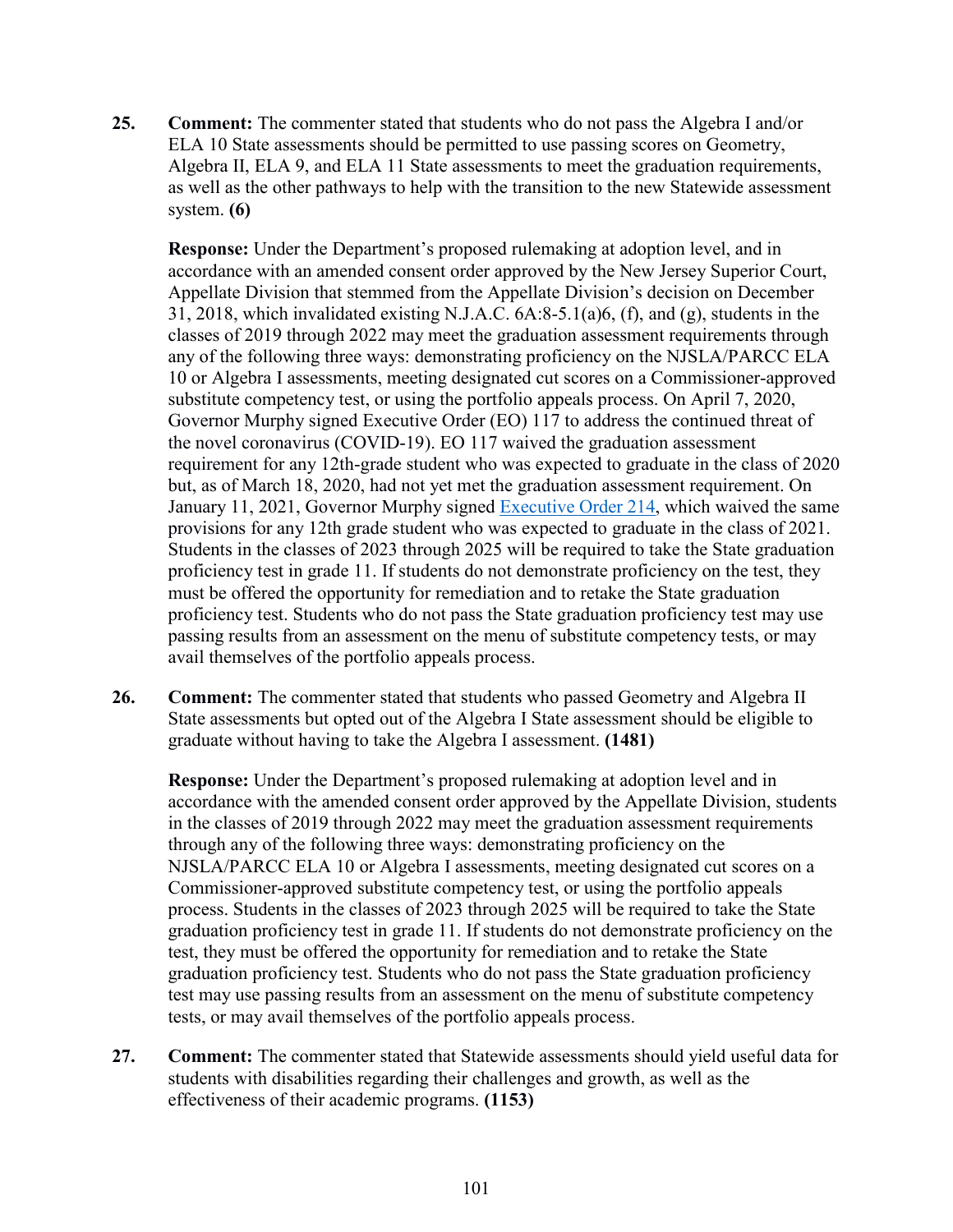**Response:** The Department is committed to continuing to administer standards-based Statewide assessments to help ensure that students are making progress toward learning objectives. As the Department transitions the current Statewide assessment program to the next generation Statewide assessment system, the Department remains committed to ensuring that students with disabilities have assessments that deliver actionable data and that the students are provided appropriate accommodations. Appropriate accommodations, which are identified in students' individualized education programs (IEPs) or 504 plans, provide students with the tools necessary to access Statewide assessments and demonstrate proficiency on them.

**28. Comment:** The commenter stated that summative assessments are important to determine student growth and learning, yet the Geometry and Algebra II PARCC assessments are so difficult that only gifted students can demonstrate true mastery of the subjects. The commenter also stated that students from socioeconomically diverse communities do not perform as well on assessments as students from more affluent communities and, therefore, assessments should be within reason and within students' circumstances. **(11)**

**Response:** The Department maintains that Statewide assessments, which are mandated by State and Federal law, are a valuable tool for understanding student performance in schools and school districts across the State. The Department is committed to considering best practices, research, and stakeholder input as it transitions from the current Statewide assessment program to the next generation of Statewide assessments, and the future assessments will continue to align to the NJSLS, while keeping diverse learners in mind.

The Department remains committed to maintaining high expectations for all students, complying with Federal requirements, and, most importantly, considering the needs of all students. New Jersey's Statewide assessments have undergone the federally mandated peer review process, which ensures that assessments are a reliable and valid measure of student performance. The Department notes important distinctions among assessment results that demonstrate significant academic gaps among different socioeconomic groups. While performance results may correlate with differences among subgroups, the Department maintains that all students, when provided the right resources and supports, can demonstrate academic achievement. The Department looks forward to collaborating with stakeholders to continually improve the data that is produced by Statewide assessments to provide as much information as possible regarding the strengths and needs of New Jersey's diverse student population.

**29. Comment:** The commenter stated that multi-day computer-based tests are very disruptive to the educational environment. **(12 and 13)**

**Response:** Throughout its assessment outreach, the Department heard from individuals both in favor of, and opposed to, computer-based assessments. The Department maintains that computer-based Statewide assessments provide for accessibility features and accommodations that are not possible for paper-based assessments. Therefore, computerbased assessments provide more students with access to the assessment content, which better allows the State to measure student proficiency on the NJSLS.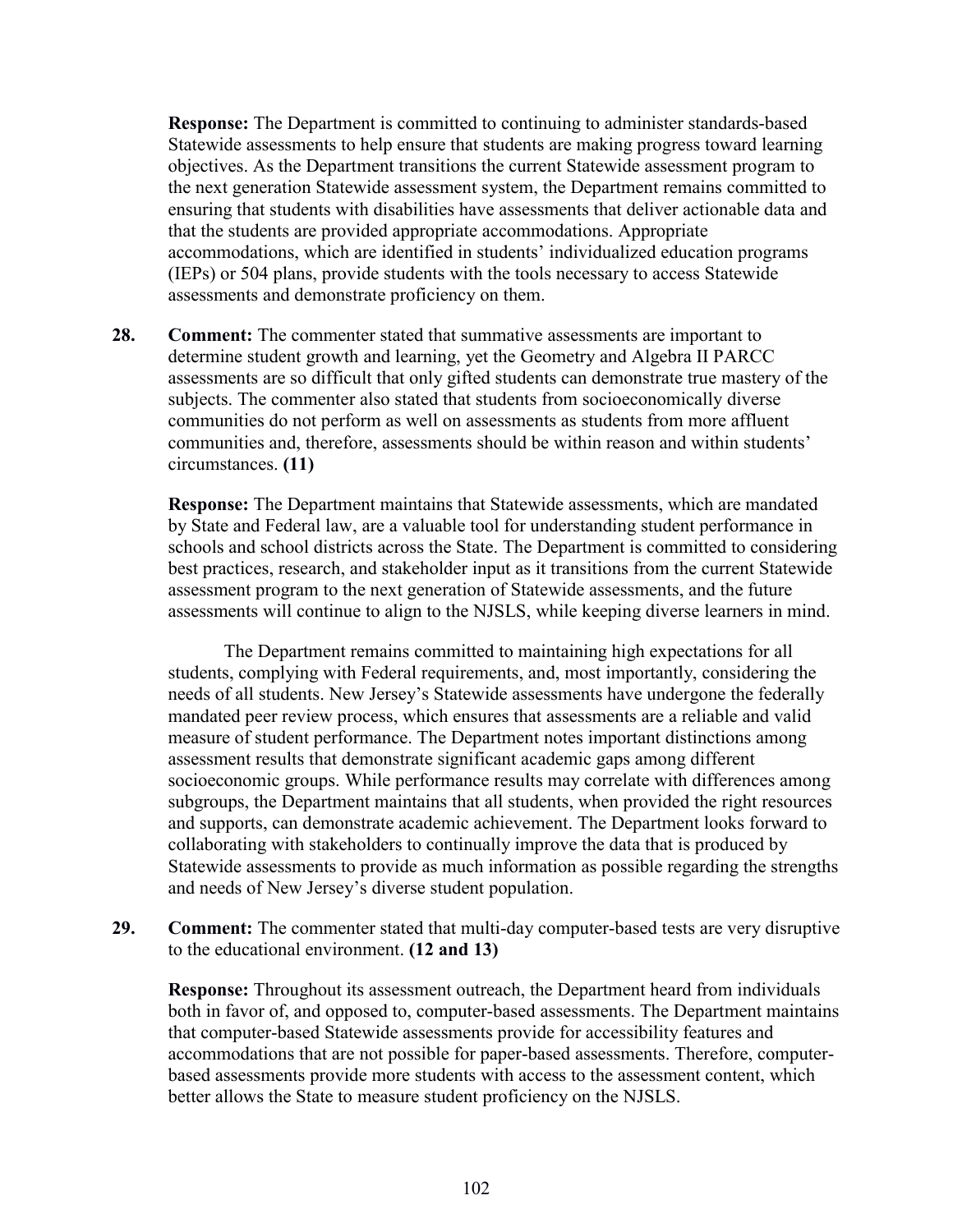**30. Comment:** The commenter stated that Statewide assessments are not fair to students who have limited access to technology. **(53)**

**Response:** When New Jersey first administered a computer-based assessment in 2015, 99.4 percent of students completed the assessment using a computer. The technology and infrastructure in school districts around the State have improved since 2015 and student accessibility to devices and technology has grown significantly. The public health emergency due to the COVID-19 pandemic has demanded an exponential increase in the need for student and educator access to technology, professional learning, and individual connectivity. Therefore, the public health emergency has served as an additional opportunity to ensure all students have equitable access to technology. On July 16, 2020, Governor Murphy unveiled a plan to equip students with the learning devices and internet connectivity needed to close the digital divide in areas of highest need. The plan leveraged \$10 million in Federal Coronavirus Aid, Relief, and Economic Security (CARES) Act Elementary and Secondary School Emergency Relief funds, and up to \$44 million in Coronavirus Relief Fund (CRF) funds, for a total of \$54 million to support public schools; and an additional \$6 million in CRF funds for nonpublic schools. In the fall of 2020, the Department created a [website](https://www.nj.gov/education/grants/digitaldivide/techsurveys.shtml) to track the number of students who still needed a device and/or connectivity. The State's overall goal has been to eradicate all outstanding needs; school district leaders have been working tirelessly throughout the State to do so. On [March 10, 2021,](https://nj.gov/governor/news/news/562021/approved/20210310c.shtml#:%7E:text=%E2%80%9CAs%20of%20today%2C%20New%20Jersey) Governor Murphy and the Department announced that the digital divide has been closed, and that all public school districts report that every one of their students now has the technology needed to connect with their classroom online. The Department remains committed to ensuring that each and every student has access to technology-facilitated education.

Computer-based Statewide assessments allow for accessibility features and accommodations that are not possible on paper-based assessments and, therefore, provide more students with access to the assessment content. For that reason, the Department maintains that computer-based Statewide assessments are the better approach.

**31. Comment:** The commenter stated that studies have shown that PARCC assessments have a less than 10 percent correlation with college readiness, meaning that 90 percent of students' college readiness could not be predicted by PARCC. **(1478)**

**Response:** The Department appreciates the commenter's input regarding Statewide assessments (formerly PARCC and currently NJSLA) and will consider the comment along with additional research as it transitions to the next generation of Statewide assessments.

**32. Comment:** The commenter presented research regarding the impact of standardized assessments on student mental health and the use of standardized assessments for highstakes purposes. The commenter stated the studies show that students are experiencing, on average, higher levels of stress and anxiety than today's adult population. The commenter further stated that standardized assessment anxiety damages students' psychological and emotional well-being, impedes social functioning, fosters negative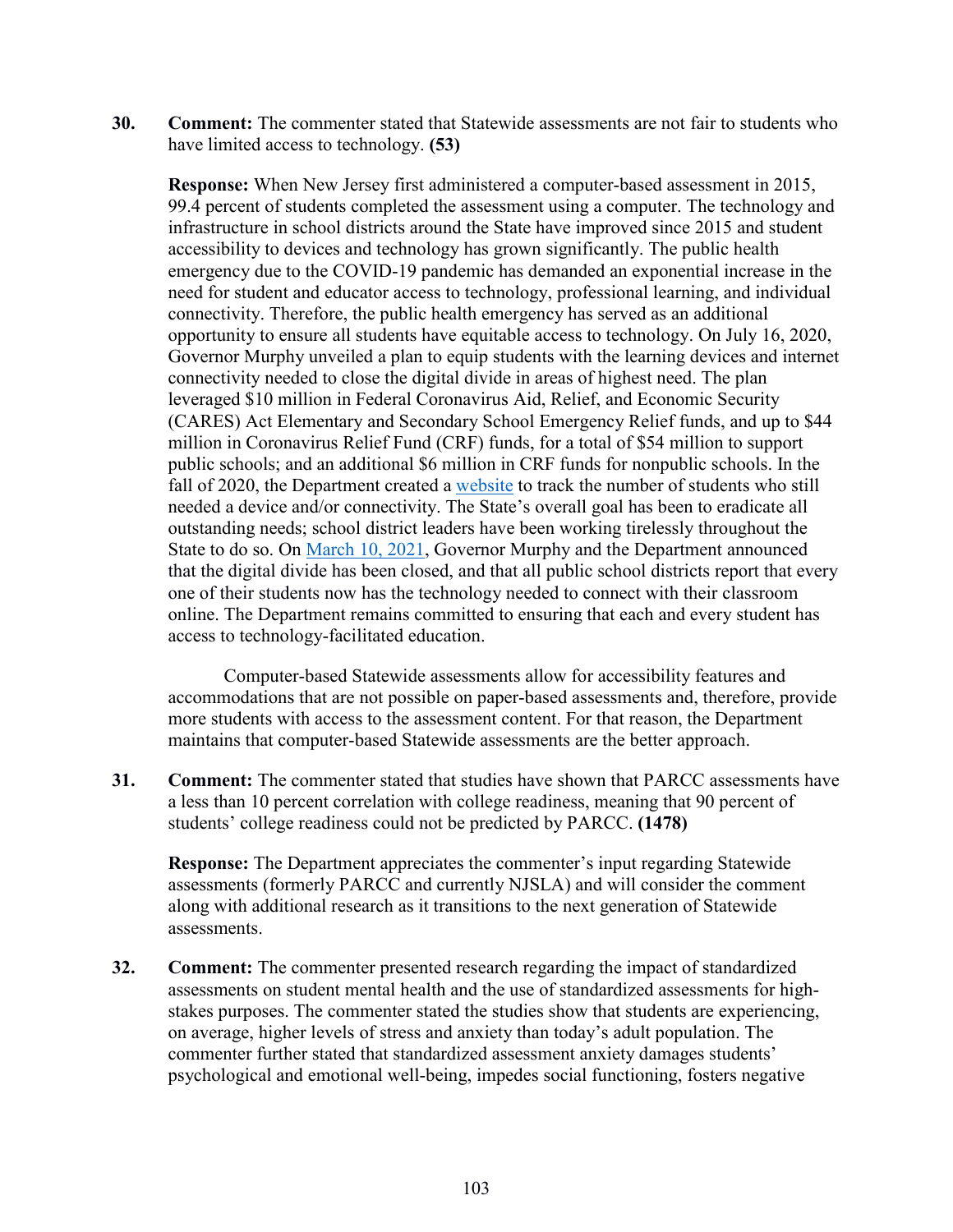attitudes to learning, and creates adverse emotional reactions, such as loss of student selfworth. **(5)** 

**Response:** The Department places the well-being of New Jersey's students at the forefront of its considerations. During Phase 1 of assessment outreach the Department heard about how its policies shaped student experiences across the State. In consideration of this feedback, the Department identified the reduction in testing as one way to be responsive. In 2019, the Department shortened each Statewide assessment (grades three through eight and high school) by approximately 25 percent. The Department remains committed to ensuring that policies are crafted in the best interests of students.

**33. Comment:** In the student and educator feedback presented by the commenter, students and educators stated that the PARCC assessments were too long, interfered with classroom learning time, and took time away from extracurricular activities. **(45)**

**Response:** The Department has sought to address this issue and shortened each Statewide assessment (grades three through eight and high school) by approximately 25 percent, beginning with the spring 2019 administration and has reduced the number of required Statewide assessments in high school.

**34. Comment:** The student and educator feedback presented by the commenter indicated that the PARCC assessments harmed student and educator self-esteem and focused on passing the assessments instead of preparing students for life. The student and educator feedback also indicated that students feel the pressure of Statewide assessments as early as kindergarten due to test "preparation" in the younger, non-tested grades. **(45)**

**Response:** Throughout Phase 1 and 2 of assessment outreach and the development of the Department's proposed rulemaking at adoption level, the Department has collected recommendations to consider as it enhances Statewide assessments. The Department remains committed to improving policy implementation and minimizing negative unintended consequences.

**35. Comment:** The student and educator feedback presented by the commenter also stated that Statewide assessments do not include enough accommodations for students with disabilities, are culturally biased, and have technological issues such as electronic calculator glitches and students not being familiar with the assessment software. **(45)**

**Response:** The Statewide assessments are a single component of the multiple measures that educators utilize to obtain comprehensive insight into students' overall performance and achievement. The Statewide assessment program is designed to incorporate the maximum number of accommodations that are appropriate for a student to utilize during a Statewide assessment and that do not negatively impact the accurate measurement of performance. Accommodations on an assessment are intended to facilitate access to the content for students who require them. New Jersey educators are part of the bias and sensitivity review process that the Department coordinates as a standard operating procedure for all State assessments in accordance with best practices in large-scale assessments. Please also see the response to Comment 30.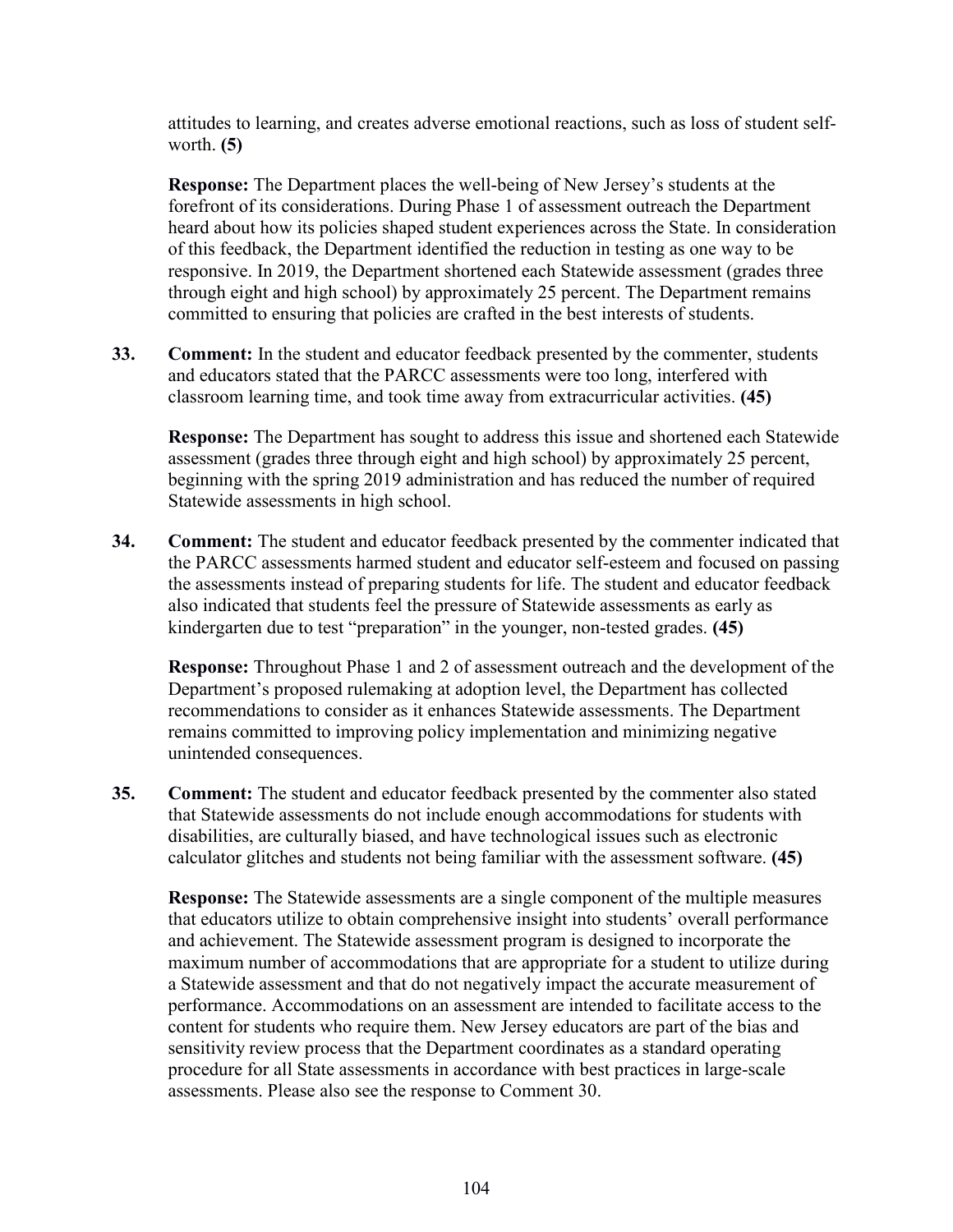**36. Comment:** The student and educator feedback further indicated that State assessment results are not provided to parents and students in time to address areas in which a student needs additional support. **(45)**

**Response:** Current State assessments are designed to be administered when approximately 80 percent of instruction has been completed for the school year; this metric determines the assessment administration window and the timeline for the release of results. NJSLA results are meant to provide summative information that can be used to inform decisions regarding curriculum and instruction within school districts. NJSLA results are not meant to be a formative or diagnostic assessment and, therefore, the results are provided to school districts on a rolling basis over the summer. The Department will continue to work with educators and to collect ongoing feedback to ensure the Statewide assessments are administered in a manner that is most conducive to student learning needs, responsive to educator feedback, and compliant with State and Federal law.

**37. Comment:** The student feedback presented by the commenter stated that Statewide assessments are viewed as practice for other standardized assessments. The student feedback further stated that many questions on the Statewide assessments are confusing, taking many assessments in one week can be stressful, and physical discomfort has resulted from students staring at computer screens for long hours each day during the Statewide assessments. **(45)**

**Response:** The Department maintains that Statewide assessments, which are mandated by State and Federal law, are a valuable tool for understanding student performance in schools and school districts across the State. Nevertheless, Statewide assessments are a single component of the multiple measures that educators utilize to obtain comprehensive insight into students' overall performance and achievement. The Department is committed to considering best practices, research, and stakeholder input as it continually improves the Statewide assessments.

**38. Comment:** The commenters stated that PARCC assessments do not accurately measure student performance and growth. **(61, 62, 1482, 1483, 1484, 1485, and 1486)**

**Response:** New Jersey's Statewide assessments have undergone the federally required peer-review process, which ensures that assessments are a reliable and valid measure of student performance related to NJSLS. Statewide assessments are a single component of the multiple measures that educators utilize to obtain comprehensive and comparable insight into students' overall performance and achievement.

**39. Comment:** The commenter stated that students should not need to pass a Statewide assessment to graduate. **(62)**

**Response:** The Statewide graduation proficiency test requirement is governed by State statute.

40. **Comment:** The commenter stated that the current Statewide assessments do not make educators better at their profession. **(61)**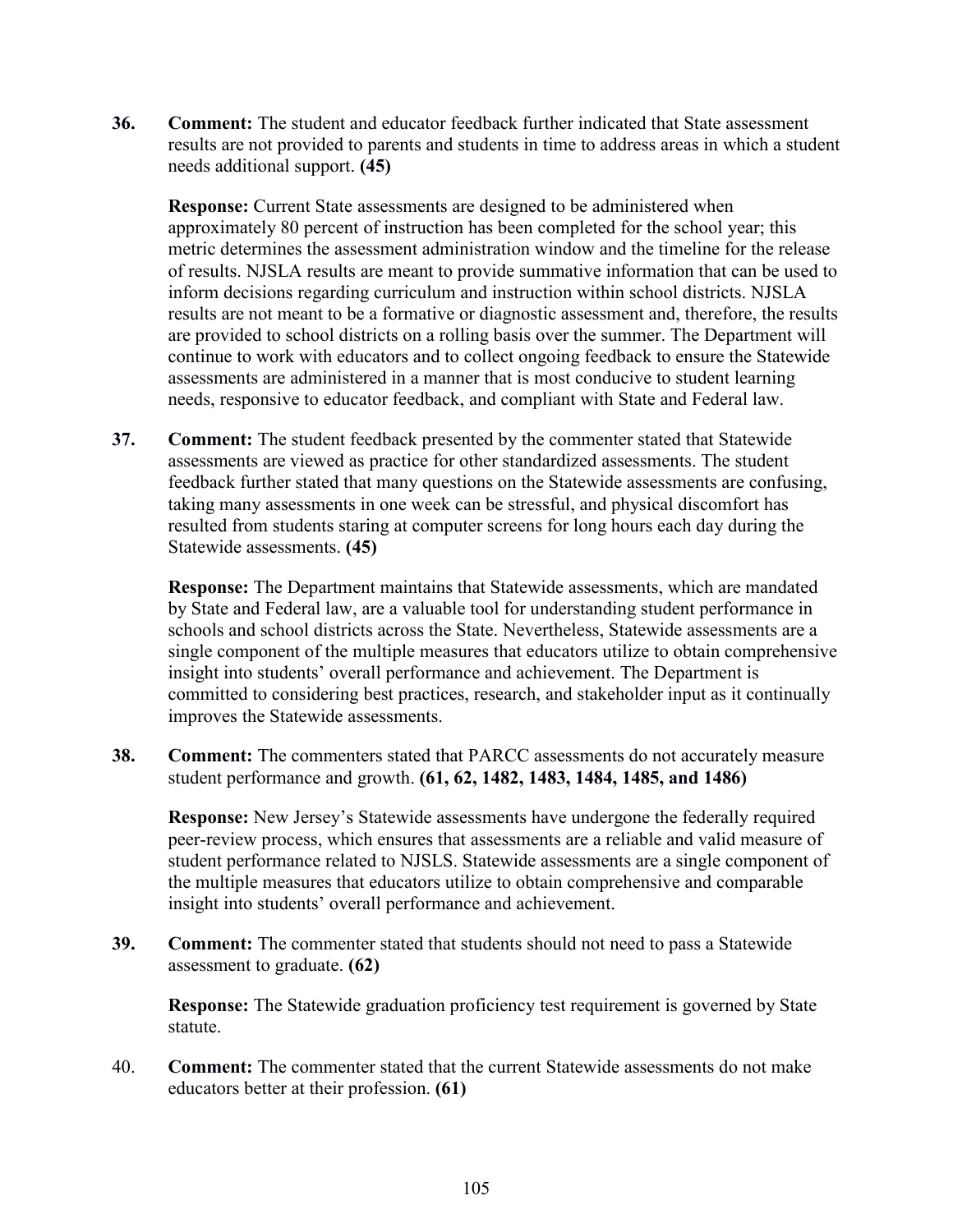**Response:** The Department maintains that Statewide assessments, which are mandated by State and Federal law, are a valuable tool for understanding student performance in schools and school districts across the State. Statewide assessments are a single component of the multiple measures that educators utilize to obtain comprehensive insight into students' overall performance and achievement.

**41. Comment:** The commenter stated that it has been known for more than 50 years that standardized testing is a poor measure of student achievement. The commenter also stated that research shows that standardized assessments utilize poor science and have unvalidated scores. The commenter further stated that the Department's selection of PARCC as the Statewide assessments ignored stakeholders who were against PARCC. The commenter also stated that adjustments made to PARCC did not result in any improvement. The commenter further stated that many parents disregarded their children's PARCC scores because context for the scores was not provided. The commenter stated that PARCC, like all standardized tests, has an inherent bias and lacks actionable information. The commenter further stated that the State's movement away from PARCC will enable assessments to measure tangible standards of excellence and students' best capabilities. **(8)**

**Response:** New Jersey's Statewide assessments have undergone the federally required peer-review process, which ensures that assessments are a reliable and valid measure of student performance related to the NJSLS. Statewide assessments are a single component of the multiple measures that educators utilize to obtain comprehensive and comparable insight into students' overall performance and achievement. In addition, New Jersey educators are part of the bias and sensitivity review process that the Department coordinates as a standard operating procedure for all State assessments in accordance with best practices in large-scale assessments.

The Every Student Succeeds Act (ESSA) mandates that states administer to all students annually statewide assessments aligned to states' academic content standards in reading/language arts and mathematics in grades three through eight and once in high school. ESSA also requires science assessments once in each grade span (grades three to five, six to nine, and 10 to 12) for all students, and annual English language proficiency assessments in kindergarten through grade 12 for all English learners. ESSA specifically requires states to administer the same assessment system for all students.

Throughout its 2018 and 2019 targeted stakeholder assessment outreach, the Department collected recommendations to consider as it enhances Statewide assessments. The Department remains committed to improving policy implementation and minimizing negative unintended consequences.

**42. Comment:** The commenter expressed support for the use of standardized assessments to measure academic growth and predict future student success but cautioned that standardized assessments should not be the only predictor used. **(52)**

**Response:** Statewide assessments are a single component of the multiple measures that educators utilize to obtain comprehensive insight into students' overall performance and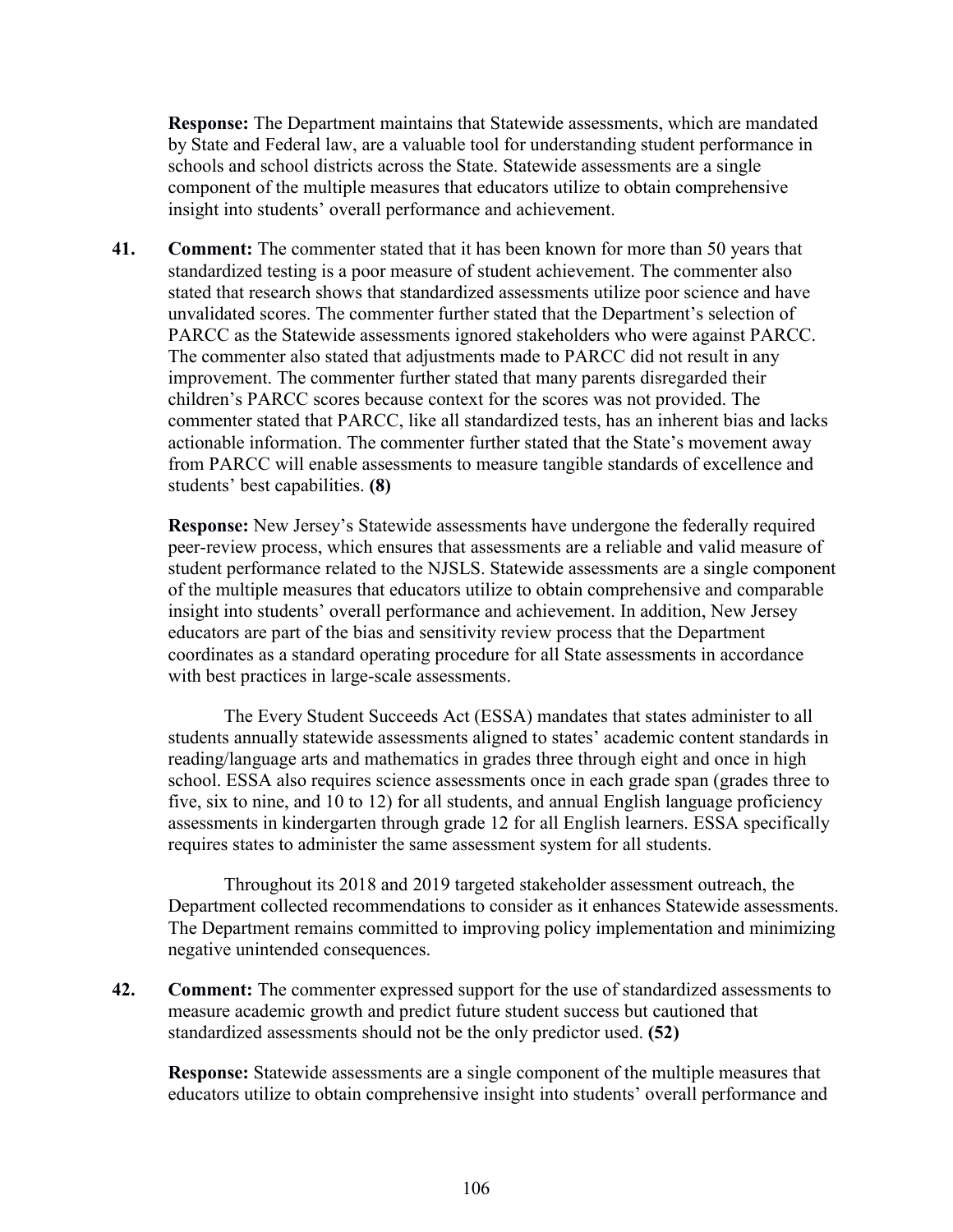achievement in relation to the NJSLS. The Department uses Statewide assessments and other measures to identify through New Jersey Quality Single Accountability Continuum (NJQSAC) which schools and school districts require the most support and resources. The Department also utilizes growth measures to identify high achieving school districts throughout the State.

**43. Comment:** The commenter stated that any method used to assess whether students have met State and Federal standards must be reliable and accurate, measure appropriate skills and challenges, and provide information that is useful in identifying areas in need of remediation. **(1153)**

**Response:** The Department agrees with the commenter. New Jersey's Statewide assessments have undergone the federally required peer-review process, which ensures that assessments are a reliable and valid measure of student performance related to NJSLS. Statewide assessments are only one component of the multiple measures that educators utilize to obtain comprehensive and comparable insight into students' overall performance and achievement.

**44. Comment:** The commenter stated that Statewide assessments are flawed and, therefore, are not worth the amount of money and time required of New Jersey taxpayers, teachers, and students. The commenter also stated that New Jersey educators had high standards for their students before PARCC was utilized as the Statewide assessment and will continue to do so no matter the type of standardized assessment administered. **(67)**

**Response:** New Jersey's Statewide assessments have undergone the federally required peer-review process, which ensures that assessments are a reliable and valid measure of student performance related to NJSLS. The Department maintains that Statewide assessments are single component of the multiple measures that educators utilize to obtain comprehensive insight into students' overall performance and achievement. The Department uses Statewide assessments and other measures to identify through NJQSAC which schools and school districts require the most support and resources.

**45. Comment:** The commenter stated that PARCC assessments had many grading and reporting errors that should be considered. The commenter also stated that PARCC assessments should not be used to make high-stakes decisions. **(1478)**

**Response:** The Department implements rigorous quality control measures to ensure that results from Statewide assessments are produced with fidelity; provide accurate information to students, educators, and communities; and can be used as one of multiple measures to evaluate student achievement.

**46. Comment:** The commenters stated that the PARCC assessments wasted student, teacher, and administrative resources. **(1160, 1484, and 1485)**

**Response:** ESSA mandates that states administer to all students annually statewide assessments aligned to states' academic content standards in reading/language arts and mathematics in grades three through eight and once in high school. ESSA also requires science assessments once in each grade span (grades three to five, six to nine, and 10 to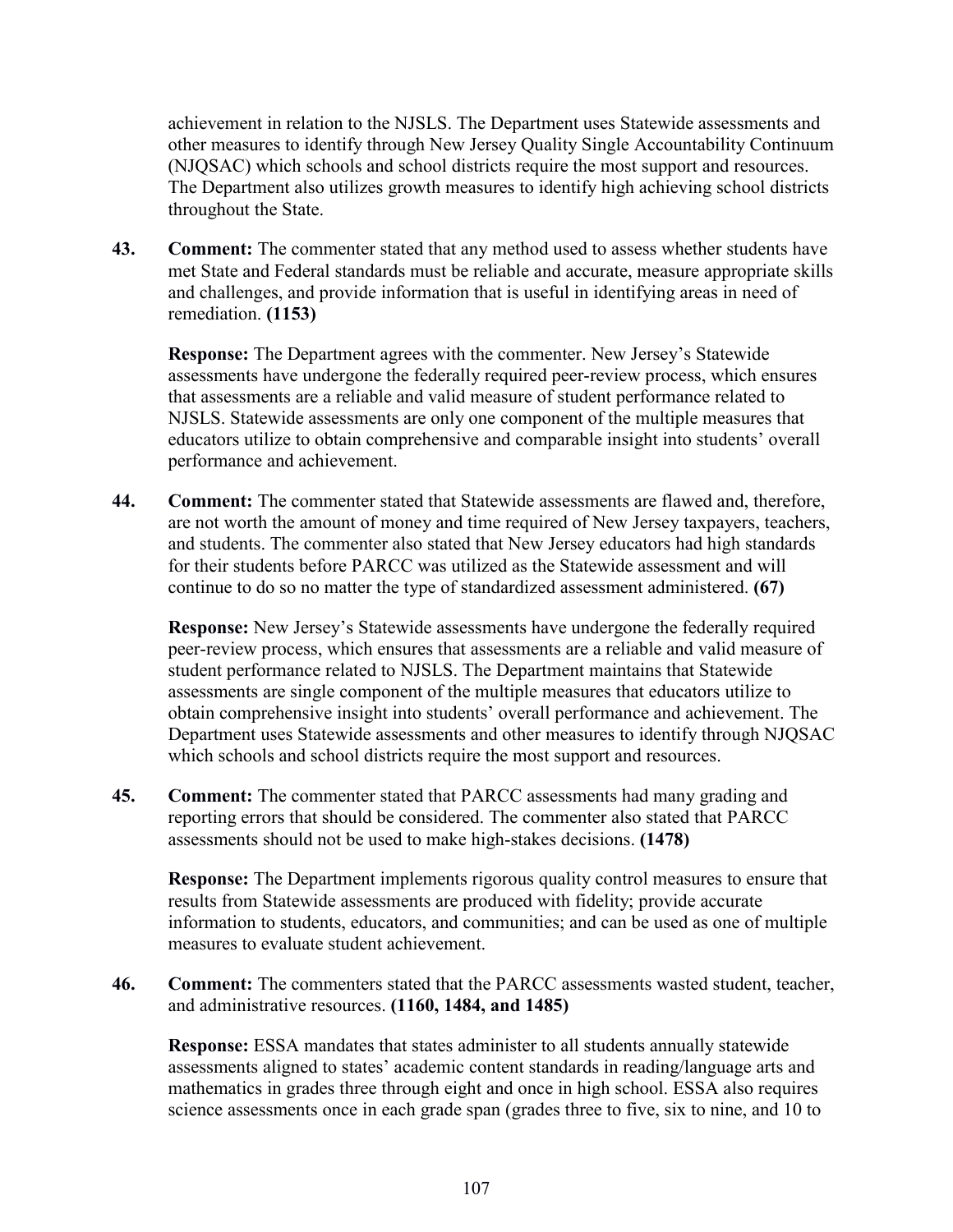12) for all students, and annual English language proficiency assessments in kindergarten through grade 12 for all English learners. ESSA specifically requires states to administer the same assessment system for all students. The Department has sought to address the concern over resources and shortened each Statewide assessment (grades three through eight and high school) by approximately 25 percent, beginning with the spring 2019 administration and has reduced the number of required Statewide assessments in high school.

**47. Comment:** The commenter expressed disapproval of the current Statewide assessment system because non-ELA and non-mathematics classes are consumed by practice assessments and the overall focus on State assessment administration and scores. The commenter also stated that State assessments should be administered in a single day without the need for test preparation. **(55)**

**Response:** Beginning with the spring 2019 administration, the Department shortened each Statewide assessment (grades three through eight and high school) by approximately 25 percent and reduced the number of required Statewide assessments in high school. The Department expects that reducing the number of hours students spend taking Statewide assessments will increase instructional time throughout the year and enable school districts to reallocate resources and to better support students' academic needs. The Department is committed to providing guidance and support to school districts to ensure that the Statewide assessments are implemented with an effective and resourceful approach.

**48. Comment:** The commenter stated that many of the questions on Statewide assessments require subjective answers, which the commenter stated creates an unfair grading procedure. **(56)**

**Response:** New Jersey's Statewide assessments have undergone the federally required peer-review process, which ensures that assessments are a reliable and valid measure of student performance related to the NJSLS. New Jersey educators and Department content specialists are involved during the scoring process to ensure that responses are scored in accordance with content area-specific rubrics.

**49. Comment:** The commenter stated that the current Statewide assessments weigh too heavily on educators who cannot control how factors outside of the classroom affect students on testing days. **(57)**

**Response:** The Department maintains that Statewide assessments are a valuable tool for understanding student performance in schools and school districts across the State. Statewide assessments also are a single component of the multiple measures that educators utilize to obtain comprehensive insight into students' overall performance and achievement. Starting in the 2018-2019 school year, median student growth percentiles (mSGP) from State assessments were lowered from 30 percent to 5 percent of each qualifying teacher's evaluation. For the 2019-2020 and 2020-2021 school years, the use of mSGPs in the educator evaluation system under N.J.A.C. 6A:10 was waived via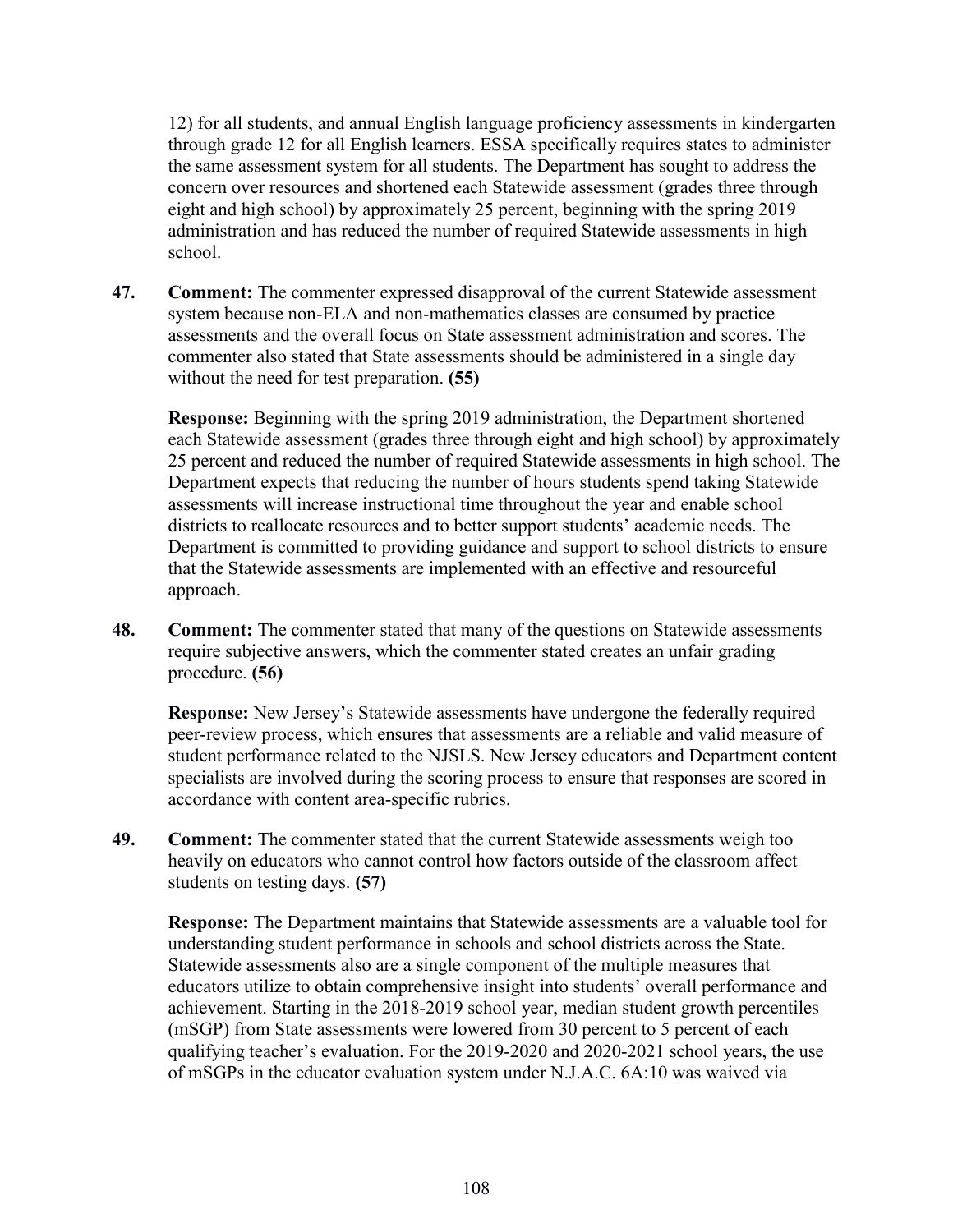Executive Orders [175](https://nj.gov/infobank/eo/056murphy/pdf/EO-175.pdf) and [214,](https://nj.gov/infobank/eo/056murphy/pdf/EO-214.pdf) respectively, as a result of the COVID-19 State of Emergency.

**50. Comment:** The commenter stated that it is disruptive for students to discover as sophomores that they might not graduate because of a score on the PARCC mathematics assessment despite their grade in the corresponding class. **(12)**

**Response:** Under the Department's proposed rulemaking at adoption level, and in accordance with the amended consent order approved by the Appellate Division, students in the classes of 2019 through 2022 may meet the graduation assessment requirements through any of the following three ways: demonstrating proficiency on the NJSLA/PARCC ELA 10 or Algebra I assessments, meeting designated cut scores on a Commissioner-approved substitute competency test, or using the portfolio appeals process. Students in the classes of 2023 through 2025 will be required to take the State graduation proficiency test in grade 11. If students do not demonstrate proficiency on the test, they must be offered the opportunity for remediation and to retake the State graduation proficiency test. Students who do not pass the State graduation proficiency test may use passing results from an assessment on the menu of substitute competency tests, or may avail themselves of the portfolio appeals process in grade 12.

**51. Comment:** The commenter stated that schools should allow educators to teach students without rigid guidelines and to adapt lessons to how each student learns best. **(53)** 

**Response:** The State Board of Education adopts academic standards, while school districts are responsible for determining the curriculum and instruction that supports students in meeting the academic standards (that is, the NJSLS). The Department expects that the proposed rulemaking at adoption level will enable school districts to reallocate resources and to better support students' academic needs.

**52. Comment:** The commenter stated that the current Statewide assessments waste instructional time that could be better spent teaching life skills that will help students expand their knowledge. **(60)**

**Response:** Beginning with the spring 2019 administration, the Department shortened each Statewide assessment (grades three through eight and high school) by approximately 25 percent and reduced the number of required Statewide assessments in high school. The Department also expects that reducing the number of hours students spend taking Statewide assessments will increase instructional time throughout the year and enable school districts to reallocate resources and to better support students' academic needs.

**53. Comment:** The commenter stated that the current Statewide assessments create an unfair prejudice against non-college-bound students. **(63)**

**Response:** Beginning with the spring 2019 administration, the Department shortened each Statewide assessment (grades three through eight and high school) by approximately 25 percent and reduced the number of required Statewide assessments in high school. As required by ESSA, the NJSLA serve as one tool to monitor a students' progress toward the State standards (NJSLS) in mathematics, ELA, and science. The Department also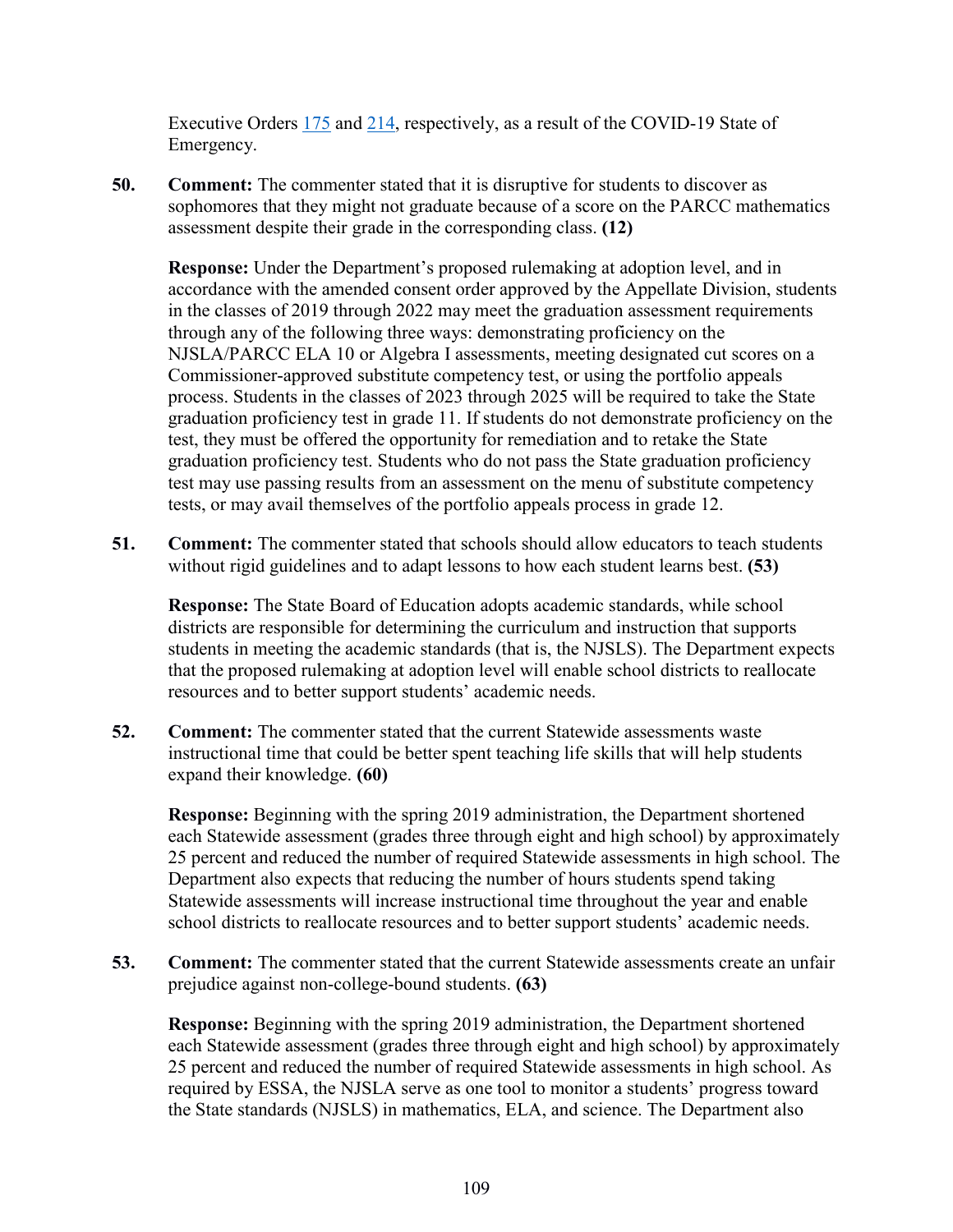expects that reducing the number of hours students spend taking Statewide assessments will enable school districts to reallocate resources and to better support students' academic needs.

**54. Comment:** The commenter stated that the Statewide assessments do not accommodate multiple types of learners and should be eliminated completely. **(64)**

**Response:** Universal design is a foundational aspect of assessment development. The purpose of universally designed assessments is to provide access for the greatest number of students during assessment, and to minimize the need for individualized design or accommodations. Universal design acknowledges differences exist among individuals and that a range of methods and materials are needed to measure learning and for accurate assessment to occur.

ESSA mandates that states annually administer to all students statewide assessments aligned to states' academic content standards in reading/language arts and mathematics in grades three through eight and once in high school. ESSA also requires science assessments once in each grade span (grades three to five, six to nine, and 10 to 12) for all students, and annual English language proficiency assessments in kindergarten through grade 12 for all English learners. The Department remains committed to maintaining high expectations for all students, complying with Federal requirements, and, most importantly, considering the needs of all students. The Department maintains that Statewide assessments are a single component of the multiple measures that educators utilize to obtain comprehensive insight into students' overall performance and achievement.

**55. Comment:** The commenter stated that technology devices are taken away from educators and students to administer Statewide assessments. **(65)**

**Response:** The technology and infrastructure in school districts around the State have improved since 2015 and student accessibility to devices and technology has grown significantly. The public health emergency due to the COVID-19 pandemic has demanded an exponential increase in the need for student and educator access to technology, professional learning, and individual connectivity. Therefore, the public health emergency has served as an additional opportunity to ensure all students have equitable access to technology. On July 16, 2020, Governor Murphy unveiled a plan to equip students with the learning devices and internet connectivity needed to close the digital divide in areas of highest need. The plan leveraged \$10 million in Federal CARES Act Elementary and Secondary School Emergency Relief funds, and up to \$44 million in CRF funds, for a total of \$54 million to support public schools; and an additional \$6 million in CRF funds for nonpublic schools. In the fall of 2020, the Department created a website to track the number of students who still needed a device and/or connectivity. The State's overall goal has been to eradicate all outstanding needs; school district leaders have been working tirelessly throughout the State to do so. On [March 10, 2021,](https://nj.gov/governor/news/news/562021/approved/20210310c.shtml#:%7E:text=%E2%80%9CAs%20of%20today%2C%20New%20Jersey) Governor Murphy and the Department announced that the digital divide has been closed, and that all public school districts report that every one of their students now has the technology needed to connect with their classroom online. The Department remains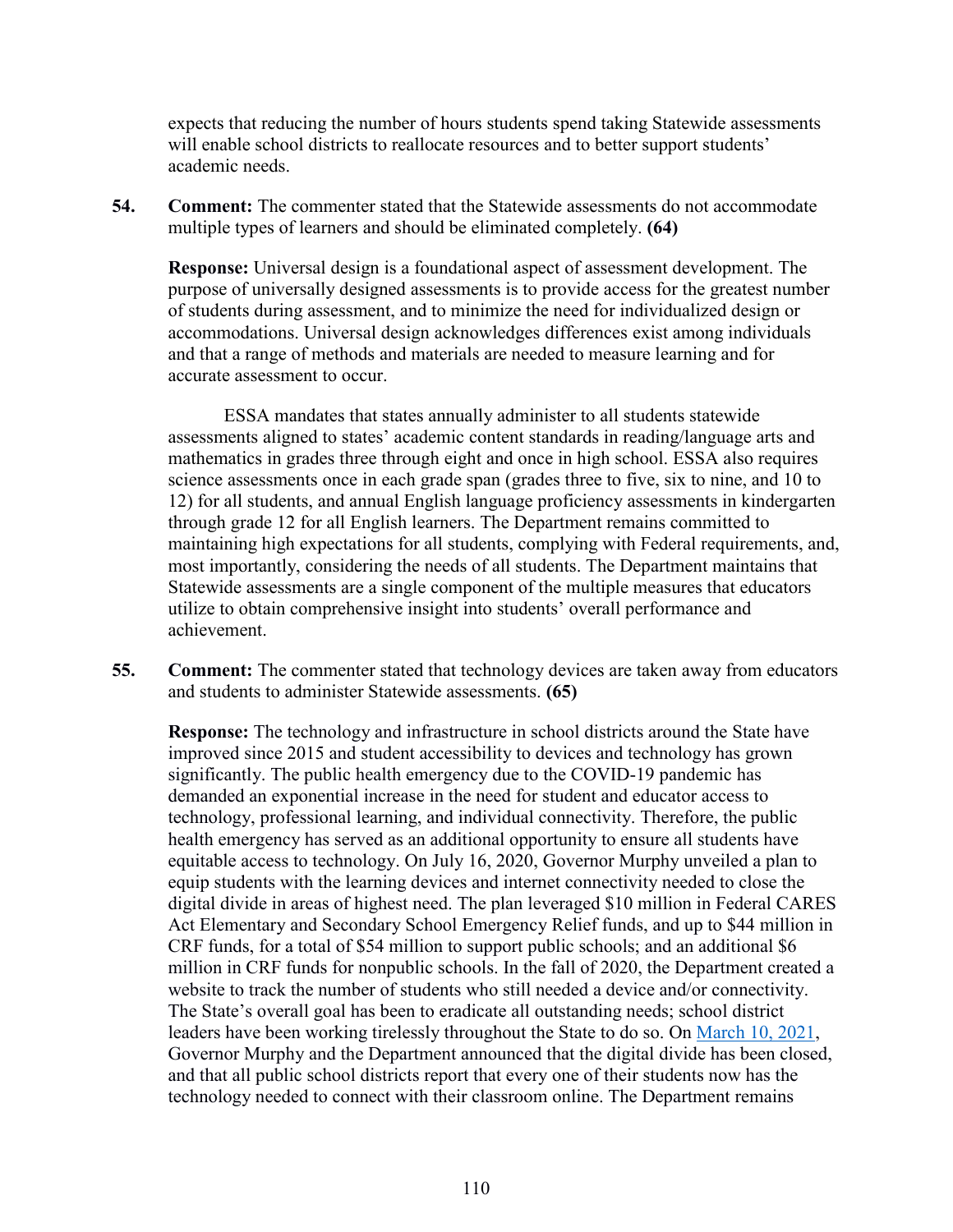committed to ensuring each and every student has access to technology-facilitated education.

**56. Comment:** The commenter stated that students with disabilities who are below grade level in reading struggle with the current Statewide assessments, which the commenter stated do not accurately measure the students' performance. **(66)**

**Response:** During its targeted assessment outreach in 2018 and 2019, the Department received positive feedback regarding the assessment system's alignment to the NJSLS. The Department is committed to continuing to administer standards-based Statewide assessments to help ensure that students are making progress toward learning objectives. The Department remains committed to ensuring that students with disabilities have assessments that deliver actionable data and that the students are provided the appropriate accommodations. Appropriate accommodations, which are identified in students' IEPs and 504 plans, provide students with the tools necessary to access Statewide assessments and demonstrate proficiency on them.

The Statewide assessment program is designed to incorporate the maximum number of accommodations that are appropriate for a student to utilize during a Statewide assessment and that do not negatively impact the accurate measurement of performance. Accommodations on an assessment are intended to facilitate access to the content for students who require them.

**57. Comment:** The commenter also stated that teachers should not be made to feel like they have failed if all of their students do not excel on Statewide assessments. **(59)**

**Response:** The Department maintains that Statewide assessments, which are mandated by State and Federal law, are a valuable tool for understanding student performance in schools and school districts across the State. Nevertheless, Statewide assessments are a single component of the multiple measures that educators utilize to obtain comprehensive insight into students' overall performance and achievement. To reduce the emphasis on such results, starting in the 2018-2019 school year, median student growth percentiles (mSGP) from State assessments were lowered from 30 percent to 5 percent of each qualifying teacher's evaluation The Department is committed to providing supports to assist educators in implementing the NJSLS and supporting students' mastery of the NJSLS. Such support will help students demonstrate higher levels of proficiency on the NJSLA in ELA, mathematics, and science.

**58. Comment:** The commenter cited research that indicated year-to-year improvement on standardized assessments is a temporary fluctuation and not indicative of long-term changes in learning. The commenter stated that it is difficult for standardized assessments to measure creativity, motivation, persistence, leadership, and civil-mindedness in students. **(44)**

**Response:** ESSA mandates that states administer to all students annually statewide assessments aligned to states' academic content standards in reading/language arts and mathematics in grades three through eight and once in high school. ESSA also requires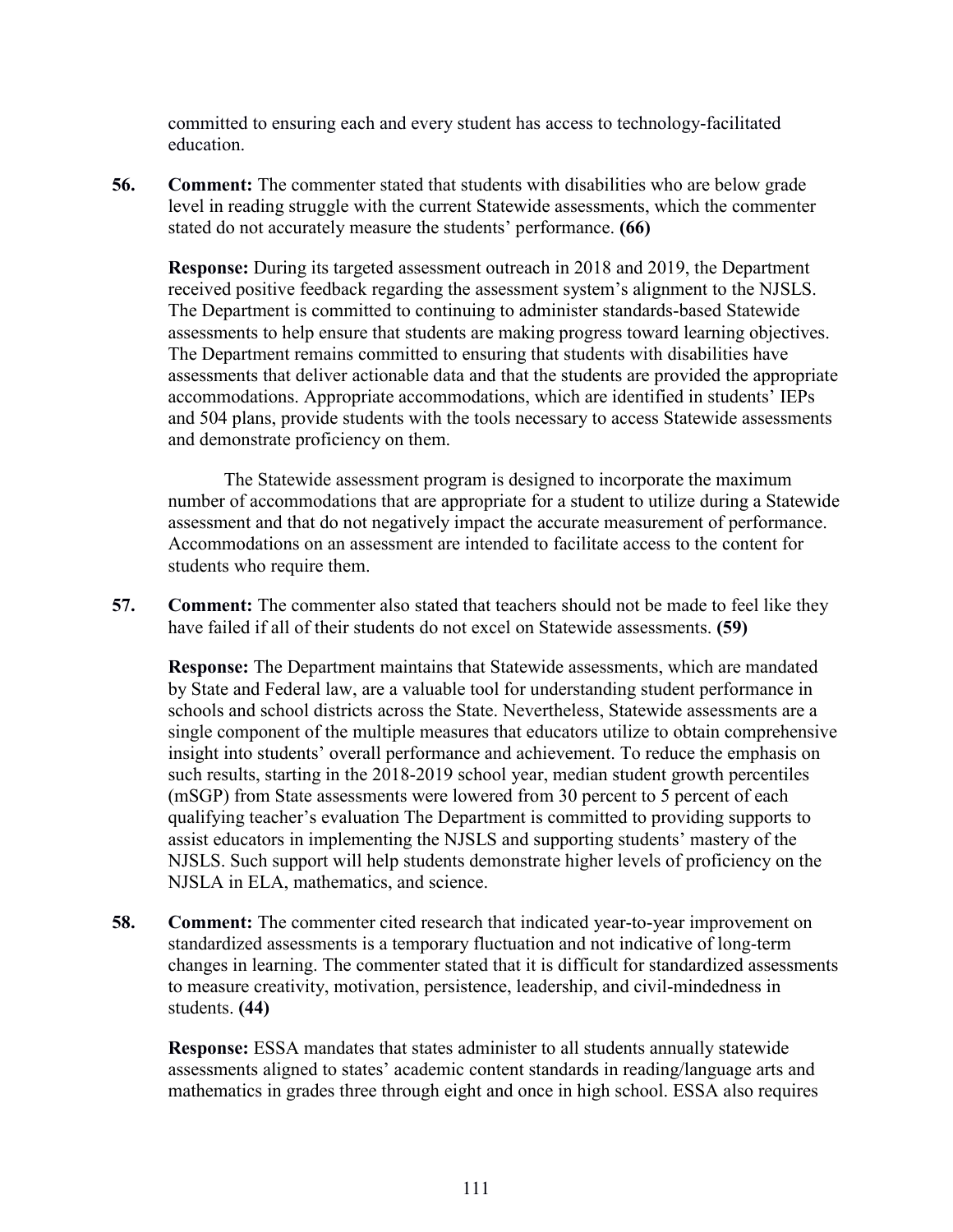science assessments once in each grade span (grades three to five, six to nine, and 10 to 12) for all students, and annual English language proficiency assessments in kindergarten through grade 12 for all English learners. New Jersey's Statewide assessments are intended to measure student performance on the NJSLS in ELA, mathematics, and science.

**59. Comment:** The commenter stated that the current Statewide assessments are not improving education and are cumbersome for students. **(69)**

**Response:** The Department remains committed to maintaining high expectations for all students, complying with Federal requirements, and, most importantly, considering the needs of all students. The Department maintains that Statewide assessments are a valuable tool for educators, students, and families. Nevertheless, Statewide assessments are single component of the multiple measures that educators utilize to obtain comprehensive insight into students' overall performance and achievement. The Department will continue to work with educators and to collect feedback to ensure the Statewide assessments are administered in a manner that is most conducive to student learning needs, responsive to educator feedback, and compliant with State and Federal law.

**60. Comment:** The commenters stated that the emphasis on standardized testing leads to a narrowing of subject matter covered during the school year. **(59 and 1478)** 

**Response:** State and Federal law require testing in ELA, mathematics, and science. However, the NJSLS address [nine content areas](https://www.nj.gov/education/cccs/) and school districts are required to develop and align curricula to all areas of the NJSLS. School districts control local schedules and instructional decisions. In 2019, the Department reduced Statewide assessment time to help school districts to reallocate resources to better support students' academic needs. The Department remains committed to maintaining high expectations for all students, complying with Federal requirements, and, most importantly, considering the needs of all students in a variety of subject areas.

**61. Comment:** The commenter expressed opposition to the proposed amendments because the PARCC assessments are an effective way of preparing students for higher education. The commenter stated that eliminating PARCC will result in students not being prepared to handle greater academic challenges. **(1487)**

**Response:** The Department maintains that Statewide assessments measure student knowledge of the NJSLS. The Department is committed to providing supports to assist educators in implementing the NJSLS and supporting students' mastery of the NJSLS. Such support will help students demonstrate higher levels of proficiency on the NJSLA in ELA, mathematics, and science.

**62. Comment:** The commenters stated that Statewide assessments should not be a factor in teacher evaluations. **(55, 61, and 62)**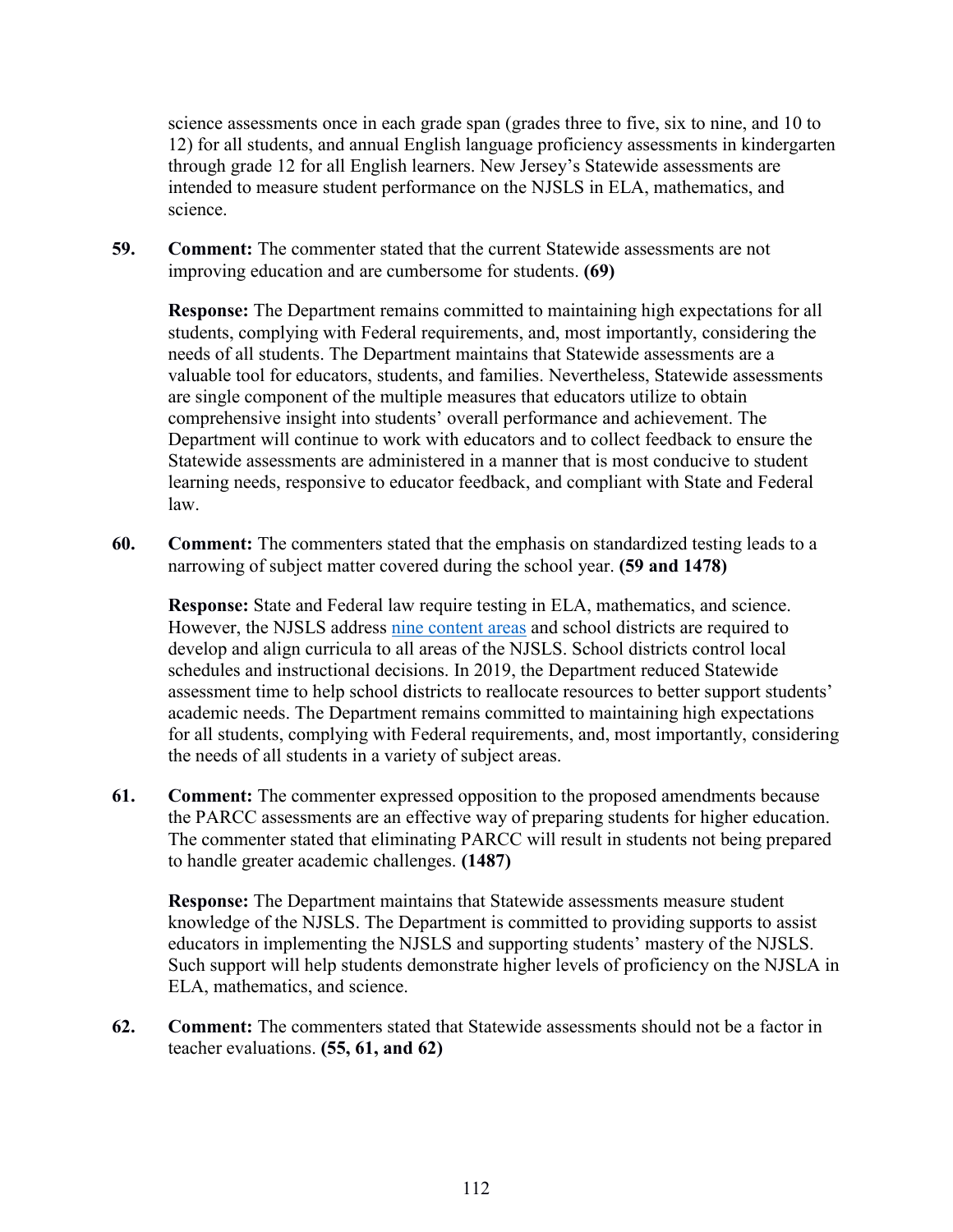**Response:** Educator evaluations, including the requirement to include Statewide assessment results, are governed by State statute (N.J.S.A. 18A:6-123) and N.J.A.C. 6A:10. See response to Comment 49 for additional information.

**63. Comment:** The commenter stated that no study has shown any correlation between PARCC assessments and teacher effectiveness. **(1478)**

**Response:** Educator evaluations are governed by State statute (N.J.S.A. 18A:6-123) and N.J.A.C. 6A:10, rather than N.J.A.C. 6A:8. The evaluation of the effectiveness of the rules N.J.A.C. 6A:10 is outside the scope of the current rulemaking. See also response to Comment 49 above.

**64. Comment:** The commenters requested that PARCC assessments not be used in teacher evaluations and stated the State should consider more broad and accurate ways of measuring student growth. **(69, 1482, and 1483)**

**Response:** The comment is outside the scope of the current rulemaking. Educator evaluations are governed by N.J.A.C. 6A:10 rather than N.J.A.C. 6A:8.

**65. Comment:** The commenter stated that Statewide assessments should not constitute a large weight in teacher evaluations, which the commenter stated negatively affects proficient teaching practices. **(67)**

**Response:** Educator evaluations are governed by State statute and by N.J.A.C. 6A:10 rather than N.J.A.C. 6A:8. See the response to Comment 49 for more information.

**66. Comment:** The commenter suggested the State Board re-evaluate the use of State assessment results in teacher and administrator evaluations, stating that current research suggests the use of assessment results in evaluations is an unfair practice that misrepresents the work of educators. **(1479)**

**Response:** Educator evaluations are governed by State statute and by N.J.A.C. 6A:10 rather than N.J.A.C. 6A:8. Therefore, the evaluation of the effectiveness of these rules is outside the scope of the current rulemaking

**67. Comment:** The commenter asked when the proposed amendments will be voted on and take effect. **(78)**

**Response:** If the State Board adopts the Department's proposed rulemaking at adoption level, the proposed amendments will take effect approximately one month later when the notice of adoption is published in the New Jersey Register.

**68. Comment:** The commenter expressed support for the proposed amendments that would extend the availability of the substitute competency tests to the class of 2021. **(70)**

**Response:** The Department thanks the commenter for the support.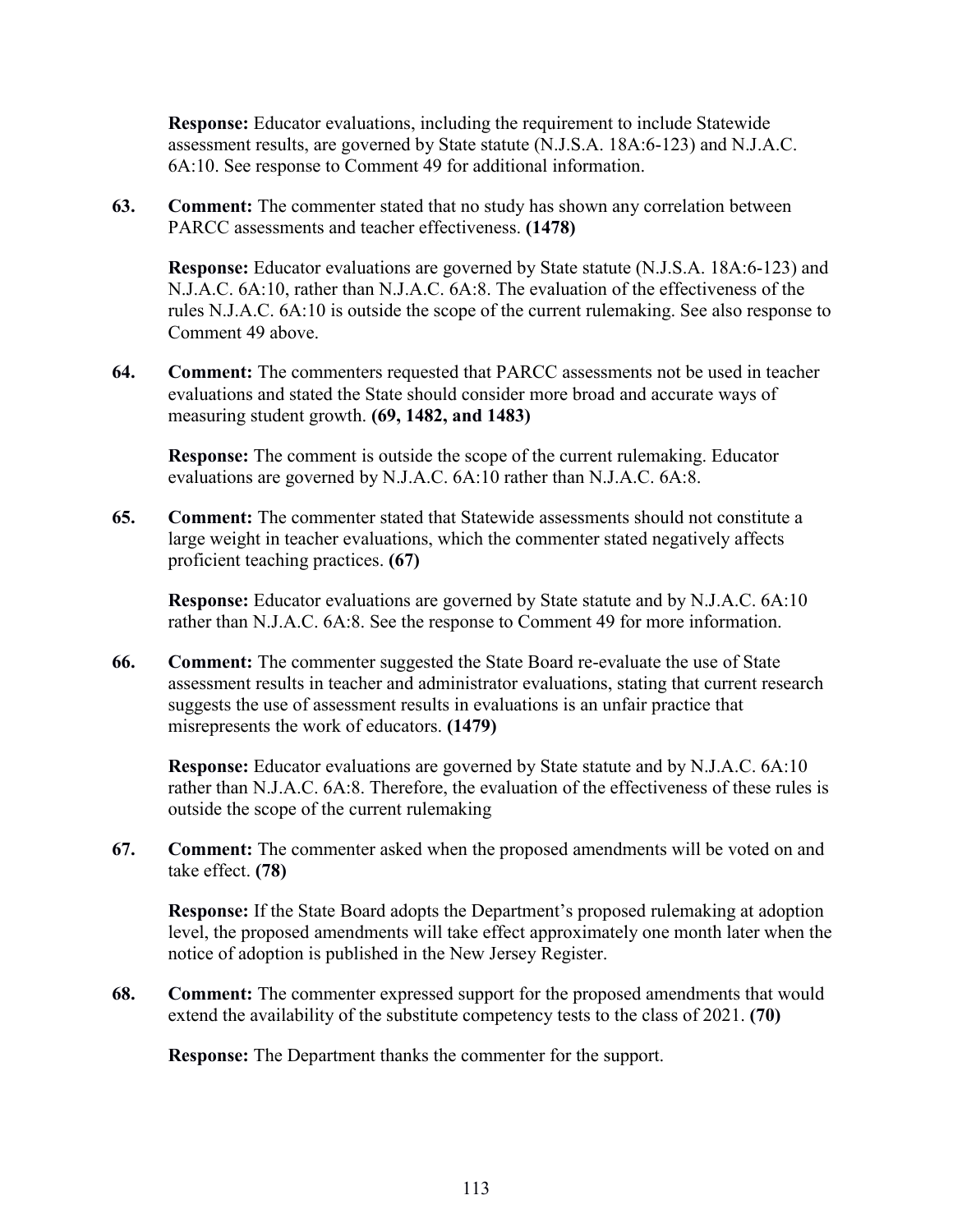**69. Comment:** The commenter urged the State Board to change the Statewide assessment cut scores because many students in the class of 2021 have not met the required cut score for the Algebra I assessment and must retake it multiple times despite passing the Geometry and/or Algebra II State assessments. The commenter stated that Statewide assessments place too much pressure on students and that students who repeatedly fail the assessments feel discouraged and embarrassed. **(70)**

**Response:** Under the Department's proposed rulemaking at adoption level, and in accordance with the amended consent order approved by the Appellate Division, students in the classes of 2019 through 2022 may meet the graduation assessment requirements through any of the following three ways: demonstrating proficiency on the NJSLA/PARCC ELA 10 or Algebra I assessments, meeting designated cut scores on a Commissioner-approved substitute competency test, such as the NJSLA-Geometry or NJSLA-Algebra II, or using the portfolio appeals process.

**70. Comment:** The commenter stated that administering more assessments in high school than required by Federal law is unnecessary. **(73)**

**Response:** Beginning with the spring 2019 administration, the Department reduced the number of required Statewide assessments in high school. Furthermore, the Department's proposal aligns to Federal and State law and continues to enable the Department to use assessments as one important metric to ensure the State is identifying and supporting the schools and school districts that need assistance the most.

**71. Comment:** The commenter questioned how students will be assessed in mathematics in grades nine and 10 if they take Algebra I and Geometry while in middle school and are administered only one Statewide assessment (Algebra II) in high school. The commenter also stated that the lack of Statewide assessments in mathematics for high-achieving high school students will erroneously reflect lower student and school scores since the most gifted students will not be included in the results from Statewide assessments. **(6)**

**Response:** Federal accountability requirements related to Statewide assessments were waived in 2020 and for spring 2021. For State and Federal accountability related to Statewide assessments moving forward, the Department plans to use each student's grade nine end-of-course NJSLA in mathematics in high school. Students who completed all three high school mathematics courses in middle school must take a more-advanced mathematics assessment in high school, such as SAT, ACT, Advanced Placement (AP) Calculus, AP Statistics, or International Baccalaureate® (IB) Mathematics. Also during the 2021-2022 school year, the Department will administer to students in grade 11 the State graduation proficiency test, which will be aligned to the NJSLS in ELA 10, Algebra I, and Geometry for the purposes of meeting State graduation assessment requirements.

The Department administers end-of-course mathematics assessments to students who take Algebra I, Geometry, and Algebra II. With regard to school accountability, students who take the courses in middle school are accounted for in the results from the respective end-of-course assessments.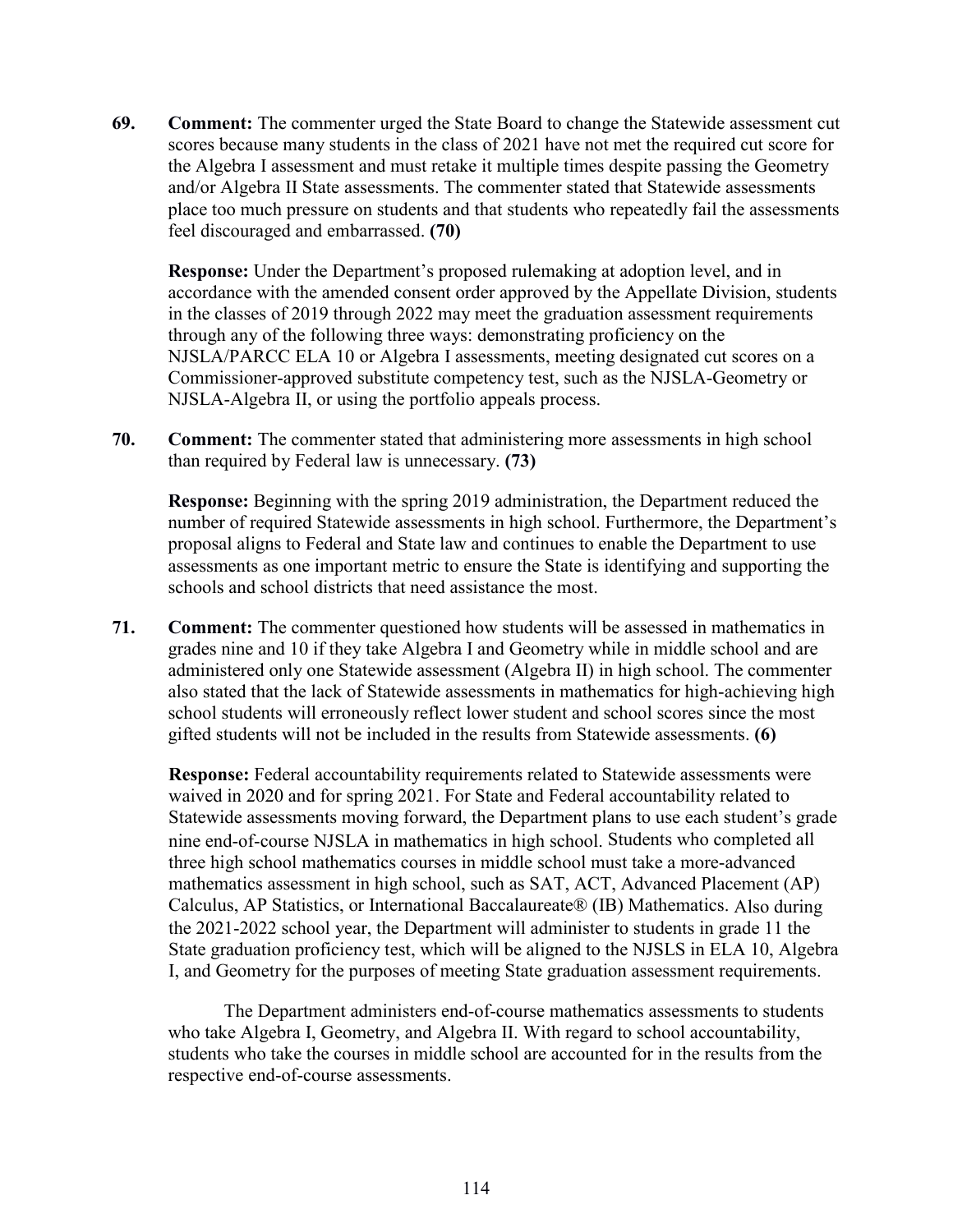**72. Comment:** The commenter asked for confirmation that, under the proposed amendments, students who take both Geometry and Algebra II in 10th grade will be expected to take only the Algebra II State assessment, which is the current practice. The commenter also stated students who double up on Algebra I and Geometry are also in a similar situation, but logic would dictate they take the Algebra I State assessment since it is a graduation requirement. **(1488)**

**Response:** Students in grade nine who take both Algebra I and Geometry courses will take the Algebra I assessment, and students who take both Geometry and Algebra II courses take the Algebra II assessment. Federal accountability requirements related to Statewide assessments were waived in 2020 and for spring 2021. For State and Federal accountability related to Statewide assessments moving forward, the Department plans to use the State assessments in ELA and mathematics in grade nine or at least one high school end-of-course assessment in each subject. Also during the 2021-2022 school year, the Department will administer to students in grade 11 the State graduation proficiency test, which will be aligned to the NJSLS of ELA 10, Algebra I, and Geometry for the purposes of meeting State graduation assessment requirements.

**73. Comment:** The commenters expressed support for the proposed amendments to N.J.A.C. 6A:8, especially those affecting ELLs. The commenters stated the proposed amendments promote equitable access to educational opportunities for ELLs, which ultimately benefits all students. **(50, 668, 788, 1489, 1490, 1492, 1493, 1494, 1495, 1496, 1497, 1498, and 1499)**

**Response:** The Department thanks the commenters for the support.

**74. Comment:** The commenter expressed support for the proposed amendments that affect ELLs. The commenter stated that many ELLs felt discouraged and frustrated by the PARCC assessments because receiving low scores did not reflect their progress in English language acquisition. The commenter also stated that the proposed amendments will allow ELLs to see a clear pathway to success and to a post-graduate education while using their native language as a bridge during their high school careers. **(59)**

**Response:** The Department thanks the commenter for the support.

**75. Comment:** The commenter expressed support for the proposed amendments at N.J.A.C. 6A:8-4.1(d)1ii, which will allow district boards of education to substitute a Departmentapproved language proficiency test for the English language arts component of the Statewide assessment at all tested grade levels when a first-year ELL has entered the United States after June 1 of the calendar year prior to the test administration rather than July 1, because the proposed amendments will align the rule with New Jersey's ESSA State Plan. The commenter also expressed support for proposed N.J.A.C. 6A:8- 4.1(d)1ii(1), which will exempt first-year ELLs who substitute a Department-approved English language proficiency test for the State ELA 10 assessment from the State ELA 10 assessment, because it will ensure that ELLs who use this option afforded under ESSA will be able to meet the graduation assessment requirements. **(74)**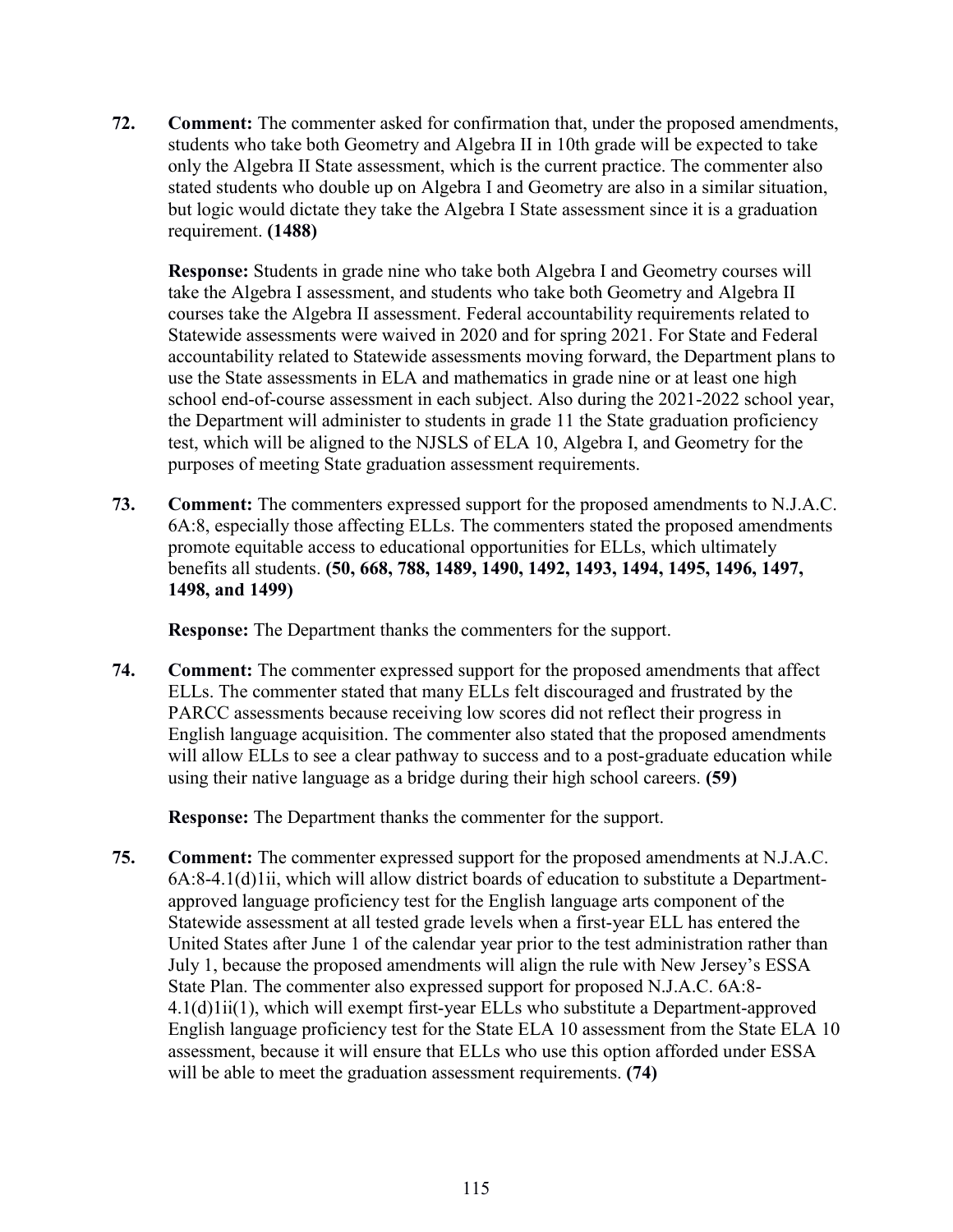**Response:** The Department thanks the commenter for the support of the proposed amendments at N.J.A.C. 6A:8-4.1(d)1ii. The Department proposed in the notice of substantial changes upon adoption to delete proposed new N.J.A.C. 6A:8-4.1(d)1ii(1) because the "State ELA 10 assessment" will no longer be administered.

**76.** The commenter expressed support for proposed N.J.A.C. 6A:8-4.1(d)3iii, which will require the Department to implement an approved English language proficiency assessment to measure the progress in English language proficiency of ELLs who have been determined eligible by the IEP team for an alternative Department-approved English language proficiency assessment for students with disabilities, because it will align the rules with New Jersey's ESSA State Plan. **(74)**

**Response:** The Department thanks the commenter for the support.

**77. Comment:** The commenter sought clarification regarding the proposed amendments at N.J.A.C. 6A:8-4.1(d)1. The commenter asked where the "appropriate accommodations" will be specified for ELLs because they do not have an IEP or 504 plan. **(74)**

**Response:** The appropriate accommodations for ELLs are specified at N.J.A.C. 6A:8- 4.1(d)1i and ii. The regulations state that district boards of education may administer the Statewide assessment in mathematics to ELLs in their native language, when available, and administer to first-year ELLs a substitute a language proficiency assessment for the ELA portion of the Statewide assessment.

**78. Comment:** The commenter urged the Department to develop and sustain a long-term Statewide assessment policy because students do not know what graduation requirements apply to them because the State assessment requirements change so often. The commenter encouraged the State to continue to offer the SAT, Accuplacer, and ASVAB-AFQT as State graduation assessments because they offer tangible benefits for students, which can act as an incentive for students to graduate. **(75)**

**Response:** Under the Department's proposed rulemaking at adoption level, and in accordance with the amended consent order approved by the Appellate Division, students in the classes of 2019 through 2022 may meet the graduation assessment requirements through any of the following three ways: demonstrating proficiency on the NJSLA/PARCC ELA 10 or Algebra I assessments, meeting designated cut scores on a Commissioner-approved substitute competency test, or using the portfolio appeals process. Students in the classes of 2023 through 2025 will be required to take the State graduation proficiency test in grade 11. If students do not demonstrate proficiency on the test, they must be offered the opportunity for remediation and to retake the State graduation proficiency test. Students who do not pass the State graduation proficiency test may use passing results from an assessment on the menu of substitute competency tests, or may avail themselves of the portfolio appeals process in grade 12.

**79. Comment:** The commenter urged the State Board to consider shifting away from the practice of standardization of curriculum and instruction for the purpose of increasing test scores and toward provision of enriching opportunities for students. **(1479)**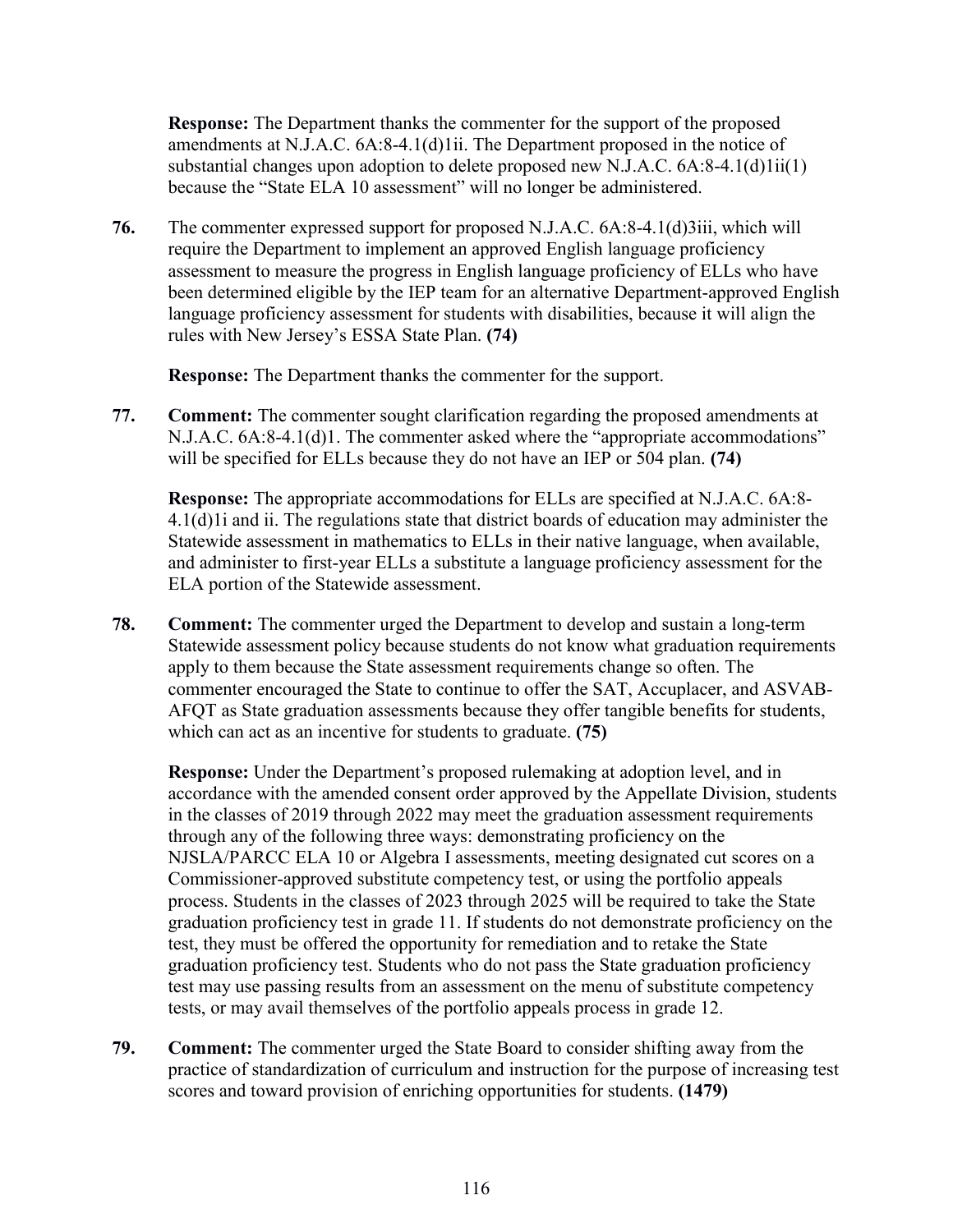**Response:** The State Board adopts academic standards, while school districts are responsible for determining the curriculum and instruction that supports students in meeting those academic standards (that is, the NJSLS). The Department expects that reducing the number of hours students spend taking Statewide assessments will increase instructional time throughout the year and enable school districts to reallocate resources and to better support students' academic needs.

**80. Comment:** The commenter suggested that the Department shift the testing window for State assessments to earlier in the school year. The commenter stated a shift would allow teachers to receive assessment scores during the same school year the assessments are administered so the results could be used to frame instruction, which is not possible with the current testing window. **(1479)**

**Response:** The Department thanks the commenter for the input. Current State assessments are designed to be administered when approximately 80 percent of instruction has been completed for the school year; this metric determines the assessment administration window. With this timing, State assessment results can inform curricular decisions, resources, and promote conversations about the strengths and weaknesses of grade- and school-level instruction for the following school year. The Department will consider the comment as it transitions current Statewide assessment program to the next generation of Statewide assessments.

**81. Comment:** The commenter suggested that the Department consider research that indicates out-of-school factors like socioeconomic status, family background, and geography are predictive of Statewide assessment results. Based on the predictability, the commenter suggested the Department not consider Statewide assessment results when determining the effectiveness of students, teachers, or school districts. The commenter also suggested the Department not publicly report Statewide assessment results as to eliminate the pressure that teachers and administrators feel in relation to Statewide assessments. **(1500)**

**Response:** The Department remains committed to maintaining high expectations for all students, complying with Federal requirements, and, most importantly, considering the needs of all students. The Department maintains that State assessments are a valuable tool for educators, students, and families in understanding student learning and performance, but not the only tool. The Department agrees with the importance of looking beyond overall averages of proficiency and of closely reviewing the performance of all students and individual subgroups. However, ESSA and [New Jersey's State ESSA Plan](https://www.state.nj.us/education/ESSA/plan/) require the Department to report on and to utilize State assessments and other metrics, such as academic growth, graduation rates, chronic absenteeism rates, and ELLs' progress toward English proficiency to identify which schools need comprehensive and targeted support.

**82. Comment:** The commenter stated that State law only mandates that Statewide assessments are completed but does not specify what assessments the State must administer. The commenter stated that the State does not need to administer the same test to all schools. The commenter suggested that the Department consider the development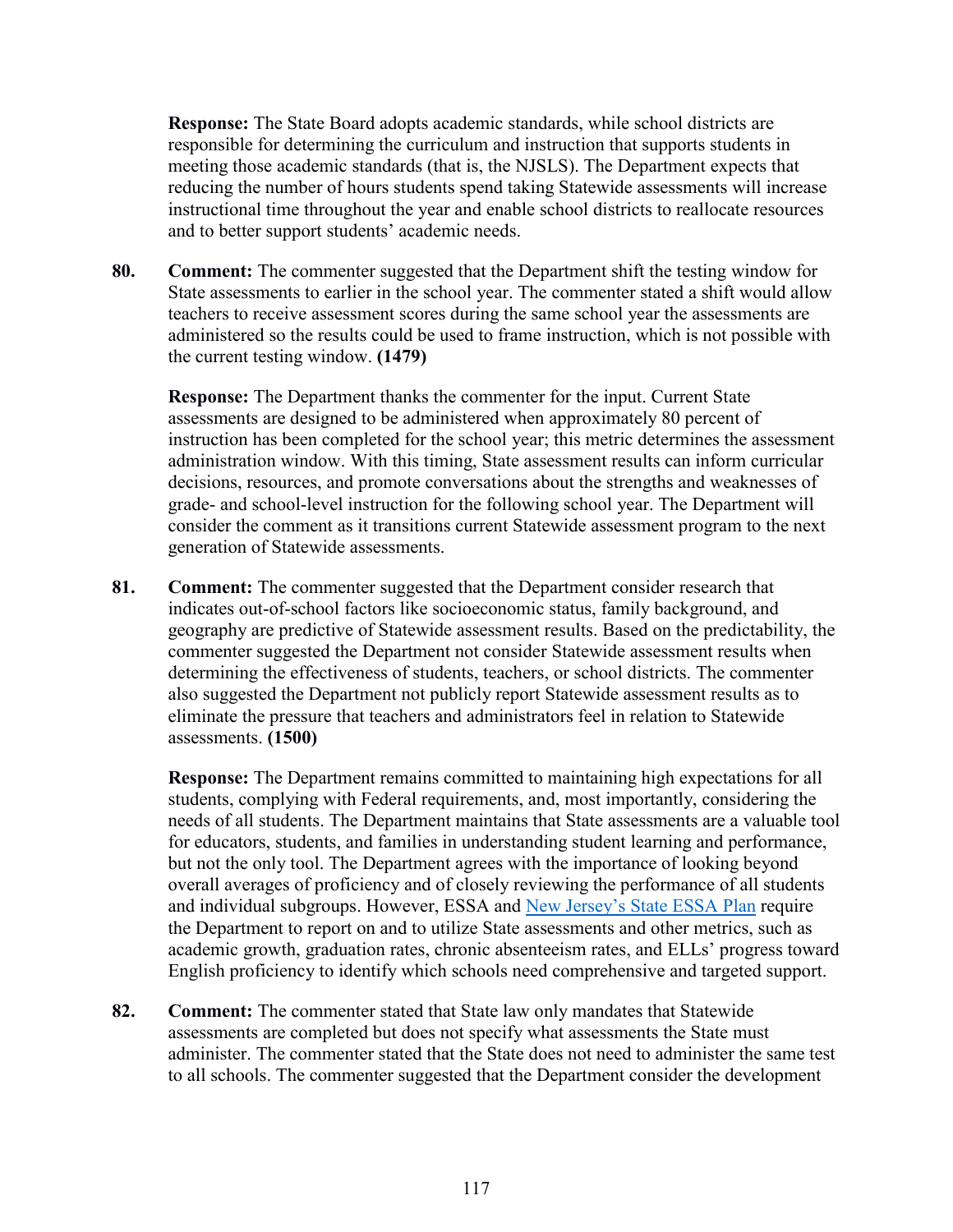and marketing of several different standardized assessments to allow communities to make decisions based on their unique circumstances**. (1500)**

**Response:** The Department thanks the commenter for the input. ESSA mandates that states administer the same peer reviewed assessments to all students in grades three through eight and once in high school. The Department is exploring all flexibilities afforded by ESSA and will continue to seek stakeholder input during the transition from the current Statewide assessment program to the next generation of Statewide assessments.

**83. Comment:** The commenter stated that the true purpose of Statewide assessments is to show growth and to demonstrate learning. The commenter suggested that the Department consider developing alternative methods for school districts to measure and report student growth and achievement. The commenter also suggested that the Department allow school districts to submit, on behalf of students, portfolios that demonstrate an individual student's growth, as a portfolio of student work would promote active monitoring of student growth and would address each student as an individual**. (1500)**

**Response:** The Department thanks the commenter for the input. ESSA mandates that states administer to all students annually statewide assessments aligned to states' academic content standards in reading/language arts and mathematics in grades three through eight and once in high school. ESSA also requires science assessments once in each grade span (grades three to five, six to nine, and 10 to 12) for all students, and annual English language proficiency assessments in kindergarten through grade 12 for all English learners. ESSA specifically requires states to administer the same assessment system to all students.

**84. Comment:** The commenter suggested the Department consider developing a Statewide assessment system that promotes critical thinking and problem solving, which would shift the majority of questions from multiple choice to open ended responses. **(1500)**

**Response:** The Department collected information and input regarding substantive recommendations for consideration to inform the development of the next generation of Statewide assessments and to build on the foundation of critical thinking and problem solving currently implemented in New Jersey's Statewide assessment program. The Department will consider as the suggestion as it transitions from the current Statewide assessment program to the next generation of Statewide assessments.

**85. Comment:** The commenter stated that district boards of education and the communities that they represent need ample notice to implement the changes that result from the proposed amendments and to assess their fiscal and programmatic impacts. The commenter also asked if the proposed amendments will have a negative fiscal impact on district boards of education. **(1)**

**Response:** The Department agrees that notice to stakeholders regarding any changes to New Jersey Administrative Code that impact the administration of the Statewide assessment program must be clearly communicated in a timely manner. The Department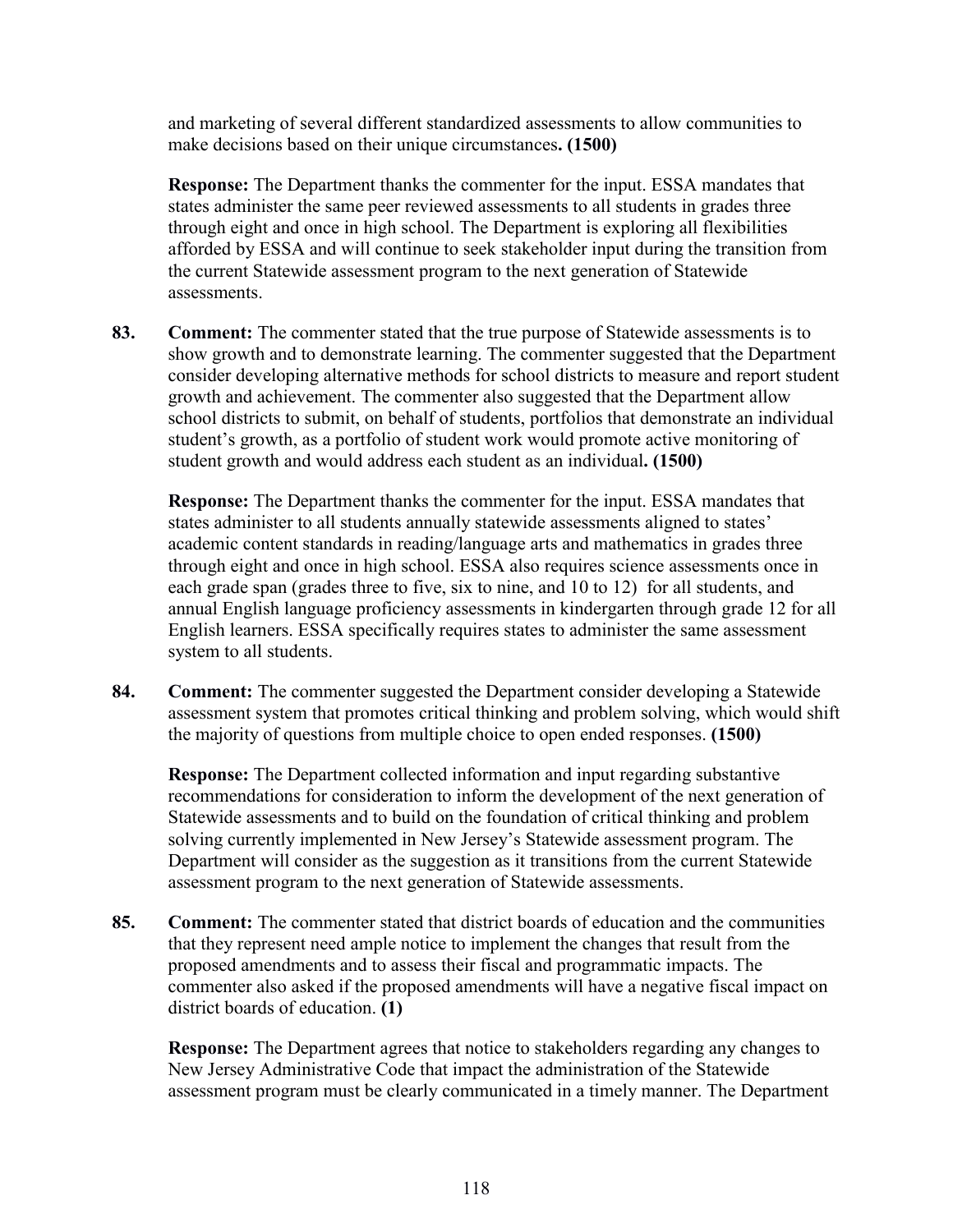will communicate information regarding the outcome of the State Board's vote regarding the Department's proposed rulemaking at adoption level. The Department does not expect that a significant negative financial impact on district boards of education will result from the Department's proposed rulemaking at adoption level.

**86. Comment:** The commenter recommended that a definition for "district board of education" be added at N.J.A.C. 6A:8-1.3 and be defined as "for purposes of this chapter only, 'district board of education' means providers of publicly funded elementary, secondary, and adult high school education programs, including charter schools as approved private schools for students with disabilities." Additionally, the commenter recommended amending the definition of "chief school administrator" to include charter school lead persons and directors of approved private schools for students with disabilities. The commenter said the amendments would clarify that that N.J.A.C. 6A:8 applies to all of these entities. **(1)**

**Response:** The Department thanks the commenter for the suggestions. The Department did not propose amendments to either definition as part of the original proposal but will work with stakeholders in advance of any future rulemaking.

**87. Comment:** The commenter recommended merging or clarifying the distinctions around the provisions at N.J.A.C. 6A:8-4.3(a) and (b) because they appear to address the same topic in similar language. The commenter also recommended that "at a public meeting" be added at N.J.A.C. 6A:8-4.3(a) to clarify the reporting requirement. **(1)**

**Response:** The Department declines to propose the recommendation regarding N.J.A.C. 6A:8-4.3(a) and (b) as the provisions refer to different topics. N.J.A.C. 6A:8-4.3(a), as proposed for amendment, refers to chief school administrators reporting assessment results to district boards of education and members of the public at a public meeting within 60 days of receipt from the Department. N.J.A.C. 6A:8-4.3(b), as proposed for amendment, refers to chief school administrators providing educators, parents, and students with the results of annual assessments as required under N.J.A.C. 6A:8-4.2(a) within 30 days of receiving the information from the Department. Therefore, N.J.A.C. 6A:8-4.3(a) refers to reporting district and school level results to district boards of education, while N.J.A.C. 6A:8-4.3(b) refers to the reporting of individual student results.

**88. Comment:** The commenter stated that N.J.A.C. 6A:8-3.1(c)2 requires school districts to integrate 21st century themes and skills into the curriculum and recommended an amendment to add a reference to where a list of the themes and skills can be found. **(1)**

**Response:** The Department declines to propose the recommended amendment because the careers and themes can be found in N.J.A.C. 6A:8-1.3 in the definition of "twentyfirst century themes and skills." The  $21<sup>st</sup>$  century themes and skills are outlined in Standard 9 of the NJSLS, which includes the 12 Career Ready Practices, which were readopted as ["Career Readiness, Life Literacies, and Key Skills Standards"](https://www.nj.gov/education/cccs/2020/2020%20NJSLS-CLKS.pdf) in June 2020 by the State Board.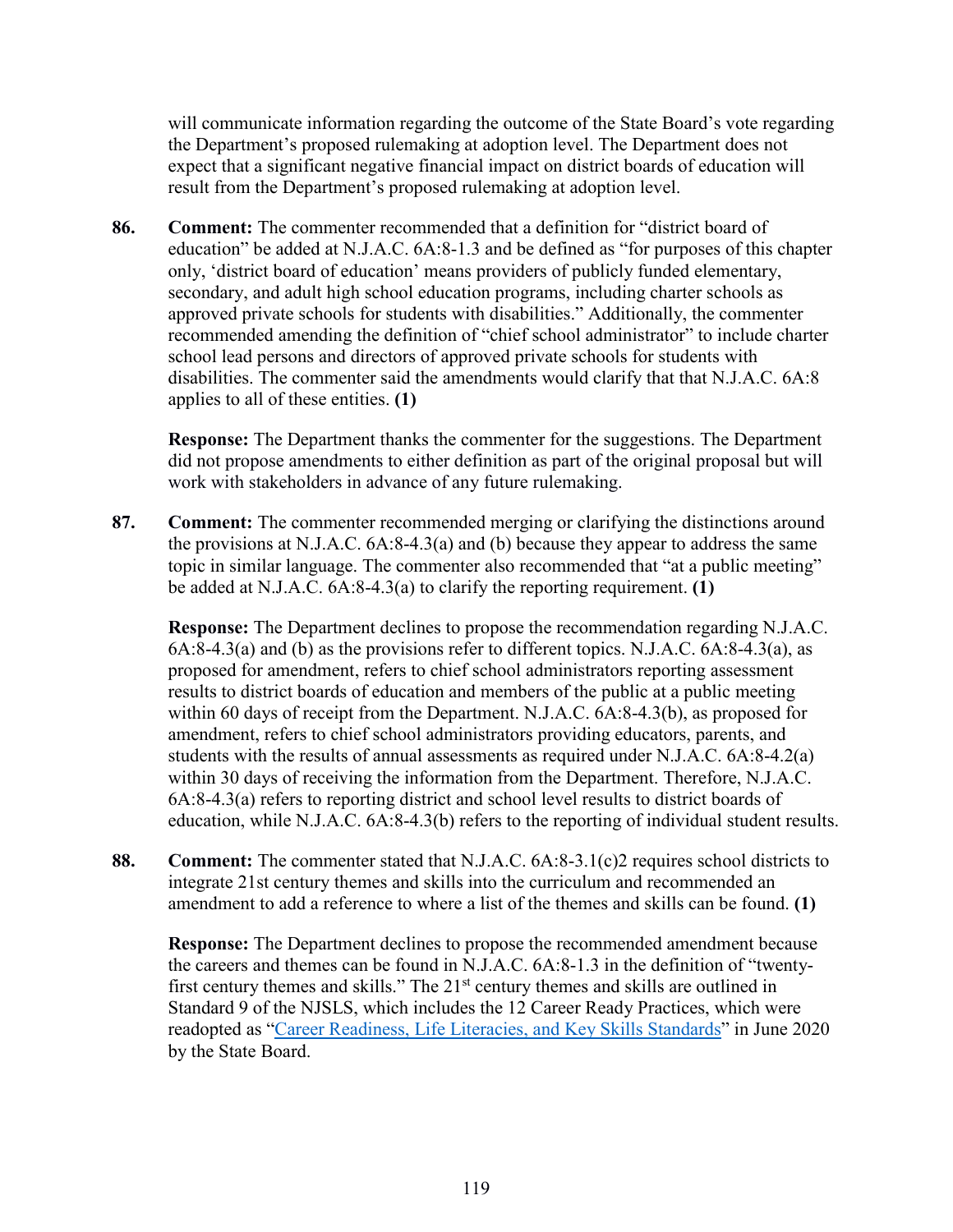**89. Comment:** The commenter stated that N.J.A.C. 6A:8-3.1(c)3 requires district boards of education to provide "the time and resources to develop … instructional tools for helping students acquire required knowledge and skills" and recommended an amendment to delete "time" because instructional time is a mandated subject of negotiations and the amendment will not negatively impact the rule's substance. **(1)**

**Response:** The Department declines to propose the recommended amendment. The reference to "time" at N.J.A.C. 6A:8-3.l(c)3 requires district boards of education to afford educators the opportunity and resources to complete the activities associated with the implementation of the NJSLS. The amount of time provided for educators to complete these activities is determined by the district board of education.

**90. Comment:** The commenter stated that Federal and State authorities should adopt a flexible approach to assessing students with disabilities that will yield useful data on student growth and the effectiveness of the student's educational program. The commenter also stated that IEP teams should determine whether a student with disabilities takes the State assessment administered to general education students or an alternative assessment based on the student's developmental and pedagogical progress rather than the student's chronological grade level. The commenter further stated there is strict criteria for a student to be eligible to take Dynamic Learning Maps, which is the current alternative State assessment for students with disabilities, and a student who does not meet the criteria must take the general education State assessment that corresponds to the student's chronological age and grade level rather than the academic and developmental level to which the student is exposed on a daily basis. The commenter requested an amendment at N.J.A.C. 6A:8-4.1(d) to address such circumstances and permit IEP teams to determine the testing level for each student. **(1)**

**Response:** The Department declines to propose the recommended amendment. During its targeted assessment outreach, the Department received positive feedback regarding the assessment system's alignment to the NJSLS. The Department is committed to continuing to administer standards-based Statewide assessments to help ensure that students are making progress toward learning objectives. As the Department transitions from the current Statewide assessment program to the next generation of Statewide assessments, the Department remains committed to ensuring that students with disabilities have assessments that deliver actionable data and that the students are provided the appropriate accommodations. Appropriate accommodations, which are identified in students' IEPs and 504 plans, provide students with the tools necessary to access State assessments and demonstrate proficiency on them.

The Statewide assessment program is designed to incorporate the maximum number of accommodations that are appropriate for a student to utilize during a Statewide assessment and that do not negatively impact the accurate measurement of performance. Accommodations on State assessments are intended to facilitate access to the content for students who require them.

**91. Comment:** The commenter stated that N.J.A.C. 6A:8-4.2(e) places responsibility for test security on district boards of education and recommended an amendment to include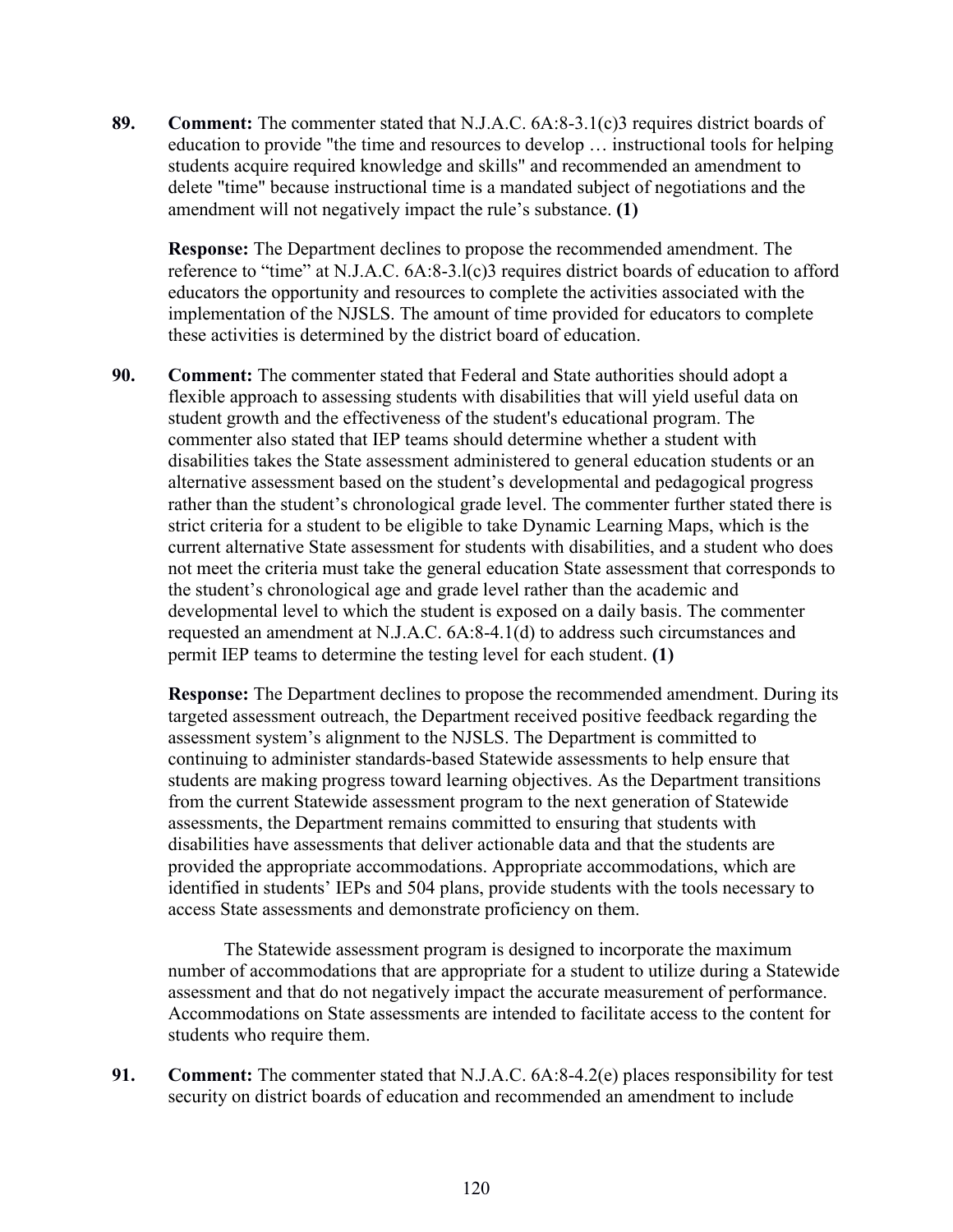clarifying language that security responsibilities are in accordance with Commissioner and testing vendor directives. The commenter also stated that security standards should be developed at the State level, while implementation of security protocols occurs at the local level. **(1)**

**Response:** The comment is outside the scope of the rulemaking as N.J.A.C. 6A:8-4.2 is not proposed for amendment.

**92. Comment:** The commenter stated that N.J.A.C. 6A:8-5.1 and other provisions throughout the proposed rulemaking refer to the NJSLS. The commenter asked if the NJSLS will be updated at the same time as this proposal to include new State laws. **(1)**

**Response:** In June 2020, the State Board adopted the [revised NJSLS](https://www.nj.gov/education/cccs/2020/) in all content areas except ELA and mathematics, which were most recently adopted by the State Board in May 2016. The revisions to the seven content areas that were adopted by the State Board earlier this year incorporate new statutory provisions, where appropriate.

**93. Comment:** The commenter stated that A-672/S-558, which was introduced during the 2018-2019 session, would provide an interim solution to the now invalidated graduation assessment regulations if approved by the Legislature and signed into law. The commenter also stated the bill would allow State testing to move forward for State and Federal accountability purposes, while suspending the individual testing requirement for a State-endorsed high school diploma. The commenter stated the hiatus would provide the opportunity for further collaboration with the Legislature to modify and reconcile the statute and the regulations to ensure compliance with State law and sound educational policy. **(1)**

**Response:** The legislation referenced by the commenter expired at the end of the 2018- 2019 legislative session and no new corresponding legislation is currently pending.

**94. Comment:** The commenter stated that the State Board's refusal to approve the rulemaking proposed in September 2018 resulted in inequity for a wide range of students. The commenter stated that students learning in a block schedule environment take State assessments either in the fall or the spring depending upon the course schedule. The commenter also stated that students who take State assessments in the fall of 2018 were covered by the existing regulations and a longer testing timeframe while students who took State assessments in the spring of 2019 would operate under the amended regulations and shortened testing time frames. The commenter further stated that students provided special education or 504 accommodations who take State assessments in the fall did not benefit from the proposed amendments regarding accommodations and ELLs who took State assessments at the same time could not use ACCESS tests. The commenter also stated the inequities further diminish the validity of the State assessment and further disadvantage historically marginalized students. **(3)**

**Response:** Under the Department's proposed rulemaking at adoption level, the graduation assessment requirements for the classes of 2018 and 2019 remained the same. Since the December 31, 2018, Appellate Division decision, the Department has been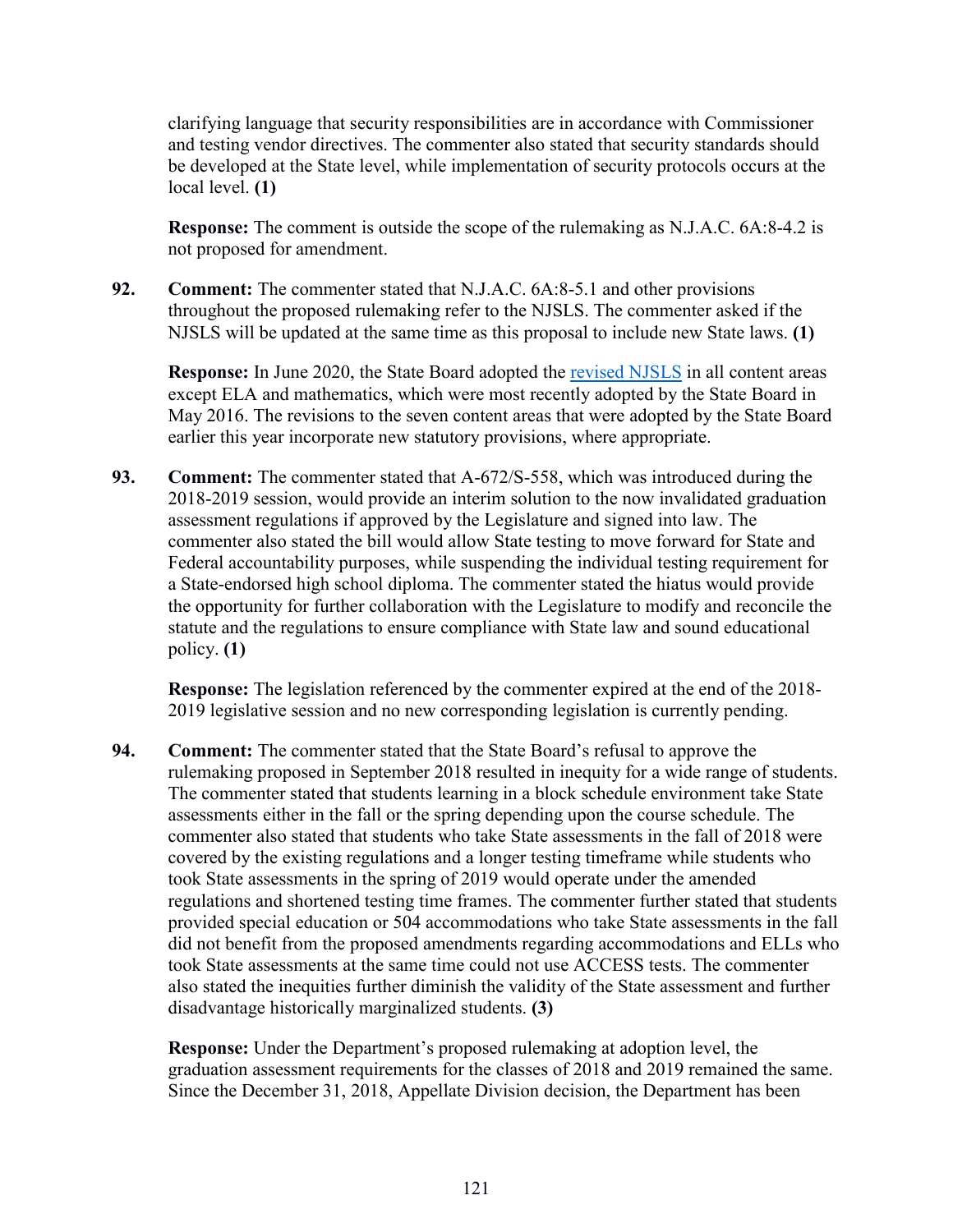working with the State Board and various educational stakeholders to establish a clear graduation assessment pathway for all students. The Department maintains that the proposed rulemaking at adoption level aligns the chapter with the State statutory requirements in N.J.S.A. 18A:7C-1 et seq.

**95. Comment:** The commenter stated that the State Board's inclusion of two additional tests at the high school level before publication of the original rulemaking at proposal level in October 2018 would continue unnecessary over testing of students. The commenter also stated the Department demonstrated sufficient data to ensure schools know which students need remediation based on the eighth grade State assessment without requiring students to take State assessments in ninth grade. **(3)**

**Response:** For State and Federal accountability purposes during the 2018-2019 school year, the Department used grade nine and 10 State assessments in ELA and mathematics. Federal accountability based on State assessments was waived for the 2019-2020 and the 2020-2021 school years. Unless waived by the Federal government during the 2021-2022 school year, the Department plans to use for State and Federal accountability the grade nine State assessments in ELA and mathematics, or at least one end-of-course high school assessment in each content area. During the 2021-2022 school year, the Department will administer to students in grade 11 the State graduation proficiency test, which will be aligned to the NJSLS in ELA 10, Algebra I, and Geometry for the purposes of meeting State graduation assessment requirements.

**96. Comment:** The commenter expressed continued opposition to high-stakes testing and the use of an exit test as a requirement for high school graduation. The commenter also stated that no educational research supports exit exams as an indicator of future success and New Jersey should join the 15 other states that have eliminated exit exam requirements. **(3)**

**Response:** The State graduation proficiency test is required by N.J.S.A.18A:7C-1, 2, 3, 4, 6, and 6.1.

**97. Comment:** The commenter urged the Department to explore the Innovative Assessment Pilot available under ESSA to engage educators and students in the development of highquality, curriculum-embedded performance assessments. **(3)**

**Response:** As the transition from the current Statewide assessment program to the next generation State assessment system continues, the Department remains committed to exploring all flexibilities afforded by ESSA, including options that are part of the Innovative Assessment Demonstration Authority (IADA), and will continue to seek stakeholder input.

## **3. Comments Received upon Publication of Notice of Proposed Substantial Changes upon Adoption to Proposed Amendments at N.J.A.C. 6A:8-1.3, 4.1, 5.1 and 5.2**

**98. Comment:** The commenter asked when the proposed amendments would be implemented. **(A)**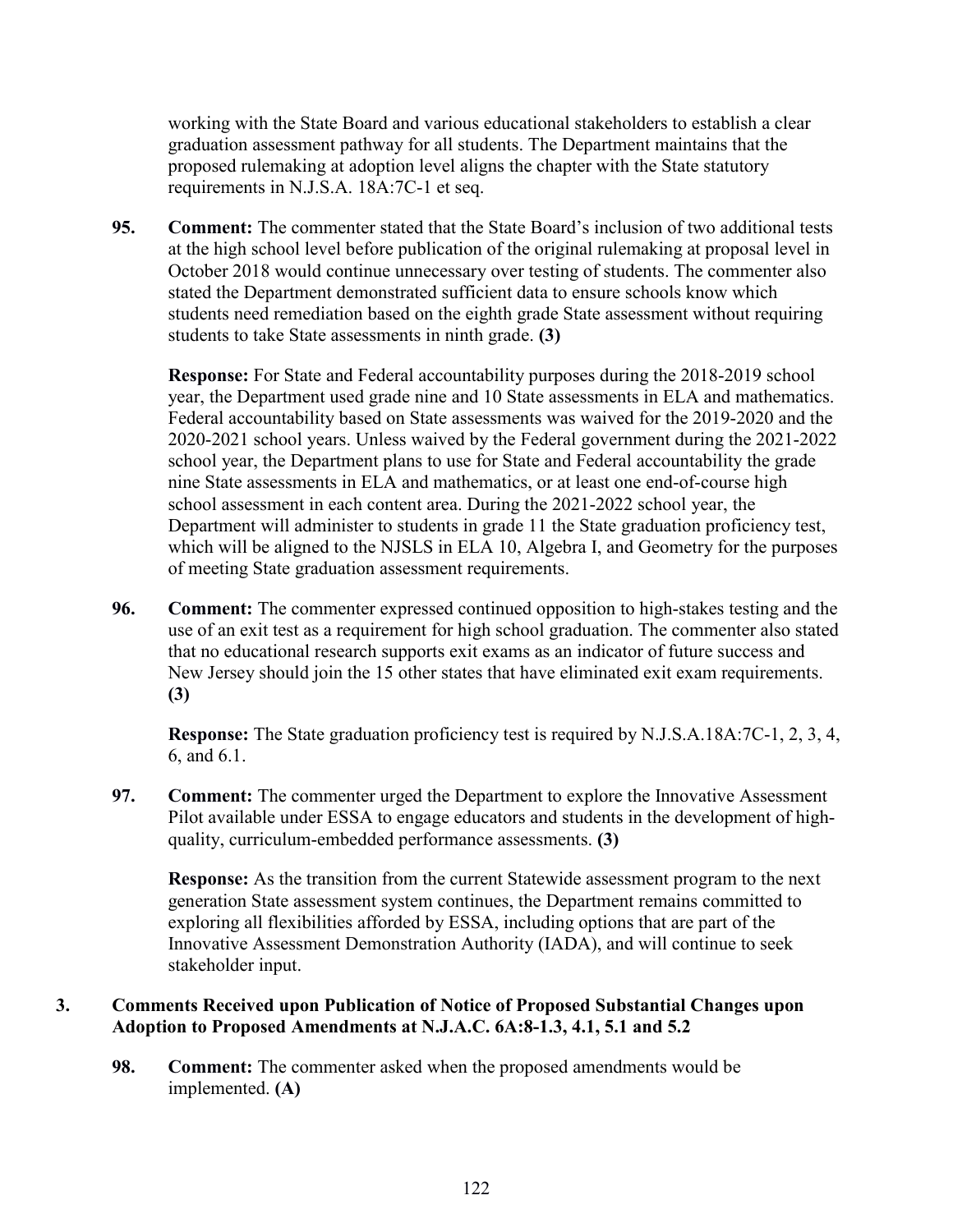**Response:** The amended consent order approved by the Appellate Division applied the graduation assessment requirements applicable to the class of 2019 to graduates through the class of 2022. The class of 2023 is the first class that will sit for the State graduation proficiency test and would take the test in the 2021-2022 school year. If the State Board adopts the Department's proposed rulemaking at adoption level (that is, the amendments proposed in 2018 combined with the amendments proposed in the two notices of substantial changes upon adoption), the proposed amendments will take effect when the notice of adoption is published in the New Jersey Register approximately one month later.

**99. Comment:** The commenter asked if the Statewide assessment program will continue to administer end-of-course mathematics assessments under the proposed amendments. **(A)**

**Response:** Yes, the Department intends to maintain the end-of-course middle and high school mathematics assessments.

**100. Comment:** The commenter asked if, under the proposed amendments, grade 11 students can opt out of taking the State graduation proficiency test and directly avail themselves of the portfolio appeals process, or if students must take the State graduation proficiency test before accessing the portfolio appeals pathway. **(B)**

**Response:** No. the proposed amendments do not allow and 11th grade student to opt out of taking the State graduation proficiency test. The Department's proposed rulemaking at adoption level allows students who by 12th grade have taken, but not passed, the State graduation proficiency test but have met all the credit, curriculum, and attendance requirements, to participate in the portfolio appeal process. The Department's proposed rulemaking at adoption level will maintain, per State law, the portfolio appeals process and will codify that the menu of options cannot be accessed without sitting for the State graduation proficiency test.

**101. Comment:** The commenter stated that the N.J.A.C. 6A:8 was created assuming that grade 11 students would avail themselves of the State graduation proficiency test. The commenter further stated that all stakeholders in the State expect that the Department's policies lead to students graduating high school with a clear set of abilities and techniques and establish educational levels at a minimum rigor for students to proceed on career or college paths. **(A)**

**Response:** The Department agrees with the commenter and expects students to take all required courses, attend school, and take the Statewide assessment statutorily required for graduation. N.J.A.C. 6A:8 contains safeguards, including the portfolio appeals process, to ensure that students reach at least a minimum level of proficiency.

**102. Comment:** The commenter stated the State Board has agreed historically that one graduation test is not right for every student and, for this reason, the law establishing the portfolio appeals process was enacted. The commenter also stated it is critical that the public understands that State law does not include a sitting requirement to access the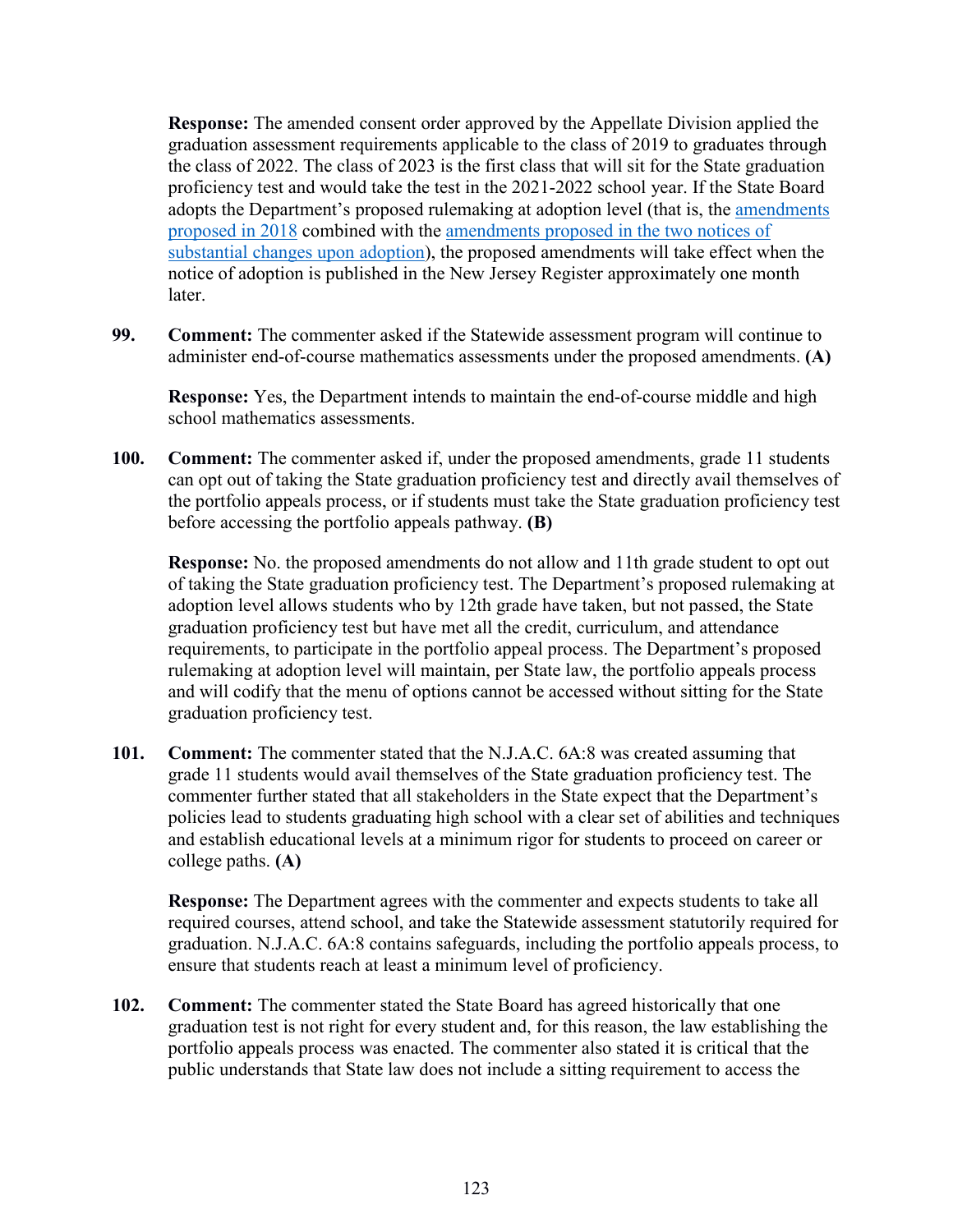portfolio appeals process, but the proposed amendments include a sitting requirement to access the menu of substitute competency tests. **(G)**

**Response:** The Department agrees that regulations and State practice have demonstrated, since 1979, that students who do "not meet the State and district examination standards for graduation" may demonstrate proficiency through alternative means. As stated in the response to Comment 100, the Department's proposed rulemaking at adoption level allows students who by 12th grade have taken, but not passed, the State graduation proficiency test but have met all the credit, curriculum, and attendance requirements, to participate in the portfolio appeals process. The Department's proposed rulemaking at adoption level will maintain, per State law, the portfolio appeals process and will codify that the menu of options cannot be accessed without sitting for the State graduation proficiency test.

**103. Comment:** The commenter asked if State statute or the regulations allow for a student to opt-out of the Statewide assessment and directly access the portfolio appeals process. The commenter also asked whether it is appropriate that students be able to take this path. **(B)**

**Response:** There is no opt-out provision in State statute or N.J.A.C. 6A:8. All students in New Jersey's public schools are expected to participate in the Statewide assessment program according to the schedule established by the Commissioner. The Department's proposed rulemaking at adoption level allows students who by 12th grade have taken, but not passed, the State graduation proficiency test but have met all the credit, curriculum, and attendance requirements, to participate in the portfolio appeal process. The Department's proposed rulemaking at adoption level will maintain, per State law, the portfolio appeals process and will codify that the menu of options cannot be accessed without sitting for the State graduation proficiency test.

**104. Comment:** The commenter expressed concern that more students will opt out of the State graduation assessment because of the number of other tests that students take in 11th grade, such as SAT, ACT, and AP exams. **(D)**

**Response:** There is no opt-out provision in State statute or N.J.A.C. 6A:8. All students in New Jersey's public schools are expected to participate in the Statewide assessment program according to the schedule established by the Commissioner. Before availing themselves of the menu of substitute competency tests, such as the SAT and ACT, or the portfolio appeals process, students must take the State graduation proficiency test.

**105. Comment:** The commenter stated that one interpretation of State statute and regulations calls for students to take the State graduation proficiency test, unless a student is deemed eligible for New Jersey's alternate assessments in ELA, mathematics, and science through Dynamic Learning Maps. The commenter also stated the expectation is that the requirement would remain consistent. **(A)**

**Response:** The Department agrees with commenter's interpretation that all students are expected to take the State graduation proficiency test and intends for the implementation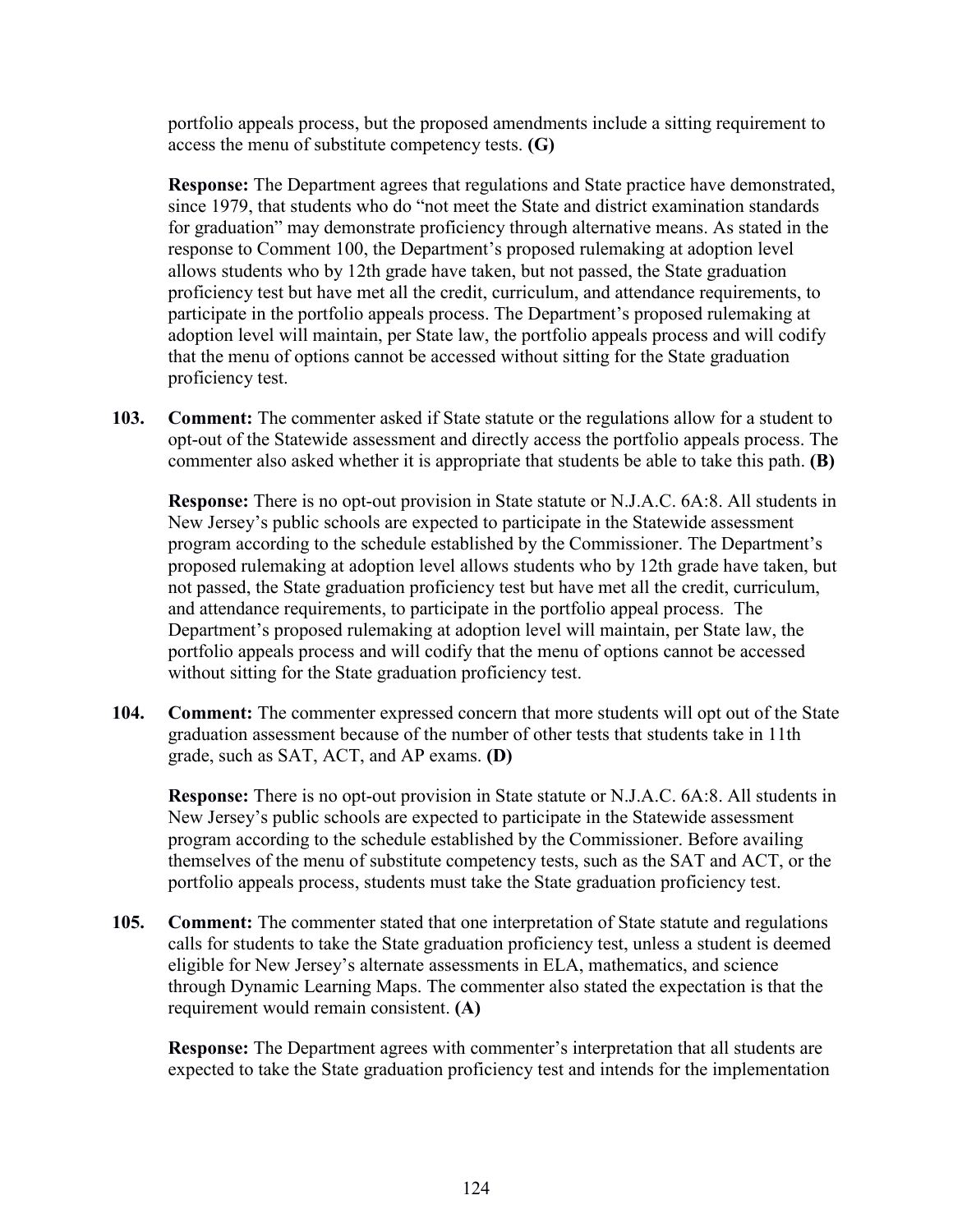of the alternate State assessment for students with disabilities to remain the same under the proposed rulemaking at adoption level.

**106. Comment:** The commenter asked if school districts encourage students to take Statewide assessments. **(H)**

**Response:** All students in New Jersey's public schools are expected to participate in the Statewide assessment program according to the schedule established by the Commissioner. Through school and school district accountability measures, school districts are held accountable for student participation in Statewide assessments described in N.J.A.C. 6A:8-4.1.

**107. Comment:** The commenter asked for statistics from past years that provide the percentages of grade 11 students who opted to take the State graduation assessment and students who did not take it. **(H)**

**Response:** In 2018 and 2019, approximately 95 percent of students took the NJSLA ELA 10 and Algebra I assessments.

**108. Comment:** The commenter asked if 2019 was the first year in which the 11th grade test was optional, and for the percentage of students who participated. **(B)**

**Response:** Spring 2019 was the first administration of the NJSLA in which students in grade 11 were not required to participate in the end-of-course Statewide assessments in ELA 11 and mathematics (that is, Algebra I or II or Geometry if a student took one of the those courses in the student's junior year). Instead, grade 11 end-of-course State assessments in ELA and mathematics were optional for school districts that chose to use the assessments for previously scheduled assessment data collection activities. Therefore, the Department did not report proficiency or participation data for grade 11 end-of-course State assessments administered in 2019. However, the participation rate for the State assessments that students could use to meet the graduation assessment requirements was approximately 95 percent.

**109. Comment:** The commenter stated that while the proposed amendments are the result of trying to do the best thing possible under current circumstances while also aligning the regulations to Federal and State law and the Appellate Division's ruling, the proposed amendments are not reflective of the best that can be done for New Jersey's students. The commenter also stated that adding the State graduation proficiency test places additional pressure on grade 11 students since they take many tests that year. The commenter further stated that end-of-course assessments make the most sense and stated that changes in State law will resolve these issues. **(B)**

**Response:** The Department appreciates the State Board's collaboration and looks forward to continuing to work with members to determine next steps under the constraints of current State law.

**110. Comment:** The commenters expressed concern about how students will remember Algebra I and Geometry in grade 11 when they take the courses in earlier grades. **(B, E)**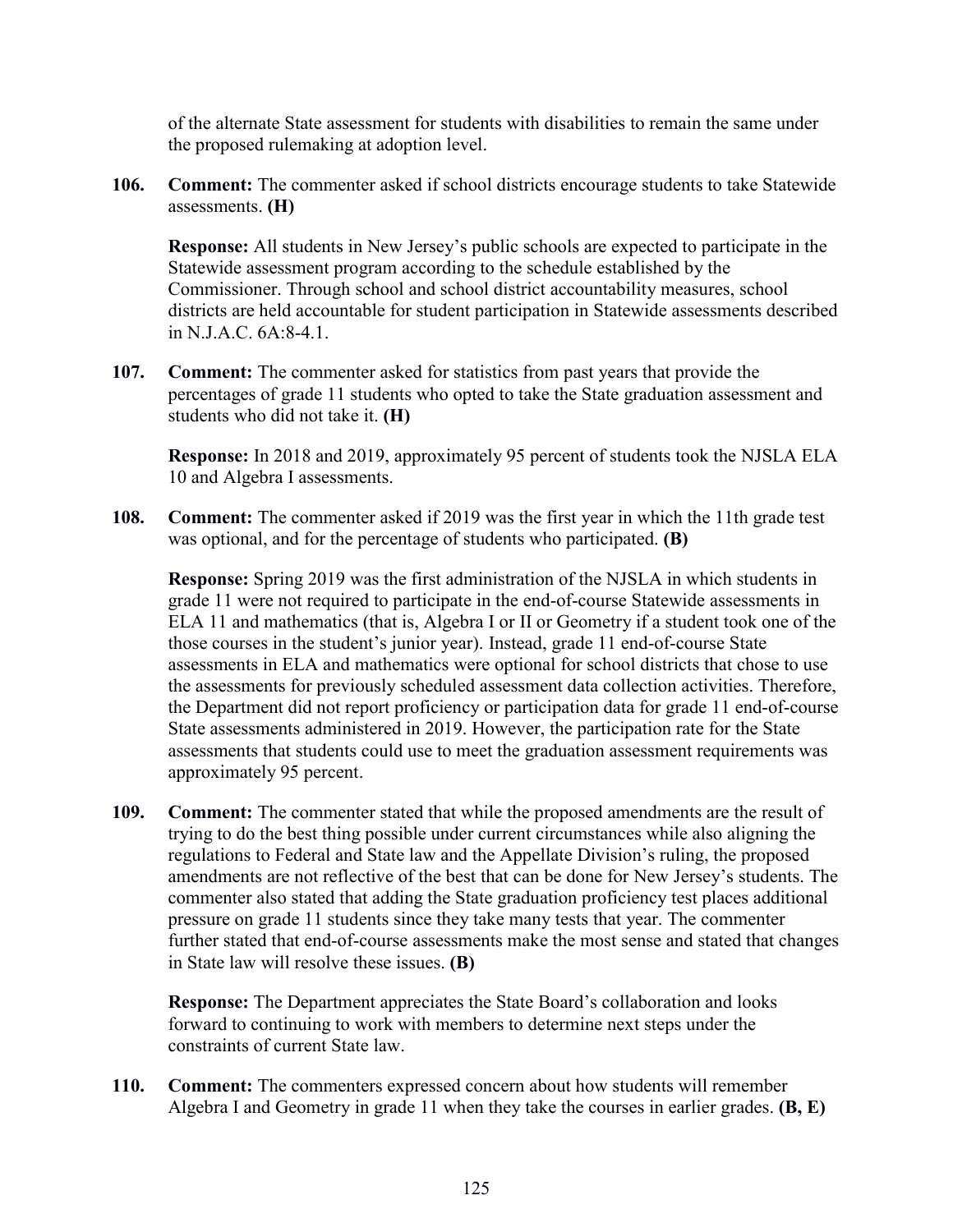**Response:** The Department remains committed to supporting school districts so they, in turn, can best support students. Once the State graduation proficiency test is developed, the Department plans to draft guidance to help educators and students understand best practices for individualized and targeted student support. By grade 11, students have taken ELA 10 and most students have taken Algebra I and Geometry. The Statewide graduation proficiency test will reinforce the most important Algebra I and Geometry concepts, and school districts should not need to adjust their coursework.

**111. Comment:** The commenter asked if all students will have access to Algebra I and Geometry courses by the time the State graduation proficiency assessment will be administered in grade 11. **(A)**

**Response:** Approximately 93 percent of students have had access to Algebra I and Geometry courses by grade 11.

**112. Comment:** The commenter asked what would happen next if the State Board decided to not approve the proposal and move it forward. **(B)**

**Response:** If the State Board does not approve the proposed rulemaking at adoption level, the Department would have to begin the rulemaking process anew. The amended consent order approved by the Appellate Division extended the current graduation assessment requirements through the class of 2022. Consistent with State law, beginning with the class of 2023, students will be required to take in grade 11 a State graduation proficiency test that covers ELA and mathematics content.

**113. Comment:** The commenter asked if the new State graduation proficiency test will be comprehensive and a true evaluation of how students are doing in both Algebra I and Geometry. The commenter also asked if the test results will clearly communicate to students if they require remediation in one or both specific mathematics courses. **(A)**

**Response:** The Department will ensure that the State graduation proficiency test is substantive and the results provide information regarding student performance on both Algebra I and Geometry. The Department will engage in meaningful conversations to determine which standards are the best predictors of student success in the postsecondary world and how the Department can most effectively report assessment results to students, educators, and parents.

**114. Comment:** The commenter stated the substitute competency options, the NJSLS, and nationwide standards all need to be aligned. The commenter also expressed the need for a conversation about the level of rigor between the substitute competency tests versus that of the State graduation proficiency test. The commenter further stated that the Department should invite the vendors for the substitute competency tests to be part of the conversation. **(G)**

**Response:** The Department agrees the assessments must be comparable and is exploring a research protocol for comparing cut scores across the substitute competency tests and will conduct analysis of all the assessments to determine the appropriate cut scores.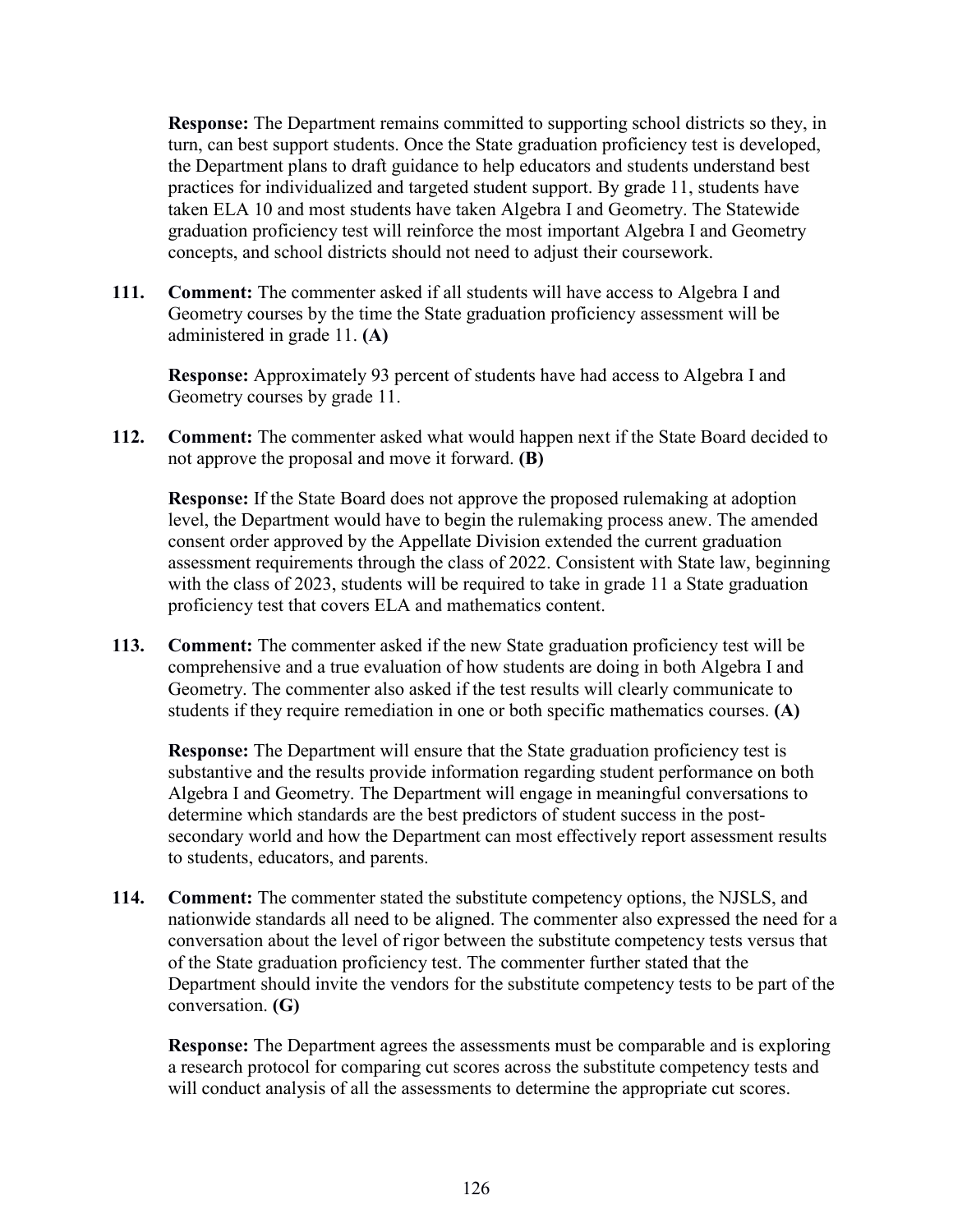$N.J.A.C. 6A:8-5.1(g)1$ , as proposed for amendment, stipulates that the Commissioner, in consultation with the State Board, determines the passing score.

**115. Comment:** The commenter stated that the proposed amendments are the result of a lot of thought and effort. The commenter also stated that the prosed amendments are limited to what State law requires. The commenter further stated that the specified rigor that was added to the proposal related to the State graduation proficiency test was the result of a collaborative effort by the State Board and Department and is a step forward that shows great progress. **(C)**

**Response:** The Department appreciates the State Board's collaboration and looks forward to continuing to work with members to determine next steps under the constraints of current State law.

**116. Comment:** The commenters stated that the value of State assessments lies in the use of results for accountability, in providing valuable information that can be used to help New Jersey students become college and career ready, and in addressing issues of equity. The commenters also stated that the notice of proposed substantial changes represents a compromise and that the State Board should seek assistance from the Legislature to change State law. **(D, F, and G)**

**Response:** The Department appreciates the State Board's collaboration and looks forward to continuing to work with members to determine next steps under the constraints of current State law.

**117. Comment:** The commenters expressed support for the proposed amendments to N.J.A.C. 6A:8 and urged the State Board to approve them. **(5, 6, 7, 101, 103, 246, 281, 415, 675, 676, 677, 771, 869, 995, 996, 1002 through 1007, 1009, 1068, 1091, 1132, 1153, 1178, 1247, 1391, 1423, and 1464)** 

**Response:** The Department thanks the commenters for the support.

**118. Comment**: The commenters expressed support for a comprehensive test in grade 11. **(139, 194, 320, 404, and 1090)**

**Response:** The Department thanks the commenters for the support.

**119. Comment:** The commenters stated that the proposal to simplify graduation requirements and to clarify assessment requirements for ELLs will provide ELLs with options that will help them to graduate. The commenters stated that relieving some of the test requirements for ELLs will help them stay focused on their education, rather than being discouraged by complicated and incessant testing. **(101 and 1400)**

**Response:** The Department thanks the commenters for the support.

**120. Comment:** The commenter expressed support for a comprehensive test that allows for students to showcase knowledge across different levels of mathematics. **(100)**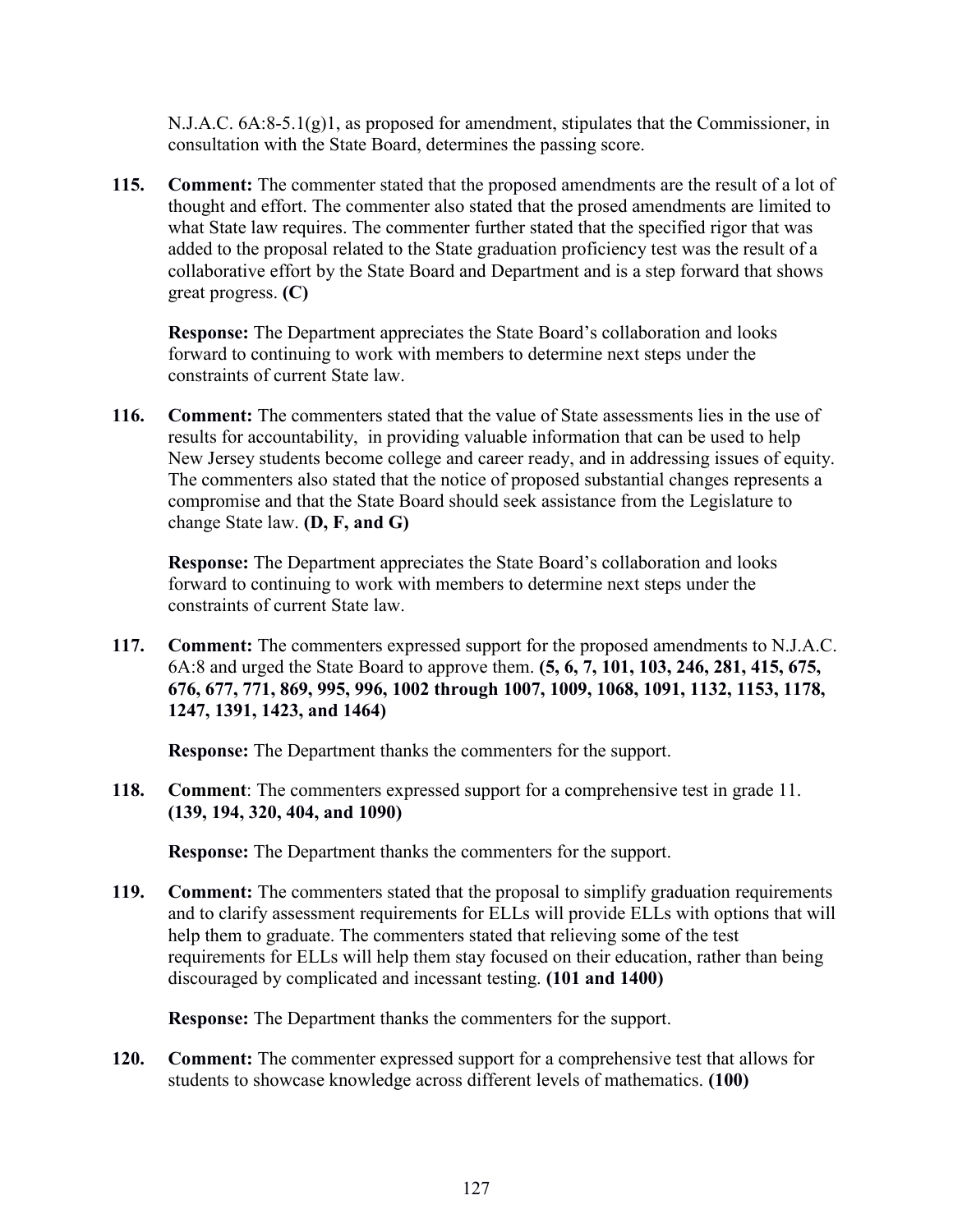**Response:** The Department thanks the commenter for the support.

**121. Comment:** The commenter urged the State Board to approve the proposed amendments and to not add a 10th grade State assessment. **(189)**

**Response:** The Department thanks the commenter for the support.

**122. Comment:** The commenters expressed support for a reduction in testing. **(5, 28, 79 through 88, 92, 96, 99, 100, 102, 104, 105, 108, 110, 114, 116 through 125, 127, 128, 130, 134, 136, 137, 138, 140 through 148, 150, 151, 153, 155, 156, 158 through 168, 170 through 173, 175 through 192, 194, 198 through 206, 210, 211, 214, 215, 217 through 221, 223, 224, 226, 228, 229, 230 through 233, 236, 238, 239, 241, 243, 244, 245, 249, 250, 252, 253, 254, 258, 259, 260, 261, 263, 264, 266, 268, 269, 270, 273 through 279, 280, 282, 284, 285, 287, 288, 289, 292 through 300, 302 through 317, 319 through 327, 329, 330, 332 through 335, 337, 339, 344, 346, 349, 352, 354, 357 through 360, 363, 364, 365, 367 through 371, 373, 375, 376, 379, 381, 385, 386, 387, 390, 391, 392, 394, 399, 401, 403, 405, 407, 408, 409, 411, 413, 414, 418, 419, 420, 422, 423, 424, 429, 431, 432, 434 through 442, 443, 447, 449, 450, 452, 454, 456, 459 through 462, 464, 466, 467, 468, 473, 474 through 478, 480, 482, 483, 485, 487 through 494, 496, 497, 498, 499, 501, 502, 506, 510, 512, 513 through 568, 570, 571, 572 through 671, 672, 678, 680, 694, 695, 697, 716, 725, 732, 735, 737, 743, 751, 754, 755, 759, 768, 770, 779, 788 through 791, 802, 837, 838, 842, 844, 845, 850, 854, 857, 858, 861, 862, 864, 866, 867, 868, 870, 871, 876, 877 through 881, 889, 891, 892, 893, 895 through 905, 908, 911 through 915, 918, 919, 922, 923, 924, 926, 927, 928, 931 through 934, 936, 937, 938, 940, 942, 943, 945, 948 through 951, 953, 956, 957, 958, 961, 962, 965, 969 through 977, 979 through 984, 986 through 989, 991 through 994, 997 through 1001, 1008, 1010, 1011, 1013, 1015 through 1018, 1020 through 1023, 1025, 1028, 1029, 1030, 1035, 1037, 1039, 1040 through 1054, 1056, 1057, 1059, 1061, 1063, 1064, 1069 through 1077, 1079, 1080, 1082, 1083, 1085, 1086 through 1089, 1092, 1093, 1095, 1096, 1099, 1100, 1104, 1106, 1111 through 1122, 1124 through 1128, 1130, 1133, 1134, 1139, 1142, 1144, 1145, 1147, 1150, 1156, 1157, 1159, 1160, 1161, 1163, 1165, 1168, 1169, 1170, 1173, 1174, 1179, 1181, 1190, 1192, 1195, 1197, 1200, 1204, 1205, 1211, 1215, 1216, 1218, 1220, 1221, 1222, 1230, 1231, 1232, 1238, 1239, 1240, 1242 through 1245, 1250, 1252 through 1259, 1263, 1264, 1268, 1272, 1273, 1274, 1278, 1279, 1280, 1284 through 1298, 1300, 1301, 1302, 1306, 1308, 1310, 1311, 1313 through 1320, 1322 through 1330, 1332, 1333, 1335 through 1338, 1340 through 1343, 1345, 1347, 1349 through 1354, 1359 through 1364, 1367 through 1374, 1376 through 1383, 1387, 1388, 1391 through 1394, 1398, 1400 through 1404, 1406, 1409, 1410, 1412, 1413, 1419 through 1425, 1427, 1428, 1431, 1432, 1435, 1436, 1438, 1439, 1441, 1442, 1443, 1446, 1447, 1448, 1451, 1453, 1454, and 1456 through 1463)**

**Response:** The Department thanks the commenters for the support.

**123. Comment:** The commenters expressed support for a shorter test at each grade level. **(239, 1340, and 1408)**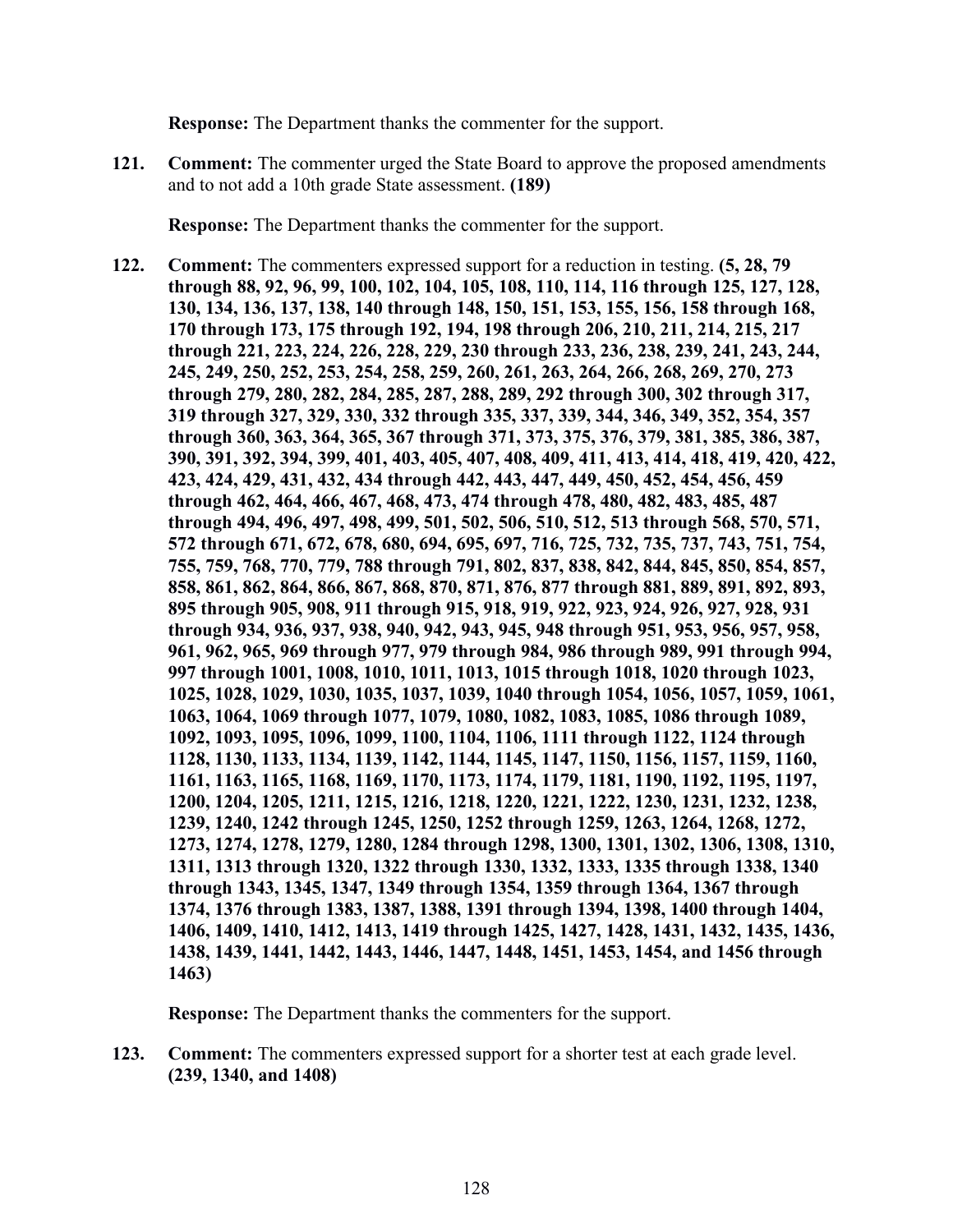**Response:** The Department thanks the commenters for the support. Beginning with the spring 2019 administration, the Department shortened each Statewide assessment (grades three through eight and high school) by approximately 25 percent and reduced the number of required Statewide assessments in high school.

**124. Comment:** The commenters expressed support for the menu of the alternative assessments students can utilize to meet the graduation assessment requirement, including the portfolio appeals process. **(1031 and 1091)**

**Response:** The Department thanks the commenters for the support.

**125. Comment**: The commenters expressed support for a grade 11 assessment administered in the fall. **(6 and 1151)**

**Response:** The Department will consider the input during the transition from the current Statewide assessment program to the next generation of Statewide assessments.

**126. Comment:** The commenter stated that the Department's proposed amendments to N.J.A.C. 6A:8 are contrary to State statute because, as written, the regulations would permit students who have not taken the 11th grade State graduation proficiency test to have access to the alternative assessment of proficiency. The commenter provided a legal opinion from the Office of Legislative Services (OLS) that states N.J.S.A. 18A: 7C-1 to 9 requires all students to take the 11th grade State graduation proficiency test in order to take advantage of the alternative assessment of proficiency. The OLS legal opinion also states any proposal that does not require students to take the State graduation proficiency test would be illegal under current law. **(4)**

**Response:** The Department proposed in the second notice of substantial changes to amend N.J.A.C. 6A:8-5.1(a)6 to clarify that all students must demonstrate proficiency by achieving a passing score on the ELA and mathematics components of the State graduation proficiency test or, for students who take the State graduation proficiency test but do not achieve a passing score, be afforded an opportunity to demonstrate proficiency on a corresponding substitute competency test in ELA and/or mathematics, as applicable, and/or demonstrate proficiency through the portfolio appeals process, pursuant to N.J.S.A. 18A:7C-3.

**127. Comment**: The commenter urged the State Board to consider requiring only one ELA and mathematics test as the high school graduation requirement and a test in grades five and eight to identify at-risk students. **(217)**

**Response:** The Elementary and Secondary Education Act (ESEA), as reauthorized in 2015 by ESSA, mandates that states administer assessments aligned to states' academic content standards to all students annually. Statewide assessments must be in reading/language arts and mathematics in grades three through eight and once in high school. ESSA also requires science assessments once in each grade (grades three to five, six to nine, and 10 to 12) for all students, and annual English language proficiency assessments in kindergarten through grade 12 for all English learners. ESSA specifically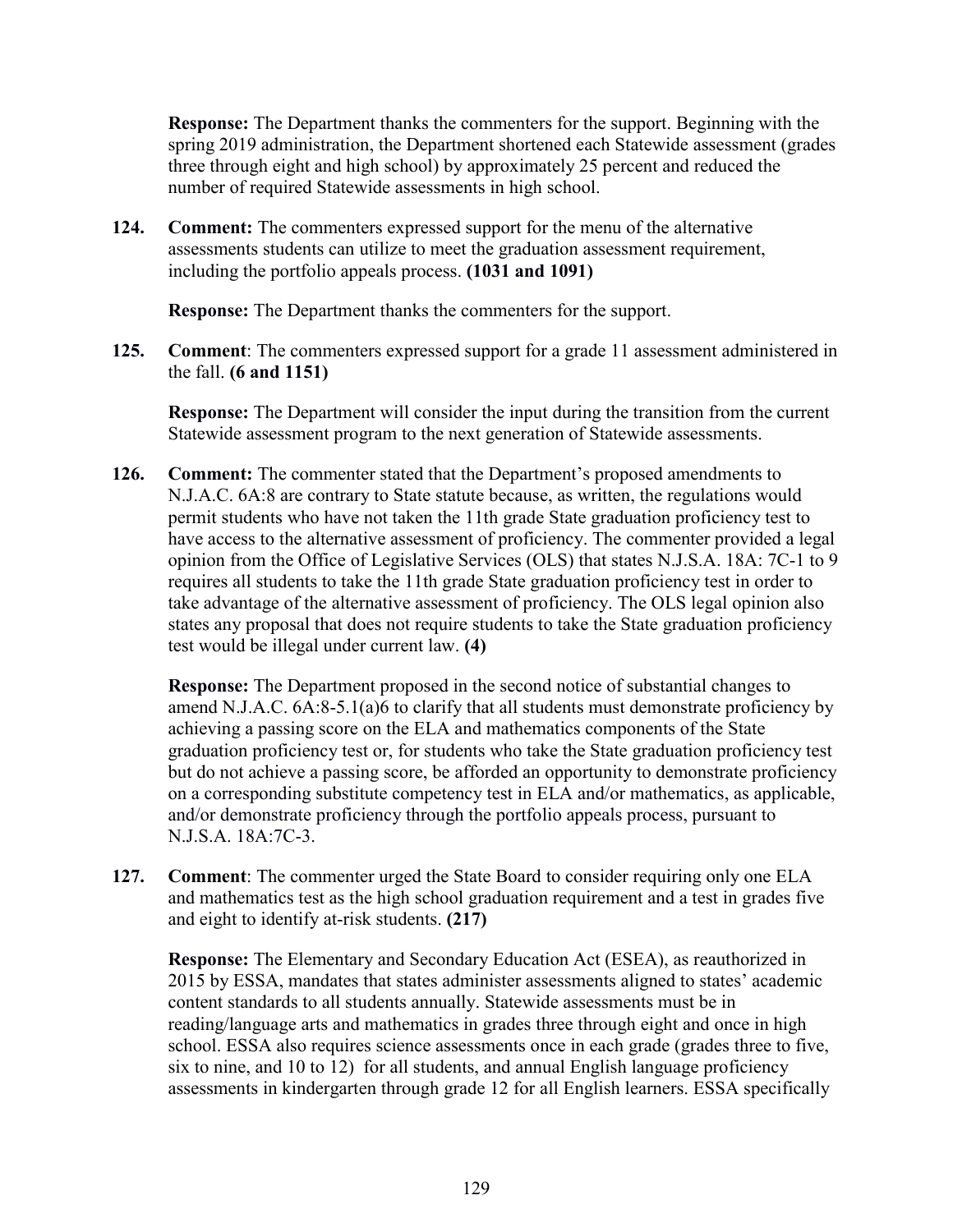requires states to administer the same assessment system for all students in each required grade and subject.

The Department's proposal aligns N.J.A.C. 6A:8-4 to the Federal requirement to assess students in grades three through nine. The Department uses Statewide assessment results, along with multiple measures, to identify which schools, school districts, and student groups require more concentrated support and resources. For high school students who are unable to meet the graduation assessment requirement, the Department's proposal at N.J.A.C. 6A:8-5.1 requires the district board of education, when appropriate, to provide additional remedial instruction specifically directed toward mastery of the proficiencies identified as necessary for the awarding of a diploma.

**128. Comment:** The commenter expressed concerns regarding the Department's reliance on grade nine assessments as the only assessment for Federal accountability and school performance data and the grade 11 test as the sole graduation assessment requirement for students. The commenter asked the State Board to consider a single grade 11 assessment to be designated for both Federal and State accountability and used for school district reporting and graduation assessment requirements. **(1151)**

**Response:** The Department maintains that assessing students from kindergarten through grade nine provides school districts with continuity and longitudinal data to compare curricula, strengths, and weaknesses across grade levels and content area curriculum.

**129. Comment:** The commenters expressed concern about having time for remediation between the testing administrations in grade 11. **(505 and 1281)**

**Response:** Once the State graduation proficiency test is developed, the Department plans to draft guidance to help educators support students who do not demonstrate proficiency on grade nine State assessments or the State graduation proficiency test. The Department remains committed to supporting school districts so they, in turn, can best support students. The Department provides educators with tools to improve data-driven decision making and aligned instruction. Since 2017, the Department has explained that remediation does not have to be delivered through a "remedial course" (see for example, a Department memo from [August 8, 2017,](https://www.nj.gov/education/broadcasts/2017/AUG/08/16871/FAQ%20for%20Students%20Who%20Need%20to%20Retake%20the%20PARCC%20Algebra%20I%20Assessment.pdf) providing multiple options for types of remediation support). Pursuant to N.J.S.A. 18A:7C-3 and 6, a student who has not demonstrated proficiency on the State graduation proficiency test will be offered remediation and the opportunity to retake the State graduation proficiency test in the student's senior year.

**130. Comment:** The commenter stated that standardized testing should be limited to basic skills. **(718 and 1284)**

**Response:** The Department maintains that the State graduation proficiency test, which will assess students' progress toward the NJSLS in ELA 10, Algebra I, and Geometry is a fair, minimum requirement for students who are graduating from a public high school in New Jersey.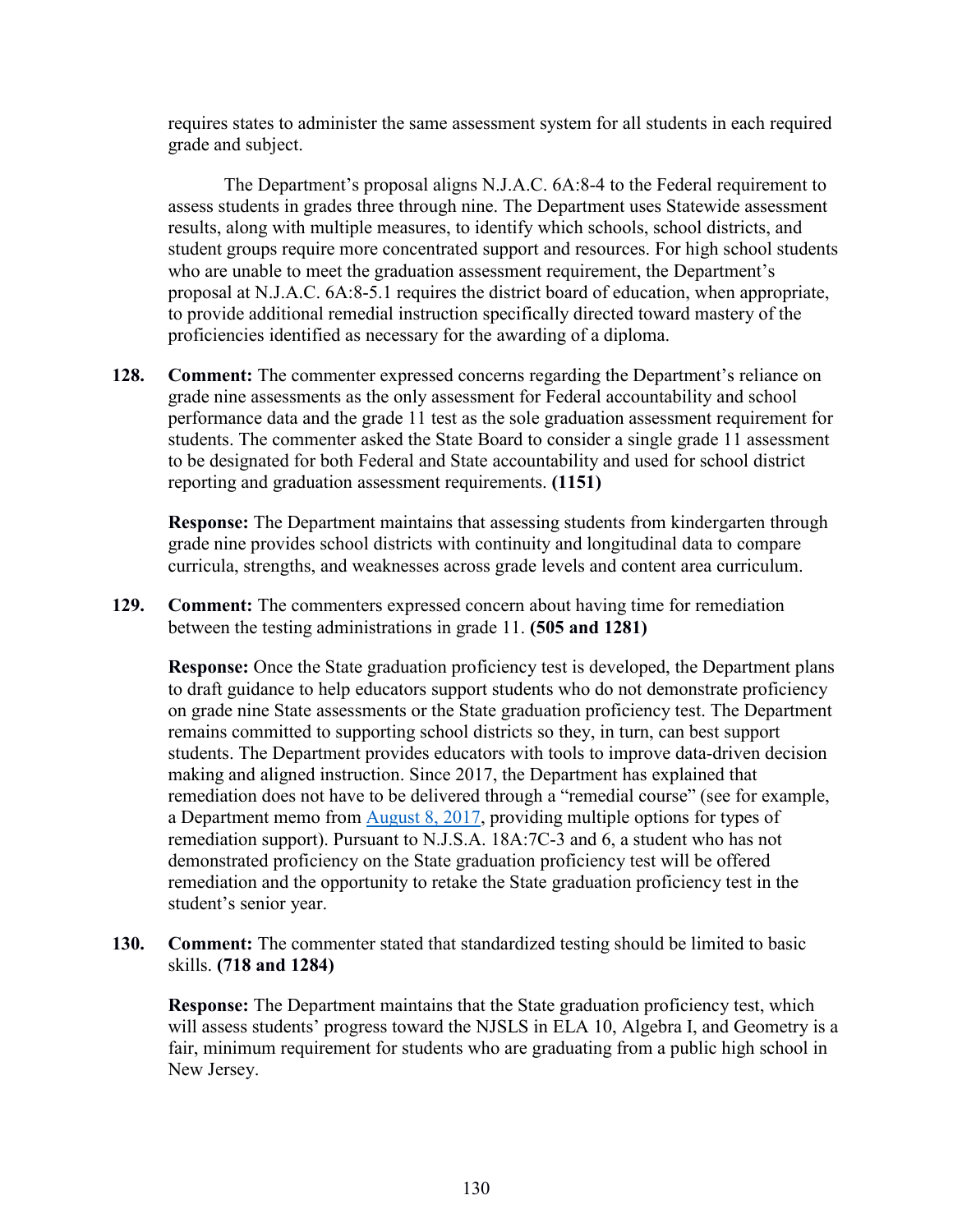**131. Comment:** The commenter expressed concerns that the standards being assessed in grade nine significantly overlap and test the same standards as the grade 11 State graduation proficiency test. **(1151)**

**Response:** The Statewide graduation proficiency test maintains the current graduation requirements of ELA 10 and Algebra I, and slightly raises the bar by adding Geometry. By grade 11, students have had ELA 10 and most students have taken Algebra I and Geometry. The Statewide graduation proficiency test will reinforce the most important Algebra I and Geometry concepts, and school districts should not need to adjust their coursework.

**132. Comment:** The commenter recommended that the Department strengthen and incorporate the portfolio appeals process within high school coursework to provide an equitable pathway to graduation while alleviating the burden on students who do not pass the State graduation proficiency test. **(6)**

**Response:** The Department worked with more than one hundred educators in schools throughout the State to develop instructional units based on ELA and mathematics standards. The Department plans to collaborate with the educators to connect the instructional units to the portfolio appeals performance activities, as they relate to high school standards.

**133. Comment:** The commenter urged the Department to address the timeliness of data release in any new assessment contract to ensure that educators receive assessment data as soon as possible. The commenter further urged the Department to address the issue of data between school districts and states, as educators often do not receive in a timely manner the past performance data for transfer students, ELLs, and out-of-State students. **(6)**

**Response:** The Department is committed to continually improving the usefulness and timeliness of assessment data. Beginning each June, school districts have access to student records through the New Jersey Standards Measurement and Resource for Teaching (NJ SMART) and are encouraged to disseminate the data to staff. NJSLA results are meant to provide summative information that can be used to inform decisions regarding curriculum and instruction within school districts. NJSLA results are not meant to be a formative or diagnostic assessment and, therefore, are provided to school districts on a rolling basis over the summer. With this timing, State assessment results can inform curricular decisions, resources, and promote conversations about the strengths and weaknesses of grade- and school-level instruction for the following school year. The Department will consider the comment as it transitions the current Statewide assessment program to the next generation of Statewide assessments.

**134. Comment:** The commenters urge the collective development of an implementation timeline with input from the field and other educational stakeholders to ensure a smooth transition to a new assessment. **(6 and 106)**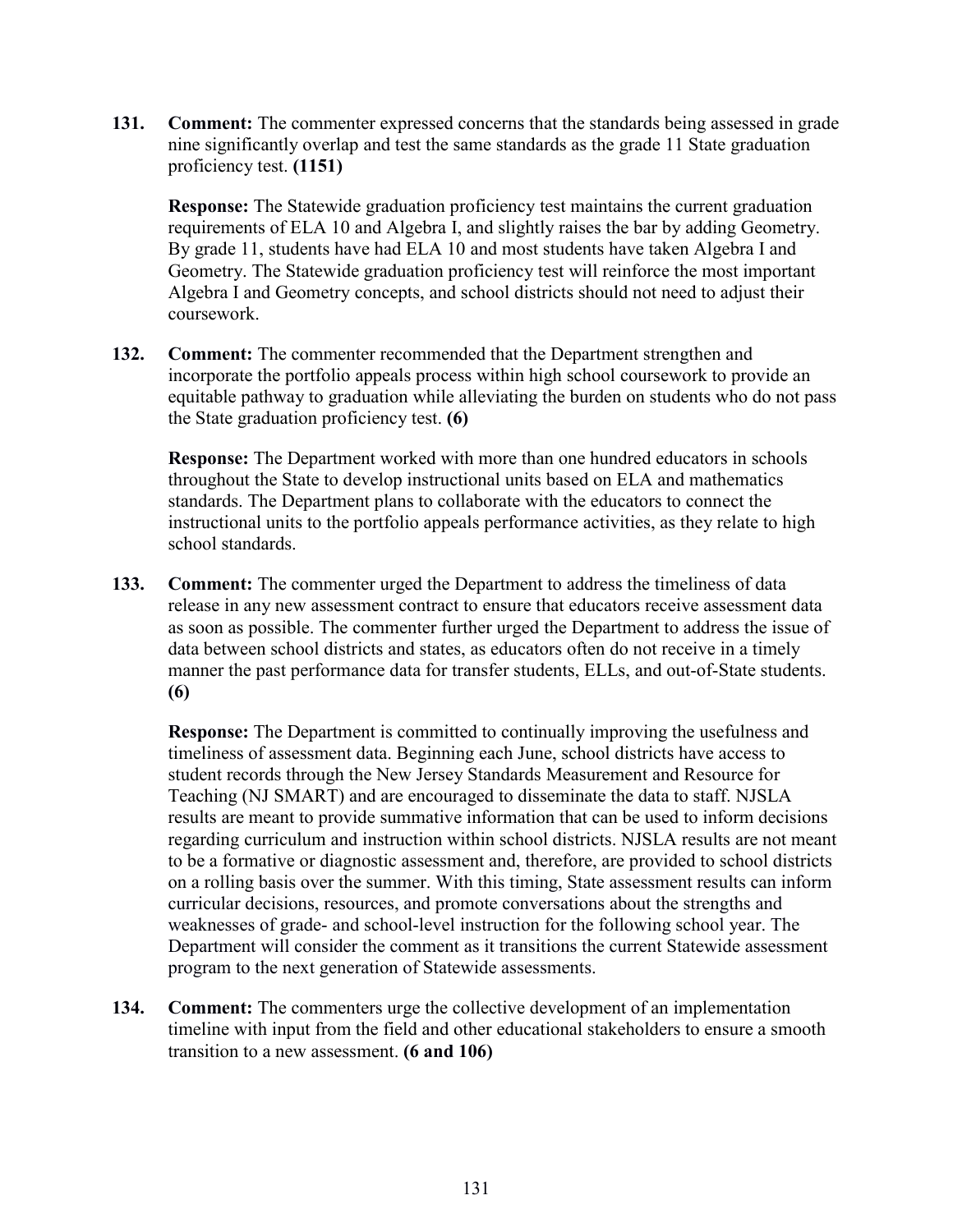**Response:** The Department is committed to a smooth implementation timeline. During Phase 2 of assessment outreach in 2019, the Department met with 243 practitioners from 151 school districts across all 21 counties. The Department collected information and input regarding substantive recommendations for consideration that will inform the development of the next generation of Statewide assessments.

**135. Comment:** The commenters expressed support for the exploration of innovative approaches to assessment being examined in other states, including the reciprocity of student data across states. **(6)**

**Response:** The Department is conducting research into the current landscape of statewide assessments across the nation and will continue to engage with other state education agencies to develop an understanding of innovative practices in large-scale assessments. As the Department continues to transition from current assessments to the next generation assessment system, the Department remains committed to exploring all flexibilities afforded by ESSA, including flexibilities that are part of the Innovative Assessment Demonstration Authority (IADA), and will continue to seek stakeholder input.

**136. Comment:** The commenters stated that additional testing costs more money. **(139, 199, 338, 461, 1121, 1159, 1249, and 1260)**

**Response:** The Department thanks the commenters for the input. Most assessment operational costs are tied to overall design of the entire Statewide system. However, when the Department reduces the number of tests required, there is a reduction in high school assessment costs. The Department expects the reduction in testing that was implemented in spring 2019 will reflect a slight decrease in operating costs for the Department in fiscal year 2020.

**137. Comment:** The commenters expressed opposition to the proposed amendments. **(80 and 90)**

**Response:** The Department thanks the commenters for the input.

**138. Comment:** The commenter expressed concerns that the lowest performing students who are most in danger of failing State assessments should not wait until 11th grade to pursue other options for a high school diploma. **(97)**

**Response:** State law requires grade 11 students to take the State graduation proficiency test and provides a non-standardized pathway for students who have not been successful by grade 12.

**139. Comment:** The commenter stated that testing 11th grade students on content that many have been completed the year(s) before will lead to more test prep and take time away from instruction at that grade level. **(97)**

**Response:** The Department remains committed to supporting school districts so they, in turn, can best support students. Once the State graduation proficiency test is developed, the Department plans to draft guidance to help educators and students understand best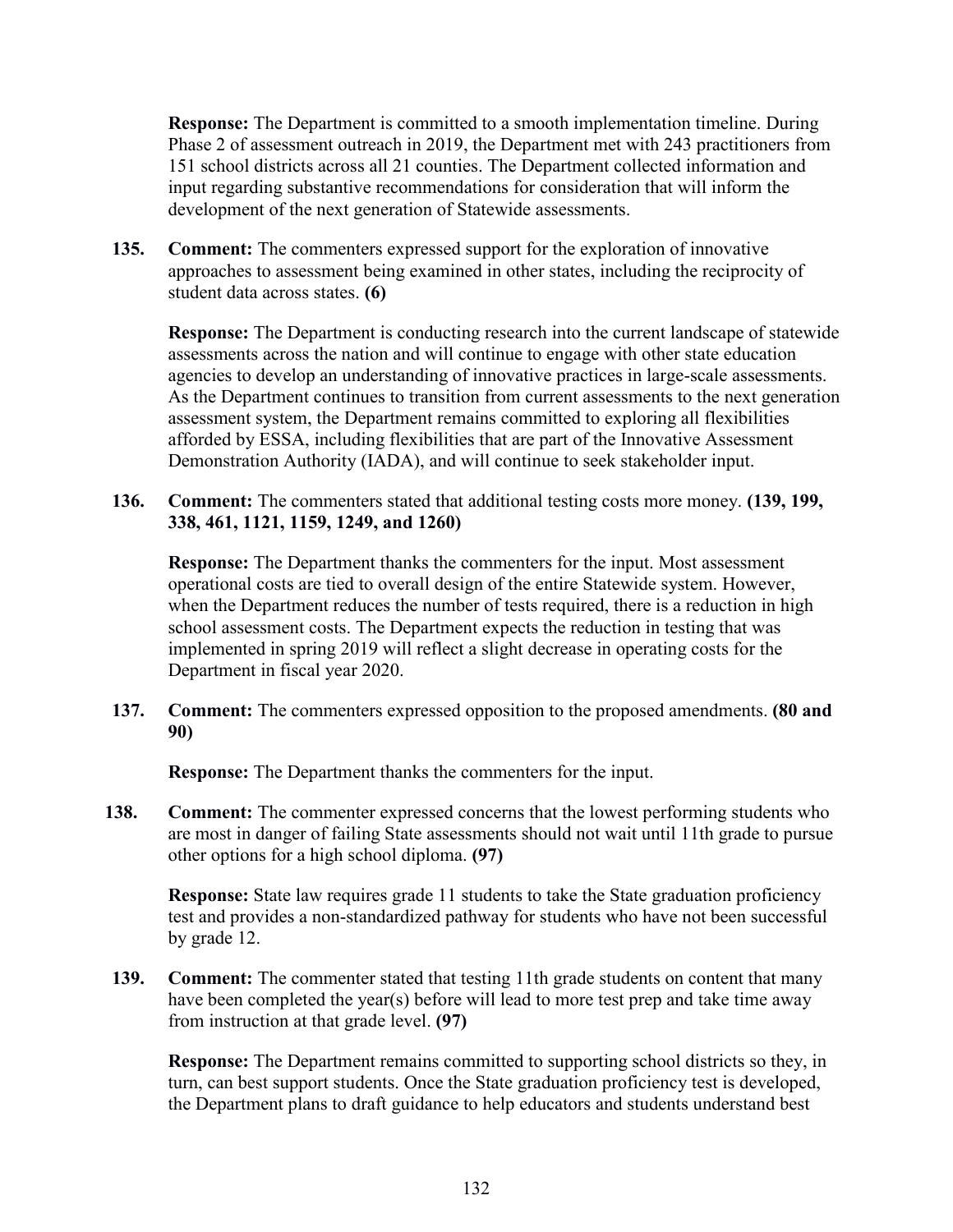practices for individualized and targeted student support. The Statewide graduation proficiency test will reinforce the most important Algebra I and Geometry concepts, and school districts should not need to adjust their coursework.

**140. Comment:** The commenter expressed concern that the cut scores for alternative high school graduation options, which have not yet been set, will be too low. **(97)**

**Response:** The Department is exploring research protocol for comparing cut scores across the substitute competency tests and will conduct analysis of all the assessments to determine the appropriate cut scores. N.J.A.C. 6A:8-5.1(f)2i, as proposed for amendment, requires the Commissioner, in consultation with the State Board, to determine the cut scores.

**141. Comment:** The commenter stated that the proposal "lowers the bar" for high school graduation requirements, which the commenter said is a disservice to students and businesses. The commenter also stated that lowering the bar may exacerbate the issue of students needing to take remedial education courses in college. **(97)**

**Response:** The Department remains committed to maintaining high expectations for all students, complying with Federal requirements, and, most importantly, considering the needs of all students. Students who pass the State graduation proficiency test in grade 11 will have demonstrated that they met higher expectations since the current graduation assessment requirement for mathematics is Algebra I, while the State graduation proficiency test will include Geometry.

**142. Comment:** The commenters expressed concern that a new test will create a new data benchmark that is not comparable to previous years' test results. The commenters stated the new test is akin to hitting the "restart" button on the State's academic trajectory, which has been steadily improving against more rigorous standards during the past five years. **(97 and 1281)**

**Response:** Despite the disruptions to longitudinal data comparisons COVID-19 caused by the State of Emergency, the Department remains committed to maintaining longitudinal comparisons and smooth operations with any assessment transitions that may occur during the next three years. The Department will continue to seek stakeholder input during the transition from the current Statewide assessment program to the next generation of Statewide assessments.

**143. Comment:** The commenter stated the proposed amendments will take a step backward from ensuring that New Jersey's elementary and secondary education system adequately assesses the skills needed for in-demand local employment. **(97)**

**Response:** The Department is committed to meeting the needs of all students. As the Department transitions from the current Statewide assessment program to the next generation of Statewide assessments, the Department has extensively collaborated with stakeholders to improve assessment and data reporting regarding all types of learners and student subgroups to ensure students master the knowledge and skills needed to succeed in postsecondary opportunities.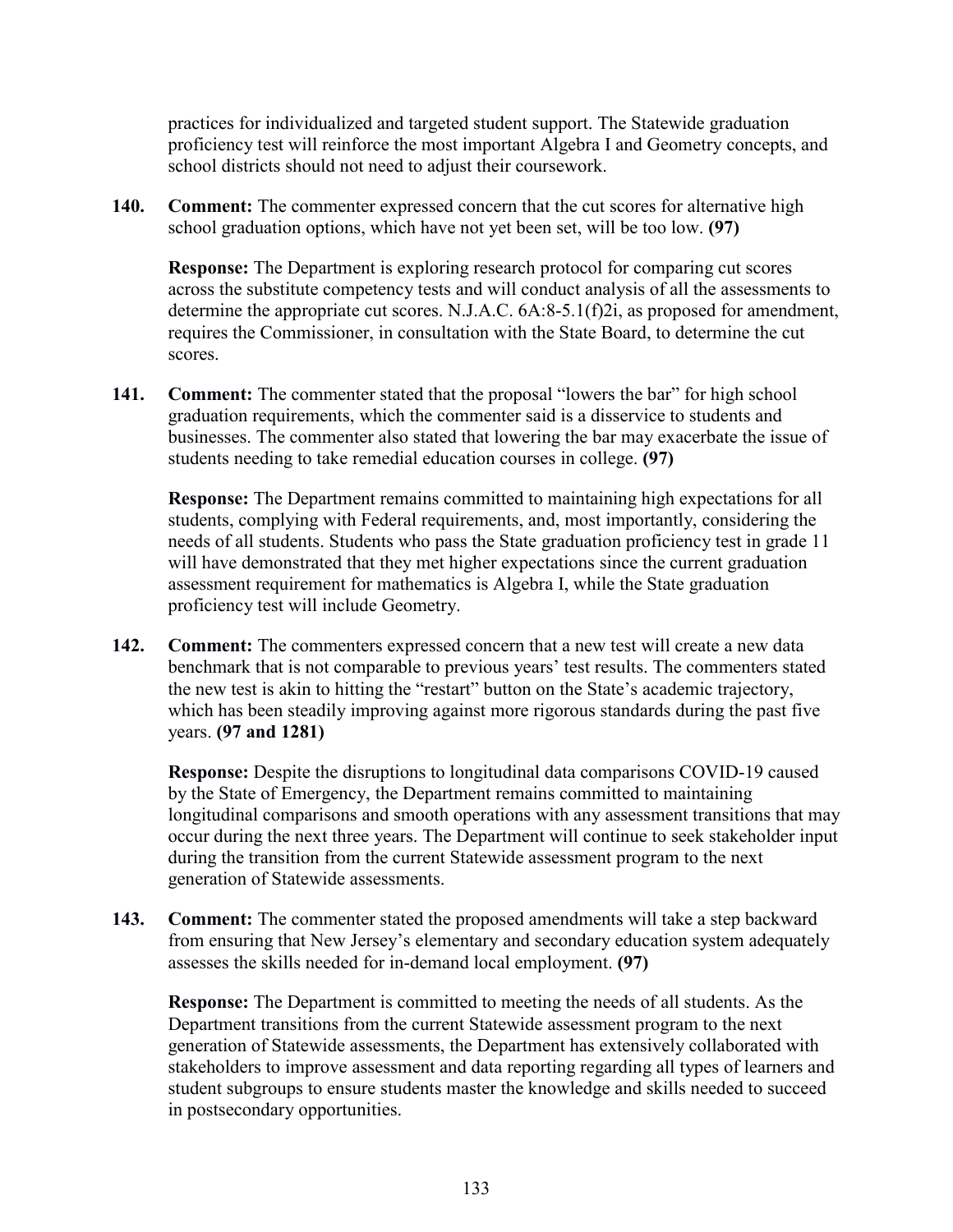**144. Comment:** The commenters opposed a reduction in testing. **(80, 766, and 1281)**

**Response:** The Department thanks the commenters for the input.

**145. Comment:** The commenter stated that reduction in testing would lessen accountability for teachers and schools. The commenter suggested that the Department move toward a State assessment that truly measures grade-level competencies in conjunction with a diploma that indicates the level of competency achieved. **(766)**

**Response:** The Department's proposal at N.J.A.C. 6A:8-4.1 requires students to be assessed on their performance on ELA and mathematics in grades three through nine. For Federal accountability purposes at the high school level, the Department will use Statewide assessment results from ELA 9 and the end-of-course mathematics assessments administered to grade nine students. Along with multiple measures, the Department will still be able to identify which schools, school districts, and student groups require more concentrated support and resources. NJQSAC, which is the Department's monitoring and self-evaluation system for public school districts, will remain the same. NJQSAC consolidates and incorporates the monitoring requirements of applicable State laws and programs.

The proposed Statewide graduation proficiency test aligns with the requirements in State law, as does the State-endorsed high school diploma.

**146. Comment:** The commenters expressed support for additional testing at the high school level. **(670 and 1179)**

**Response:** The Department thanks the commenters for the input.

**147. Comment:** The commenters urged the elimination of tests as a New Jersey graduation requirement. **(80, 92,132, 361, 497, 507, 508, 690, 767, 787, 796, 823, 1024, 1058, 1072, 1077, 1091, 1176, 1251, 1266, 1339, 1357, and 1385)**

**Response:** State law (N.J.S.A. 18A:7C-6) requires a State assessment to be administered for graduation.

**148. Comment:** The commenter submitted an adopted resolution that advocated for diminishing the role that standardized testing plays in evaluating students. The resolution also expressed a commitment to working with stakeholders to reexamine public school accountability systems and to develop a system that is based on multiple forms of assessment that do not require extensive standardized testing, more accurately reflects the broad range of student learning, and is used to support students and improve schools. **(1098)**

**Response:** The Department thanks the commenter for sharing the resolution. The Department will continue to collaborate with the State Board to determine next steps under the constraints of current Federal and State law.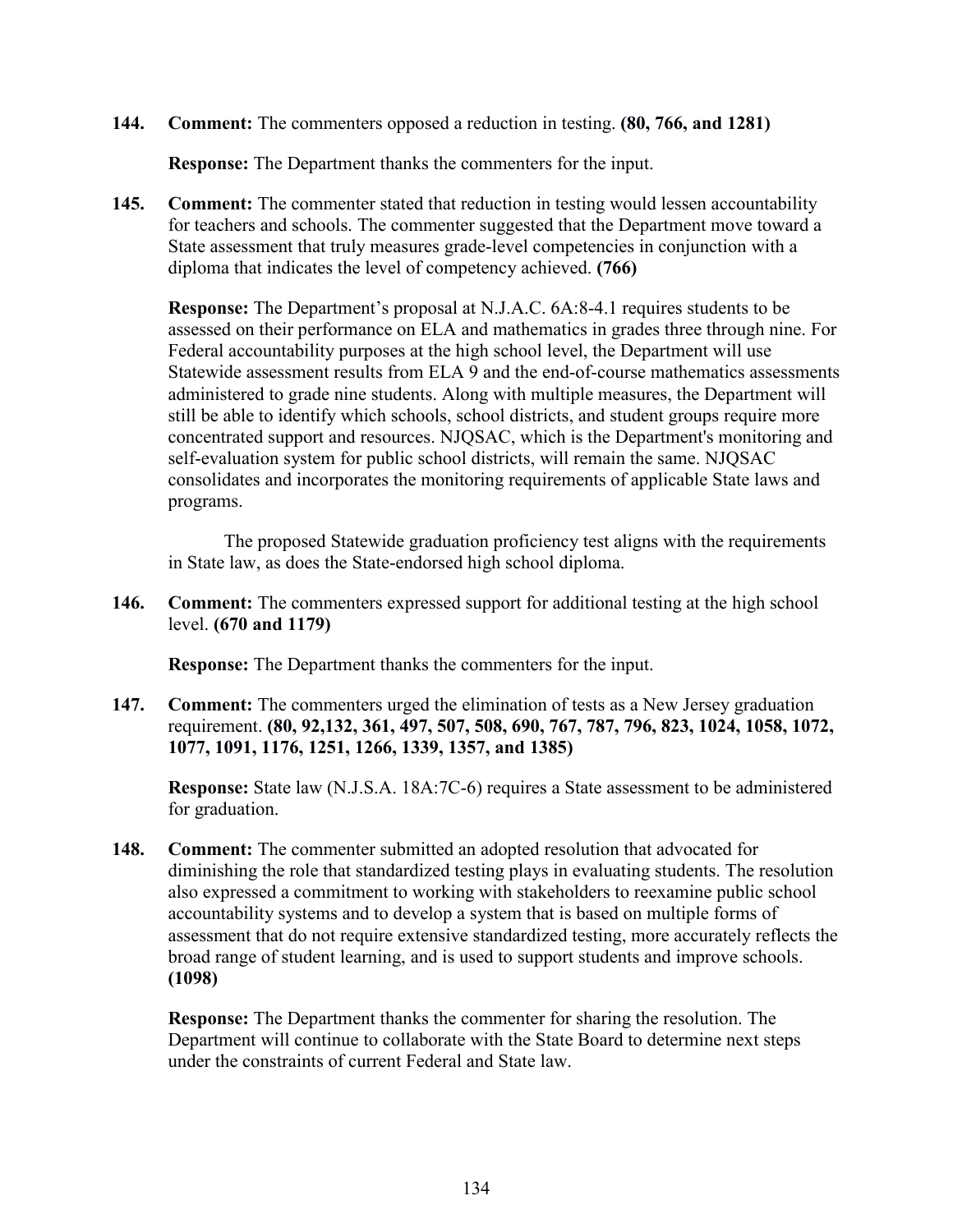**149. Comment:** The commenters expressed that standardized testing negatively impacts student mental health and well-being. **(5, 80, 111, 112, 128, 146, 156, 157, 163, 169, 170, 171, 174, 183, 184, 187, 190, 196, 197, 201, 204, 207, 211, 232 through 245, 254, 255, 267, 269, 270, 273, 276, 278, 286, 290, 291, 294, 295, 296, 301, 303, 307, 311, 317, 322, 326, 334, 335, 337, 340, 341, 345, 346, 350, 357, 386, 387, 391, 400, 408, 409, 413, 422, 426, 436, 441, 443, 447, 448, 461, 469, 476, 478, 482, 484, 485, 487, 488, 494, 495, 496, 503, 508, 522, 529, 530, 531, 533 through 536, 538, 539, 545, 547, 548, 549, 551, 567, 568, 571, 577, 578, 579, 584, 589, 590, 593, 595, 601 through 605, 608, 611, 623, 627, 656, 664, 666, 677, 682 through 686, 688, 691, 693 through 696, 698 through 708, 720, 753, 754, 760, 778 through 783, 792, 808, 835, 837, 854, 861, 862, 867, 871, 872, 884, 886 through 891, 893, 906, 907, 911, 915, 917, 918, 920, 921, 927, 929, 936, 939, 941 through 945, 947, 949, 952, 956, 959, 960, 963, 970, 981, 984, 996, 999, 1011, 1012, 1014, 1018, 1023, 1026, 1027, 1032, 1036, 1038, 1040, 1041, 1045, 1046, 1053, 1058, 1059, 1060, 1064, 1067, 1069, 1073, 1074, 1080, 1081, 1084, 1086, 1087, 1090, 1091, 1092, 1096, 1101, 1102, 1106, 1107, 1110, 1113, 1114, 1115, 1118, 1119, 1122, 1123, 1127, 1128, 1129, 1130, 1134, 1138, 1140, 1141, 1143, 1144, 1146, 1150, 1152, 1154, 1165, 1173, 1176, 1177, 1181, 1186, 1188, 1196, 1206, 1207, 1212, 1213, 1215, 1216, 1221, 1224, 1225, 1226, 1234, 1237, 1250, 1255, 1256, 1272, 1276, 1278, 1282, 1295, 1297, 1311, 1320, 1322, 1330, 1334, 1349, 1352, 1359, 1364, 1365, 1371, 1378, 1382 through 1387, 1389, 1404, 1409, 1420, 1424, 1425, 1427, 1428, 1431, 1434 through 1437, 1440, 1442, 1443, 1452, 1453, 1455, 1457, and 1458)**

**Response**: The Department is focused on the well-being of New Jersey's students and is committed to evaluating the impact on students throughout the development of the next generation of State assessments. Beginning with the initial assessment outreach in 2018 and throughout ongoing stakeholder outreach, the Department heard about how policies shaped student experiences across the State. In consideration of this feedback, the Department identified the reduction in testing as one way to be responsive. The Department shortened each Statewide assessment (grades three through eight and high school) by approximately 25 percent, beginning with the spring 2019 administration. The Department remains committed to ensuring that policies are crafted in the best interests of students.

**150. Comment:** The commenters expressed concern about the timing of the assessment administration window, as all of the standards could be tested but not all may have been taught by that point in the school year. **(80, 592, 1084, 1087, 1119, 1167, and 1435)**

**Response:** The Department will consider the comment as it transitions from the current Statewide assessment program to the next generation of Statewide assessments. Current State assessments are designed to be administered when approximately 80 percent of instruction has been completed for the school year; this metric determines the assessment administration window.

**151. Comment:** The commenters stated that the data from Statewide assessments is not beneficial to classroom practices and pedagogy. **(80, 173, 261, 300, 382, 499, 781, 897, 1094, 1095, 1191, 1212, 1263, and 1320)**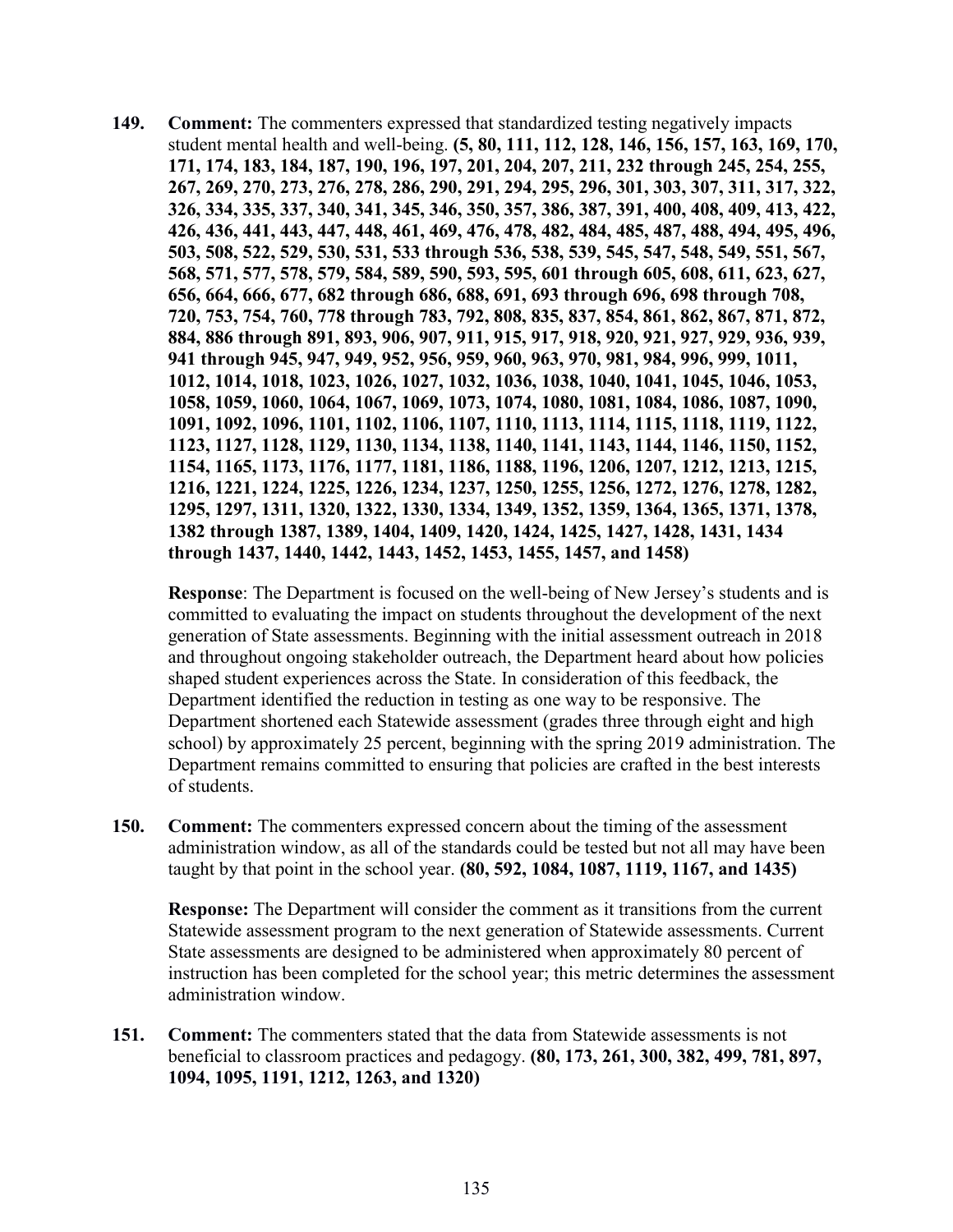**Response:** The Department is committed to empowering educators to effectuate positive outcomes for students by using data from Statewide assessments. The Department continues to make enhancements to reports regarding assessment results based on feedback from educators and national assessment experts. Significant efforts are also being made to support the use of Statewide assessment results and local sources of information through the implementation of the Connected Action Roadmap (CAR) framework, which assists school districts in implementing the NJSLS and preparing students to master the skills that are measured by the NJSLA in ELA, mathematics, and science. The Department is dedicated to ensuring that all students have access to highquality instruction and expects that the proposed rulemaking at adoption level will enable school districts to reallocate resources and to better support students' academic needs.

**152. Comment:** The commenters stated that primary instruction should come from educators and not from assessments. **(80, 92, 100, 123, 1038, 1042, 1082, and 1173)** 

**Response:** The Department maintains that Statewide assessments, which are mandated by State and Federal law, are a valuable tool for understanding student performance in schools and school districts across the State. Nevertheless, Statewide assessments are a single component of the multiple measures that educators utilize to obtain comprehensive insight into students' overall performance and achievement. Significant efforts are also being made to support the use of Statewide assessment results and local sources of information through the implementation of the CAR framework, which assists school districts in implementing the NJSLS and preparing students to master the skills that are measured by the NJSLA in ELA, mathematics, and science.

**153. Comment:** The commenters stated there are methods of assessing student comprehension other than testing. **(28, 130, 201, 302, 306, 341, 462, 475, 1166, 1174, 1175, 1194, 1200, 1220, 1225, 1233, 1234, 1235, 1256, 1257, and 1275)**

**Response:** The Department agrees that there are other methods for assessing student comprehension other than Statewide assessments.

**154. Comment:** The commenters expressed opposition to standardized Statewide testing. **(80, 112, 212, 222, 227, 235, 322, 477, 504 through 509, 529, 532, 537, 591, 594, 643, 648, 658, 720, 728, 732,742 ,761, 762, 767, 769, 775, 780, 783, 784, 791, 794, 801, 856, 1018, 1032, 1062, 1101, 1105, 1108, 1149, 1154, 1193, 1202, 1224, 1248, 1277, 1312, 1328, 1334, 1375, 1416, 1426, 1429, 1437, and 1450)**

**Response:** ESSA mandates that states administer to all students annually statewide assessments aligned to states' academic content standards in reading/language arts and mathematics in grades three through eight and once in high school. ESSA also requires science assessments once in each grade span (grades three to five, six to nine, and 10 to 12) for all students, and annual English language proficiency assessments in kindergarten through grade 12 for all English learners. Under ESSA, such assessments are required to be valid and reliable, be consistent with relevant, nationally recognized professional and technical testing standards, and objectively measure academic achievement, knowledge, and skills.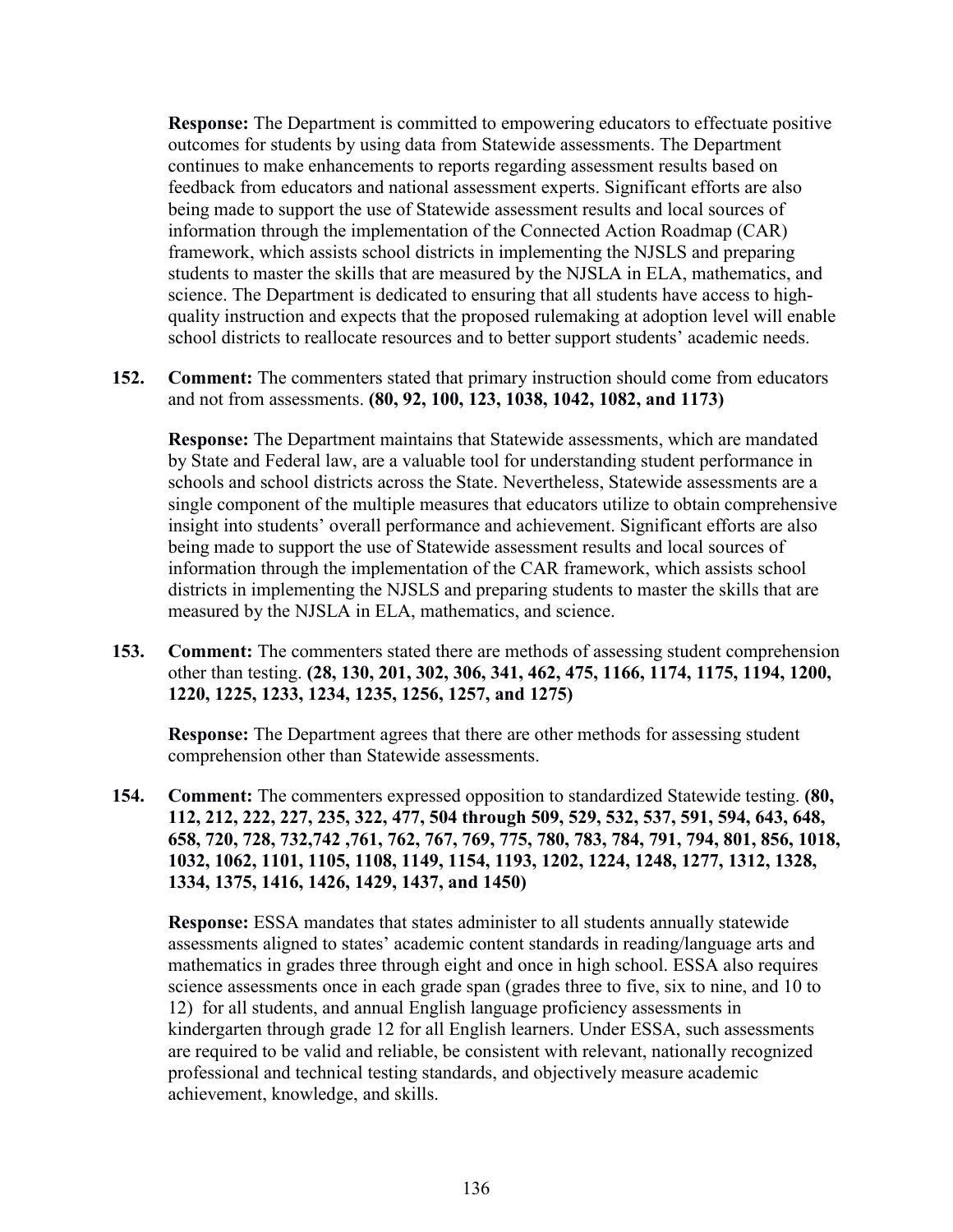**155. Comment:** The commenters stated that standardized testing does not improve student achievement. **(656, 1194, 1198, 1433, 1450, and 1460)**

**Response:** The Department remains committed to maintaining high expectations for all students, complying with Federal requirements, and, most importantly, considering the needs of all students. State assessments are designed to accurately measure student performance on the NJSLS and provide educators with actionable information to identify students' strengths and areas for improvement. Significant efforts are also being made to support the use of Statewide assessment results and local sources of information through the implementation of the CAR framework, which assists school districts in implementing the NJSLS and preparing students to master the skills that are measured by the NJSLA in ELA, mathematics, and science.

**156. Comment:** The commenter stated that the Statewide assessments are financially wasteful for New Jersey taxpayers. **(104, 433, 548, 601, 603, 838, 1036, 1087, 1119, 1152, 1213, 1265, 1273, 1366, 1429, and 1460)**

**Response:** ESSA mandates that states administer to all students annually statewide assessments aligned to states' academic content standards in reading/language arts and mathematics in grades three through eight and once in high school. ESSA also requires a statewide science assessment once in each grade span (grades three to five, six to nine, and 10 to 12) , and annual English language proficiency assessments in kindergarten through grade 12 for all English learners. ESSA specifically requires states to administer the same assessment system to all students to assess the achievement of all public school students in the State. Under ESSA, such assessments are required to be valid and reliable, be consistent with relevant, nationally recognized professional and technical testing standards, and objectively measure academic achievement, knowledge, and skills. The Department is exploring all flexibilities afforded by ESSA and will continue to seek stakeholder input during the transition from the current Statewide assessment program to the next generation of Statewide assessments.

**157. Comment:** The commenter stated that testing harms school administrators by placing pressure on them to ensure their school performs. **(216, 243, 1231, and 1234)**

**Response:** The Department maintains that Statewide assessments are a single component of the multiple measures that educators utilize to obtain comprehensive insight into students' overall performance and achievement. The Department uses Statewide assessments and other measures to identify through NJQSAC which school districts and schools require the most support and resources. The Department also utilizes growth measures to identify high-achieving school districts throughout the State.

**158. Comment:** The commenter stated that PARCC is a flawed test that should not be used as the Statewide assessment. **(115)**

**Response:** New Jersey's Statewide assessments (formerly PARCC and currently the NJSLA) have undergone the federally required peer-review process, which ensures that assessments are a reliable and valid measure of student performance related to NJSLS.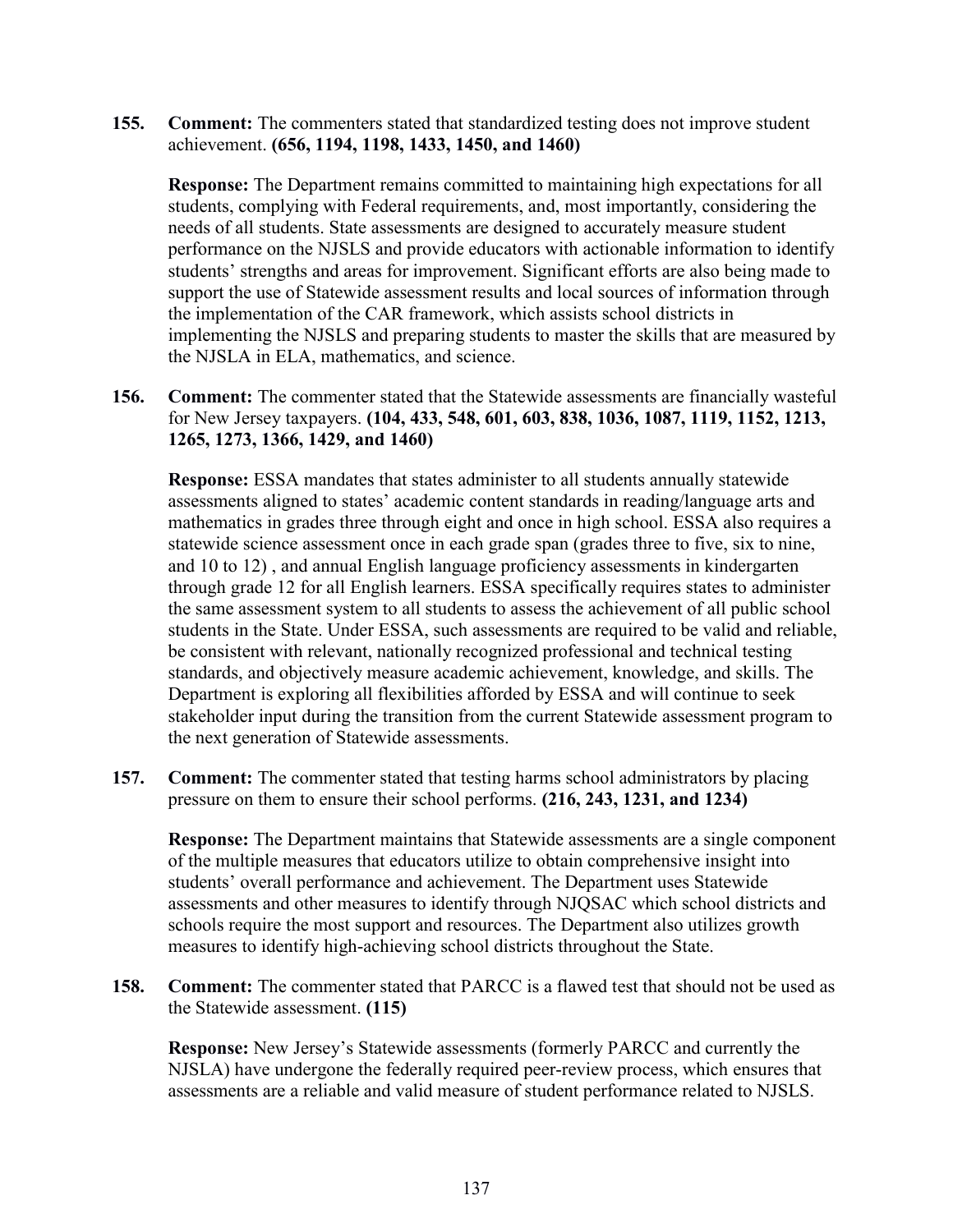Statewide assessments are a single component of the multiple measures that educators utilize to obtain comprehensive insight into students' overall performance and achievement. The Department uses Statewide assessments and other measures to identify through NJQSAC which school districts and schools require the most support and resources. The Department also utilizes growth measures to identify high achieving school districts throughout the State.

**159. Comment:** The commenters stated that research does not show a correlation between the tests and better teacher practices or more student learning. **(116, 118, 122, 152, 196, 213, 1194, 1198, 1203, 1273, and 1426)**

**Response:** The Department maintains that Statewide assessments, which are mandated by State and Federal law, are a valuable tool for understanding student performance in schools and school districts across the State. Statewide assessments are a single component of the multiple measures that educators utilize to obtain comprehensive insight into students' overall performance and achievement. The Department uses Statewide assessments and other measures to identify through NJQSAC which school districts and schools require the most support and resources. The Department's transition from the current Statewide assessment program to the next generation of Statewide assessments is informed by best practices and research and will minimize unnecessary disruption to student learning. The Department is committed to ensuring that all students have access to high-quality instruction and expects that the proposed rulemaking at adoption level will enable school districts to reallocate resources and to better support students' needs.

**160. Comment:** The commenters stated that the tests do not provide a realistic snapshot of student knowledge. **(80, 136, 137, 149, 156, 159, 166, 183, 196, 197, 221, 226, 240, 242, 252, 263, 264, 267, 271, 286, 291, 292, 293, 303, 322, 335, 339, 340, 357, 370, 386, 387, 406, 414, 429, 464, 474, 488, 499, 560, 574, 575, 576, 579, 586, 590, 593, 615, 618, 676, 758, 765, 777, 780, 791 through 799, 845, 879, 931, 999, 1039, 1058, 1060, 1061, 1062, 1073, 1074, 1077, 1080, 1088, 1128, 1148, 1152, 1154, 1156, 1165, 1189, 1195, 1219, 1222, 1238, 1240, 1245, 1246, 1255, 1256, 1258, 1262, 1295, 1298, 1314, 1321, 1322, 1323, 1326, 1327, 1330, 1333, 1339, 1342, 1356, 1357, 1365 through 1378, 1380, 1386, 1394, 1397, 1403, 1412, 1413, 1420, 1424, 1425, 1432, 1435, 1445, 1447, 1461, and 1465)**

**Response:** The Department remains committed to maintaining high expectations for all students, complying with Federal requirements, and, most importantly, considering the needs of all students. New Jersey's Statewide assessments have undergone the federally required peer-review process, which ensures that assessments are a reliable and valid measure of student performance related to NJSLS. The Department maintains that Statewide assessments are a single component of the multiple measures that educators utilize to obtain comprehensive insight into students' overall performance and achievement. The Department uses Statewide assessments and other measures to identify through NJQSAC which school districts and schools require the most support and resources. The Department also utilizes growth measures to identify high achieving school districts throughout the State.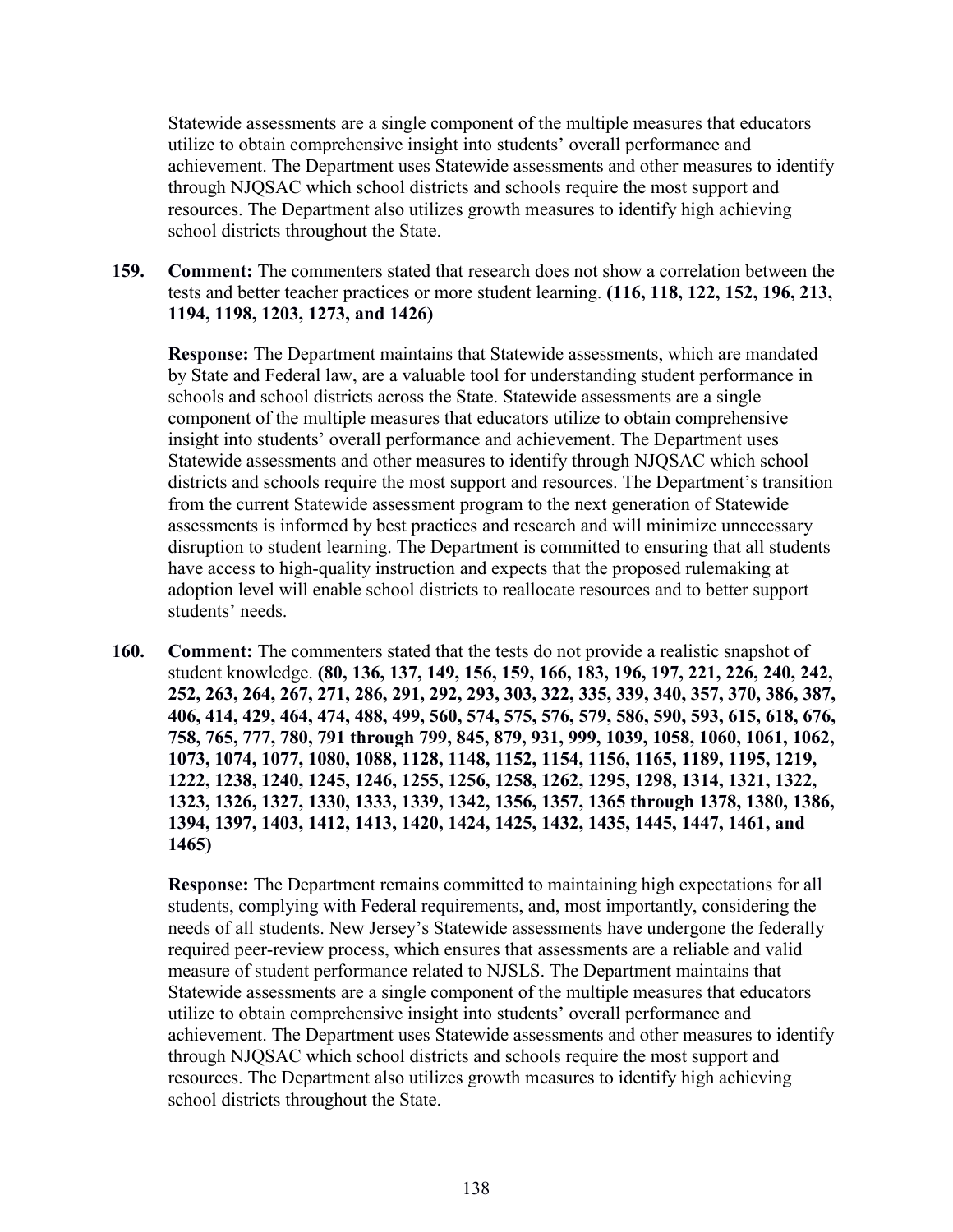**161. Comment:** The commenters stated that standardized test results are not a good indicator of future student success, and additional testing may cause a lack of student preparedness for life outside of the classroom. **(5, 80, 103, 128, 132, 196, 252, 267, 344, 351, 385, 407, 478, 488, 493, 568, 851, 1078, 1079, 1081, 1152, 1158, 1161, 1170, 1175, 1189, 1277, 1311, 1359, 1424, and 1436)**

**Response:** The Department remains committed to maintaining high expectations for all students, complying with Federal requirements, and, most importantly, considering the needs of all students. Nevertheless, State assessments are a single component of the multiple measures that educators utilize to obtain comprehensive insight into students' overall performance and achievement. Beyond Statewide assessments, the Department sets rigorous standards in nine content areas and graduation requirements to ensure that students are prepared for postsecondary opportunities. The Department, school districts, and families share responsibility for preparing high school students for these opportunities.

**162. Comment:** The commenters stated that students are over tested. **(80, 92, 113, 123, 127, 128, 134, 267, 274, 275, 277, 278, 300, 301, 302, 304, 305, 306, 318, 323, 325, 327, 332, 334, 337, 341, 342, 353, 356, 364, 367, 401, 402, 420, 425, 430, 447, 465, 475, 496, 551, 552, 555, 636, 645, 651, 652, 662, 753, 764, 773, 774, 864, 1053, 1107, 1139, 1201, 1202, 1208, 1213, 1241, 1269, 1274, 1338, 1417, 1440, and 1441)**

**Response:** Beginning with the spring 2019 administration, the Department shortened each Statewide assessment (grades three through eight and high school) by approximately 25 percent and reduced the number of required Statewide assessments in high school. The Department also expects that reducing the number of hours students spend taking Statewide assessments will increase instructional time throughout the year and enable school districts to reallocate resources and to better support students' academic needs.

**163. Comment**: The commenters expressed that standardized test preparation is not developmentally appropriate for elementary students. **(461, 583, 1242, 1343, and 1349)**

**Response:** ESSA mandates that states administer to all students annual statewide assessments aligned to states' academic content standards in reading/language arts and mathematics in grades three through eight and once in high school. To meet ESSA's science testing requirement, New Jersey assesses science in grades five, eight, and eleven. Additionally under ESSA, states must annually test English language proficiency in kindergarten through grade 12 for all English learners.

The Department remains committed to maintaining high expectations for all students, complying with Federal requirements, and, most importantly, considering the needs of all students. New Jersey's Statewide assessments have undergone the federally required peer-review process, which ensures that assessments are a reliable and valid measure of student performance.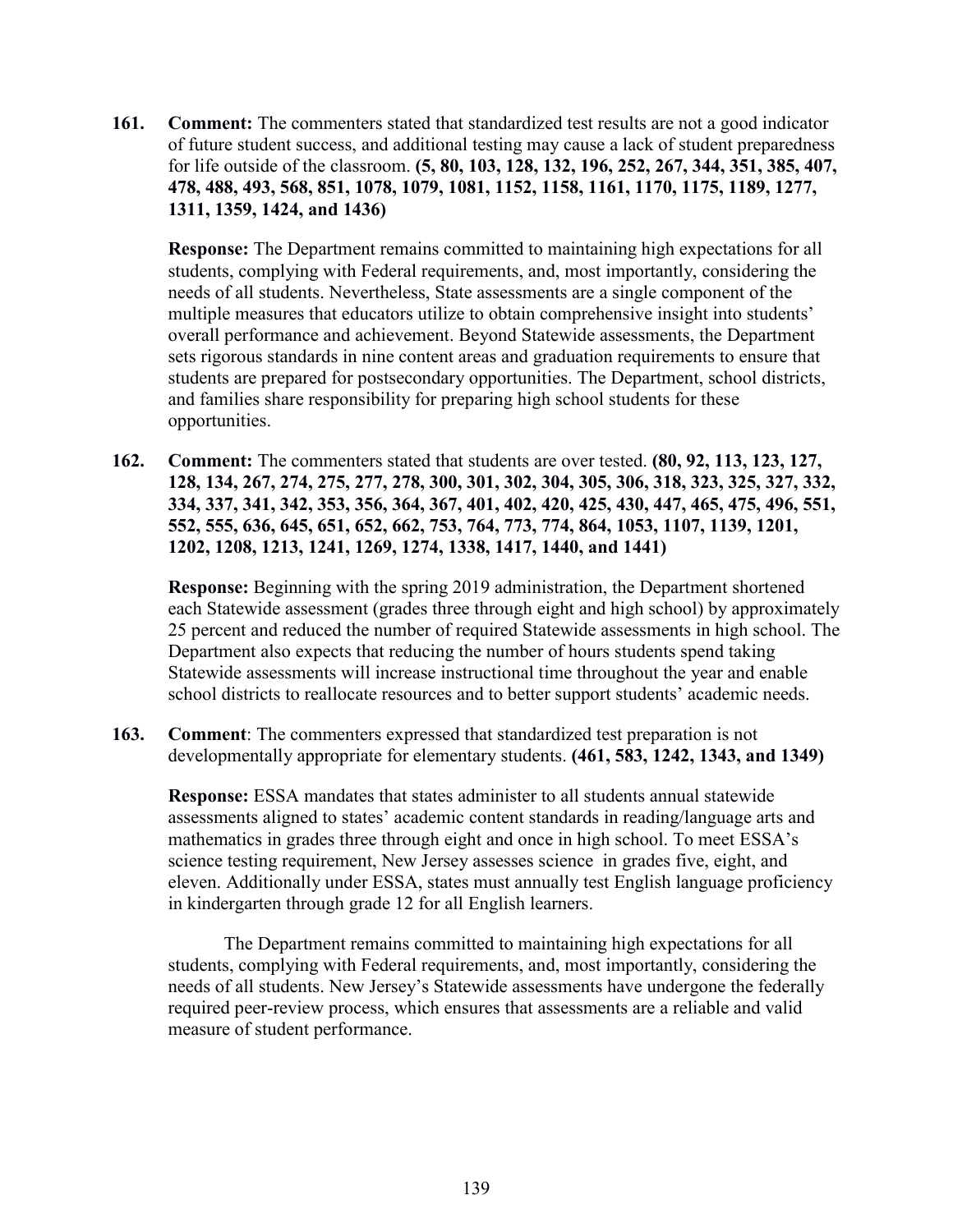**164. Comment:** The commenters stated that the assessment system should return to testing only in mile-marker grades rather than on a yearly basis. **(100, 584, 681, 1044, 1087, 1090, 1284, 1401, 1433, and 1460)**

**Response:** ESSA mandates that states administer to all students annual statewide assessments aligned to states' academic content standards in reading/language arts and mathematics in grades three through eight and once in high school. ESSA also requires science assessments once in each grade span (grades three to five, six to nine, and 10 to 12) for all students and annual English language proficiency assessments in kindergarten through grade 12 for all English learners. Under ESSA, such assessments are required to be valid and reliable, be consistent with relevant, nationally recognized professional and technical testing standards, and objectively measure academic achievement, knowledge, and skills. ESSA specifically requires states to administer the same assessment system to all students. The Department is exploring all flexibilities afforded by ESSA and will continue to seek stakeholder input during the transition from the current Statewide assessment program to the next generation of Statewide assessments.

**165. Comment:** The commenters stated that teachers are best positioned to evaluate their students. **(80, 326, 332, 536, 613, 631, 775, 843, 855, 864, 1111, 1169, 1180, 1184, 1189, 1190, 1196, 1197, 1200, 1202, 1209, 1214, 1218, 1221, 1224, 1225, 1232, 1235, 1237, 1239, 1249, 1250, 1261, 1266, 1271, 1273, 1280, 1286, 1306, 1317, 1354, 1362, 1363, 1421, 1433, 1458, and 1462)**

**Response:** The Department agrees that teachers are best positioned to evaluate their student performance. The Department maintains that Statewide assessments are a single component of the multiple measures that educators utilize to obtain comprehensive insight into students' overall performance and achievement. The Department uses Statewide assessments and other measures to identify through NJQSAC which school districts and schools require the most support and resources. The Department also utilizes growth measures to identify high achieving school districts throughout the State.

**166. Comment:** The commenter stated that testing should be only one metric by which to measure student and teacher performance. **(272)**

**Response:** The Department agrees, which is why Statewide assessments are a single component of the multiple measures that educators utilize to obtain comprehensive insight into students' overall performance and achievement. The Department uses Statewide assessments and other measures to identify through NJQSAC which schools and school districts require the most support and resources.

**167. Comment:** The commenter asked the State Board of Education to consider, as its members deliberate the next iteration of Statewide assessments, the issue of assessment design and implementation, which includes the creation and delivery of assessments, alignment of assessments to content and standards, the design of inclusive assessments for all students, and a consideration of incorporating formative assessments. **(106)**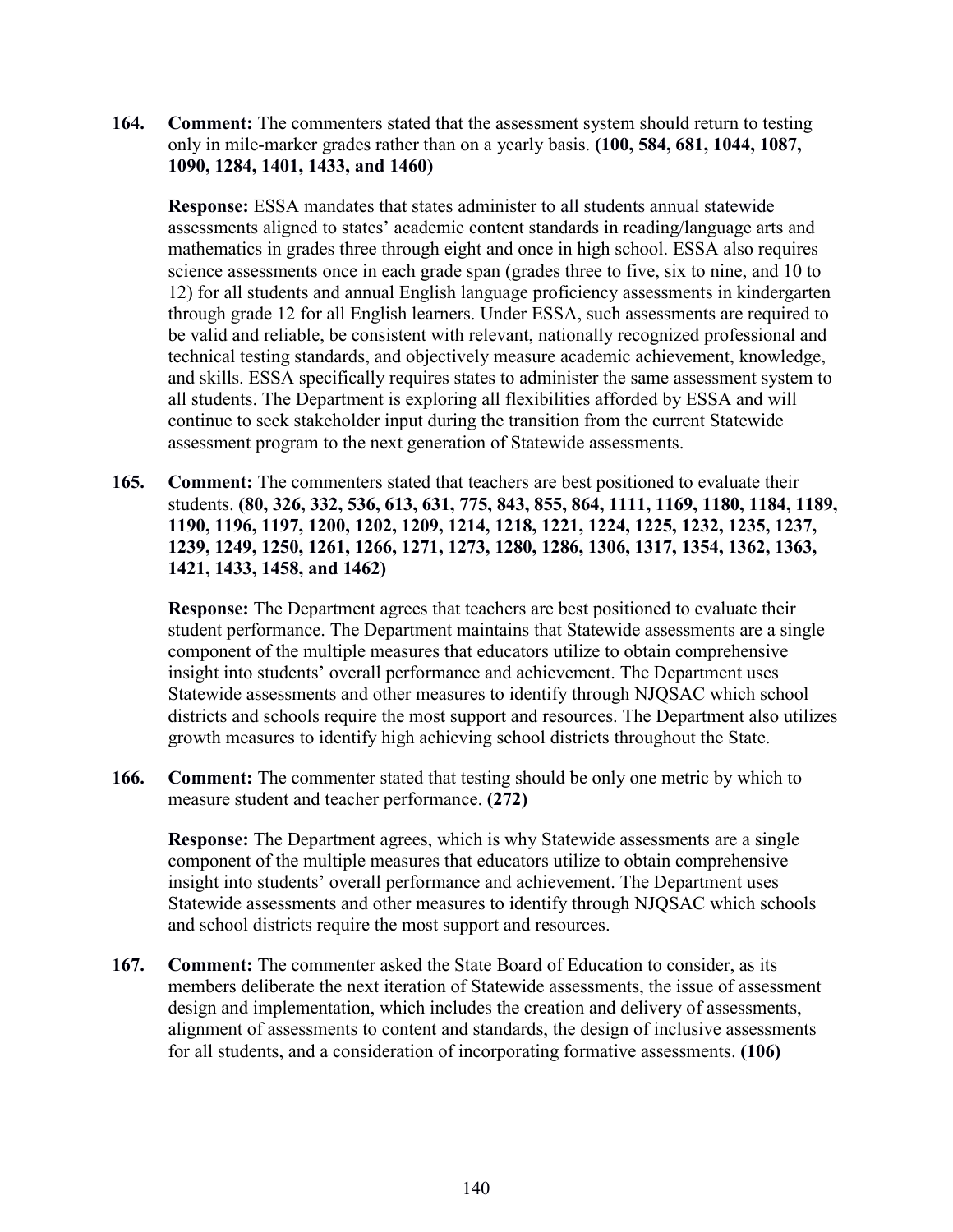**Response:** During Phase 2 of assessment outreach, the Department met with 243 practitioners from 151 school districts across all 21 counties. The Department collected information and input regarding substantive recommendations for consideration that will inform the development of the next generation of Statewide assessments and build off the foundation of critical thinking and problem solving currently implemented in New Jersey's Statewide assessment program. During the transition from the current Statewide assessment program to the next generation assessment system, the Department remains committed to exploring all flexibilities afforded by ESSA, including those that are part of the IADA. The Department will continue to seek stakeholder input and work collaboratively with the State Board of Education as the Department transitions to the next generation of Statewide assessments.

**168. Comment:** The commenters stated that exit exams do not help students who pass, have a negative effect on students who are unable to pass, and do not resolve achievement gaps. **(92, 132, and 1031)**

**Response:** Current State law requires an exit exam that ensures that students are equipped with the knowledge and skills they need to be successful in their postsecondary opportunities. The Department remains committed to supporting school districts so they, in turn, can best support students. Since 2017, the Department has explained that remediation does not have to be delivered through a "remedial course" (see for example, a Department memo from [August 8, 2017,](https://www.nj.gov/education/broadcasts/2017/AUG/08/16871/FAQ%20for%20Students%20Who%20Need%20to%20Retake%20the%20PARCC%20Algebra%20I%20Assessment.pdf) providing multiple options for types of remediation support). The Department will continue to provide educators with tools to improve data driven decision making and aligned instruction.

**169. Comment:** The commenters stated that alternatives to standardized assessments that provide a more authentic assessment of student knowledge should be found. **(132, 150, 196, 206, 291, 292, 504, 687, 803, 1356, 1358, 1386, 1405, 1444, and 1449)**

**Response:** The Department remains committed to maintaining high expectations for all students, complying with Federal requirements, and, most importantly, considering the needs of all students. New Jersey's Statewide assessments have undergone the federally required peer-review process, which ensures that assessments are a reliable and valid measure of student performance related to NJSLS. The Statewide assessments are a single component of the multiple measures that educators utilize to obtain comprehensive insight into students' overall performance and achievement. The Department is exploring all flexibilities afforded by ESSA and will continue to seek stakeholder input during the transition from the current Statewide assessment program to the next generation of Statewide assessments.

**170. Comment:** The commenters stated that differentiated instruction is necessary in the classroom, but the assessments are not differentiated. **(80, 864, 909, 1196, and 1462)**

**Response:** The Statewide assessment program is designed to incorporate the maximum number of accommodations that are appropriate for a student to utilize during a Statewide assessment and that do not negatively impact the accurate measurement of performance. Accommodations on an assessment are intended to facilitate access to the content for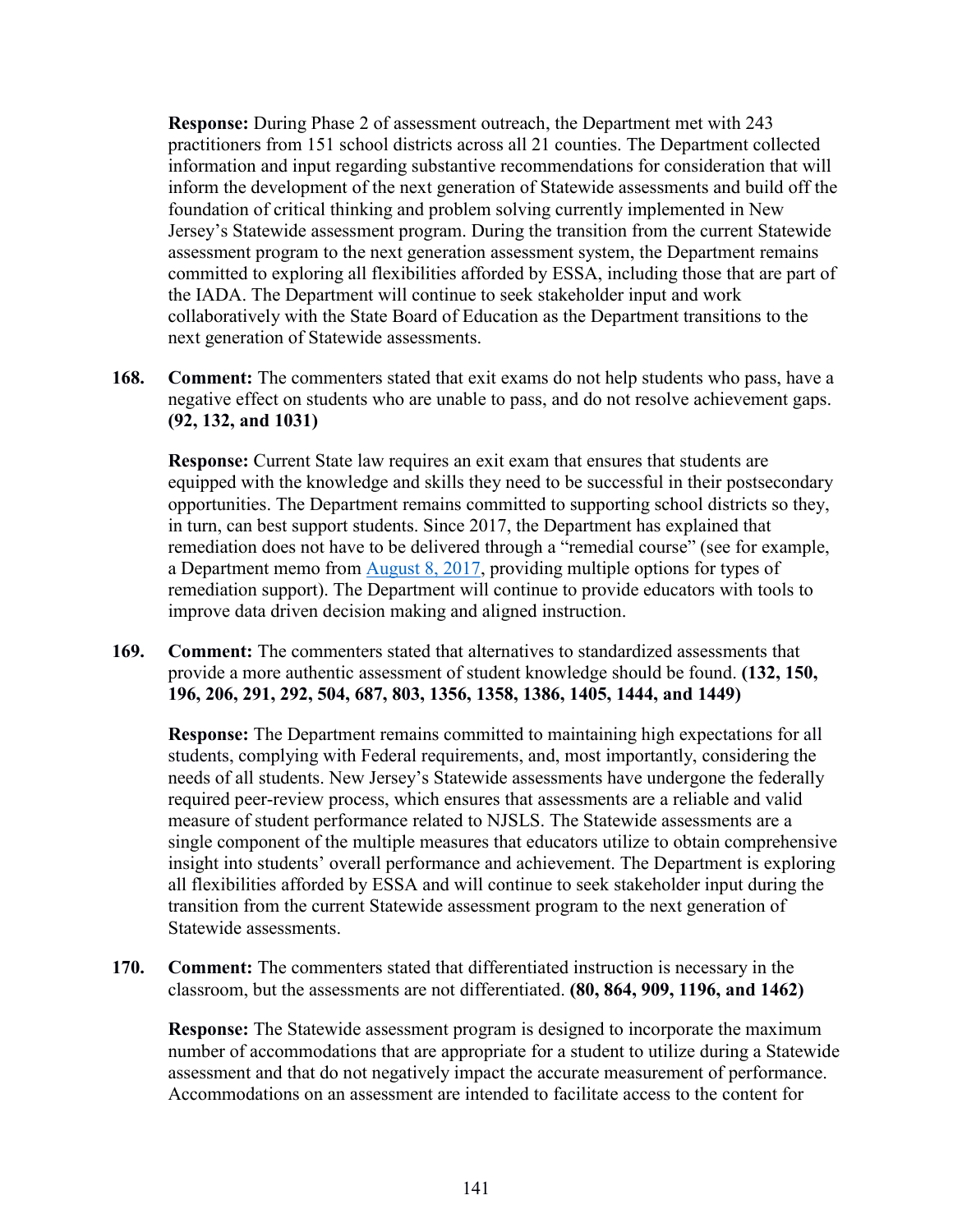students who require them. The Department provides training to school districts on providing accessibility features and accommodations for students during the Statewide assessments. A manual on the accessibility features and accommodations that may be used by students during the Statewide assessments is also readily available for further [information.](https://nj.mypearsonsupport.com/resources/manuals/NJSLA_Spring_2020_AF&A.pdf)

Universal design is a foundational aspect of assessment development. The purpose of universally designed assessments is to provide access for the greatest number of students during assessment and to minimize the need for individualized design or accommodations. Universal design acknowledges differences among individuals, and that a range of methods and materials are needed to measure learning for accurate assessment to occur.

**171. Comment:** The commenters stated that the focus on standardized testing has caused a lack of creative learning environments for students in schools. **(80, 112, 156, 175, 179, 194, 204, 225, 226, 236, 237, 240, 269, 280, 309, 313, 324, 334, 343, 348, 447, 458, 485, 574, 590, 729, 777, 808, 1021, 1029, 1032, 1047, 1049, 1063, 1076, 1077, 1086, 1122, 1133, 1152, 1155, 1156, 1176, 1180, 1188, 1201, 1203, 1205, 1210, 1217, 1245, 1260, 1269, and 1389)**

**Response:** Beginning with the spring 2019 administration, the Department shortened each Statewide assessment (grades three through eight and high school) by approximately 25 percent and reduced the number of required Statewide assessments in high school. The Department also expects that reducing the number of hours students spend taking Statewide assessments will increase instructional time throughout the year and enable school districts to reallocate resources and to better support students' academic needs.

**172. Comment:** The commenters stated that preparing students for success as 21st century global citizens should be emphasized in lieu of further testing. **(80, 283, and 461)**

**Response:** The Department thanks the commenters for the input. The NJSLS include 21st Century Life and Career Standards, which were readopted as ["Career Readiness,](https://www.nj.gov/education/cccs/2020/2020%20NJSLS-CLKS.pdf)  [Life Literacies, and Key Skills Standards"](https://www.nj.gov/education/cccs/2020/2020%20NJSLS-CLKS.pdf) by the State Board in June 2020.

**173. Comment:** The commenters requested that the State testing requirements mirror the minimum requirements required by Federal law. **(92, 193, 208, 209, 1024, 1087, and 1378)**

**Response:** The Department's proposed rulemaking at adoption level meets the Federal requirements under ESSA, which mandates that states administer to all students Statewide assessments aligned to states' academic standards in reading/language arts and mathematics in grades three through eight and once in high school. ESSA also requires states to administer science assessments once in each grade span (grades three to five, six to nine, and 10 to 12) for all students and annual English language proficiency assessments in kindergarten through grade 12 for all English learners.

**174. Comment:** The commenters stated that the NJSLS drive student learning and not Statewide assessments. **(5, 65, 80, 92, 98, 99, 111, 113, 129, 131, 133, 134, 142, 143,**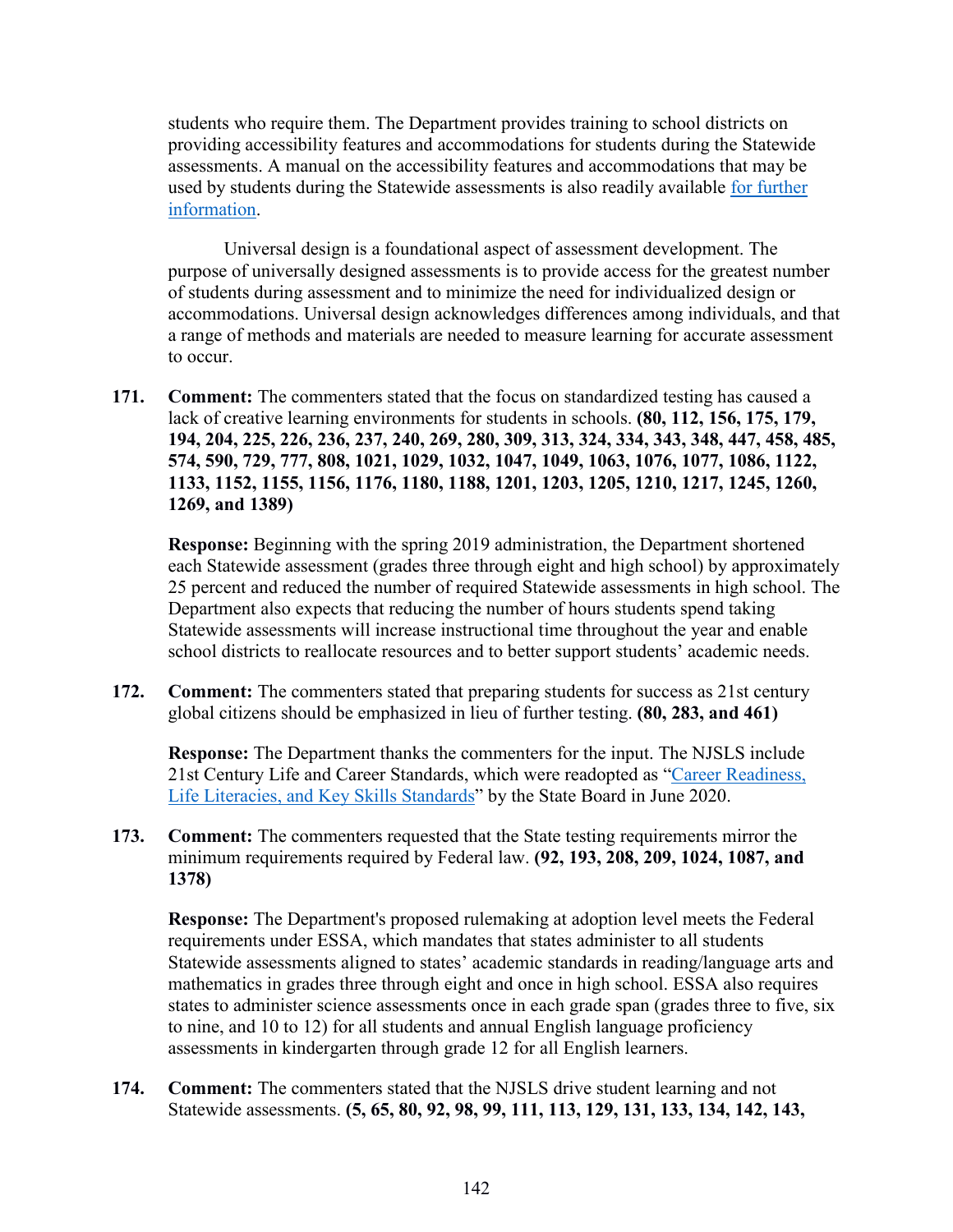**146, 158, 170, 176, 182, 193, 194, 200, 202, 210, 211, 220, 224, 233, 234, 247, 248, 257, 262, 265, 267, 268, 285, 287, 288, 289, 299, 306, 309, 313, 317, 320, 328, 332, 336, 341, 342, 347, 350, 362, 368, 378, 380, 383, 384, 388, 389, 391, 396, 400, 406, 411, 412, 416 through 419, 421, 423, 424, 428, 429, 431, 437, 444, 446, 448, 449, 450, 452, 453, 455, 457, 461, 463, 466, 471, 472, 481, 483, 486, 489, 490, 495, 498, 501, 530, 540, 541 through 545, 547, 548, 549, 551, 555, 562, 563, 566, 595, 600 through 603, 606, 608, 609, 613, 621, 625, 627, 630, 631, 649, 655, 664, 677, 680, 688, 689, 691, 693, 694, 695 through 698, 700 through 708, 713, 730, 737, 741, 744 through 760, 764, 765, 769, 780, 788, 792, 797, 801, 804, 805 through 824, 826, 828 through 844, 846, 849, 850, 861, 878, 890, 891, 911, 915, 917, 918, 920, 921, 927, 929, 939, 943, 947, 952, 956, 960, 963, 966, 981, 1000, 1012, 1023, 1026, 1030, 1082, 1085, 1102, 1103, 1109, 1110, 1114, 1122, 1129, 1130, 1134, 1138, 1140, 1141, 1143, 1150, 1166, 1187, 1211, 1222, 1233, 1235, 1241, 1274, 1323, 1324, 1325, 1350, 1351, 1352, 1357, 1366, 1431, 1444, 1445, and 1456)**

**Response:** The Department agrees that the NJSLS drive learning and instruction. New Jersey's Statewide assessments have undergone the federally required peer-review process, which ensures that the assessments are a reliable and valid measure of student performance related to the NJSLS.

**175. Comment:** The commenters stated that student knowledge is consistently being assessed in a variety of ways in the classroom. **(28, 65, 80, 90, 113, 126, 129, 131, 133, 134, 139, 141, 142, 143, 145 through 149, 163, 164, 170, 171, 182, 193, 197, 200 through 203, 210, 215, 220, 223, 224, 231, 233, 234, 238, 241, 247 through 250, 257, 262, 265, 267, 268, 274, 275, 285, 287, 288, 289, 291, 299, 306, 309, 313, 317, 320, 321, 323, 328, 331, 336, 337, 341, 342, 347, 350, 354, 355, 357, 362, 366, 368, 371, 378, 380, 383, 384, 388, 396, 397, 398, 400, 401, 403, 406, 411, 412, 416 through 419, 421, 423, 424, 428, 431, 434, 437, 438, 445, 446, 448 through 453, 455, 457, 461, 466, 471, 472, 473, 476, 480, 481, 483, 484, 486, 489, 490, 495, 496, 498, 499, 501, 522, 530, 540, 541, 542, 545, 547, 548, 549, 551, 555, 557, 562, 563, 566, 580, 583, 601 through 604, 608, 609, 613, 621, 627, 630, 631, 636, 644, 649, 655, 663, 664, 676, 677, 678, 679, 683, 686 through 689, 691, 693 through 708, 712 through 727, 733, 738, 745 through 749, 751, 753 through 756, 759, 760, 765, 770, 780, 792, 798, 801, 804, 806 through 826, 828 through 834, 836 through 842, 844, 846, 850, 851, 854, 858, 861, 865, 873, 875, 876, 878, 890, 891, 894, 911, 915 through 918, 920, 921, 925, 927, 928, 929, 930, 935, 939, 943, 946, 947, 956, 960, 963, 966, 978, 981, 1012, 1019, 1022, 1023, 1026, 1033, 1034, 1035, 1049, 1055, 1061, 1063, 1066, 1078, 1080, 1085, 1086, 1102, 1110, 1113, 1114, 1127, 1130, 1134, 1135, 1136, 1138, 1140, 1141, 1143, 1202, 1243, 1246, 1282, 1296, 1298, 1303, 1306, 1320, 1323, 1332, 1351, 1431, 1437, 1443, 1444, 1445, 1448, 1451, 1456, 1462, 1463, and 1465)**

**Response:** The Department agrees and thanks the commenters for the input.

**176. Comment:** The commenters stated that students do not value State assessments and therefore, the tests do not provide a realistic snapshot of student knowledge. **(121, 302, 333, 484, 1184, 1225, 1229, and 1315)**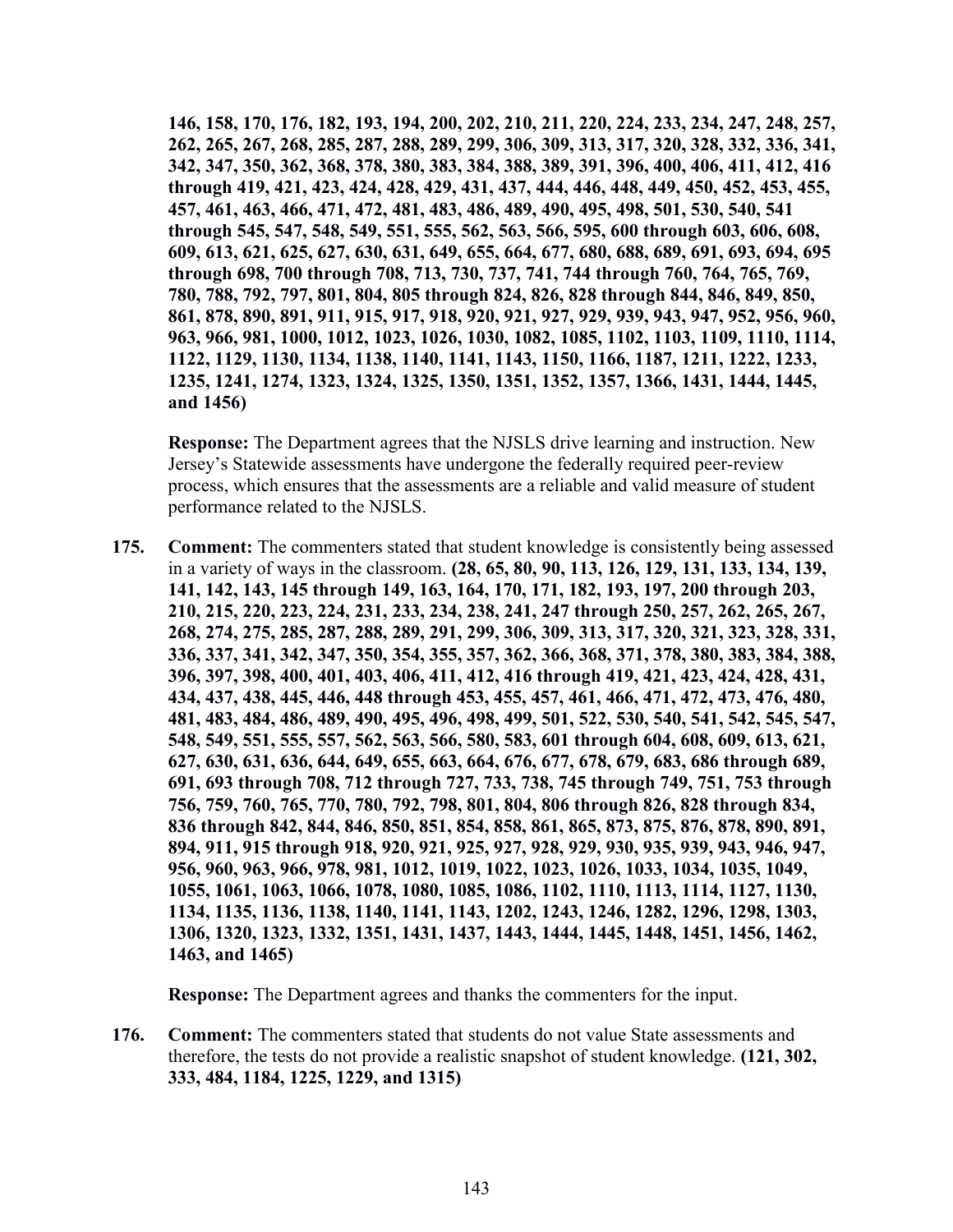**Response:** The Department has heard from educators and students across the State that student motivation is poorly aligned with State assessment graduation requirements. This sentiment has been voiced by not just advanced learners who lack the motivation to perform well on State assessments, but also students who struggle with tests, are new to the country, or have responsibilities at home. Beginning with the spring 2019 administration, the Department shortened each Statewide assessment by approximately 25 percent and reduced the number of required Statewide assessments in high school. The Department expects that reducing the number of hours students spend taking Statewide assessments will increase instructional time throughout the year and enable school districts to reallocate resources and to better support students' academic needs.

**177. Comment:** The commenters stated that students do not value the assessments due to over testing. **(80, 81, 86, 160, 177, 374, 951, 1058, 1069, 1239, 1261, and 1374)**

**Response:** Please see the response to Comment 176 above.

**178. Comment:** The commenters stated that testing causes anxiety for both students and educators. **(5, 80, 136, 149, 150, 161, 203, 205, 214, 216, 222, 226, 240, 241, 280, 290, 379, 392, 401, 464, 572, 575, 710, 773, 796, 845, 868, 910, 1121, 1139, 1182, 1223, 1245, 1272, 1299, 1332, 1395, 1407, 1430, and 1452)**

**Response:** The Department is focused on the well-being of New Jersey's students and is committed to evaluating the impact on students throughout the development of the next generation of State assessments. During Phase 1 of its assessment outreach, the Department heard about how policies shaped student experiences across the State. In consideration of this feedback, the Department identified the reduction in testing as one way to be responsive. The Department shortened each Statewide assessment (grades three through eight and high school) by approximately 25 percent, beginning with the spring 2019 administration. The Department remains committed to ensuring that policies are crafted in the best interests of students.

**179. Comment:** The commenters stated that testing takes away from classroom instruction time. **(5, 28, 65, 80 through 84, 88, 89, 91 through 96, 98, 99, 102, 106, 108, 111, 112, 113, 116, 117, 121, 124, 125, 127, 129, 130, 131, 133, 134, 135, 137, 139, 142, 144, 145 through 151, 154, 158, 163, 164, 166, 169, 170, 172, 175, 176, 177, 180, 181, 182, 184, 189, 191, 192, 194, 195, 199, 200, 201, 204, 207, 210, 211, 213, 214, 215, 217, 218, 220, 223, 224, 225, 229, 231, 233, 234, 235, 240, 241, 243, 245, 247 through 250, 252, 253, 256, 257, 259 through 262, 264 through 269, 274 through 277, 280, 283 through, 290, 296 through 299, 301, 303, 305, 306, 309, 310, 312 through 317, 319 through 322, 327, 328, 330, 332, 334, 335, 337 through 343, 346, 347, 350, 354, 355, 358, 359, 360, 362, 364, 365, 366, 368, 369, 370, 372, 374, 377, 378, 380, 382, 383, 384, 386, 388, 389, 391, 393, 394, 396 through 406, 408, 411, 412, 416 through 419, 421 through 424, 426, 427, 428, 430 through 433, 436, 437, 438, 443, 444, 446 through 451, 453, 455, 457, 458, 461, 463, 465, 466, 469, 470 through 473, 477, 479, 481, 483 through 486, 490 through 493, 495, 496, 498 through 501, 504, 506, 509, 521, 522, 524, 529, 530, 531, 533, 540, 541, 543 through 549, 551, 552, 555, 563, 565, 566, 568, 570, 579, 584, 585, 588, 592, 593, 595, 597, 598, 600 through 604, 607 through 611, 613, 624, 626,**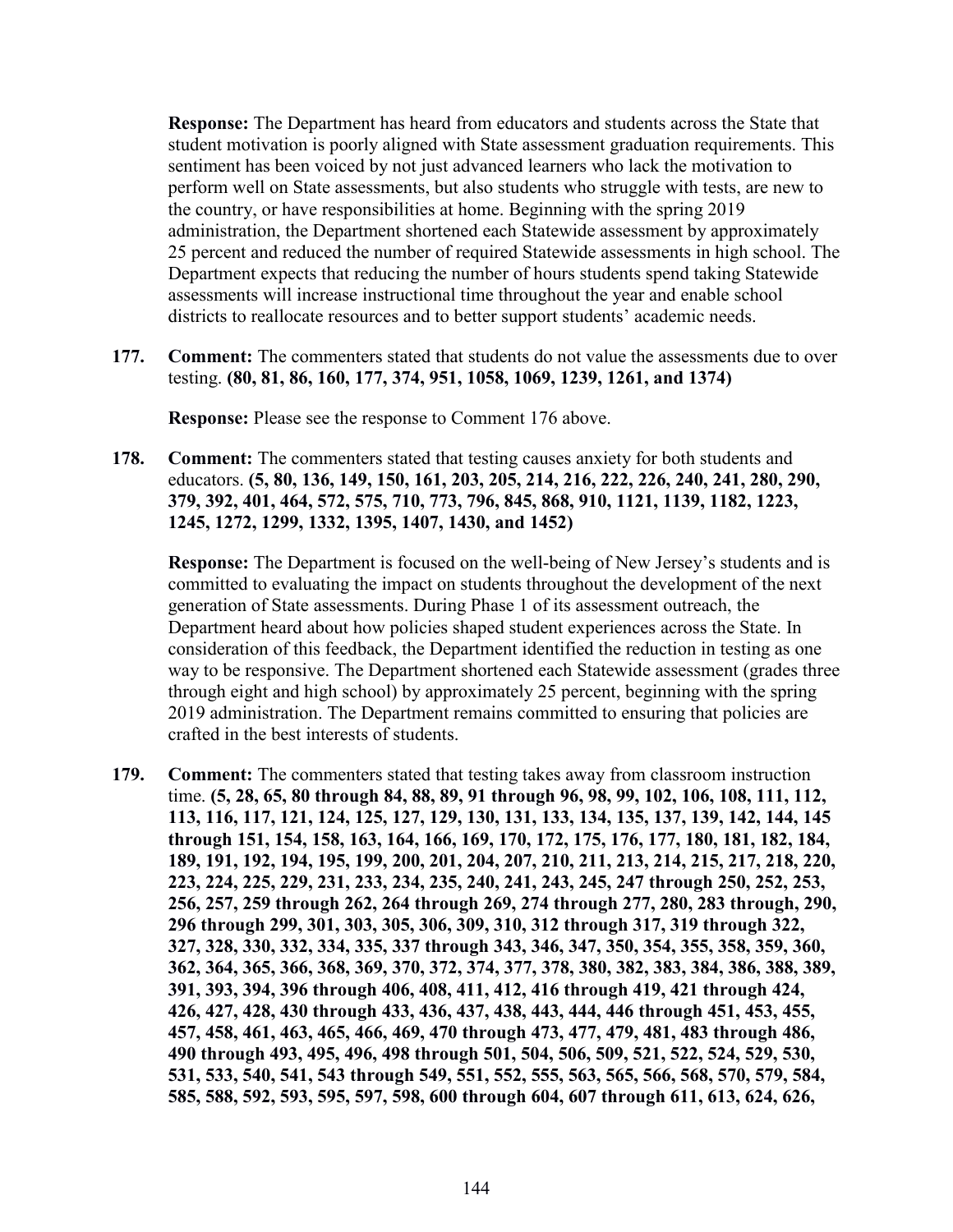**627, 630 through 633, 637, 641 through 644, 649, 650, 655, 662, 664, 665, 668, 675, 677, 678, 680, 683, 687, 688, 689, 691 through 713, 718, 721, 724, 728, 729 through 742, 747 through 751, 753 through 756, 758, 759, 760, 764, 765, 780, 781, 784, 786, 789, 790, 792, 798, 801, 803, 805 through 811, 813 through 826, 828 through 854, 856, 860, 861, 865, 869, 872, 874, 875, 878, 879, 883, 884, 885, 890, 891, 894, 906, 911, 915, 917, 918 through 921, 926, 927, 929, 933, 939, 943, 944, 945, 947, 950, 951, 952, 954, 955, 956, 958, 959 through 964, 966, 967, 968, 981, 1000, 1001, 1012, 1018, 1019, 1022, 1023, 1026, 1028, 1029, 1033, 1034, 1035, 1037, 1038, 1041, 1042, 1043, 1045, 1046, 1047, 1051, 1052, 1054, 1057, 1060, 1062, 1063, 1065, 1066, 1069, 1070, 1073, 1076, 1080, 1084, 1085, 1087, 1090, 1092, 1095, 1099, 1102, 1103, 1109, 1110, 1111, 1113, 1114, 1121, 1122, 1124, 1125, 1130, 1131, 1134, 1136, 1137, 1138, 1140, 1141, 1143, 1144, 1146, 1150, 1152, 1156, 1157, 1158, 1162 through 1167, 1170, 1171, 1172, 1177, 1181, 1182, 1184, 1185, 1188, 1189, 1190, 1202, 1203, 1208, 1209, 1210, 1215, 1216, 1220, 1221, 1226, 1228 through 1231, 1235, 1238, 1239, 1240, 1246, 1249, 1253, 1256, 1257, 1261, 1263, 1267, 1268, 1270, 1279, 1285, 1296, 1297, 1298, 1302 through 1307, 1310, 1314, 1317, 1318, 1320, 1324, 1325, 1326, 1329, 1334, 1340, 1346, 1347, 1348, 1350, 1351, 1359, 1360, 1363, 1364, 1365, 1367, 1368, 1371 through 1374, 1376, 1380, 1381, 1386, 1387, 1388, 1390, 1392, 1393, 1399, 1401, 1404, 1405, 1410, 1414 through 1417, 1420, 1421, 1423, 1425, 1428 through 1433, 1435, 1437, 1446, 1448, 1449, 1451, 1455, 1456, 1460, 1461, and 1462)**

**Response:** The Department maintains that Statewide assessments, which are mandated by State and Federal law, are a valuable tool for understanding student performance related to the NJSLS in schools and school districts across the State. Nevertheless, Statewide assessments are a single component of the multiple measures that educators utilize to obtain comprehensive insight into students' overall performance and achievement. The Department's transition from the current Statewide assessment program to the next generation of Statewide assessments will be informed by best practices and research and will minimize unnecessary disruption to student learning.

Beginning with the spring 2019 administration, the Department shortened each Statewide assessment (grades three through eight and high school) by approximately 25 percent and reduced the number of required Statewide assessments in high school. The Department expects that reducing the number of hours students spend taking Statewide assessments will increase instructional time throughout the year and enable school districts to reallocate resources and to better support students' academic needs. Significant efforts are also being made to support the use of Statewide assessment results and local sources of information through the implementation of the CAR framework, which assists school districts in implementing the NJSLS and preparing students to master the skills that are measured by the NJSLA in ELA, mathematics, and science.

**180. Comment:** The commenters stated that an increase in the amount of required Statewide assessments is toxic to the State's educational environment and will negatively affect students, schools, and the State. **(80 through 96, 98, 99, 102, 103, 1165, and 1360)**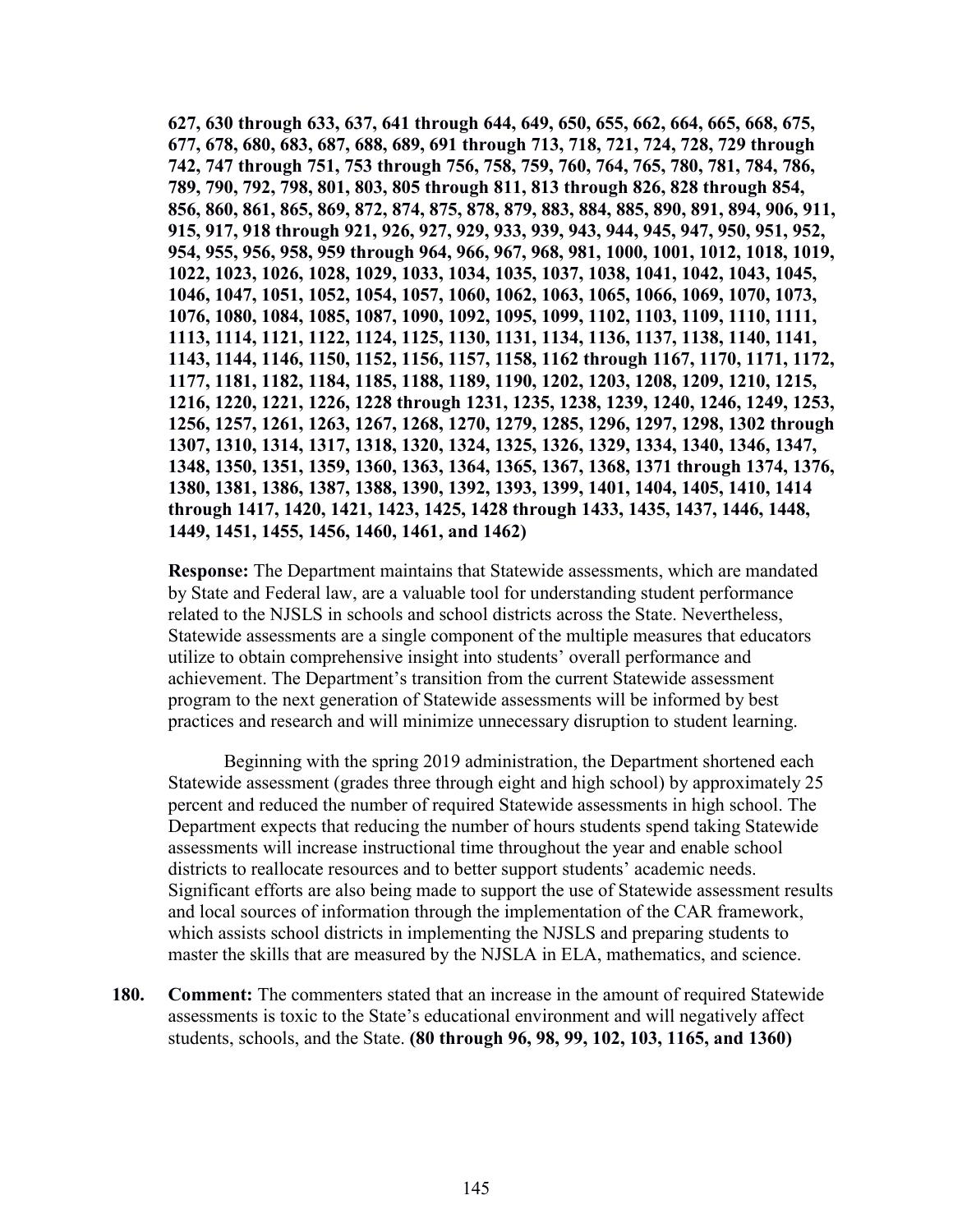**Response:** The proposed amendments that are being presented to the State Board for adoption reduce the amount of time in testing, as well as the number of tests students are required to take.

**181. Comment:** The commenters stated that educators have lost the ability to effectively and creatively teach necessary curriculum and skills to students due to the emphasis on preparing students for Statewide assessments. **(80, 102, 107, 112, 119, 146, 162, 205, 222, 227, 235, 251, 254, 260, 266, 291, 300, 308, 319, 338, 345, 349, 351, 371, 372, 375, 376, 384, 385, 394, 426, 432, 434, 435, 441, 462, 470, 499, 521, 539, 541, 575, 588, 618, 650, 652, 683, 697, 710, 711, 728, 763, 770, 772, 779, 786, 844, 864, 868, 885, 888, 985, 990, 1001, 1028, 1032, 1043, 1045, 1046, 1049, 1050, 1052, 1053, 1057, 1061, 1081, 1084, 1088, 1097, 1107, 1166, 1177, 1182, 1199, 1241, 1258, 1265, 1304, 1342, 1349, 1375, 1438, and 1444)**

**Response:** The Department is committed to the importance of exposing students to diverse content knowledge and will work with educators to provide guidance on how content can be integrated into the teaching of ELA, mathematics, and science skills. Nonetheless, Federal and State law require the Statewide assessments that are being adopted. The Department's transition from the current Statewide assessment program to the next generation of Statewide assessments is informed by best practices and research and will minimize unnecessary disruption to student learning. The Department is committed to ensuring that all students have access to high-quality instruction and expects that the proposed rulemaking at adoption level will enable school districts to reallocate resources and to better support students' needs.

**182. Comment:** The commenters stated that funding used for State assessments can be better utilized by school districts for students. **(80, 128, 155, 163, 171, 188, 226, 255, 261, 289, 298, 353, 359, 377, 385, 413, 423, 425, 436, 460, 484, 537, 634, 639, 731, 744, 750, 1021, 1074, 1079, 1087, 1093, 1094, 1225, 1233, 1260, 1303, 1320, 1337, and 1430)**

**Response:** The Department thanks the commenters for the input.

**183. Comment:** The commenters stated that standardized testing is a poor use of students' time. **(80, 528, 568, 687, 688, 689, 1018, 1185, 1227, 1381, 1404, and 1426)** 

**Response:** The Department maintains that Statewide assessments, which are mandated by State and Federal law, are a valuable tool for understanding student performance in schools and school districts across the State. Statewide assessments are a single component of the multiple measures that educators utilize to obtain comprehensive insight into students' overall performance and achievement in relation to the NJSLS. The Department's transition from the current Statewide assessment program to the next generation of Statewide assessments is informed by best practices and research and will minimize unnecessary disruption to student learning.

**184. Comment:** The commenters expressed concern about testing's role in student burnout. **(80, 309, 1202, and 1344)**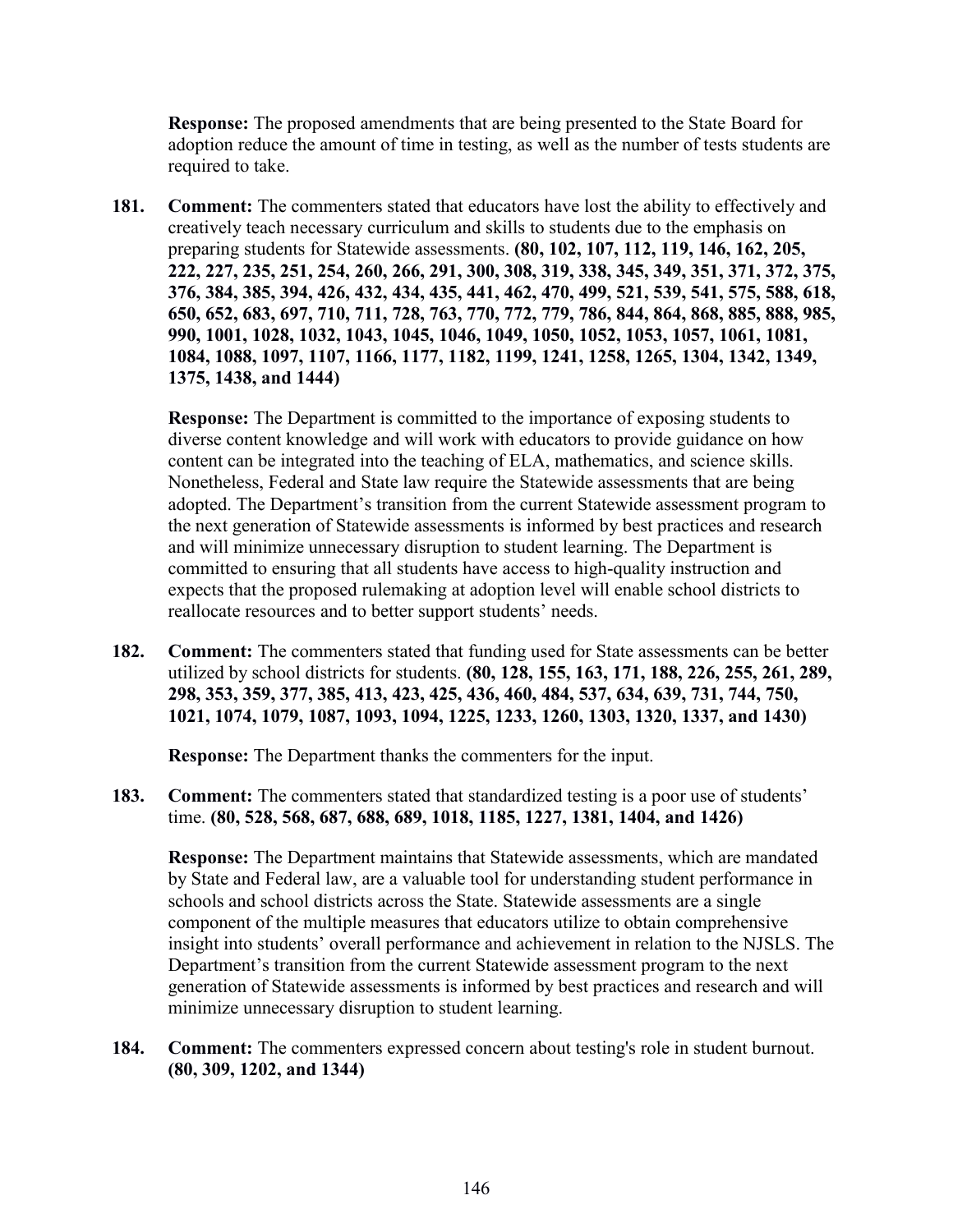**Response:** The Department is focused on the well-being of New Jersey's students and is committed to evaluating the impact on students throughout the development of the next generation of State assessments. During Phase 1 of its assessment outreach, the Department heard about how policies shaped student experiences across the State. In consideration of this feedback, the Department identified the reduction in testing as one way to be responsive. The Department shortened each Statewide assessment (grades three through eight and high school) by approximately 25 percent, beginning with the spring 2019 administration. The Department remains committed to ensuring that policies are crafted in the best interests of students.

**185. Comment:** The commenters stated that students who take tests for entrance into higher education institutions should not be required to take an additional Statewide assessment for graduation. **(258 and 1075)**

**Response:** State law (N.J.S.A 18A:7C-6) requires a State assessment to be administered for graduation. However, the Department is proposing that students who take the State assessment, but do not demonstrate proficiency may avail themselves of a menu of substitute competency tests, such as the SAT and ACT.

**186. Comment:** The commenters indicated that students and educators need clarity on the State assessment requirements. **(80, 109, 111, 129, 131, 133, 134, 135, 142, 146, 158, 176, 182, 194, 200, 210, 220, 224, 233, 234, 249, 265, 267, 268, 271, 285, 287, 288, 289, 299, 306, 309, 313, 317, 320, 328, 347, 350, 362, 366, 378, 388, 389, 393, 396, 398, 403, 406, 412, 417, 418, 424, 428, 446, 449, 450, 455, 471, 472, 486, 490, 495, 506, 540, 541, 555, 563, 612, 621, 687, 688, 689, 694, 713, 747, 748, 749, 751, 765, 788, 801, 804 through 843, 845, 1132, 1178, 1196, and 1464)**

**Response:** The Department agrees that notice to stakeholders regarding any changes to New Jersey Administrative Code that impact the administration of the Statewide assessment program must be clearly communicated in a timely manner. The Department is committed to providing timely information to all stakeholders regarding the status of the Department's proposed rulemaking at adoption level and, therefore, State graduation assessment requirements after the September 8, 2021, State Board meeting.

**187. Comment:** The commenters indicated that State assessments are difficult for students to understand and, therefore, to complete in a timely manner. **(80 and 100)**

**Response:** State assessments measure the knowledge and skills that students are expected to have as specified by the NJSLS. The Department is making significant efforts to support school districts in using the CAR framework, which assists school districts in implementing the NJSLS and preparing students to master the skills that are measured by the NJSLA in ELA, mathematics, and science.

**188. Comment:** The commenters stated that State graduation assessment requirements change often, are too complex, and require more clarity. **(109, 299, 632, 803, 1122, 1247, 1316, and 1407)**

**Response:** Please see the response to Comment 186.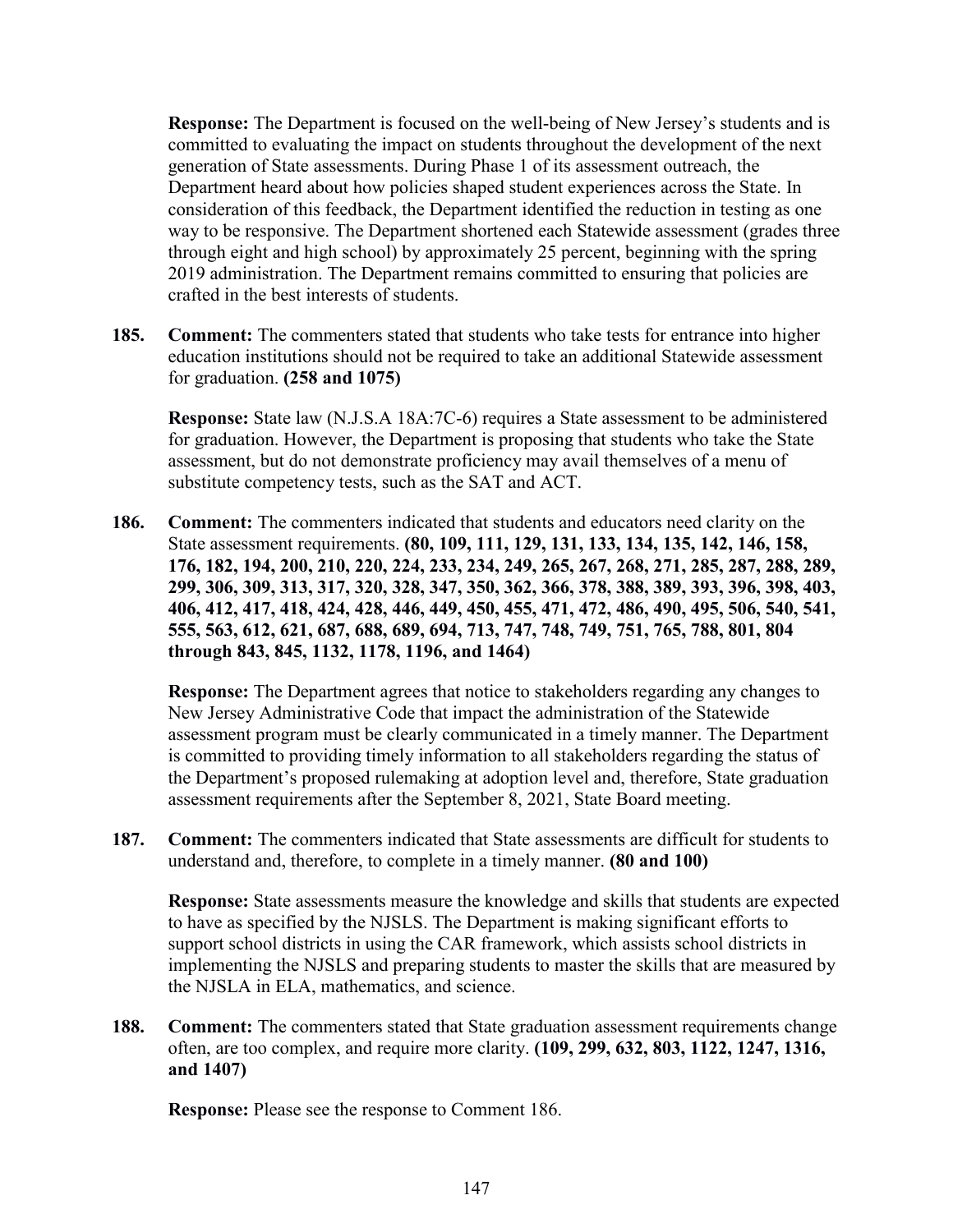**189. Comment:** The commenter stated that many postsecondary schools are moving away from the use of standardized tests in the admissions process. **(143, 149, 482, 499, 1030, and 1420)**

**Response:** The Department thanks the commenters for the input.

**190. Comment:** The commenters stated that ELLs are especially over tested and their testing should be reduced. **(74, 80, 511, 581, 612, 634, 635, 666, 788, 789, 790, 1033, 1034, 1064, 1065, 1066, 1067, 1068, 1071, 1167, and 1236)**

**Response:** ESSA mandates that states administer assessments to all students annual statewide assessments aligned to states' academic content standards in reading/language arts and mathematics in grades three through eight and once in high school. ESSA also requires science assessments once in each grade span (grades three to five, six to nine, and 10 to 12) for all students and annual English language proficiency assessments in kindergarten through grade 12 for all English learners. Beginning with the spring 2019 administration, the Department shortened each Statewide assessment (grades three through eight and high school) by approximately 25 percent and reduced the number of required Statewide assessments in high school. The Department expects that reducing the number of hours students spend taking Statewide assessments will increase instructional time throughout the year and enable school districts to reallocate resources and to better support students' academic needs.

The Department's proposed rulemaking at adoption level codifies the Federal allowance for first-year ELLs to be excluded from one administration of the ELA Statewide assessment, which reduces testing for ELLs.

**191. Comment:** The commenter stated that first-year ELLs should be allowed to be exempt from the mathematics assessment as is allowed for ELA. **(105)**

**Response:** Under ESSA, newly arrived ELLs must participate in the Statewide assessments for mathematics and science. ESSA allows first-year ELLs to be excluded from only one administration of the reading/language arts Statewide assessment. The Statewide assessments in mathematics and science are available in Spanish.

**192. Comment:** The commenters stated that results from State assessments are not released in time to inform instruction. **(110, 113, 278, 286, 320, 725, 826, 1238, 1261, and 1404)**

**Response:** NJSLA results are meant to provide summative information that can be used to inform decisions regarding curriculum and instruction within school districts. NJSLA results are not meant to be a formative or diagnostic assessment and, therefore, are provided to school districts on a rolling basis over the summer. With this timing, State assessment results can inform curricular decisions, resources, and promote conversations about the strengths and weaknesses of grade- and school-level instruction for the following school year. The Department will consider the comment as it transitions the current Statewide assessment program to the next generation of Statewide assessments.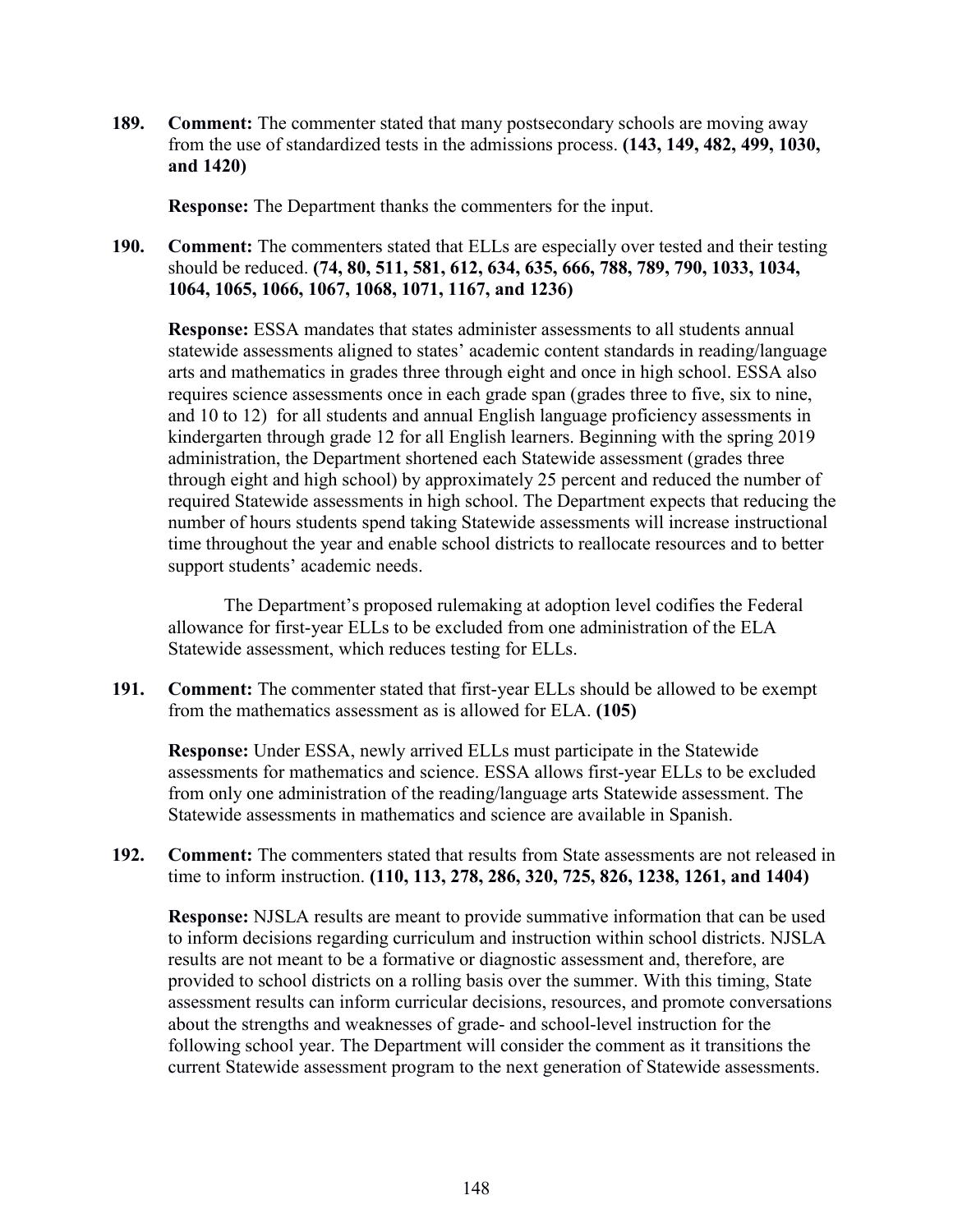**193. Comment:** The commenter stated that the State does not offer enough supports to school districts regarding State assessments. **(279)**

**Response:** The Department delivers mandatory annual training for district test coordinators, which provides guidance regarding the implementation of the Statewide assessment system. Additionally, the Department provides test coordinator and test administration manuals that outline best practices and required activities related to the administration of State assessments. In 2019, a [new support website was](https://nj.mypearsonsupport.com/) established for the NJSLA in ELA, mathematics, and science. The website houses all guidance and support materials in one place for ease of access. The Department is committed to making continual improvements based on feedback.

**194. Comment:** The commenter stated that the computer-based format of Statewide assessments does not allow for student interactions with teachers or other students. **(199)**

**Response:** The Department must ensure that the Statewide assessments are administered securely and with fidelity across all school districts to ensure valid measurement of student performance. For this reason, students should not be interacting with educators or other students while taking the Statewide assessments, unless interaction with a test administrator is required by a specific accommodation or accessibility feature.

**195. Comment:** The commenters stated that the computer-based format of Statewide assessments is very difficult for students to follow. **(197, 207, 233, and 1465)**

**Response:** Throughout its assessment outreach, the Department heard from individuals both in favor of, and opposed to, computer-based assessments. The Department maintains that computer-based Statewide assessments provide for accessibility features and accommodations that are not possible on paper-based assessments and, therefore, provide more students with access to the assessment content, which better allows the State to measure student proficiency on the NJSLS. Additionally, the National Assessment of Educational Progress (NAEP) and postsecondary entrance exams, such as the SAT and ACT, are now taking advantage of the benefits of computer-based assessments.

**196. Comment:** The commenters stated that the focus on standardized testing has led to an overemphasis on teaching ELA and mathematics to the detriment of the sciences and social sciences. **(254, 715, and 1335)**

**Response:** State and Federal law requires testing in ELA, mathematics, and science. However, the NJSLS address [nine content areas](https://www.nj.gov/education/cccs/) (Visual and Performing Arts, Comprehensive Health and Physical Education, Science, Social Studies, Computer Science and Design Thinking, World Languages, and Career Readiness, Life Literacies, and Key Skills, English Language Arts, and Mathematics) and school districts are required to develop and align curricula to all areas of the NJSLS. School districts control local schedules and instructional decisions. In 2019, the Department reduced Statewide assessment time to help school districts to reallocate resources to better support students' academic needs. The Department remains committed to maintaining high expectations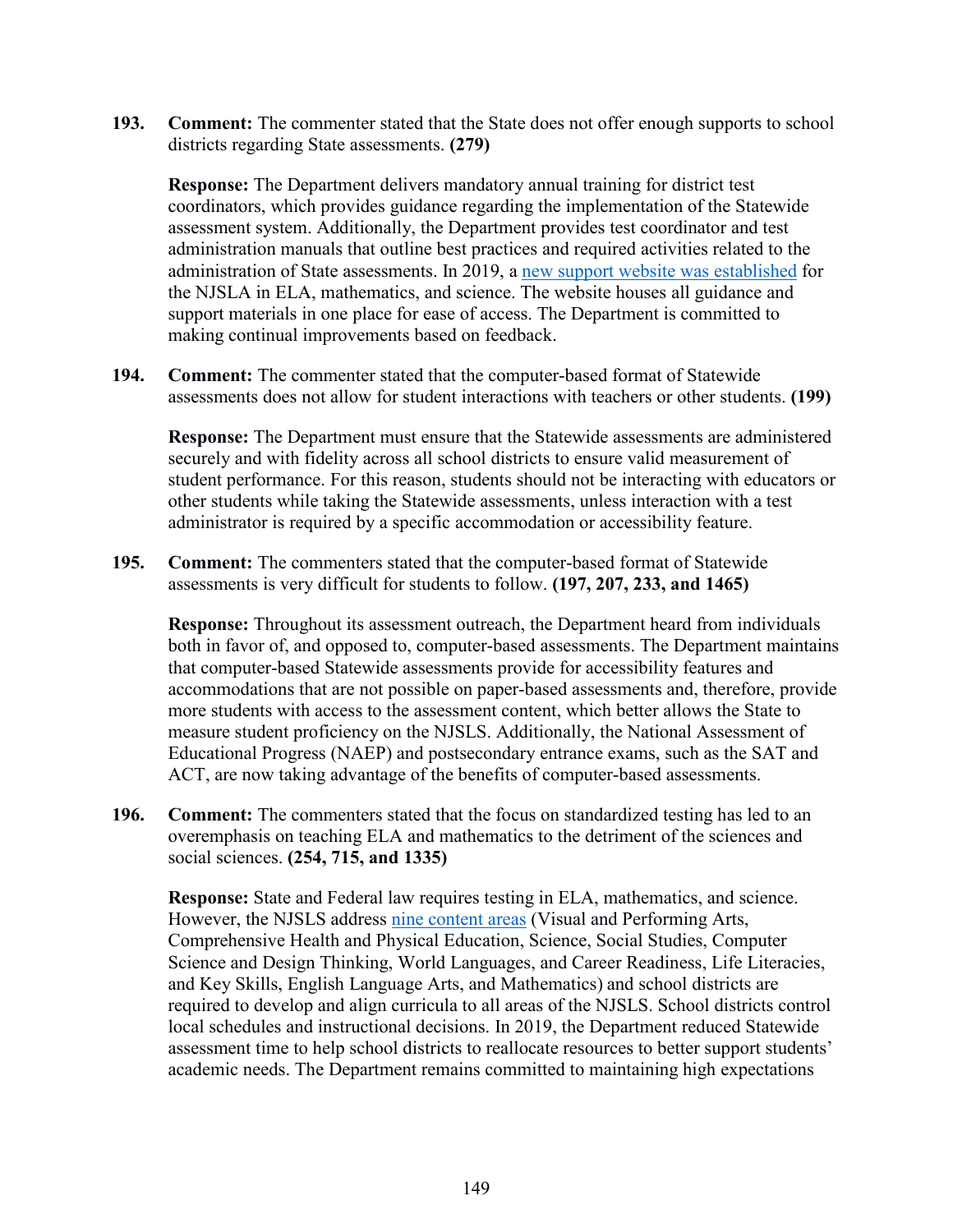for all students, complying with Federal requirements, and, most importantly, considering the needs of all students in a variety of subject areas.

**197. Comment:** The commenter expressed support for returning to a paper format for Statewide assessments since computer-based assessments have negative impacts on students. **(1465)**

**Response:** Throughout its assessment outreach, the Department heard from individuals both in favor of, and opposed to, computer-based assessments. The Department maintain that computer-based Statewide assessments provide for accessibility features and accommodations that are not possible on paper-based assessments, and therefore provide more students with access to the assessment content, which better allows the State to measure student proficiency on the NJSLS. Additionally, NAEP and postsecondary entrance exams, such as the SAT and ACT, utilize computer-based assessments, as do an increasing number of employers and colleges. When New Jersey first administered a computer-based assessment in 2015, 99.4 percent of students completed the assessment using a computer.

**198. Comment:** The commenters expressed concern regarding the technological issues that result from the administration of computer-based Statewide assessments. **(80, 1223, 1256, and 1376)**

**Response:** When New Jersey first administered a computer-based assessment in 2015, 99.4 percent of students completed the assessment using a computer. The technology and infrastructure in school districts around the State have improved since 2015 and student accessibility to devices and technology has grown significantly. In the fall of 2020, the Department created a [website](https://www.nj.gov/education/grants/digitaldivide/techsurveys.shtml) to track the number of students who still needed a device and/or connectivity. The State's overall goal has been to eradicate all outstanding needs; school district leaders have been working tirelessly throughout the State to do so. On [March 10, 2021,](https://nj.gov/governor/news/news/562021/approved/20210310c.shtml#:%7E:text=%E2%80%9CAs%20of%20today%2C%20New%20Jersey) Governor Murphy and the Department announced that the digital divide has been closed, and that all public school districts report that their students now has the technology needed to connect with their classroom online.

To help provide equitable access to technology across the State, the Department will continue to offer supports to all school districts in their efforts to provide students with a 21st century learning environment.

**199. Comment:** The commenter urged for the Department to eliminate the science assessment because it does not count toward high school graduation. **(109)**

**Response:** ESSA mandates that states administer to all students annual statewide science assessments once in each grade span (grades three to five, six to nine, and 10 to 12) . To meet the Federal requirement, New Jersey assesses science in grades five, eight, and 11.

**200. Comment:** The commenters urged the State Board and the Department to listen to educator, student, and stakeholder voices during the decision-making process regarding the proposed amendments. **(80, 92, 219, 238, 371, 681, 863, 910, 1086, 1087, 1355, 1432, and 1460)**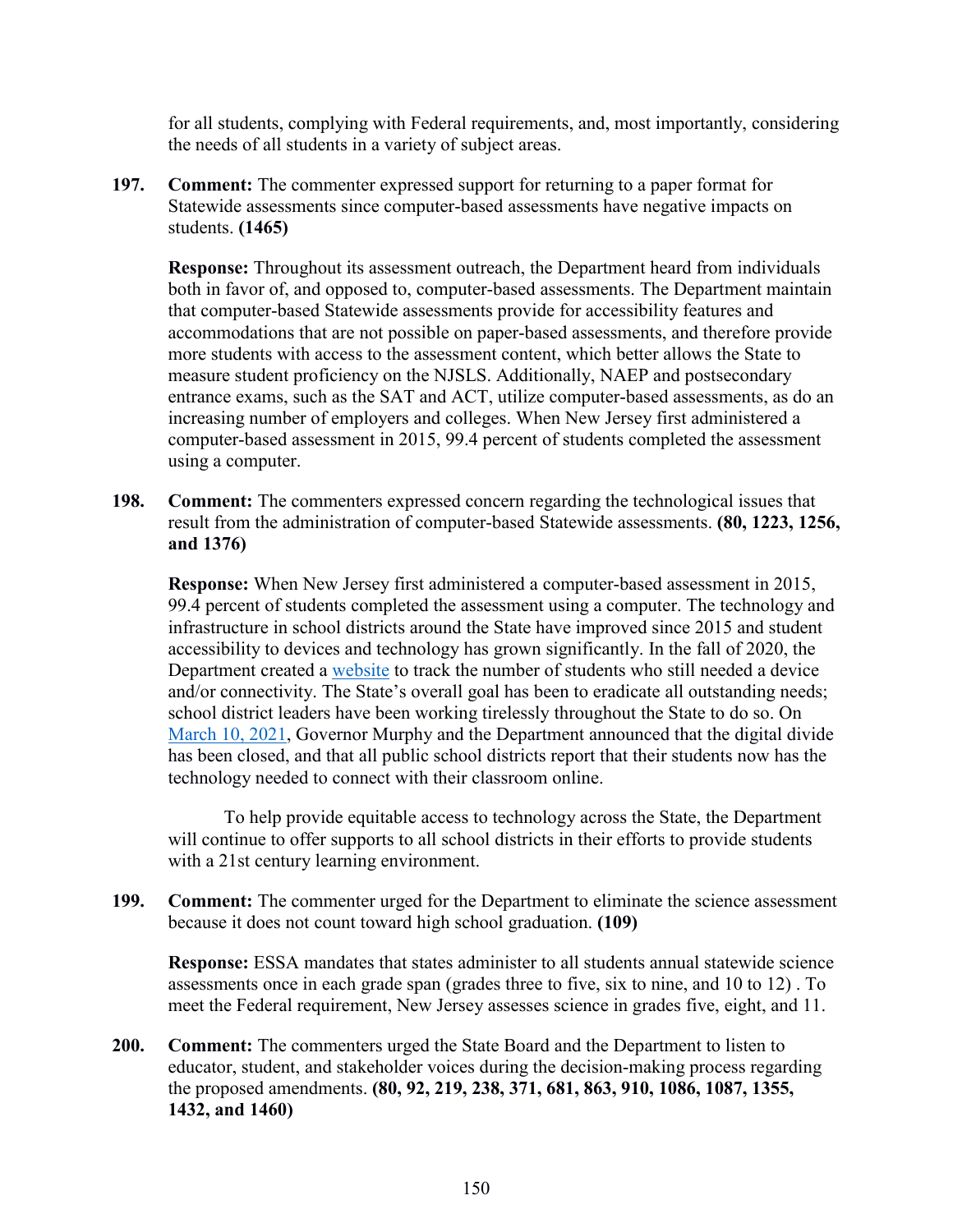**Response:** Since the original amendments were proposed in 2018, the Department and the State Board have received and considered hundreds of stakeholder voices. During Phase 1 of its assessment outreach in 2018, the Department heard from 2,363 New Jersey residents across every county and received more than 3,200 suggestions for improvements to the Statewide assessment system. During Phase 2 of assessment outreach in 2019, the Department met with 243 practitioners from 151 school districts across all 21 counties. Throughout the annual design, implementation, and reporting process for State assessments, the Department will continue to engage with stakeholders.

**201. Comment:** The commenters stated that schools and school districts should be reporting data to the State during the course of the school year for an effective growth model, instead of utilizing data from a summative assessment. **(80 and 406)**

**Response:** ESSA specifically requires states to administer the same summative assessment system to all students. New Jersey's Statewide assessments have undergone the federally required peer-review process, which ensures that assessments are a reliable and valid measure of student performance related to NJSLS. Statewide assessments provide a standardized tool that allows for an accurate comparison of data from across the State. State assessments are a single component of the multiple measures that educators utilize to obtain comprehensive insight into students' overall performance and achievement.

**202. Comment:** The commenter requested alternate measures for students graduating high school. **(774)**

**Response:** The Department's proposed rulemaking at adoption level will continue to provide students with multiple pathways to earn a high school diploma, including substitute competency tests and the portfolio appeals process.

**203. Comment:** The commenter expressed the importance of social-emotional health of students and whole-child education. **(80, 294, 732, 800, 818, 1029, and 1286)**

**Response:** The Department thanks the commenters for the input.

**204. Comment:** The commenters stated that only teachers should be able to use assessment results. **(80 and 1283)**

**Response:** The Department maintains that Statewide assessments, which are mandated by State and Federal law, are a valuable tool for understanding student performance in relation to the NJSLS in schools and school districts across the State. State and Federal law also require the Department to use Statewide assessments and other measures to identify, through accountability systems, which schools and school districts require the most support and resources.

**205. Comment:** The commenters stated that curriculum standards and continuing education for teachers is more important than testing. **(100, 138, 593, 1285, and 1309)**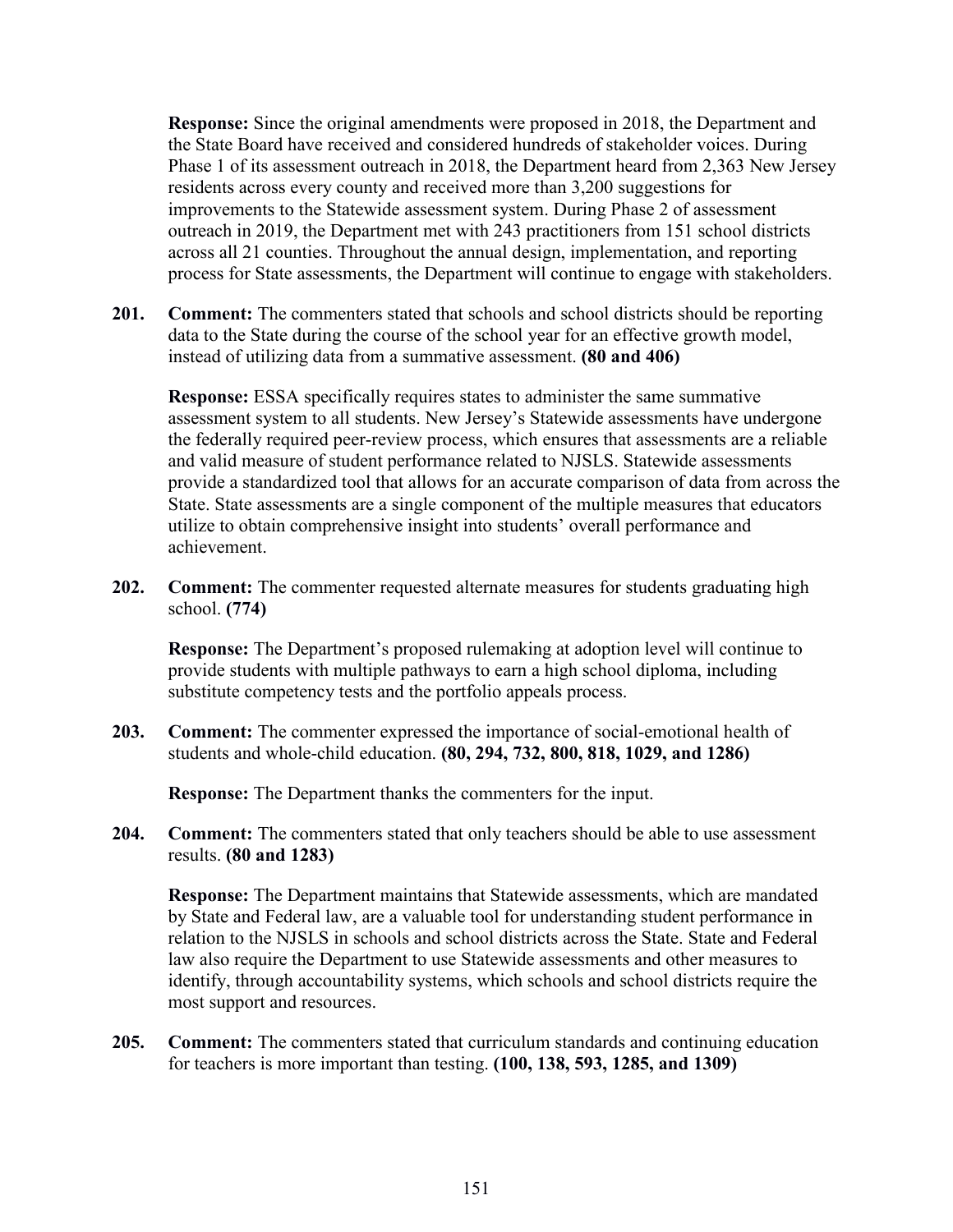**Response:** The Department agrees that continuing education for teachers and the curriculum standards are important. The Department is committed to supporting educators to assist them in implementing the NJSLS and preparing students to master the skills that are measured by the NJSLA in ELA, mathematics, and science. For example, the Department continues to publish teacher-created resources such as instructional units and prerequisite skills and concepts to help educators develop NJSLS-aligned curriculum and instruction. The Department maintains that Statewide assessments, which are mandated by State and Federal law, are a valuable tool for understanding student performance in schools and school districts across the State. Statewide assessments are a single component of the multiple measures that educators utilize to obtain comprehensive insight into students' overall performance and achievement in relation to the NJSLS. The Department uses Statewide assessments and other measures to identify which schools and school districts require the most support and resources.

**206. Comment:** The commenters expressed concern regarding the impact of State assessments on a student's future education. **(80, 1078, 1219, 1243, and 1403)**

**Response:** The Department maintains that Statewide assessments, which are mandated by State and Federal law, are a valuable tool for understanding student performance in schools and school districts across the State. Nevertheless, Statewide assessments are a single component of the multiple measures that educators utilize to obtain comprehensive insight into students' overall performance and achievement.

**207. Comment:** The commenters expressed concern regarding students being properly prepared for State assessments. **(80, 1182, 1206, 1396, and 1435)**

**Response:** The Department is making significant efforts to support the use of Statewide assessment results and local sources of information through the implementation of the CAR framework, which assists school districts in implementing the NJSLS and preparing students to master the skills that are measured by the NJSLA in ELA, mathematics, and science.

**208. Comment:** The commenters expressed concern about kindergarten students being tested. **(80 and 1434)**

**Response:** Under State law, district boards of education cannot mandate commercially developed standardized assessments for students in kindergarten through grade two outside of the scope of State and Federal law; therefore, students are not administered Statewide assessments until grade three. However, ESSA requires States to administer annual English language proficiency assessments in kindergarten through grade 12 for all English learners. All other Federally mandated assessments are required to be administered in grade 3 or above.

**209. Comment:** The commenters suggested using PSAT scores to replace the NJSLA. **(1278, 1279, and 1282)**

**Response:** Federal law does not currently provide that flexibility. ESSA mandates that states administer to all students annually Statewide assessments aligned to states'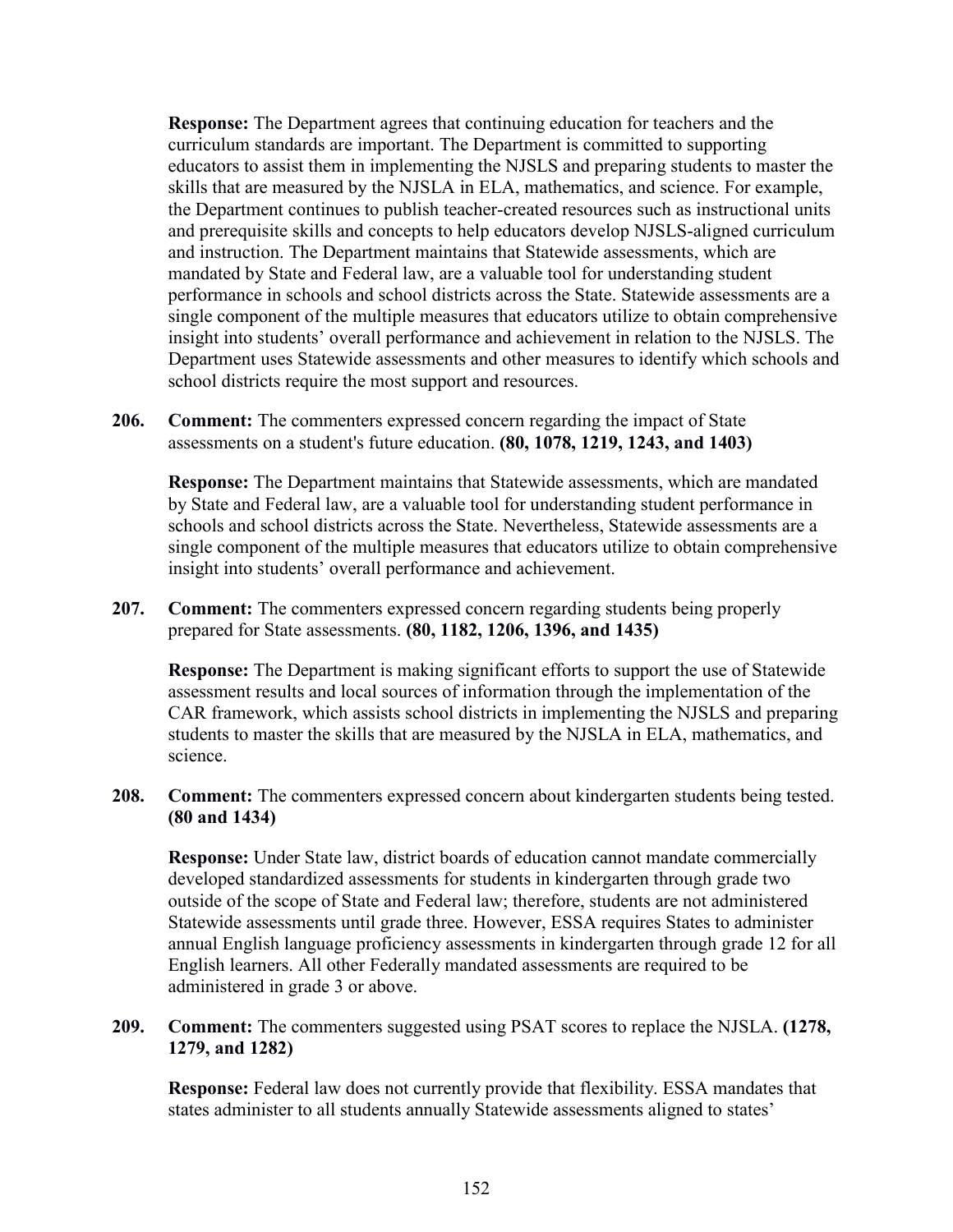academic content standards in reading/language arts, mathematics, and science. ESSA specifically requires states to administer the same assessment system to all students. The Department is exploring all flexibilities afforded by ESSA and will continue to seek stakeholder input during the transition from the current Statewide assessment program to the next generation of Statewide assessments.

**210. Comment:** The commenter stated that younger students should be able to sit for high school graduation assessments. **(1280)**

**Response:** State statute (N.J.S.A. 18A:7C-1, 2, 3, 4, 6 and 6.1) requires 11th grade students to take a graduation assessment requirement. For Federal and State accountability purposes, younger students may take high-school level end-of-course assessments. On December 21, 2017, the Department received a [waiver from the United](https://www2.ed.gov/admins/lead/account/stateplan17/waivers/njwaiverresponse2017.pdf)  [States Department of Education](https://www2.ed.gov/admins/lead/account/stateplan17/waivers/njwaiverresponse2017.pdf) to permit middle school students who take advanced courses to take the aligned high school assessments. This waiver permits middle school students who have completed Algebra I, Geometry, or Algebra II to take the high school end-of-course assessment instead of the middle school grade-level mathematics assessment. This waiver is in effect through the 2020-2021 school year. The waiver will not affect the administration of the State graduation proficiency test as the waiver applies only to high school end-of-course assessments.

**211. Comment:** The commenter urged the State Board and the Department to continue to examine the State graduation requirements and explore multiple and equitable pathways for graduation. **(6)**

**Response:** The Department remains committed to maintaining high expectations for all students, complying with Federal requirements, and maintaining multiple and equitable pathways to meeting graduation assessment requirements.

**212. Comment:** The commenter stated that No Child Left Behind (NCLB) should have been installed to help students. **(80)**

**Response:** The Statewide assessment program is aligned to the requirements set forth in ESSA, which replaced NCLB in 2015 as the reauthorization of the ESEA.

**213. Comment:** The commenter stated that high school mathematics curriculum and assessments should move away from being Algebra-based and, instead, create courses in quantitative literacy and statistics to reduce the number of students who require remedial mathematics courses in postsecondary work. **(132)**

**Response:** The NJSLS in mathematics require students to learn statistics and development of quantitative literacy and curricula. Coursework and day-to-day instruction is determined at the school district and school levels.

**214. Comment:** The commenter stated that the NJSLS require updates and revisions. **(396)**

**Response:** In June 2020, the State Board adopted the [revised NJSLS](https://www.nj.gov/education/cccs/2020/) in all content areas except ELA and mathematics, which were most recently adopted by the State Board in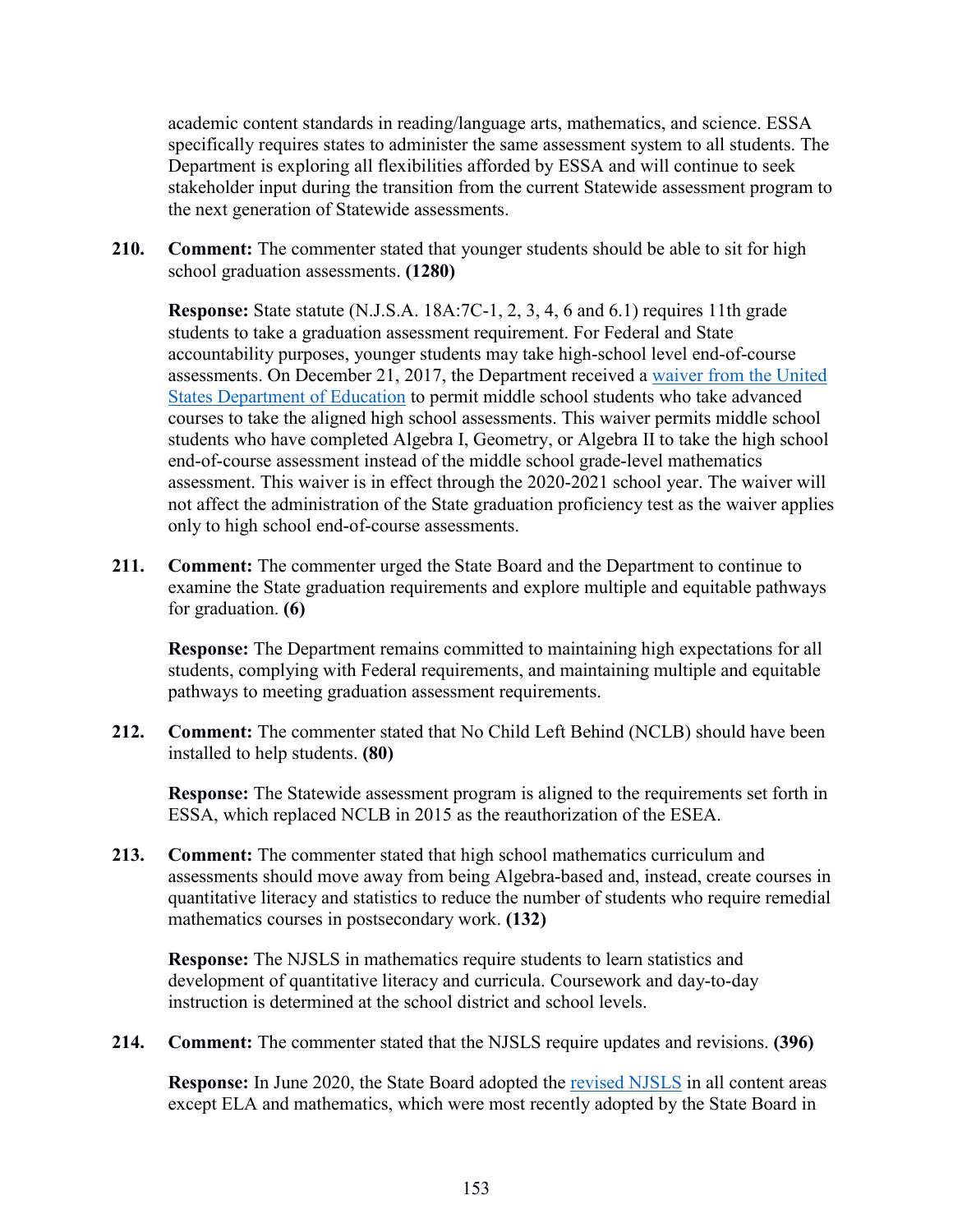May 2016. The revisions to the seven content areas that were presented to the State Board earlier this year incorporate new statutory provisions, where appropriate.

**215. Comment:** The commenters stated that standardized tests are not equitable and fair for all students, including ELLs, students with IEPs and 504s, and students of different socioeconomic statuses. **(5, 80, 92, 121, 127, 135, 143, 161, 188, 196, 197, 206, 235, 240, 250, 272, 325, 326, 393, 504, 508, 533, 668, 690, 743, 744, 772, 777, 785, 786, 787, 790, 803, 897, 1020, 1024, 1032, 1036, 1037, 1072, 1084, 1089, 1133, 1176, 1200, 1386, 1418, and 1439)**

**Response:** The Department remains committed to maintaining high expectations for all students and, most importantly, considering their needs. New Jersey's Statewide assessments have undergone the federally required peer-review process, which ensures that assessments are a reliable and valid measure of student performance related to the NJSLS. In addition, New Jersey educators are part of the bias and sensitivity review process that the Department coordinates as a standard operating procedure for all assessments in accordance with best practices in large scale assessments.

The Statewide assessment program is designed to incorporate the maximum number of accommodations that are appropriate for a student to utilize during a Statewide assessment and that do not negatively impact the accurate measurement of performance. Accommodations on an assessment are intended to facilitate access to the content for students who require them. The Department provides training to school districts on providing accessibility features and accommodations for students during the Statewide assessments. A manual on the accessibility features and accommodations that may be used by students during the Statewide assessments is also available [for further](https://nj.mypearsonsupport.com/resources/test-administration-resource/NJSLA_Accessibility_Features_and_Accommodations_9th_Edition.pdf)  [information.](https://nj.mypearsonsupport.com/resources/test-administration-resource/NJSLA_Accessibility_Features_and_Accommodations_9th_Edition.pdf)

Universal design is a foundational aspect of assessment development. The purpose of universally designed assessments is to provide access for the greatest number of students during assessment, and to minimize the need for individualized design or accommodations. Universal design acknowledges differences among individuals and that a range of methods and materials are needed to measure learning and for accurate assessment to occur.

**216. Comment:** The commenters stated that testing causes undue anxiety for students with disabilities because the State assessments do not have appropriate modifications. **(218, 238, 325, 792, 1185, 1411, 1412, and 1462)**

**Response:** The Statewide assessment program is designed to incorporate the maximum number of accommodations that are appropriate for a student to utilize during a Statewide assessment and that do not negatively impact the accurate measurement of performance. Accommodations on an assessment are intended to facilitate access to the content for students who require them. The Department provides training to school districts on providing accessibility features and accommodations for students during the Statewide assessments. A manual on the accessibility features and accommodations that may be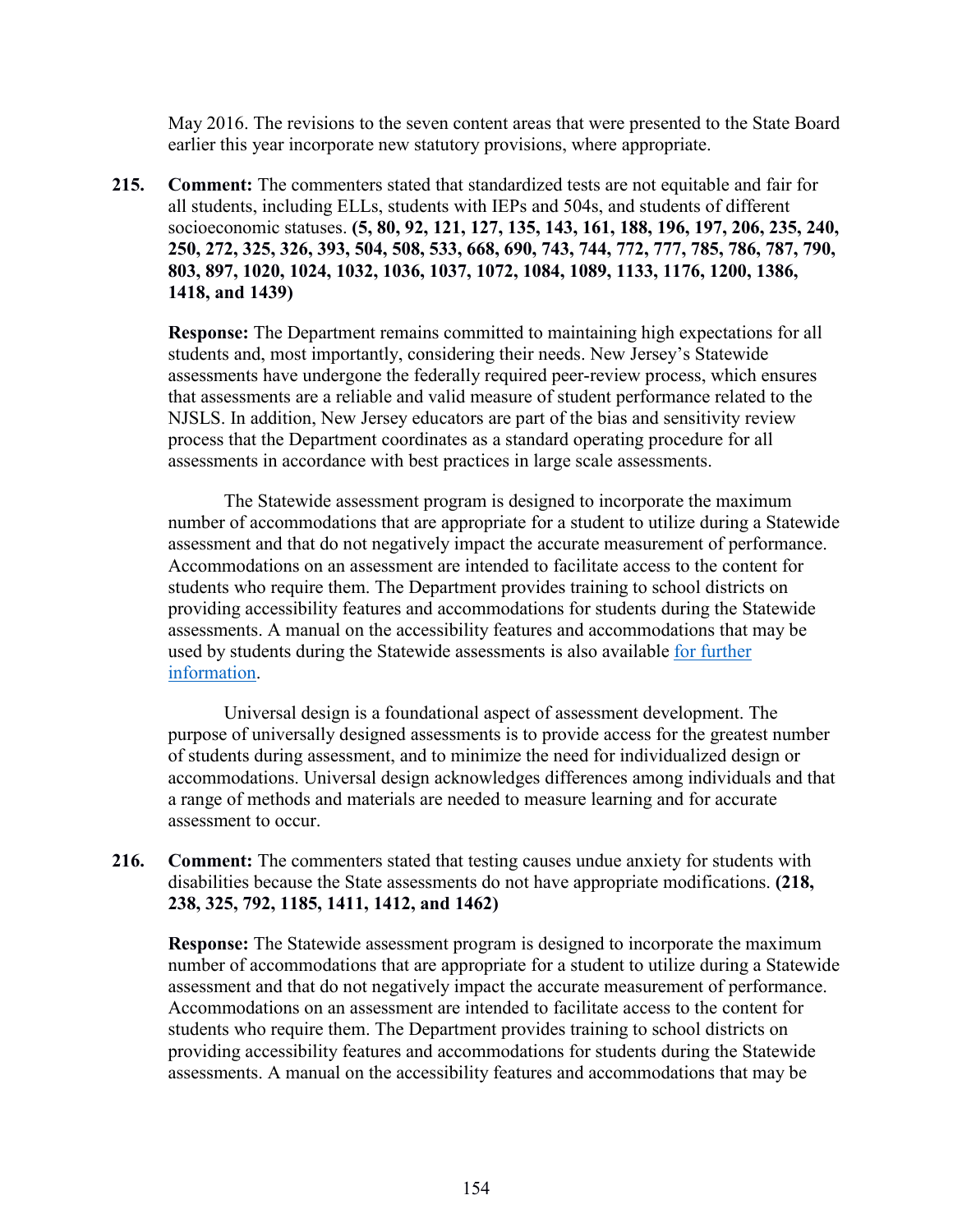used by students during the Statewide assessments is also available [for further](https://nj.mypearsonsupport.com/resources/test-administration-resource/NJSLA_Accessibility_Features_and_Accommodations_9th_Edition.pdf)  [information.](https://nj.mypearsonsupport.com/resources/test-administration-resource/NJSLA_Accessibility_Features_and_Accommodations_9th_Edition.pdf)

**217. Comment:** The commenters stated that Statewide assessments cause students to be deprived of the testing accommodations contained in their IEPs. **(184, 204, 245, 290, 447, 485, 1037, 1076, 1080, and 1188)**

**Response:** Please see the response to Comment 216.

**218. Comment:** The commenters stated that State assessments negatively impact students with disabilities. **(197, 305, 407, 410, 430, 433, 758, 785, 792, 1100, 1173, 1226, 1331, and 1417)**

**Response:** The Statewide assessment program is designed to incorporate the maximum number of accommodations that are appropriate for a student to utilize during a Statewide assessment and that do not negatively impact the accurate measurement of performance. Accommodations on an assessment are intended to facilitate access to the content for a students who require them. The Department provides training to school districts on providing accessibility features and accommodations for students during the Statewide assessments. A manual on the accessibility features and accommodations that may be used by students during the Statewide assessments is also available [for further](https://nj.mypearsonsupport.com/resources/test-administration-resource/NJSLA_Accessibility_Features_and_Accommodations_9th_Edition.pdf)  [information.](https://nj.mypearsonsupport.com/resources/test-administration-resource/NJSLA_Accessibility_Features_and_Accommodations_9th_Edition.pdf)

**219. Comment:** The commenters opposed the use of State assessment scores in teacher evaluations. **(140, 205, 333, 484, 776, 795, 1162, 1326, and 1389)**

**Response:** Educator evaluations, including the requirement to include Statewide assessment results, are governed by State statute (N.J.S.A. 18A:6-123) and N.J.A.C. 6A:10. See the response to Comment 49 for additional information.

**220. Comment:** The commenters asked for consideration for New Jersey educator job fairness. **(859 and 1044)**

**Response:** The Department appreciates the feedback; however, the comment is outside the scope of the current rulemaking.

**221. Comment:** The commenters asked for additional curriculum to allow New Jersey students the ability to be on par with students in the rest of the world. **(80 and 185)**

**Response:** The Department appreciates the feedback; however, the comment is outside the scope of the current rulemaking.

**222. Comment:** The commenters stated that students require more hands-on learning to prepare them for the real world. **(80, 272, 275, 283, 289, 321, 395, 465, 470, 882, 1415, 1427, 1436, and 1438)**

**Response:** The Department appreciates the feedback; however, the comment is outside the scope of the current rulemaking.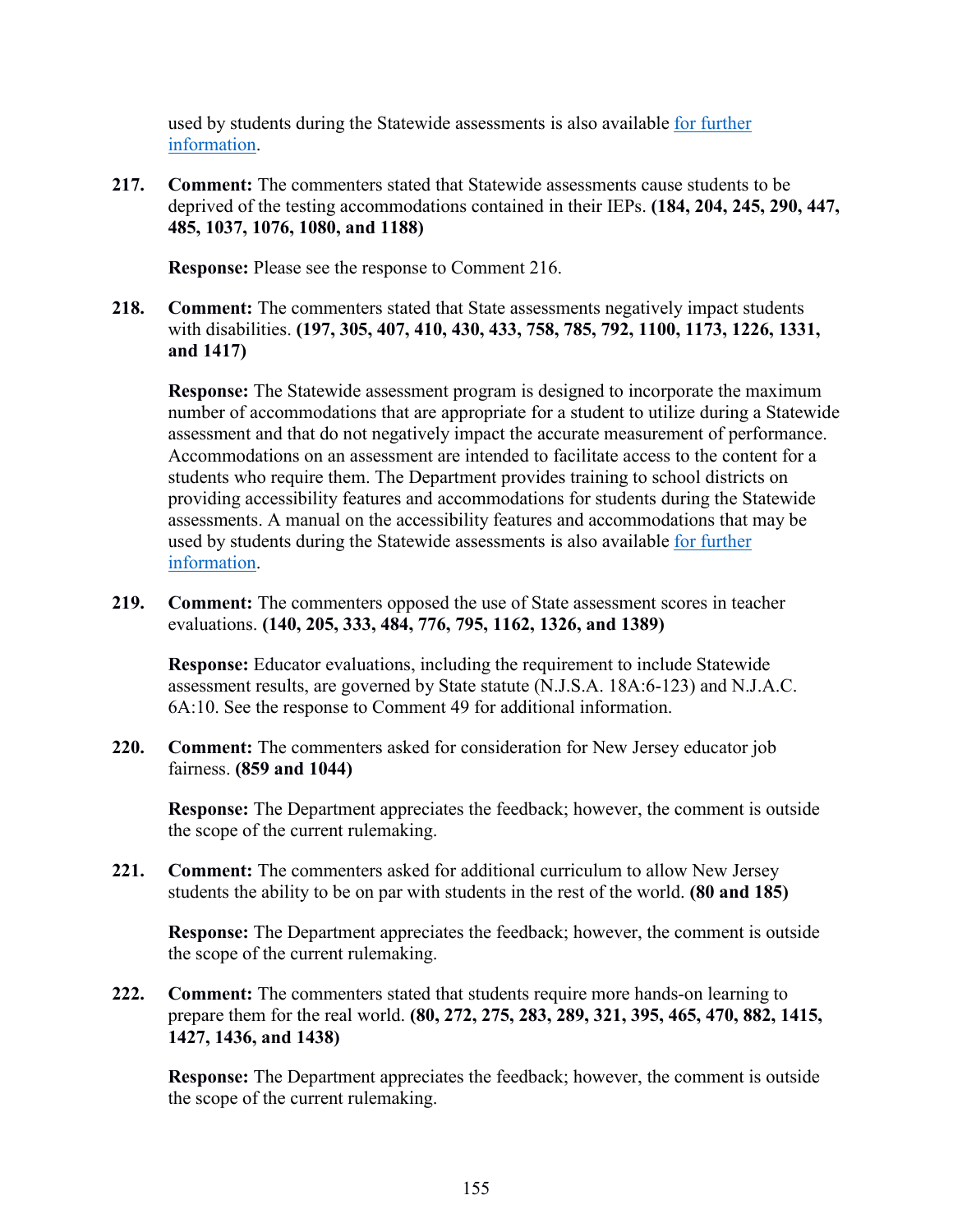**223. Comment:** The commenter urged for more history to be placed in the curriculum in lieu of additional science, technology, engineering, and mathematics (STEM) requirements. **(225)**

**Response:** The Department appreciates the feedback; however, the comment is outside the scope of the current rulemaking.

**224. Comment:** The commenters stated that fewer people are entering or staying in the teaching profession due to the focus on standardized testing. **(441, 476, and 684)**

**Response:** The Department appreciates the feedback; however, the comment is outside the scope of the current rulemaking.

**225. Comment:** The commenter suggested there should be more emphasis on students getting recess every day. **(80)**

**Response:** The Department appreciates the feedback; however, the comment is outside the scope of the current rulemaking.

**226. Comment:** The commenter opposed the use of test scores to earn financial support for school districts. **(80)**

**Response:** The Department appreciates the feedback; however, the comment is outside the scope of the current rulemaking.

**227. Comment:** The commenters stated that trade and vocational schools need additional promotion for the best interest of students and communities. **(607 and 1341)**

**Response:** The Department appreciates the feedback; however, the comment is outside the scope of the current rulemaking.

**228. Comment:** The commenter stated that classrooms are over-crowded. **(80)**

**Response:** The Department appreciates the feedback; however, the comment is outside the scope of the current rulemaking.

**229. Comment:** The commenters expressed support for the ESP Job Justice bill. **(672, 673, and 674)**

**Response:** The comment is outside the scope of the current rulemaking.

**230. Comment:** The commenter expressed support for Assembly Bill 4957. **(1281)**

**Response:** The comment is outside the scope of the current rulemaking.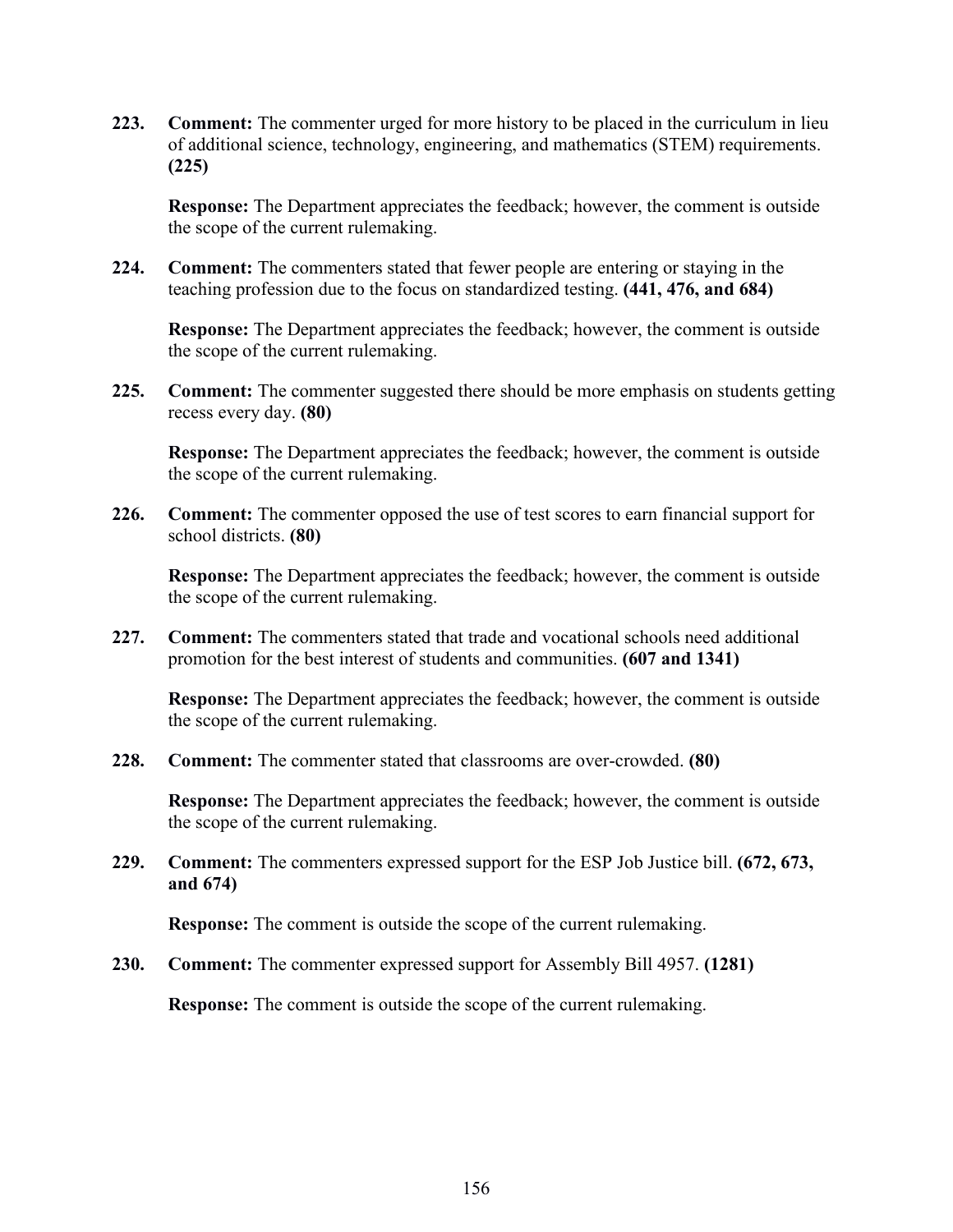## **4. Comments Received upon Publication of Notice of Proposed Substantial Changes upon Adoption to Proposed Amendments at N.J.A.C. 6A:8-1.3, 4.1, and 5.1**

**231. Comment:** The commenter expressed support for the amendments proposed in the second notice of substantial changes upon adoption. The commenter stated that the State Board of Education's Assessment Committee reviewed and endorsed the amendments. The commenter also thanked the Department for its effort and time spent on the rulemaking. **(C)**

**Response:** The Department thanks the commenter for the support.

**232. Comment:** The commenter urged the State Board of Education to promptly adopt the provisions of N.J.A.C. 6A:8 as amended in the proposed notice of substantial changes upon adoption to provide fair notice and certainty to high school students and educators. The commenter stated that the proposal recognizes the individual goals and related pathways that students need to meet their post-secondary goals by providing a range of pathways for high school students to demonstrate proficiency of the high school graduation requirements. The commenter also expressed support for the continuation of the sitting requirement for students to access the alternative assessments as a graduation pathway because the alternative assessments are relevant to students and provide useable data for school districts. **(1507)**

**Response:** The Department thanks the commenter for the support.

**233. Comment:** The commenter stated that the proposed amendments in the notice of substantial changes upon adoption are consistent with the commenter's past testimony that called for an aligned, high-quality system of learning based on the NJSLS, quality curriculum, and a multi-faceted assessment system to support instruction. The commenter also stated that the proposal provides notice, fairness, and multiple pathways for students to demonstrate that they have met State assessment standards for graduation. **(1507)**

**Response:** The Department thanks the commenter for the support.

**234. Comment:** The commenter expressed support for the availability of the portfolio process to students who sit for the State graduation proficiency test but do not pass it or do not meet the requirement through an alternative assessment because not all students perform their best on standardized assessments. The commenter also stated the sitting requirement for the portfolio appeals makes sense as a basic screener and precursor to the portfolio process. The commenter further stated that, by maintaining the sitting requirement for the State graduation proficiency test, schools and educators will continue to strive to meet every student's instructional needs to prepare all students to meet New Jersey's standards for graduation. **(1507)**

**Response:** The Department thanks the commenter for the support.

**235. Comment:** The commenter supported the continued availability of alternate assessment options such as the SAT, PSAT, Armed Services Vocational Aptitude Battery (ASVAB) and Accuplacer for students who do not pass the State graduation proficiency test. **(1507)**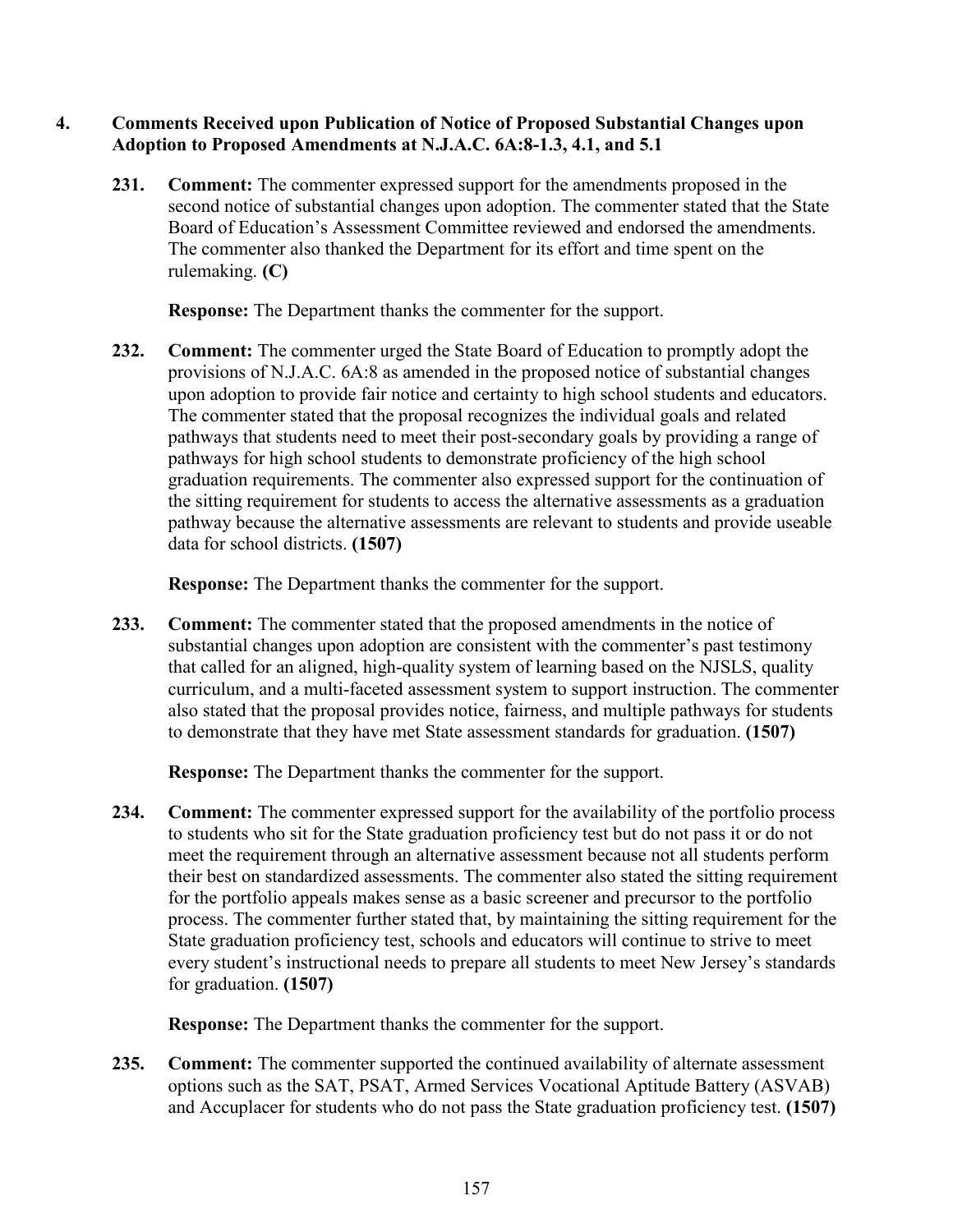**Response:** The Department thanks the commenter for the support.

**236. Comment:** The commenter stated that the Department's proposal continues to provide important data points in ELA and mathematics, including geometry, within the robust and comprehensive system of assessment that exists in New Jersey's schools. **(1507)**

**Response:** The Department thanks the commenter for the support.

**237. Comment:** The commenter supported the proposed amendments at N.J.A.C. 6A:8 and stated the changes will aid the State's efforts to transition to the next generation of assessments while maintaining compliance with State and Federal law. The commenter also stated that these changes will continue to give educators, parents, and other stakeholders the information needed to determine alignment and proficiency with the NJSLS, while maintaining vital graduation pathways. **(1503)**

**Response:** The Department thanks the commenter for the support.

**238. Comment:** The commenter stated that assessments should do the following: be an accurate, valid, and reliable measure of whether a student has mastered the NJSLS; measure skills appropriate for graduation; provide the school district, the school, and the teaching staff with information that can be used to identify a need for remedial intervention, as well as the opportunity for advanced or accelerated work; and be designed to ensure that all students have the opportunity, assistance, and incentives to meet the NJSLS. **(1503)**

**Response:** Please see response to Comment 43.

**239. Comment:** The commenter stated that district boards of education should be able to set local graduation requirements that complement those of the State. The commenter also stated that all students who meet local and State graduation requirements should be granted a State-endorsed diploma. The commenter further stated that the State should provide alternative methods of achieving State and Federal requirements for graduation such as the portfolio assessment. **(1503)**

**Response:** School districts are required to establish graduation requirements that align with State law and N.J.A.C. 6A:8-5.1. The Department's proposed rulemaking at adoption level will continue to provide students with multiple pathways to earn a high school diploma, including substitute competency tests and the portfolio appeals process.

The Department's proposed rulemaking at adoption level allows students who by 12th grade have met all credit, curriculum, and attendance requirements and have taken, but not passed, the State graduation proficiency test to participate in the portfolio appeal process. The Department's proposed rulemaking at adoption level will maintain, per State law, the portfolio appeals process and will codify that the menu of options cannot be accessed without sitting for the State graduation proficiency test.

**240. Comment:** The commenter recommended that the State graduation proficiency test be administered in the fall (November) to provide as much time as possible for student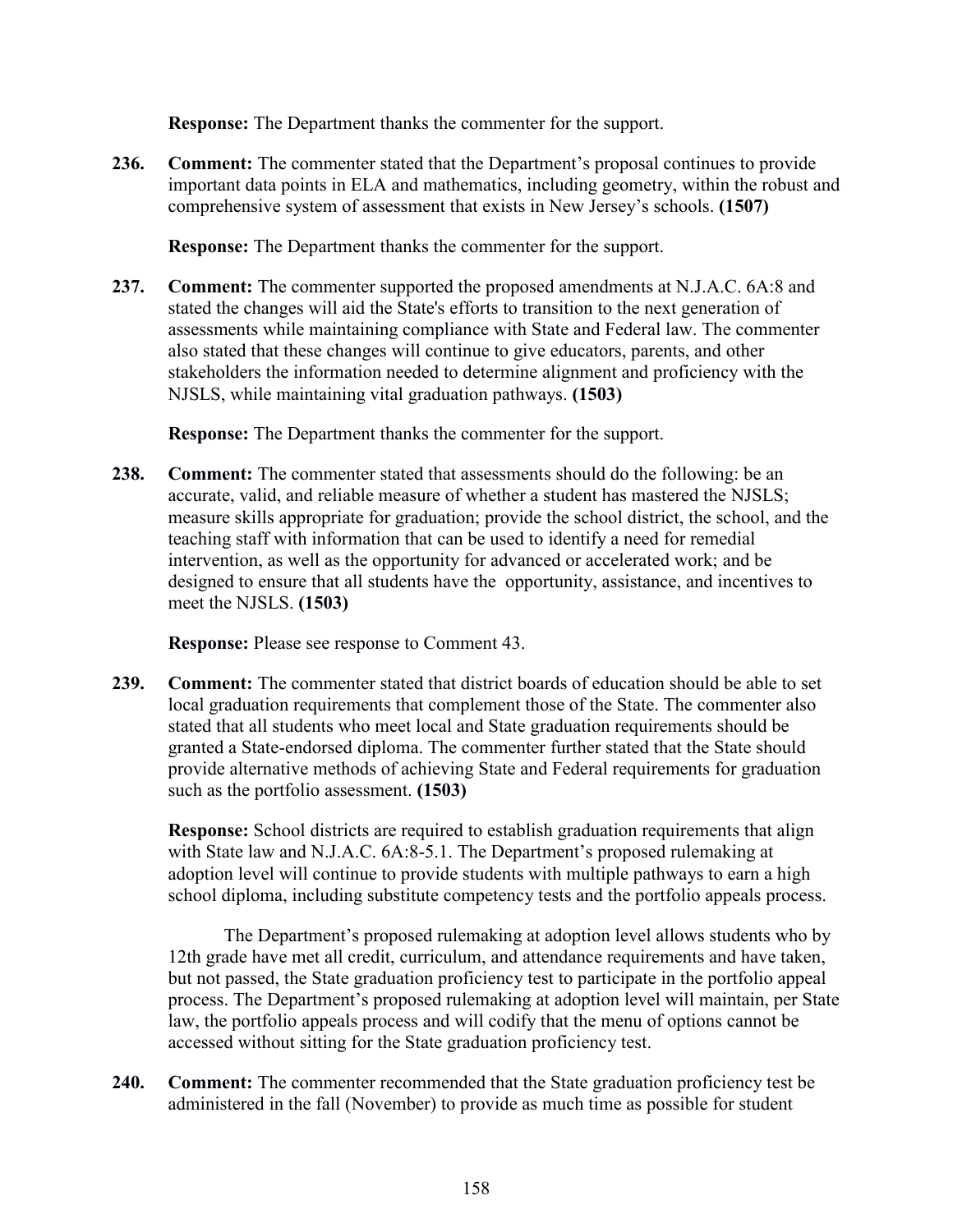remediation efforts, if needed. The commenter also stated that junior year is a time of many challenges for students and would not be the ideal year for graduation testing, absent the requirement in State statute. **(1507)**

**Response:** The Department is currently scheduled to administer the State graduation proficiency assessment in spring 2022. The Department will work to expand the opportunities for students to be able to participate in State graduation proficiency assessment in future statewide assessment administration windows.

**241. Comment:** The commenter recommended that the State strengthen and incorporate the portfolio process within high school coursework to provide an equitable pathway to graduation while alleviating a separate burden on students who do not pass the State graduation proficiency test. **(1507)**

**Response:** Please see the response to Comment 132.

**242. Comment:** The commenter urged the Department to address the timeliness of data in any new assessment contract to ensure that teachers and other educators receive assessment data as soon as possible. The commenter also urged the Department to address the issue of timely transmission of data between school districts and other states, since educators often do not receive in a timely manner the past performance data for transfer students, ELLs, and out-of-State students. **(1507)**

**Response:** Please see the response to Comment 133.

**243. Comment:** The commenter urged the collaborative development of an implementation timeline with input from educational stakeholders and the field to ensure a smooth transition to a new assessment. **(1507)**

**Response:** Please see the response to Comment 134.

**244. Comment:** The commenter urged the continuation of State-level discussion on assessment, including the exploration of innovative approaches to assessment that are being explored in other states. The commenter also suggested that the Department explore reciprocity between states to permit state assessment results to follow the student. **(1507)**

**Response:** Please see the response to Comment 135.

**245. Comment:** The commenter urged the State Board to reject the proposal because the requirement for students to sit for and fail the State graduation proficiency test prior to gaining access to the portfolio appeals process in the 12th grade is unethical and inequitable. **(5)**

**Response:** All students in New Jersey's public schools are expected to participate in the Statewide assessment program according to the schedule established by the Commissioner. There is no opt-out provision in State statute.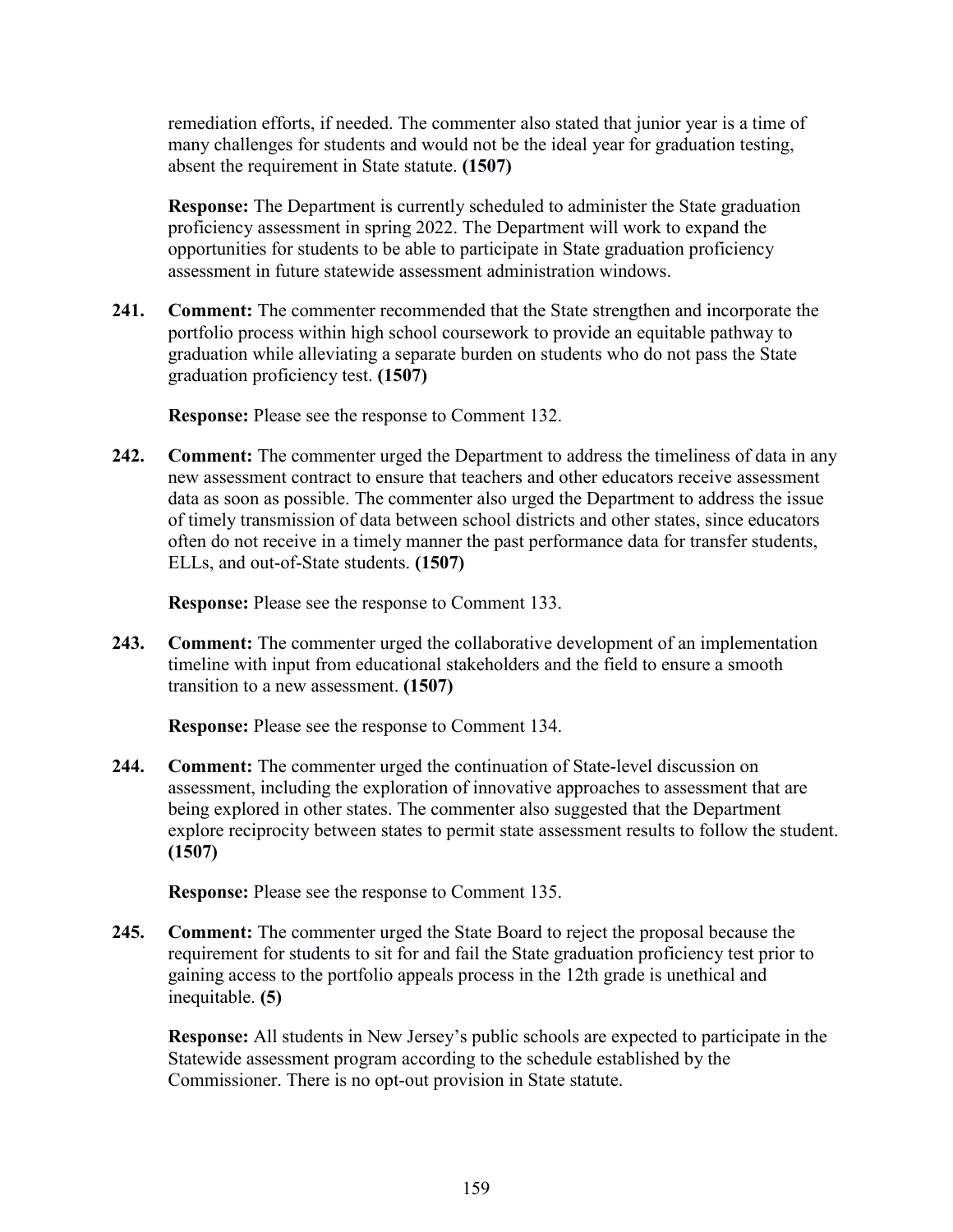The Department's proposed rulemaking at adoption level will continue to provide students with multiple pathways to earn a high school diploma, including substitute competency tests and the portfolio appeals process. The Department's proposed rulemaking at adoption level allows students who by 12th grade have met all the credit, curriculum, and attendance requirements and have taken, but not passed, the State graduation proficiency test to participate in the portfolio appeal process. The Department's proposed rulemaking at adoption level will maintain, per State law, the portfolio appeals process and will codify that the menu of options cannot be accessed without sitting for the State graduation proficiency test.

**246. Comment:** The commenters urged the Department to eliminate the requirement for students to sit for and fail the State graduation proficiency test prior to gaining access to the portfolio appeals process in the 12th grade. The commenters stated that the requirement is unethical and inequitable. **(1508 through 2123)**

**Response:** All students in New Jersey's public schools are expected to participate in the Statewide assessment program according to the schedule established by the Commissioner. There is no opt-out provision in State statute or at N.J.A.C. 6A:8.

The Department's proposed rulemaking at adoption level will continue to provide students with multiple pathways to earn a high school diploma, including substitute competency tests and the portfolio appeals process. The Department's proposed rulemaking at adoption level allows students who by 12th grade have met all the credit, curriculum, and attendance requirements and have taken, but not passed, the State graduation proficiency test but to participate in the portfolio appeal process. The Department's proposed rulemaking at adoption level will maintain, per State law, the portfolio appeals process and will codify that the menu of options cannot be accessed without sitting for the State graduation proficiency test.

**247. Comment:** The commenters stated that, when the portfolio process is the most appropriate approach for students, requiring them to continually fail harms their mental health, self-worth, and future success. The commenters also stated that research continually shows the negative impact that exit test requirements have upon students. **(1508 through 2123)**

**Response:** The State graduation proficiency test is required at N.J.S.A. 18A:7C-1, 2, 3, 4, 6, and 6.1.

**248. Comment:** The commenters stated that the April 7, 2021, version of the proposed regulations at N.J.A.C. 6A:8 includes a substantial change from the previous version presented to the State Board on October 21, 2019. The commenters also stated that a substantial change requires public review, consideration, and comment prior to adoption. The commenters further stated that the Department and the State Board must honor the process of public review and comment prior to adoption and allow the public to comment on any substantial change, even when the overwhelming public perspective conflicts with the current, and continually shifting, perspective of the Department and State Board. **(1508 through 2123)**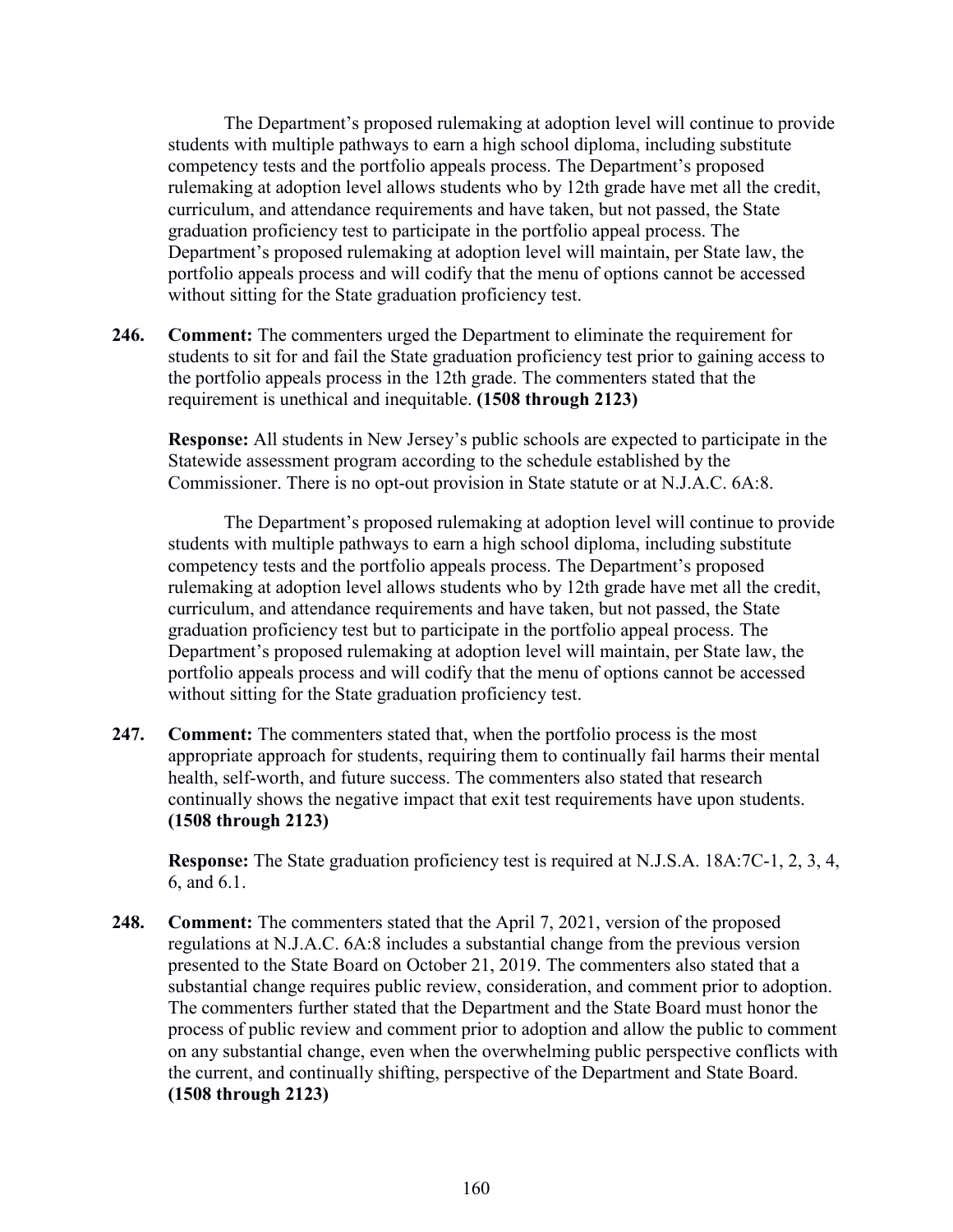**Response:** To provide greater clarity regarding the proposed graduation assessment requirements for the classes of 2023, 2024, and 2025, the Department provided time for public input on additional changes upon adoption. The second notice of substantial changes upon adoption, which contained new clarifying amendments to five regulations, was published in the June 7, 2021, New Jersey Register (53 N.J.R. 982(a)) and the comment period ended August 6, 2021. The second notice of proposed substantial changes can be found [online.](https://www.nj.gov/education/code/proposed/Notices/Proposal%20level%20N.J.A.C.%206A_8%20notice.pdf)

**249. Comment:** The commenters urged the State Board to reject the proposal because the sitting requirement for the portfolio appeals pathway was added without adequate explanation by the Department. The commenters stated that during the public discussion of the proposal in October 2019, the Department was asked why there was no sitting requirement proposed for the portfolio. The commenters also stated that the Department responded by citing the statute's requirement that seniors who had not yet passed the State proficiency test be given a non-standardized alternative assessment. The commenters further stated that the Department later proposed changes that "upon adoption will clarify that students must take the State graduation proficiency test before accessing the corresponding substitute competency test and/or the portfolio appeals process." The commenters stated that change is substantial rather than a "clarification" as stated by the Department. **(7 and 1508 through 2123)**

**Response:** To provide greater clarity regarding the proposed graduation assessment requirements for the classes of 2023, 2024, and 2025, the Department provided time for public input on additional changes upon adoption, which addresses the commenter's concern. The second notice of substantial changes upon adoption, which contained new clarifying amendments to five regulations, was published in the June 7, 2021, New Jersey Register (53 N.J.R. 982(a)) and the comment period ended August 6, 2021. The second notice of proposed substantial changes can be found [online.](https://www.nj.gov/education/code/proposed/Notices/Proposal%20level%20N.J.A.C.%206A_8%20notice.pdf)

**250. Comment:** The commenter urged the State Board to reject the proposal as it would impose new graduation rules on students who are entering their junior year of high school, which, the commenter stated, violates the State's long-established standard for "due notice" of such changes. The commenter stated that students in the class of 2023 will be entering their junior year in September and did not receive notice of their graduation requirements upon entering high school because the State Board failed to adopt new rules in a timely fashion after the previous rules were struck down by the Appellate Division. **(7)**

**Response:** As the commenter is making a legal assertion regarding "due notice" that does not apply to the regulation or statute, the Department declines to respond.

**251. Comment:** The commenter stated that it is not fair to students and their families, or sound educational policy, to impose new graduation requirements, including a new State test that has not undergone field testing or standard setting, this late in students' high school careers. **(7)**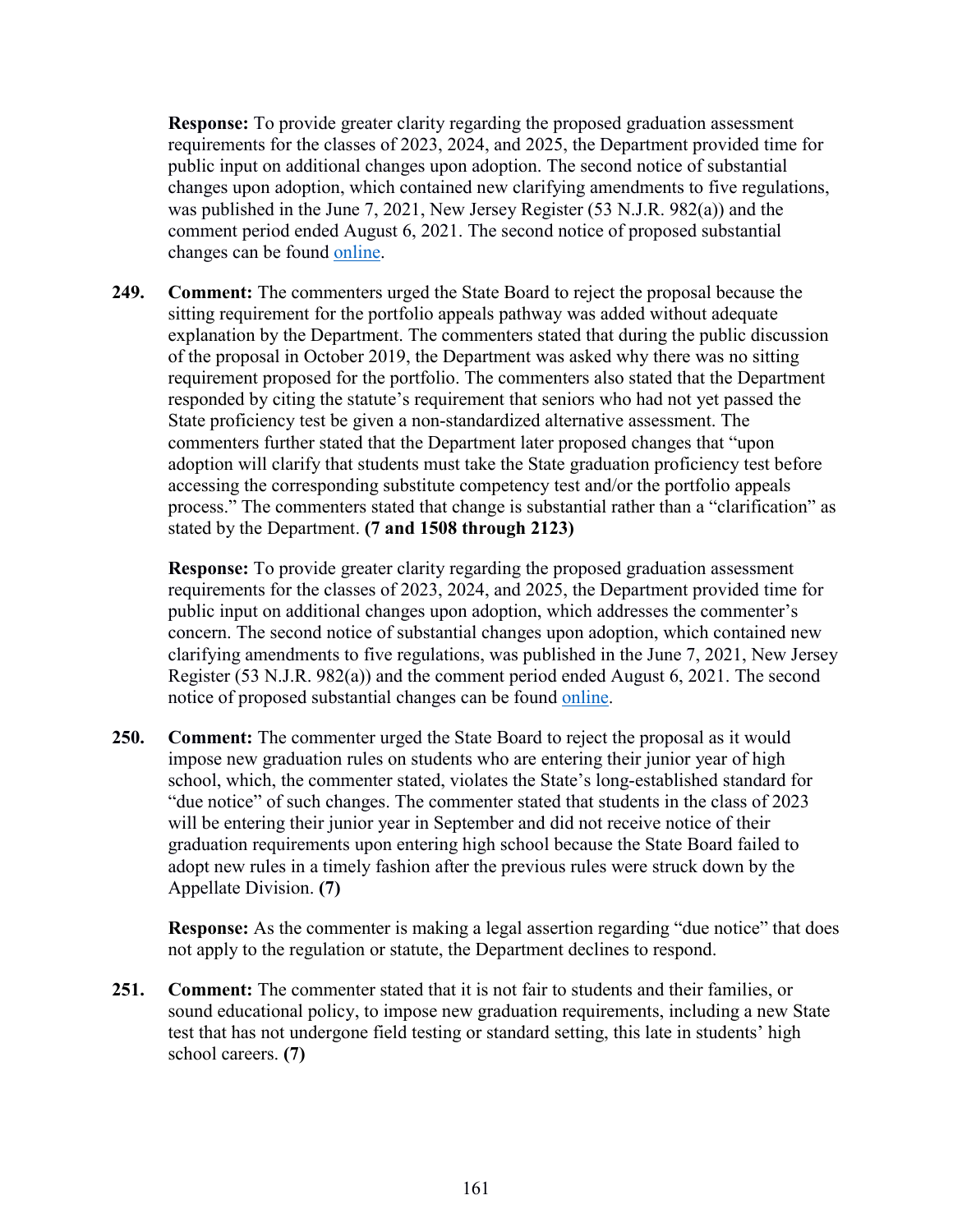**Response:** The State graduation proficiency test will be constructed from items that have been previously field tested during prior Statewide assessment administrations. Additionally, the assessment development process will include a standards validation.

**252. Comment:** The commenter urged the State Board to reject the proposal because the proposed amendments would place new restrictions on access to multiple pathways to satisfy the graduation assessment requirement by requiring students to sit for the State graduation proficiency test in grade 11. The commenter also stated that any student who opts out of the graduation assessment will not be able to graduate under the proposed rules, which will affect many New Jersey high school students who use the alternate pathways to meet the graduation assessment requirement. The commenter further stated that the proposal will have a significant, negative impact on the State's graduation rate. **(7)**

**Response:** All students in New Jersey's public schools are expected to participate in the Statewide assessment program according to the schedule established by the Commissioner. There is no opt-out provision in State statute.

The Department's proposed rulemaking at adoption level will continue to provide students with multiple pathways to earn a high school diploma, including substitute competency tests and the portfolio appeals process. The Department's proposed rulemaking at adoption level allows students who by 12th grade have met all the credit, curriculum, and attendance requirements and have taken, but not passed, the State graduation proficiency test to participate in the portfolio appeal process. The Department's proposed rulemaking at adoption level will maintain, per State law, the portfolio appeals process and will codify that the menu of options cannot be accessed without sitting for the State graduation proficiency test.

**253. Comment:** The commenter urged the State Board to reject the proposal because the proposed rules do not restore the opportunities to meet the graduation assessment requirement that students in the classes of 2023, 2024, and 2025 lost due to the COVID-19 public health emergency and the resulting cancellation of State and alternate assessments. The commenter also stated that the proposal places new restrictions on the remaining opportunities for meeting the graduation assessment requirement. **(7)**

**Response:** Under the Department's revised rulemaking, the classes of 2023, 2024, and 2025 will also be able to utilize a non-standardized, portfolio appeals option or a menu of substitute competency tests. However, students will be required to take the State graduation proficiency test before accessing the substitute competency tests or portfolio appeals process.

**254. Comment:** The commenter urged the State Board to reject the proposal because the sitting requirement for accessing the portfolio appeals pathway is questionable, as N.J.S.A. 18A:7C-3 does not provide any conditions for eligibility on taking other assessments. The commenter stated that, in striking down the previous assessment rules, the Appellate Division acknowledged that "the plain language of N.J.S.A. 18A:7C-3 establishes that any twelfth-grade student who has not passed the graduation proficiency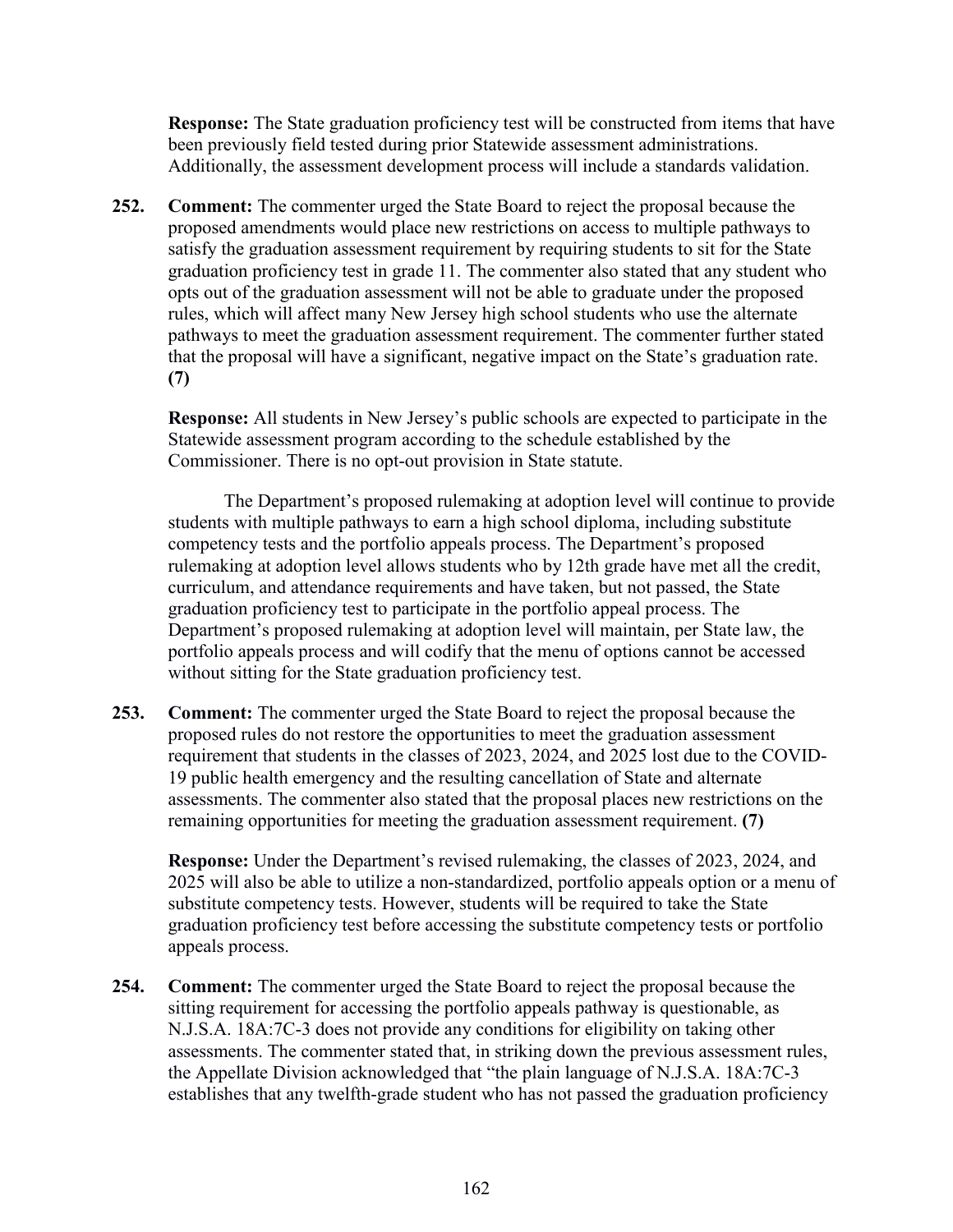exam but who has satisfied all other 'credit, curriculum and attendance requirements shall be eligible for" the alternative assessment. **(7)**

**Response:** N.J.S.A. 18A:7C-6 states that "the State graduation proficiency test shall be administered to all 11th grade pupils and to any 11th or 12th grade pupil who has previously failed to demonstrate mastery of State graduation proficiency standards on said test." Therefore, the Department has aligned its proposal with the requirements of State statute. Current State law requires an exit exam that ensures that students are equipped with the knowledge and skills they need to be successful in their postsecondary opportunities.

**255. Comment:** The commenters stated that the unnecessary barriers that categorize children as "successful" or "unsuccessful" need to be removed for the State to transition to a stronger, fairer, and more just education system. The commenters also stated that all children are worthy of opportunity and that they need to be supported, encouraged, and prepared for whatever post-secondary path -- college or career -- they wish to take. **(1508 through 2123)**

**Response:** The Department remains committed to maintaining high expectations for all students, complying with State and Federal requirements, and, most importantly, considering the needs of all students. Nevertheless, State assessments are a single component of the multiple measures that educators utilize to obtain comprehensive insight into students' overall performance and achievement. Beyond Statewide assessments, the Department sets rigorous academic standards in nine content areas and graduation requirements to ensure that students are prepared for postsecondary opportunities.

**256. Comment:** The commenter opposed the proposed changes at N.J.A.C. 6A:8 because they will cause unnecessary harm to English language learners' (ELLs) mental and emotional health, with potential long-term consequences. **(1505)**

**Response:** The Department is focused on the well-being of New Jersey's students and is committed to evaluating the impact on students throughout the development of the next generation of State assessments.

The Department's proposed rulemaking at adoption level meets the Federal requirements under ESSA, which mandates that states administer to all students Statewide assessments aligned to states' academic standards in reading/language arts and mathematics in grades three through eight and once in high school. ESSA also requires states to administer science assessments once in each grade span (grades three to five, six to nine, and 10 to 12) for all students and annual English language proficiency assessments in kindergarten through grade 12 for all ELLs.

The Department's proposed rulemaking at adoption level also meets the State statutory requirements to administer a State graduation proficiency test.

**257. Comment:** The commenters asked the Department to consider carefully the requirement for students to take the State graduation proficiency test before accessing the portfolio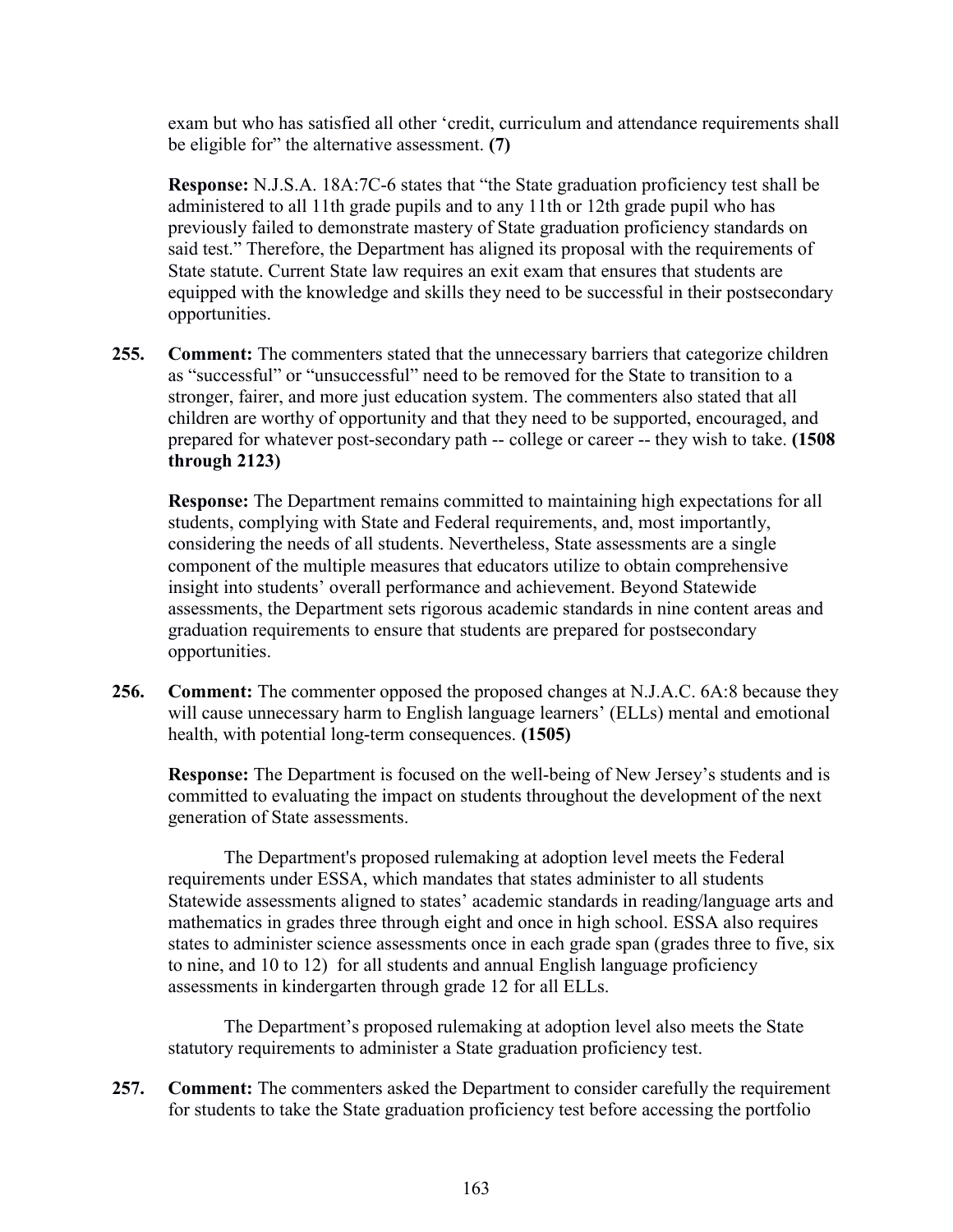appeals process because ELLs have the highest dropout rate in New Jersey. The commenters also stated that research and data verify that ELLs at English language proficiency levels one, two, and three cannot demonstrate what they know on a standardized test and require the accommodations laid out in the portfolio process. The commenters further stated that multilingual learners have the highest rate of success in meeting graduation requirements using the portfolio process. **(1677, 1698, 1702, 1733, 1783, and 1796)**

**Response:** The Department's proposed rulemaking at adoption level codifies the Federal allowance for first-year ELLs to be excluded from one administration of the Statewide assessment for ELA, which reduces testing for ELLs.

Grade 11 ELLs who are in their first year in a United States school will be exempt from taking the ELA section of the State graduation proficiency assessment, and will be able to avail themselves of the menu of substitute proficiency assessments or portfolio appeals process for ELA in grade 12.

**258. Comment:** The commenter stated that ELLs face challenges to graduate. The commenter also stated that during this school year amidst a pandemic, ELLs were the only population that were required to take standardized assessments (ACCESS for ELLs). **(1928)**

**Response:** The Department remains committed to supporting school districts so they, in turn, can best support students. N.J.S.A. 18A:7C-6 states that "the State graduation proficiency test shall be administered to all 11th grade pupils and to any 11th or 12th grade pupil who has previously failed to demonstrate mastery of State graduation proficiency standards on said test." Therefore, the Department has aligned its proposal with the requirements of State statute. Current State law requires an exit exam that ensures that students are equipped with the knowledge and skills they need to be successful in their postsecondary opportunities.

The ESSA mandates that states administer to all students Statewide assessments aligned to states' academic standards in reading/language arts and mathematics in grades three through eight and once in high school. The ESSA also requires states to administer science assessments once in each grade span (grades three to five, six to nine, and 10 to 12) for all students and annual English language proficiency assessments in kindergarten through grade 12 for all ELLs.

On [March 18, 2021,](https://www.state.nj.us/education/ESSA/NJ_WaiverRequest.pdf) the Department requested a waiver for the administration of all Statewide assessments from the United States Department of Education (USED) for the 2020-2021 school year as required under the ESSA. USED responded on [April 6,](https://oese.ed.gov/files/2021/04/NJ-assessment-response-letter.pdf)  [2021](https://oese.ed.gov/files/2021/04/NJ-assessment-response-letter.pdf) and did not waive requirements to administer the ACCESS for ELLs or Dynamic Learning Maps assessments, as required under the ESSA.

**259. Comment:** The commenters asked the Department to eliminate the inequitable requirement for ELLs to sit for and fail the State graduation proficiency test prior to gaining access to the portfolio process in the 12th grade. **(1677, 1698, 1702, 1733, 1783,**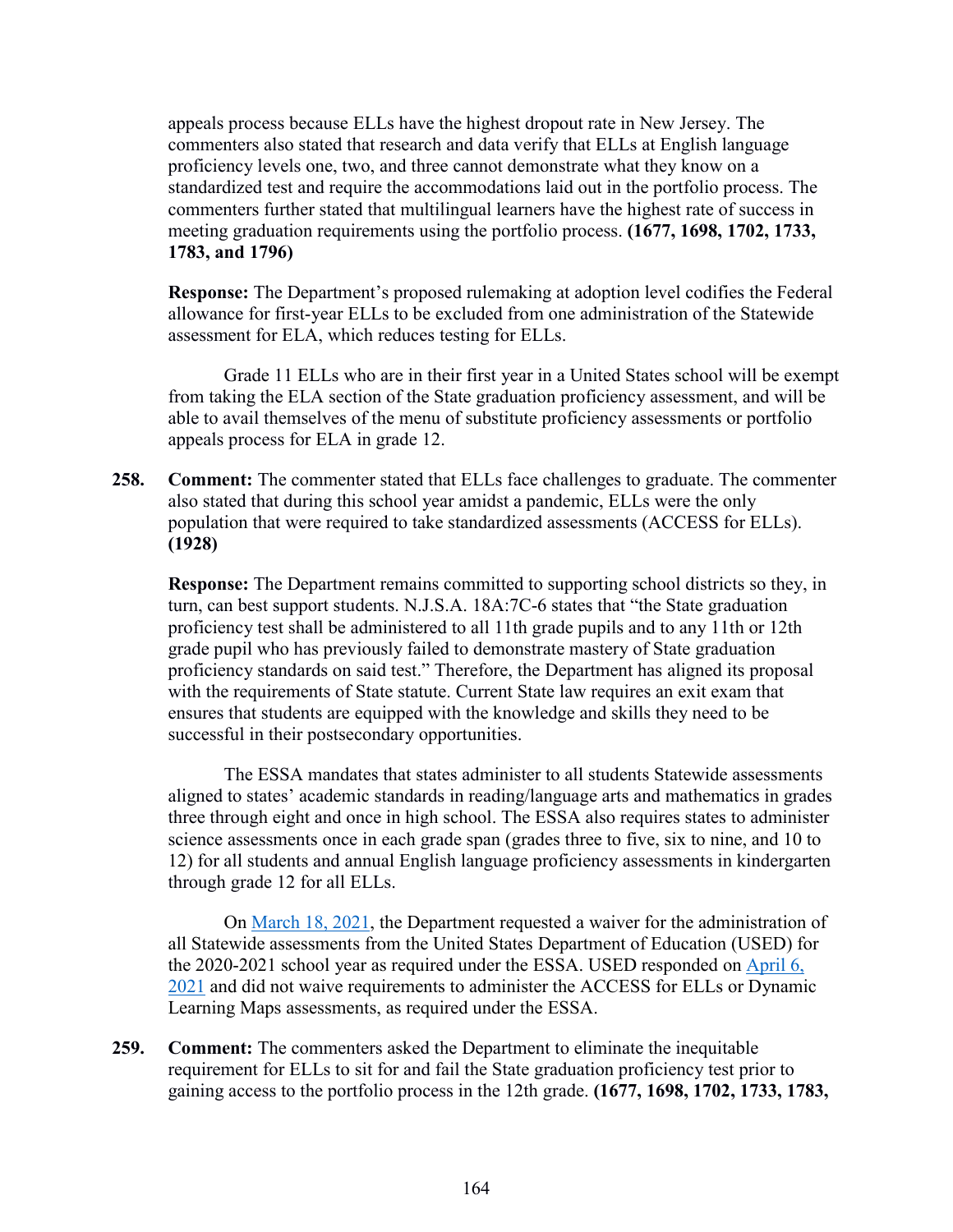## **2068)**

**Response:** The Department remains committed to supporting school districts so they, in turn, can best support students. N.J.S.A. 18A:7C-6 states that "the State graduation proficiency test shall be administered to all 11th grade pupils and to any 11th or 12th grade pupil who has previously failed to demonstrate mastery of State graduation proficiency standards on said test." Therefore, the Department has aligned its proposal with the requirements of State statute.

Current State law requires an exit exam that ensures that students are equipped with the knowledge and skills they need to be successful in their postsecondary opportunities. Since 2017, the Department has explained that remediation does not have to be delivered through a "remedial course" (see for example, a Department memo from [August 8, 2017,](https://homeroom5.doe.state.nj.us/broadcasts/2017/AUG/08/16871/FAQ%20for%20Students%20Who%20Need%20to%20Retake%20the%20PARCC%20Algebra%20I%20Assessment.pdf) providing multiple options for types of remediation support). The Department will continue to provide educators with tools to improve data-driven decision making and aligned instruction.

**260. Comment:** The commenters urged the State Board to adopt the originally proposed regulations, which allow students to go directly to a portfolio review without having to first sit for the State graduation proficiency test. The commenter stated that requiring students to take the test before accessing the portfolio review is inequitable. The commenters further also stated that students have struggled through the COVID-19 pandemic along with adults and families. **(1501, 2072 and 2125)**

**Response:** All students in New Jersey's public schools are expected to participate in the Statewide assessment program according to the schedule established by the Commissioner. There is no opt-out provision in State statute.

The Department's proposed rulemaking at adoption level will continue to provide students with multiple pathways to earn a high school diploma, including substitute competency tests and the portfolio appeals process. The Department's proposed rulemaking at adoption level allows students who by 12th grade have met all the credit, curriculum, and attendance requirements and have taken, but not passed, the State graduation proficiency test to participate in the portfolio appeal process. The Department's proposed rulemaking at adoption level will maintain, per State law, the portfolio appeals process and will codify that the menu of options cannot be accessed without sitting for the State graduation proficiency test.

**261. Comment:** The commenter urged the State Board to oppose the proposed graduation regulations because students who have met all other graduation requirements should be allowed to go directly to the portfolio appeals process when deemed appropriate by parents and educators, as provided in the originally proposed regulations. The commenter further stated that to denying direct access to portfolio appeals is poor public policy, and that numerous testimonies in support of keeping the direct access to portfolio appeals have been provided to the State Board for consideration. **(1178)**

**Response:** All students in New Jersey's public schools are expected to participate in the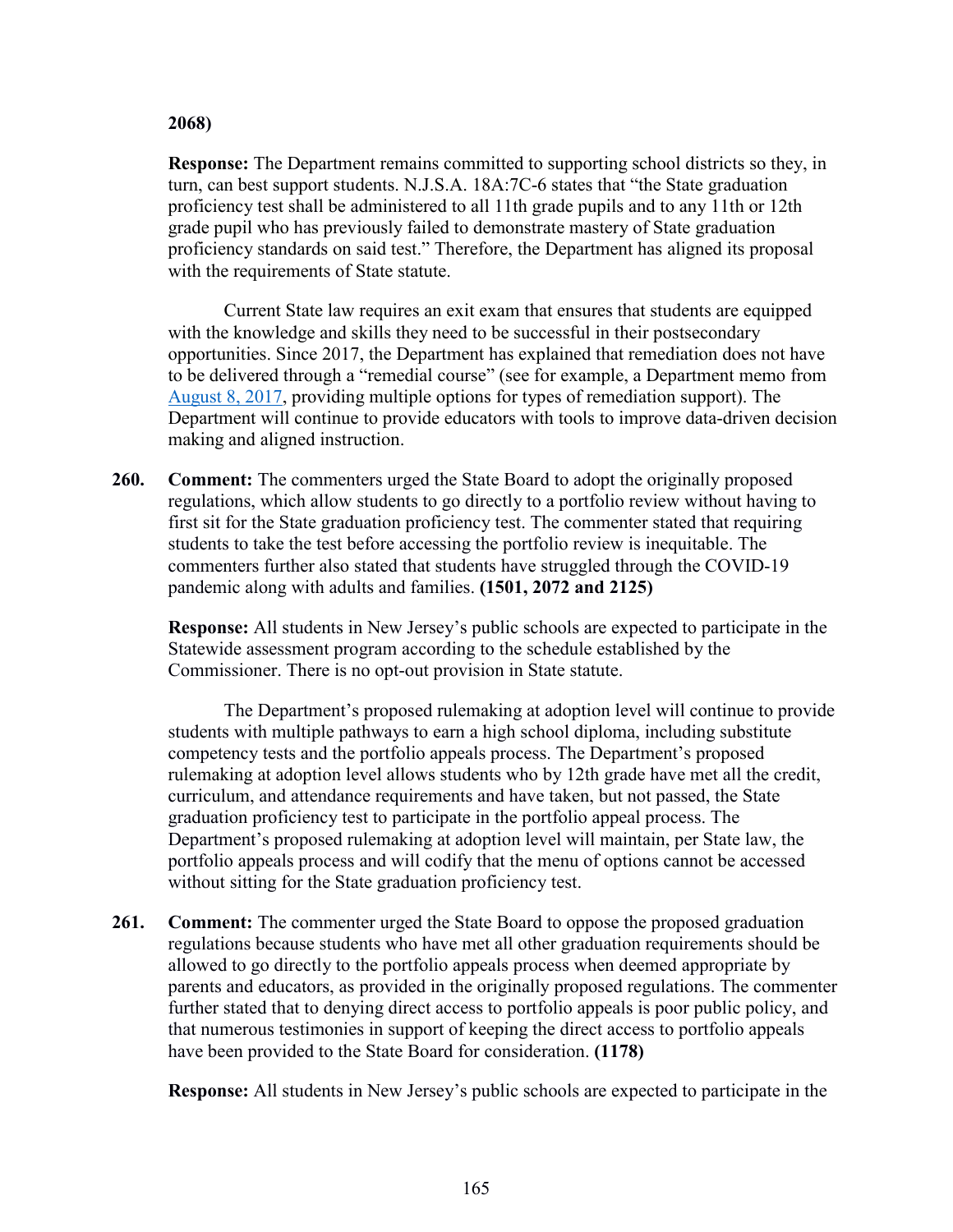Statewide assessment program according to the schedule established by the Commissioner. There is no opt-out provision in State statute.

The Department's proposed rulemaking at adoption level will continue to provide students with multiple pathways to earn a high school diploma, including substitute competency tests and the portfolio appeals process. The Department's proposed rulemaking at adoption level allows students who by 12th grade have met all the credit, curriculum, and attendance requirements and have taken, but not passed, the State graduation proficiency test to participate in the portfolio appeal process. The Department's proposed rulemaking at adoption level will maintain, per State law, the portfolio appeals process and will codify that the menu of options cannot be accessed without sitting for the State graduation proficiency test.

**262. Comment:** The commenter urged that the State Board reject the proposed graduation rules because this school year is not the optimal time to administer a new graduation assessment to grade 11 students. The commenter also stated that this process should include adequate advance notice for families and a well-thought-out plan for testing alternatives for students, when necessary. The commenter further stated that the focus for schools and school districts now should be on recovering from the impacts of the COVID-19 pandemic. **(1502)**

**Response:** The amended consent order approved by the Appellate Division applied the graduation assessment requirements applicable to the class of 2019 to graduates through the class of 2022. Students in the classes of 2023 through 2025 will be required to take the State graduation proficiency test in grade 11. The class of 2023 is the first class that will sit for the State graduation proficiency test and will take the test in the 2021-2022 school year. The Department's proposed rulemaking at adoption level will continue to provide students with multiple pathways to earn a high school diploma, including substitute competency tests and the portfolio appeals process. If students do not demonstrate proficiency on the test, they must be offered the opportunity for remediation and to retake the State graduation proficiency test. Students who do not pass the State graduation proficiency test may use passing results from an assessment on the menu of substitute competency tests, or may avail themselves of the portfolio appeals process.

**263. Comment:** The commenter expressed opposition to requiring high school students graduating in 2023 and beyond to sit for the State graduation proficiency test, as opposed to potentially satisfying graduation requirements with a single alternative test like the SAT or ACT. The commenter stated that students should have varied options to meet the graduation requirements based on their individual skill sets. The commenter also stated that the State should not impose a one-size-fits-all test requirement before students can utilize the pathways available for graduation. The commenter also urged the Department maintain the requirements that were available to students in the classes of 2021 and 2022. **(1504)**

**Response:** The amended consent order approved by the Appellate Division applied the graduation assessment requirements applicable to the class of 2019 to graduates through the class of 2022. Students in the classes of 2023 through 2025 will be required to take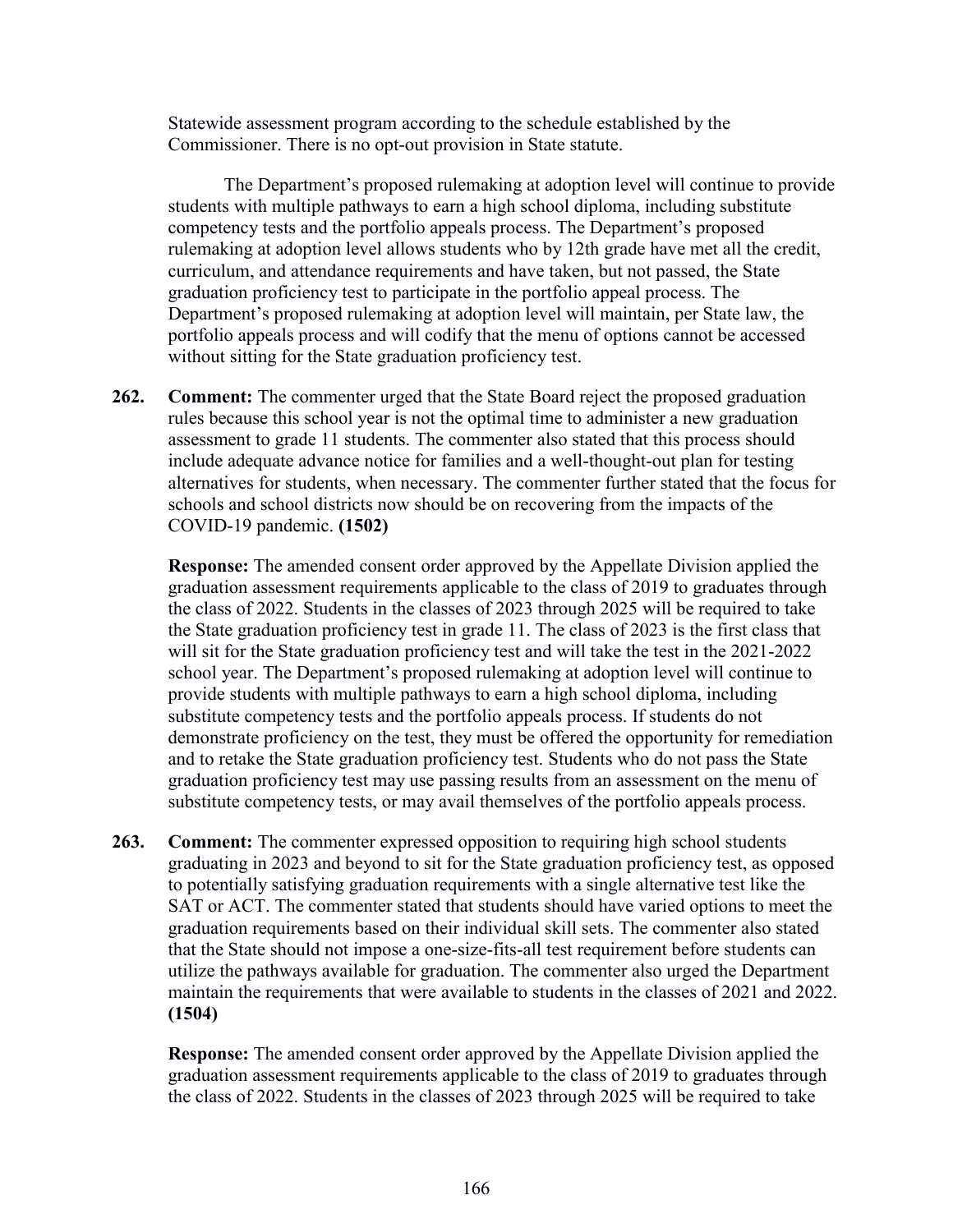the State graduation proficiency test in grade 11. The class of 2023 is the first class that will sit for the State graduation proficiency test and would take the test in the 2021-2022 school year. The Department's proposed rulemaking at adoption level will continue to provide students with multiple pathways to earn a high school diploma, including substitute competency tests and the portfolio appeals process. If students do not demonstrate proficiency on the test, they must be offered the opportunity for remediation and to retake the State graduation proficiency test. Students who do not pass the State graduation proficiency test may use passing results from an assessment on the menu of substitute competency tests, or may avail themselves of the portfolio appeals process.

**264. Comment:** The commenter stated that exit testing for high school diplomas is a failed policy that does not help students who pass them and negatively impacts students who do not take them. **(7)**

**Response:** See the response to Comment 168.

**265. Comment:** The commenter stated that this is an opportune time to review and replace the New Jersey statute that mandates diploma testing. The commenter also stated that New Jersey should follow suit of other states that have repealed exit-testing policies. **(7)**

**Response:** See the response to Comment 96.

**266. Comment:** The commenter stated that, when the portfolio process is the most appropriate approach for students, requiring them to continually fail harms their mental health, selfworth, and future success. The commenter also stated that research continually shows the negative impact that exit test requirements have upon students, and that after a year and a half of pandemic-related challenges, subjecting students to additional testing will only further these issues. **(5)**

**Response:** The State graduation proficiency test is required at N.J.S.A. 18A:7C-1, 2, 3, 4, 6, and 6.1. The Department's proposed rulemaking at adoption level allows students who by 12th grade have met all the credit, curriculum, and attendance requirements and have taken, but not passed, the State graduation proficiency test to participate in the portfolio appeal process. The Department's proposed rulemaking at adoption level will maintain, per State law, the portfolio appeals process and will codify that the menu of options cannot be accessed without sitting for the State graduation proficiency test.

**267. Comment:** The commenter stated that standardized tests, in general, are "a joke." The commenter also stated that students with anxiety freeze up and fail and the proposal will set up students for failure. The commenter further questioned the need to add standardized tests when students have enough anxiety by worrying about passing classes due to the COVID-19 pandemic. **(1552)**

**Response:** The Department is focused on the well-being of New Jersey's students and is committed to evaluating the impact on students throughout the development of the next generation of State assessments. Beginning with the initial assessment outreach in 2018 and throughout ongoing stakeholder outreach, the Department heard about how policies shaped student experiences across the State. In consideration of this feedback, the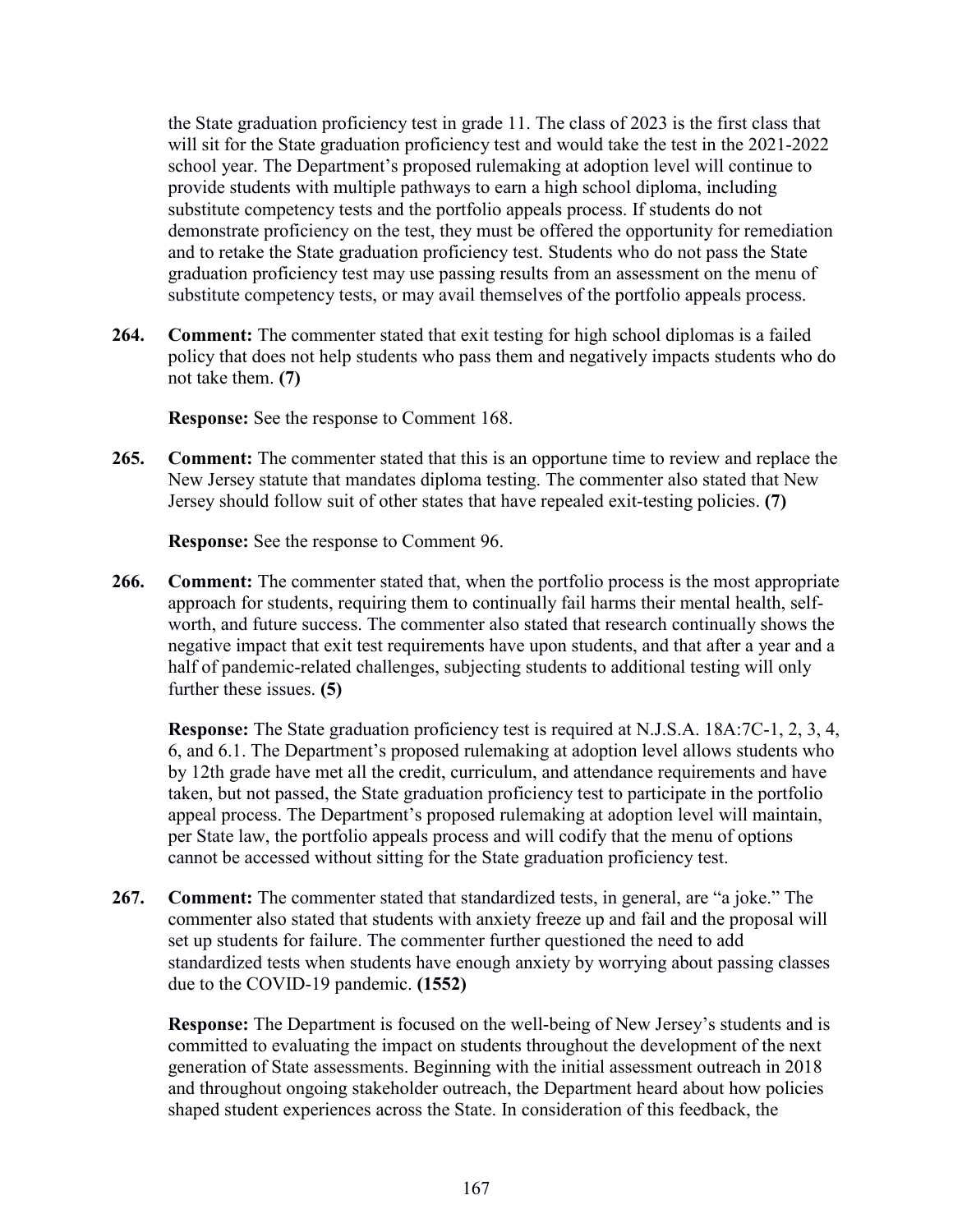Department identified the reduction in testing as one way to be responsive. The Department shortened each Statewide assessment (grades three through eight and high school) by approximately 25 percent, beginning with the spring 2019 administration.

The Department's proposed rulemaking at adoption level meets the Federal requirements under the ESSA, which mandates that states administer to all students Statewide assessments aligned to states' academic standards in reading/language arts and mathematics in grades three through eight and once in high school. The ESSA also requires states to administer science assessments once in each grade span (grades three to five, six to nine, and 10 to 12) for all students and annual English language proficiency assessments in kindergarten through grade 12 for all English learners. The Department's proposed rulemaking at adoption level also meets the State statutory requirements to administer a State graduation proficiency test.

**268. Comment:** The commenter stated that a program for gifted and talented students purposely does not use grades or testing within the curriculum because of the damage they cause to students who are afraid of failing and, therefore, do not think outside of the box. The commenter also stated that lower-end students feel failure and the Department's proposal will force the students to fail and then utilize a portfolio, instead of celebrating what they have learned. The commenter further stated the policy is damaging to students and unnecessary. **(1553)**

**Response:** The State graduation proficiency test is required at N.J.S.A. 18A:7C-1, 2, 3, 4, 6, and 6.1. The Department's proposed rulemaking at adoption level allows students who by 12th grade have met all the credit, curriculum, and attendance requirements and have taken, but not passed, the State graduation proficiency test to participate in the portfolio appeal process. The Department's proposed rulemaking at adoption level will maintain, per State law, the portfolio appeals process and will codify that the menu of options cannot be accessed without sitting for the State graduation proficiency test.

**269. Comment:** The commenter inquired whether the Department has a budget to advertise the comment period for the second notice of substantial change upon adoption. **(1506)**

**Response:** The Department issued two press releases [\(May 5, 2021](https://www.nj.gov/education/news/2021/NJ%20Department%20of%20Education%20Seeks%20Pubic%20Testimony%20on%20Changes%20to%20Proposed%20Graduation%20Requirements.pdf) and [June 7, 2021\)](https://www.nj.gov/education/news/2021/Advisory%20-%20Department%20of%20Education%20Currently%20Accepting%20Comments%20on%20Three%20Regulatory%20Proposals.pdf) and [one broadcast](https://www.nj.gov/education/broadcasts/2021/june/16/ProposalLevelCodeNJAC6A-8StandardsandAssessment.pdf) regarding this comment period. The Department also sent information to individuals who have signed up to receive the State Board of Education's agendas and other communications.

**270. Comment:** The commenter urged the State Board to reject the proposal because it would require the Department to expend significant staff and financial resources to create a new 11th-grade test and it will stretch the Department's capacity. The commenter also stated that the State graduation proficiency test will be added to an already-crowded Statewide assessment calendar for the 2021-2022 school year. **(7)**

**Response:** This comment is outside of the scope of the notice of proposed substantial changes upon adoption.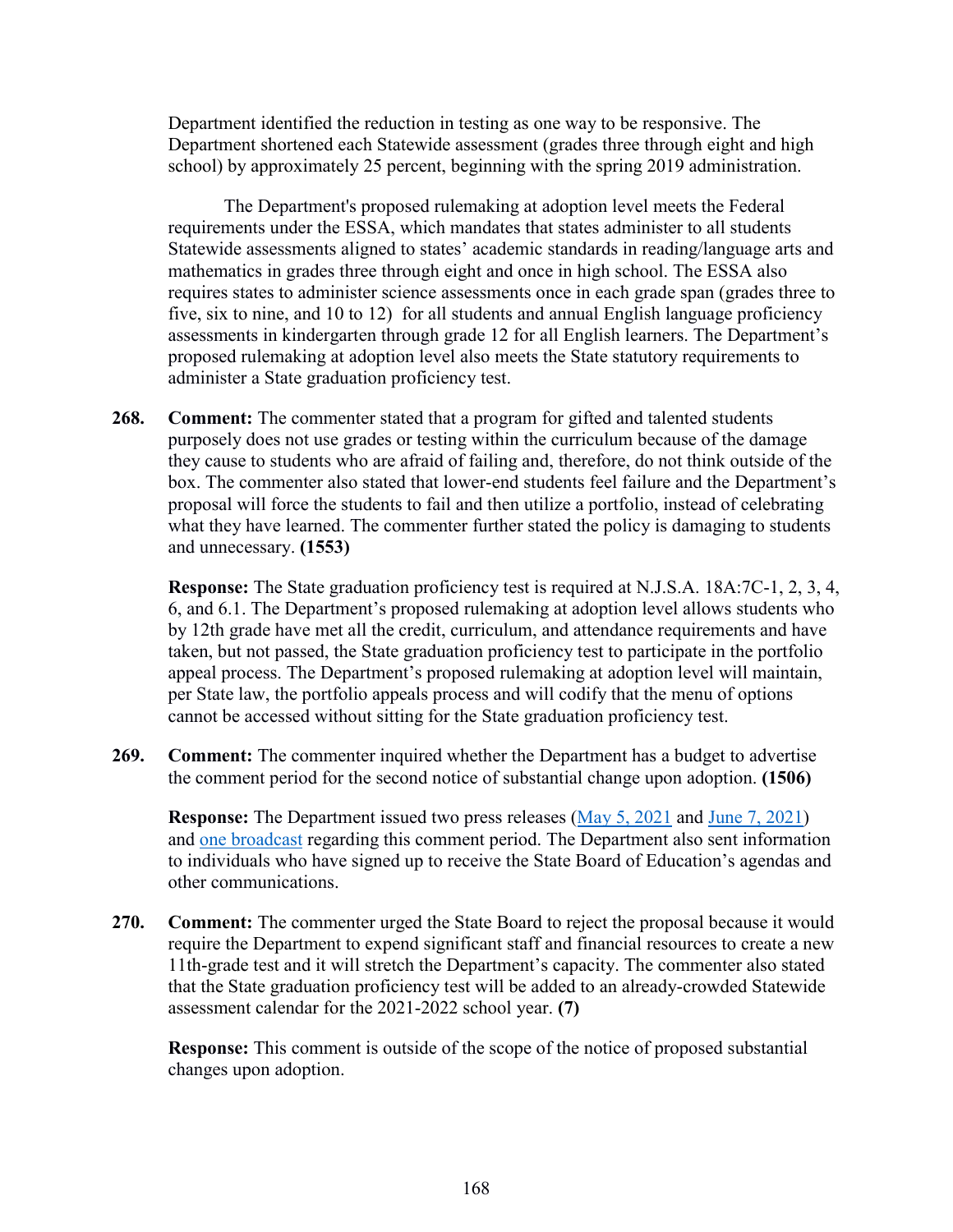**271. Comment:** The commenter recommended that the graduation testing requirement be suspended for the class of 2023 due to the lost opportunities for students to satisfy it during the COVID-19 public health emergency. **(7)**

**Response:** This comment is outside of the scope of the notice of proposed substantial changes upon adoption.

**272. Comment:** The commenter asked whether the Department has a budget to advertise a press statement issued by the Education Law Center, or to have the statement translated into Spanish. **(1506)**

**Response:** This comment is outside of the scope of the notice of proposed substantial changes upon adoption.

**Full text** of the proposal follows (addition to *existing* rule text indicated in boldface **thus**; deletion to *existing* rule text indicated in brackets [thus]: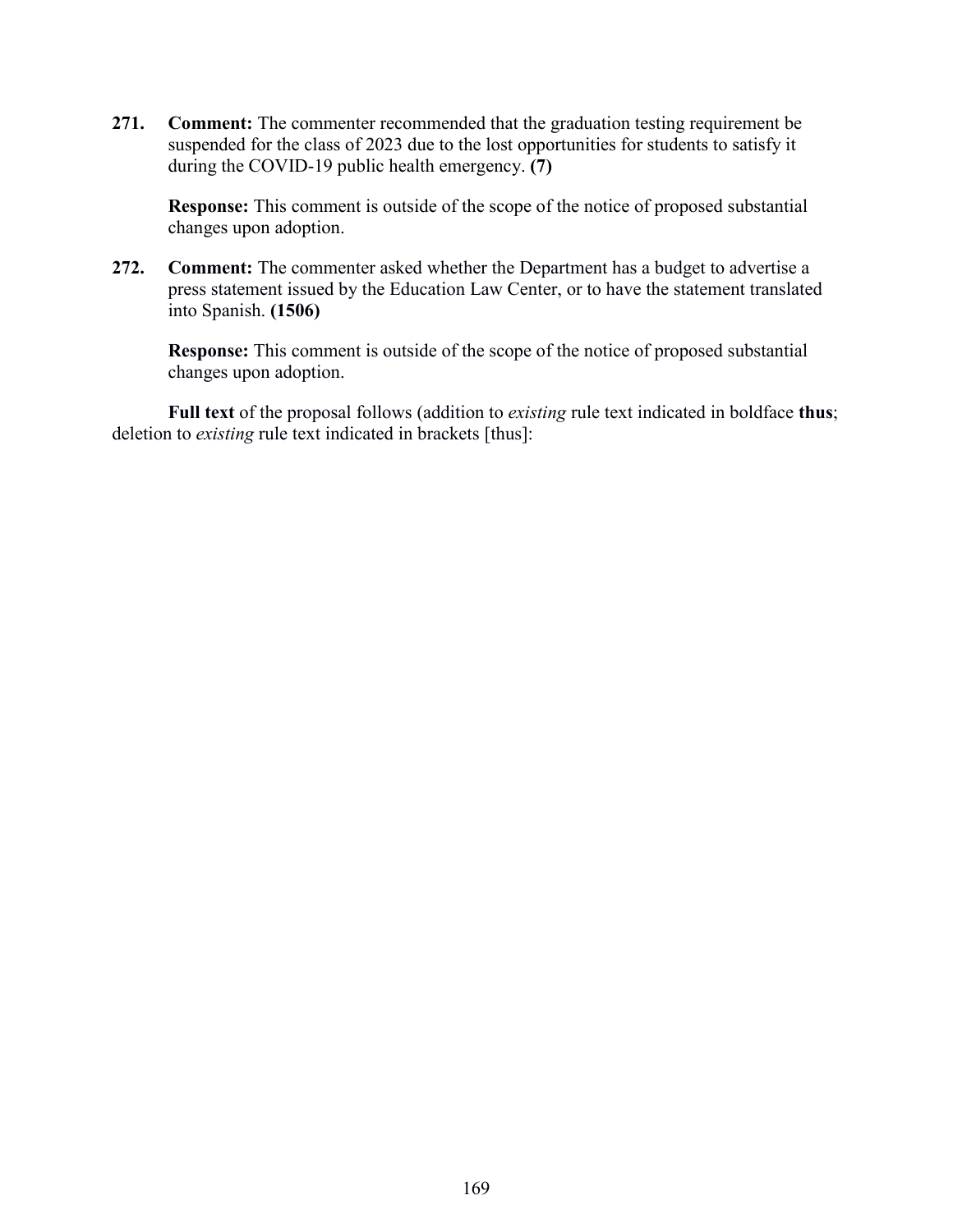## Chapter 8, Standards and Assessment

Subchapter 1. General Provisions

## 6A:8-1.3 Definitions

The following words and terms shall have the following meanings when used in this chapter unless the context clearly indicates otherwise.

"Accommodations or modifications to the Statewide assessment system" means changes in testing procedures or formats that provide students with disabilities and English language learners (ELLs) an equitable opportunity to participate in assessment and demonstrate their knowledge and skills in the areas assessed.

"ACTFL" means the American Council on the Teaching of Foreign Languages.

"Adult education assessment test" means a test approved by the United States Department of Education that is used to award a State-issued high school diploma.

"Advanced Placement courses" means courses aligned with course descriptions provided by the College Board and intended to provide students with the opportunity to complete college-level studies during secondary school.

"All students" means every student enrolled in public elementary, secondary, and adult high school education programs within the State of New Jersey, including general education students, students with disabilities, and English language learners (ELLs).

"Alternative **State** assessment for students with disabilities" means the alternative assessment used to determine cumulative student achievement of the knowledge and skills specified by the

1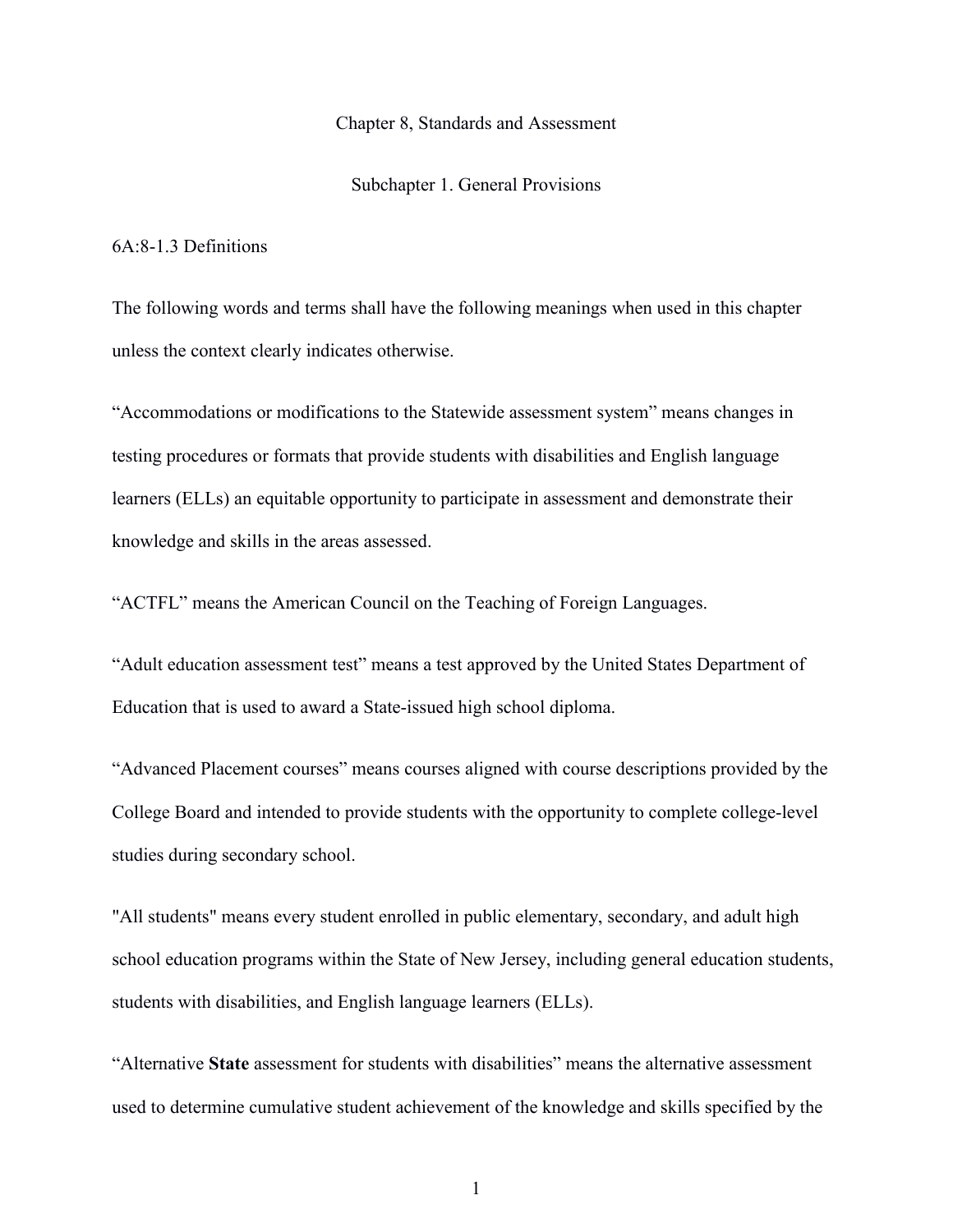New Jersey Student Learning Standards for students with disabilities who are unable to participate in the Statewide assessment system.

"Annual measurable objectives" or "AMOs" means the performance targets set by New Jersey in the Elementary and Secondary Education Act (ESEA) flexibility waiver approved by the United States Department of Education.

"Approved private schools for the disabled" means incorporated entities approved by the Department according to N.J.A.C. 6A:14-7.2 or 7.3 to provide special education and related services to students with disabilities who have been placed by the district board of education or charter school responsible for providing their education.

"Assessment" means a State-developed or State-approved standardized instrument or process that measures student performance levels on the New Jersey Student Learning Standards.

"Career awareness, exploration, and preparation" means instruction and programs that assist students to clarify career goals; explore career possibilities; develop employability skills; develop foundational knowledge necessary for success in the workplace; and make the transition from school to careers, including college, training, and employment.

"Career and technical education" means as defined in N.J.A.C. 6A:19-1.2.

"Charter school" means as defined in N.J.A.C. 6A:11-1.2.

"Chief school administrator" means the superintendent of schools or the administrative principal who works directly with the district board of education if there is no superintendent in the school district.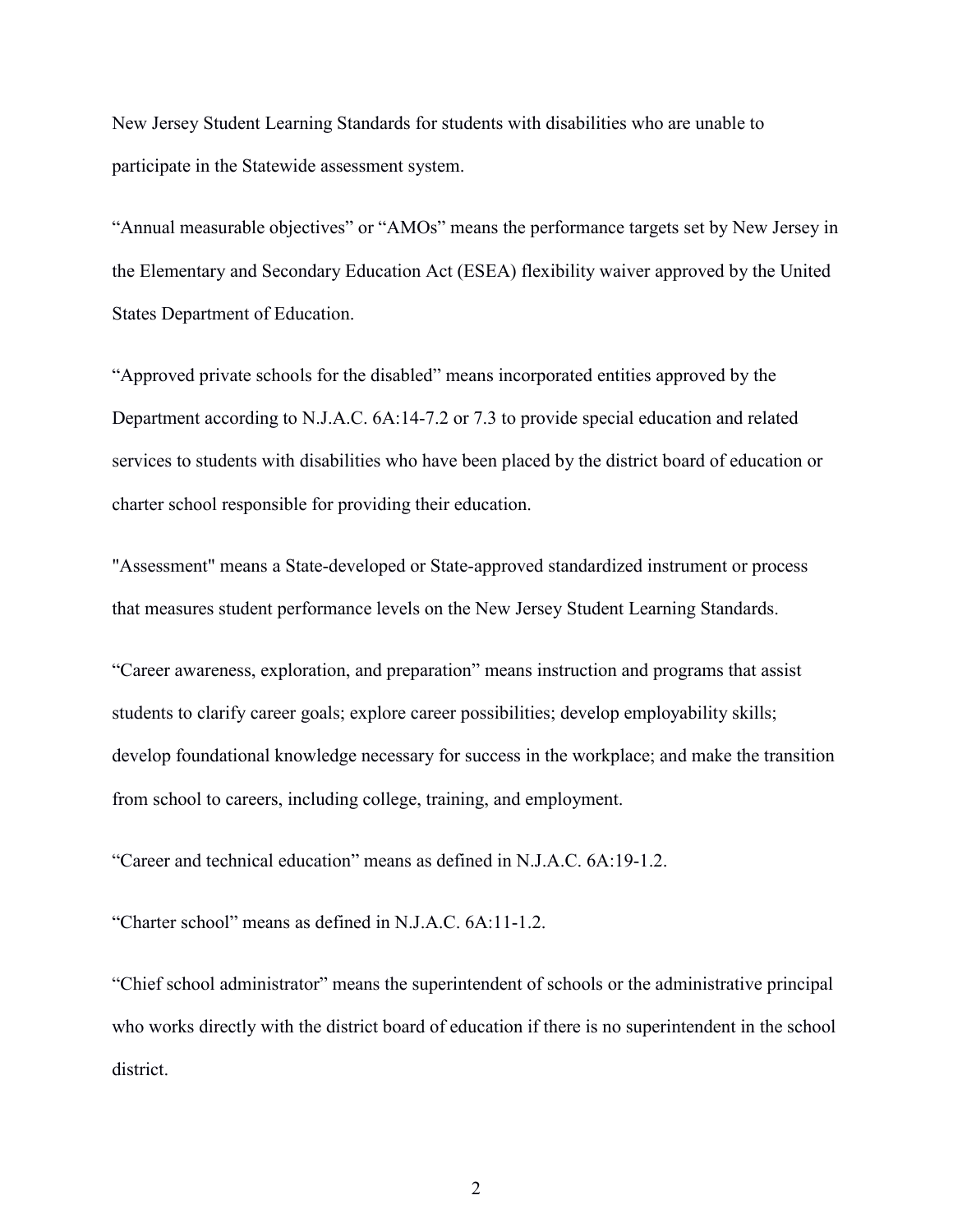"CLEP" means College-Level Examination Program, which enables students to receive college credit by earning qualifying scores on examinations that are offered by the College Board and cover material taught in courses most students take as requirements in the first two years of college. A college usually grants the same amount of credit to students earning satisfactory scores on the CLEP examination as it grants to students successfully completing the course.

"Content equivalent" means courses or activities that include the same or equivalent knowledge and skills as found in traditionally titled courses that are required for high school graduation and are aligned with the New Jersey Student Learning Standards. The content must be taught by certified teachers, may be integrated in one or more courses, may be titled differently, or may present material in an interdisciplinary or spiral format.

"Credit" means the award for the equivalent of a class period of instruction, which meets for a minimum of 40 minutes, one time per week during the school year or as approved through N.J.A.C. 6A:8-5.1(a)2.

"Cut score" means a score on the assessment scales that demarcates the various performance levels.

"ELL" means English language learner, indicating a person who is in the process of acquiring English and has a first language other than English. ELLs sometimes are referred to as limited English proficient (LEP).

"English language development standards" means as defined in N.J.A.C. 6A:15-1.2.

"Evaluation," formerly called "monitoring," means the process by which the Commissioner or his or her designee evaluates the status of each school district or charter school.

3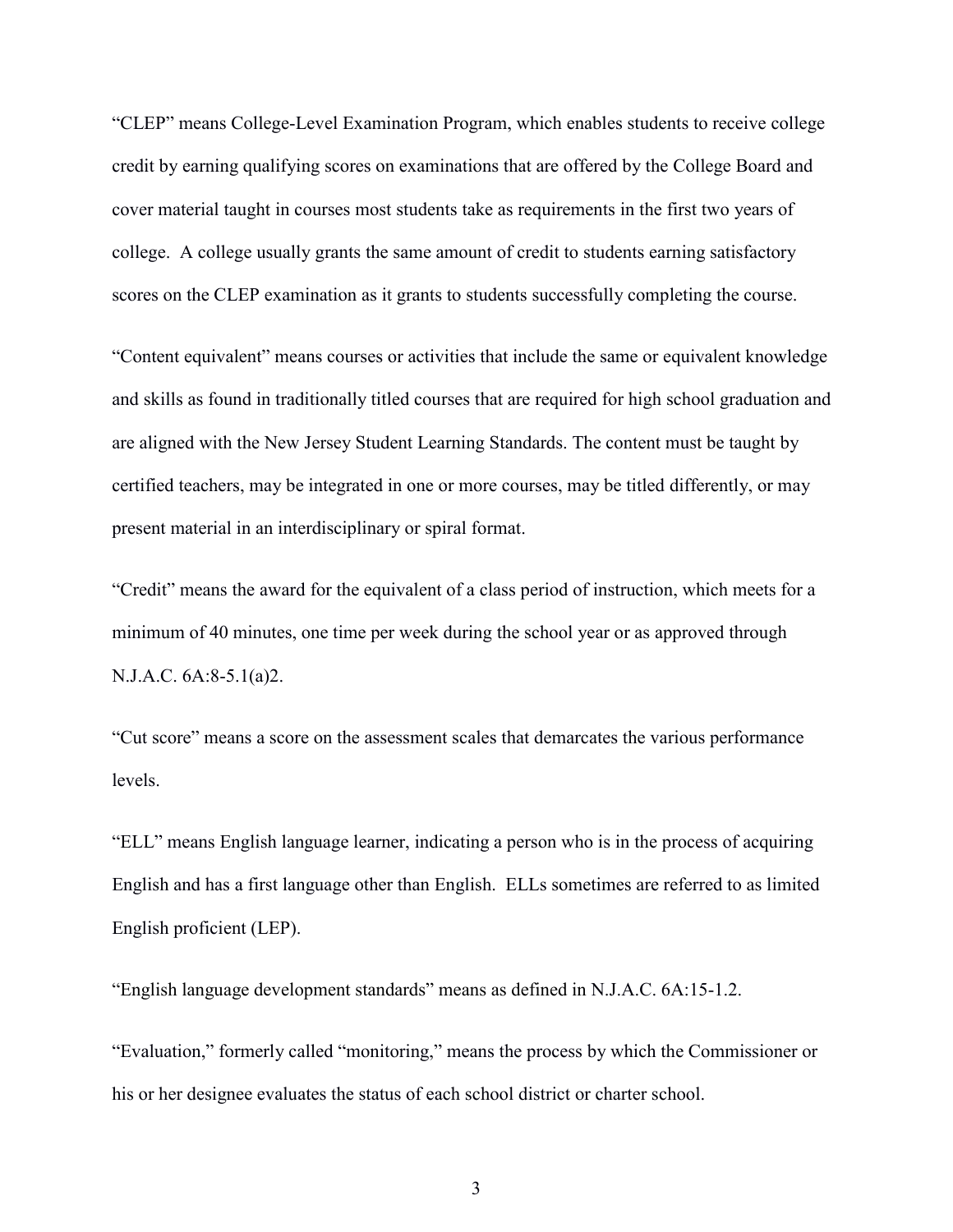"504 plan" means a written educational plan prepared by the 504 team for a 504 student.

"504 student" means a student who has a physical or mental impairment that substantially limits a major life function; has been determined eligible for services, including accommodations and modifications by the school district's 504 team; and has a 504 plan.

"504 team" means a group of persons that makes program and placement decisions according to Section 504 of the Rehabilitation Act of 1973, 29 U.S.C. § 794, and 34 CFR § 104.35(c).

"GED" means tests of General Educational Development taken in order to qualify for a Stateissued high school diploma.

"Gifted and talented students" means students who possess or demonstrate high levels of ability in one or more content areas when compared to their chronological peers in the local school district and who require modifications of their educational program if they are to achieve in accordance with their capabilities.

"IEP" means individualized education program as defined in N.J.A.C. 6A:14-1.3.

"IEP team" means as defined in N.J.A.C. 6A:14-1.3.

"Indicator" means statements that further delineate the NJSLS.

"Individualized student learning opportunities" means student experiences based upon specific instructional objectives that meet or exceed the NJSLS at the high school level. Such opportunities may occur in all NJSLS and may include, but are not limited to, independent study; online learning; study-abroad programs; student exchange programs; and structured learning experiences, including, but not limited to, work-based programs, internships, apprenticeships,

4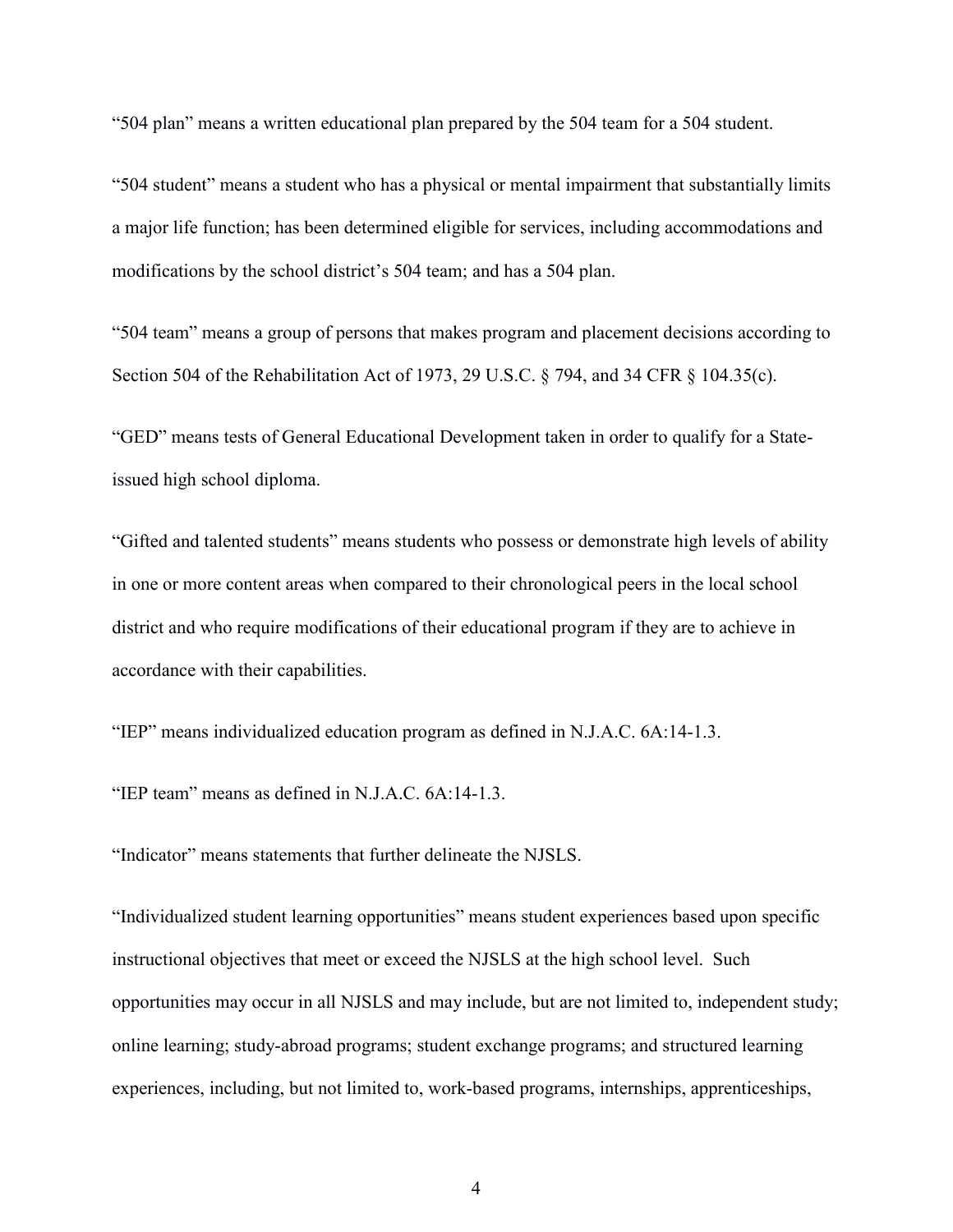and service learning experiences. The opportunities shall be based on student interests and career goals.

"Instructional adaptation" means an adjustment or modification to instruction enabling students with disabilities, ELLs, or students in alternative education programs or who are gifted and talented to participate in, benefit from, and/or demonstrate knowledge and application of the NJSLS.

"Interdisciplinary connections" means integrating NJSLS and skills from one or more content areas into instruction and assessment of another content area.

"Laboratory/inquiry-based science course" means a course in which students are systematically provided with ongoing opportunities to use data drawn from or to interact directly with the natural and designed/engineered world, using tools, data collection techniques, models, and scientific concepts and principles.

"Magnet program" means a distinctive program designed to:

- 1. Attract students by offering a specialized curriculum based on a special theme or method of instruction; and
- 2. Substantially strengthen the knowledge of academic subjects and the attainment of tangible and marketable vocational, technological, and professional skills of students attending the program.

"MOPI" means the ACTFL Modified Oral Proficiency Interview, which is a standardized assessment of functional speaking ability often used to test lower proficiency ranges.

"Native language" means the language or mode of communication first learned by the student.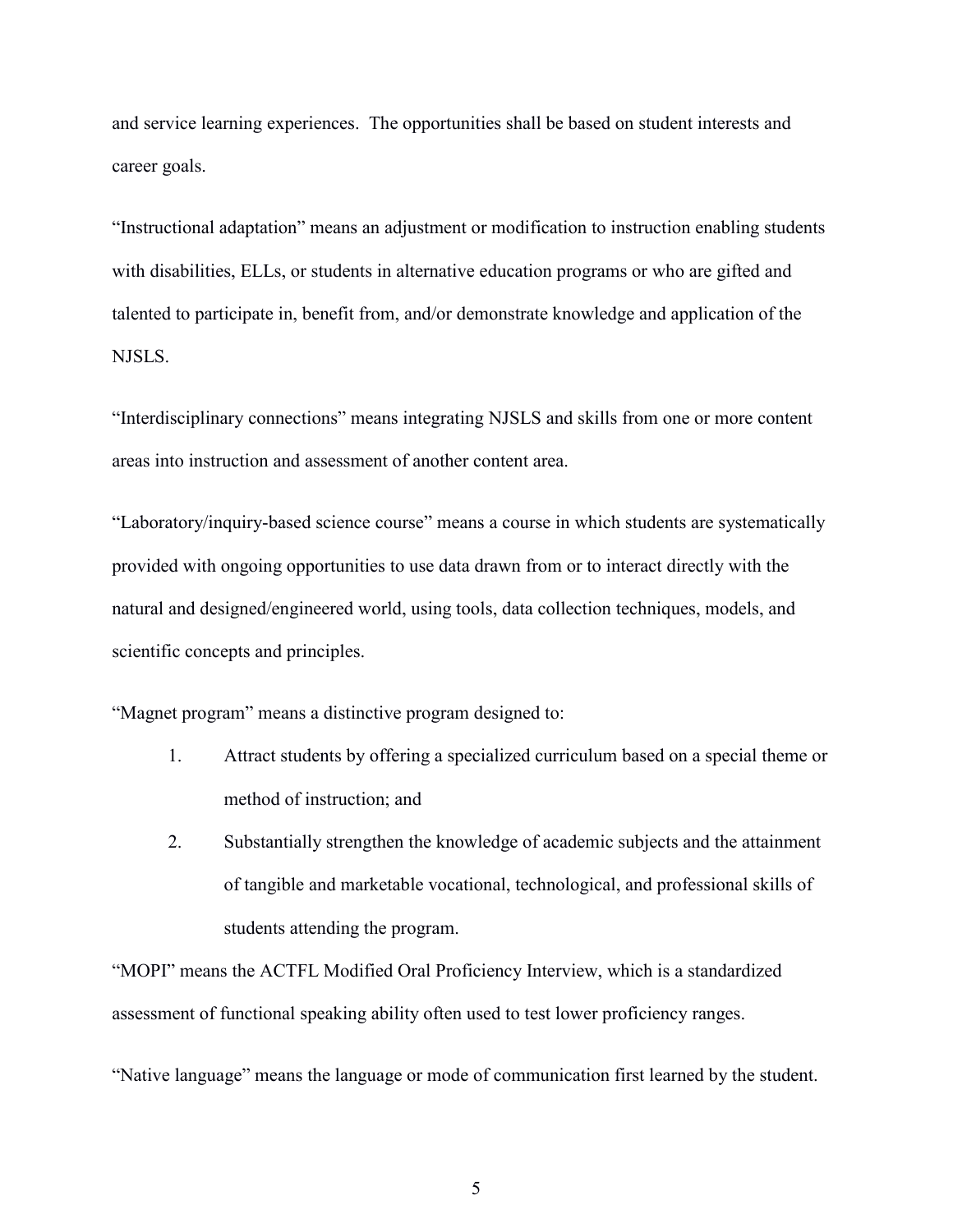"New Jersey Student Learning Standards" or "NJSLS" means standards adopted by the State Board of Education on May 1, 1996, and as thereafter revised by the State Board, and the Common Core State Standards adopted by the State Board on June 16, 2010, and as thereafter revised by the State Board, that describe the knowledge and skills all New Jersey students are expected to acquire by benchmark grades in the following areas: English language arts; mathematics; science; social studies; visual and performing arts; comprehensive health and physical education; world languages; technology; and 21<sup>st</sup> career life and careers. The standards are established for the provision of a thorough and efficient education pursuant to N.J.S.A. 18A:7F-46 and as a basis for the evaluation of school districts in accordance with N.J.A.C. 6A:30.

"OPI" means the ACTFL Oral Proficiency Interview, which is a standardized assessment of functional speaking ability currently available in 37 world languages.

"Pacing guide" means a schedule that includes aligned concepts, topics and skills related to a particular curriculum to be addressed over a defined period of time. It is not a prescriptive, lockstep set of lesson plans that impede an educator's ability to exercise flexibility in meeting students' learning needs.

"PARCC assessment" means the set of assessments designed by the Partnership for Assessment of Readiness for College and Careers **that was** used **from the 2014-2015 through 2017-2018 school years** to determine student achievement of knowledge and skills specified by the NJSLS in English language arts and mathematics.

"Performance level" means one of several categories describing student proficiency with regard to the achievement of the NJSLS.

6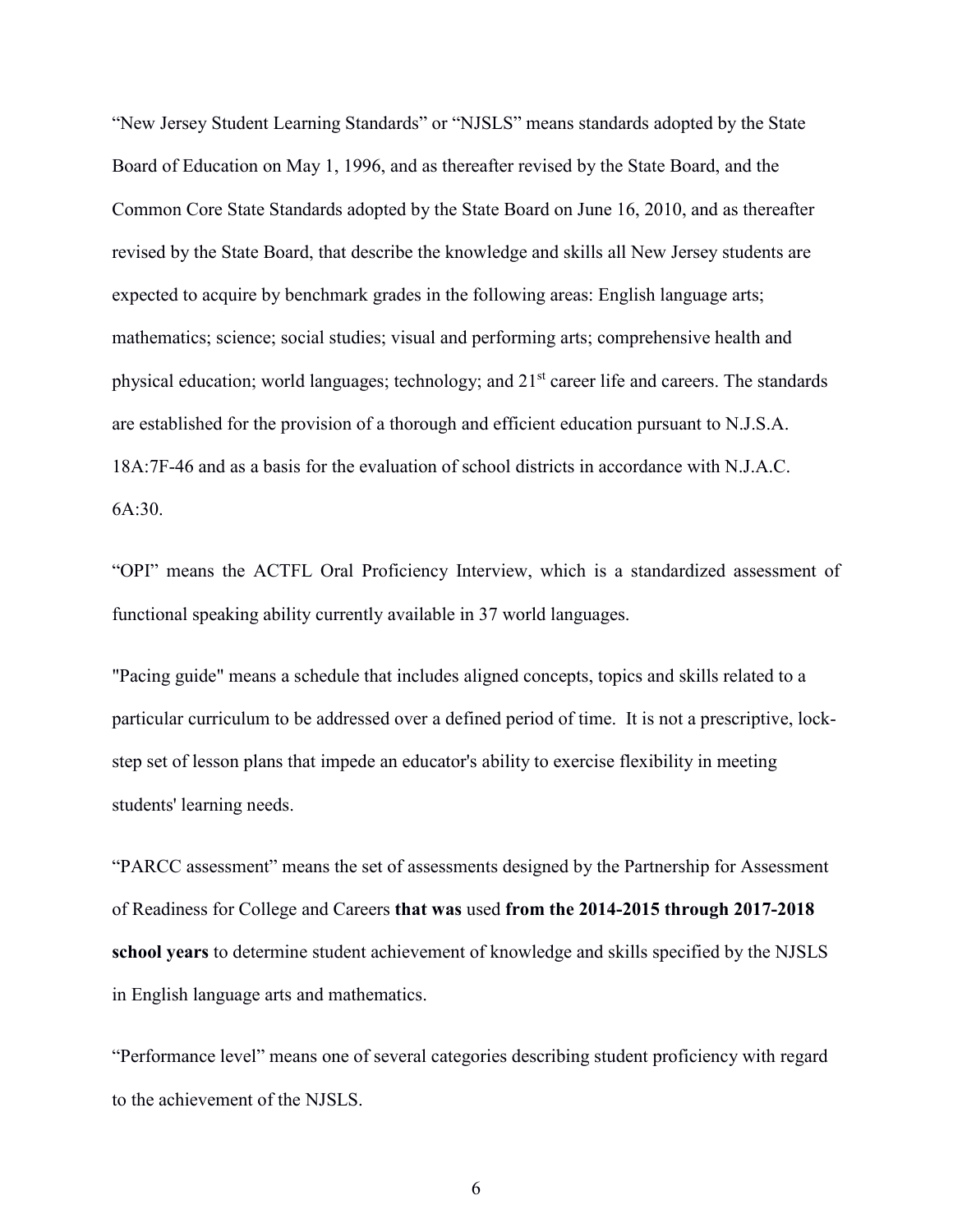"Personalization" means enabling students to build and strengthen relationships with peers, teachers, other staff members, families, and the community at large through multiple strategies that promote engagement and high expectations based on individual interests and aptitudes, and that are conducive to successful teaching and learning experiences.

"Personalized Student Learning Plan" means a formalized plan and process that involves students setting learning goals based on personal, academic, and career interests, beginning in the middle school grades and continuing throughout high school with the close support of adult mentors, including teachers, counselors, and parents.

"Portfolio appeals process" means an alternative assessment of proficiency for graduation established by the Commissioner, **pursuant to N.J.S.A. 18A:7C-3,** utilizing techniques and instruments other than PARCC **English language arts (ELA) 10 or Algebra I** assessments**, the State graduation proficiency test,** or substitute competency tests.

"Professional development" means a comprehensive, sustained, and intensive approach to improving the effectiveness of teachers, principals, and other school personnel in raising student achievement.

"Proficient" or "proficiency" means a student-achieved score at or above the cut score, which demarks a solid understanding of the content measured by an individual section of any State assessment.

"QSAC" means the Quality Single Accountability Continuum, which is used pursuant to N.J.A.C. 6A:30 to review and evaluate school district operations.

"Rehabilitation Act" means the Federal Rehabilitation Act of 1973, 29 U.S.C. §§ 701 et seq., as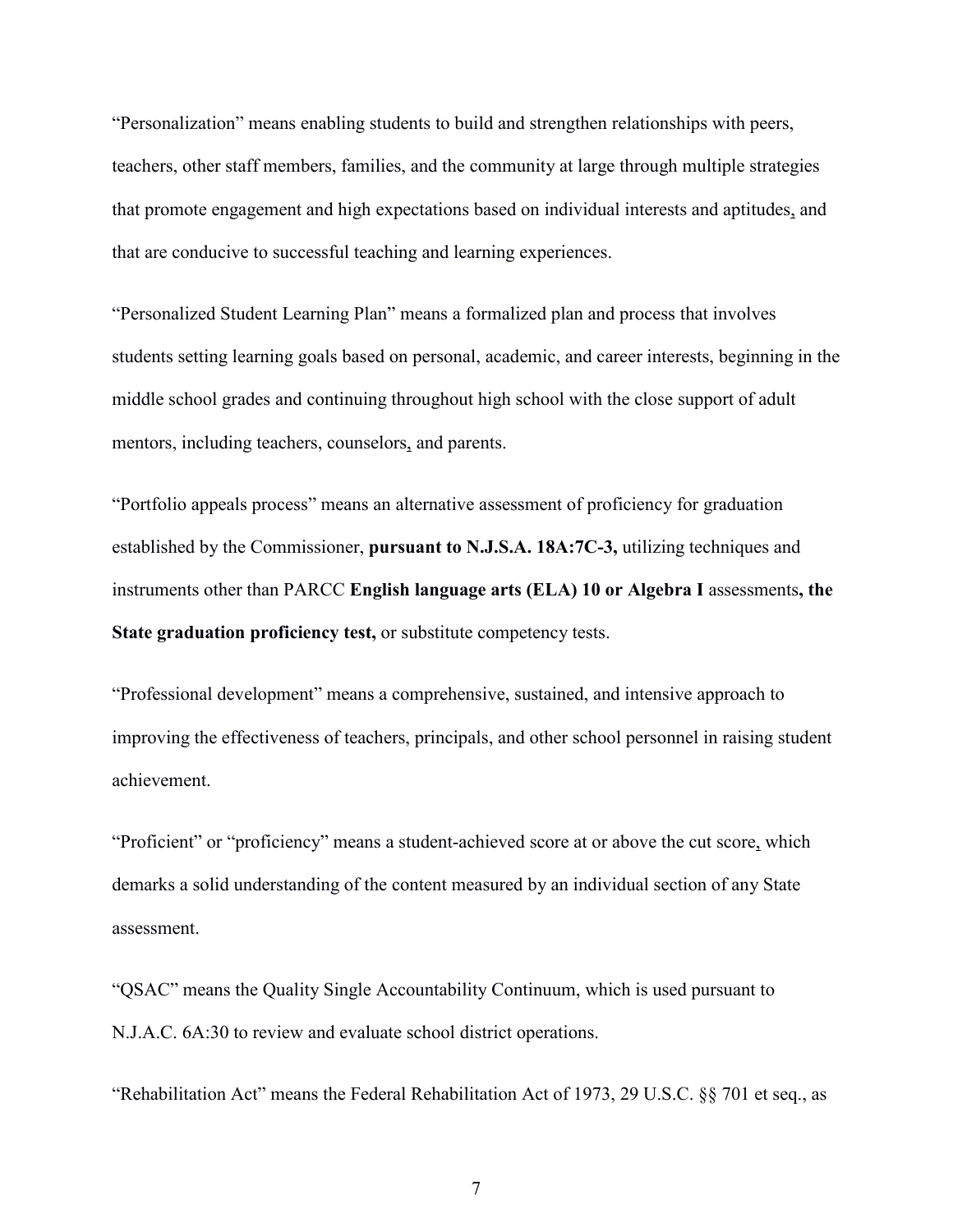amended in 1992.

"Service learning experience" means a method that allows students or participants to learn and develop through active participation in thoughtfully organized activities that are conducted in and meet the needs of a community, and that help foster civic responsibility. Service learning experiences shall be coordinated with the community and with an elementary or secondary school, institution of higher education, or community-services program; shall be integrated into and enhance the school district's academic curriculum; and shall provide structured time for students to reflect on the service experience.

"STAMP" means Standards-based Measurement of Proficiency, which is a test that is delivered, graded, and reported online, and that assesses students' language proficiency from the "Novice-Low" to the "Intermediate-Mid" benchmark levels.

"Standards support materials" means documents published by the Department that include and elaborate on the NJSLS for preschool through grade 12 education, and that may assist in the development of local curricula.

"State Board" means the New Jersey State Board of Education.

"State-endorsed diploma" means a locally-issued document awarded to an exiting student indicating successful completion of high school graduation requirements.

**"State graduation proficiency test" means a State assessment that is aligned, at a minimum, to the New Jersey Student Learning Standards (NJSLS) for ELA 10, Algebra I, and Geometry and administered pursuant to N.J.S.A. 18A:7C-1, 2, 3, 4, 6, and 6.1. For students eligible to utilize the alternative means in accordance with N.J.A.C. 6A:8-5.1(g)1**

8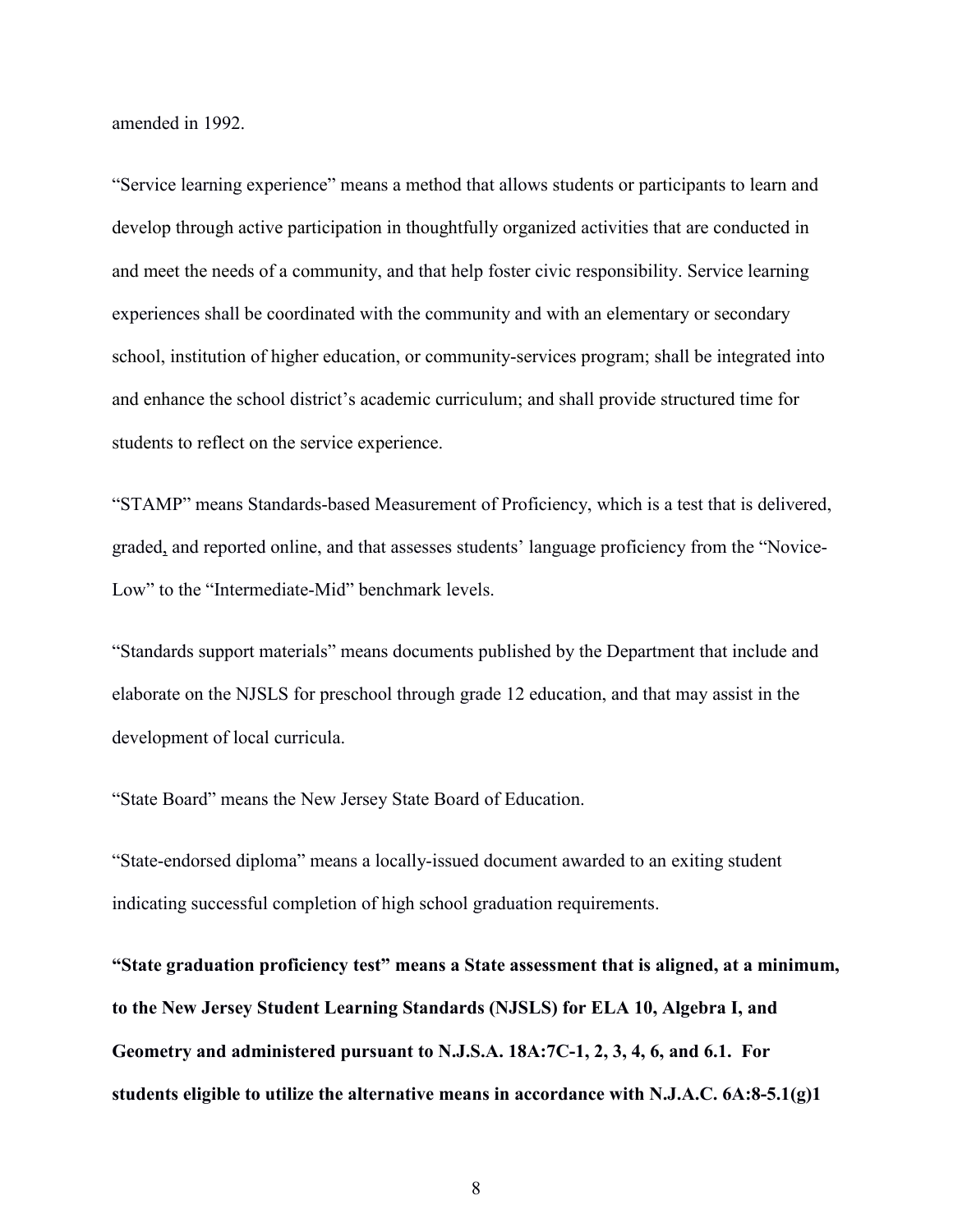**to meet the graduation assessment requirement, the State graduation proficiency test shall also include the substitute competency test, which is an alternative set of third-party assessments approved by the Commissioner that may include, but are not limited to, the SAT, PSAT, ACT, ACT-Aspire, Armed Services Vocational Aptitude Battery-Armed Forces Qualifying Test (ASVAB-AFQT), or Accuplacer.**

"State-issued high school diploma" means a diploma issued by the State of New Jersey.

"State Seal of Biliteracy" means the designation established pursuant to P.L. 2015, c. 303, to recognize high school graduates who have attained a high level of interpretive, interpersonal, and presentational proficiency in one or more languages in addition to English.

"Structured learning experience" means as defined in N.J.A.C. 6A:19-1.2.

"Study abroad programs" means programs that enable New Jersey students to attend a high school in another country for a semester or full academic year to acquire academic and crosscultural skills that will help them live and work in a globally interdependent world.

"Substitute competency test" means**, for students in the classes of 2018 through 2022,** an alternative set of third-party assessments approved by the Commissioner, including, but not limited to**,** the SAT, PSAT, ACT, ACT-Aspire, **Armed Services Vocational Aptitude Battery-Armed Forces Qualifying Test (**ASVAB-AFQT**)**, or Accuplacer, that can be used to demonstrate competency in the NJSLS for students who have not demonstrated proficiency on PARCC **ELA 10 or Algebra I** assessments **or the ELA or mathematics components of the State graduation proficiency test**.

"Technological literacy" means students meeting NJSLS 8.1 Educational Technology, obtained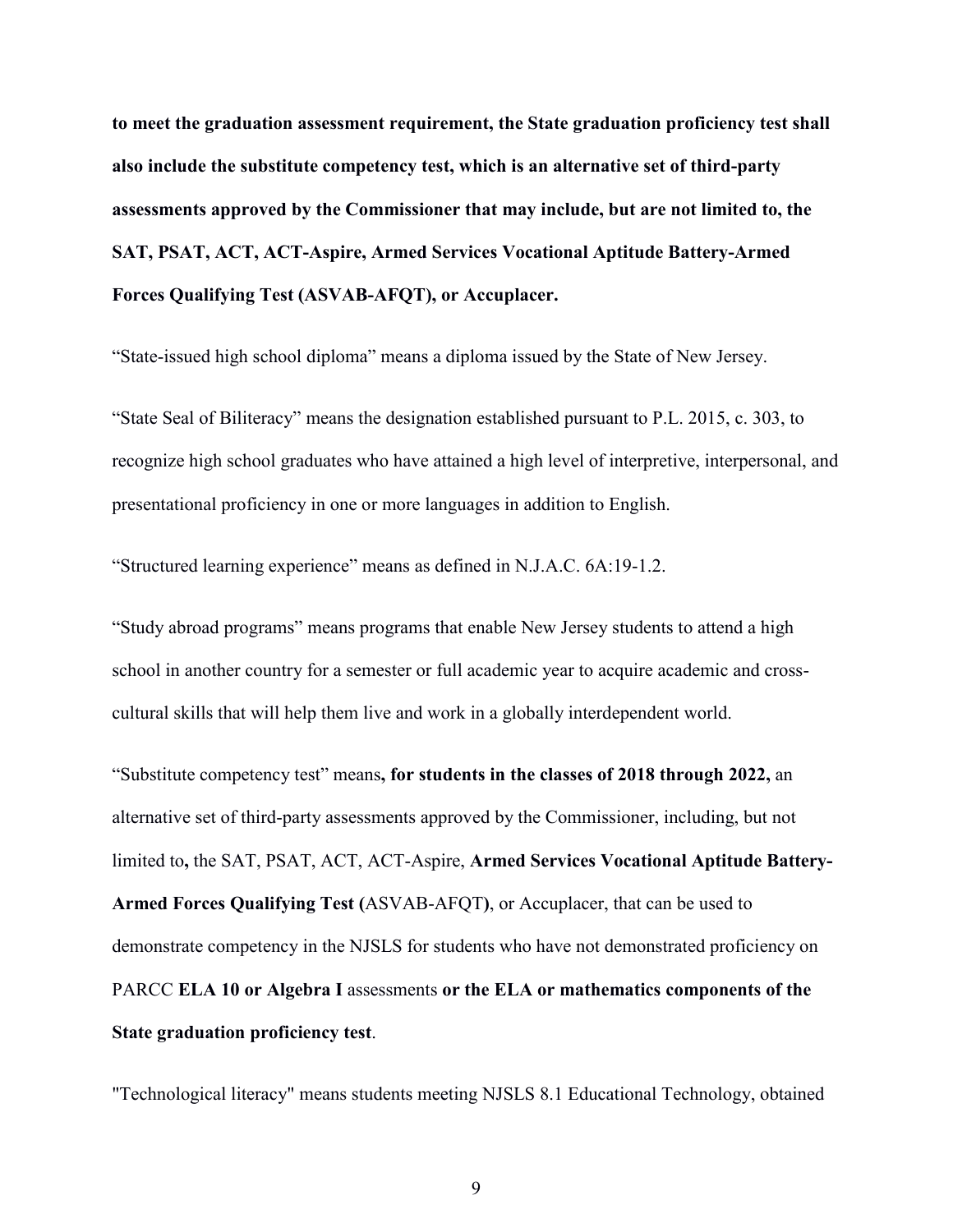through the integration of effective educational technology practices, strategies, and tools throughout all curricular areas.

"Transcript" means a document for all students exiting the public education system that describes a student's progress toward achievement of the NJSLS and other relevant experiences and achievements.

"Twenty-first century careers" means careers and occupations that have been impacted by technological and global forces and are in an ongoing state of reinvention due to technological advances and e-commerce.

"Twenty-first century themes and skills" means themes such as global awareness; financial, economic, business, and entrepreneurial literacy; civic literacy; health literacy; learning and innovation skills, including creativity and innovation, critical thinking and problem solving, and communication and collaboration; information, media, and technology skills; and life and career skills, including flexibility and adaptability, initiative and self-direction, social and cross-cultural skills, productivity and accountability, and leadership and responsibility.

Subchapter 3. Implementation of The New Jersey Student Learning Standards

## 6A:8-3.1 Curriculum and instruction

(a) District boards of education shall ensure that curriculum and instruction are designed and delivered in such a way that all students are able to demonstrate the knowledge and skills specified by the NJSLS and shall ensure that appropriate instructional adaptations are designed and delivered for students with disabilities, for ELLs, for students enrolled in alternative education programs, and for students who are gifted and talented.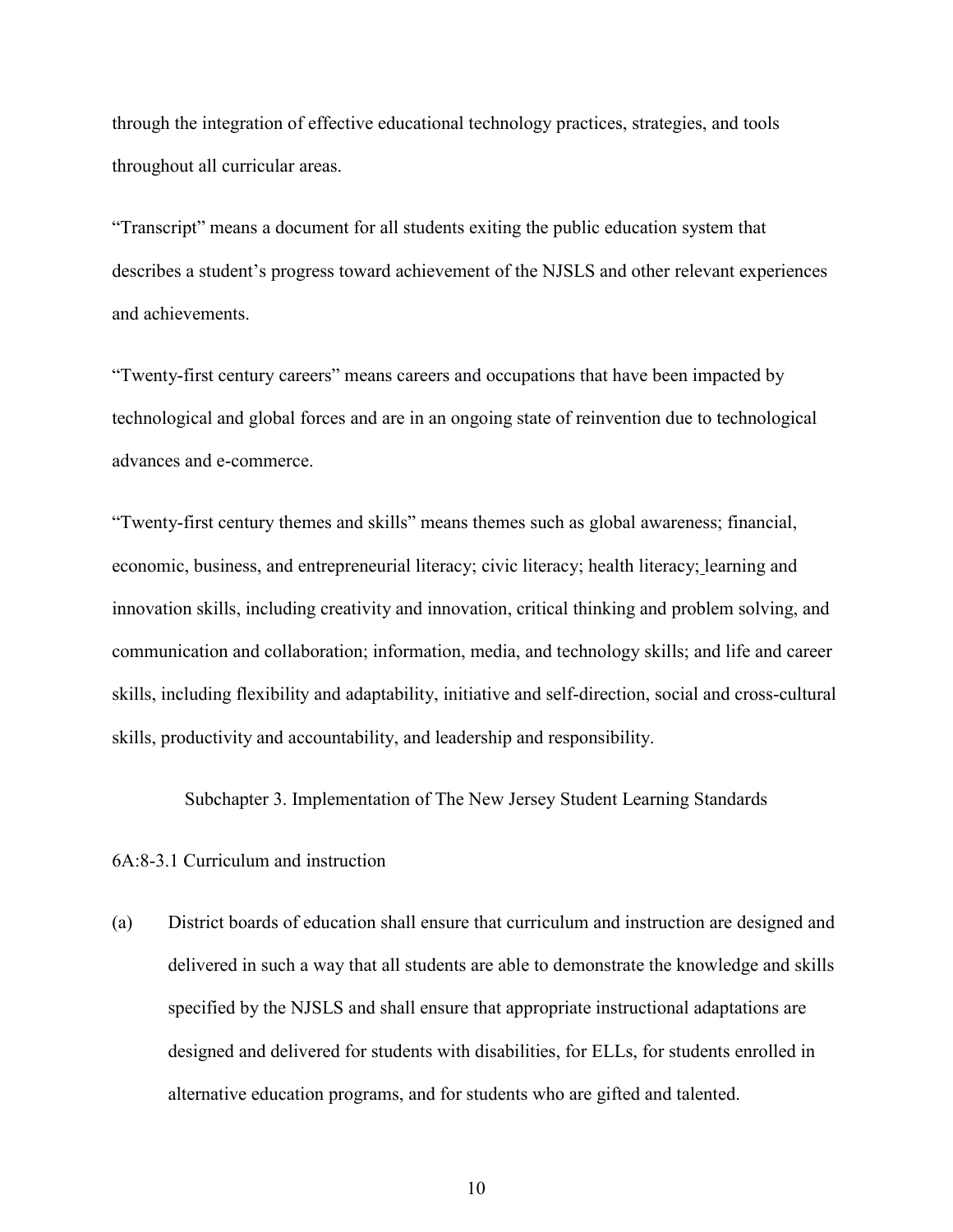- 1. The Department shall provide district boards of education with Standards support materials that suggest a variety of activities and strategies that may assist in the development of local curricula aligned with the NJSLS.
- 2. District boards of education shall encourage the active involvement of representatives from the community, business, industry, labor, and higher education in the development of educational programs aligned with the NJSLS.
- 3. District boards of education shall be responsible for assessing and publicly reporting on the progress of all students in developing the knowledge and skills specified by the NJSLS, including civics, financial literacy, and all content areas not currently included in the Statewide assessment program.
- 4. District boards of education shall [be responsible for developing for] **provide** all students with disabilities **an** educational program[s] aligned with the NJSLS**,** [with appropriate] **as well as the required individualized** accommodations, instructional adaptations, and/or modifications as [determined by the] **specified in a student's** IEP or 504 [team] **plan**.
- 5. District boards of education shall be responsible for identifying gifted and talented students and shall provide them with appropriate instructional adaptations and services.
	- i. District boards of education shall make provisions for an ongoing K-12 identification process for gifted and talented students that includes multiple measures.
	- ii. District boards of education shall provide appropriate kindergarten-throughgrade-12 (K-12) educational services for gifted and talented students.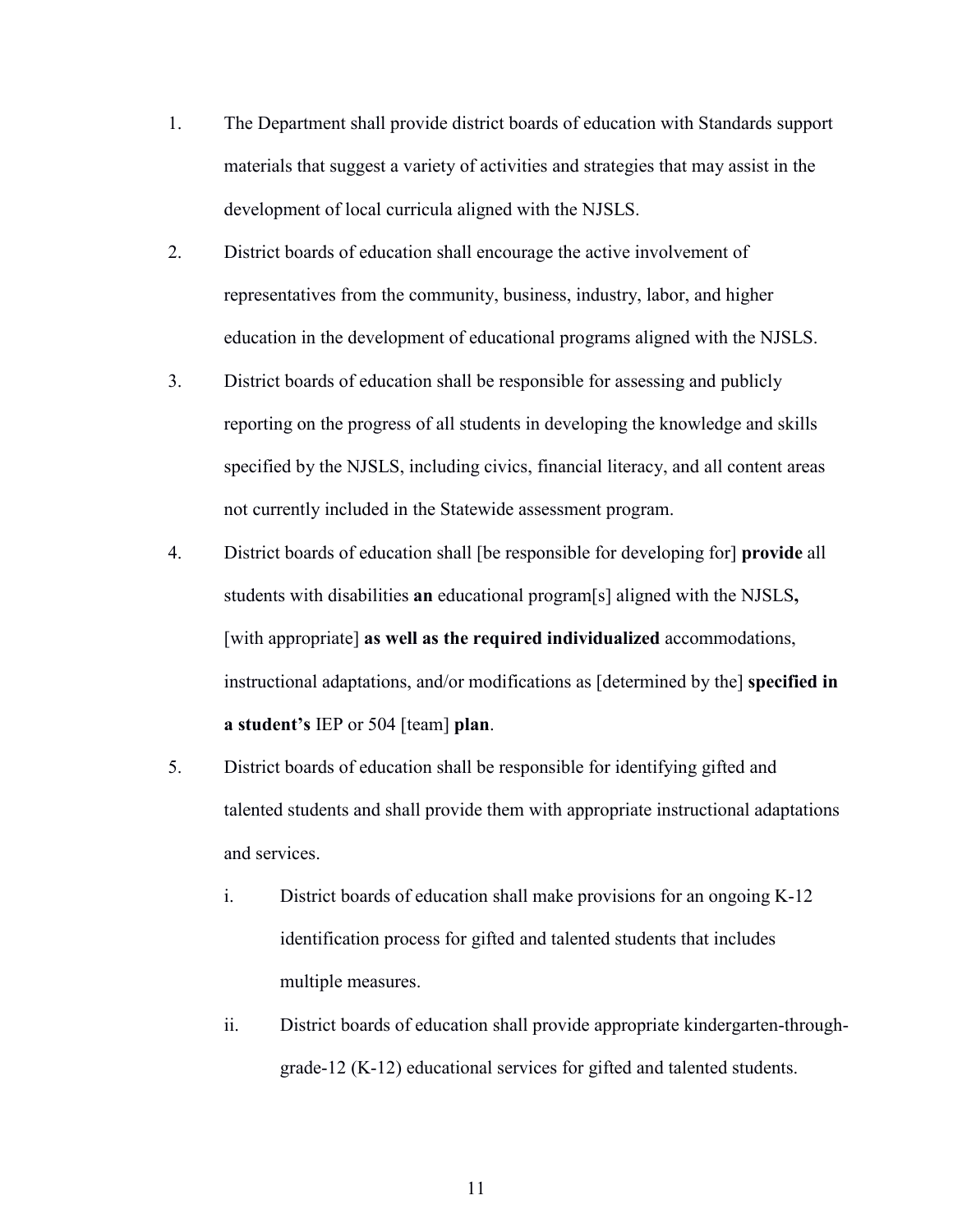- iii. District boards of education shall develop appropriate curricular and instructional modifications used for gifted and talented students indicating content, process, products, and learning environment.
- iv. District boards of education shall take into consideration the Pre-K–Grade 12 Gifted Programming Standards of the National Association for Gifted Children in developing programs for gifted and talented students.
- 6. District boards of education shall actively assist and support professional development for teachers, educational services staff, and school leaders, including their efforts to meet mandatory professional development requirements specified in N.J.A.C. 6A:9C-3.
	- i. District boards of education shall facilitate the development and implementation by school leaders of professional growth plans aligned with the requirements set forth at N.J.A.C. 6A:9C.
- 7. District boards of education shall be responsible for developing for ELLs English language assistance programs that are aligned to the NJSLS and the English language development standards.
- (b) District boards of education shall be responsible for the delivery of educational programs at the elementary and secondary levels using a coherent sequence of activities to prepare all students for college and careers upon their graduation. Examples of such programs include, but are not limited to, academic programs, career and technical education programs, and/or magnet programs.
	- 1. District boards of education shall implement educational programs that prepare all students for success in college and careers, including the kindergarten through grade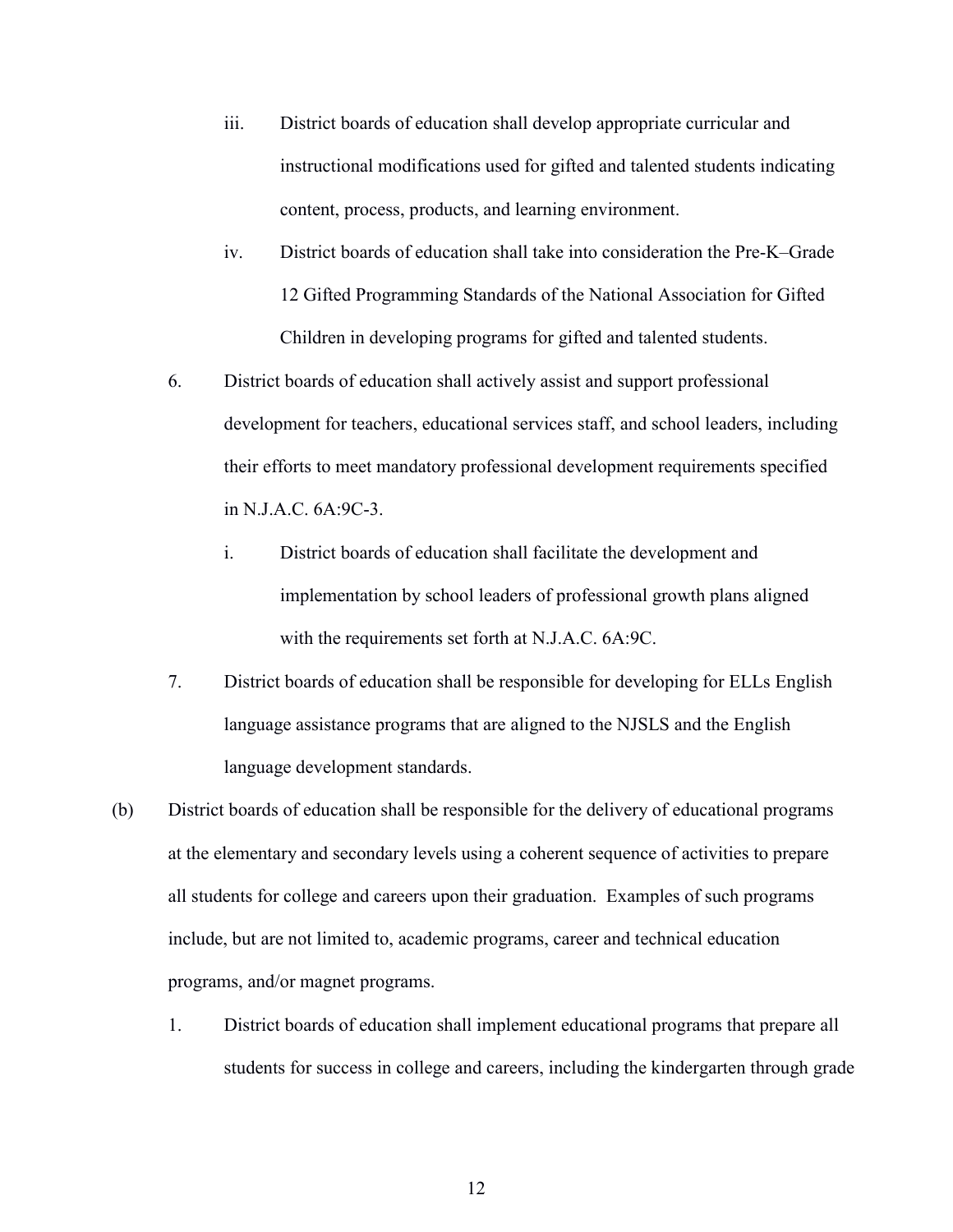eight development of academic skills integral to success in high school courses.

- 2. District boards of education of school districts that include students in at least two of the grades from six through 12 shall develop opportunities for personalization that strengthen relationships among students, teachers, staff members, families, and the larger community for students in grades six through 12.
- (c) District boards of education shall be responsible for the review and continuous improvement of curriculum and instruction based upon changes in knowledge, technology, assessment results, and modifications to the NJSLS, according to N.J.A.C. 6A:8-2.
	- 1. District boards of education shall include interdisciplinary connections throughout the K-12 curriculum.
	- 2. District boards of education shall integrate into the curriculum 21st century themes and skills.
	- 3. District boards of education shall provide the time and resources to develop, review, and enhance inter-disciplinary connections, supportive curricula, and instructional tools for helping students acquire required knowledge and skills. The tools include, but are not limited to:
		- i. A pacing guide;
		- ii. A list of core instructional materials, including various levels of texts at each grade level;
		- iii. Benchmark assessments; and
		- iv. Modifications for special education students, for ELLs in accordance with N.J.A.C. 6A:15, for students at risk of school failure, and for gifted students.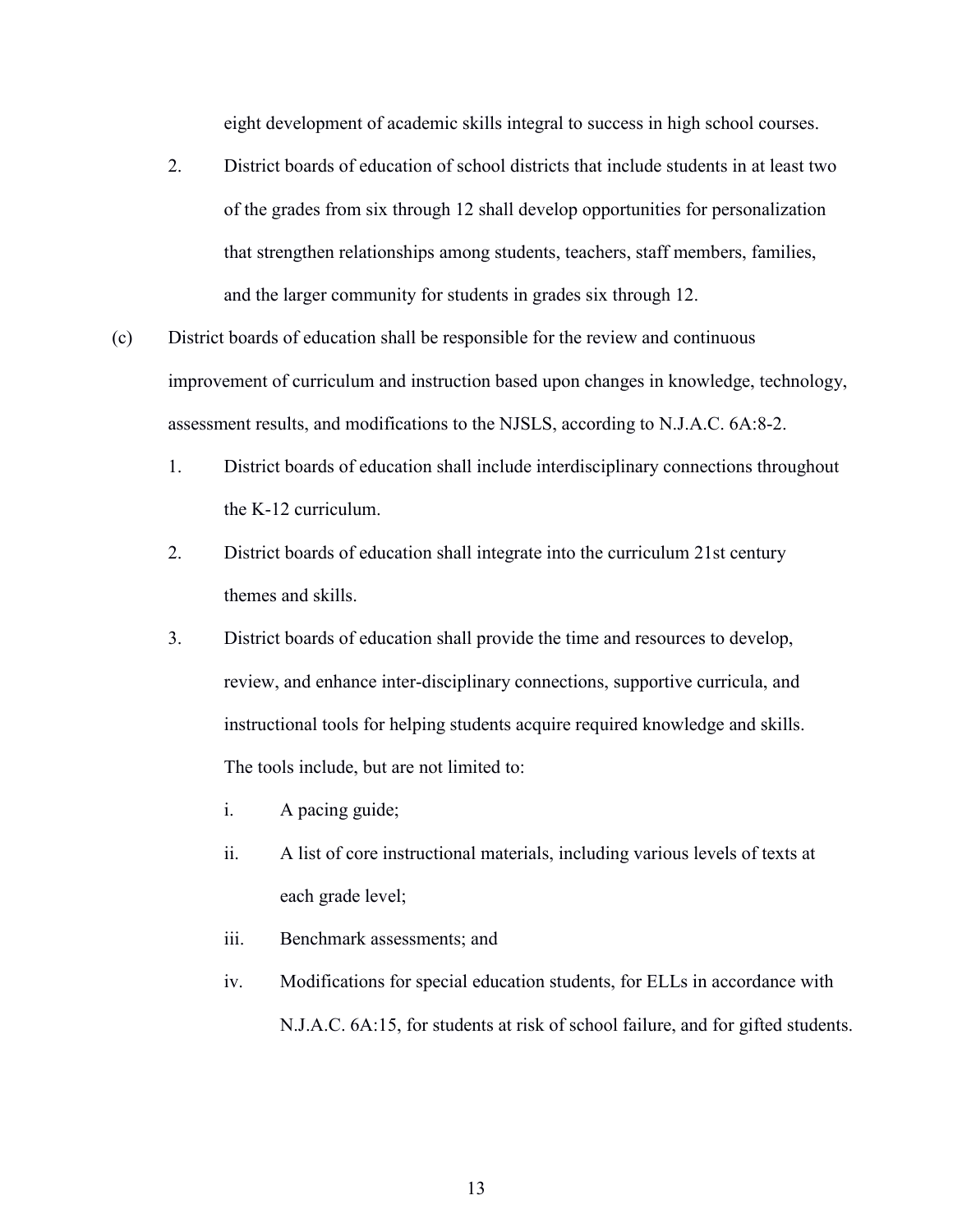(d) District boards of education shall establish procedures whereby any student whose parent or guardian presents to the school principal a signed statement that any or part of the instruction in health, family life education, or sex education is in conflict with his or her conscience or sincerely held moral or religious beliefs shall be excused from that part of the course where such instruction is being given and, pursuant to N.J.S.A. 18A:35-4.7, no penalties shall result.

Subchapter 4. Implementation of The Statewide Assessment System

## 6A:8-4.1 Statewide assessment system

- (a) The Commissioner, in accordance with N.J.S.A. 18A:7C-1 et seq., and 18A:7E-2 and 3, may implement assessment of student achievement in the State's public schools in any grade(s) and by such assessments as he or she deems appropriate. The Commissioner shall report to the State Board the results of such assessments.
- (b) The Commissioner shall implement a system and related schedule of Statewide assessments to evaluate student achievement of the NJSLS.
	- 1. The Commissioner, with the approval of the State Board, shall define the scope and level of student performance on Statewide assessments that demonstrate thorough understanding of the knowledge and skills delineated by the NJSLS at grade levels three through 12.
	- 2. After consultation with the Commissioner, the State Board shall establish by resolution uniform Statewide criteria defining adequate school district progress toward meeting the NJSLS.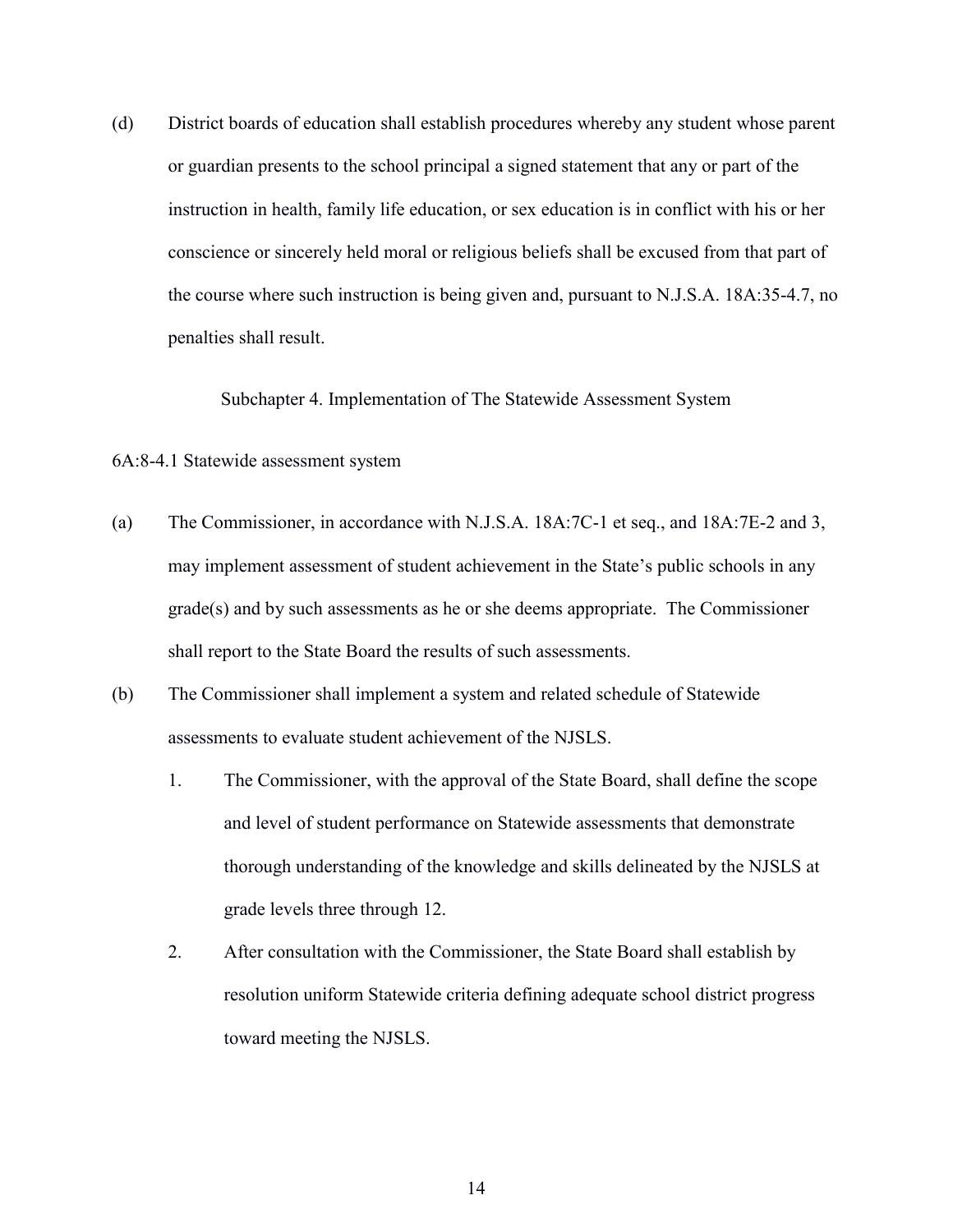- (c) District boards of education shall, according to a schedule prescribed by the Commissioner, administer the applicable Statewide assessments, including the following major components: the elementary assessment component for grades three through five; the middle school assessment component for grades six through eight, the high school [end-of-course PARCC] assessment[s] **component**, and the alternative **State** assessment for students with disabilities and provide notification to each student entering grades three through 12 of the Statewide assessment schedule.
	- 1. The Department shall implement the elementary component of the Statewide assessment of the NJSLS consisting of the following:
		- i. Continued administration of mathematics and English language arts in grades three, four, and five, and of science in grade five.
	- 2. The Department shall implement the middle school component of the Statewide assessment of the NJSLS consisting of the following:
		- i. Continued administration of mathematics and English language arts in grades six, seven, and eight, and of science in grade eight.
	- 3. The Department shall implement a high school [assessment program] component of the **Statewide assessment of the** NJSLS [that assesses] **consisting of**, at a minimum, English language arts, mathematics, and science [with the exception of the following:]**, in accordance with State and Federal law.** 
		- [i. Students may receive a waiver from the district board of education from taking the high school end-of-course PARCC assessment in ELA 11 due to the student's participation in another English language/literature college placement assessment during the same school year.]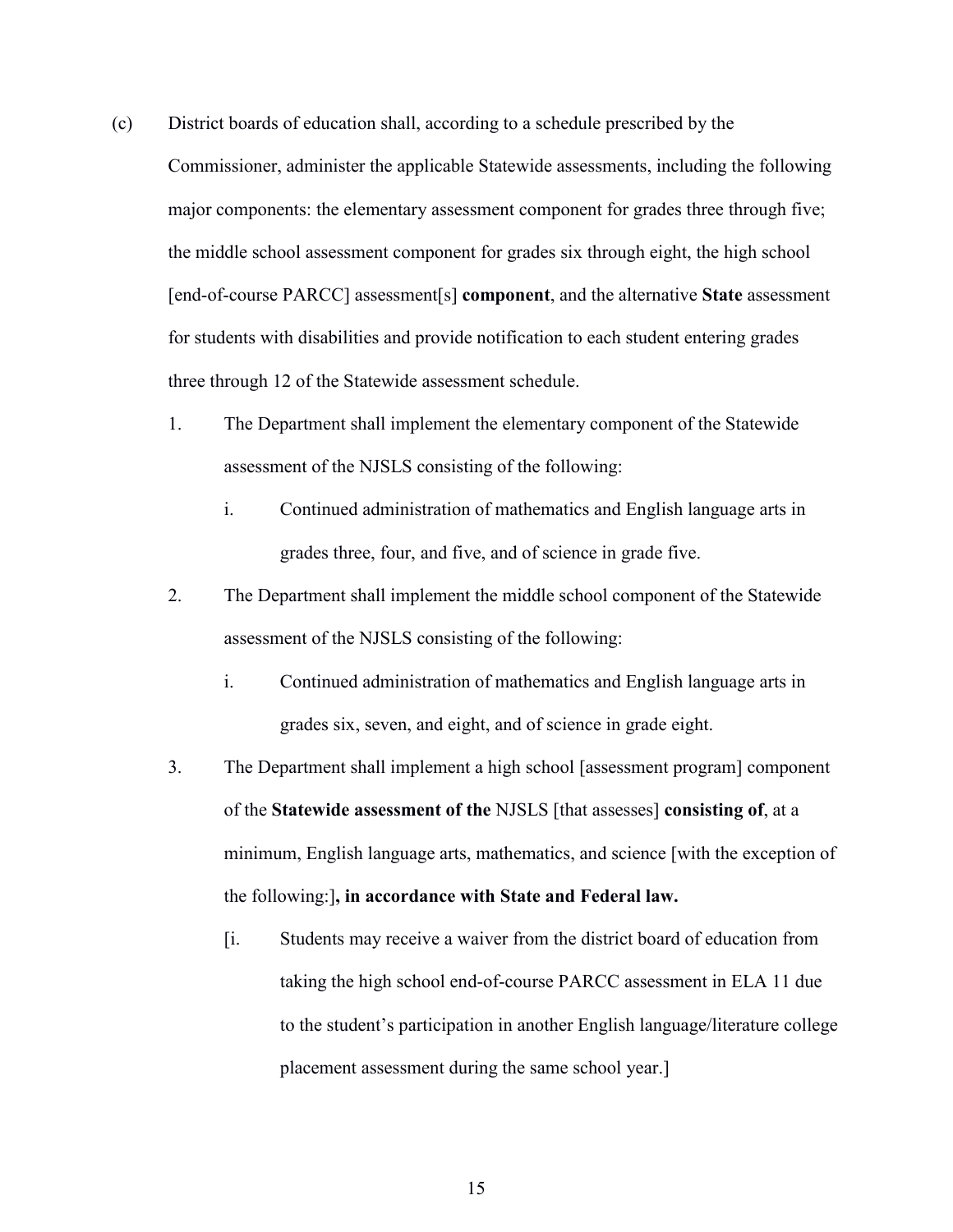- (d) Pursuant to (b) and (c) above, all students at grade levels three through 12, and at any other grade(s) designated by the Commissioner pursuant to (a) above, shall take all appropriate Statewide assessments as scheduled.
	- 1. District boards of education shall provide **all** appropriate accommodations or modifications to the Statewide assessment system as specified by the Department for ELLs and students with disabilities as defined in N.J.A.C. 6A:14-1.3 or eligible under Section 504 of the Rehabilitation Act as [determined by the] **specified in a student's** IEP or 504 [team] **plan**.
		- i. District boards of education may administer the Statewide assessments in mathematics to ELLs in their native language, when available, and/or English.
		- ii. District boards of education shall have the option for a first-year ELL of substituting a Department-approved language proficiency test only for the English language arts [section of the elementary or middle school] component of the Statewide assessment, when the student has entered the United States after [July] **June** 1 of the calendar year prior to the test administration.
	- 2. District boards of education shall ensure students with disabilities as defined in N.J.A.C. 6A:14-1.3 participate in Statewide assessments in accordance with N.J.A.C. 6A:14-4.10.
	- 3. At specific times prescribed by the Commissioner, district boards of education shall administer the alternative **State** assessment for students with disabilities to students with severe disabilities who cannot participate in other assessments due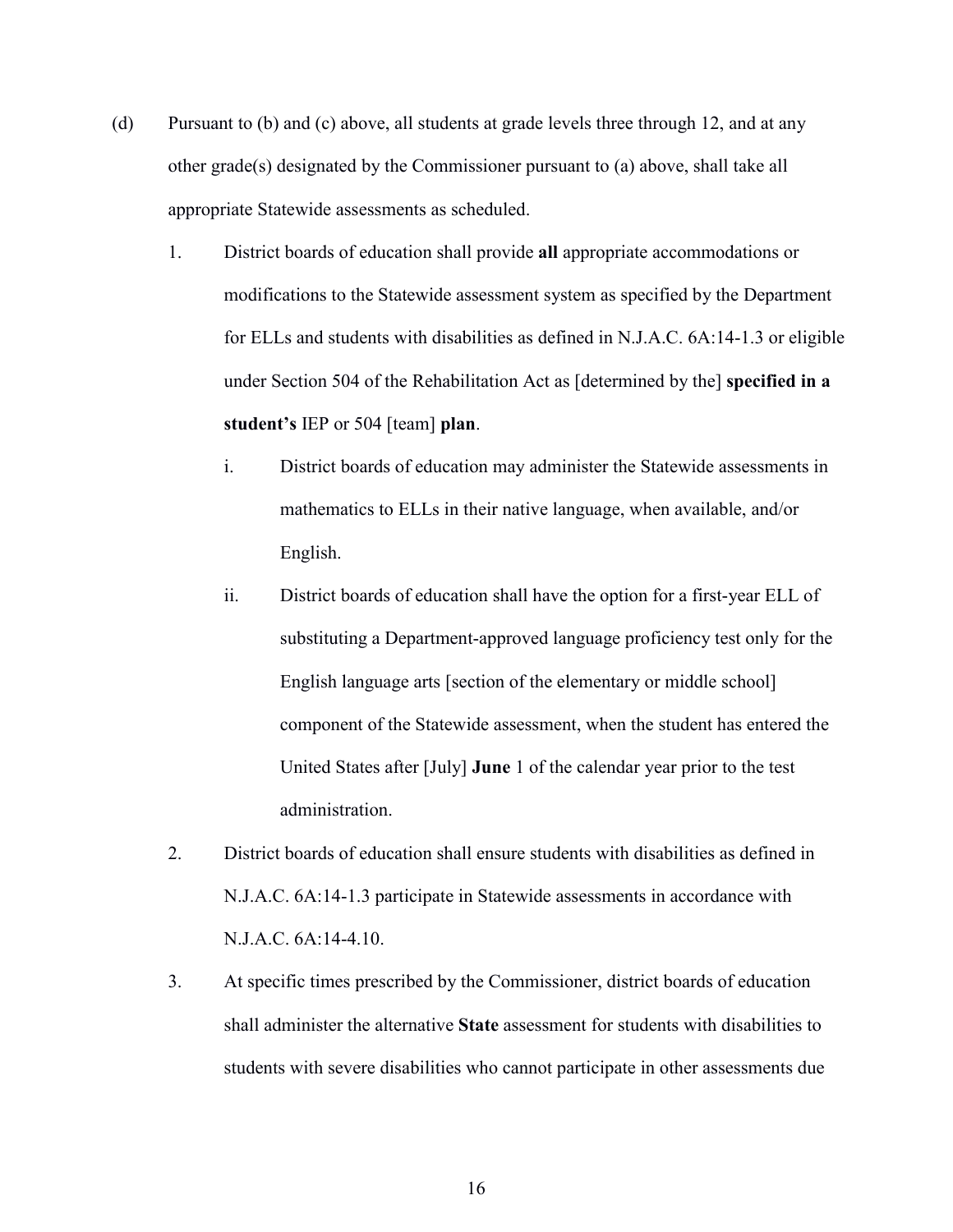to the severity of their disabilities.

- i. The Department shall implement the alternative **State** assessment for students with disabilities according to the schedules in (c)1, 2, and 3 above.
- ii. The alternative **State** assessment for students with disabilities measures the progress of students who have been determined eligible for the alternative **State** assessment for students with disabilities by the IEP team in accordance with N.J.A.C. 6A:14-4.10.
- **iii. The Department shall also implement an approved English language proficiency assessment to measure the progress in English language proficiency of ELLs with an IEP who have been determined eligible by the IEP team for an alternative Department-approved English language proficiency assessment for students with disabilities.**
- 4. District boards of education shall implement alternative ways for students to demonstrate graduation proficiency in accordance with N.J.A.C. 6A:8-5.1**(a)6,** (f)**, (g), (h), or (i), as applicable**.
- (e) District boards of education shall be responsible for ensuring the security of all components of the Statewide assessment system that are administered within the school district.

6A:8-4.3 Accountability

(a) Chief school administrators shall report [preliminary and] final results of annual assessments to district boards of education **and members of the public at a public meeting** within 60 days of receipt of information from the Department.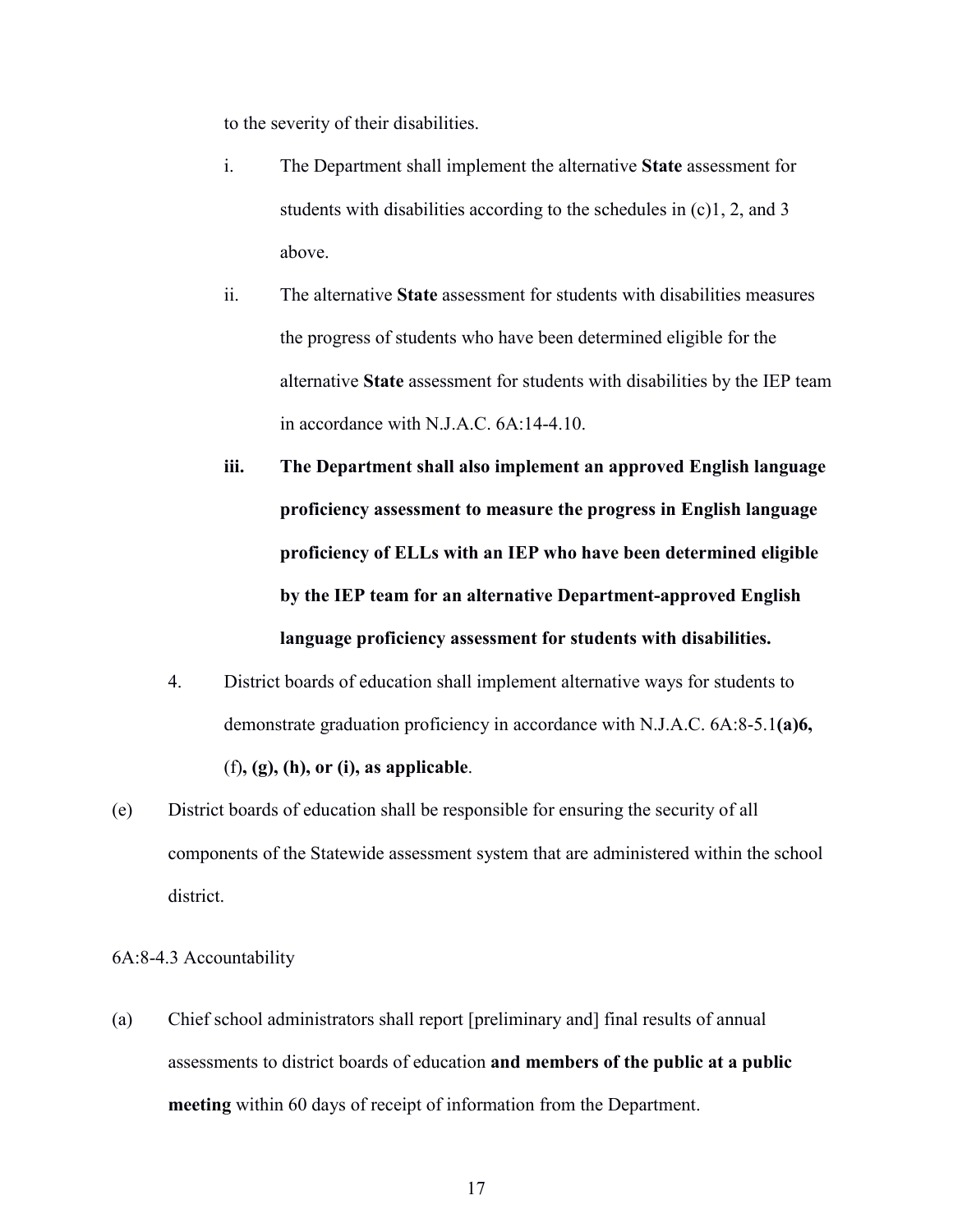- (b) [District boards of education] **Chief school administrators** shall provide **educators,** parents, **and** students[, and citizens] with the results of annual assessments [according to] **as required under** N.J.A.C. 6A:8-4.2**(a), within 30 days of receipt of information from the Department.**
- (c) District boards of education shall provide appropriate instruction to improve skills and knowledge for students performing below the established levels of student proficiency in any content area either on the Statewide or local assessments.
- (d) All students shall be expected to demonstrate the knowledge and skills of the NJSLS as measured by the Statewide assessment system.

6A:8-4.5 Public reporting

- (a) The Department shall report annually to the State Board and the public on the progress of all students and student subgroups in meeting the NJSLS as measured by the Statewide assessment system by publishing and distributing the Department's annual New Jersey School Report Card in accordance with N.J.S.A. 18A:7E-2 through 5.
- (b) After each test administration, the Department shall report to district boards of education on the performance of all students and of student subgroups.
- (c) The Department shall report performance on the [APA] **alternative State assessment for students with disabilities** with the same frequency and in the same detail as it reports on other Statewide assessments, including school and school district means, and the number and percentage of participating students.
- (d) In public reporting of school and district performance data, the Department shall not compromise the confidentiality of individual students.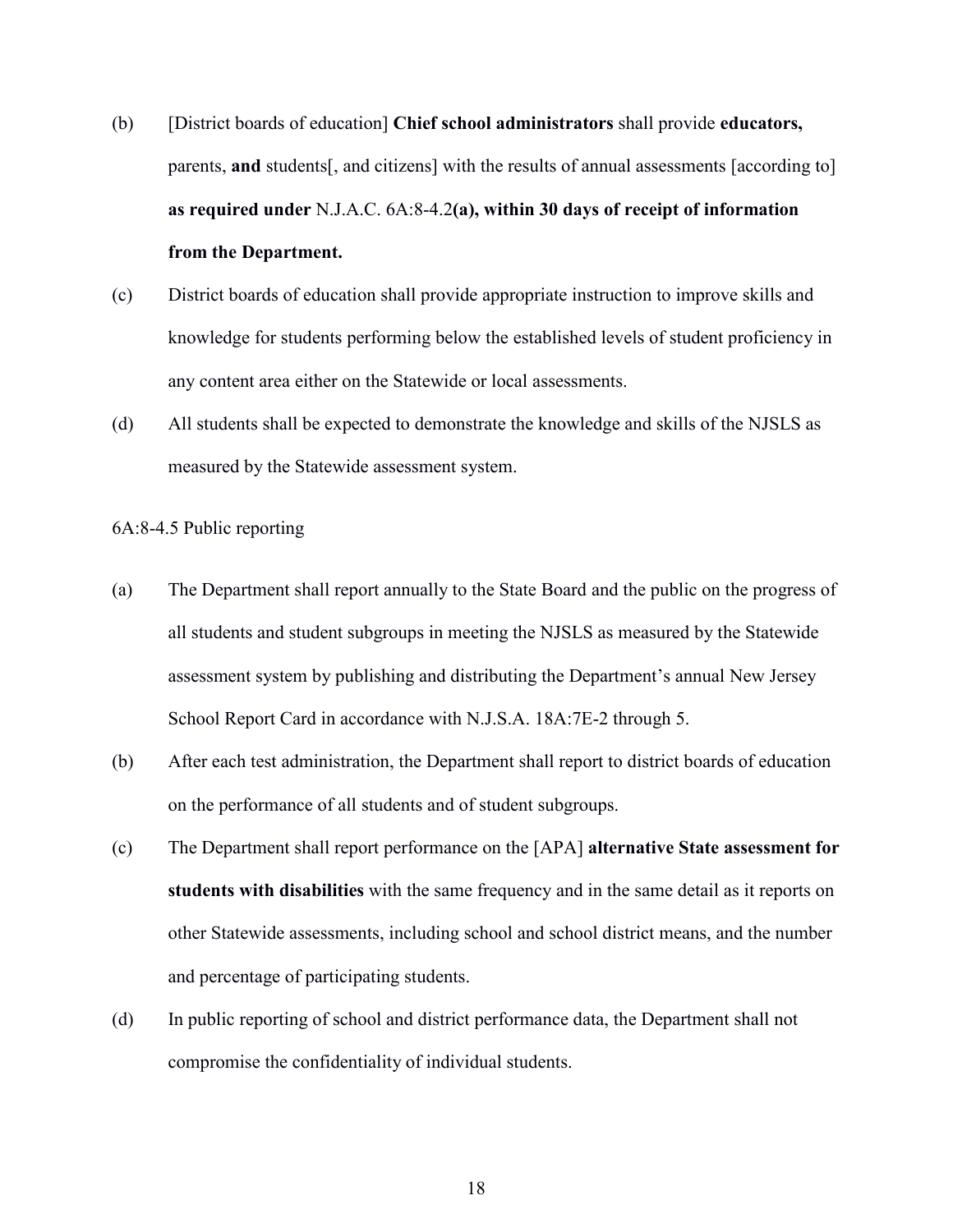## Subchapter 5. Implementation of Graduation Requirements

## 6A:8-5.1 Graduation requirements

- (a) For a State-endorsed diploma, district boards of education shall develop, adopt, and implement local graduation requirements that prepare students for success in postsecondary degree programs, careers, and civic life in the 21st century, and that include the following:
	- 1. Participation in a local program of study of not fewer than 120 credits in courses designed to meet all of the NJSLS, including, but not limited to, the following credits:
		- i. At least 20 credits in English language arts, aligned to grade nine through 12 standards, effective with the 2009-2010 grade nine class;
		- ii. At least 15 credits in mathematics, including algebra I or the content equivalent effective with the 2008-2009 grade nine class; geometry or the content equivalent effective with the 2010-2011 grade nine class; and a third year of mathematics that builds on the concepts and skills of algebra and geometry and that prepares students for college and 21st century careers effective with the 2012-2013 grade nine class;
		- iii. At least 15 credits in science, including at least five credits in laboratory biology/life science or the content equivalent effective with the 2008-2009 grade nine class; one additional laboratory/inquiry-based science course, which shall include chemistry, environmental science, or physics effective with 2010-2011 grade nine class; and one additional laboratory/inquirybased science course effective with 2012-2013 grade nine class;
		- iv. At least 15 credits in social studies, including satisfaction of N.J.S.A.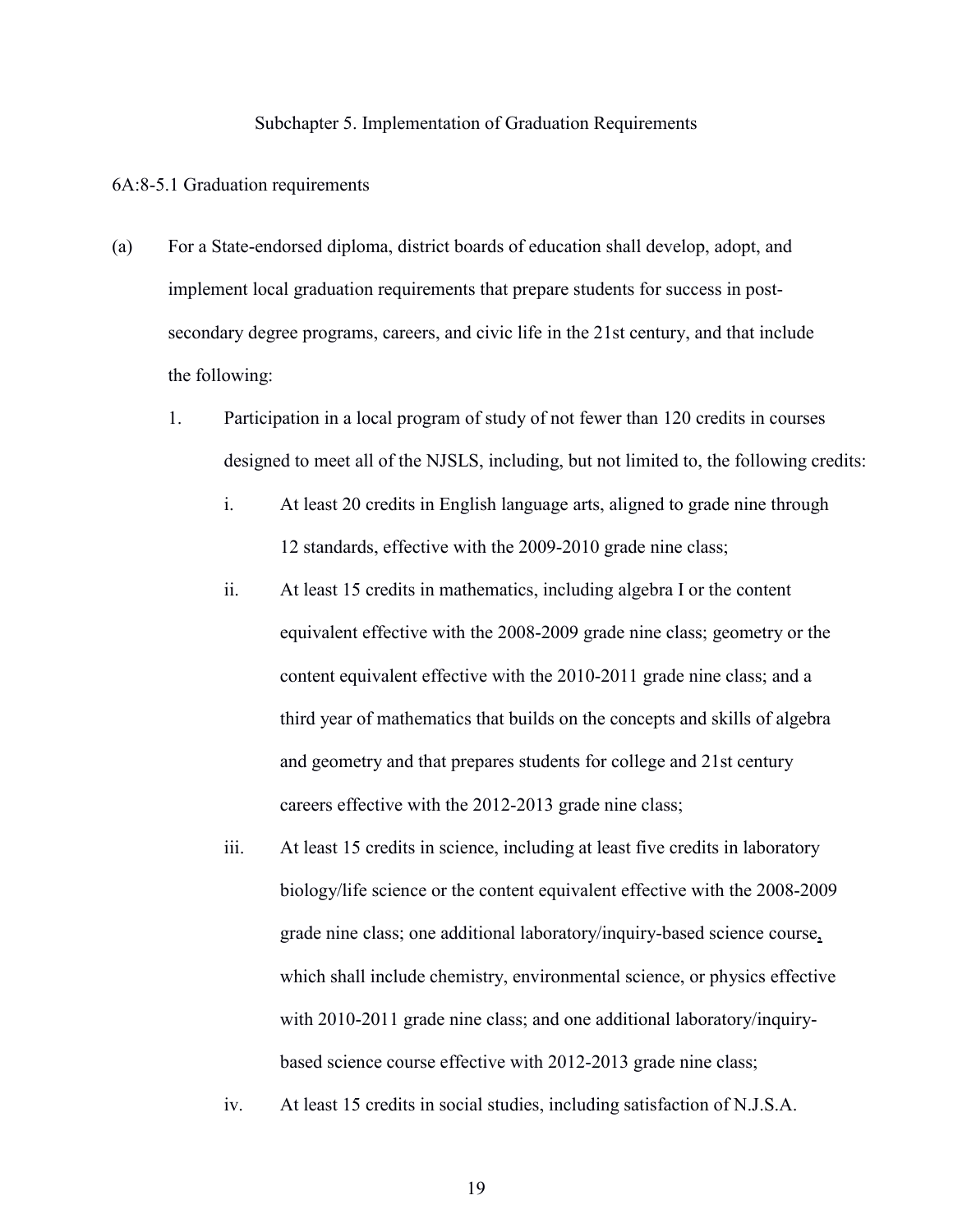18A:35-1 and 2; five credits in world history; and the integration of civics, economics, geography and global content in all course offerings;

- v. At least 2.5 credits in financial, economic, business, and entrepreneurial literacy, effective with 2010-2011 grade nine class;
- vi. At least 3 ¾ credits in health, safety, and physical education during each year of enrollment, distributed as 150 minutes per week, as required by N.J.S.A. 18A:35-5, 7 and 8;
- vii. At least five credits in visual and performing arts;
- viii. At least five credits in world languages or student demonstration of proficiency as set forth in (a)2ii(2) below;
- ix. Technological literacy, consistent with the NJSLS, integrated throughout the curriculum; and
- x. At least five credits in 21st century life and careers, or career-technical education;
- 2. The 120-credit requirement set forth in (a)1 above may be met in whole or in part through program completion of a range of experiences that enable students to pursue a variety of individualized learning opportunities, as follows:
	- i. District boards of education shall establish a process to approve individualized student learning opportunities that meet or exceed the NJSLS.
		- (1) Individualized student learning opportunities in all NJSLS areas include, but are not limited to, the following:
			- (A) Independent study;
			- (B) Online learning;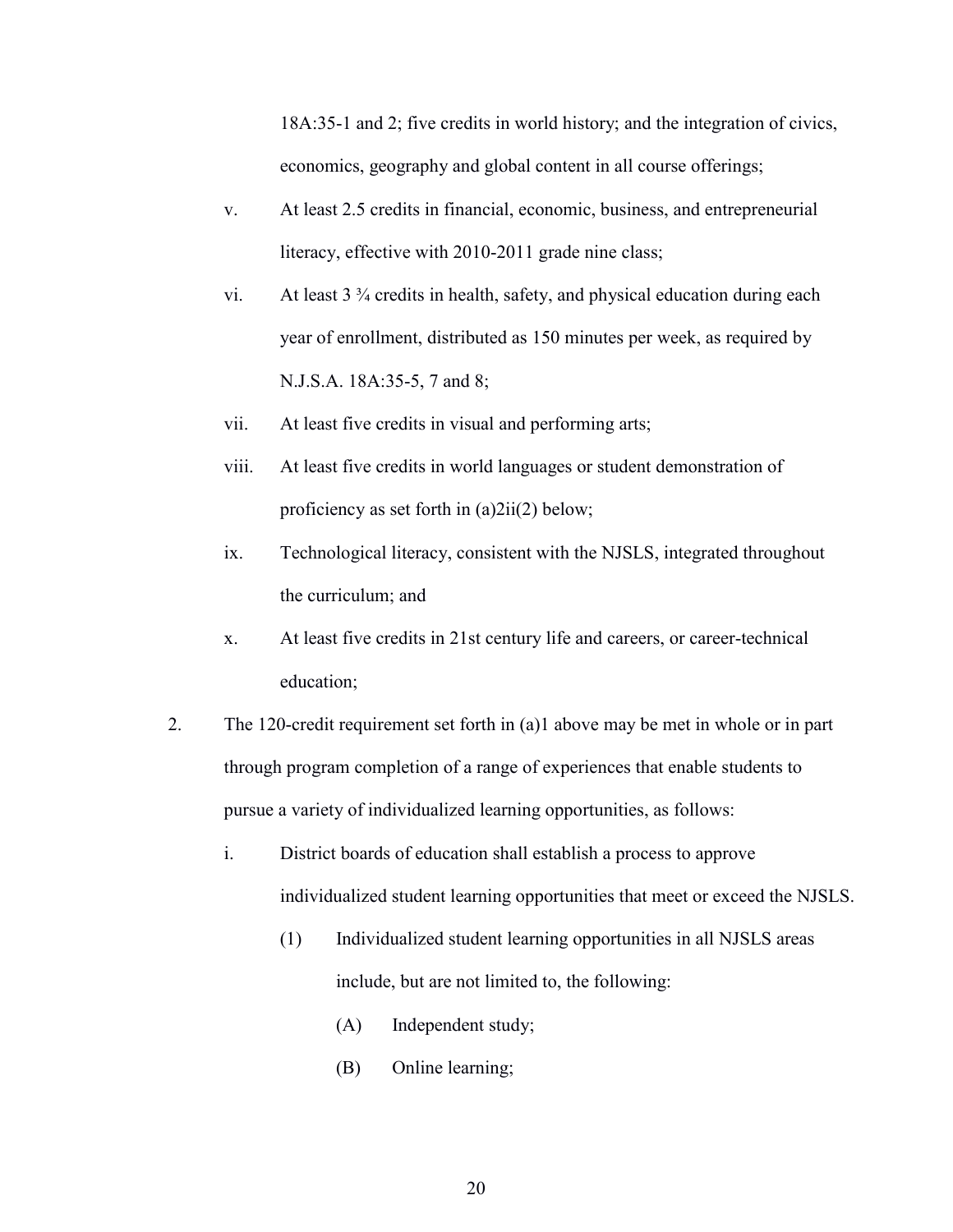- (C) Study abroad programs;
- (D) Student exchange programs; and
- (E) Structured learning experiences, including, but not limited to, work-based programs, internships, apprenticeships, and service learning experiences.
- (2) Individualized student learning opportunities based upon specific instructional objectives aimed at meeting or exceeding the NJSLS shall:
	- (A) Be based on student interest and career goals as reflected in the Personalized Student Learning Plans
	- (B) Include demonstration of student competency;
	- (C) Be certified for completion based on the district process adopted according to (a)2ii below; and
	- (D) Be on file in the school district and subject to review by the Commissioner or his or her designee.
- (3) Group programs based upon specific instructional objectives aimed at meeting or exceeding the NJSLS shall be permitted under this section and shall be approved in the same manner as other approved courses.
- ii. District boards of education shall establish a process for granting of credits through successful completion of assessments that verify student achievement in meeting or exceeding the NJSLS at the high school level, including standards achieved by means of the individualized student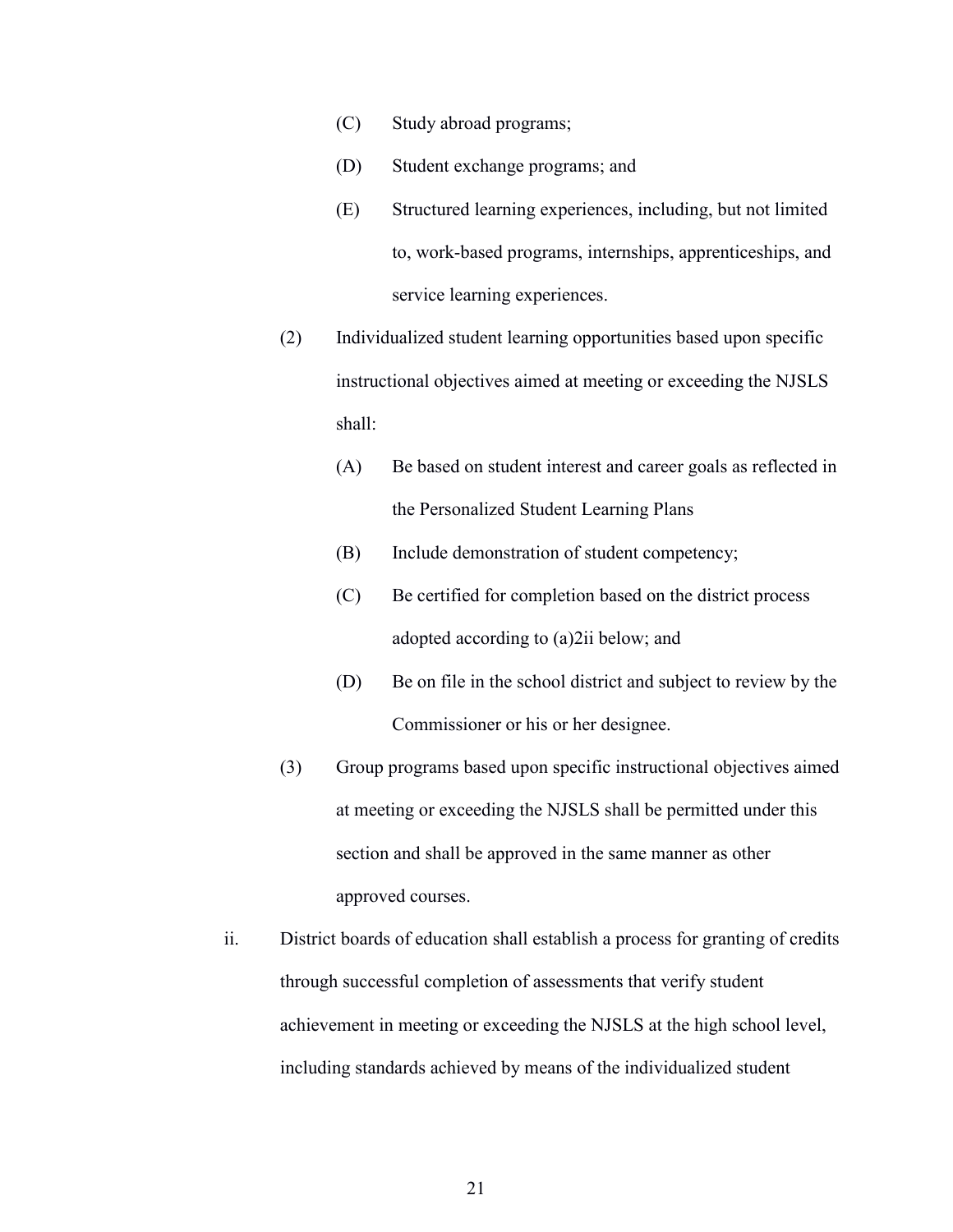learning opportunities enumerated at (a)2 above. Such programs or assessments may occur all or in part prior to a student's high school enrollment; no such locally administered assessments shall preclude or exempt student participation in applicable Statewide assessments at grades three through 12.

- (1) District boards of education shall choose assessments that are aligned with or exceed the NJSLS and may include locally designed assessments.
- (2) District boards of education shall choose from among the following assessment options to determine if students have achieved the level of language proficiency designated as Novice-High as defined by the ACTFL and recognized as fulfilling the world languages requirement of the NJSLS:
	- (A) The STAMP online assessment;
	- (B) The OPI or MOPI; or
	- (C) Department-approved locally designed competency-based assessments;
- iii. District boards of education shall establish a process to approve postsecondary learning opportunities that may consist of Advanced Placement (AP) courses, CLEP, or concurrent/dual enrollment at accredited higher education institutions.
	- (1) District boards of education shall award credit for successful completion of an approved, accredited college course that assures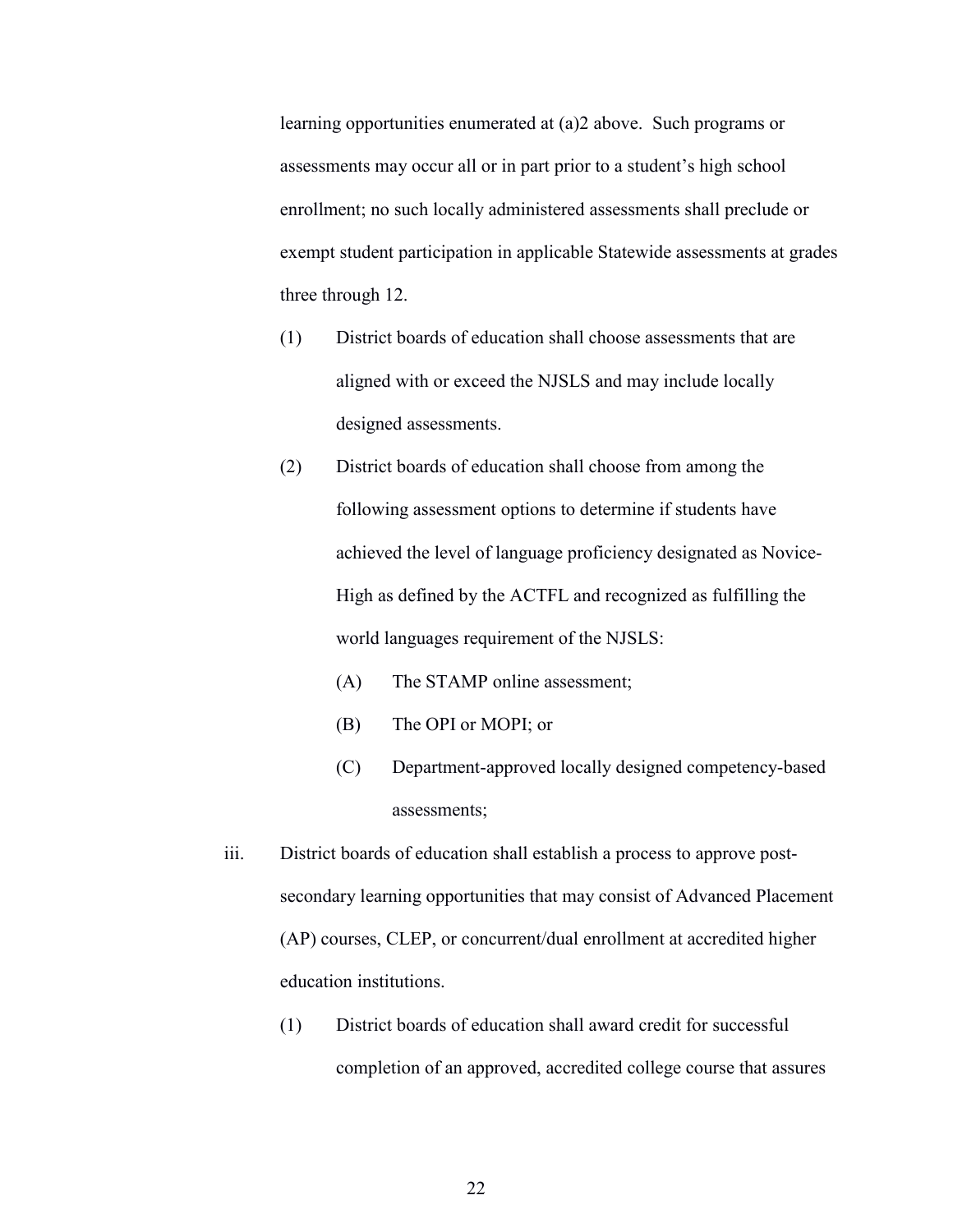achievement of knowledge and skills that meets or exceeds the NJSLS.

- 3. Local student attendance requirements;
- 4. Any other requirements established by the district board of education;
- 5. Any statutorily mandated requirements for earning a high school diploma;
- 6. The requirement that all students demonstrate proficiency [in the high school endof-course PARCC assessments in] **by achieving a passing score on the** ELA [10] and [Algebra I] **mathematics components of the State graduation proficiency test** or through **the alternative means at (h) below, if applicable or, for students who take the State graduation proficiency test but do not achieve a passing score through** the alternative means set forth at  $[(f)$  through  $(g)$  and  $(i)$ below;
	- **i. Students in the graduating classes of 2019, 2020, 2021, and 2022 shall be required to demonstrate proficiency by achieving a passing score on the high school end-of-course PARCC assessments in ELA 10 and Algebra I or through the alternative means set forth at (f), (h), and (i) below;**
- **7. For students who have not demonstrated proficiency on the ELA and/or mathematics components of the State graduation proficiency test, the opportunity for the following:**
	- **i. Remediation, pursuant to N.J.S.A. 18A:7C-3; and**
	- **ii. One or more additional opportunities to demonstrate proficiency on the State graduation proficiency test, pursuant to N.J.S.A. 18A:7C-6; and**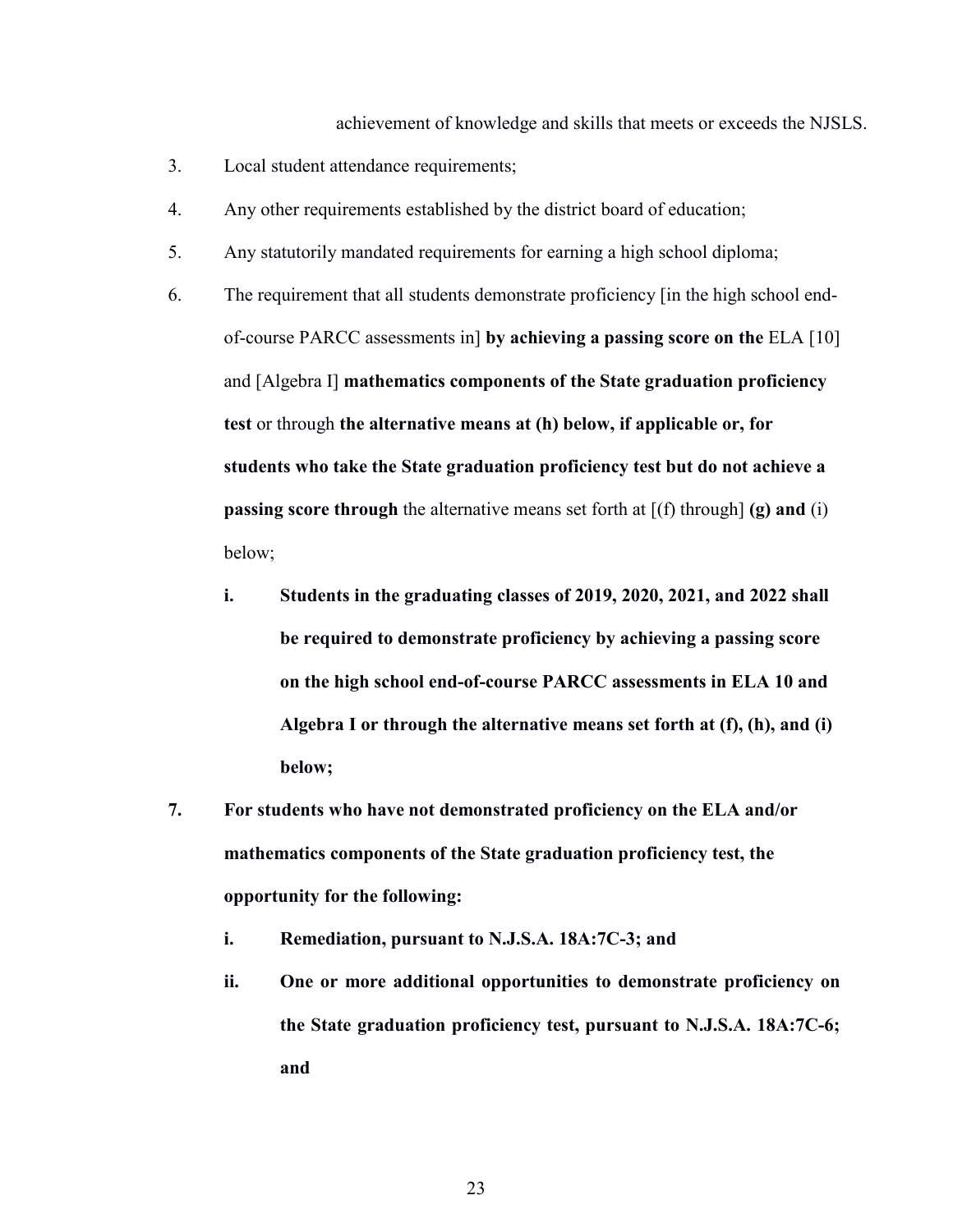- [7.] **8.** Students graduating from an adult high school shall demonstrate proficiency in [the high school end-of-course PARCC assessments in] **the** ELA [10] and [Algebra I] **mathematics components of the State graduation proficiency test,** or through the alternative means set forth at (f)**,** [through] **(g), (h), and** (i) below.
- (b) In the development of Personalized Student Learning Plans according to N.J.A.C. 6A:8- 3.2(a), district boards of education shall actively encourage all students who have otherwise met the requirements for high school graduation according to (a)1 through 3 above, to include in their programs of study the following additional credits:
	- 1. Five credits in mathematics during each year of enrollment, aimed at preparation for entrance into post-secondary programs or 21st century careers;
	- 2. Five credits in a laboratory science during each year of enrollment, aimed at preparation for entrance into post-secondary programs or 21st century careers;
	- 3. Five credits in social studies during each year of enrollment, aimed at preparation for entrance into post-secondary programs or 21st century careers; and
	- 4. Five credits in world languages during each year of enrollment, aimed at preparation for entrance into post-secondary programs or 21st century careers.
- (c) Through the IEP process **set forth at N.J.A.C. 6A:14-3.7** and pursuant to N.J.A.C. 6A:14-4.11, district boards of education may specify alternate requirements for a Stateendorsed diploma for individual students with disabilities as defined in N.J.A.C. 6A:14-

1.3.

- 1. District boards of education shall specifically address any alternate requirements for graduation in a student's IEP, in accordance with N.J.A.C. 6A:14-4.11.
- 2. District boards of education shall develop and implement procedures for assessing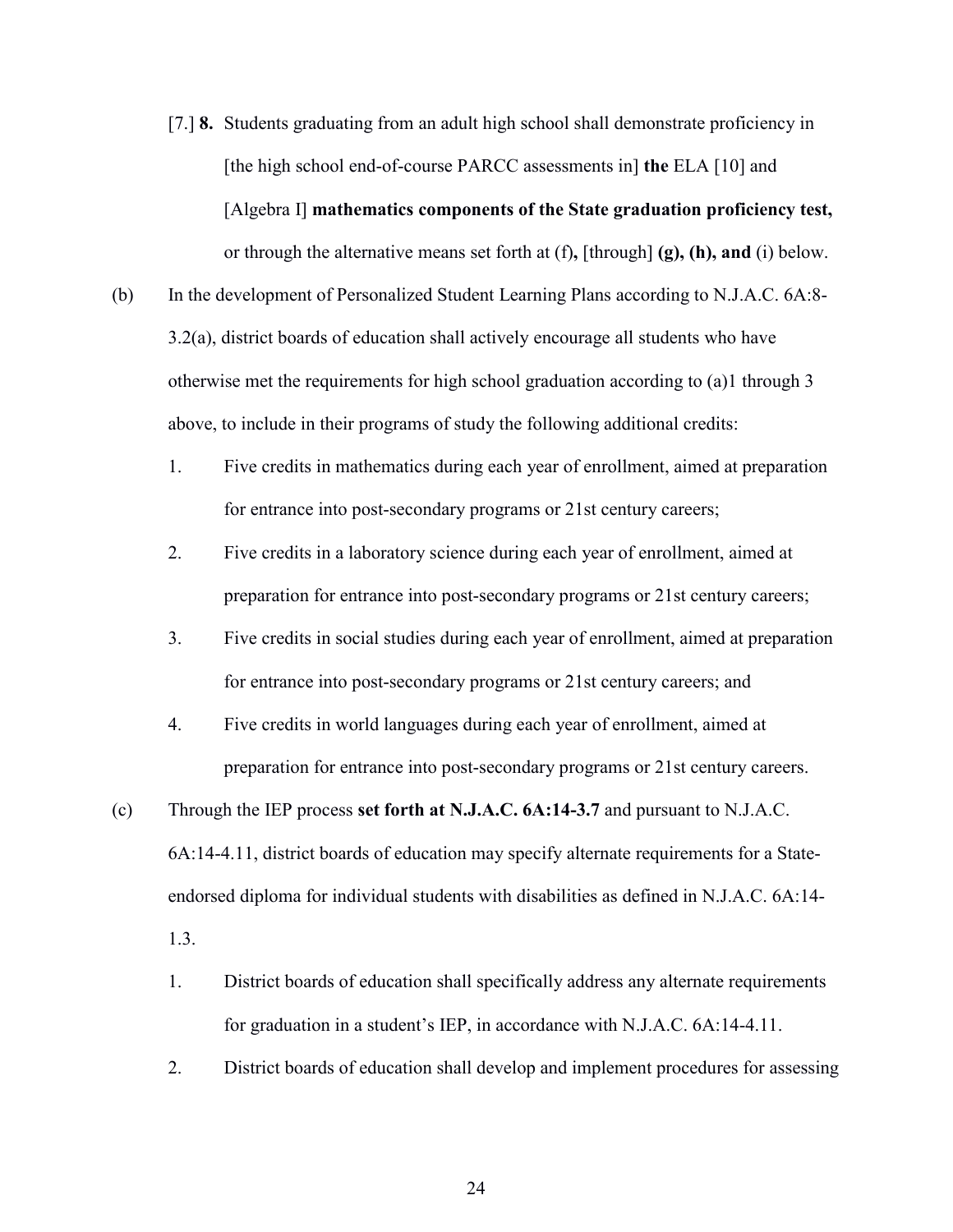whether a student has met the specified alternate requirements for graduation individually determined in an IEP.

- (d) District boards of education shall provide to the executive county superintendent their graduation requirements each year they are evaluated through QSAC and update the filed copy each time their graduation policies are revised.
- (e) District boards of education shall provide each student entering high school and his or her parents or legal guardians with a copy of the district board of education's requirements for a State-endorsed diploma and the programs available to assist students in attaining a State-endorsed diploma, in accordance with N.J.S.A. 18A:7C-5.
- (f) To ensure adequate transition to the new Statewide assessment system, district boards of education shall provide students **in the graduating classes of 2018 through 2022** who have not demonstrated proficiency on the high school end-of-course PARCC assessments in ELA 10 and Algebra I with the opportunity to demonstrate such competence through one of the alternative means set forth below:
	- 1. For the graduating classes of [2016, 2017,] 2018[, and 2019] **through 2022,** students who did not take both the ELA 10 and the Algebra I end-of-course PARCC assessment or who take but do not achieve a passing score on both assessments, as required by  $[(a)6i]$  (a) above, may satisfy the State requirement to demonstrate proficiency in English language arts [and] **and/or** mathematics in one of the following ways:
		- i. Achieve a passing score, as determined by the Commissioner, on a corresponding substitute competency test in English language arts and/or mathematics, as applicable, or substitute a passing score on another end-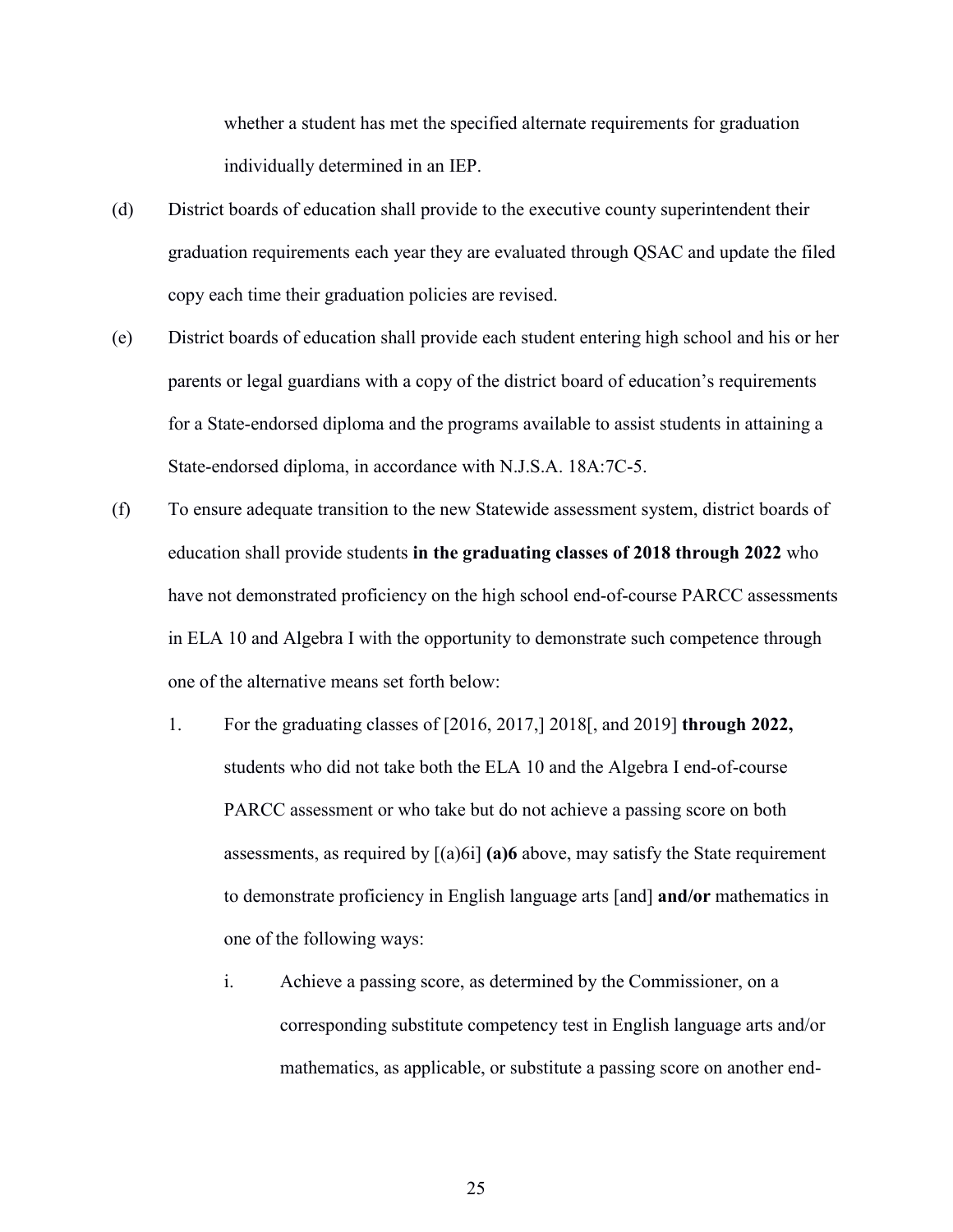of-course PARCC assessment, including ELA 9, ELA 11, Geometry, or Algebra II; or

- ii. Meet the criteria of the portfolio appeals process[; and].
- [2. For the graduating class of 2020 students who take all applicable high school endof-course PARCC assessments for all courses in which they are enrolled, including those students who received a waiver for ELA 11 pursuant to N.J.A.C. 6A:8-4.1(c)3i, as of September 6, 2016, and thereafter, but do not achieve a passing score on both the ELA 10 and Algebra I end-of-course PARCC assessments pursuant to (a)6 above, may satisfy the State requirement to demonstrate proficiency in English language arts and mathematics in one of the following ways:
	- i. Achieve a passing score, as determined by the Commissioner, on a corresponding substitute competency test in English language arts and/or mathematics, as applicable, or substitute a passing score on another endof-course PARCC assessment, including ELA 9, ELA 11, Geometry, or Algebra II; or

ii. Meet the criteria of the portfolio appeals process.]

 $[(g]$  Beginning with the graduating class of 2021, students who take all applicable high school end-of-course PARCC assessments for all courses in which they are enrolled, including those students who received a waiver for ELA 11 pursuant to N.J.A.C. 6A:8-4.1(c)3i, as of September 6, 2016, and thereafter, but do not achieve a passing score on both the ELA 10 and Algebra I end-of-course PARCC assessments pursuant to (a)6 above, by the conclusion of their senior year and after multiple opportunities to take the assessments,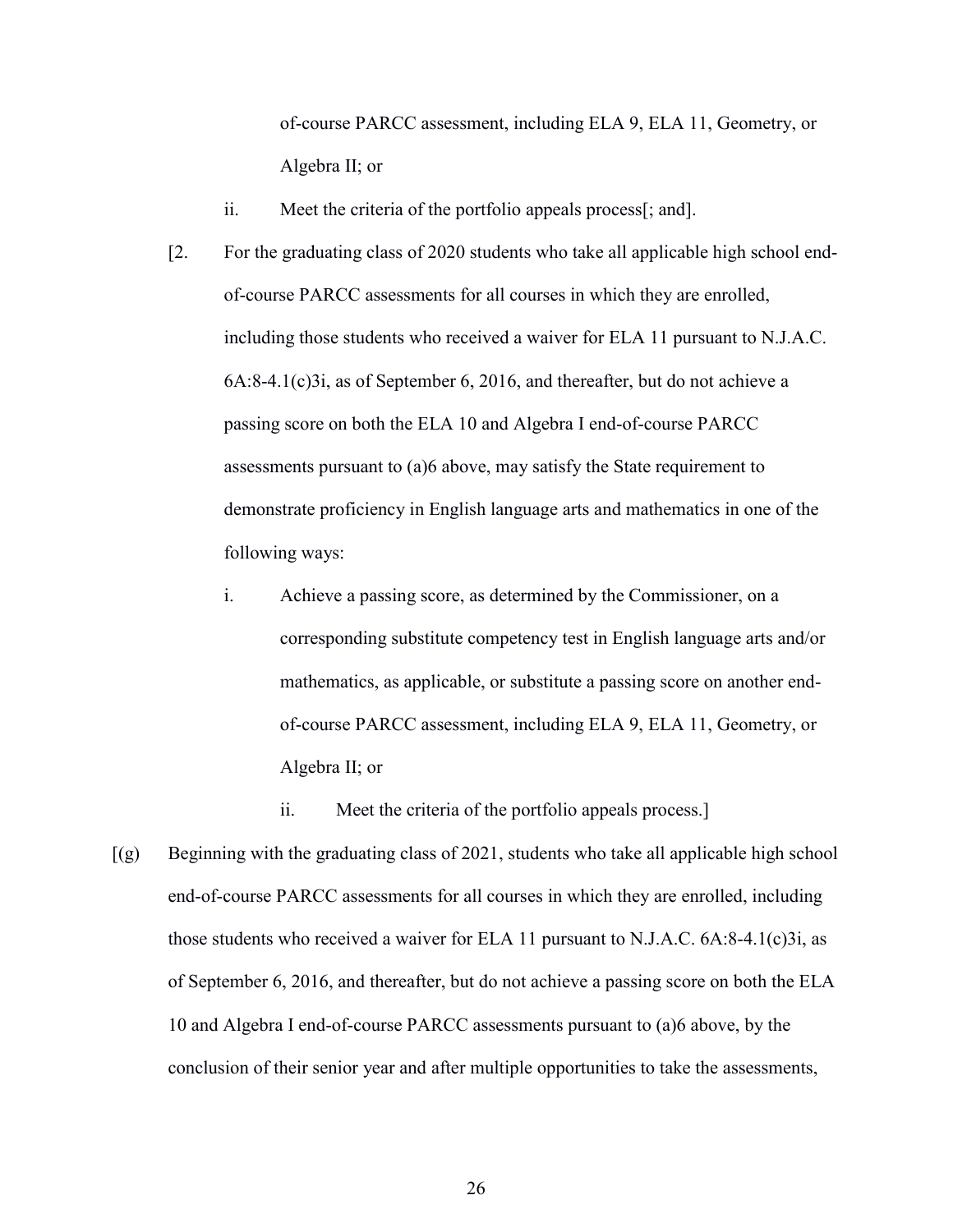may satisfy the State requirement to demonstrate proficiency in English language arts and mathematics by meeting the criteria of the portfolio appeals process.]

- **(g) For students in the classes of 2023, 2024, and 2025, the alternative means referenced in (a)6 above shall be as follows:**
	- **1. Achieve a passing score, as determined by the Commissioner and approved by the State Board of Education, on a corresponding substitute competency test in English language arts and/or mathematics, as applicable; and/or**
	- **2. Demonstrate proficiency through the portfolio appeals process, pursuant to N.J.S.A. 18A:7C-3.**
- (h) All ELLs shall satisfy the requirements for high school graduation, except ELLs may demonstrate they have attained State minimum levels of proficiency through passage of the portfolio appeals process in their native language, when available, and passage of a [Department approved] **Department-approved,** English fluency assessment.
- (i) Students**, including students** with disabilities as defined in N.J.A.C. 6A:14-1.3 or eligible under Section 504 of the Rehabilitation Act who participate in the alternative assessment for students with disabilities**,** are not required to participate in repeated administrations of high school [end-of-course PARCC] assessment[s] **components required in N.J.A.C. 6A:8-4.1(c)**.
- **(j) For students in the classes of 2019, 2020, 2021, and 2022, the Department shall consider high school end-of-course State assessments to be equivalent to the corresponding high school end-of-course PARCC assessments.**

6A:8-5.2 High school diplomas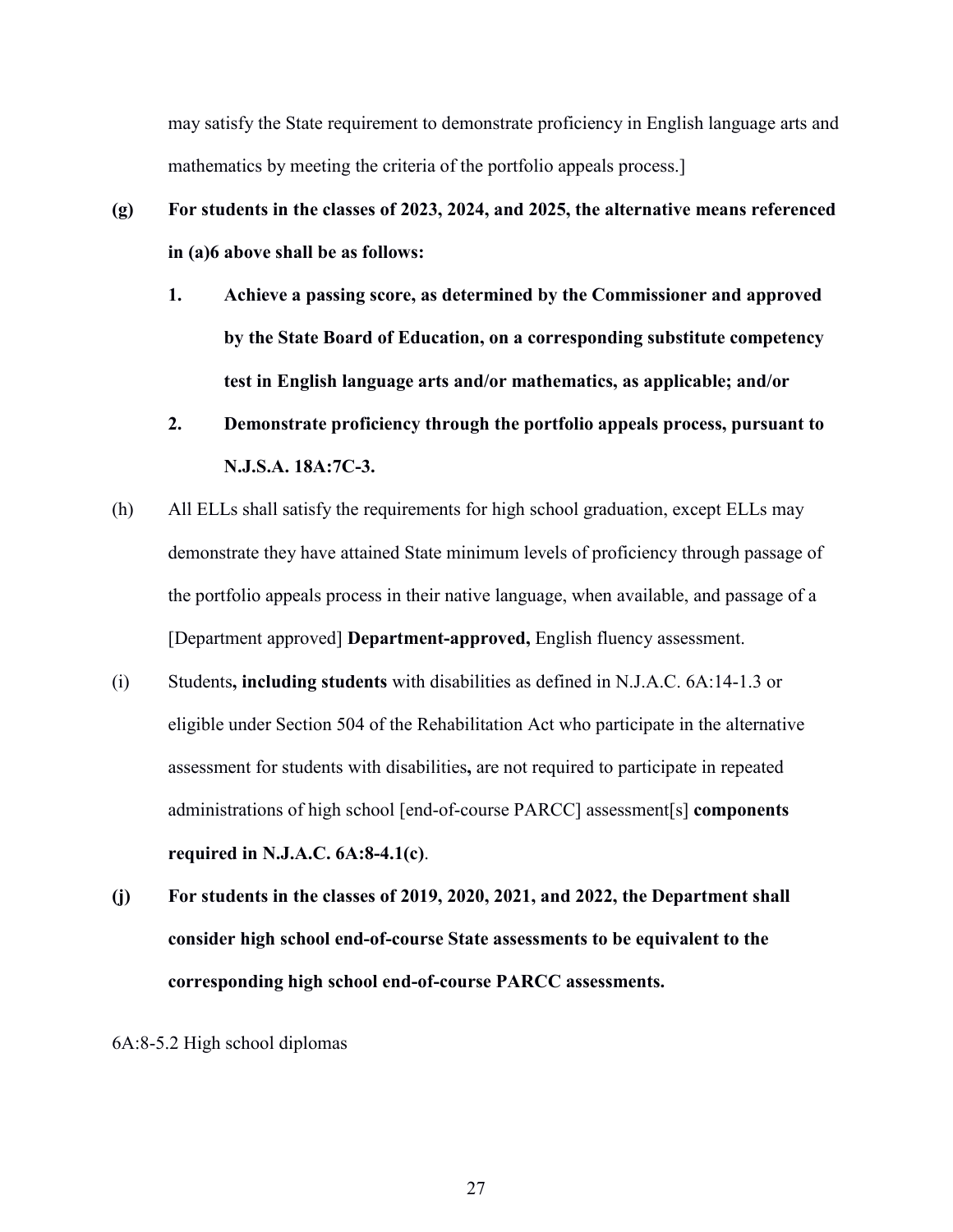- (a) District boards of education shall award a State-endorsed high school diploma to prospective graduates who have met all of the requirements adopted in accordance with N.J.A.C. 6A:8-5.1(a) or (c), or (d) below.
- (b) District boards of education shall not issue a high school diploma to any student not meeting the criteria specified in the rule provisions referenced in (a) above**.**
	- 1. District boards of education shall provide students exiting grade 12 without a diploma the opportunity for continued high school enrollment to age 20 or until the requirements for a State-endorsed diploma have been met, whichever comes first.
	- 2. District boards of education shall allow any out-of-school individual to age 20 who has otherwise met all State and local graduation requirements but has failed to pass [high school end-of-course PARCC assessments] **the State proficiency test** to demonstrate proficiency **through alternative means** as set forth in N.J.A.C. 6A:8- [5.1(f)] **5.1(a)6 through (i), as applicable,** pursuant to the standards applicable to the student's graduating class. Students in graduating classes prior to [2016] **2018** shall demonstrate proficiency as set forth **for the classes of 2018 through 2022** in N.J.A.C. 6A:8-5.1(f)1. Upon certification of passing the test applicable to the student's class in accordance with this chapter, a State-endorsed diploma shall be granted by the high school of record.
- (c) Pursuant to N.J.A.C. 6A:20-1.4, the Commissioner shall award a State-issued high school diploma based on achieving the Statewide standard score on the General Education Development test (GED) or other adult education assessments to individuals age 16 or older who are no longer enrolled in school and have not achieved a high school credential.
- (d) The Commissioner shall award a State-issued high school diploma to individuals age 16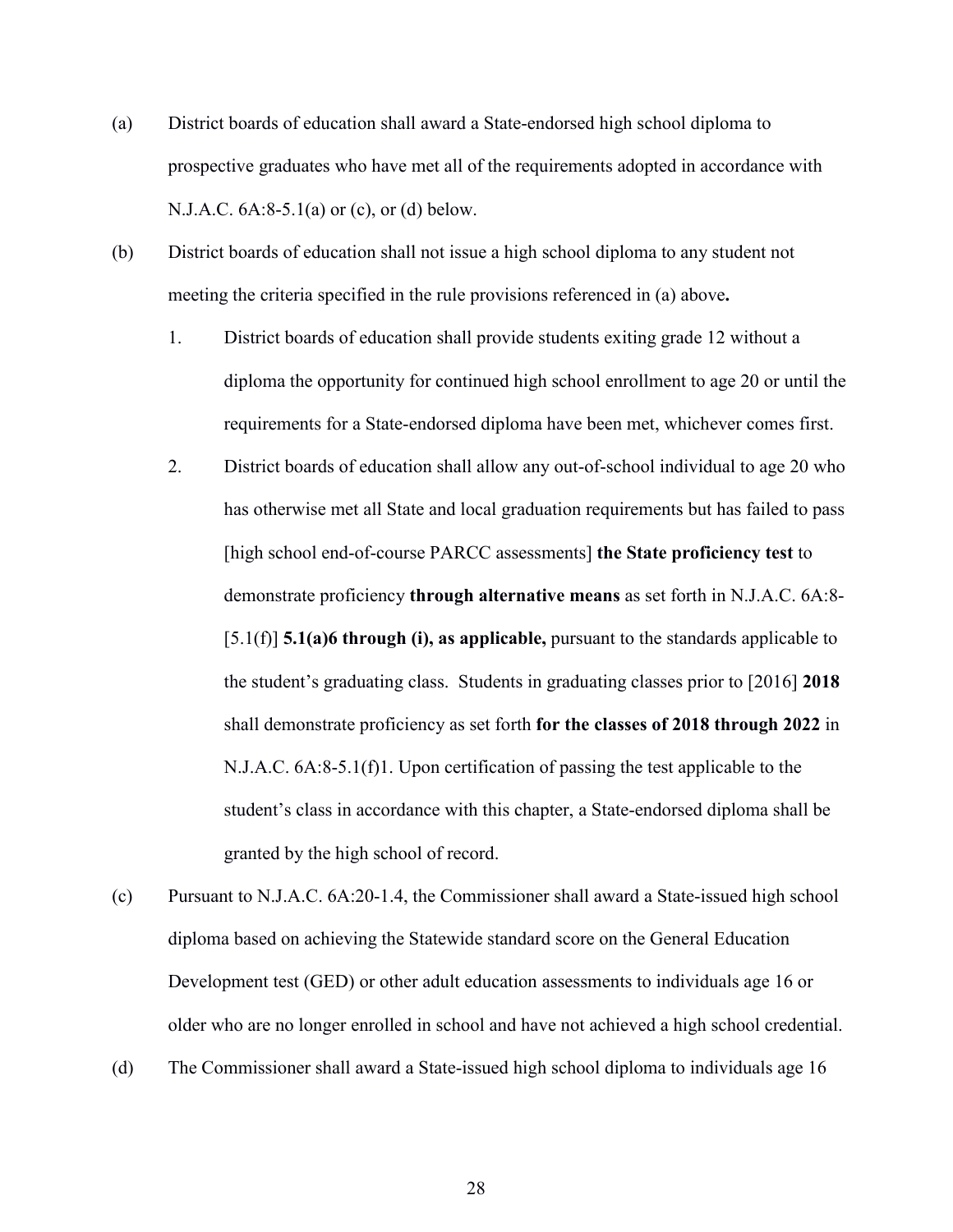or older and no longer enrolled in high school based on official transcripts showing at least 30 general education credits leading to a degree at an accredited institution of higher education. Included in the 30 general education credits must be a minimum of 15 credits with at least three credits in each of the five general education categories as follows: English; mathematics; science; social science; and the humanities.

- (e) District boards of education shall award a State-endorsed high school diploma to any currently enrolled student, regardless of grade level, who:
	- 1. Has demonstrated proficiency in the [high school end-of-course PARCC assessments in ELA 10 and Algebra I] **State graduation proficiency test, pursuant to N.J.A.C. 6A:8-5.1(a)6**, or as set forth in N.J.A.C. 6A:8- [5.1(f)]**5.1(g)**;
		- **i. District boards of education shall award a State-endorsed high school diploma to any currently enrolled student in the graduating classes of 2019, 2020, 2021, and 2022 who has demonstrated proficiency in the high school end-of-course PARCC assessments in ELA 10 and Algebra I, or as set forth in N.J.A.C. 6A:8-5.1(f).**
	- 2. Has presented official transcripts showing at least 30 general education credits leading to a degree at an accredited institution of higher education; and
	- 3. Has formally requested such early award of a State-endorsed high school diploma.
- (f) Pursuant to N.J.S.A. 18A:7C-7 and 18A:7E-3, the chief school administrator or lead person of a charter school shall report annually to the district board of education or the charter school board of trustees at a public meeting not later than September 30, and to the Commissioner: